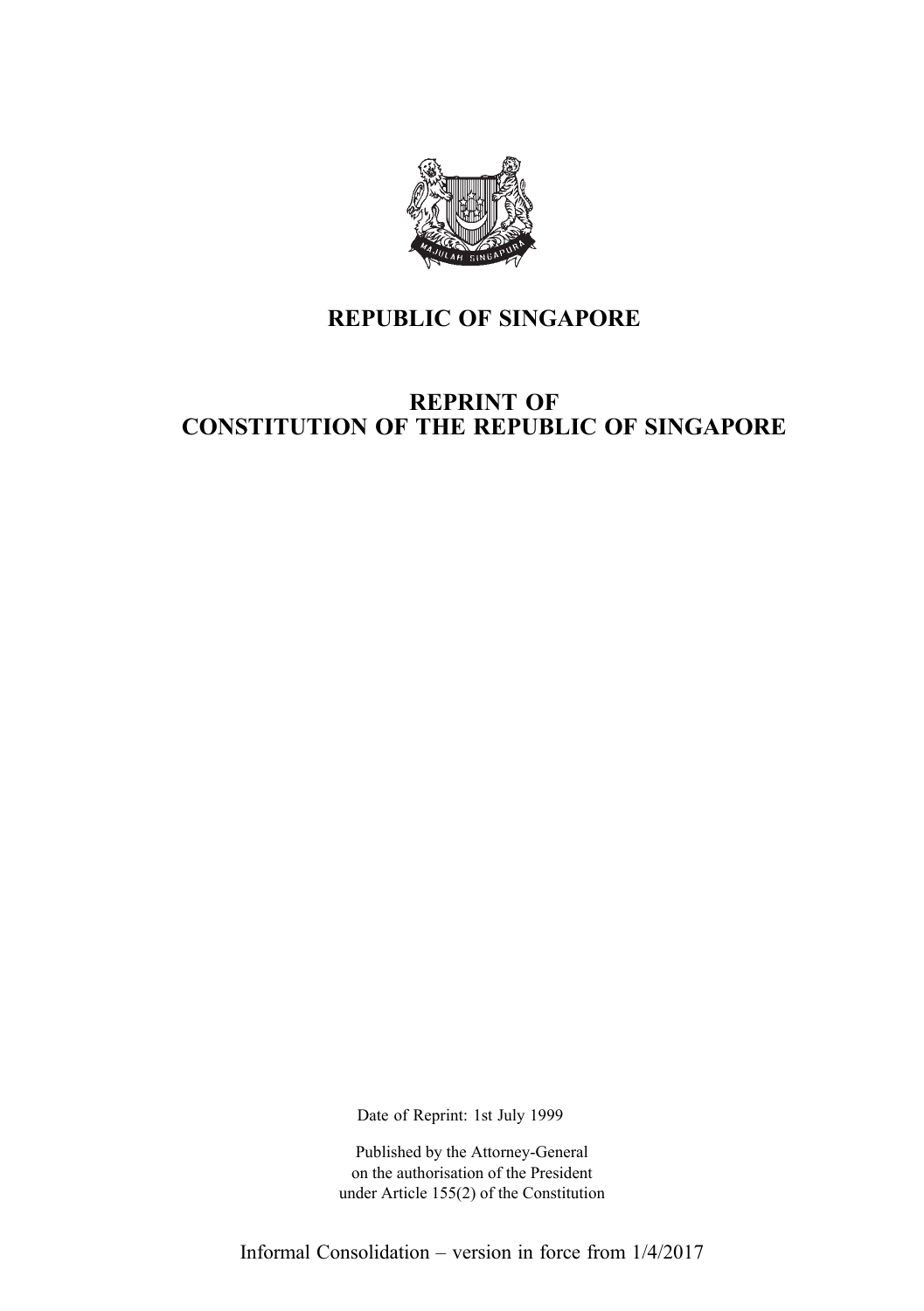# Constitution of the Republic of Singapore

### ARRANGEMENT OF ARTICLES

#### PART I

#### PRELIMINARY

### Article

- 1. Citation
- 2. Interpretation

#### PART II

### THE REPUBLIC AND THE CONSTITUTION

- 3. Republic of Singapore
- 4. Supremacy of Constitution
- 5. Amendment of Constitution
- 5A. [Repealed]

#### PART III

#### PROTECTION OF THE SOVEREIGNTY OF THE REPUBLIC OF SINGAPORE

- 6. No surrender of sovereignty or relinquishment of control over the Police Force or the Armed Forces except by referendum
- 7. Participation in co-operative international schemes which are beneficial to Singapore
- 8. No amendment to this Part except by referendum

#### PART IV

#### FUNDAMENTAL LIBERTIES

- 9. Liberty of the person
- 10. Slavery and forced labour prohibited
- 11. Protection against retrospective criminal laws and repeated trials
- 12. Equal protection
- 13. Prohibition of banishment and freedom of movement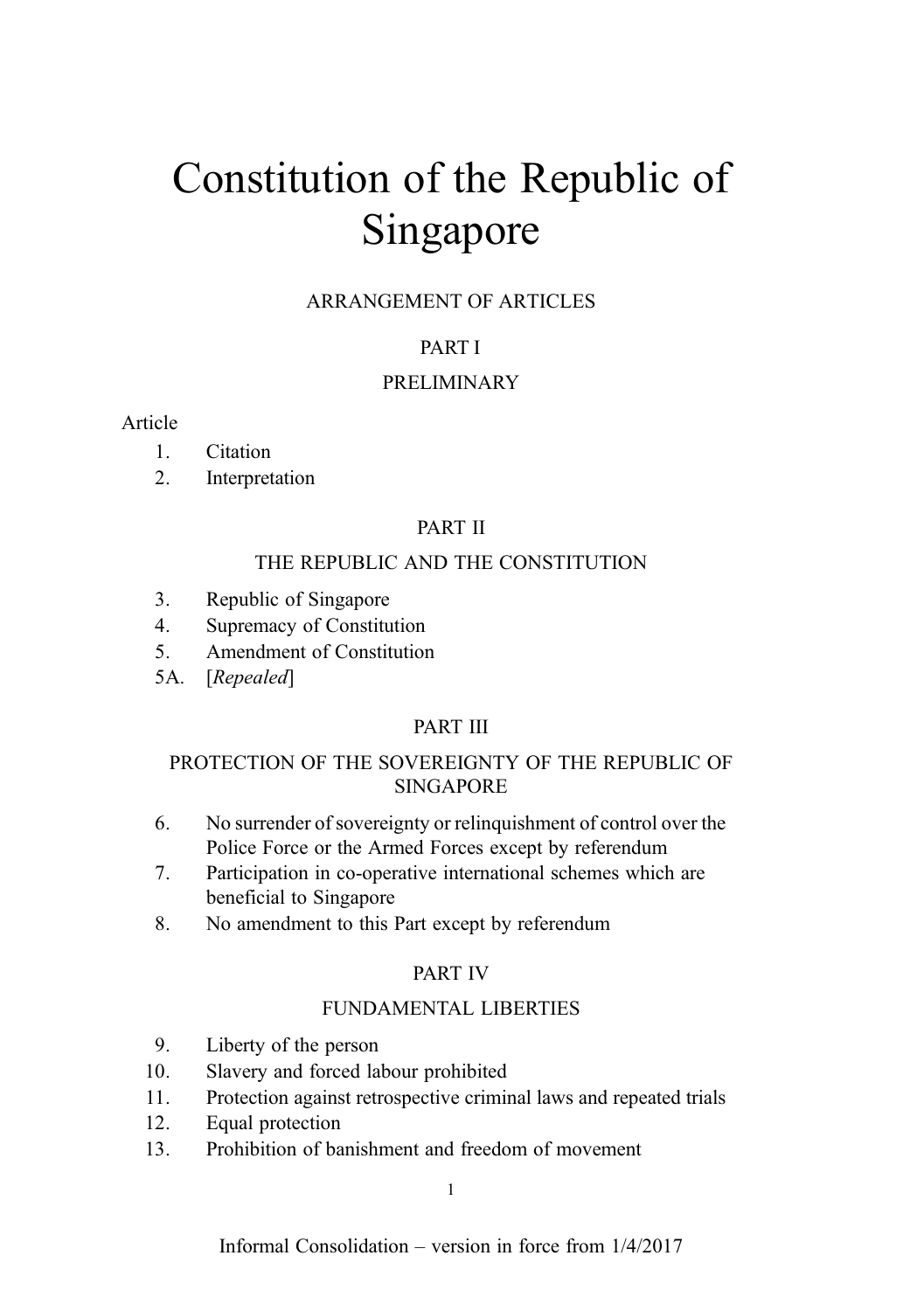- 14. Freedom of speech, assembly and association
- 15. Freedom of religion
- 16. Rights in respect of education

### PART V

### THE GOVERNMENT

### Chapter  $1$  – The President

- 17. The President
- 17A. Election of President
- 18. Presidential Elections Committee
- 19. Qualifications of President
- 19A. Disabilities of President
- 19B. Reserved election for community that has not held office of President for 5 or more consecutive terms
- 20. Term of office
- 21. Discharge and performance of functions of President
- 21A. General time limit for President to exercise discretionary powers
- 22. Appointment of public officers, etc.
- 22A. Appointment of members of statutory boards
- 22B. Budgets of statutory boards
- 22C. Appointment of directors of Government companies
- 22D. Budgets of Government companies
- 22E. Moneys of the Central Provident Fund
- 22F. President's access to information
- 22G. Concurrence of President for certain investigations
- 22H. President may withhold assent to certain Bills
- 22I. Restraining order under Maintenance of Religious Harmony Act
- 22J. Civil List and personal staff of President
- 22K. Immunity of President from suit
- 22L. Vacation of and removal from office of President
- 22M. Determination by Election Judge that President was not duly elected or election of President was void
- 22N. Persons to exercise functions of President when office is vacant
- 22O. Temporary disability of President
- 22P. Grant of pardon, etc.

### Chapter  $2$  — The Executive

23. Executive authority of Singapore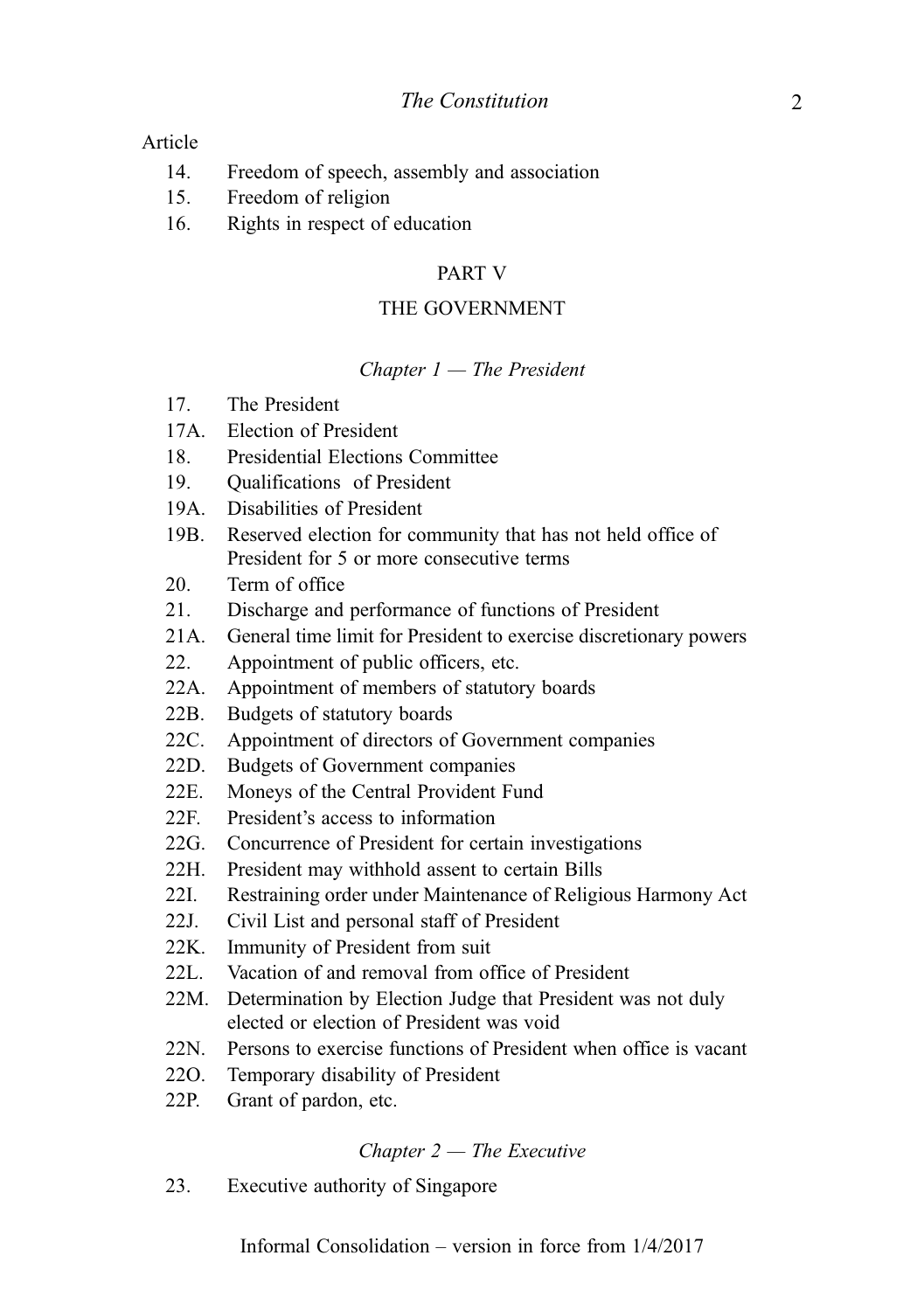### *The Constitution*

### Article

- 24. Cabinet
- 25. Appointment of Prime Minister and Ministers
- 26. Tenure of office of Prime Minister and Ministers
- 27. Oath
- 28. Summoning of and presiding in Cabinet
- 29. Validity of proceedings in Cabinet
- 30. Assignment of responsibility to Ministers
- 31. Parliamentary Secretaries
- 32. Leave of absence for Ministers and Parliamentary Secretaries
- 33. Disabilities of Ministers and Parliamentary Secretaries
- 34. Permanent Secretaries
- 35. Attorney-General
- 35A. Deputy Attorneys-General
- 36. Secretary to Cabinet

Chapter  $3 -$  Capacity as regards property, contracts and suits

37. Capacity of Government as regards property, contracts and suits

# PART VA

# COUNCIL OF PRESIDENTIAL ADVISERS

- 37A. Interpretation of this Part
- 37B. Council of Presidential Advisers
- 37C. Alternate members
- 37D. Qualifications of members and considerations in appointing members
- 37E. Disqualifications of members
- 37F. Termination of membership
- 37G. Determination of questions as to membership
- 37H. Oaths of Allegiance and Secrecy
- 37I. Function of Council
- 37IA. President's general duty to consult Council
- 37IB. President to immediately refer to Council certain cases concerning veto powers
- 37IC. Referred cases time limit for Council to make recommendation
- 37ID. Referred cases matters to be stated in Council's recommendation, etc.
- 37IE. Referred cases Prime Minister to receive President's grounds and Council's recommendation if President exercises veto, etc.

3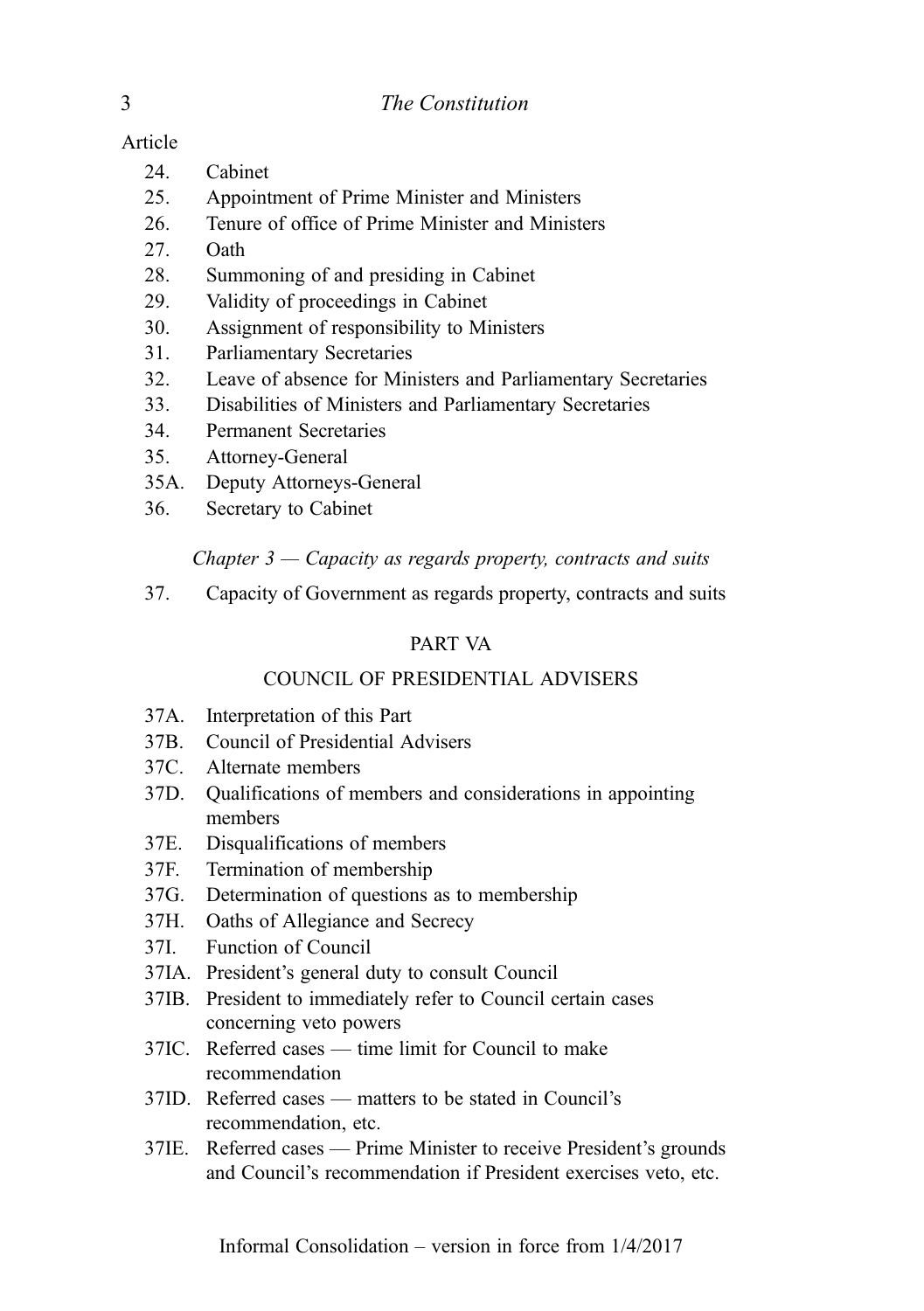- 37IF. Referred cases Parliament may overrule Presidential veto exercised contrary to Council's recommendation
- 37IG. Quorum and voting
- 37J. Proceedings of Council
- 37K. [Repealed]
- 37L. Fees
- 37M. Appointment of staff

### PART VI

#### THE LEGISLATURE

- 38. Legislature of Singapore
- 39. Parliament
- 39A. Group representation constituencies
- 40. Speaker
- 41. Remuneration of Speaker
- 42. Deputy Speaker
- 43. Performance of functions of Speaker
- 44. Qualifications for membership of Parliament
- 45. Disqualifications for membership of Parliament
- 46. Tenure of office of Members
- 47. Provision against double membership
- 48. Decision on questions as to disqualification
- 49. Filling of vacancies
- 50. Penalty for unqualified persons sitting or voting in Parliament
- 51. Staff of Parliament
- 52. Standing Orders
- 53. Use of languages in Parliament
- 54. Presiding in Parliament
- 55. Validity of proceedings of Parliament
- 56. Quorum
- 57. Voting
- 58. Exercise of legislative power
- 59. Introduction of Bills
- 60. Words of enactment of laws
- 61. Oath of Allegiance
- 62. Address by President
- 63. Privileges of Parliament
- 64. Sessions of Parliament
- 65. Prorogation and dissolution of Parliament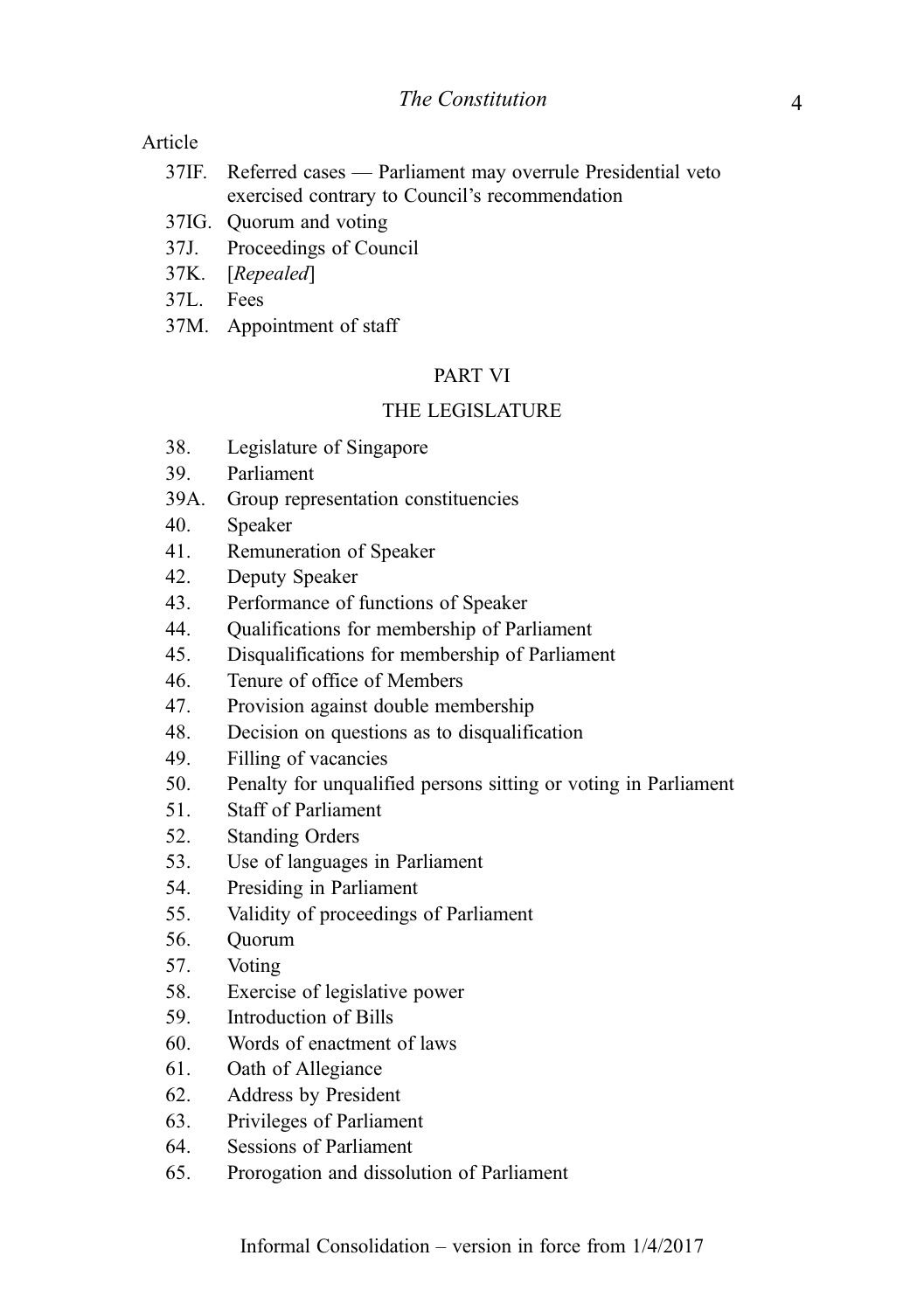- 66. General elections
- 67. Remuneration of Members

# PART VII

### THE PRESIDENTIAL COUNCIL FOR MINORITY RIGHTS

- 68. Interpretation of this Part
- 69. Establishment of Presidential Council for Minority Rights
- 70. Temporary appointment during incapacity of member
- 71. Qualifications of members
- 72. Disqualifications of members
- 73. Termination of membership
- 74. Determination of questions as to membership
- 75. Oaths of Allegiance and Secrecy
- 76. General function of Council
- 77. Functions of Council in respect of Bills and subsidiary legislation
- 78. Copies of Bills and amendments thereto to be sent to Council
- 79. Functions of Council in regard to Bills enacted on a certificate of urgency
- 80. Functions of Council in regard to subsidiary legislation
- 81. Functions of Council in regard to certain written law
- 82. Duties of Chairman
- 83. Quorum and voting
- 84. Proceedings of Council to be in private
- 85. Council's report
- 86. Validity of proceedings notwithstanding vacancy in membership
- 87. Attendance of Minister, etc.
- 88. Power of Council to make rules regulating procedure
- 89. Annual report
- 90. Salaries and fees
- 91. Appointment of staff
- 92. Power to make rules generally

# PART VIII

# THE JUDICIARY

- 93. Judicial power of Singapore
- 93A. Jurisdiction to determine questions as to validity of Presidential election
- 94. Constitution of Supreme Court

5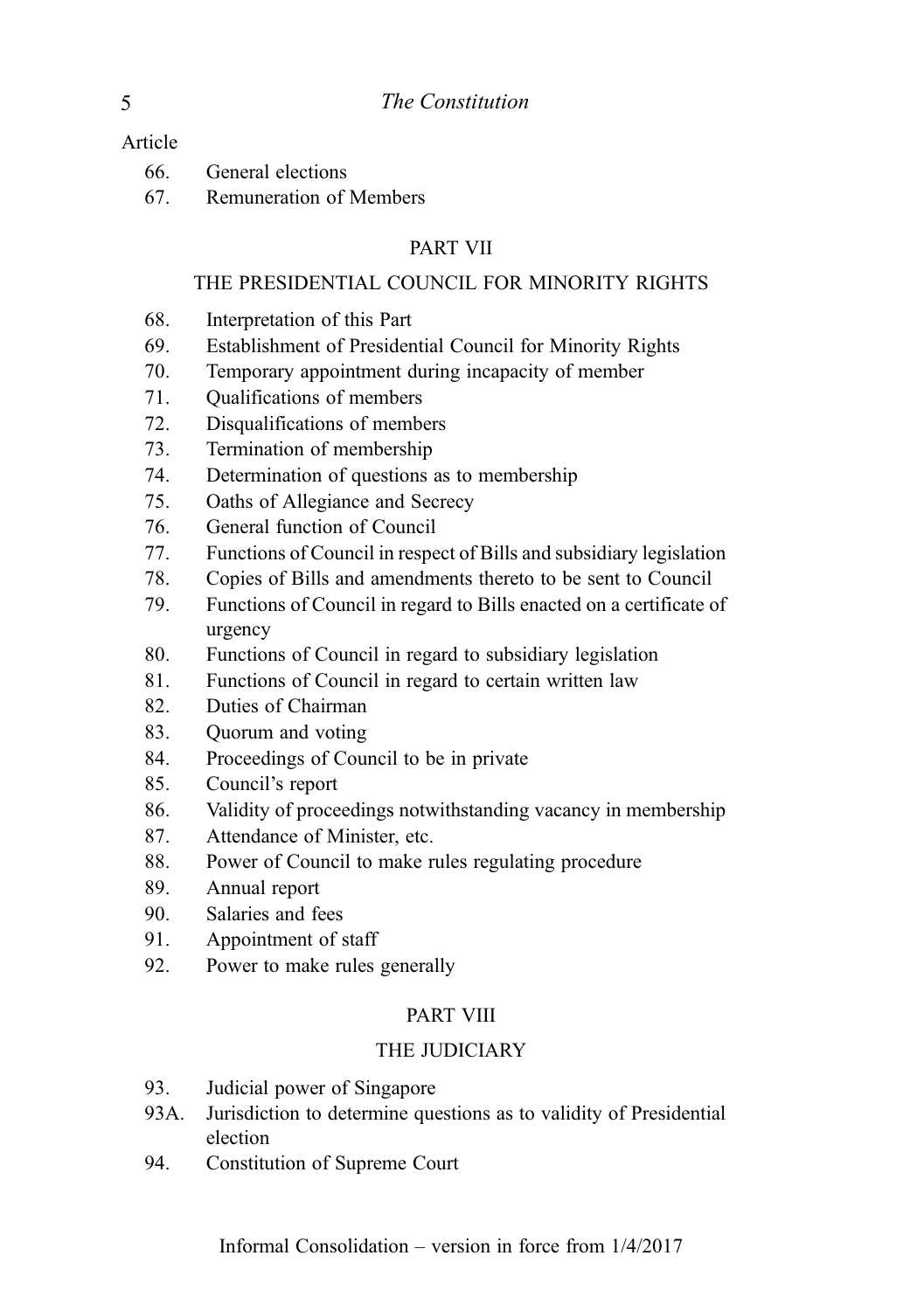- 95. Appointment of Judges of Supreme Court, etc.
- 96. Qualifications of Judges of Supreme Court
- 97. Oath of Office of Judges of Supreme Court, etc.
- 98. Tenure of office and remuneration of Judges of Supreme Court, etc.
- 99. Restriction on Parliamentary discussion of conduct of a Judge of Supreme Court
- 100. Advisory opinion
- 101 Definition of office

#### PART IX

#### THE PUBLIC SERVICE

- 102. Public services
- 103. Interpretation of this Part
- 104. Tenure of public office
- 105. Public Service Commission
- 106. Disqualification for appointment to Commission
- 107. Tenure of office
- 108. Terms of service of Chairman and members of Commission
- 109. Secretary to Commission
- 110. Appointment, etc., of public officers
- 110A. [Repealed]
- 110B. [Repealed]
- 110C. [Repealed]
- 110D. Personnel boards
- 111. Legal Service Commission
- 111AA. Personnel boards of Singapore Legal Service
- 111A. Promotion to significant grade
- 112. Protection of pension rights
- 113. Power of Public Service Commission and Legal Service Commission in relation to pensions, etc.
- 114. Pensions, etc., to be charged on Pension Fund or Consolidated Fund
- 115. Pension rights on transfer
- 116. Regulations regarding public service
- 117. [Repealed]
- 118. Performance by Public Service Commission of other functions
- 119. Reports of Commissions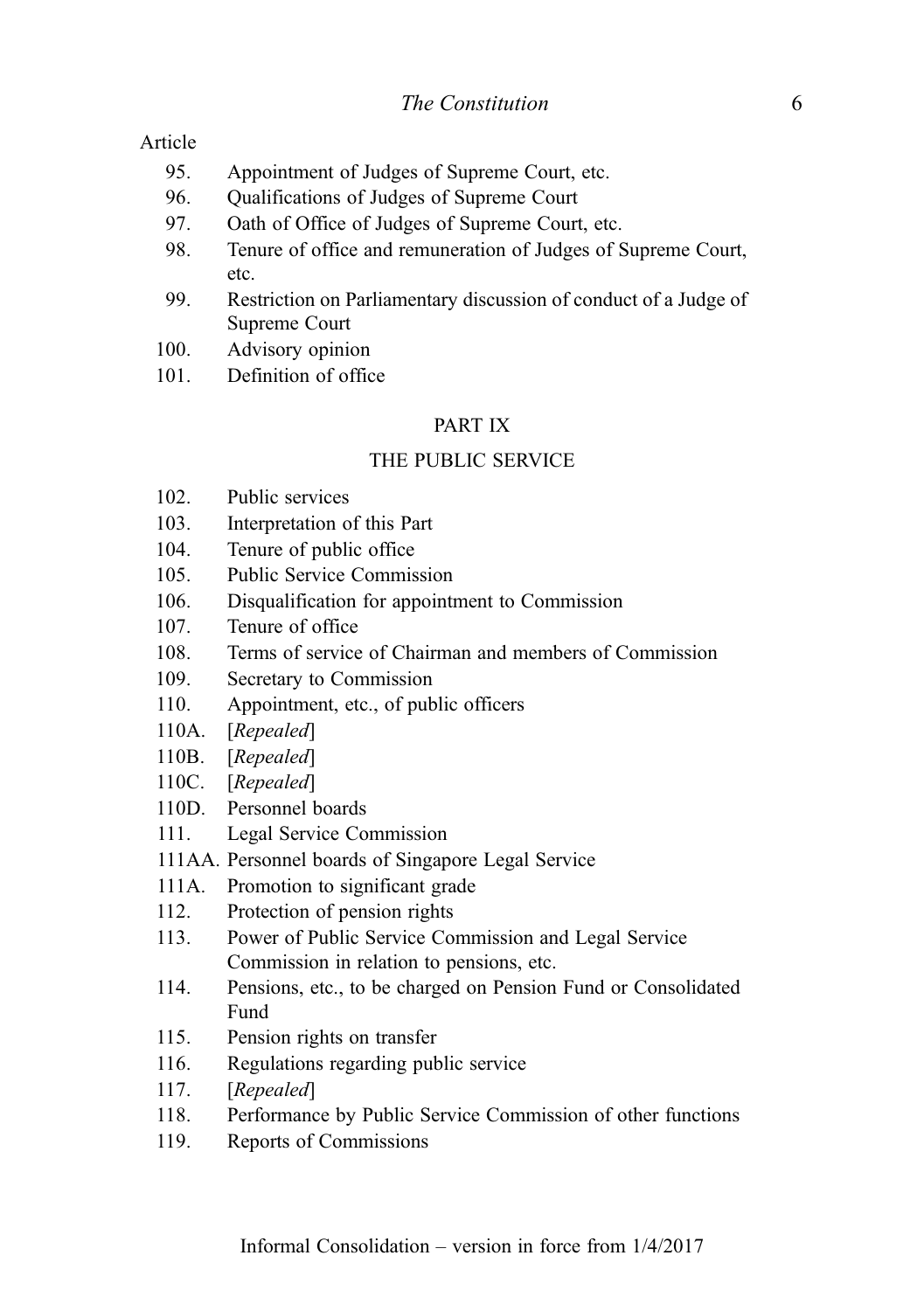### *The Constitution*

### PART X

### **CITIZENSHIP**

#### Article

- 120. Status of citizen of Singapore
- 121. Citizenship by birth
- 122. Citizenship by descent
- 123. Citizenship by registration
- 124. Registration of minors
- 125. Effect of registration
- 126. General provisions as to registration
- 127. Citizenship by naturalisation
- 128. Renunciation of citizenship
- 129. Deprivation of citizenship
- 130. Deprivation of citizenship of child of person losing citizenship
- 131. General provisions as to loss of citizenship
- 132. Cancellation of enrolment as citizen
- 133. Procedure for deprivation
- 134. Deprivation of citizenship on acquisition of foreign citizenship
- 135. Deprivation of citizenship on exercise of rights of foreign nationals, etc.
- 136. Termination of citizenship of Malaysia
- 137. Deprivation of citizenship or cancellation of enrolment of child of person losing citizenship
- 138. Grant of certificate of citizenship in cases of doubt
- 139. Commonwealth citizenship
- 140. Application of Third Schedule
- 141. Repeal

# PART XI

### FINANCIAL PROVISIONS

- 142. Interpretation of this Part
- 143. No taxation unless authorised by law
- 144. Restriction on loans, guarantees, etc.
- 145. Consolidated Fund
- 146. Withdrawal from Consolidated Fund, etc.
- 147. Annual estimates and financial statements
- 148. Authorisation of expenditure from Consolidated Fund and Development Fund
- 148A. Withholding of assent to Supply Bill, etc.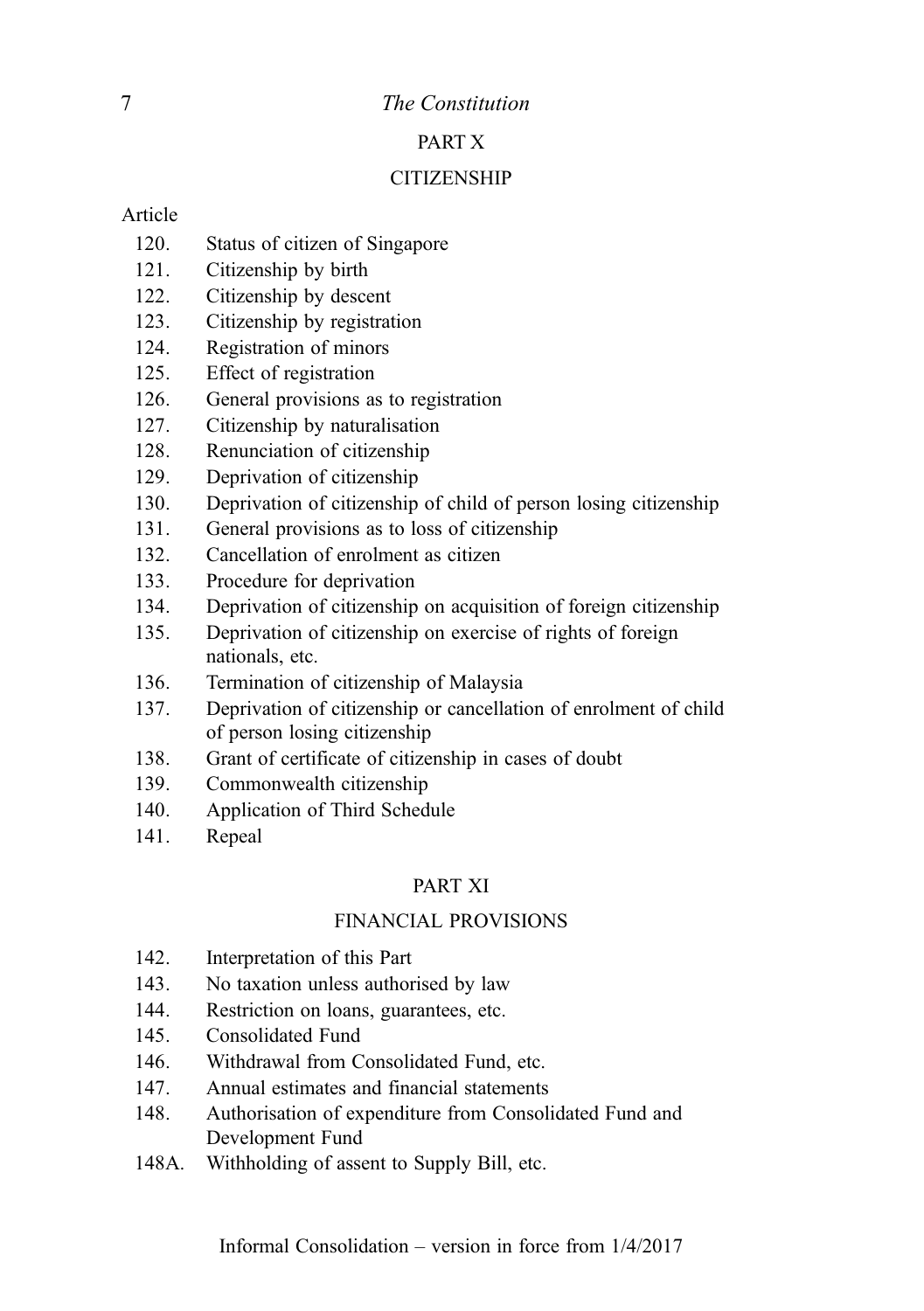- 148B. Power to authorise expenditure on account, etc., or for unspecified purposes
- 148C. Contingencies Funds
- 148D. [Repealed]
- 148E. Debt charges and moneys required to satisfy judgments
- 148F. Appointment of Auditor-General
- 148G. Duty to inform President of certain transactions
- 148H. Publication of President's opinion regarding certain liabilities of the Government
- 148I. Transfer of Government's past reserves

#### PART XII

#### SPECIAL POWERS AGAINST SUBVERSION AND EMERGENCY POWERS

- 149. Legislation against subversion
- 150. Proclamation of Emergency
- 151. Restrictions on preventive detention
- 151A. Defence and security measures

#### PART XIII

#### GENERAL PROVISIONS

- 152. Minorities and special position of Malays
- 153. Muslim religion
- 153A. Official languages and national language
- 154. Impartial treatment of Government employees
- 154A. Exemption
- 155. Authorised reprints of Constitution
- 156. [Repealed]

#### PART XIV

#### TRANSITIONAL PROVISIONS

- 157. Existing Standing Orders
- 158. Public officers to continue in office
- 159. Terms of service of persons who continue in office
- 160. Succession to property
- 161. [Repealed]
- 162. Existing laws
- 163. Person holding office of President immediately prior to 30th November 1991 to continue to hold such office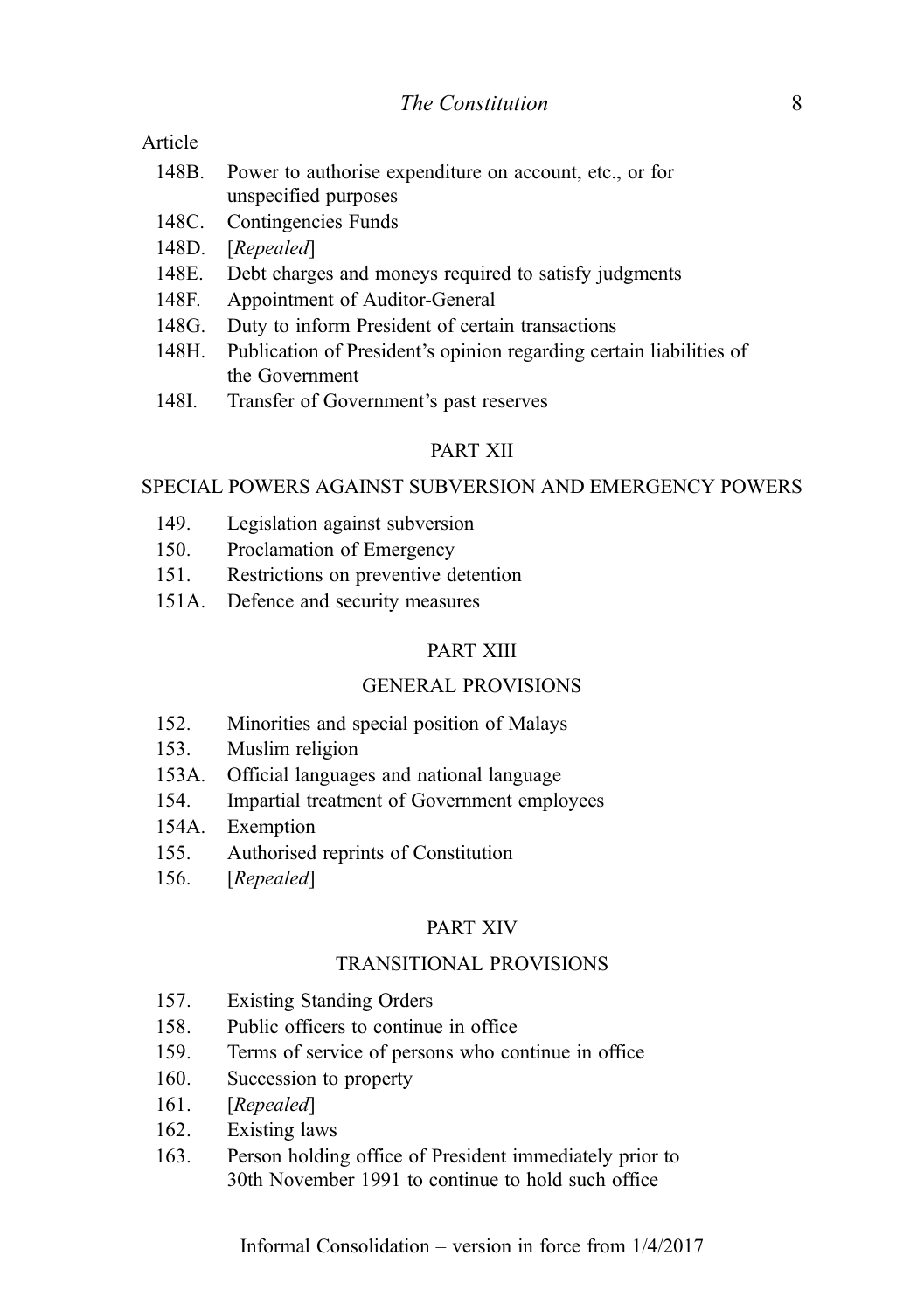| 164. | Transitional provisions for Article 19B                      |
|------|--------------------------------------------------------------|
| 165. | Transitional provisions for Council of Presidential Advisers |
|      | First Schedule — Forms of Oaths                              |
|      | Second Schedule — Oath of Renunciation, Allegiance and       |
|      | Loyalty                                                      |
|      | Third Schedule $\quad$ - Citizenship                         |
|      | Fourth Schedule — Appointment of Nominated Members of        |
|      | Parliament                                                   |
|      | Fifth Schedule — Key Statutory Boards and Government         |
|      | Companies                                                    |
|      |                                                              |

[9th August 1965]

# PART I

# PRELIMINARY

# **Citation**

1. This Constitution may be cited as the Constitution of the Republic of Singapore.

# Interpretation

2.—(1) In this Constitution, unless it is otherwise provided or the context otherwise requires —

"Cabinet" means the Cabinet constituted under this Constitution;

- "Civil List" means the provision made under Article 22J for the maintenance of the President;
- "citizen of Singapore" means any person who, under the provisions of this Constitution, has the status of a citizen of Singapore;
- "commencement", used with reference to this Constitution, means 9th August 1965;

"Consolidated Fund" means the Consolidated Fund established by this Constitution;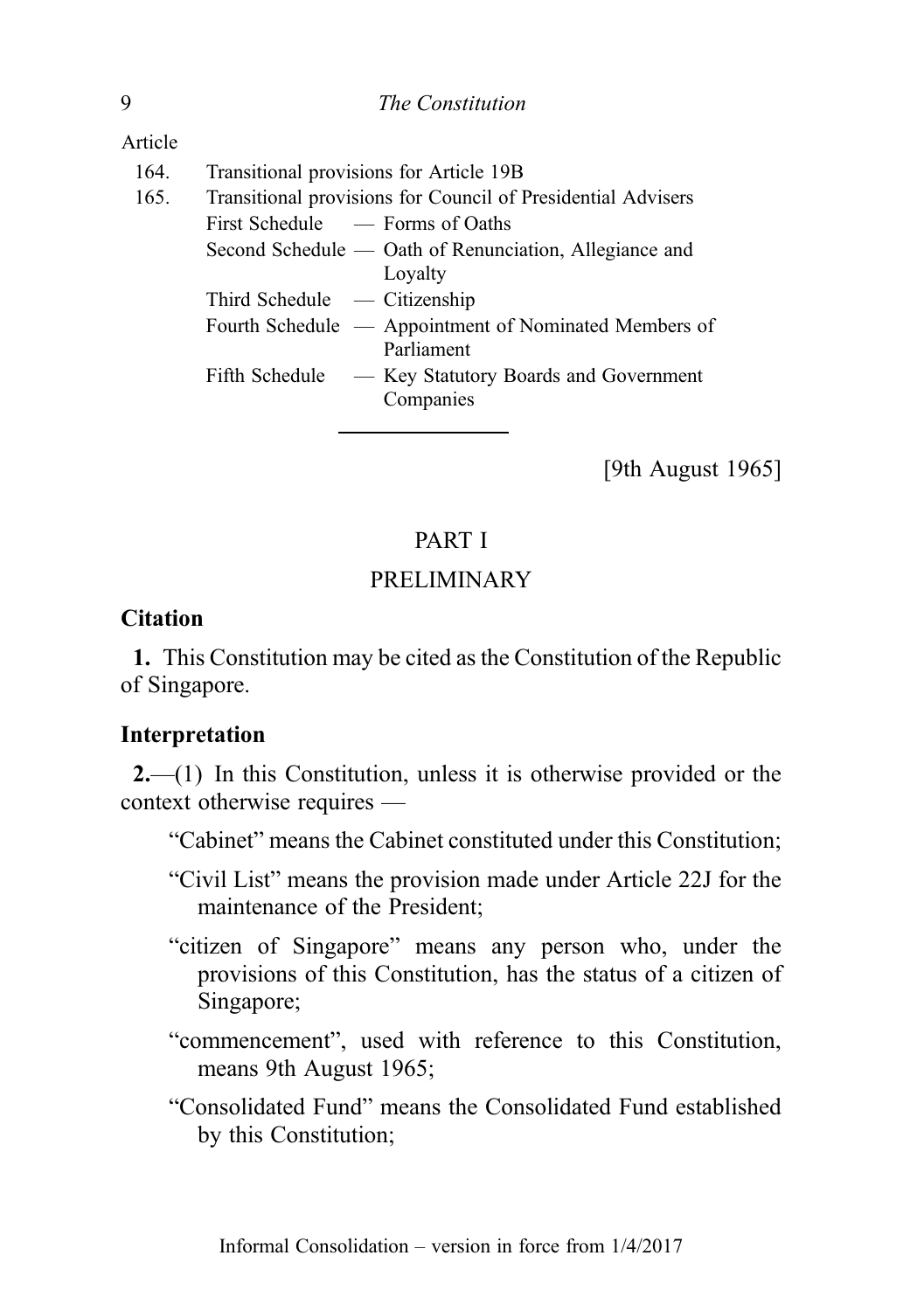- "Council of Presidential Advisers" means the Council of Presidential Advisers constituted under Part VA;
- "existing law" means any law having effect as part of the law of Singapore immediately before the commencement of this Constitution;
- "Government" means the Government of Singapore;
- "Judge of the Supreme Court" means the Chief Justice, a Judge of Appeal or a Judge of the High Court;

```
[Act 39 of 2014 wef 01/01/2015]
```
- "law" includes written law and any legislation of the United Kingdom or other enactment or instrument whatsoever which is in operation in Singapore and the common law in so far as it is in operation in Singapore and any custom or usage having the force of law in Singapore;
- "Legal Service Commission" means the Legal Service Commission constituted under this Constitution;
- "Legislature" means the Legislature of Singapore;
- "Minister" means a Minister appointed under this Constitution;
- "office of profit" means, subject to clause (5), any whole time office in the public service;
- "Parliament" means the Parliament of Singapore;
- "President" means the President of Singapore elected under this Constitution and includes any person for the time being exercising the functions of the office of President;
- "Presidential Elections Committee" means the Presidential Elections Committee constituted under Article 18;
- "Prime Minister" means the Prime Minister of Singapore appointed under this Constitution;
- "public office" means, subject to clause (5), an office of emolument in the public service;

"public officer" means the holder of any public office;

"public seal" means the public seal of Singapore;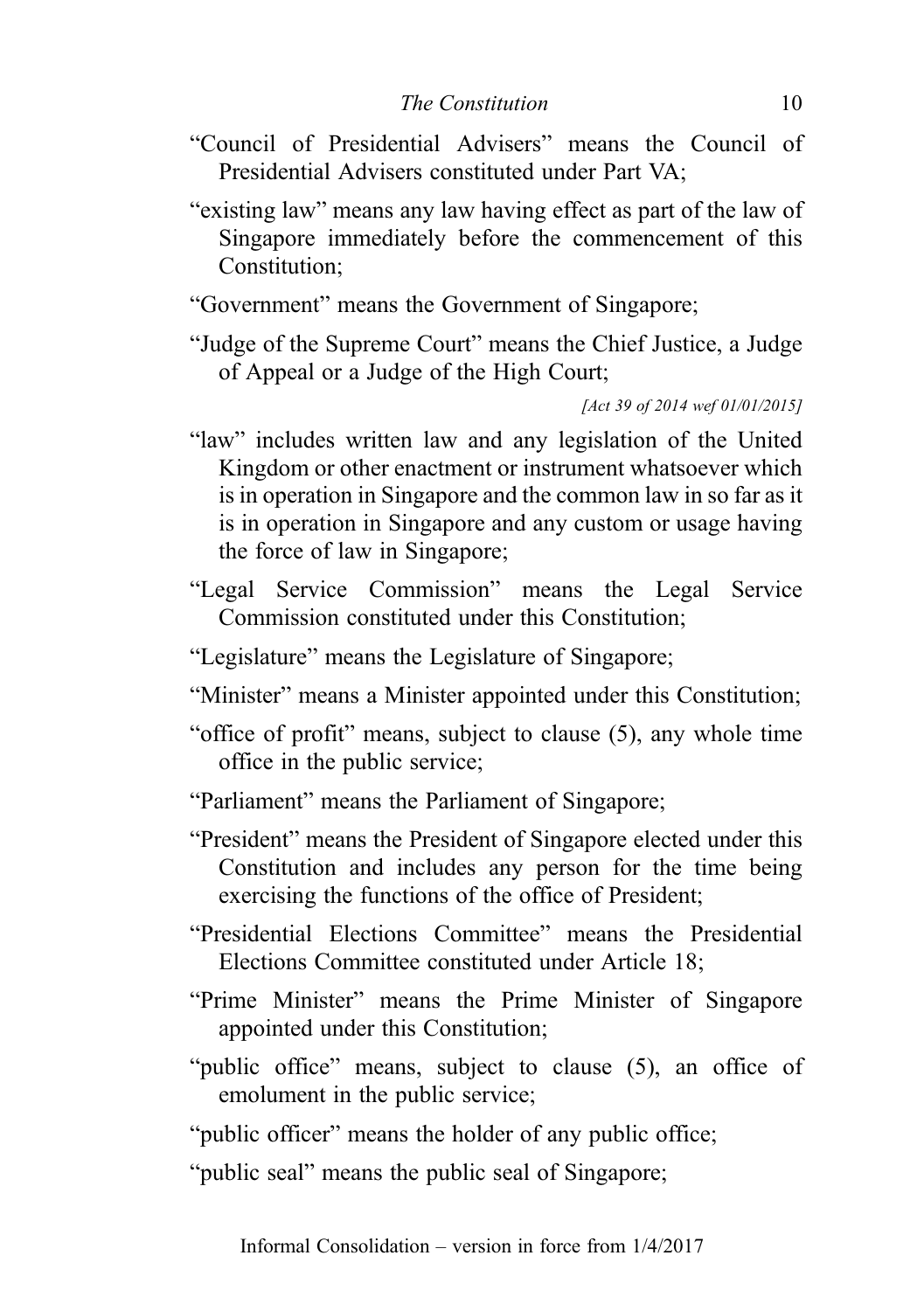"public service" means service under the Government;

- "Public Service Commission" means the Public Service Commission constituted under this Constitution;
- "register of electors" means any register of electors prepared under the provisions of any written law for the time being in force relating to Parliamentary elections;
- "remuneration", in respect of any public officer, means only the emoluments of that officer, the whole or any part of which count for pension or gratuity in accordance with the provisions of any law relating to the grant of pensions or gratuities in respect of the public service;

[Act 39 of 2014 wef 01/01/2015]

- "reserves", in relation to the Government, a statutory board or Government company, means the excess of assets over liabilities of the Government, statutory board or Government company, as the case may be;
- "session" means the sittings of Parliament commencing when it first meets after being constituted, or after its prorogation or dissolution at any time, and terminating when Parliament is prorogued or is dissolved without having been prorogued;
- "Singapore" means the Republic of Singapore;
- "sitting" means a period during which Parliament is sitting continuously without adjournment, including any period during which Parliament is in committee;
- "Speaker" and "Deputy Speaker" mean, respectively, the Speaker and a Deputy Speaker of Parliament;
- "term of office", in relation to the Government, means the period —
	- (a) commencing on the date the Prime Minister and Ministers first take and subscribe the Oath of Allegiance in accordance with Article 27 after a general election; and
	- (b) ending after the next general election on the date immediately before the Prime Minister and Ministers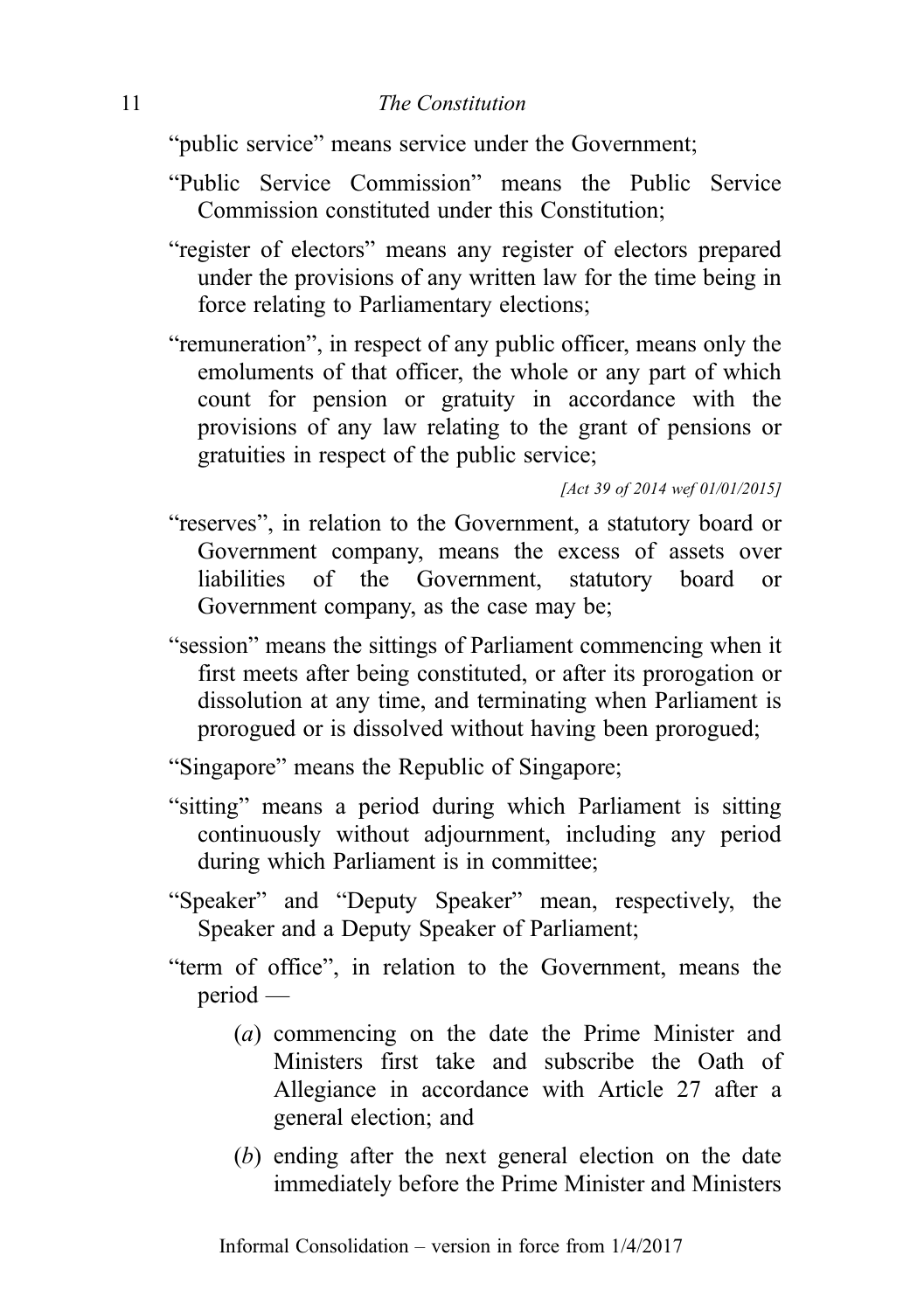first take and subscribe the Oath of Allegiance in accordance with Article 27;

- "terms of service", in respect of any officer, includes the remuneration to which that officer is entitled by virtue of his office, and any pension, gratuity or other like allowance payable to or in respect of that officer;
- "written law" means this Constitution and all Acts and Ordinances and subsidiary legislation for the time being in force in Singapore.

(2) Except where this Constitution otherwise provides or where the context otherwise requires —

- (a) the person or authority having power to make substantive appointments to any public office may appoint a person to perform the functions of that office during any period when it is vacant or when the holder thereof is unable (whether by reason of absence or infirmity of body or mind or any other cause) to perform those functions;
- (b) every appointment to perform the functions of an office made under paragraph  $(a)$  shall be made in the same manner as and subject to the same conditions as apply to a substantive appointment to that office;
- (c) any reference in this Constitution to the holder of any office by the term designating his office shall be construed as including a reference to any person for the time being lawfully performing the functions of that office; and
- (d) any reference in this Constitution to an appointment to any office shall be construed as including a reference to an appointment to perform the functions of that office.

(3) Where in this Constitution power is conferred on any person or authority to appoint a person to perform the functions of any office if the holder thereof is unable himself to perform its functions, any such appointment shall not be called in question on the ground that the holder of that office was not unable to perform those functions.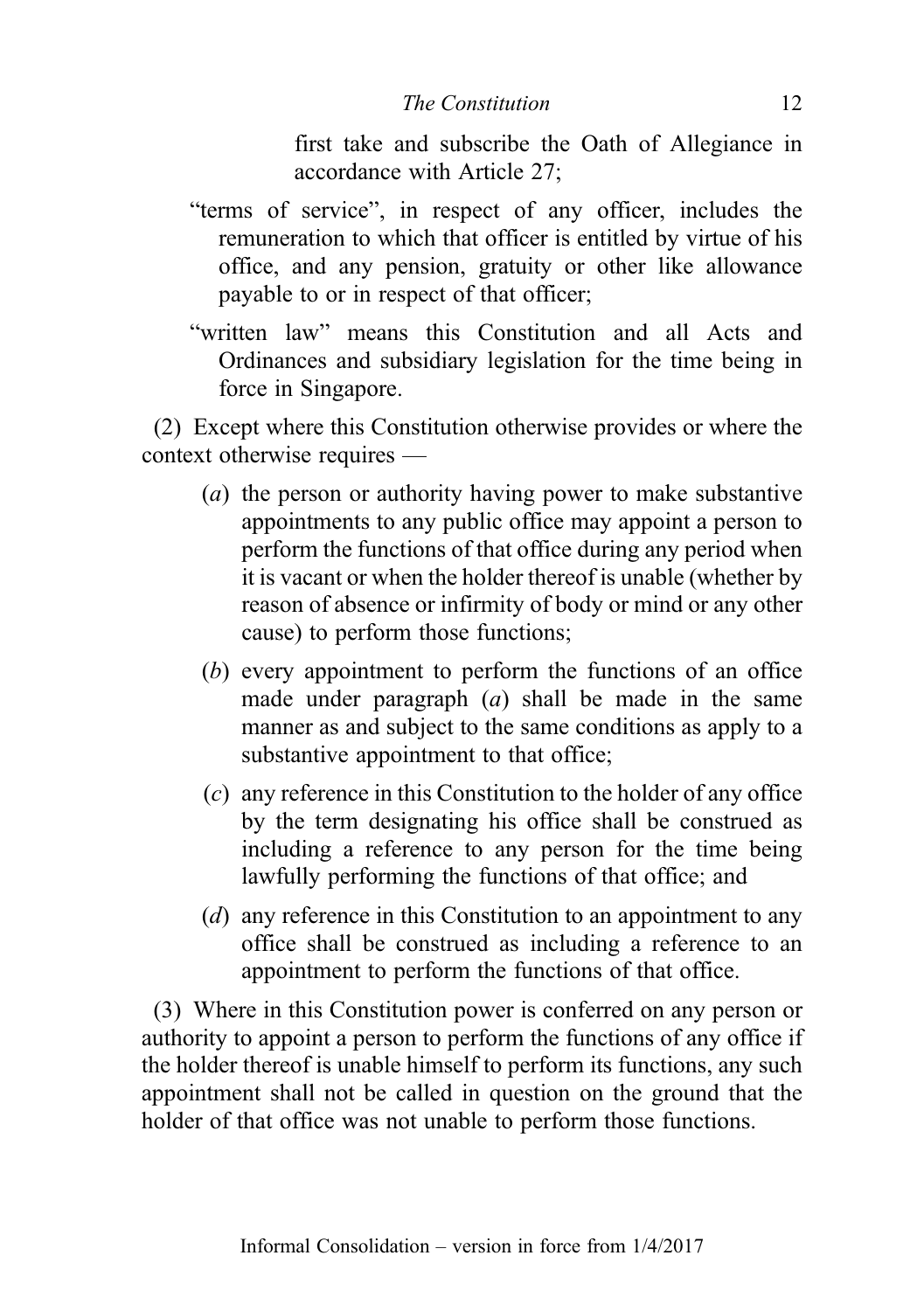### *The Constitution*

(4) For the purposes of this Constitution, the resignation of a member of any body or the holder of any office constituted by this Constitution that is required to be addressed to any person shall be deemed to have effect from the time that it is received by that person:

Provided that, in the case of a resignation that is required to be addressed to the Speaker, the resignation shall, if the office of Speaker is vacant or the Speaker is absent from Singapore, be deemed to have effect from the time that it is received by a Deputy Speaker on behalf of the Speaker.

(5) For the purposes of this Constitution, a person shall not be considered as holding a public office or an office of profit by reason of the fact that he is in receipt of any remuneration or allowances (including a pension or other like allowance) in respect of his tenure of the office of President, Prime Minister, Chief Justice, Speaker, Deputy Speaker, Minister, Parliamentary Secretary, Political Secretary, Member of Parliament, Ambassador, High Commissioner or such other office as the President may, from time to time, by order, prescribe\*.

 $(6)(a)$  Without prejudice to clause (2) when the holder of any public office is on leave of absence pending relinquishment of that office, the person or authority having power to make appointments to that office may appoint another person thereto.

(b) Where 2 or more persons are holding the same office by reason of an appointment made pursuant to paragraph  $(a)$ , the person last appointed shall, in respect of any function conferred on the holder of that office, be deemed to be the sole holder of that office.

(7) Where a person is required by this Constitution to take an oath, he shall be permitted, if he so desires, to comply with that requirement by making an affirmation.

(8) References in this Constitution to any period shall, so far as the context admits, be construed as including references to a period beginning before the commencement of this Constitution.

(9) Subject to this Article, the Interpretation Act (Cap. 1) shall apply for the purpose of interpreting this Constitution and otherwise in

<sup>\*</sup>Offices of Consul-General and Consul have been prescribed by the President — See G.N. No. S 212/72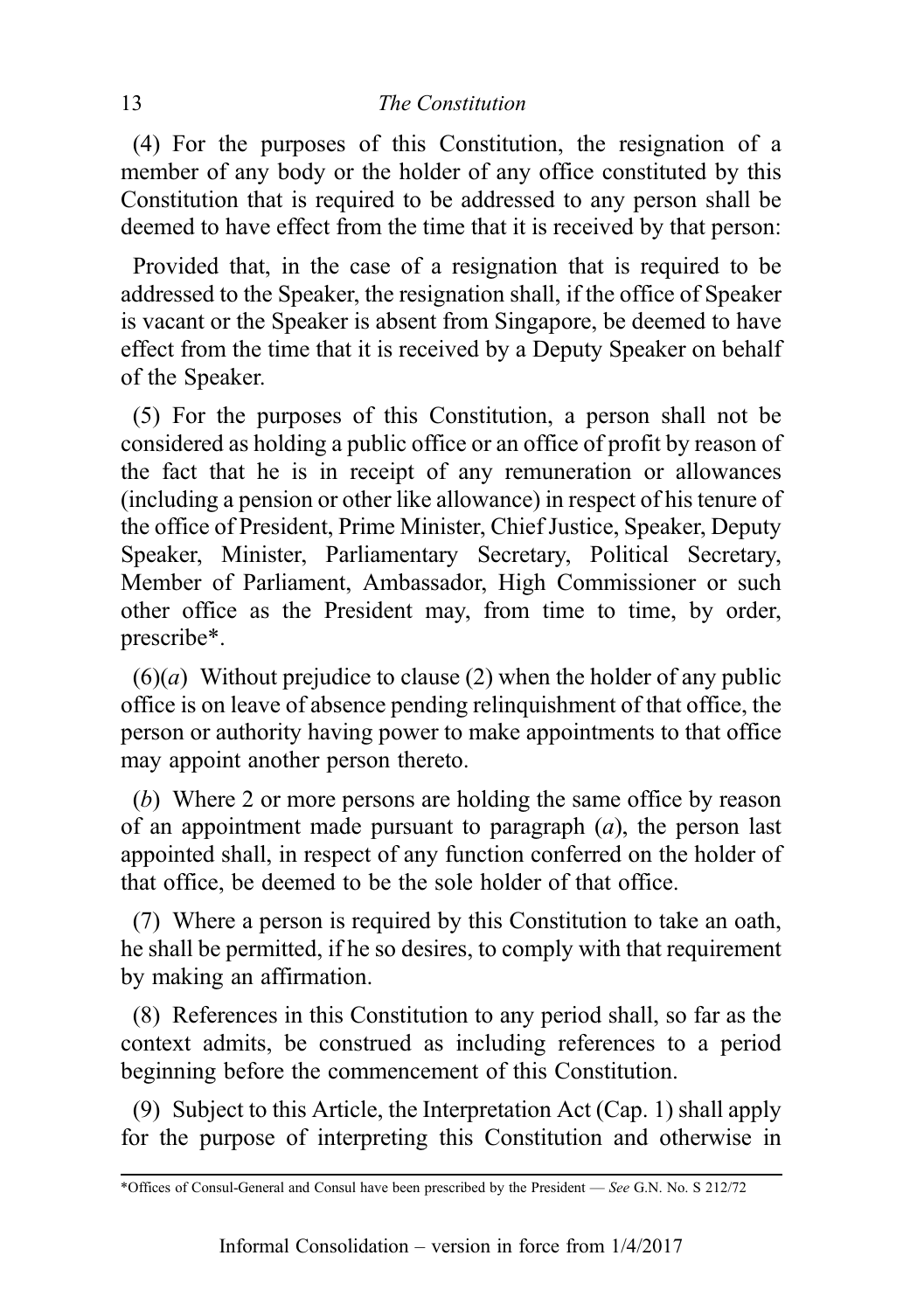relation thereto as it applies for the purpose of interpreting and otherwise in relation to any written law within the meaning of that Act.

(10) Unless the context otherwise requires, any reference in this Constitution to a specified Part, Article or Schedule is a reference to that Part or Article of, or that Schedule to, this Constitution; any reference to a specified chapter, clause, section or paragraph is a reference to that chapter of the Part, that clause of the Article, that section of the Schedule, or that paragraph of the clause or section, in which the reference occurs; and any reference to a group of Articles, sections or divisions of Articles or sections shall be construed as including both the first and the last member of the group referred to.

### PART II

### THE REPUBLIC AND THE CONSTITUTION

### Republic of Singapore

\*3. Singapore shall be a sovereign republic to be known as the Republic of Singapore.

### Supremacy of Constitution

4. This Constitution is the supreme law of the Republic of Singapore and any law enacted by the Legislature after the commencement of this Constitution which is inconsistent with this Constitution shall, to the extent of the inconsistency, be void.

### Amendment of Constitution

5.—(1) Subject to this Article and Article 8, the provisions of this Constitution may be amended by a law enacted by the Legislature.

(2) A Bill seeking to amend any provision in this Constitution shall not be passed by Parliament unless it has been supported on Second and Third Readings by the votes of not less than two-thirds of the total number of Members of Parliament (excluding nominated Members). [Act 28 of 2016 wef 01/04/2017]

<sup>\*</sup>Section 2(1)(d), Constitution (Amendment) Act 1965 (No. 8 of 1965) and the Republic of Singapore Independence Act 1965 (No. 9 of 1965).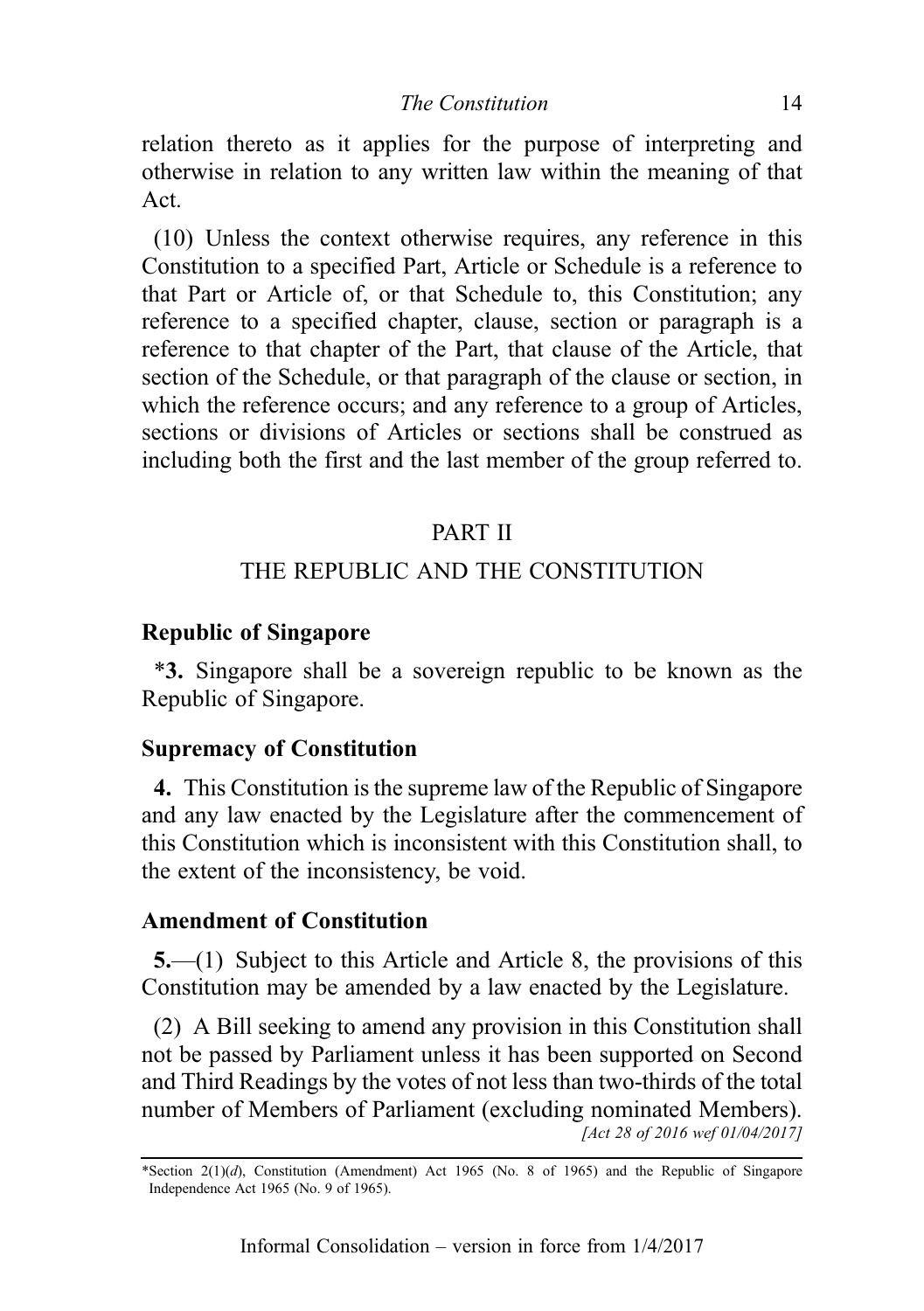(2A) [Deleted by Act 28 of 2016 wef 01/04/2017]

(3) In this Article, "amendment" includes addition and repeal.

5A. [Repealed by Act 28 of 2016 wef 01/04/2017]

# PART III

# PROTECTION OF THE SOVEREIGNTY OF THE REPUBLIC OF SINGAPORE

# No surrender of sovereignty or relinquishment of control over the Police Force or the Armed Forces except by referendum

 $6 - (1)$  There shall be  $-$ 

- (a) no surrender or transfer, either wholly or in part, of the sovereignty of the Republic of Singapore as an independent nation, whether by way of merger or incorporation with any other sovereign state or with any Federation, Confederation, country or territory or in any other manner whatsoever; and
- (b) no relinquishment of control over the Singapore Police Force or the Singapore Armed Forces,

unless such surrender, transfer or relinquishment has been supported, at a national referendum, by not less than two-thirds of the total number of votes cast by the electors registered under the Parliamentary Elections Act (Cap. 218).

- (2) For the purposes of this Article
	- "Singapore Armed Forces" means the Singapore Armed Forces raised and maintained under the Singapore Armed Forces Act (Cap. 295), and includes any civil defence force formed under the Civil Defence Act (Cap. 42) and such other force as the President may, by notification in the Gazette, declare to be an armed force for the purposes of this Article;
	- "Singapore Police Force" means the Singapore Police Force and the Special Constabulary established under the Police Force Act (Cap. 235) and any Auxiliary Police Force created in accordance with Part IX of that Act, and includes the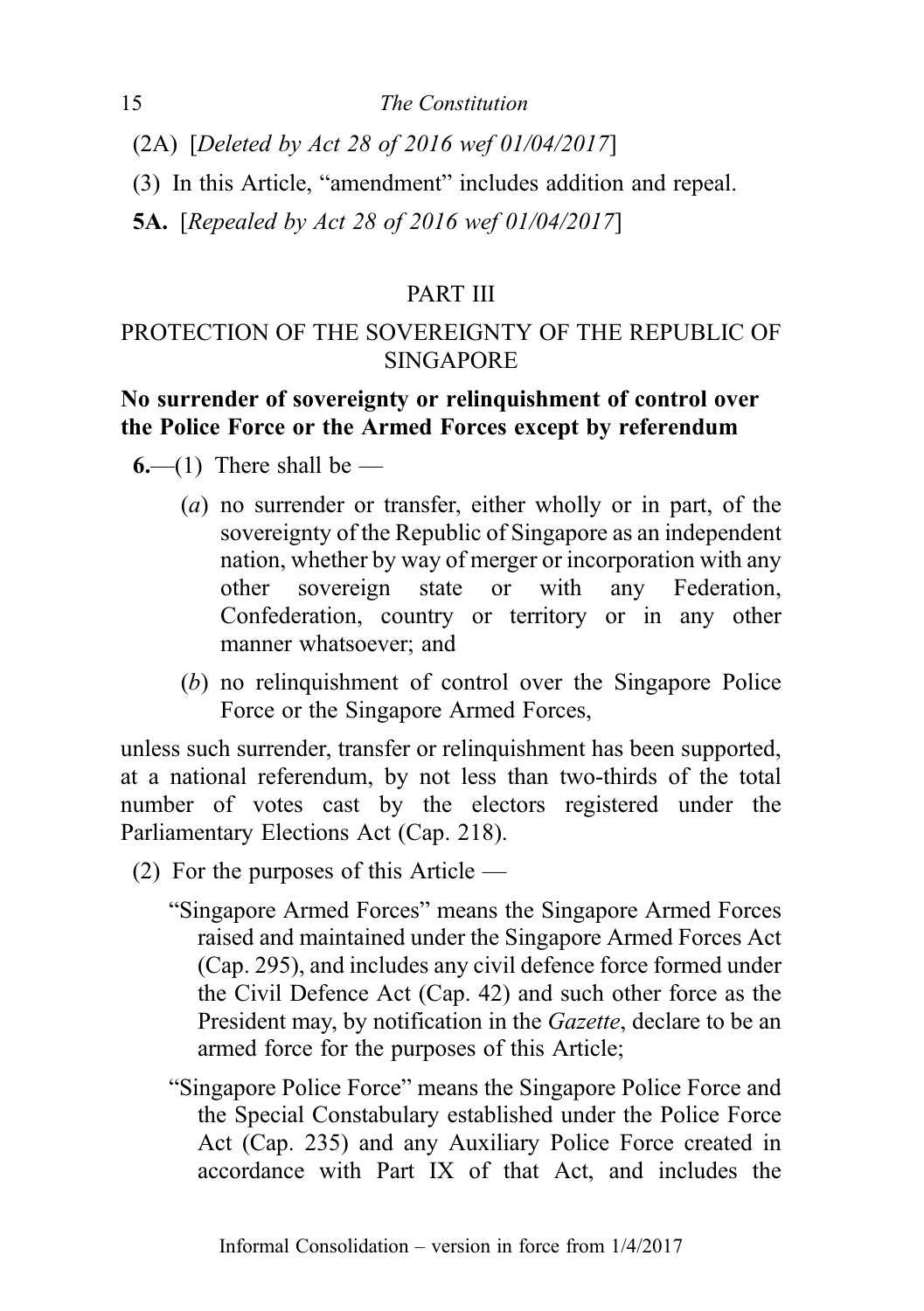Vigilante Corps established under the Vigilante Corps Act (Cap. 343) and such other force as the President may, by notification in the *Gazette*, declare to be a police force for the purposes of this Article.

# Participation in co-operative international schemes which are beneficial to Singapore

7. Without in any way derogating from the force and effect of Article 6, nothing in that Article shall be construed as precluding Singapore or any association, body or organisation therein from —

- (a) participating or co-operating in, or contributing towards, any scheme, venture, project, enterprise or undertaking of whatsoever nature, in conjunction or in concert with any other sovereign state or with any Federation, Confederation, country or countries or any association, body or organisation therein, where such scheme, venture, project, enterprise or undertaking confers, has the effect of conferring or is intended to confer, on Singapore or any association, body or organisation therein, any economic, financial, industrial, social, cultural, educational or other benefit of any kind or is, or appears to be, advantageous in any way to Singapore or any association, body or organisation therein; or
- (b) entering into any treaty, agreement, contract, pact or other arrangement with any other sovereign state or with any Federation, Confederation, country or countries or any association, body or organisation therein, where such treaty, agreement, contract, pact or arrangement provides for mutual or collective security or any other object or purpose whatsoever which is, or appears to be, beneficial or advantageous to Singapore in any way.

### No amendment to this Part except by referendum

8.—(1) A Bill for making an amendment to this Part shall not be passed by Parliament unless it has been supported, at a national referendum, by not less than two-thirds of the total number of votes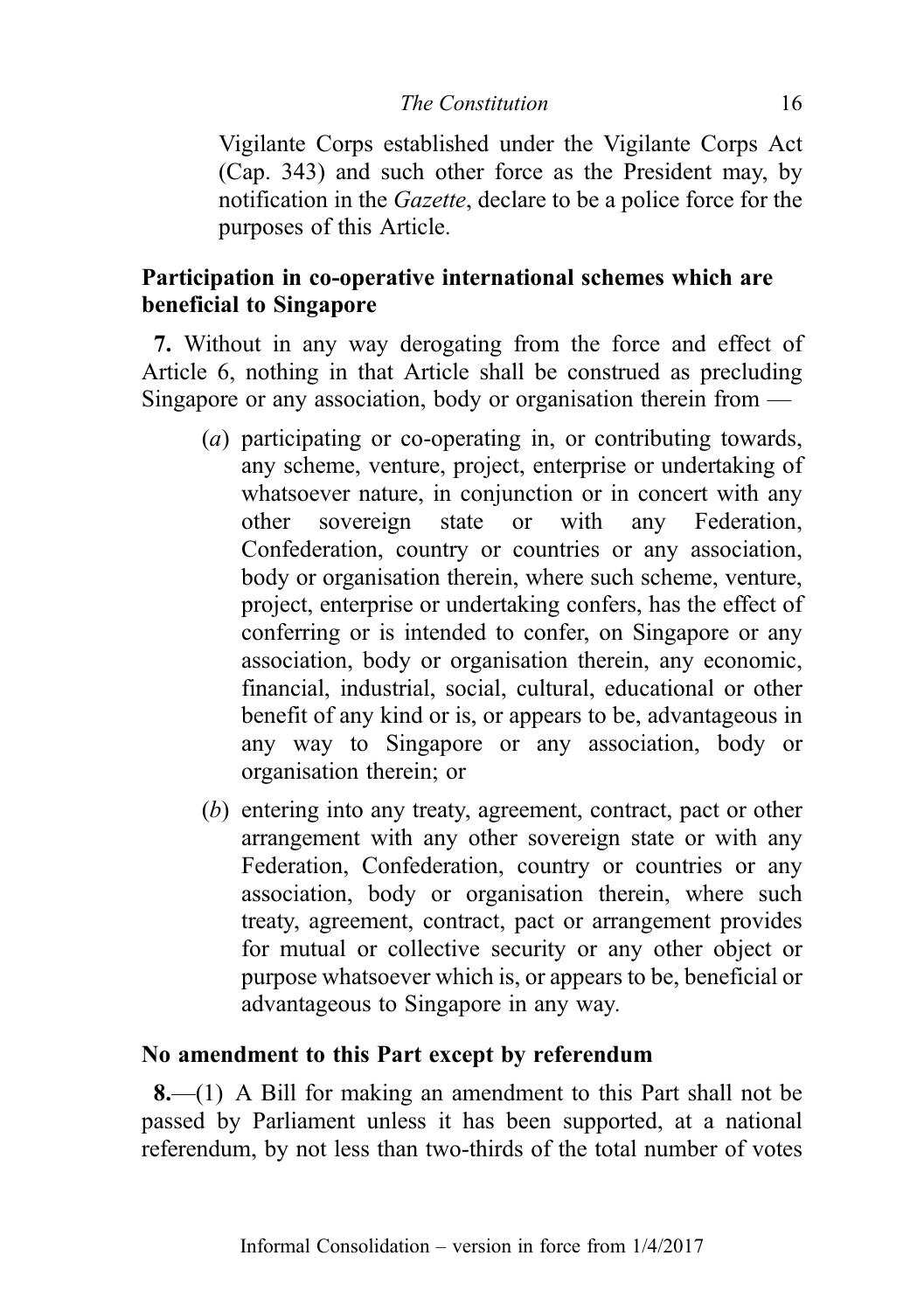cast by the electors registered under the Parliamentary Elections Act (Cap. 218).

(2) In this Article, "amendment" includes addition and repeal.

# PART IV

# FUNDAMENTAL LIBERTIES

# Liberty of the person

9.—(1) No person shall be deprived of his life or personal liberty save in accordance with law.

(2) Where a complaint is made to the High Court or any Judge thereof that a person is being unlawfully detained, the Court shall inquire into the complaint and, unless satisfied that the detention is lawful, shall order him to be produced before the Court and release him.

(3) Where a person is arrested, he shall be informed as soon as may be of the grounds of his arrest and shall be allowed to consult and be defended by a legal practitioner of his choice.

(4) Where a person is arrested and not released, he shall, without unreasonable delay, and in any case within 48 hours (excluding the time of any necessary journey), be produced before a Magistrate, in person or by way of video-conferencing link (or other similar technology) in accordance with law, and shall not be further detained in custody without the Magistrate's authority.

[9/2010 wef 01/07/2010]

(5) Clauses (3) and (4) shall not apply to an enemy alien or to any person arrested for contempt of Parliament pursuant to a warrant issued under the hand of the Speaker.

(6) Nothing in this Article shall invalidate any law —

(a) in force before the commencement of this Constitution which authorises the arrest and detention of any person in the interests of public safety, peace and good order; or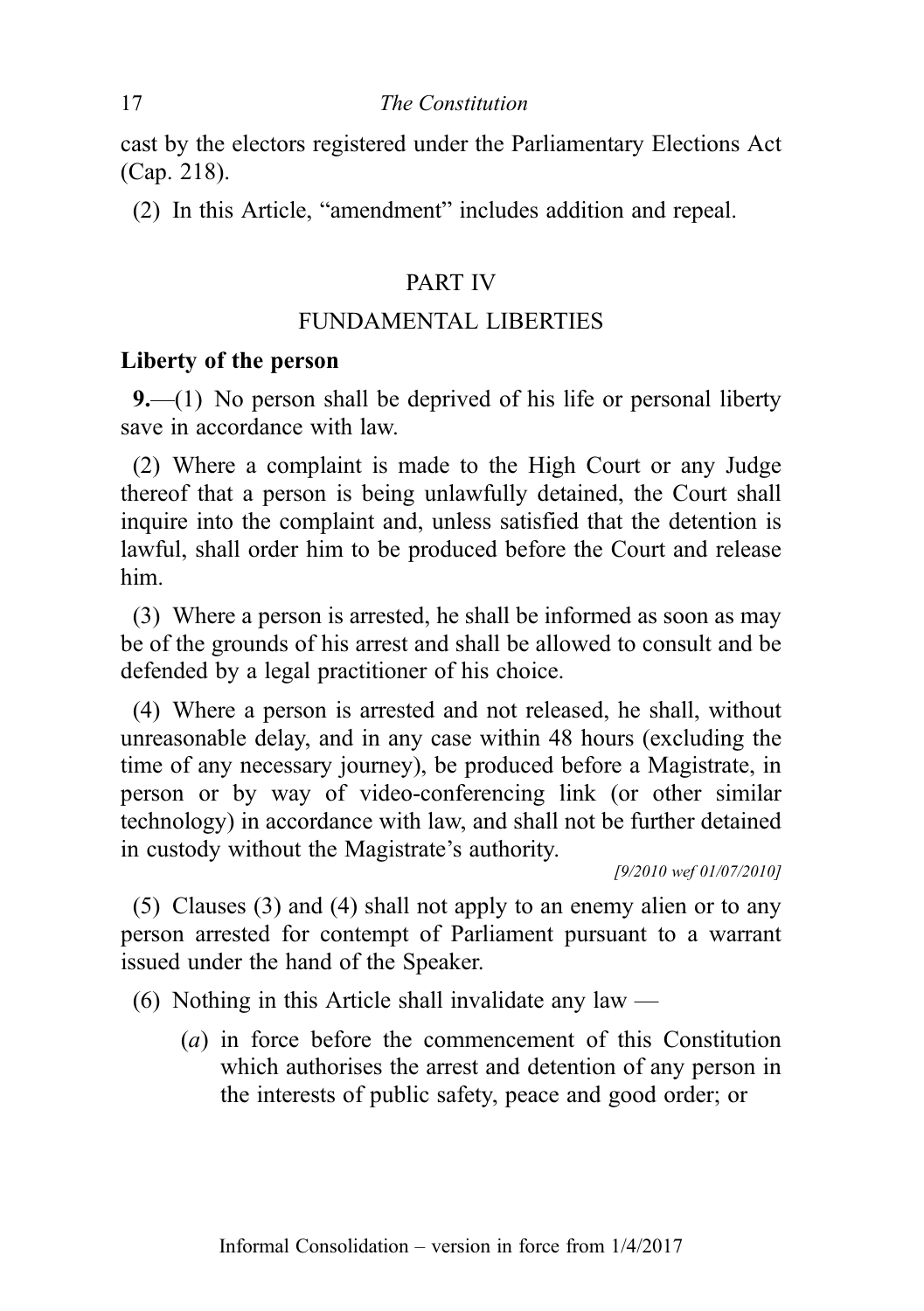(b) relating to the misuse of drugs or intoxicating substances which authorises the arrest and detention of any person for the purpose of treatment and rehabilitation,

by reason of such law being inconsistent with clauses (3) and (4), and, in particular, nothing in this Article shall affect the validity or operation of any such law before 10th March 1978.

# Slavery and forced labour prohibited

 $10$ .—(1) No person shall be held in slavery.

(2) All forms of forced labour are prohibited, but Parliament may by law provide for compulsory service for national purposes.

(3) Work incidental to the serving of a sentence of imprisonment imposed by a court of law shall not be taken to be forced labour within the meaning of this Article.

# Protection against retrospective criminal laws and repeated trials

 $11.$ —(1) No person shall be punished for an act or omission which was not punishable by law when it was done or made, and no person shall suffer greater punishment for an offence than was prescribed by law at the time it was committed.

(2) A person who has been convicted or acquitted of an offence shall not be tried again for the same offence except where the conviction or acquittal has been quashed and a retrial ordered by a court superior to that by which he was convicted or acquitted.

# Equal protection

12.—(1) All persons are equal before the law and entitled to the equal protection of the law.

(2) Except as expressly authorised by this Constitution, there shall be no discrimination against citizens of Singapore on the ground only of religion, race, descent or place of birth in any law or in the appointment to any office or employment under a public authority or in the administration of any law relating to the acquisition, holding or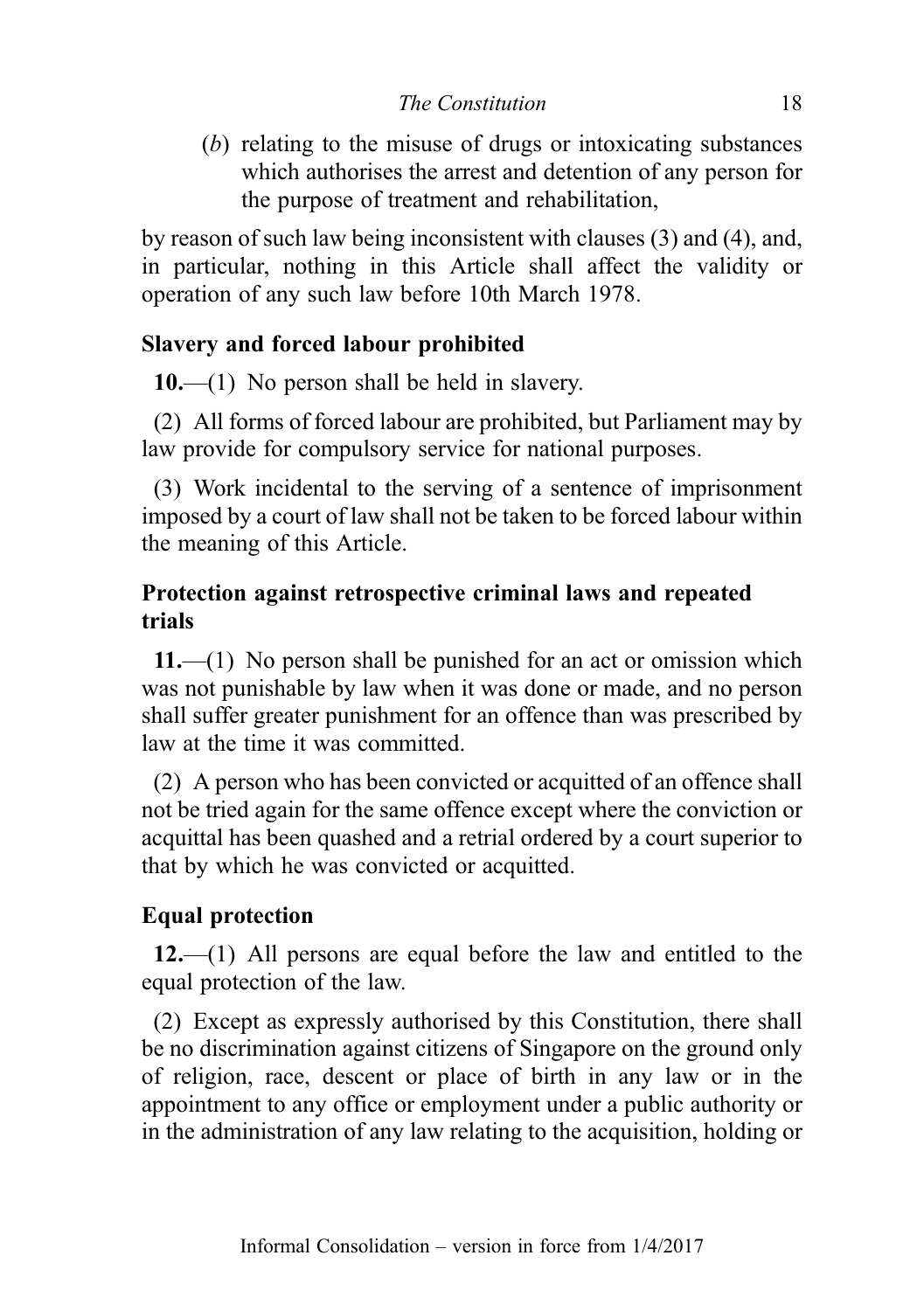disposition of property or the establishing or carrying on of any trade, business, profession, vocation or employment.

- (3) This Article does not invalidate or prohibit
	- (a) any provision regulating personal law; or
	- (b) any provision or practice restricting office or employment connected with the affairs of any religion, or of an institution managed by a group professing any religion, to persons professing that religion.

# Prohibition of banishment and freedom of movement

13.—(1) No citizen of Singapore shall be banished or excluded from Singapore.

(2) Subject to any law relating to the security of Singapore or any part thereof, public order, public health or the punishment of offenders, every citizen of Singapore has the right to move freely throughout Singapore and to reside in any part thereof.

# Freedom of speech, assembly and association

14.—(1) Subject to clauses (2) and (3) —

- (a) every citizen of Singapore has the right to freedom of speech and expression;
- (b) all citizens of Singapore have the right to assemble peaceably and without arms; and
- (c) all citizens of Singapore have the right to form associations.
- (2) Parliament may by law impose
	- (a) on the rights conferred by clause  $(1)(a)$ , such restrictions as it considers necessary or expedient in the interest of the security of Singapore or any part thereof, friendly relations with other countries, public order or morality and restrictions designed to protect the privileges of Parliament or to provide against contempt of court, defamation or incitement to any offence;
	- (b) on the right conferred by clause  $(1)(b)$ , such restrictions as it considers necessary or expedient in the interest of the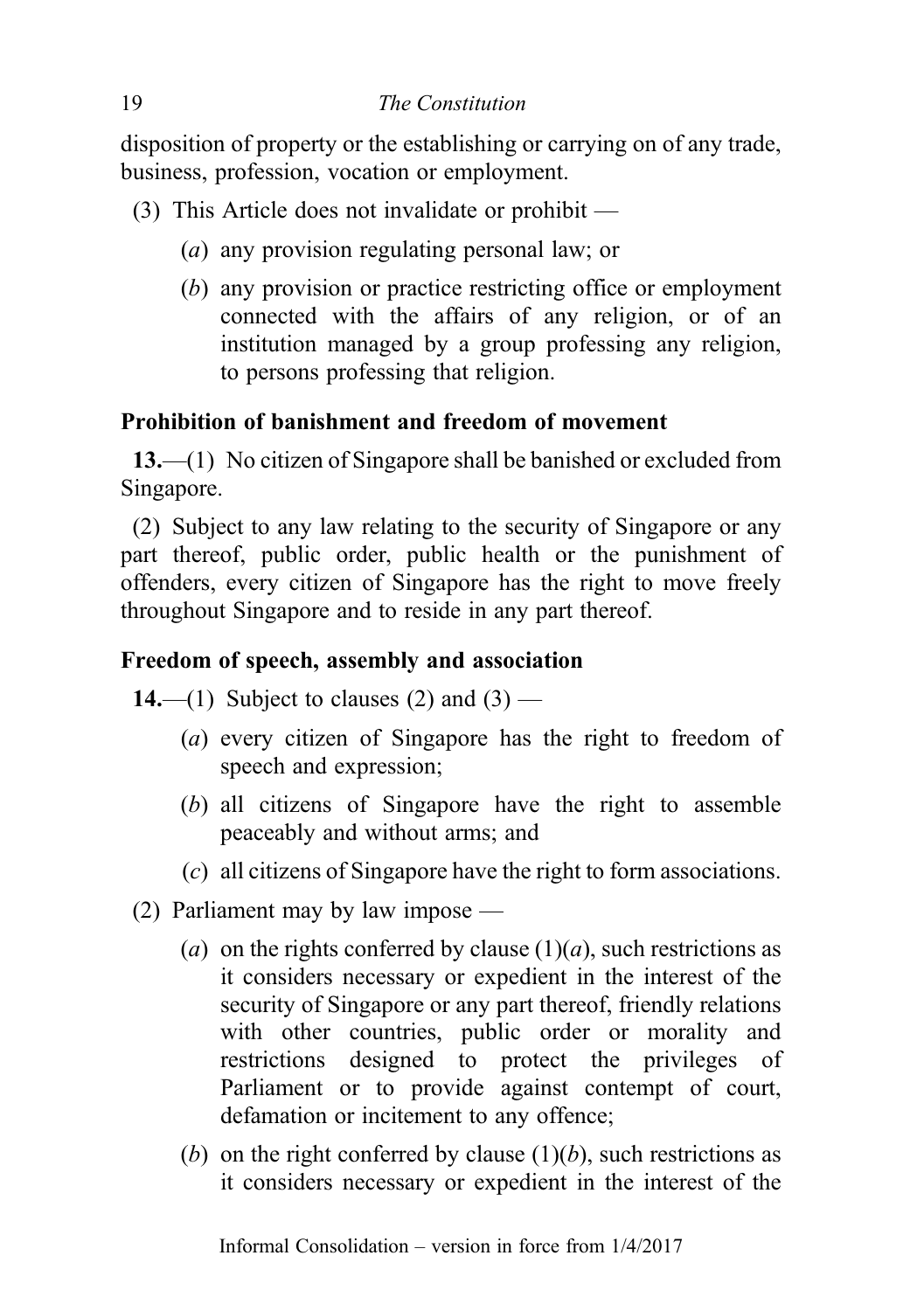security of Singapore or any part thereof or public order; and

(c) on the right conferred by clause  $(1)(c)$ , such restrictions as it considers necessary or expedient in the interest of the security of Singapore or any part thereof, public order or morality.

(3) Restrictions on the right to form associations conferred by clause (1) (c) may also be imposed by any law relating to labour or education.

# Freedom of religion

15.—(1) Every person has the right to profess and practise his religion and to propagate it.

(2) No person shall be compelled to pay any tax the proceeds of which are specially allocated in whole or in part for the purposes of a religion other than his own.

- (3) Every religious group has the right
	- (*a*) to manage its own religious affairs;
	- (b) to establish and maintain institutions for religious or charitable purposes; and
	- (c) to acquire and own property and hold and administer it in accordance with law.

(4) This Article does not authorise any act contrary to any general law relating to public order, public health or morality.

# Rights in respect of education

16.—(1) Without prejudice to the generality of Article 12, there shall be no discrimination against any citizen of Singapore on the grounds only of religion, race, descent or place of birth —

- (a) in the administration of any educational institution maintained by a public authority, and, in particular, the admission of pupils or students or the payment of fees; or
- (b) in providing out of the funds of a public authority financial aid for the maintenance or education of pupils or students in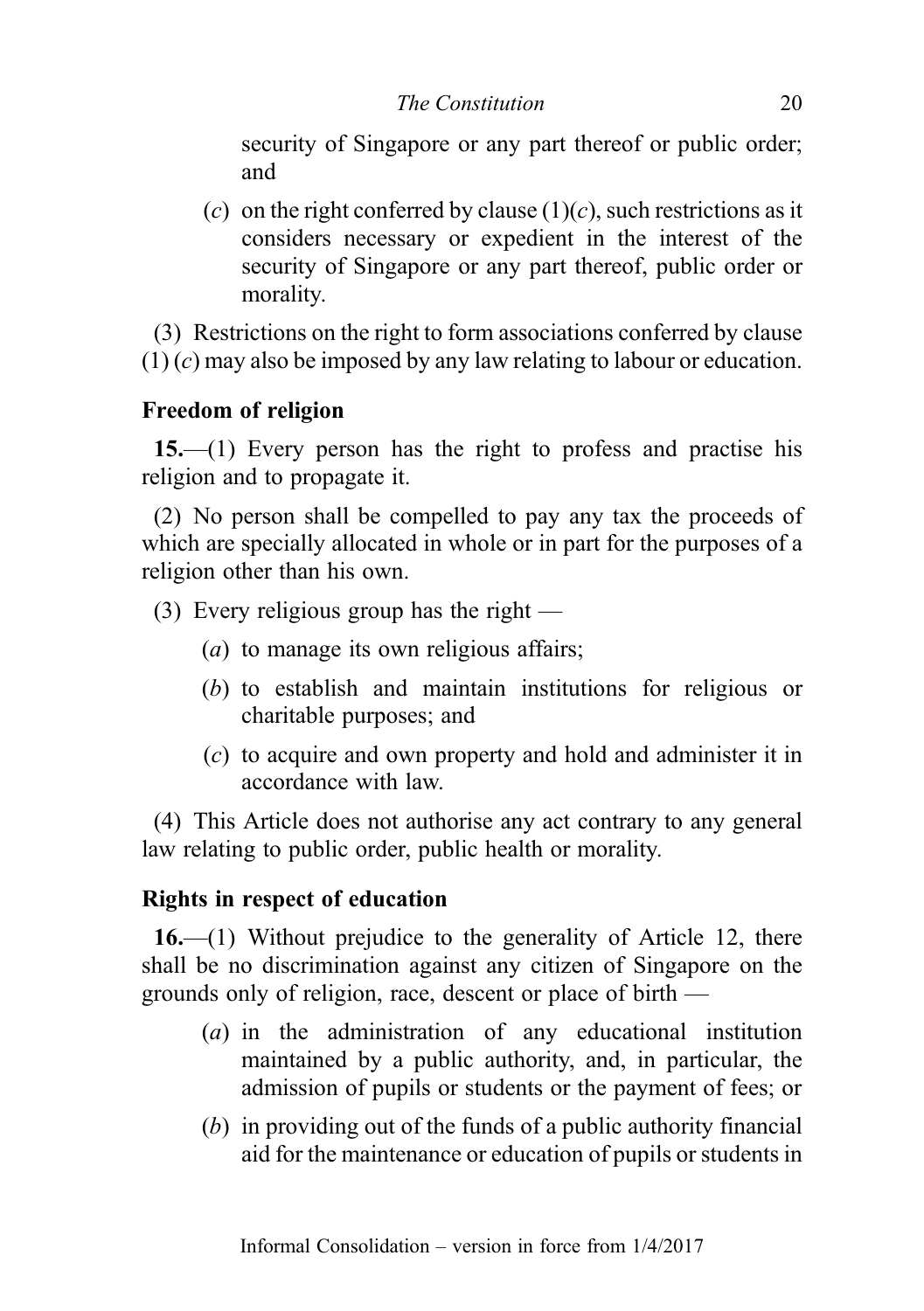### *The Constitution*

any educational institution (whether or not maintained by a public authority and whether within or outside Singapore).

(2) Every religious group has the right to establish and maintain institutions for the education of children and provide therein instruction in its own religion, and there shall be no discrimination on the ground only of religion in any law relating to such institutions or in the administration of any such law.

(3) No person shall be required to receive instruction in or to take part in any ceremony or act of worship of a religion other than his own.

(4) For the purposes of clause (3), the religion of a person under the age of 18 years shall be decided by his parent or guardian.

### PART V

### THE GOVERNMENT

Chapter 1

### The President

### The President

17.—(1) There shall be a President of Singapore who shall be the Head of State.

[Act 28 of 2016 wef 01/04/2017]

(2) In addition to being the Head of State, it is also the function of the President to safeguard the reserves of Singapore and the integrity of the Public Services of Singapore, and the President is to perform this function according to the provisions of this Constitution mentioned in clause (3).

[Act 28 of 2016 wef 01/04/2017]

(3) The provisions mentioned by clause (2) are the provisions in Articles 22, 22A, 22B, 22C, 22D, 22E, 37B, 37C and 154A and Part XI that authorise the President to act in his discretion.

[Act 28 of 2016 wef 01/04/2017]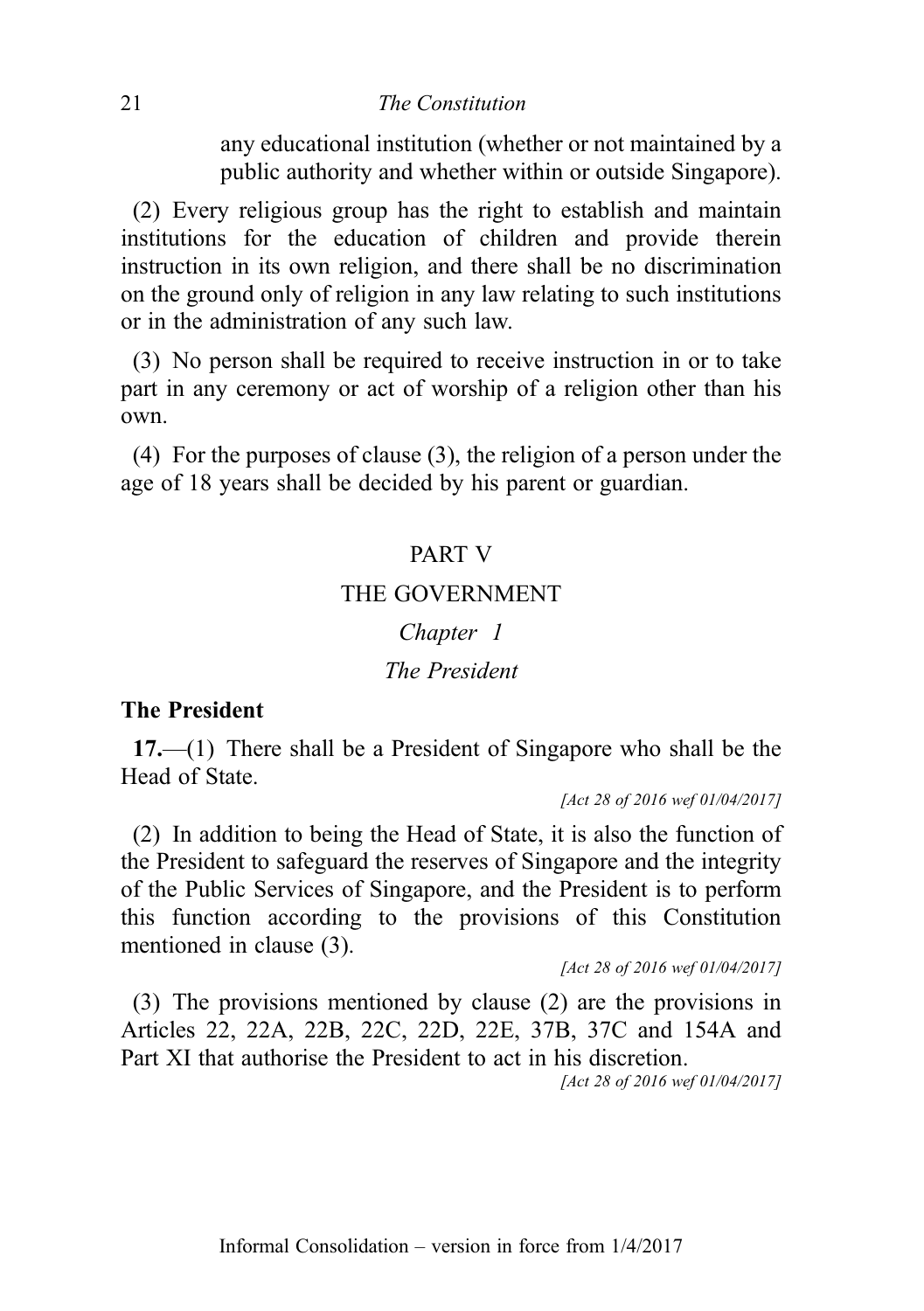(4) The President may exercise such other powers and perform such other functions as are conferred on the President by this Constitution and any other written law.

[Act 28 of 2016 wef 01/04/2017]

# Election of President

17A.—(1) The President is to be elected by the citizens of Singapore in accordance with any law made by the Legislature.

- (2) Any poll for the election of President must be held as follows:
	- (a) in the case where the office of President becomes vacant prior to the expiration of the term of office of the incumbent and a writ for the election has not been issued before such vacation of office or, if so issued, has already been countermanded — within 6 months after the date the office of President becomes vacant; or
	- (b) in any other case not more than 3 months before the date of expiration of the term of office of the incumbent.

[Act 28 of 2016 wef 01/04/2017]

# Presidential Elections Committee

18.—(1) The Presidential Elections Committee (called in this Article the Committee) is established and is to perform the functions relating to elections to the office of President conferred on it by this Constitution or any written law relating to such elections.

- (2) The Committee consists of
	- (a) the Chairman of the Public Service Commission, who is the Chairman of the Committee;
	- (b) the Chairman of the Accounting and Corporate Regulatory Authority established by the Accounting and Corporate Regulatory Authority Act (Cap. 2A);
	- (c) a member of the Presidential Council for Minority Rights, appointed by the Chairman of that Council;
	- (d) a member or former member of the Council of Presidential Advisers (but not the sitting Chairman of that Council or a former member who vacated his seat under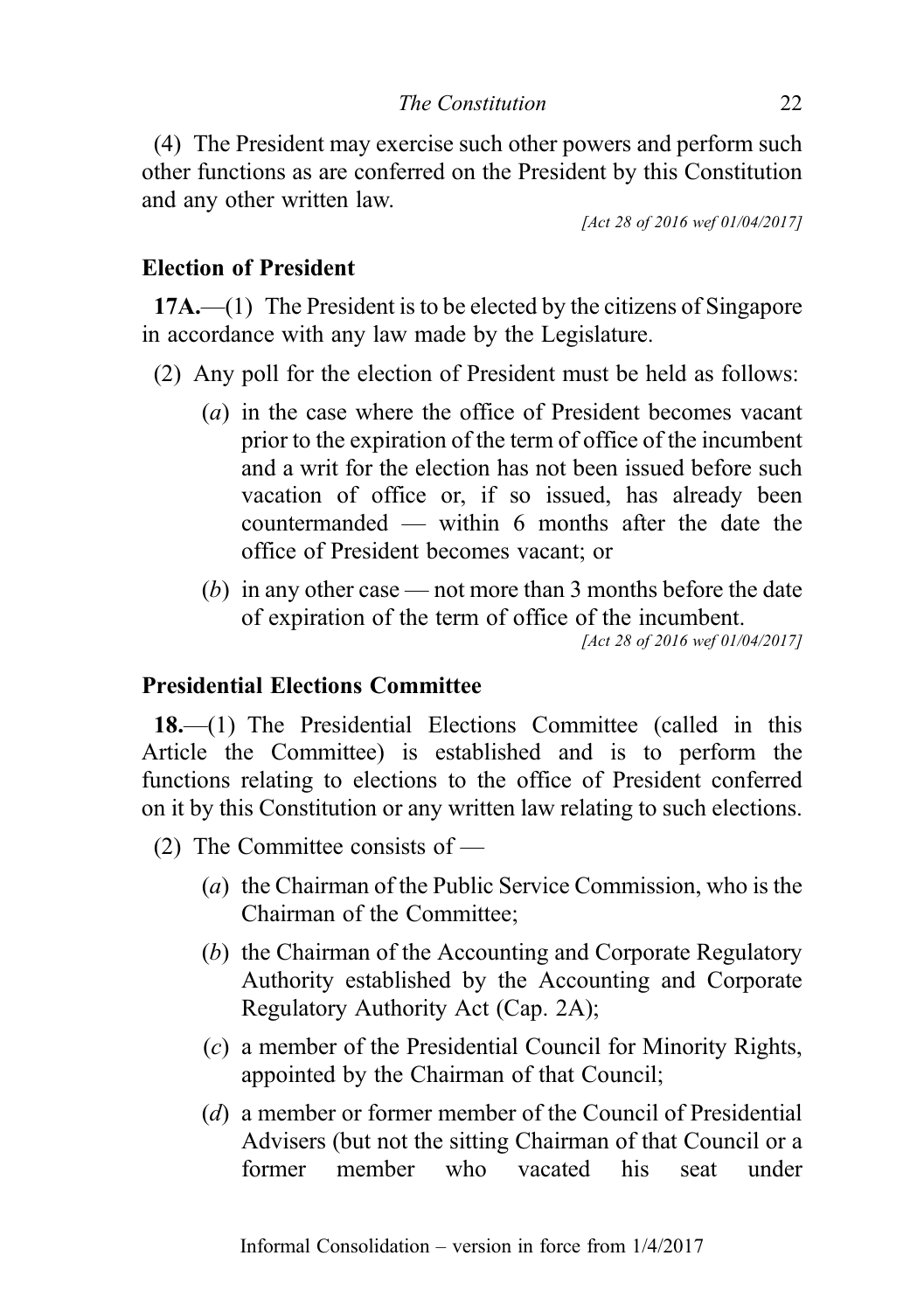Article  $37F(2)(a)$  or  $(c)$ ), appointed by the Chairman of that Council;

- (e) a person who is qualified to be or has been a Judge of the Supreme Court, appointed by the Chief Justice; and
- (f) a person, who in the opinion of the Prime Minister has expertise and experience acquired in the private sector that is relevant to the functions of the Committee, appointed by the Prime Minister.

(3) A person appointed as a member under clause  $(2)(c)$ ,  $(d)$ ,  $(e)$  or (f) holds office for a term of 6 years and may be re-appointed.

(4) The office of a member appointed under clause  $(2)(c)$ ,  $(d)$ ,  $(e)$  or (*f*) falls vacant —

- (a) if the member dies;
- (b) if the member resigns from office in writing addressed to the Chairman of the Committee;
- $(c)$  subject to clause  $(6)$ , if the member's appointment is revoked by the authority who appointed the member;
- (d) for a member appointed under clause  $(2)(c)$ , if the member ceases to be a member of the Presidential Council for Minority Rights; or
- (e) for a member who is a member of the Council of Presidential Advisers appointed under clause  $(2)(d)$ , if the member is subsequently appointed as the Chairman of the Council of Presidential Advisers or vacates his seat on that Council under Article  $37F(2)(a)$  or  $(c)$ .

(5) If the office of a member appointed under clause  $(2)(c)$ ,  $(d)$ ,  $(e)$ or (f) falls vacant, a new member must be appointed as soon as practicable in accordance with the provisions of this Article under which the vacating member was appointed.

(6) A member's appointment cannot be revoked under clause  $(4)(c)$ from the time a writ is issued for an election to the office of President until the time a person is declared to be elected to the office of President.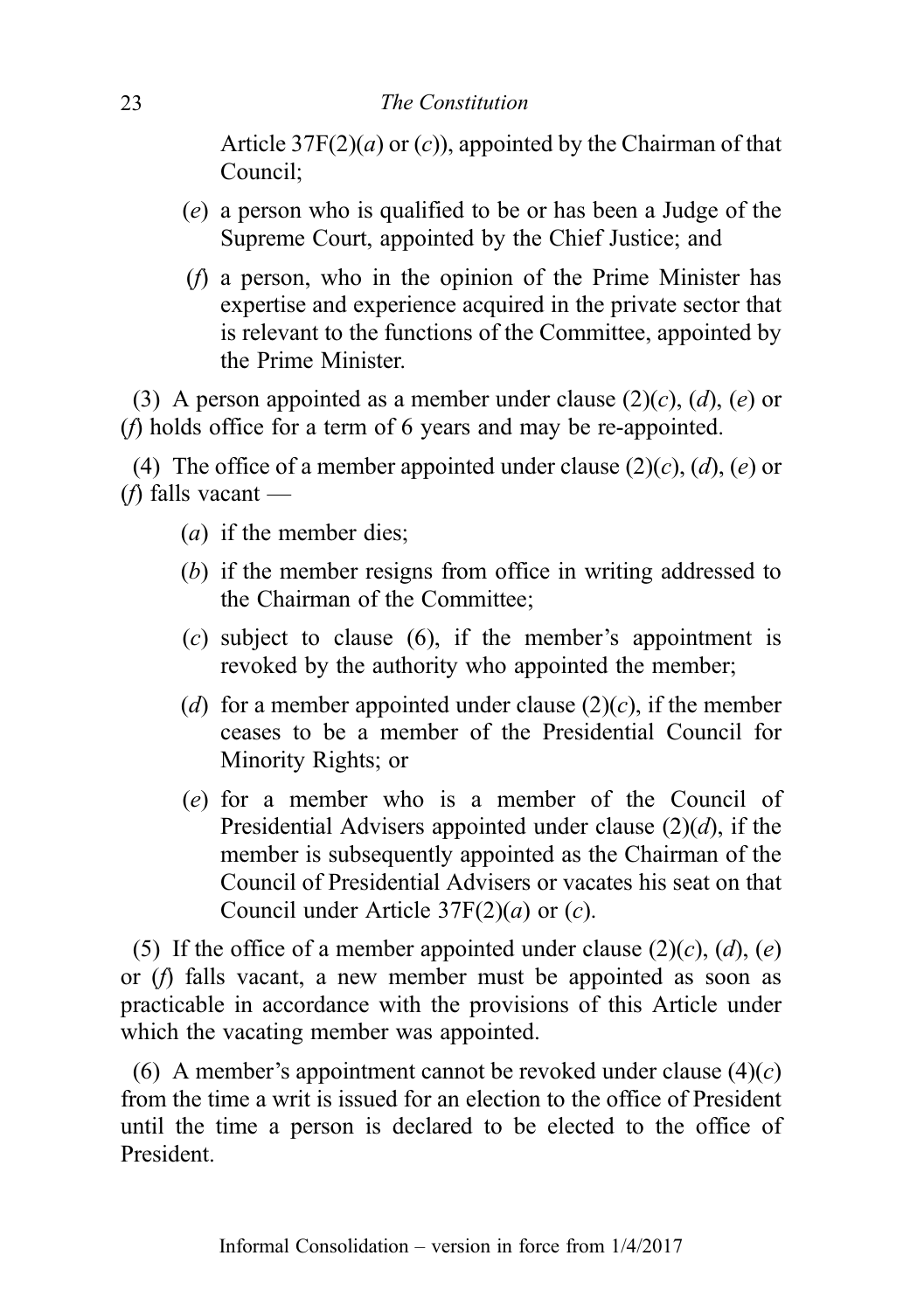(7) If any member of the Committee is absent from Singapore or for any other reason unable to discharge his functions, the following provisions apply:

- (a) if the member is the Chairman of the Committee, the Chairman must appoint a Deputy Chairman of the Public Service Commission to act on the Chairman's behalf;
- (b) if the member is the Chairman of the Accounting and Corporate Regulatory Authority, the member must appoint another member of that Authority to act on the member's behalf;
- (c) if the member is appointed under clause  $(2)(c)$ ,  $(d)$ ,  $(e)$  or (f), another person must be appointed, in accordance with the provisions of this Article under which the member was appointed, to act on the member's behalf.

(8) A decision of the Committee must be made by a majority of its members present and voting and, if on any question before the Committee its members are equally divided, the Chairman of the Committee has a casting vote in addition to his original vote.

(9) The Committee may act despite any vacancy in its membership.

(10) Subject to this Constitution, the Committee may regulate its procedure and fix the quorum for its meetings.

(11) Parliament may by law provide for the remuneration of members of the Committee and the remuneration so provided is charged on the Consolidated Fund.

(12) A decision of the Committee as to whether a candidate for election to the office of President has fulfilled the requirements of Article  $19(2)(e)$  or  $(g)$  is final and is not subject to appeal or review in any court.

[Act 28 of 2016 wef 01/04/2017]

# Qualifications of President

 $19$ .—(1) No person shall be elected as President unless he is qualified for election in accordance with the provisions of this Constitution.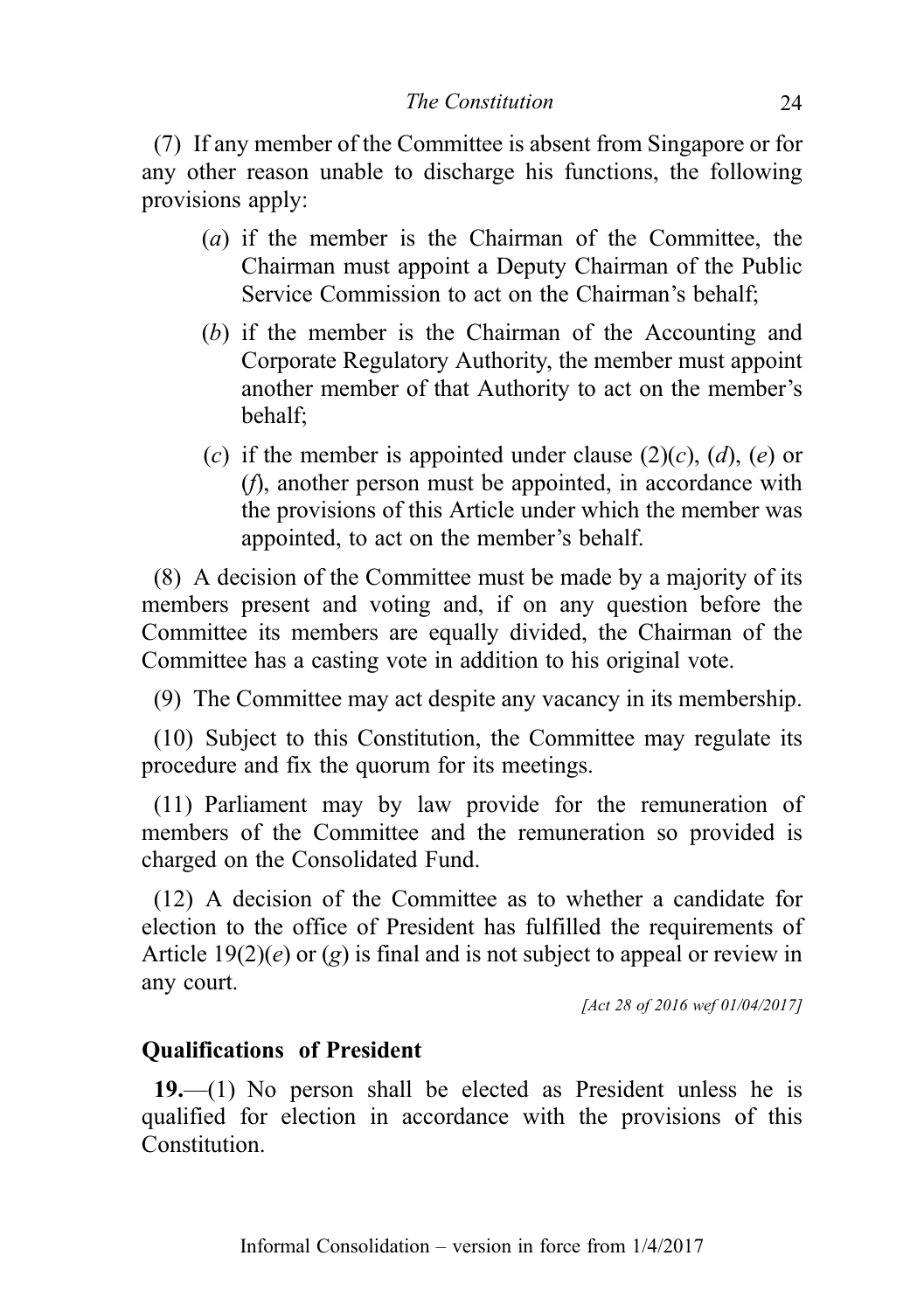- (2) A person shall be qualified to be elected as President if he  $-$ 
	- (a) is a citizen of Singapore;
	- (b) is not less than 45 years of age;
	- (c) possesses the qualifications specified in Article  $44(2)(c)$ and  $(d)$ ;
	- (d) is not subject to any of the disqualifications specified in Article 45;
	- (e) satisfies the Presidential Elections Committee that he is a person of integrity, good character and reputation;
	- (f) is not a member of any political party on the date of his nomination for election; and
	- $\varphi$  satisfies the Presidential Elections Committee that
		- (i) he has, at the date of the writ of election, met either the public sector service requirement in clause (3) or the private sector service requirement in clause (4); and
		- (ii) the period of service counted for the purposes of clause (3)(a), (b) or (c)(i) or (4)(a)(i) or (b)(i) or each of the 2 periods of service counted for the purposes of clause (3)(d) or (4)(c), as the case may be, falls partly or wholly within the 20 years immediately before the date of the writ of election.

[Act 28 of 2016 wef 01/04/2017]

- (3) The public sector service requirement is that the person has
	- (a) held office for a period of 3 or more years as Minister, Chief Justice, Speaker, Attorney-General, Chairman of the Public Service Commission, Auditor-General, Accountant-General or Permanent Secretary;
	- (b) served for a period of 3 or more years as the chief executive of an entity specified in the Fifth Schedule;
	- (c) satisfied the following criteria:
		- (i) the person has served for a period of 3 or more years in an office in the public sector;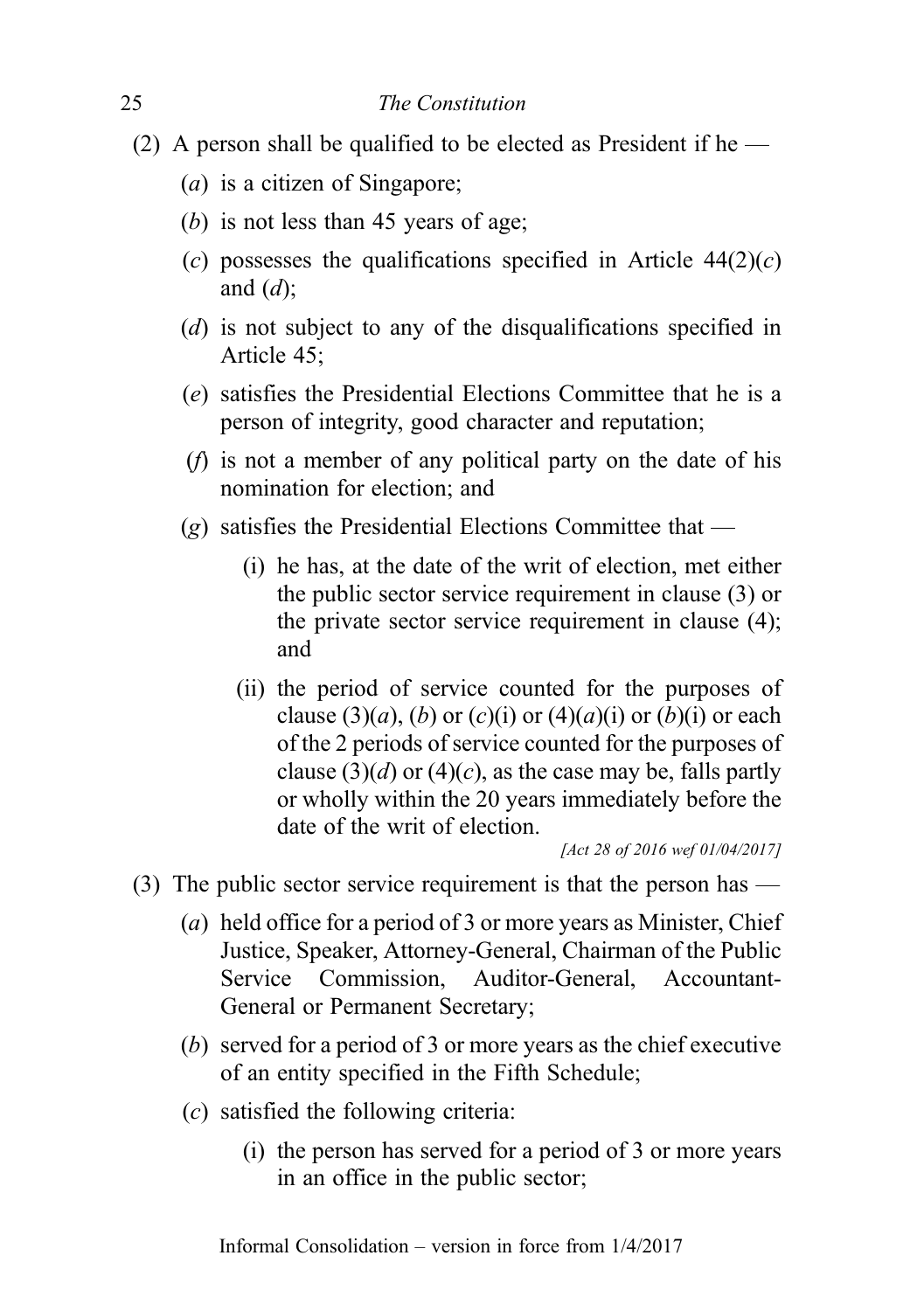- (ii) the Presidential Elections Committee is satisfied, having regard to the nature of the office and the person's performance in the office, that the person has experience and ability that is comparable to the experience and ability of a person who satisfies paragraph  $(a)$  or  $(b)$ ; and
- (iii) the Presidential Elections Committee is satisfied, having regard to any other factors it sees fit to consider, that the person has the experience and ability to effectively carry out the functions and duties of the office of President; or
- (d) held office or served, as the case may be, for a first period of one or more years in an office mentioned in paragraph (a), (b) or (c) and a second period of one or more years in an office mentioned in paragraph  $(a)$ ,  $(b)$  or  $(c)$ , and the 2 periods add up to 3 or more years.

[Act 28 of 2016 wef 01/04/2017]

- (4) The private sector service requirement is that the person has
	- (*a*) served as the chief executive of a company and
		- (i) the person's most recent period of service as chief executive (ignoring any period of service shorter than a year) is 3 or more years in length;
		- (ii) the company, on average, has at least the minimum amount in shareholders' equity for the person's most recent 3-year period of service as chief executive;
		- (iii) the company, on average, makes profit after tax for the entire time (continuous or otherwise) that the person served as the chief executive of the company; and
		- (iv) if the person has ceased to be the chief executive of the company before the date of the writ of election, the company has not been subject to any insolvency event from the last day of his service as chief executive of the company until —
			- (A) the date falling 3 years after that day; or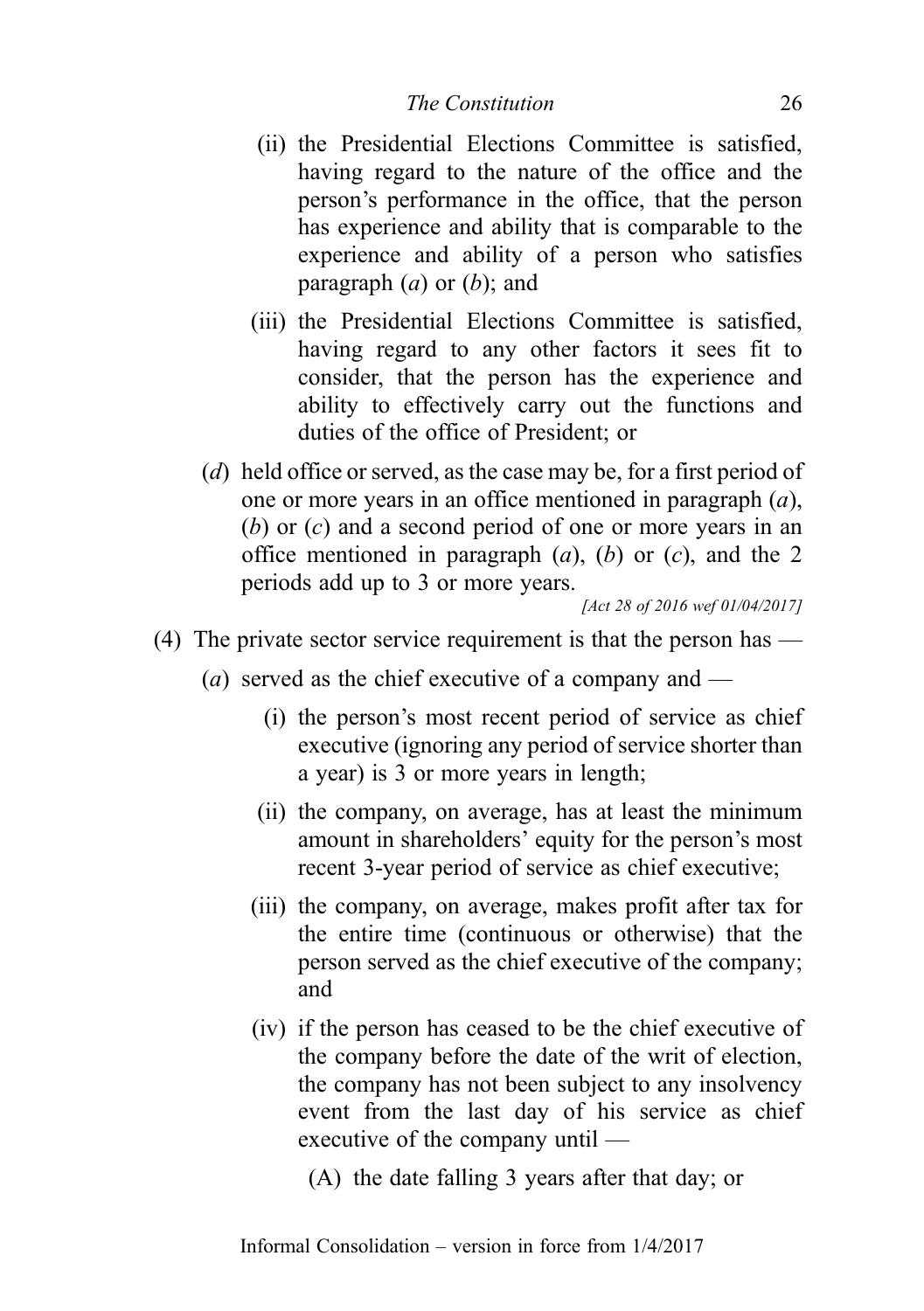(B) the date of the writ of election,

whichever is earlier, as assessed solely on the basis of events occurring on or before the date of the writ of election;

- (b) satisfied the following criteria:
	- (i) the person has served for a period of 3 or more years in an office in a private sector organisation;
	- (ii) the Presidential Elections Committee is satisfied, having regard to the nature of the office, the size and complexity of the private sector organisation and the person's performance in the office, that the person has experience and ability that is comparable to the experience and ability of a person who has served as the chief executive of a typical company with at least the minimum amount of shareholders' equity and who satisfies paragraph  $(a)$  in relation to such service; and
	- (iii) the Presidential Elections Committee is satisfied, having regard to any other factors it sees fit to consider, that the person has the experience and ability to effectively carry out the functions and duties of the office of President; or
- (c) subject to clause (5), served for a first period of one or more years in an office mentioned in paragraph  $(a)$  or  $(b)$  and a second period of one or more years in an office mentioned in paragraph  $(a)$  or  $(b)$ , and the 2 periods add up to 3 or more years.

[Act 28 of 2016 wef 01/04/2017]

(5) If a person proposes to rely on clause  $(4)(a)$  for one or both periods of service under clause  $(4)(c)$ , the following provisions apply:

- (a) if the person proposes to rely on one period of service as the chief executive of a company —
	- (i) instead of clause  $(4)(a)(i)$ , the period of service relied on must be the most recent period that the person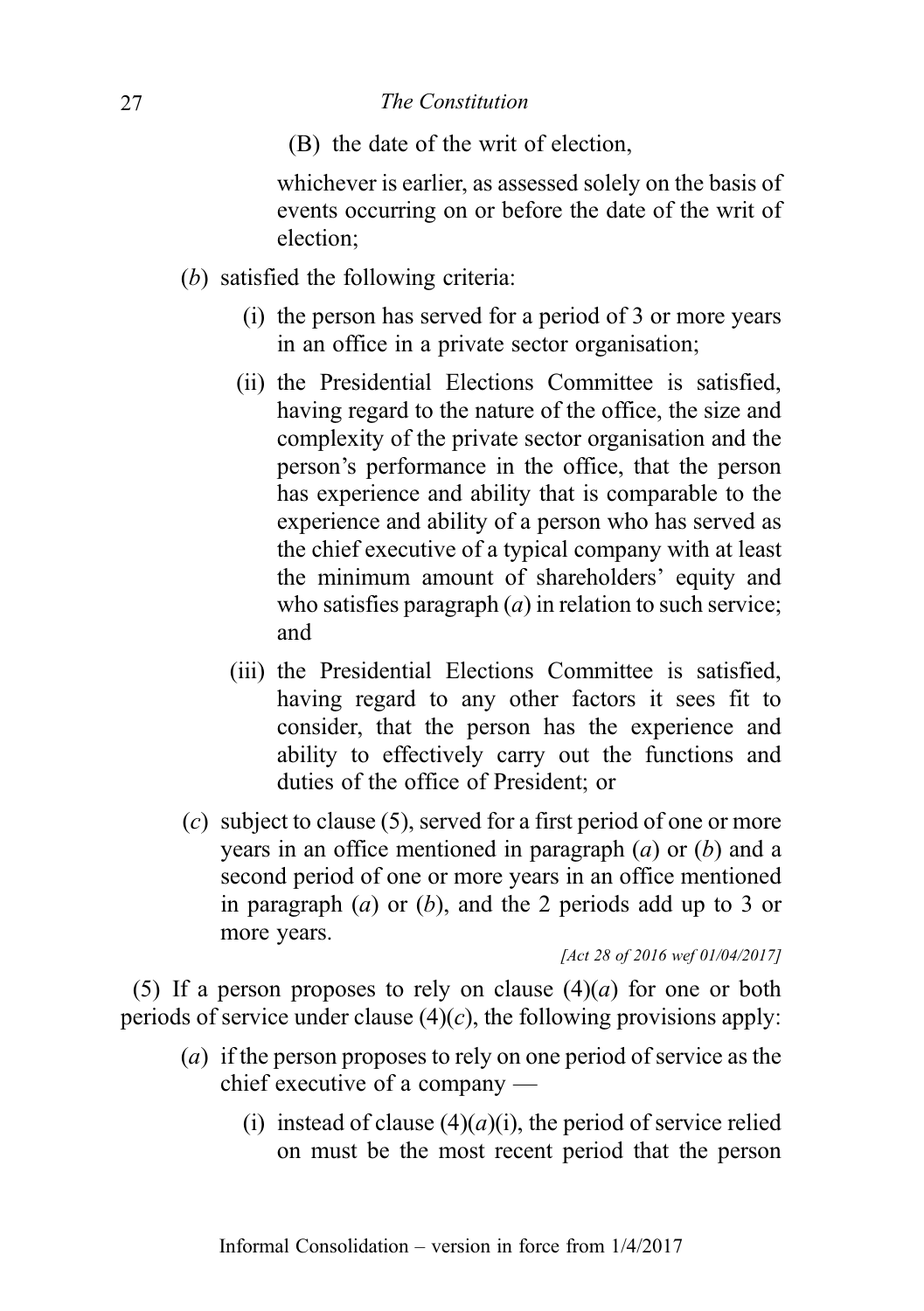served as the chief executive of the company (ignoring any period of service less than a year);

- (ii) instead of clause  $(4)(a)(ii)$ , the company must, on average, have at least the minimum amount in shareholders' equity for that period of service; and
- (iii) clause  $(4)(a)(iii)$  and (iv) applies without modification in relation to the company;
- (b) if the person proposes to rely on one period of service as the chief executive of one company and one period of service as the chief executive of another company —
	- (i) instead of clause  $(4)(a)(i)$ , the period of service relied on for each company must be the most recent period that the person served as the chief executive of that company (ignoring any period of service less than a year);
	- (ii) instead of clause  $(4)(a)(ii)$ , each company must, on average, have at least the minimum amount in shareholders' equity for the period of service relied on; and
	- (iii) clause  $(4)(a)(iii)$  and (iv) applies without modification in relation to each company;
- (c) if the person proposes to rely on 2 periods of service as the chief executive of one company —
	- (i) instead of clause  $(4)(a)(i)$ , the 2 periods of service must be the 2 most recent periods of service that the person served as the chief executive of the company (ignoring any period of service less than a year);
	- (ii) instead of clause  $(4)(a)(ii)$ , the company must, on average, have at least the minimum amount in shareholders' equity for each period of service; and
	- (iii) clause  $(4)(a)(iii)$  and (iv) applies without modification in relation to the company. [Act 28 of 2016 wef 01/04/2017]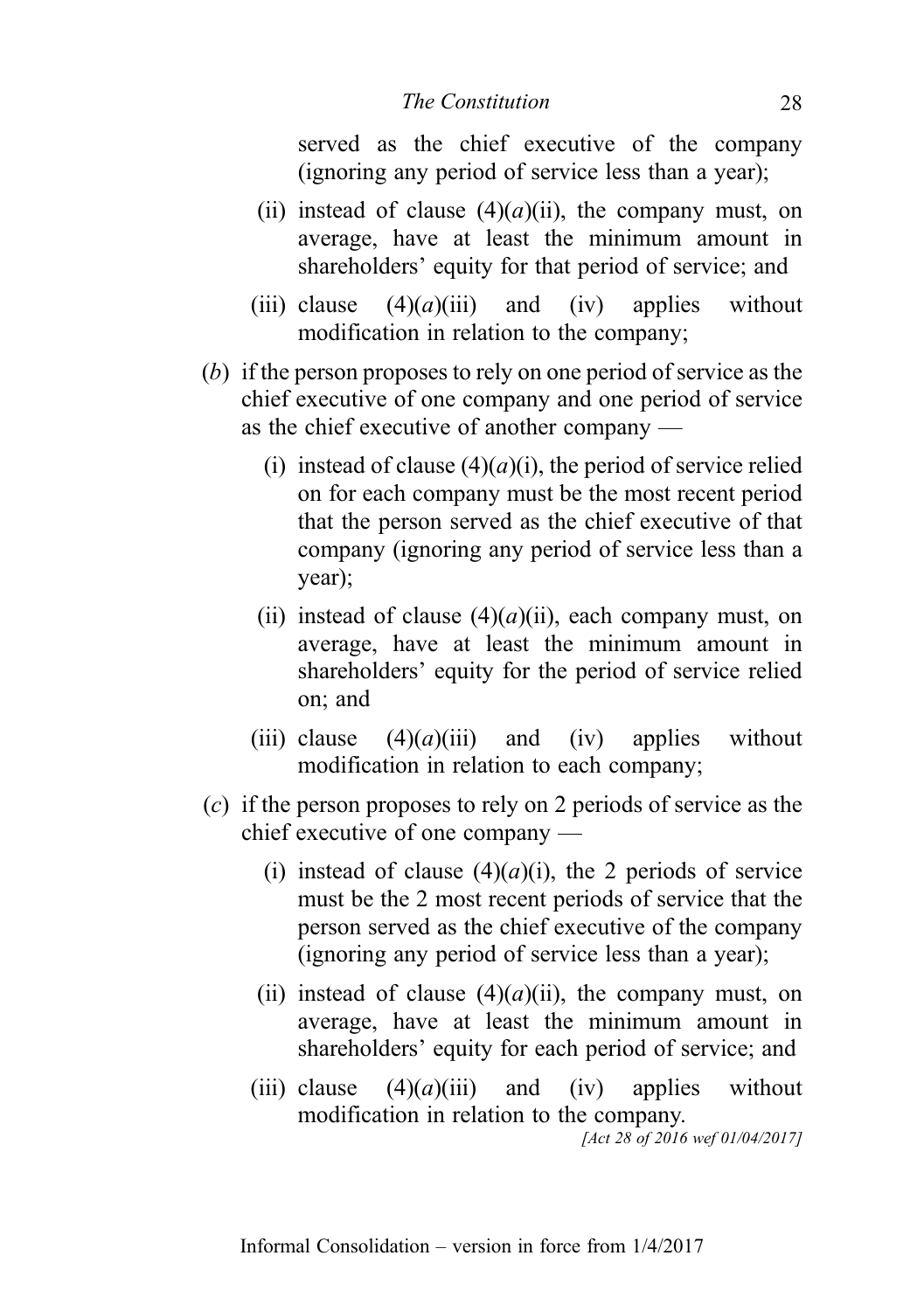- (6) The Legislature may, by law
	- (a) specify how the Presidential Elections Committee is to calculate and determine shareholders' equity for the purposes of clauses  $(4)(a)(ii)$  and  $(b)(ii)$  and  $(5)(a)(ii)$ ,  $(b)(ii)$  and  $(c)(ii)$ ;
	- (b) specify how the Presidential Elections Committee is to calculate and determine profit after tax for the purposes of clause  $(4)(a)(iii)$ ; and
	- (c) prescribe what constitutes an insolvency event for the purposes of clause  $(4)(a)(iv)$ .

[Act 28 of 2016 wef 01/04/2017]

(7) The minimum amount mentioned in clauses  $(4)(a)(ii)$  and  $(b)(ii)$ and  $(5)(a)(ii)$ ,  $(b)(ii)$  and  $(c)(ii)$  is \$500 million and this amount can be increased if —

- (a) a committee consisting of all the members of the Presidential Elections Committee presents to Parliament a recommendation that the amount be increased; and
- (b) Parliament, by resolution, decides to increase the amount by the extent recommended by the committee or by any lesser extent.

[Act 28 of 2016 wef 01/04/2017]

- (8) A resolution under clause  $(7)(b)$  cannot be passed
	- (a) when the office of President is vacant; or
	- (b) during the 6 months before the date on which the term of office of an incumbent President expires.

[Act 28 of 2016 wef 01/04/2017]

- (9) The committee mentioned in clause  $(7)(a)$ 
	- (a) may regulate its own procedure and make rules for that purpose;
	- (b) may from time to time, and must at least once every 12 years (starting from the date of commencement of section 7(b) of the Constitution of the Republic of Singapore (Amendment) Act 2016), review the minimum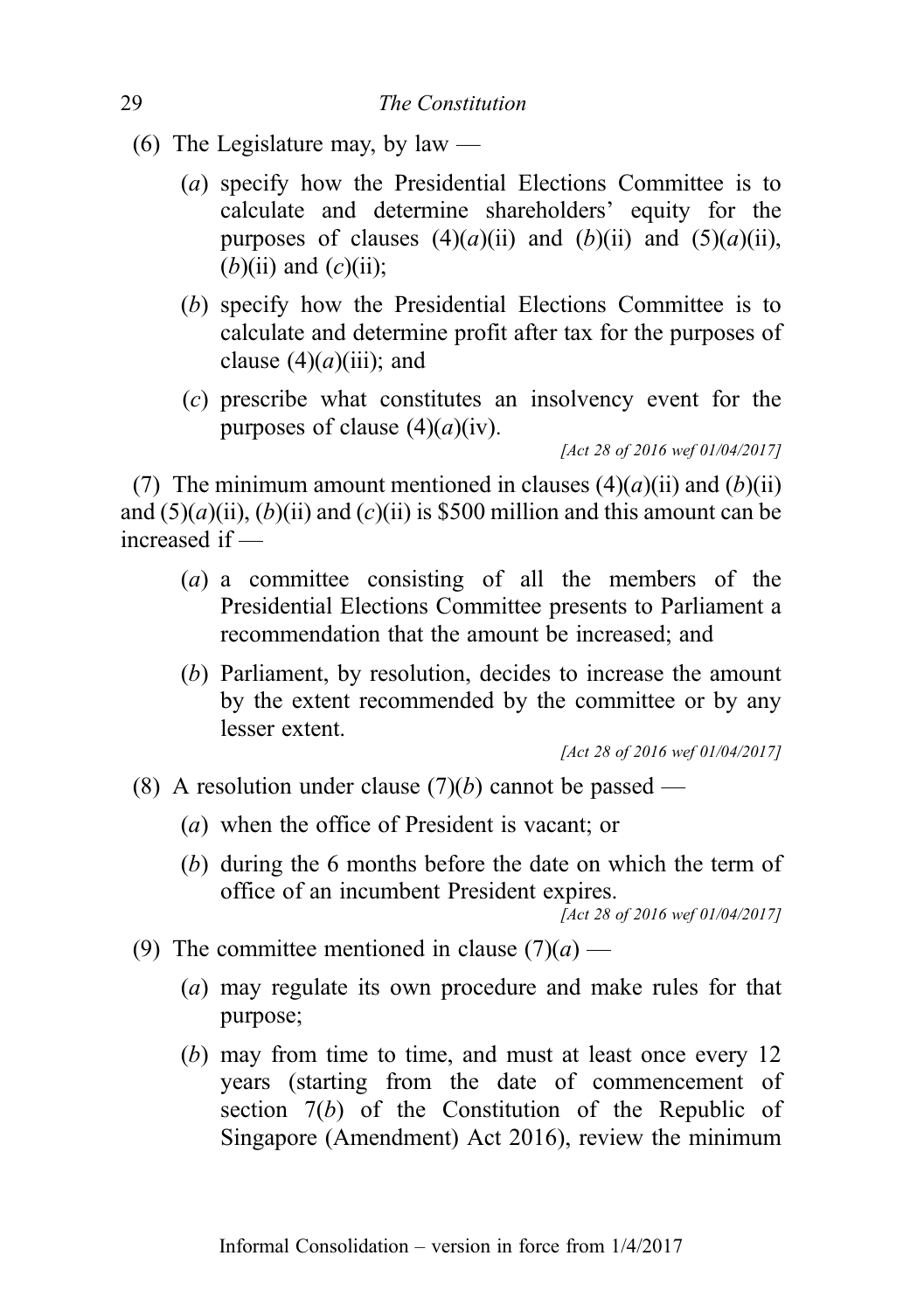amount of shareholders' equity required under clauses  $(4)(a)(ii)$  and  $(b)(ii)$  and  $(5)(a)(ii)$ ,  $(b)(ii)$  and  $(c)(ii)$ ; and

(c) must present a report of its conclusions to Parliament (even if it does not recommend an increase).

[Act 28 of 2016 wef 01/04/2017]

(10) In clauses (3), (4) and (5), unless the context otherwise requires —

- "chief executive", in relation to an entity or organisation, means the most senior executive (however named) in that entity or organisation, who is principally responsible for the management and conduct of the entity's or organisation's business and operations;
- "company" means a company limited by shares and incorporated or registered in Singapore under the general law relating to companies;

"period" means continuous period.

[Act 28 of 2016 wef 01/04/2017] [Act 28 of 2016 wef 01/04/2017]

### Disabilities of President

19A.—(1) The President must —

- (a) not hold any other office created or recognised by this Constitution;
- (b) not actively engage in any commercial enterprise;
- (c) not be a member of any political party; and
- (d) if he is a Member of Parliament, vacate his seat in Parliament.

(2) Nothing in clause (1) is to be construed as requiring any person exercising the functions of the office of President under Article 22N or  $220$  to  $-$ 

(a) if he is a member of any political party, resign as a member of that party; or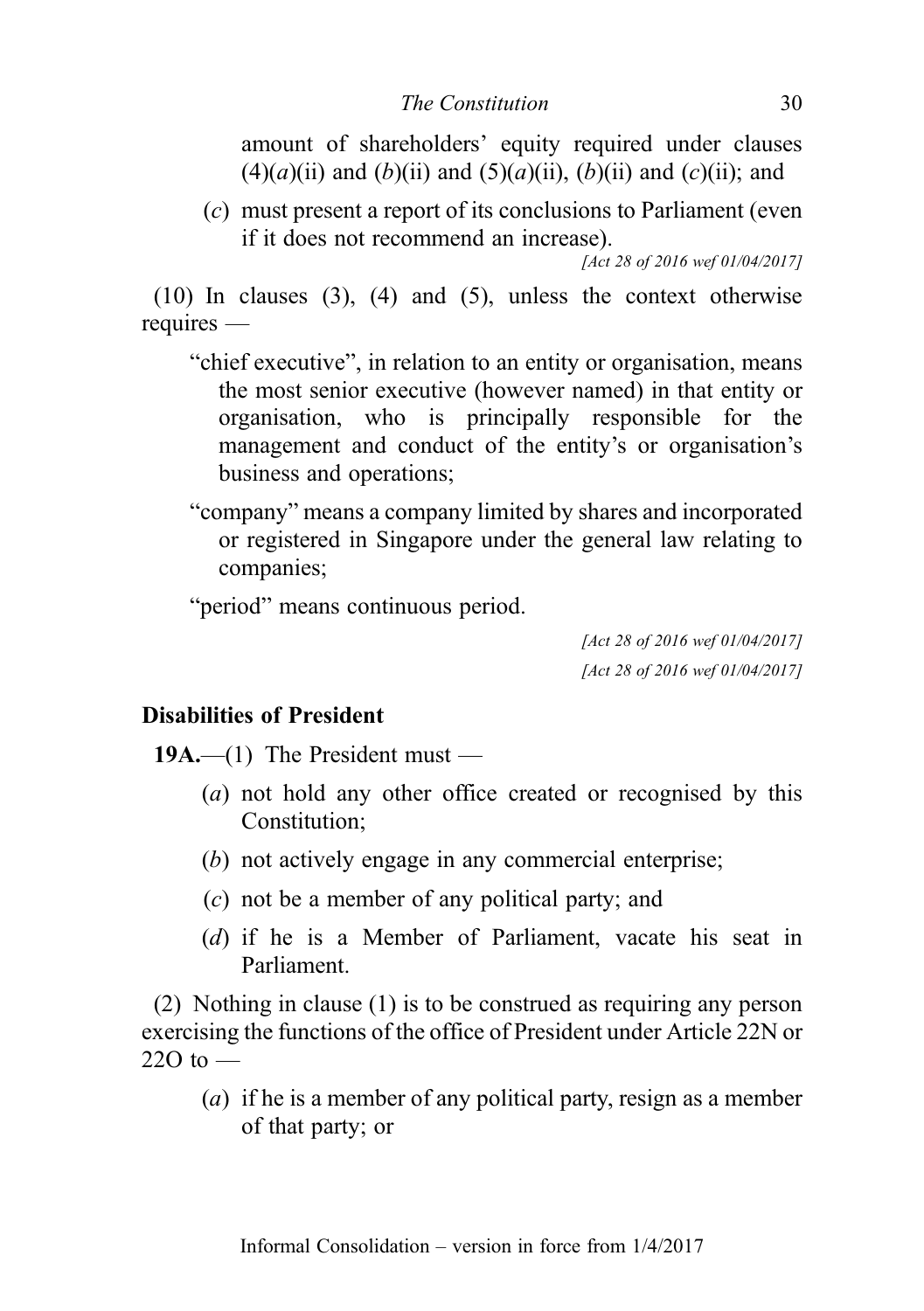(b) vacate his seat in Parliament or any other office created or recognised by this Constitution.

[Act 28 of 2016 wef 01/04/2017]

# Reserved election for community that has not held office of President for 5 or more consecutive terms

19B.—(1) An election for the office of President is reserved for a community if no person belonging to that community has held the office of President for any of the 5 most recent terms of office of the President.

- (2) A person is qualified to be elected as President
	- (*a*) in an election reserved for one community under clause  $(1)$ , only if the person belongs to the community for which the election is reserved and satisfies the requirements in Article 19;
	- (b) in an election reserved for 2 communities under clause  $(1)$  —
		- (i) only if the person satisfies the requirements in Article 19 and belongs to the community from which a person has not held the office of President for the greater number of consecutive terms of office immediately before the election; or
		- (ii) if no person qualifies under sub-paragraph (i), only if the person satisfies the requirements in Article 19 and belongs to the other community for which the election is reserved; and
	- (c) in an election reserved for all 3 communities under clause  $(1)$  —
		- (i) only if the person satisfies the requirements in Article 19 and belongs to the community from which a person has not held the office of President for the greatest number of consecutive terms of office immediately before the election;
		- (ii) if no person qualifies under sub-paragraph (i), only if the person satisfies the requirements in Article 19 and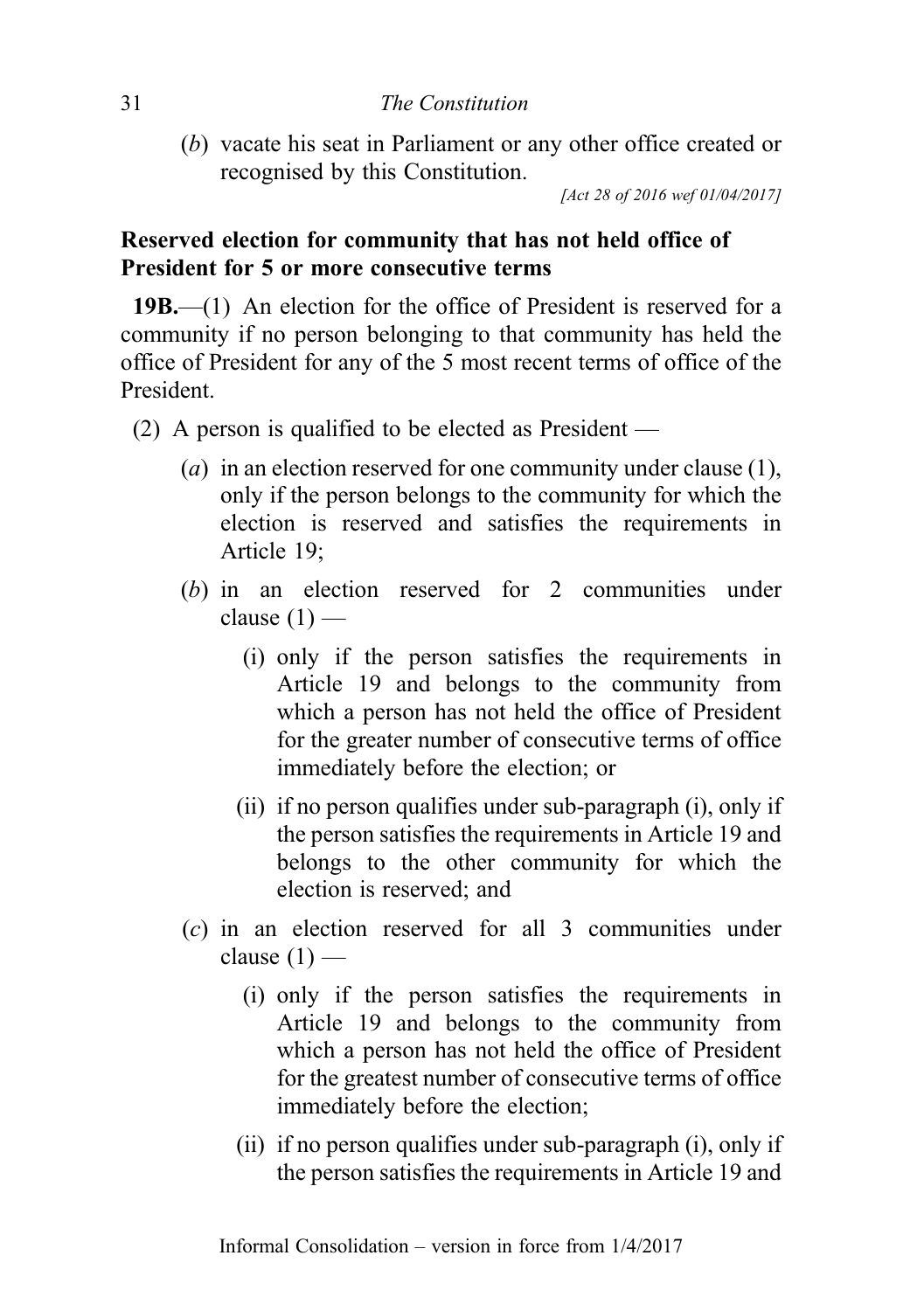belongs to the community from which a person has not held the office of President for the next greatest number of consecutive terms of office immediately before the election; or

(iii) if no person qualifies under sub-paragraph (i) or (ii), only if the person satisfies the requirements in Article 19 and belongs to the remaining community.

(3) For the purposes of this Article, a person who exercises the functions of the President under Article 22N or 22O is not considered to have held the office of President.

- (4) The Legislature may, by law
	- (a) provide for the establishment of one or more committees to decide, for the purposes of this Article, whether a person belongs to the Chinese community, the Malay community or the Indian or other minority communities;
	- (b) prescribe the procedure by which a committee under paragraph (a) decides whether a person belongs to a community;
	- (c) provide for the dispensation of the requirement that a person must belong to a community in order to qualify to be elected as President if, in a reserved election, no person who qualifies to be elected as President under clause  $(2)(a)$ , (b) or  $(c)$  (as the case may be) is nominated as a candidate for election as President; and
	- (d) make such provisions the Legislature considers necessary or expedient to give effect to this Article.

(5) No provision of any law made pursuant to this Article is invalid on the ground of inconsistency with Article 12 or is considered to be a differentiating measure under Article 78.

 $(6)$  In this Article —

"community" means —

- (a) the Chinese community;
- (b) the Malay community; or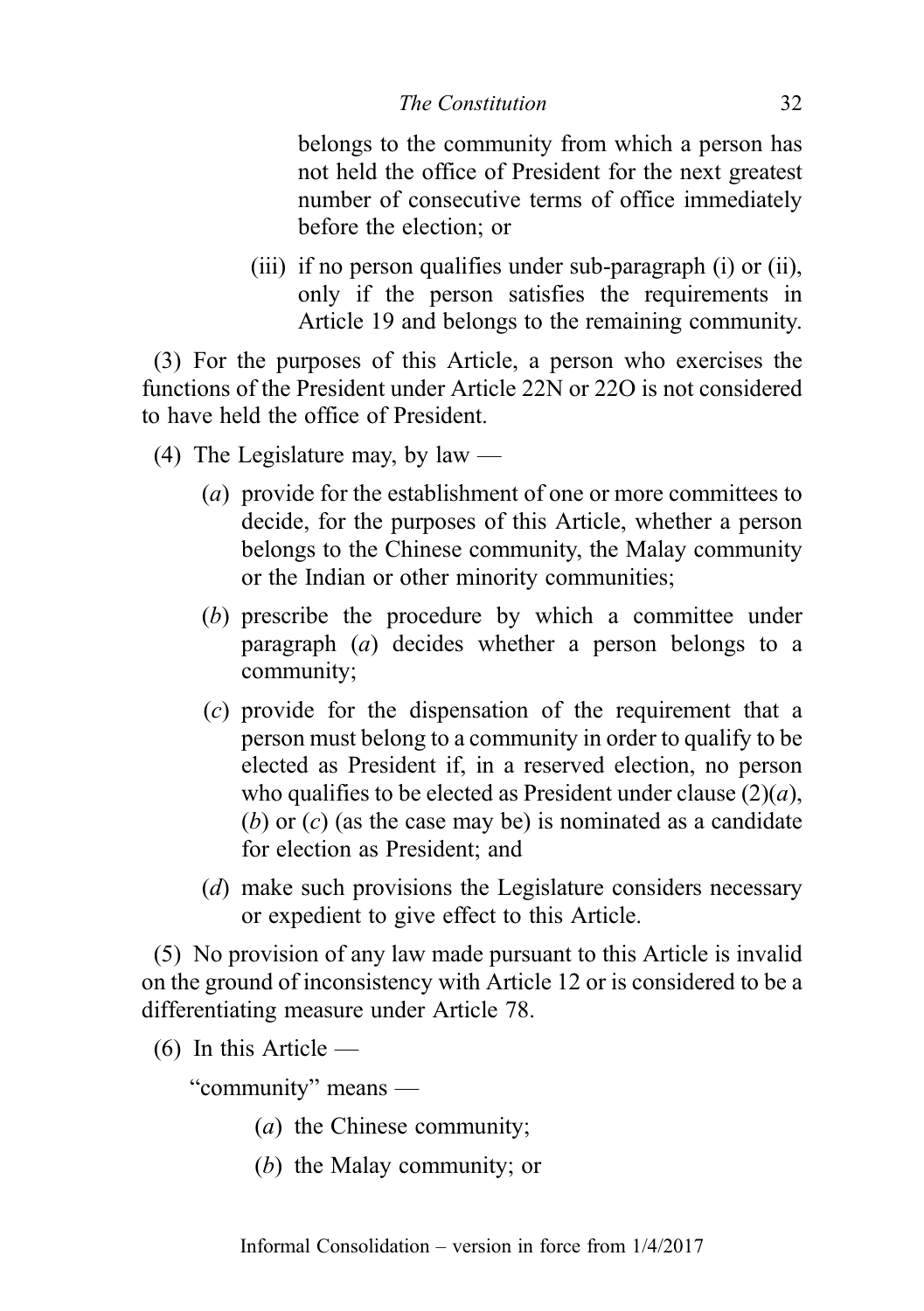- (c) the Indian or other minority communities;
- "person belonging to the Chinese community" means any person who considers himself to be a member of the Chinese community and who is generally accepted as a member of the Chinese community by that community;
- "person belonging to the Malay community" means any person, whether of the Malay race or otherwise, who considers himself to be a member of the Malay community and who is generally accepted as a member of the Malay community by that community;
- "person belonging to the Indian or other minority communities" means any person of Indian origin who considers himself to be a member of the Indian community and who is generally accepted as a member of the Indian community by that community, or any person who belongs to any minority community other than the Malay or Indian community;

"term of office" includes an uncompleted term of office.

[Act 28 of 2016 wef 01/04/2017]

# Term of office

20.—(1) The President shall hold office for a term of 6 years from the date on which he assumes office.

(2) The person elected to the office of President shall assume office on the day his predecessor ceases to hold office or, if the office is vacant, on the day following his election.

(3) Upon his assumption of office, the President shall take and subscribe in the presence of the Chief Justice or of another Judge of the Supreme Court the Oath of Office in the form set out in the First Schedule.

# Discharge and performance of functions of President

21.—(1) Except as provided by this Constitution, the President shall, in the exercise of his functions under this Constitution or any other written law, act in accordance with the advice of the Cabinet or of a Minister acting under the general authority of the Cabinet.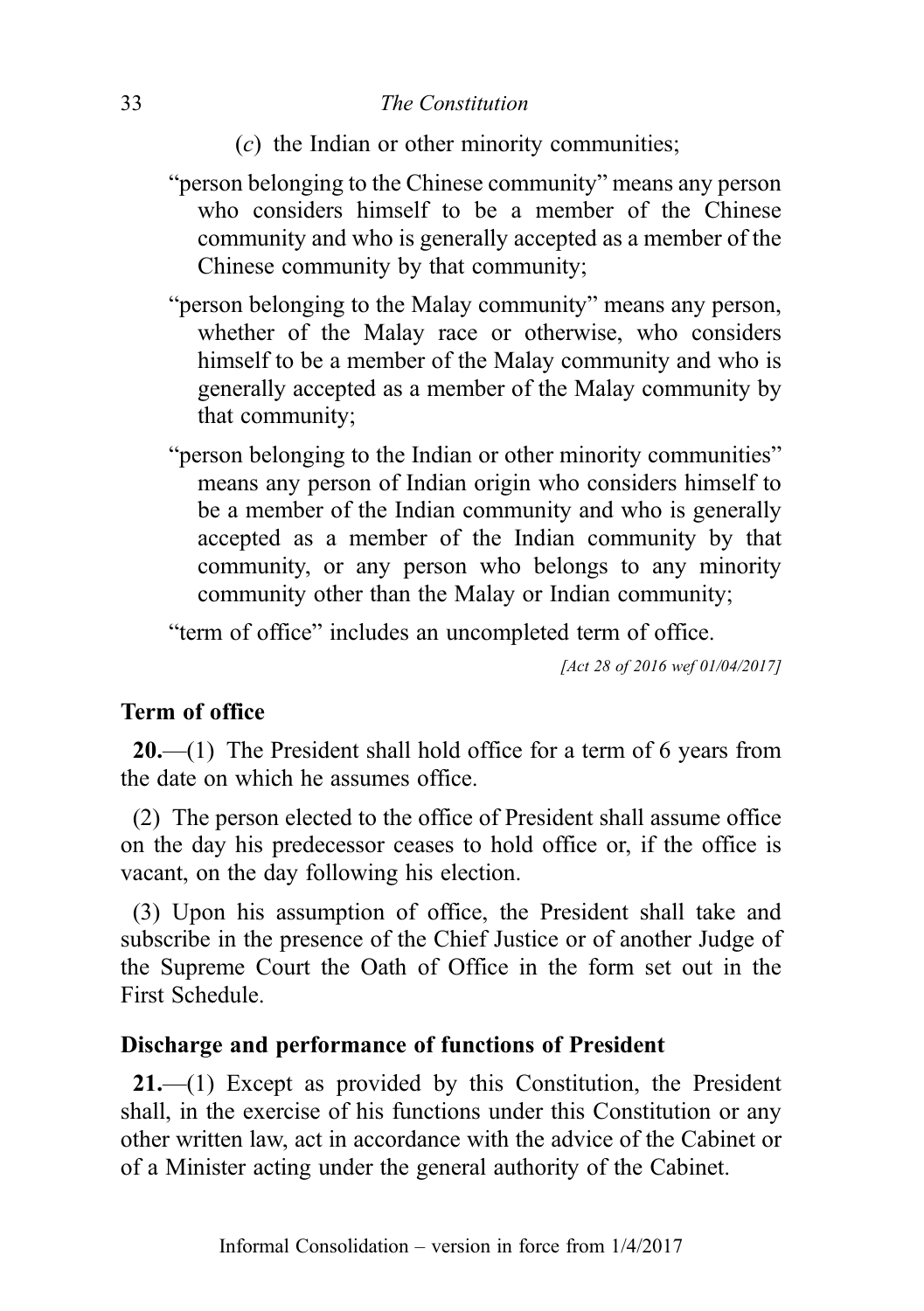(2) The President may act in his discretion in the performance of the following functions (in addition to those in the performance of which he may act in his discretion under the other provisions of this Constitution):

- (a) the appointment of the Prime Minister in accordance with Article 25;
- (b) the withholding of consent to a request for a dissolution of Parliament.

[Act 28 of 2016 wef 01/04/2017]

- (3) [Deleted by Act 28 of 2016 wef 01/04/2017]
- (4) [Deleted by Act 28 of 2016 wef 01/04/2017]

(5) The Legislature may by law make provision to require the President to act after consultation with, or on the recommendation of, any person or body of persons other than the Cabinet in the exercise of his functions other than —

- (a) functions exercisable in his discretion; and
- (b) functions with respect to the exercise of which provision is made in any other provision of this Constitution.

# General time limit for President to exercise discretionary powers

21A.—(1) In any particular case where this Constitution authorises the President to act in his discretion in assenting to, concurring with, approving, disapproving or confirming any matter, the President must signify his decision within the specified period —

- (a) after his assent, concurrence, approval or confirmation is sought; or
- (b) after he is informed of a proposed transaction under Article 22B(6), 22D(5) or 148G(1),

as the case may be.

(2) Subject to any reduction or extension under clause (3), the specified period for the purposes of clause  $(1)$  is —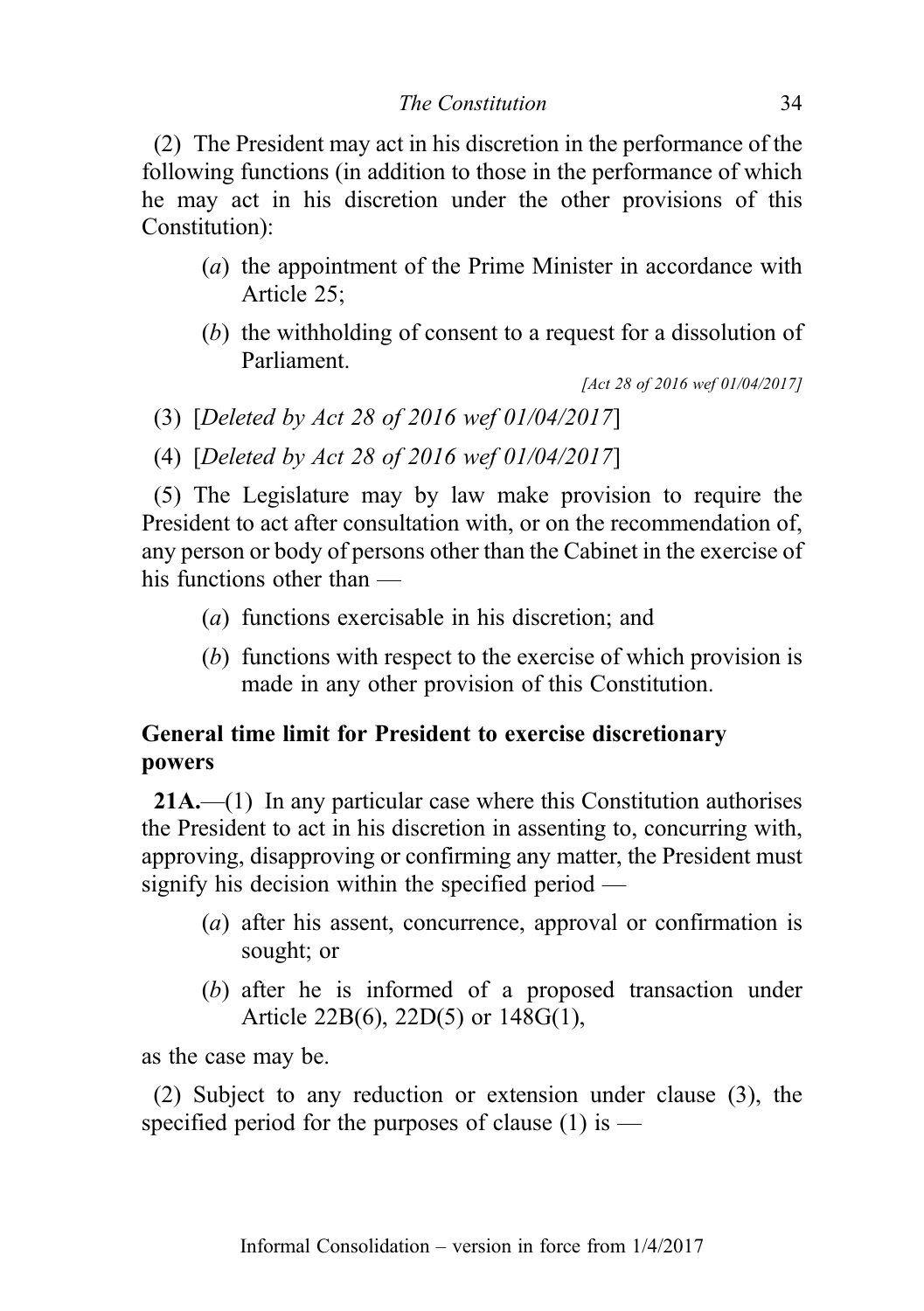- (a) 30 days for the following matters:
	- (i) whether to concur with the introduction of a Bill to which Article 5A or 5B<sup>\*</sup> applies;
	- (ii) whether to assent to a Supply Bill, Supplementary Supply Bill, Final Supply Bill or a Bill to which Article 5C\* or 22H applies;
	- (iii) whether to concur under Article 22G with the making of an inquiry or the carrying out of an investigation by the Director of the Corrupt Practices Investigation Bureau;
	- (iv) whether to confirm under Article 22I a restraining order made under the Maintenance of Religious Harmony Act (Cap. 167A);
	- (v) whether to concur under Article 151(4) with the detention or further detention of a person; and
- (b) 6 weeks in all other cases.
- (3) In any particular case, the specified period in clause (2) may
	- (a) if the Prime Minister certifies to the President at the time the President's decision is sought or at any time thereafter that the case is so urgent that it is not in the public interest to delay a decision, be reduced to the period certified by the Prime Minister (which must not end less than 15 days after the date of the certificate); or
	- (b) be extended according to any agreement between the President, acting in his discretion, and the Cabinet.

(4) For the purposes of Articles  $5C(1)^*$  and  $22H(1)$ , if a reference is made under Article 5C(2)\* or 22H(2), respectively, the time from the making of the reference to the tribunal's pronouncement of its opinion is not counted towards the specified period.

<sup>\*</sup> Articles 5A and 5B are not in operation.

<sup>\*</sup> Article 5C is not in operation.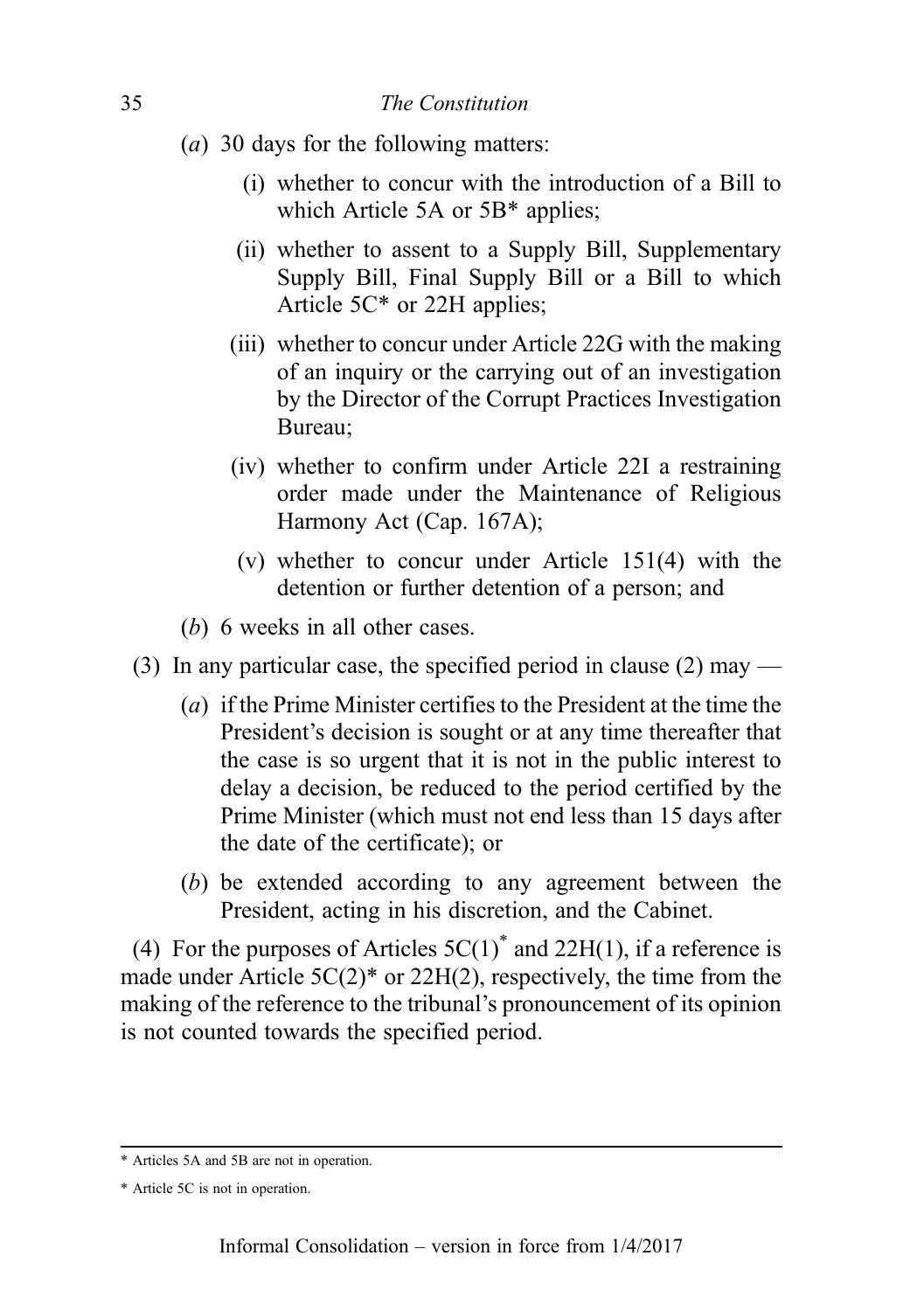(5) If in any particular case the President fails to signify his decision within the specified period, the President is deemed to have, at the end of that period —

- (a) subject to paragraph  $(c)$ , given the assent, concurrence, approval or confirmation sought in that case;
- (b) in a case under Article 22B(7), 22D(6) or 148G(2), declined to disapprove the proposed transaction that the President was informed of; or
- (c) in a case under Article 22G, refused to concur with the making of an inquiry or the carrying out of an investigation by the Director of the Corrupt Practices Investigation Bureau,

as the case may be.

(6) This Article does not apply to the President's discretion under this Constitution to withhold consent to a request for a dissolution of Parliament.

[Act 28 of 2016 wef 01/04/2017]

### Appointment of public officers, etc.

22.—(1) Notwithstanding any other provision of this Constitution, the President, acting in his discretion, may refuse to make an appointment to any of the following offices or to revoke any such appointment if he does not concur with the advice or recommendation of the authority on whose advice or recommendation he is, by virtue of that other provision of this Constitution or any other written law, to act:

(a) the Chief Justice, Judges of the Supreme Court, and the Judicial Commissioners, Senior Judges and International Judges of the Supreme Court;

[Act 39 of 2014 wef 01/01/2015]

- (b) the Attorney-General;
- (c) the Chairman and members of the Presidential Council for Minority Rights;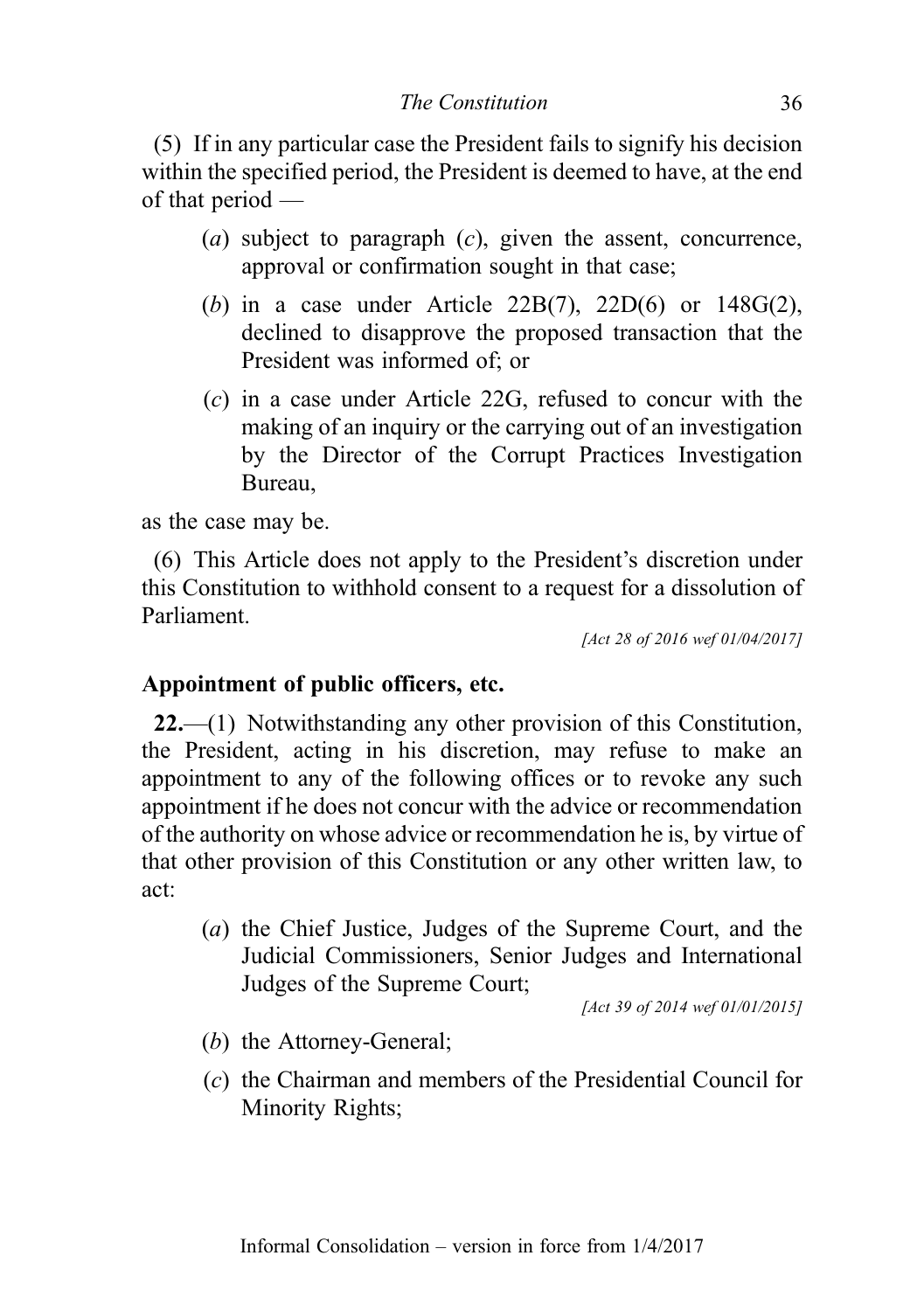#### *The Constitution*

- (d) the chairman and members of the Presidential Council for Religious Harmony constituted under the Maintenance of Religious Harmony Act (Cap. 167A);
- (e) the chairman and members of an advisory board constituted for the purposes of Article 151;
- (f) the Chairman and members of the Public Service Commission, and the members of a personnel board established under Article 110D to exercise any power over Division I officers;

[Act 28 of 2016 wef 01/04/2017]

(fa) a member of the Legal Service Commission, other than an ex-officio member referred to in Article  $111(2)(a)$ , (b) or (c), and the members of a personnel board established under Article 111AA;

[Act 28 of 2016 wef 01/04/2017]

- (g) the Chief Valuer;
- (*h*) the Auditor-General;
- (i) the Accountant-General;
- (j) the Chief of Defence Force;
- (k) the Chiefs of the Air Force, Army and Navy;
- (l) a member (other than an ex-officio member) of the Armed Forces Council established under the Singapore Armed Forces Act (Cap. 295);
- (m) the Commissioner of Police; and
- (n) the Director of the Corrupt Practices Investigation Bureau.
- (2) [Deleted by Act 28 of 2016 wef 01/04/2017]
- (3) [Deleted by Act 28 of 2016 wef 01/04/2017]

### Appointment of members of statutory boards

22A.—(1) Notwithstanding any other provision of this Constitution —

(a) where the President is authorised by any written law to appoint the chairman, member or chief executive officer of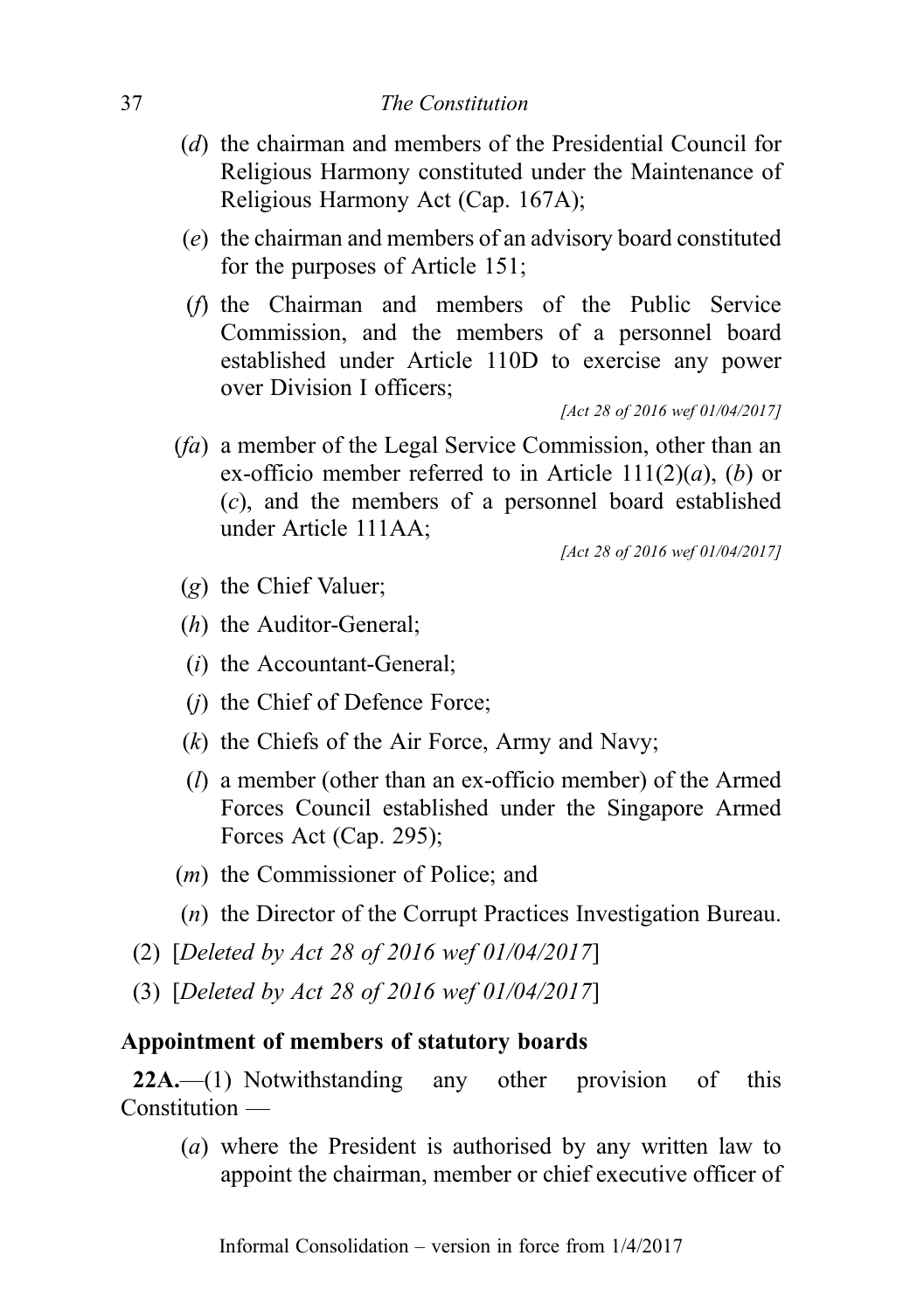### *The Constitution*

any statutory board to which this Article applies, the President, acting in his discretion, may refuse to make any such appointment or to revoke such appointment if he does not concur with the advice or recommendation of the authority on whose advice or recommendation he is required to act; or

(b) in any other case, no appointment to the office of chairman, member or chief executive officer of any statutory board to which this Article applies and no revocation of such appointment shall be made by any appointing authority unless the President, acting in his discretion, concurs therewith.

(1A) [Deleted by Act 28 of 2016 wef 01/04/2017]

(1B) [Deleted by Act 28 of 2016 wef 01/04/2017]

 $(2)(a)$  The chairman or member of a statutory board to which this Article applies shall be appointed for a term not exceeding 3 years and shall be eligible for reappointment.

(b) Any appointment to the office of chairman, member or chief executive officer of a statutory board under clause  $(1)$   $(b)$  or any revocation thereof shall be void if made without the concurrence of the President.

(3) This Article shall apply to the statutory boards specified in Part I of the Fifth Schedule.

(4) Subject to clause (5), the President acting in accordance with the advice of the Cabinet may, by order published in the Gazette, add any other statutory board to Part I of the Fifth Schedule; and no statutory board shall be removed from that Part by any such order.

(5) No statutory board shall by order under clause (4) be added to Part I of the Fifth Schedule if the total value of the reserves of the statutory board on the date of making of such order is less than \$500 million.

[Act 28 of 2016 wef 01/04/2017]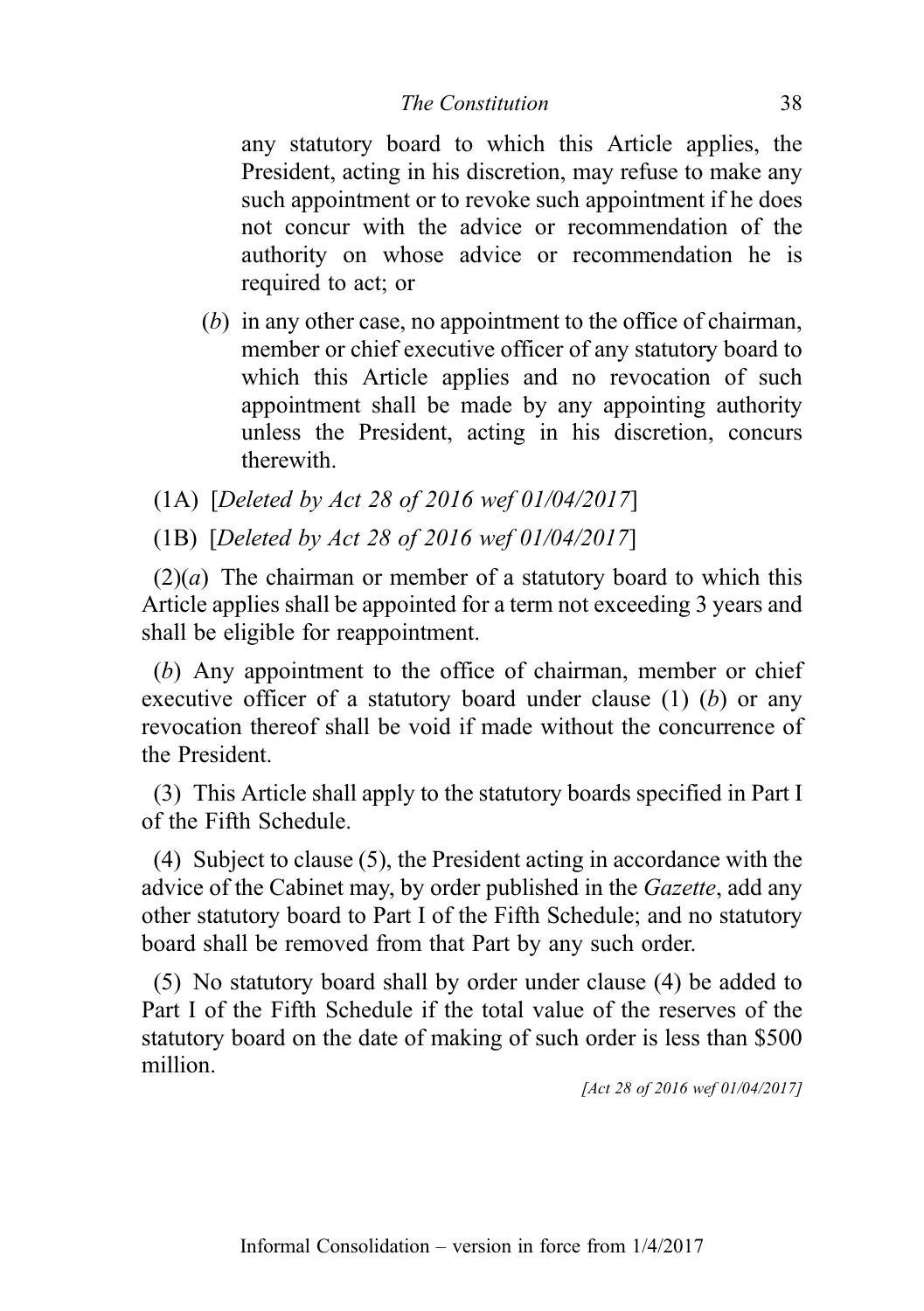# Budgets of statutory boards

22B.—(1) Every statutory board to which Article 22A applies shall —

- (a) before the commencement of its financial year, present to the President for his approval its budget for that financial year, together with a declaration by the chairman and the chief executive officer of the statutory board whether the budget when implemented is likely to draw on the reserves which were not accumulated by the statutory board during the current term of office of the Government;
- (b) present to the President for his approval every supplementary budget for its financial year together with a declaration referred to in paragraph  $(a)$  relating to such supplementary budget; and
- (c) within 6 months after the close of that financial year, present to the President —
	- (i) a full and particular audited statement showing the revenue received and expenditure incurred by the statutory board during that financial year;
	- (ii) as far as practicable, an audited statement of the assets and liabilities of the statutory board at the end of that financial year; and
	- (iii) a declaration by the chairman and the chief executive officer of the statutory board whether the statements referred to in sub-paragraphs (i) and (ii) show any drawing on the reserves which were not accumulated by the statutory board during the current term of office of the Government.

(2) The President, acting in his discretion, may refuse to approve any budget or supplementary budget of any such statutory board if, in his opinion, the budget is likely to draw on reserves which were not accumulated by the statutory board during the current term of office of the Government, except that if he approves any such budget notwithstanding his opinion that the budget is likely to so draw on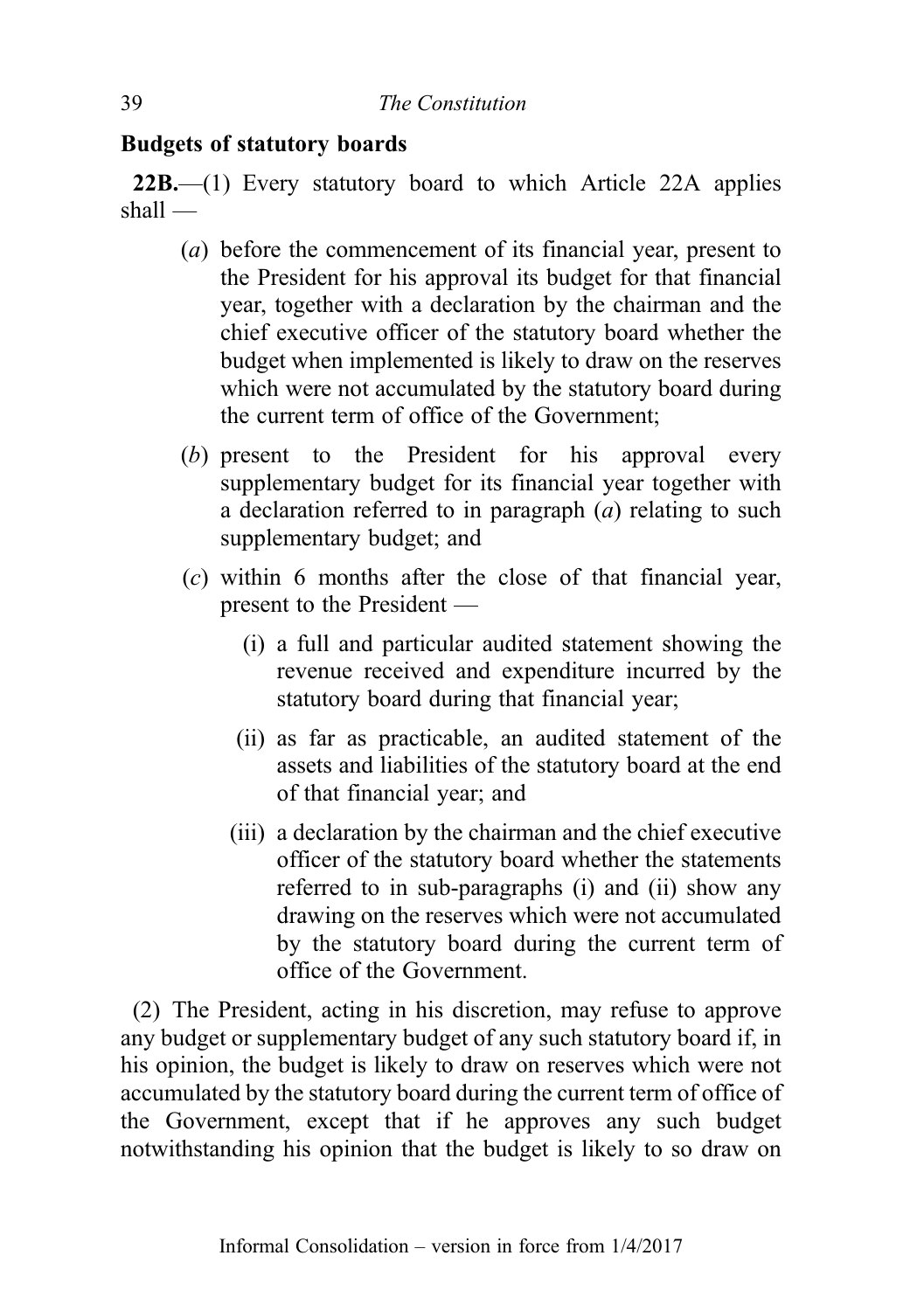those reserves, the President shall cause his opinion to be published in the Gazette.

(3) Where by the first day of the financial year of such statutory board the President has not approved its budget for that financial year, the statutory board —

- (a) shall, within 3 months of the first day of that financial year, present to the President a revised budget for that financial year together with the declaration referred to in clause (1); and
- (b) may, pending the decision of the President, incur expenditure not exceeding one-quarter of the amount provided in the approved budget of the statutory board for the preceding financial year,

and if the President does not approve the revised budget, the statutory board may during that financial year incur total expenditure not exceeding the amount provided in the approved budget of the statutory board for the preceding financial year; and the budget for the preceding financial year shall have effect as the approved budget for that financial year.

(4) Any amount expended during a financial year under clause (3) (b) shall be included in any revised budget subsequently presented to the President under that clause for that financial year.

(5) Nothing in this Article shall prevent the taking of any action by the Monetary Authority of Singapore in the management of the Singapore dollar; and a certificate under the hand of the chairman of the board of directors of the Monetary Authority of Singapore shall be conclusive evidence that any action was or was not taken for such purpose.

(6) It shall be the duty of every statutory board and its chief executive officer to which this Article applies to inform the President of any proposed transaction of the statutory board which is likely to draw on the reserves accumulated by the statutory board prior to the current term of office of the Government.

(7) Where the President has been so informed under clause (6) of any such proposed transaction, the President, acting in his discretion,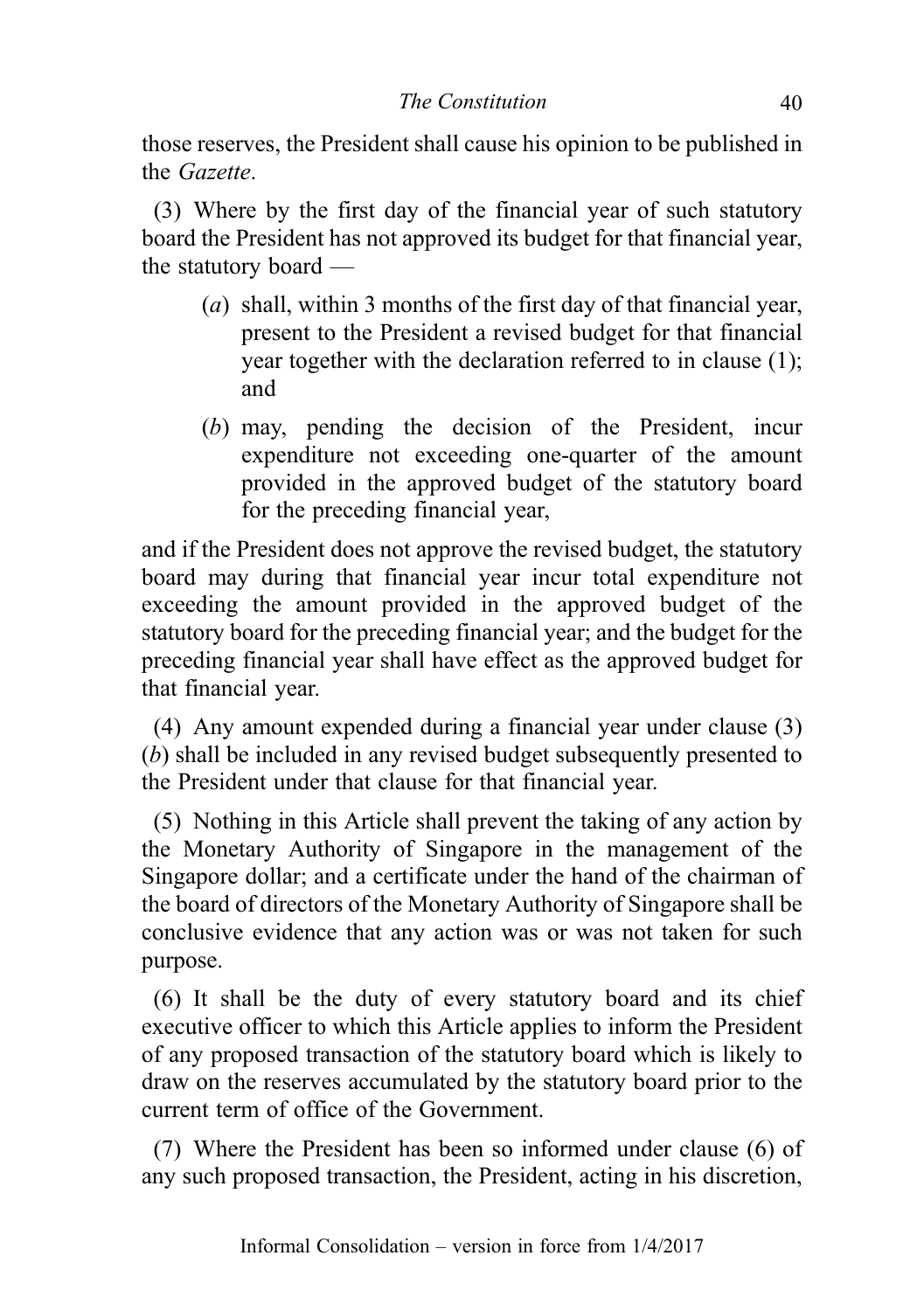### *The Constitution*

may disapprove the proposed transaction, except that if he does not disapprove any such proposed transaction even though he is of the opinion that the proposed transaction is likely to draw on the reserves accumulated by the statutory board prior to the current term of office of the Government, the President shall cause his decision and opinion to be published in the Gazette.

(8) Where after 30th November 1991 a statutory board is specified in Part I of the Fifth Schedule pursuant to an order made under Article 22A(4), any reference in this Article to the approved budget of a statutory board for the preceding financial year shall, in relation to the first-mentioned statutory board, be read as a reference to the budget for the financial year of the first-mentioned statutory board during which that order was made.

(9) For the purposes of this Article, a proposed transfer or transfer (whether by or under any written law or otherwise) by any statutory board to which this Article applies (referred to in this clause and clause (10) as the transferor board) of any of its reserves to  $-$ 

- (a) the Government;
- (b) any Government company specified in Part II of the Fifth Schedule (referred to in this clause and clause (10) as the transferee company); or
- (c) another such statutory board (referred to in this clause and clause (10) as the transferee board),

shall not be taken into account in determining whether the reserves accumulated by the transferor board before the current term of office of the Government are likely to be or have been drawn on if —

- (i) in the case of a proposed transfer or transfer of reserves by a transferor board to the Government — the Minister responsible for finance undertakes in writing to add those reserves of the transferor board to the reserves accumulated by the Government before its current term of office;
- (ii) in the case of a proposed transfer or transfer of reserves by a transferor board to a transferee company — the board of directors of the transferee company by resolution resolves that those reserves of the transferor board shall be added to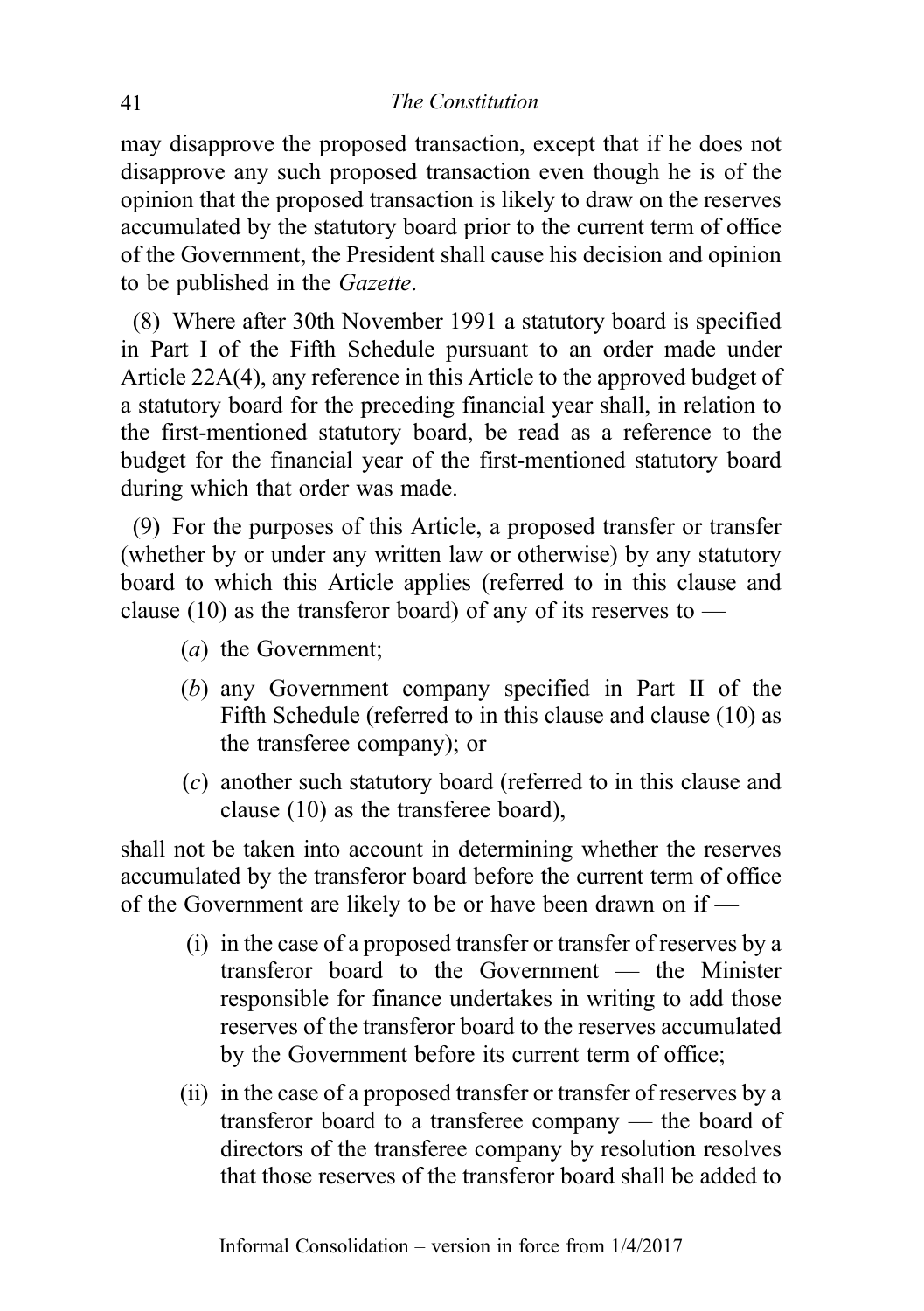the reserves accumulated by the transferee company before the current term of office of the Government; or

(iii) in the case of a proposed transfer or transfer of reserves by a transferor board to a transferee board — the transferee board by resolution resolves, or any written law provides, that those reserves of the transferor board shall be added to the reserves accumulated by the transferee board before the current term of office of the Government.

(10) Any reserves transferred by a transferor board together with or under any undertaking, resolution or written law referred to in clause (9) shall be deemed to form part of the reserves accumulated by the Government, transferee company or (as the case may be) transferee board before the current term of office of the Government as follows:

- (a) where the budget of the transferor board for any financial year provides for the proposed transfer of reserves and the budget is approved by the President — at the beginning of that financial year;
- (b) where a supplementary budget of the transferor board provides for the proposed transfer and the supplementary budget is approved by the President — on the date of such approval by the President; or
- $(c)$  in any other case on the date those reserves are so transferred.

# Appointment of directors of Government companies

 $22C$ .—(1) Notwithstanding the provisions of the memorandum and articles of association of the company, the appointment or removal of any person as a director or chief executive officer of any Government company to which this Article applies shall not be made unless the President, acting in his discretion, concurs with such appointment or removal.

(1A) [Deleted by Act 28 of 2016 wef 01/04/2017]

(1B) [Deleted by Act 28 of 2016 wef 01/04/2017]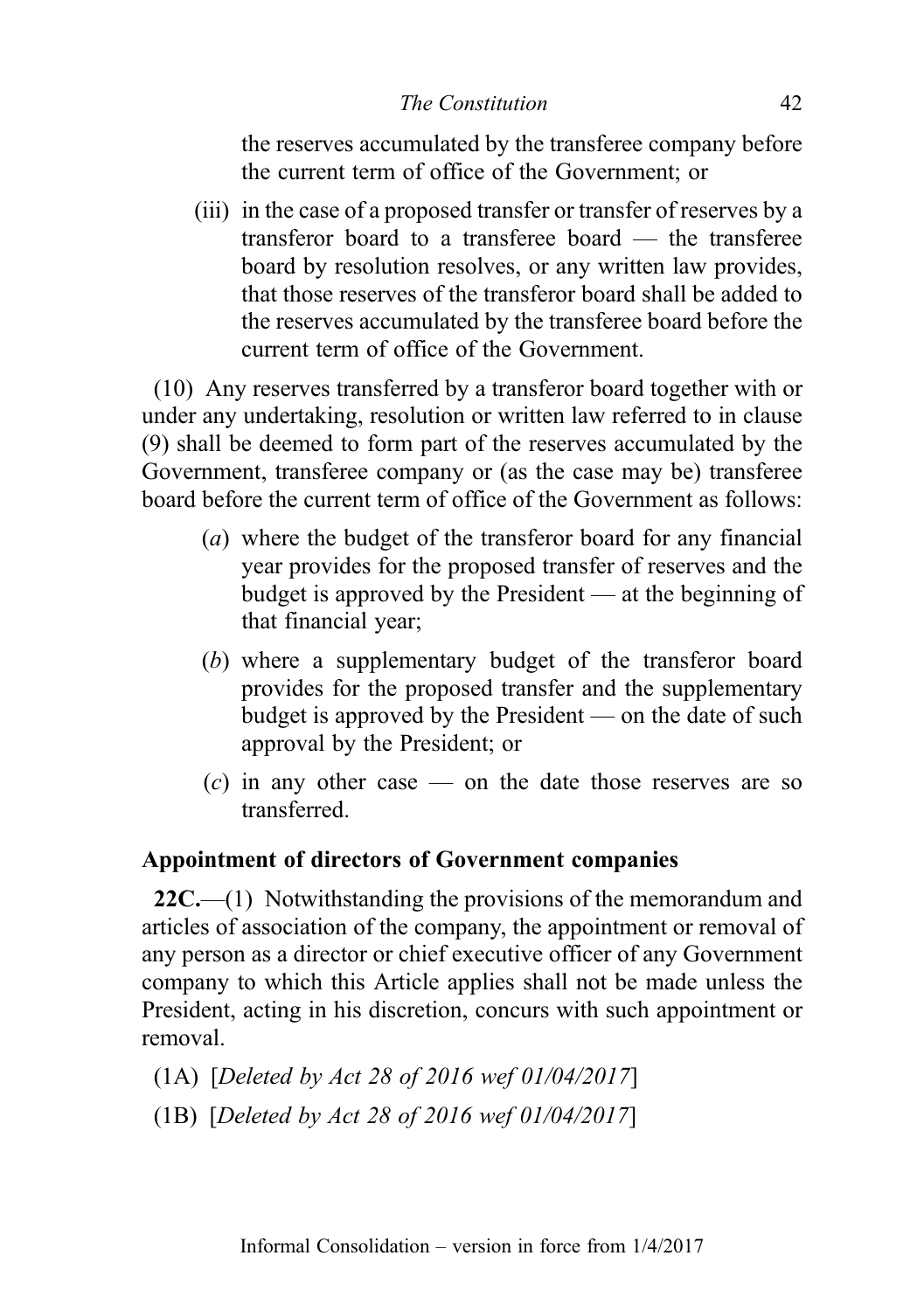$(2)(a)$  A director of a Government company to which this Article applies shall be appointed for a term not exceeding 3 years and shall be eligible for reappointment.

(b) Any appointment or removal of any director or chief executive officer of a Government company to which this Article applies without the concurrence of the President shall be void and of no effect.

(3) This Article shall apply to the Government companies specified in Part II of the Fifth Schedule.

(4) Subject to clause (5), the President acting in accordance with the advice of the Cabinet may, by order published in the Gazette, add any other Government company to Part II of the Fifth Schedule; and no Government company shall be removed from that Part by any such order.

(5) No Government company shall by order under clause (4) be added to Part II of the Fifth Schedule unless on the date of making of such order —

(a) the value of the share holders' funds of the company attributable to the Government's interest in the company is worth \$500 million or more; and

[Act 28 of 2016 wef 01/04/2017]

(b) it is not a subsidiary of any of the Government companies specified in Part II of the Fifth Schedule; and for the purposes of this paragraph, "subsidiary" shall have the same meaning as in the Companies Act (Cap. 50).

### Budgets of Government companies

22D.—(1) The board of directors of every Government company to which Article 22C applies shall —

(a) before the commencement of its financial year, present to the President for his approval its budget for that financial year, together with a declaration by the chairman of the board of directors and the chief executive officer of the Government company whether the budget when implemented is likely to draw on the reserves which were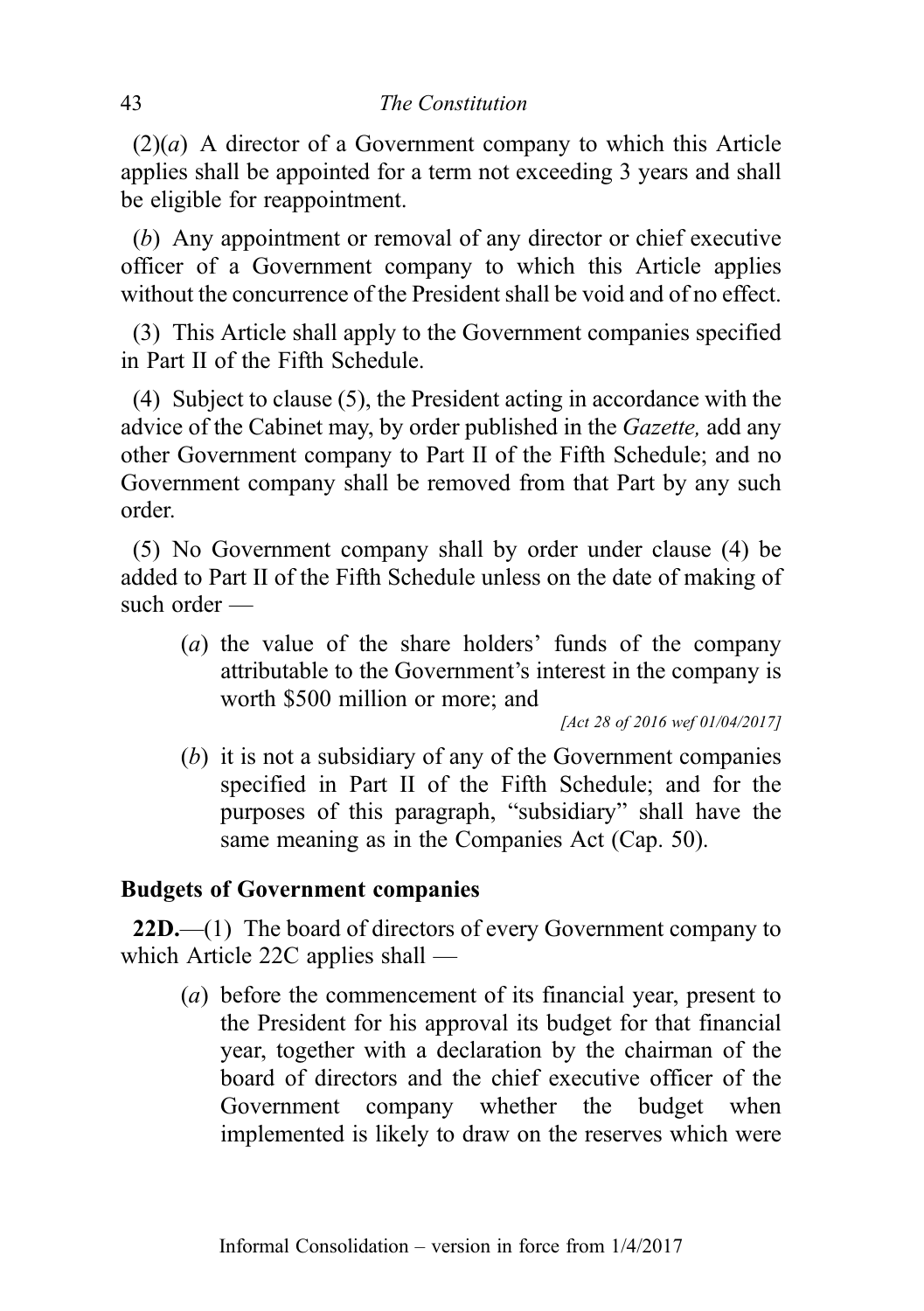not accumulated by the Government company during the current term of office of the Government;

- (b) present to the President for his approval every supplementary budget for its financial year together with a declaration referred to in paragraph  $(a)$  relating to such supplementary budget; and
- (c) within 6 months after the close of that financial year, present to the President —
	- (i) a full and particular audited profit and loss account showing the revenue collected and expenditure incurred by the Government company during that financial year, and an audited balance-sheet showing the assets and liabilities of the Government company at the end of that financial year; and
	- (ii) a declaration by the chairman of the board of directors and the chief executive officer of the Government company whether the audited profit and loss account and balance-sheet of the Government company show any drawing on the reserves which were not accumulated by the Government company during the current term of office of the Government.

(2) The President, acting in his discretion, may disapprove the budget or supplementary budget of any such Government company if, in his opinion, the budget is likely to draw on reserves which were not accumulated by that company during the current term of office of the Government, except that if he approves any such budget notwithstanding his opinion that the budget is likely to so draw on those reserves, the President shall cause his opinion to be published in the Gazette.

(3) Where by the first day of the financial year of such Government company the President has not approved its budget for that financial year, the Government company —

(a) shall, within 3 months of the first day of that financial year, present to the President a revised budget for that financial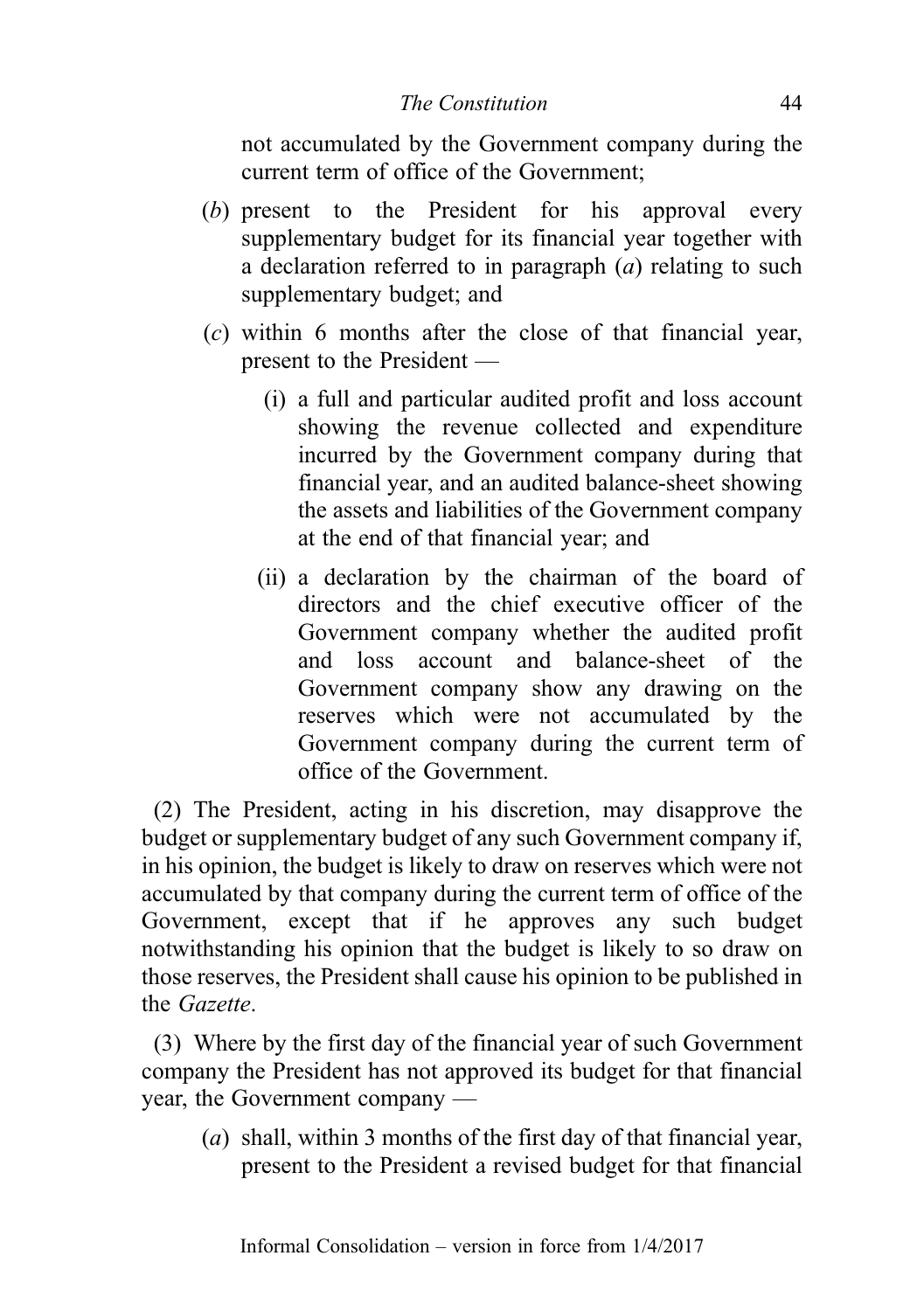year together with the declaration referred to in clause (1); and

(b) may, pending the decision of the President, incur expenditure not exceeding one-quarter of the amount provided in the approved budget of the Government company for the preceding financial year,

and if the President does not approve the revised budget, the Government company may during that financial year incur a total expenditure not exceeding the amount provided in the approved budget of the Government company for the preceding financial year; and the budget for the preceding financial year shall have effect as the approved budget for that financial year.

(4) Any amount expended during a financial year under clause (3) (b) shall be included in any revised budget subsequently presented to the President under that clause for that financial year.

(5) It shall be the duty of the board of directors and the chief executive officer of every Government company referred to in this Article to inform the President of any proposed transaction of the company which is likely to draw on the reserves accumulated by the company prior to the current term of office of the Government.

(6) Where the President has been so informed under clause (5) of any such proposed transaction, the President, acting in his discretion, may disapprove the proposed transaction, except that if he does not disapprove any such proposed transaction even though he is of the opinion that the proposed transaction is likely to draw on the reserves accumulated by the Government company prior to the current term of office of the Government, the President shall cause his decision and opinion to be published in the Gazette.

(7) Where after 30th November 1991 a Government company is specified in Part II of the Fifth Schedule pursuant to an order made under Article 22C(4), any reference in this Article to the approved budget of a Government company for the preceding financial year shall, in relation to the first-mentioned Government company, be read as a reference to the budget for the financial year of the firstmentioned Government company immediately preceding the making of that order.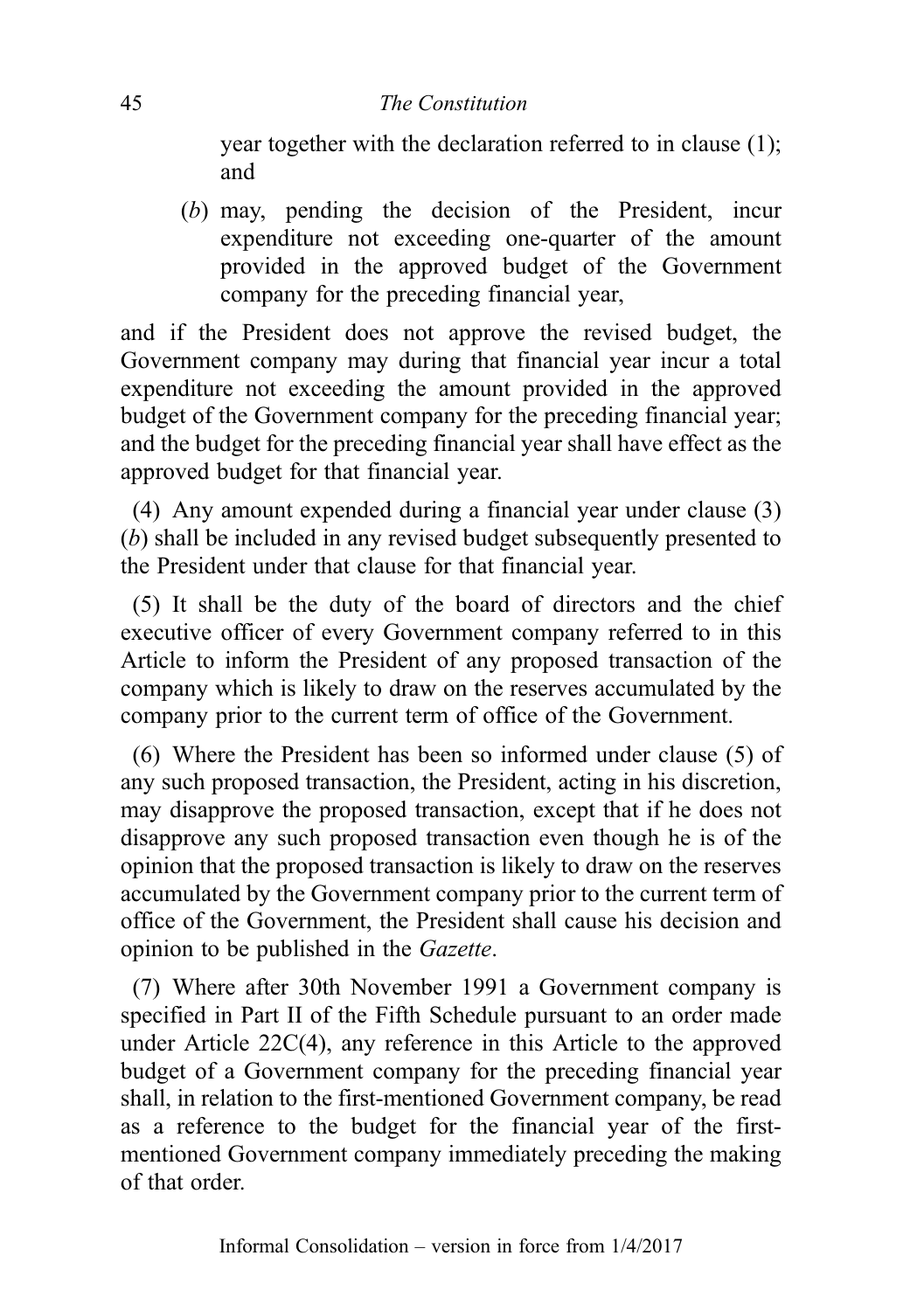(8) For the purposes of this Article, a proposed transfer or transfer by any Government company to which this Article applies (referred to in this clause and clause (9) as the transferor company) of any of its reserves to —

- (a) the Government;
- (b) any statutory board specified in Part I of the Fifth Schedule (referred to in this clause and clause (9) as the transferee board); or
- (c) another such Government company (referred to in this clause and clause (9) as the transferee company),

shall not be taken into account in determining whether the reserves accumulated by the transferor company before the current term of office of the Government are likely to be or have been drawn on if —

- (i) in the case of a proposed transfer or transfer of reserves by a transferor company to the Government — the Minister responsible for finance undertakes in writing to add those reserves of the transferor company to the reserves accumulated by the Government before its current term of office;
- (ii) in the case of a proposed transfer or transfer of reserves by a transferor company to a transferee board — the transferee board by resolution resolves that those reserves of the transferor company shall be added to the reserves accumulated by the transferee board before the current term of office of the Government; or
- (iii) in the case of a proposed transfer or transfer of reserves by a transferor company to a transferee company — the board of directors of the transferee company by resolution resolves that those reserves of the transferor company shall be added to the reserves accumulated by the transferee company before the current term of office of the Government.

(9) Any reserves transferred by a transferor company together with or under any undertaking or resolution referred to in clause (8) shall be deemed to form part of the reserves accumulated by the Government,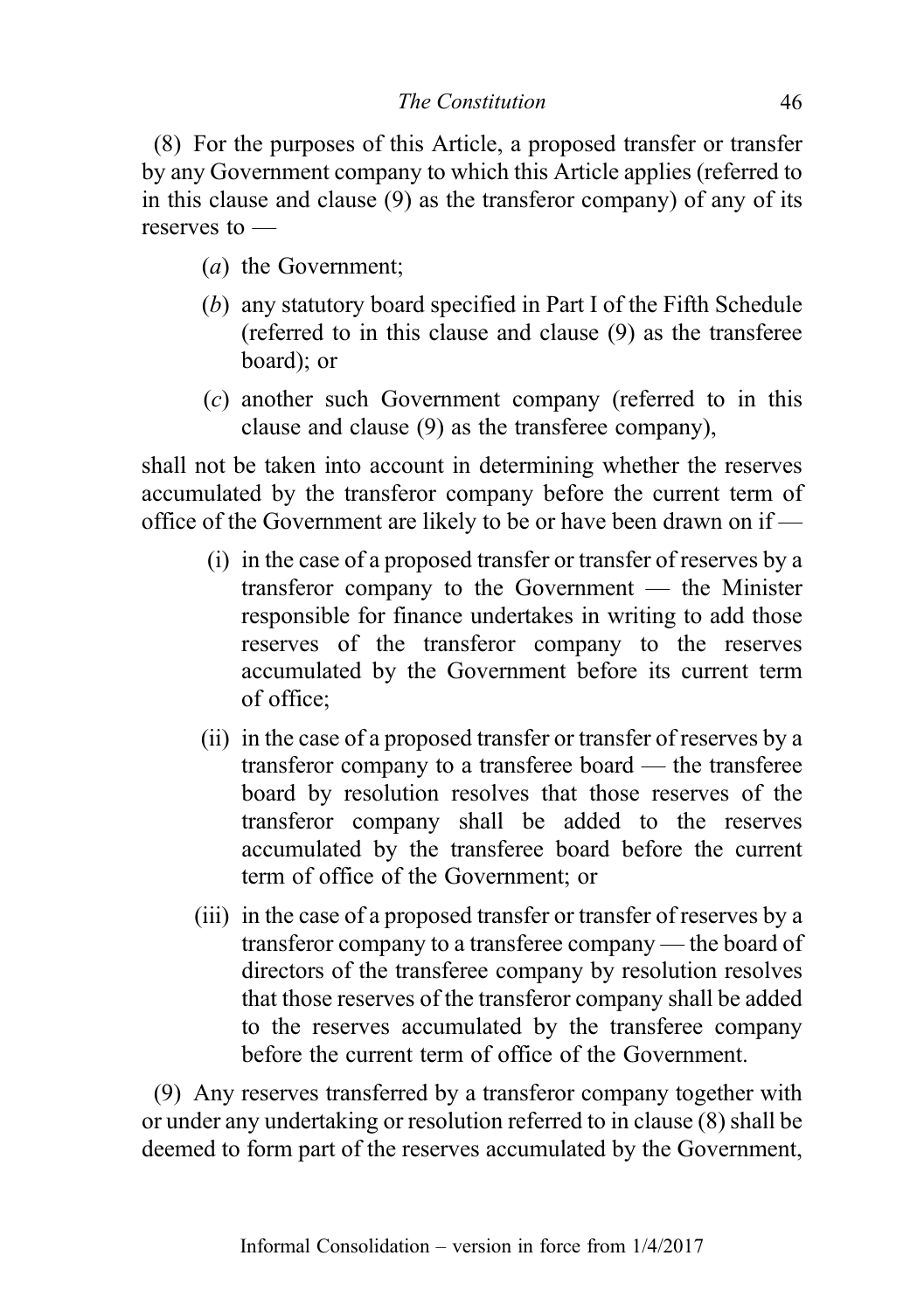transferee board or (as the case may be) transferee company before the current term of office of the Government as follows:

- (a) where the budget of the transferor company for any financial year provides for the proposed transfer of reserves and the budget is approved by the President at the beginning of that financial year;
- (b) where a supplementary budget of the transferor company provides for the proposed transfer of reserves and the supplementary budget is approved by the President — on the date of such approval by the President; or
- $(c)$  in any other case on the date those reserves are so transferred.

# Moneys of the Central Provident Fund

22E. The President, acting in his discretion, may withhold his assent to any Bill passed by Parliament which provides, directly or indirectly, for varying, changing or increasing the powers of the Central Provident Fund Board to invest the moneys belonging to the Central Provident Fund.

## President's access to information

22F.—(1) In the exercise of his functions under this Constitution, the President shall be entitled, at his request, to any information concerning —

- (a) the Government which is available to the Cabinet; and
- (b) any statutory board or Government company to which Article 22A or 22C, as the case may be, applies which is available to the members of the statutory board or the directors of the Government company.
- (2) The President may request
	- (a) any Minister, or any senior officer of a Ministry or of a department of the Government; or
	- (b) the chief executive officer and any member of the governing board of any statutory board or the directors of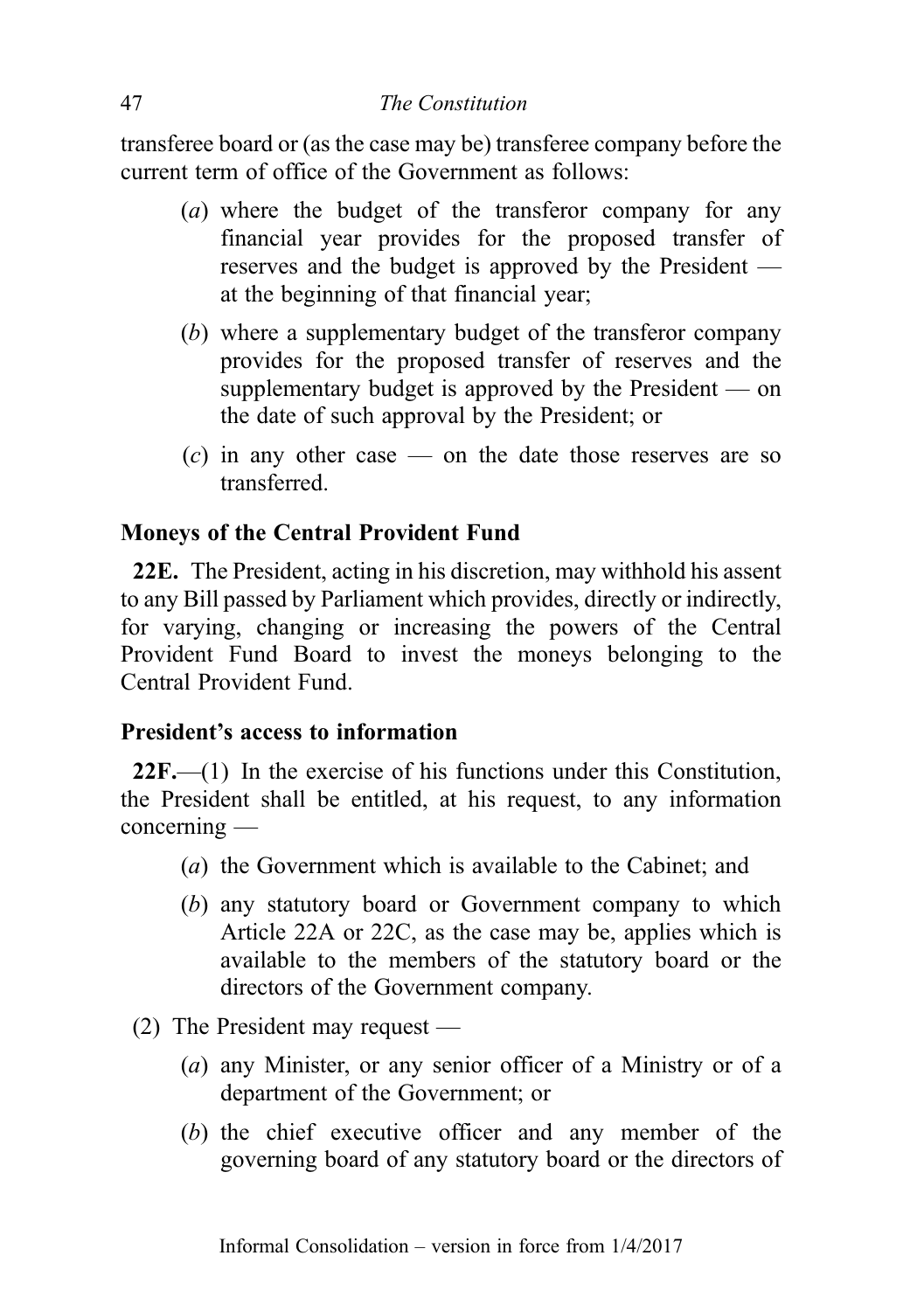any Government company to which Article 22A or 22C, as the case may be, applies,

to furnish any information referred to in clause (1) concerning the reserves of the Government, the statutory board or Government company, as the case may be, and the Minister, member, officer or director concerned shall be under a duty to provide the information.

# Concurrence of President for certain investigations

22G. Notwithstanding that the Prime Minister has refused to give his consent to the Director of the Corrupt Practices Investigation Bureau to make any inquiries or to carry out any investigations into any information received by the Director touching upon the conduct of any person or any allegation or complaint made against any person, the Director may make such inquiries or carry out investigations into such information, allegation or complaint if the President, acting in his discretion, concurs therewith.

## President may withhold assent to certain Bills

 $22H$ ,—(1) The President may, acting in his discretion, in writing withhold his assent to any Bill (other than a Bill seeking to amend this Constitution), if the Bill or any provision therein provides, directly or indirectly, for the circumvention or curtailment of the discretionary powers conferred upon the President by this Constitution.

(2) The President, acting in accordance with the advice of the Cabinet, may pursuant to Article 100 (and whether before or after his assent has been withheld to a Bill under clause (1)), refer to a tribunal for its opinion the question whether the Bill or any provision therein provides, directly or indirectly, for the circumvention or curtailment of the discretionary powers conferred upon the President by this Constitution; and where such a reference is made to the tribunal, Article 100 shall apply, with the necessary modifications, to that reference.

(3) Where a reference is made to the tribunal and the tribunal is of the opinion that neither the Bill nor any provision therein provides, directly or indirectly, for the circumvention or curtailment of the discretionary powers conferred upon the President by this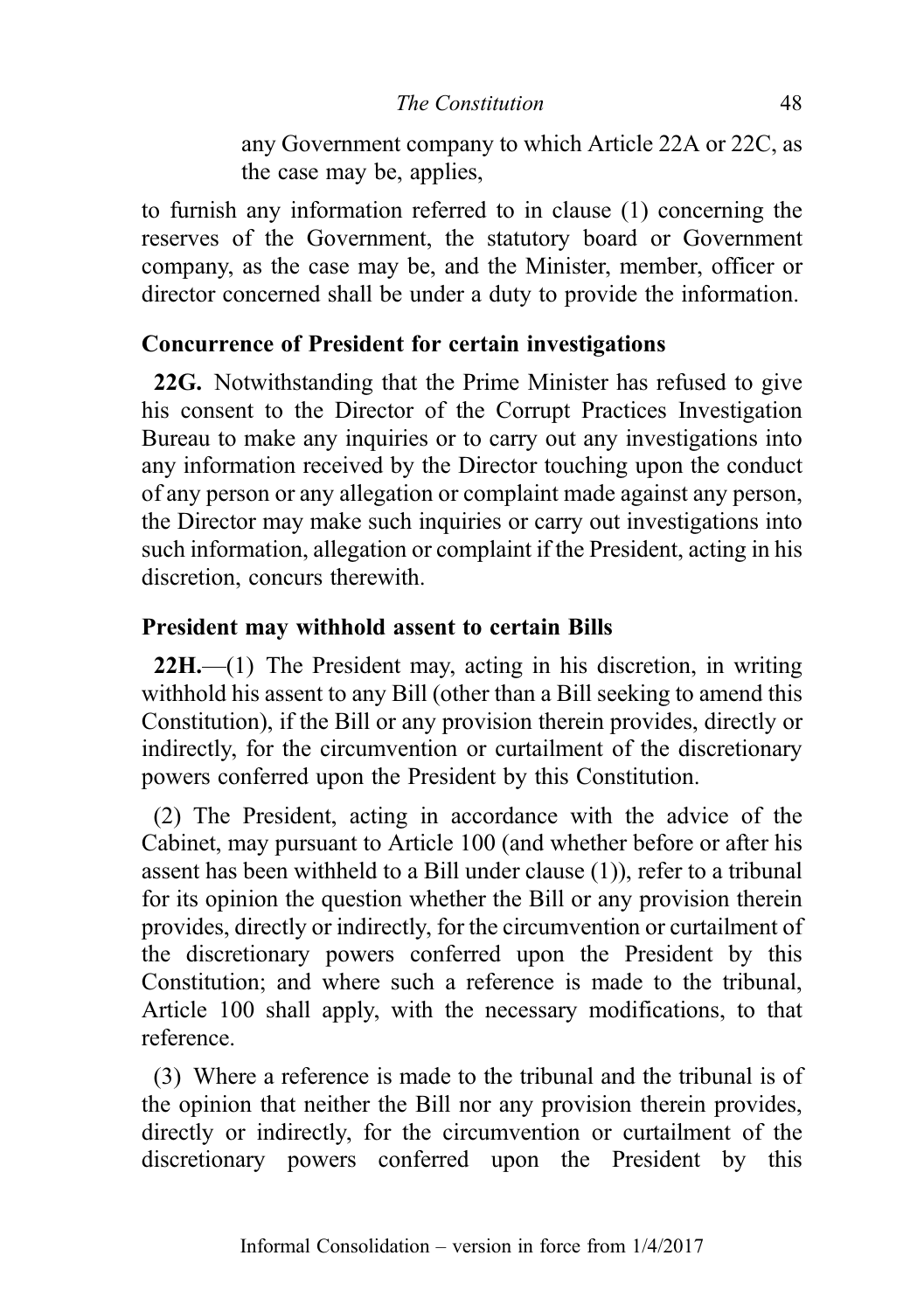Constitution, the President shall be deemed to have assented to the Bill on the day immediately after the day of the pronouncement of the opinion of the tribunal in open court.

(4) [Deleted by Act 28 of 2016 wef 01/04/2017]

# Restraining order under Maintenance of Religious Harmony Act

22I. The President, acting in his discretion, may cancel, vary, confirm or refuse to confirm a restraining order made under the Maintenance of Religious Harmony Act (Cap. 167A) where the advice of the Cabinet is contrary to the recommendation of the Presidential Council for Religious Harmony.

# Civil List and personal staff of President

22J.—(1) The Legislature shall by law provide a Civil List for the maintenance of the President.

(2) Any person exercising the functions of the office of President under Article 22N or 22O shall, during any period in which he exercises those functions, be entitled to such remuneration as the Legislature may by law provide.

(3) The Civil List for the maintenance of the President or any person exercising the functions of the office of President shall be charged on and paid out of the Consolidated Fund and shall not be diminished during the continuance in office of the President or that person.

(4) Subject to clause (5), the appointment, terms of service, disciplinary control, termination of appointment and dismissal of the personal staff of the President shall be matters for the President acting in his discretion.

(5) The President may, if he so desires, appoint to his personal staff such public officers as he may select, after consultation with the Prime Minister, from a list of names submitted by the Public Service Commission; and the provisions of clause (4) (except in so far as they relate to appointment) shall apply in relation to a person so appointed as respects his service on the personal staff of the President but not as respects his service as a public officer.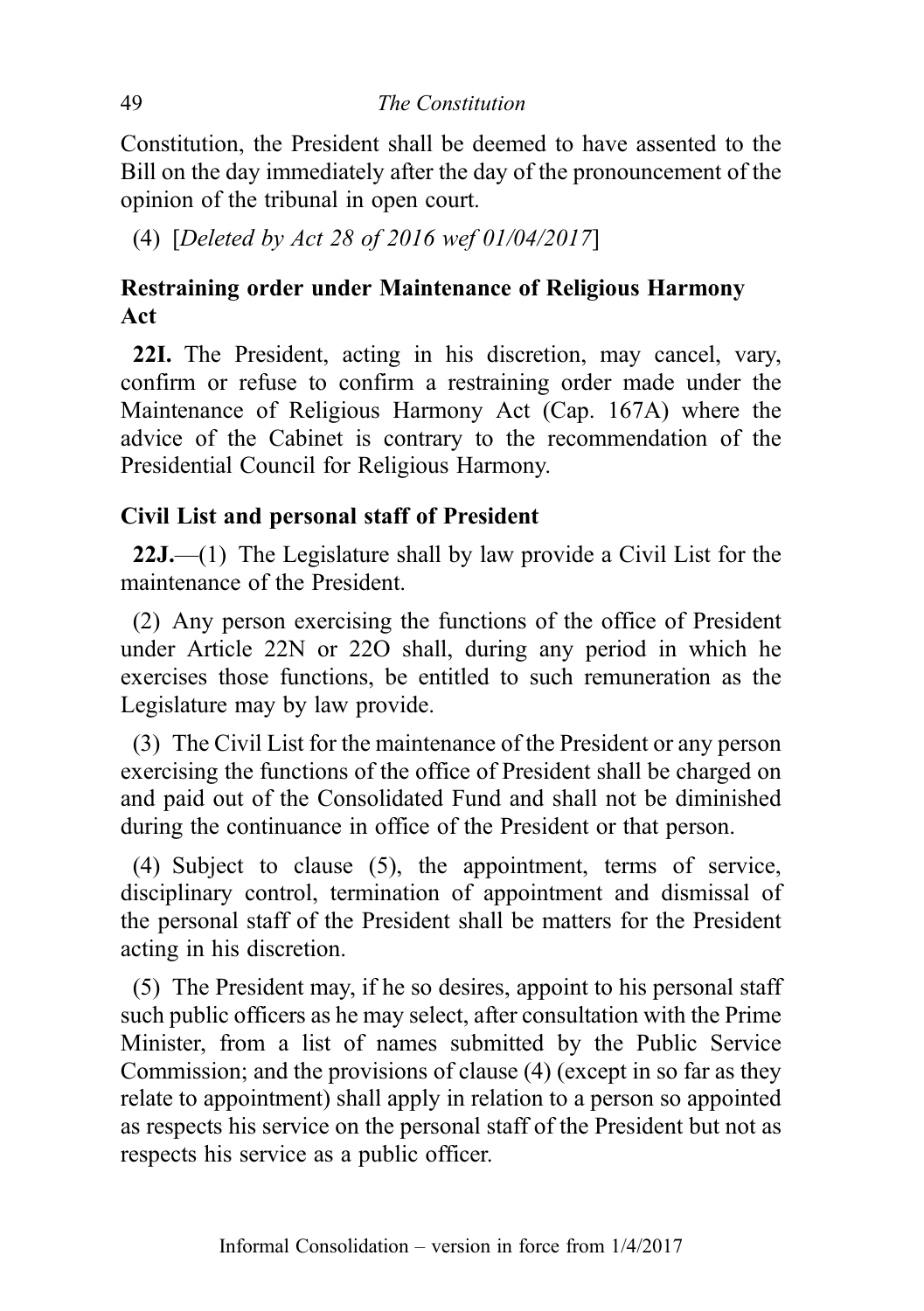(6) The remuneration of the personal staff of the President, other than a person appointed under clause (5), shall be defrayed out of the Civil List for the maintenance of the President.

# Immunity of President from suit

 $22K$ ,—(1) Except as provided in clause (4), the President shall not be liable to any proceedings whatsoever in any court in respect of anything done or omitted to be done by him in his official capacity.

(2) No proceedings in any court in respect of anything done or omitted to be done by the President in his private capacity shall be instituted against him during his term of office.

(3) Where provision is made by law limiting the time within which proceedings of any description may be brought against any person, the period of time during which such person holds office as President shall not be taken into account in calculating any period of time prescribed by that law.

- (4) The immunity conferred by clause (1) shall not apply to  $-$ 
	- (a) any inquiry held by a tribunal pursuant to a resolution passed by Parliament under Article 22L; or
	- (b) any proceedings before the Election Judge under Article 93A to determine the validity of any Presidential election.

### Vacation of and removal from office of President

**22L.**—(1) The office of President shall become vacant —

- (a) upon the death of the President;
- (aa) if the President ceases to be a citizen of Singapore; [Act 28 of 2016 wef 01/04/2017]
	- (b) if the President resigns his office by writing under his hand addressed to the Prime Minister;
	- (c) if the President is removed from office in accordance with clauses  $(3)$  to  $(7)$ ;
	- (d) if the Election Judge in the exercise of his powers under Article 93A determines that the election of the President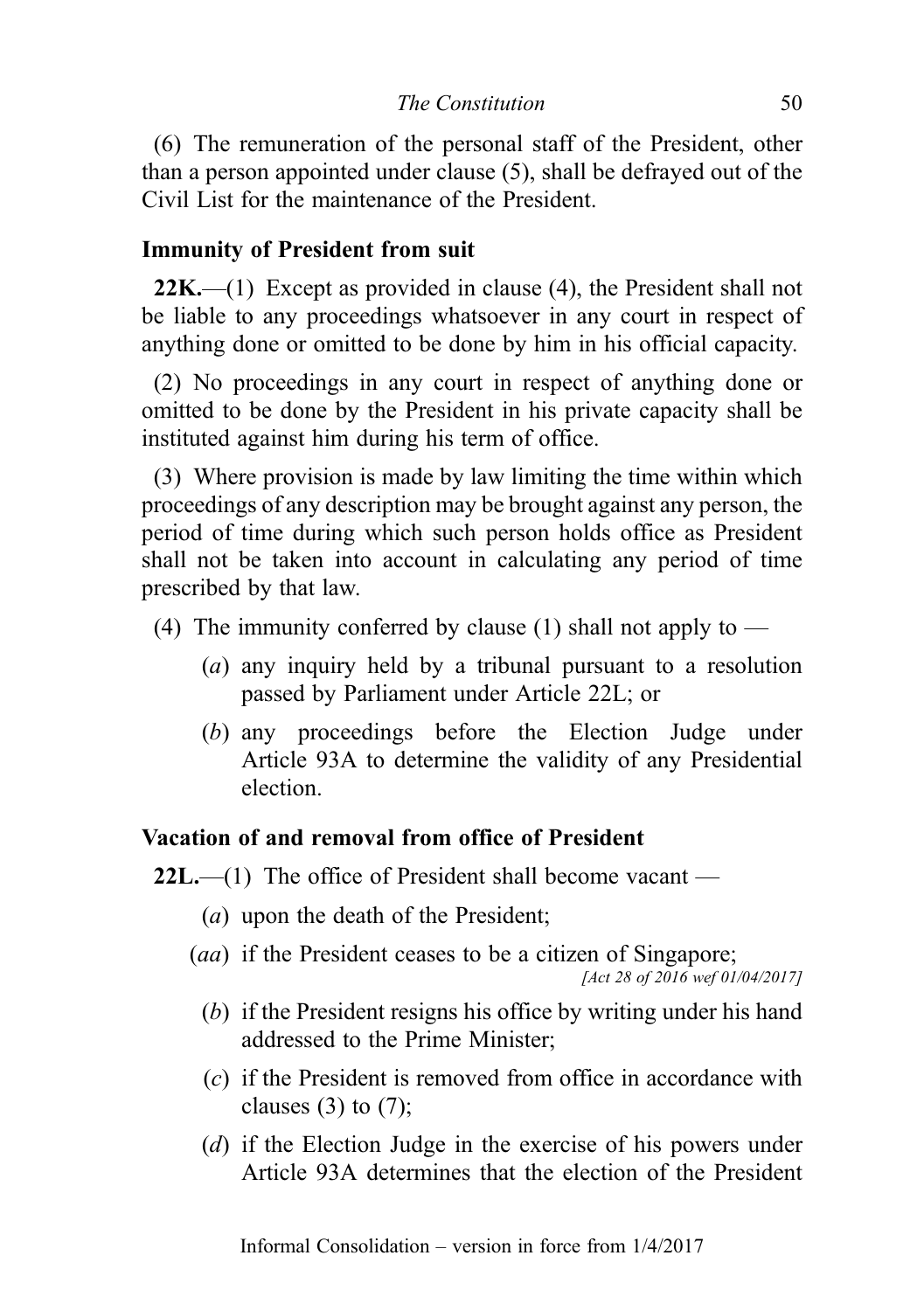was void and does not determine that any other person was duly elected as President; or

(e) if upon the expiration of the term of office of the incumbent the person declared elected as President fails to assume the office of President.

(2) [Deleted by Act 17/94]

(3) The Prime Minister or not less than one-quarter of the total number of Members of Parliament (excluding nominated Members) may give notice of a motion alleging that the President is permanently incapable of discharging the functions of his office by reason of mental or physical infirmity or that the President has been guilty of —

- (a) intentional violation of the Constitution;
- (b) treason;
- (c) misconduct or corruption involving the abuse of the powers of his office;

```
[Act 28 of 2016 wef 01/04/2017]
```
(d) any offence involving fraud, dishonesty or moral turpitude; or

[Act 28 of 2016 wef 01/04/2017]

(e) intentionally or knowingly making a materially false or misleading statement of fact, or intentionally or knowingly failing to state a material fact, to the Presidential Elections Committee for the purpose of demonstrating his eligibility to be elected as President,

[Act 28 of 2016 wef 01/04/2017]

and setting out full particulars of the allegations made and seeking an inquiry and report thereon.

```
[Act 28 of 2016 wef 01/04/2017]
```
(4) Where the motion referred to in clause (3) has been adopted by not less than half of the total number of Members of Parliament (excluding nominated Members), the Chief Justice shall appoint a tribunal to inquire into the allegations made against the President. [Act 28 of 2016 wef 01/04/2017]

(5) A tribunal appointed by the Chief Justice shall consist of not less than 5 Judges of the Supreme Court of whom the Chief Justice shall be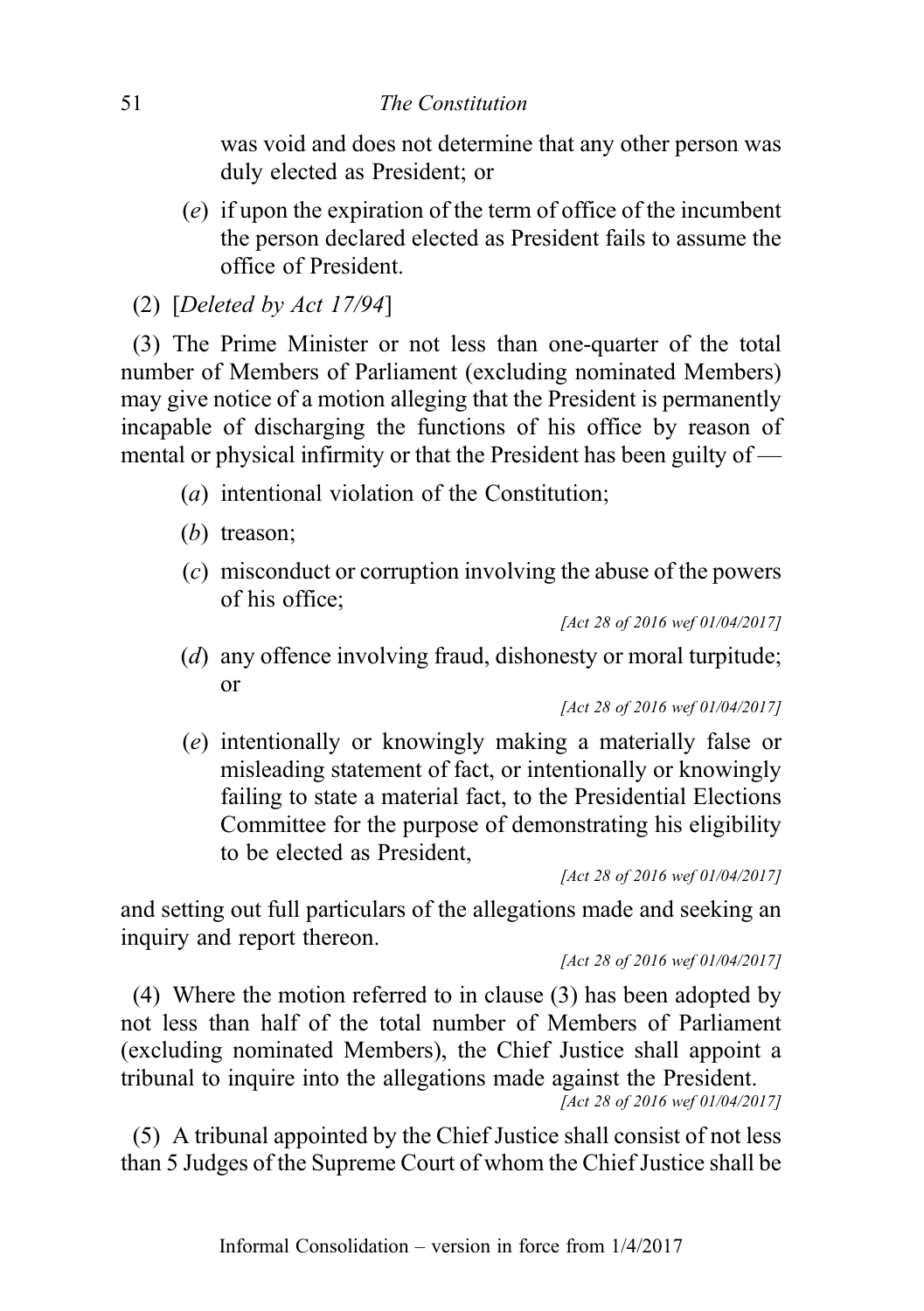one, unless he otherwise decides and such tribunal may regulate its own procedure and make rules for that purpose.

(6) A tribunal shall, after due inquiry at which the President shall have the right to appear and to be heard in person or by counsel, make a report of its determination to the Speaker together with the reasons therefor.

(7) Where the tribunal reports to the Speaker that in its opinion the President is permanently incapable of discharging the functions of his office by reason of mental or physical infirmity or that the President has been guilty of any of the other allegations contained in such resolution, Parliament may by a resolution passed by not less than three-quarters of the total number of Members of Parliament (excluding nominated Members) remove the President from office. [Act 28 of 2016 wef 01/04/2017]

# Determination by Election Judge that President was not duly elected or election of President was void

 $22M$ —(1) Where the Election Judge in the exercise of his jurisdiction under Article 93A determines —

- (a) that the election of the President was void and does not determine that any other person was duly elected, then, a poll for the election of the President shall be taken not later than 6 months from the date of the determination; or
- (b) that any other person was duly elected as President, then, such other person shall assume the office of President forthwith after the determination.

(2) Upon the Election Judge making any determination that the election of the President was void and no other person was duly elected as President, the person who immediately before such determination was exercising the functions of the office of President shall forthwith cease to exercise such functions.

(3) The exercise, performance and discharge by any person of the powers, duties and functions of the office of President shall not be invalid by reason only of the fact that the Election Judge subsequently determines that the election of such person as President was void or undue.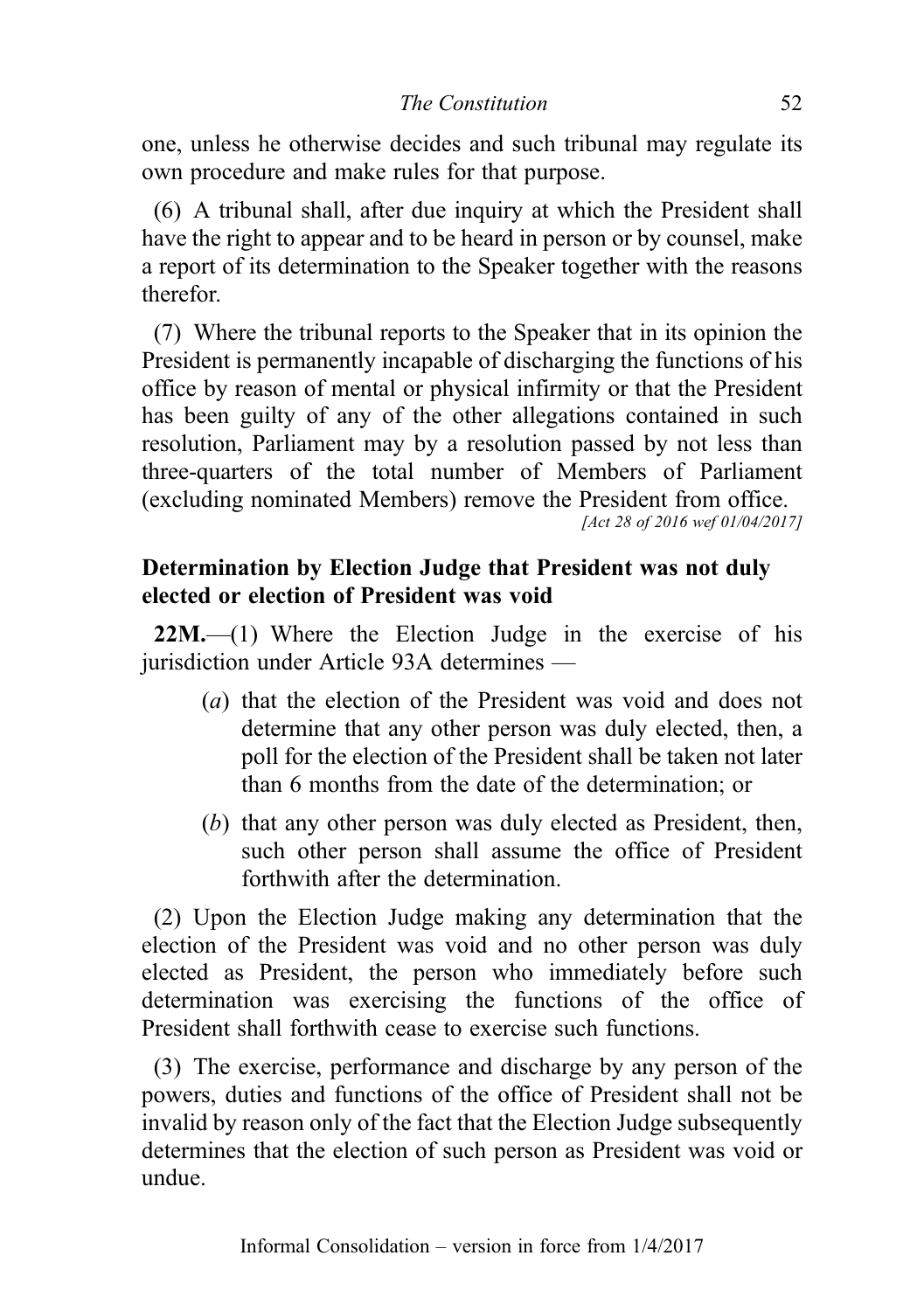### Persons to exercise functions of President when office is vacant

22N.—(1) If the office of President becomes vacant, the Chairman of the Council of Presidential Advisers or, if he is unavailable, the Speaker shall exercise the functions of the office of President during the period between the date the office of President becomes vacant and the assumption of office by the person declared elected as President.

(2) If neither the Chairman of the Council of Presidential Advisers nor the Speaker is available, Parliament may appoint a person in accordance with clause (3) to exercise the functions of the office of President during the period referred to in clause (1).

(3) Parliament shall not appoint any person to exercise the functions of the office of President under clause (2) unless the person is qualified to be elected as President.

(4) The provisions of this Chapter relating to immunity from suits shall apply in relation to any person exercising the functions of the office of President pursuant to this Article as if references to the President in those provisions were references to that person.

(5) Any person required or appointed to exercise the functions of the office of President pursuant to this Article or Article 22O shall, before exercising those functions, take and subscribe in the presence of the Chief Justice or another Judge of the Supreme Court the Oath of Office in the form set out in the First Schedule, except that neither the Chairman of the Council of Presidential Advisers nor the Speaker shall, during his term of office as such Chairman or as Speaker, be required to take such oath more than once in respect of occasions when he is required to exercise the functions of the office of President.

## Temporary disability of President

 $220$ .—(1) Subject to clause (2), if the President becomes temporarily unable, whether by reason of ill-health, absence from Singapore or otherwise, to perform his functions under this Constitution or any other written law, one of the persons referred to in Article 22N shall exercise the functions of the office of President during the period of temporary disability, and the provisions of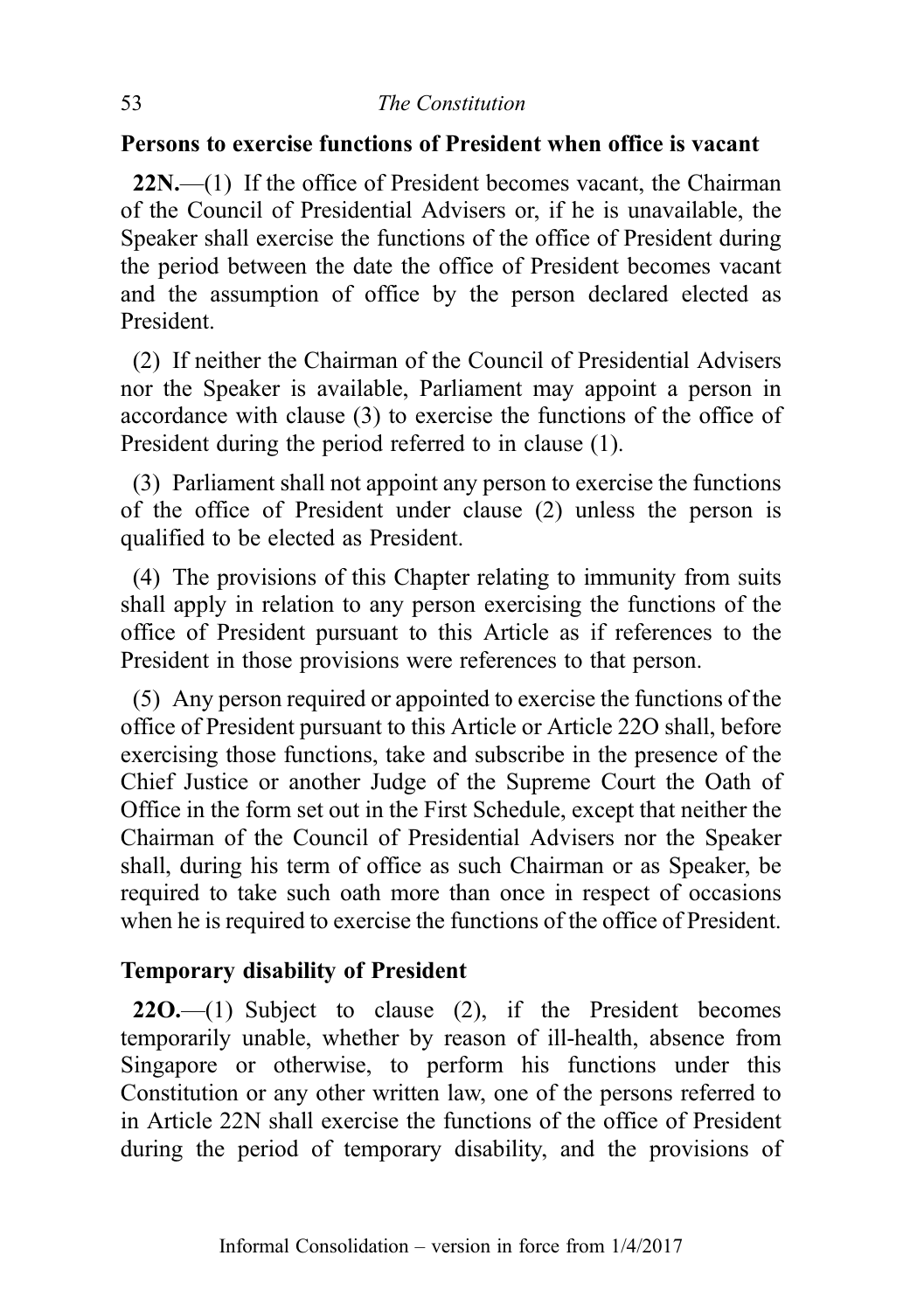Article 22N shall apply, with the necessary modifications, to that person.

(2) Parliament shall not appoint any person to exercise the functions of the office of President under this Article unless the President agrees to that person being so appointed.

(3) Clause (2) shall not apply if the President is unable for any reason to signify his agreement to a person being appointed under this Article to exercise the functions of the office of President.

### Grant of pardon, etc.

22P.—(1) The President, as occasion shall arise, may, on the advice of the Cabinet —

- (a) grant a pardon to any accomplice in any offence who gives information which leads to the conviction of the principal offender or any one of the principal offenders, if more than one;
- (b) grant to any offender convicted of any offence in any court in Singapore, a pardon, free or subject to lawful conditions, or any reprieve or respite, either indefinite or for such period as the President may think fit, of the execution of any sentence pronounced on such offender; or
- (c) remit the whole or any part of such sentence or of any penalty or forfeiture imposed by law.

(2) Where any offender has been condemned to death by the sentence of any court and in the event of an appeal such sentence has been confirmed by the appellate court, the President shall cause the reports which are made to him by the Judge who tried the case and the Chief Justice or other presiding Judge of the appellate court to be forwarded to the Attorney-General with instructions that, after the Attorney-General has given his opinion thereon, the reports shall be sent, together with the Attorney-General's opinion, to the Cabinet so that the Cabinet may advise the President on the exercise of the power conferred on him by clause (1).

[12/2004 wef 15/05/2004]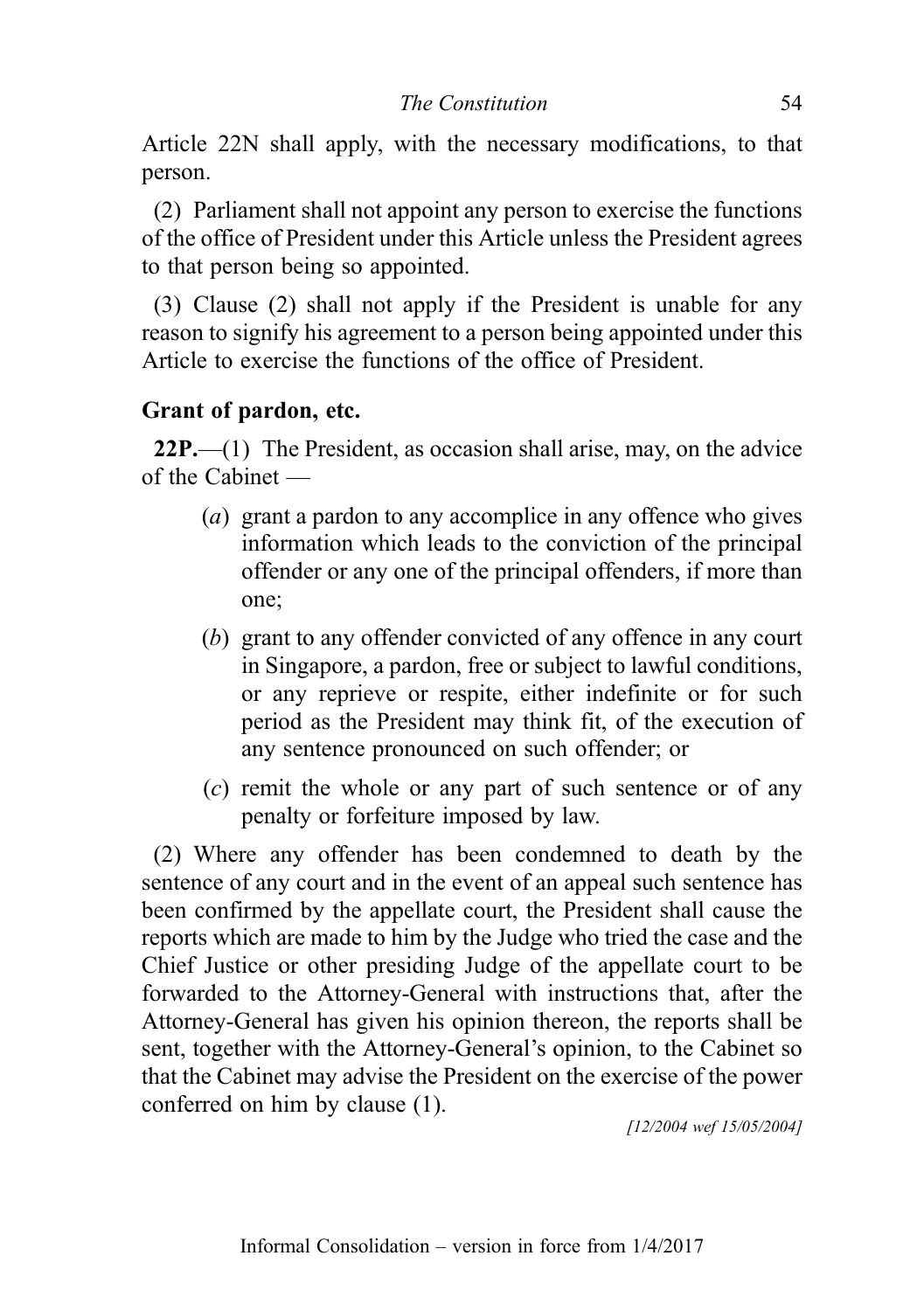# Executive authority of Singapore

23.—(1) The executive authority of Singapore shall be vested in the President and exercisable subject to the provisions of this Constitution by him or by the Cabinet or any Minister authorised by the Cabinet.

(2) The Legislature may by law confer executive functions on other persons.

## Cabinet

24.—(1) There shall be in and for Singapore a Cabinet which shall consist of the Prime Minister and such other Ministers as may be appointed in accordance with Article 25.

(2) Subject to the provisions of this Constitution, the Cabinet shall have the general direction and control of the Government and shall be collectively responsible to Parliament.

## Appointment of Prime Minister and Ministers

25.—(1) The President shall appoint as Prime Minister a Member of Parliament who in his judgment is likely to command the confidence of the majority of the Members of Parliament, and shall, acting in accordance with the advice of the Prime Minister, appoint other Ministers from among the Members of Parliament:

Provided that, if an appointment is made while Parliament is dissolved, a person who was a Member of the last Parliament may be appointed but shall not continue to hold office after the first sitting of the next Parliament unless he is a Member thereof.

(2) Appointments under this Article shall be made by the President by instrument under the public seal.

### Tenure of office of Prime Minister and Ministers

26.—(1) The President shall, by writing under the public seal, declare the office of Prime Minister vacant —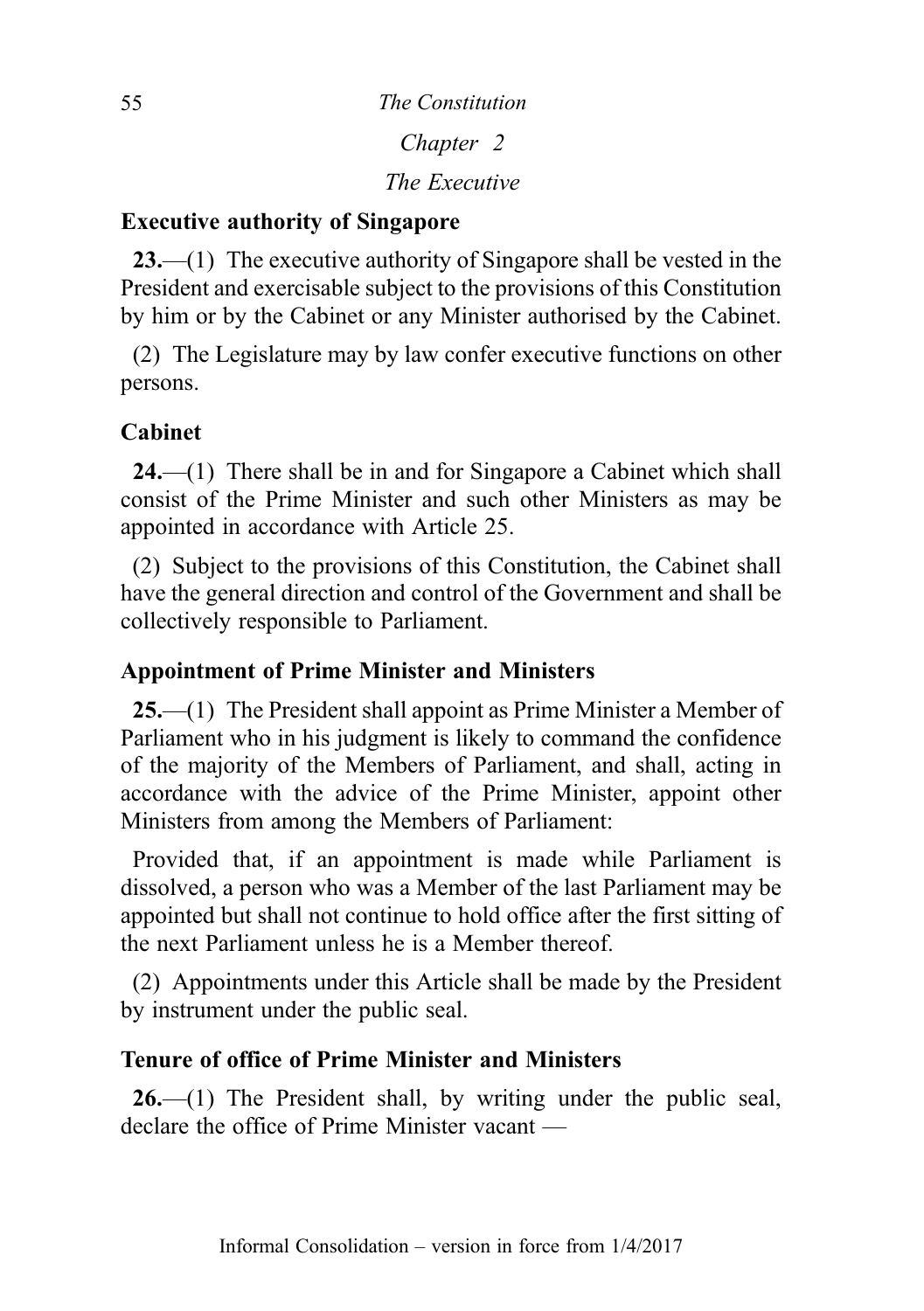- (a) if the Prime Minister resigns his office by writing under his hand addressed to the President; or
- (b) if the President, acting in his discretion, is satisfied that the Prime Minister has ceased to command the confidence of a majority of the Members of Parliament:

Provided that, before declaring the office of Prime Minister vacant under this paragraph, the President shall inform the Prime Minister that he is satisfied as aforesaid, and, if the Prime Minister so requests, the President may dissolve Parliament instead of making such a declaration.

(2) A Minister, other than the Prime Minister, shall vacate his  $of$ fice  $-$ 

- (a) if his appointment to that office is revoked by the President, acting in accordance with the advice of the Prime Minister, by instrument under the public seal; or
- (b) if he resigns his office by writing under his hand addressed to the President.

(3) A person who has vacated his office as Minister may, if qualified, be again appointed as Minister from time to time.

 $(4)(a)$  Whenever the Prime Minister is ill or absent from Singapore or has been granted leave of absence from his duties under Article 32, the functions conferred on him by this Constitution shall be exercisable by any other Minister authorised by the President, by instrument under the public seal, in that behalf.

- (b) The President may, by instrument under the public seal, revoke any authority given under this clause.
- (c) The powers conferred upon the President by this clause shall be exercised by him acting in his discretion, if in his opinion it is impracticable to obtain the advice of the Prime Minister owing to the Prime Minister's illness or absence, and in any other case shall be exercised by the President in accordance with the advice of the Prime Minister.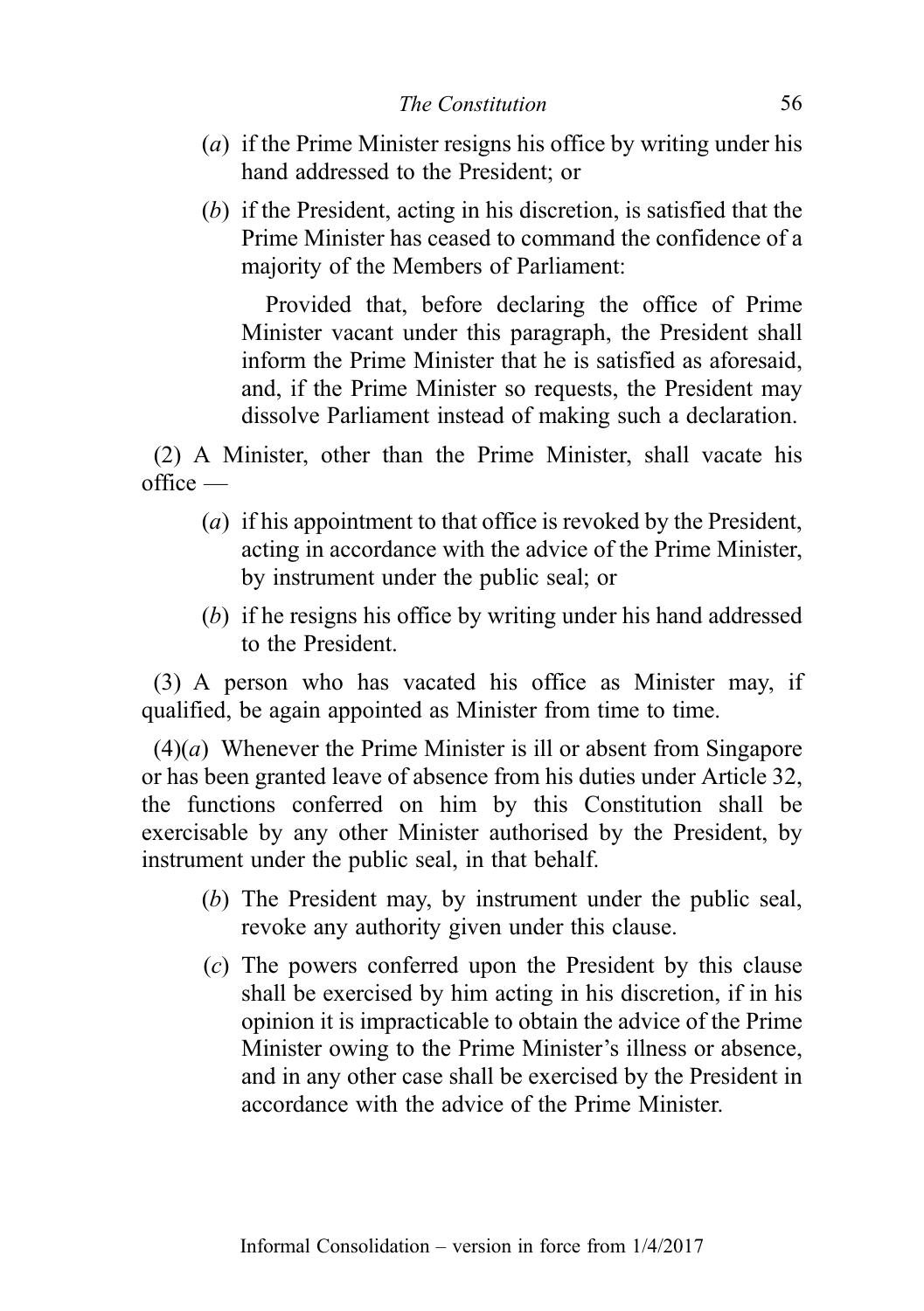# **Oath**

57

27. The Prime Minister and every other Minister shall, before entering on the duties of his office, take and subscribe before the President the Oath of Allegiance and the appropriate Oath for the due execution of his office in the forms set out in the First Schedule.

# Summoning of and presiding in Cabinet

**28.**—(1) The Cabinet shall not be summoned except by the authority of the Prime Minister.

(2) The Prime Minister shall, so far as is practicable, attend and preside at meetings of the Cabinet and, in his absence, such other Minister shall preside as the Prime Minister shall appoint.

# Validity of proceedings in Cabinet

29. Any proceedings in the Cabinet shall be valid notwithstanding that some person who was not entitled to do so sat or voted therein or otherwise took part in the proceedings.

# Assignment of responsibility to Ministers

**30.—(1)** The Prime Minister may, by directions in writing —

- (a) charge any Minister with responsibility for any department or subject; and
- (b) revoke or vary any directions given under this clause.

(2) The Prime Minister may retain in his charge any department or subject.

# Parliamentary Secretaries

31.—(1) The President, acting in accordance with the advice of the Prime Minister, may by instrument under the public seal, appoint Parliamentary Secretaries from among the Members of Parliament to assist Ministers in the discharge of their duties and functions:

Provided that, if an appointment is made while Parliament is dissolved, a person who was a Member of the last Parliament may be appointed a Parliamentary Secretary but shall not continue to hold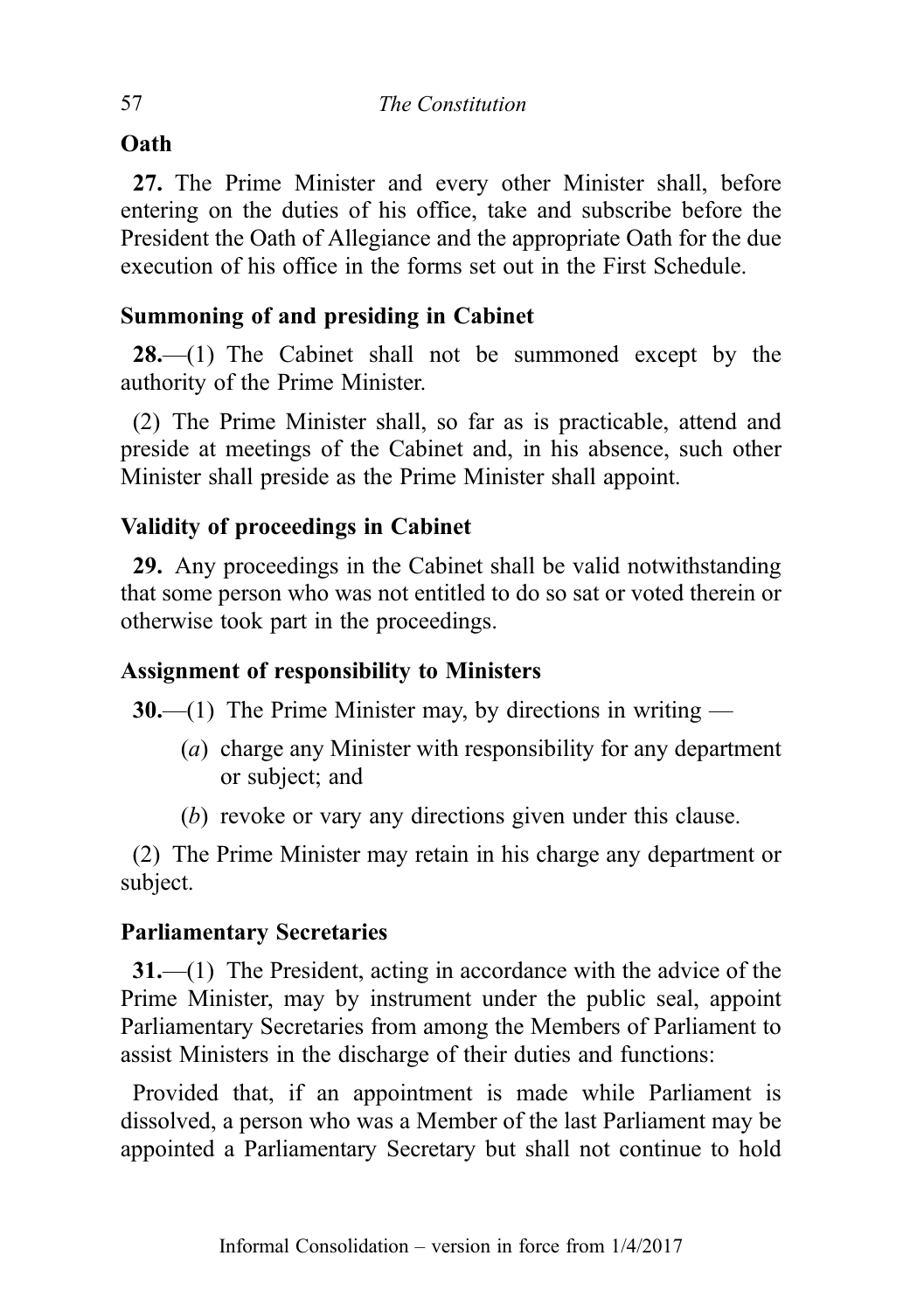office after the first sitting of the next Parliament unless he is a Member thereof.

(2) Article 26(2) and (3) and Article 27 shall apply to Parliamentary Secretaries as they apply to Ministers.

### Leave of absence for Ministers and Parliamentary Secretaries

32. The President, acting in accordance with the advice of the Prime Minister, may grant leave of absence from his duties to the Prime Minister, to any other Minister and to any Parliamentary Secretary.

### Disabilities of Ministers and Parliamentary Secretaries

33. A member of the Cabinet or Parliamentary Secretary shall not hold any office of profit and shall not actively engage in any commercial enterprise.

### Permanent Secretaries

34.—(1) There shall be for each Ministry one or more Permanent Secretaries who shall be persons who are public officers.

 $(2)(a)$  Appointments to the office of Permanent Secretary shall be made by the President, acting in accordance with the advice of the Prime Minister, from a list of names submitted by the Public Service Commission.

(b) The responsibility for the allocation of each Permanent Secretary to a Ministry shall be vested in the Prime Minister.

(3) Every Permanent Secretary shall, subject to the general direction and control of the Minister, exercise supervision over the department or departments to which he is allocated.

## Attorney-General

35.—(1) The office of Attorney-General is hereby constituted and appointments thereto shall be made by the President, if he, acting in his discretion, concurs with the advice of the Prime Minister, from among persons who are qualified for appointment as a Judge of the Supreme Court.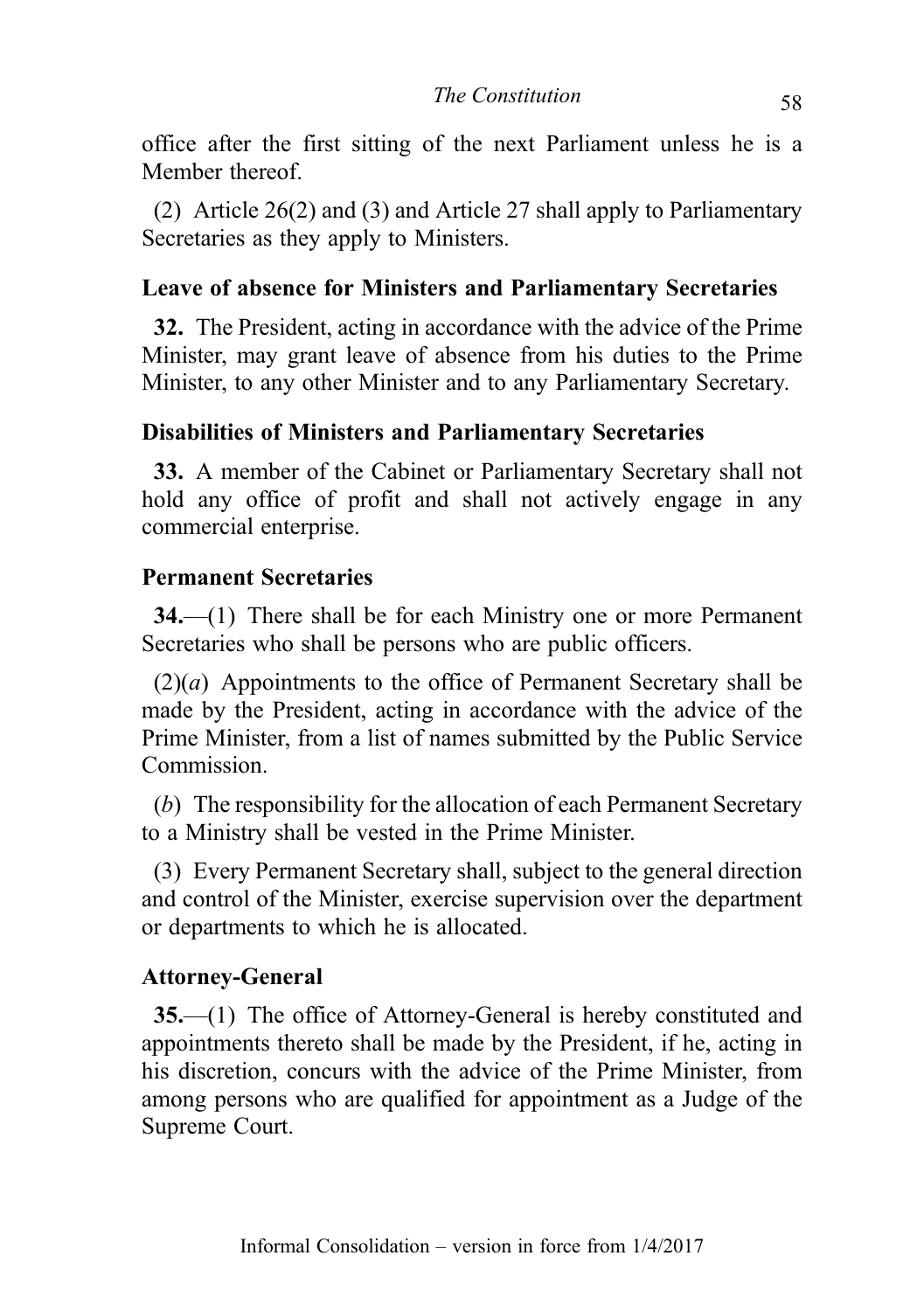#### *The Constitution*

(2) When it is necessary to make an appointment to the office of Attorney-General otherwise than by reason of the death of the holder of that office or his removal from office under clause (6), the Prime Minister shall, before tendering advice to the President under clause (1), consult the person holding the office of Attorney-General or, if that office is then vacant, the person who has last vacated it, and the Prime Minister shall, in every case, before tendering such advice, consult the Chief Justice and the Chairman of the Public Service Commission.

(3) The Prime Minister shall not be obliged to consult any person under clause (2) if he is satisfied that by reason of the infirmity of body or mind of that person or for any other reason it is impracticable to do so.

(4) The Attorney-General may be appointed for a specific period and, if he was so appointed, shall, subject to clause (6), vacate his office (without prejudice to his eligibility for reappointment) at the expiration of that period, but, subject as aforesaid, shall otherwise hold office until he attains the age of 60 years:

Provided that —

- (a) he may at any time resign his office by writing under his hand addressed to the President; and
- (b) the President, if he, acting in his discretion, concurs with the advice of the Prime Minister, may permit an Attorney-General who has attained the age of 60 years to remain in office for such fixed period as may have been agreed between the Attorney-General and the Government.

(5) Nothing done by the Attorney-General shall be invalid by reason only that he has attained the age at which he is required by this Article to vacate his office.

 $(6)(a)$  The Attorney-General may be removed from office by the President, if he, acting in his discretion, concurs with the advice of the Prime Minister, but the Prime Minister shall not tender such advice except for inability of the Attorney-General to discharge the functions of his office (whether arising from infirmity of body or mind or any other cause) or for misbehaviour and except with the concurrence of a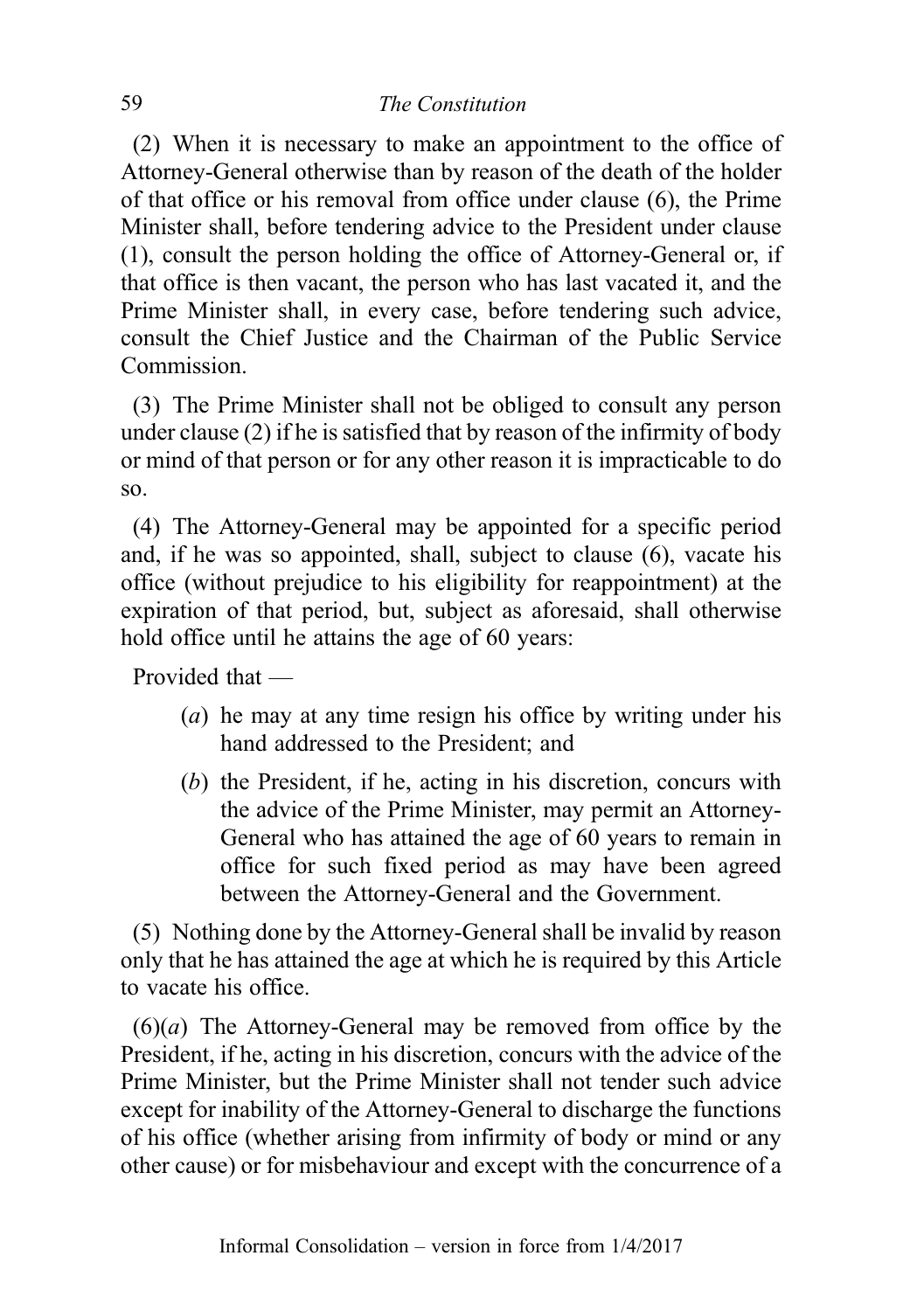tribunal consisting of the Chief Justice and 2 other Judges of the Supreme Court nominated for that purpose by the Chief Justice.

(b) The tribunal constituted under this clause shall regulate its own procedure and may make rules for that purpose.

(7) It shall be the duty of the Attorney-General to advise the Government upon such legal matters and to perform such other duties of a legal character, as may from time to time be referred or assigned to him by the President or the Cabinet and to discharge the functions conferred on him by or under this Constitution or any other written law.

(8) The Attorney-General shall have power, exercisable at his discretion, to institute, conduct or discontinue any proceedings for any offence.

(9) In the performance of his duties, the Attorney-General shall have the right of audience in, and shall take precedence over any other person appearing before, any court or tribunal in Singapore.

(10) The Attorney-General shall be paid such remuneration and allowances as may from time to time be determined and such remuneration and allowances shall be charged on and paid out of the Consolidated Fund.

(11) Subject to this Article, the terms of service of the Attorney-General shall either —

(a) be prescribed in regulations made by the President and published in the Gazette; or

(b) (in so far as they are not determined by or under any such law) be determined by the President.

(11A) Regulations made under clause  $(11)(a)$  may provide that any gratuity payable in respect of service as the Attorney-General shall be charged on and paid out of the Consolidated Fund.

```
[Act 39 of 2014 wef 01/01/2015]
```
(12) The terms of service of the Attorney-General shall not be altered to his disadvantage during his continuance in office.

<sup>[</sup>Act 39 of 2014 wef 01/01/2015]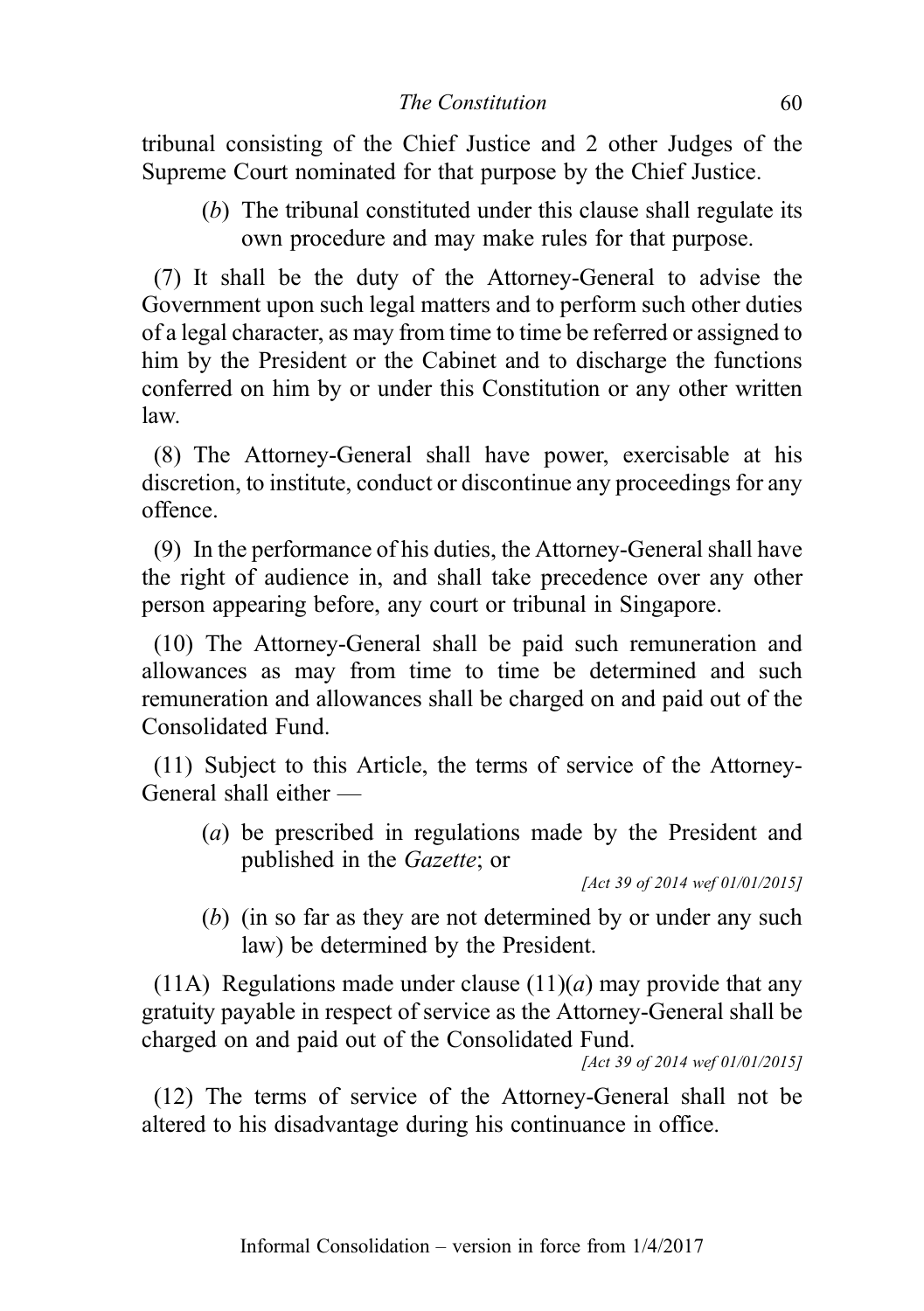(13) For the purposes of clause (12), in so far as the terms of service of the Attorney-General depend upon his option, any terms for which he opts shall be taken to be more advantageous to him than any for which he might have opted.

# Deputy Attorneys-General

35A.—(1) The President may, on the advice of the Prime Minister, appoint one or more Deputy Attorneys-General from individuals who are eligible for appointment as the Attorney-General.

(2) Before tendering any advice to the President under clause (1), the Prime Minister must consult the Attorney-General and the Chairman of the Public Service Commission.

(3) However, the Prime Minister need not consult any person under clause (2) if he is satisfied that it is impracticable to do so because of the infirmity of body or mind of that person or for any other reason.

(4) A Deputy Attorney-General is, subject to the general direction and control of the Attorney-General, to perform such duties of the Attorney-General referred to in Article 35(7) or (8) as may be assigned by the Attorney-General, and shall be responsible to the Attorney-General for that due performance.

(5) In the performance of his duties, a Deputy Attorney-General has the right of audience in, and takes precedence over any person (other than the Attorney-General) appearing before, any court or tribunal in Singapore.

(6) A Deputy Attorney-General holds office —

- (a) until the end of the specific period he is appointed for (without prejudice to re-appointment); or
- (b) if no period is so specified, until he attains 60 years of age.

(7) The President may, on the advice of the Prime Minister, permit a Deputy Attorney-General who has attained the age of 60 years to remain in office for such fixed period as may be agreed between the Deputy Attorney-General and the Government.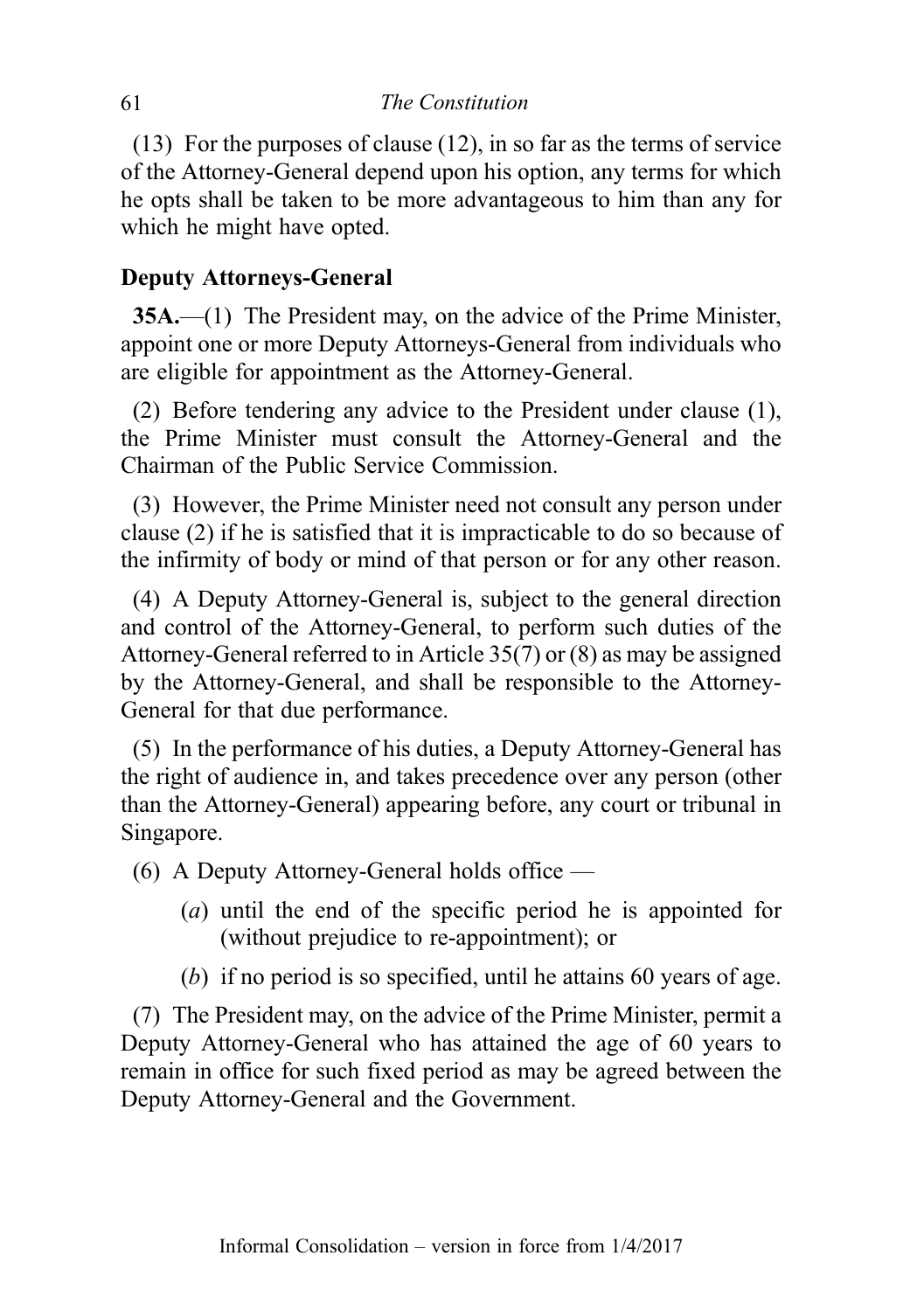(8) However, a Deputy Attorney-General may at any time earlier resign his office by writing under his hand addressed to the President or may be earlier removed under clause (9).

(9) A Deputy Attorney-General may be removed from office by the President on the advice of the Prime Minister.

(10) The Prime Minister may advise the President for the purposes of clause (9) only on the following grounds, with which a tribunal consisting of the Chief Justice and 2 other Judges of the Supreme Court nominated for that purpose by the Chief Justice must concur:

- (a) the inability of the Deputy Attorney-General concerned to discharge the functions of his office (whether arising from infirmity of body or mind or any other cause);
- (b) any misbehaviour of the Deputy Attorney-General concerned.

(11) A Deputy Attorney-General is to be paid such remuneration and allowances as may from time to time be determined (all of which are charged on and paid out of the Consolidated Fund), and his terms of service are —

- (a) to be prescribed in regulations made by the President and published in the Gazette; or
- (b) to be determined by the President in so far as they are not determined by or under any such law.

(12) The terms of service of a Deputy Attorney-General must not be altered to his disadvantage during his continuance in office; and in so far as any of those terms of service depend upon his option, any terms that he opts for shall be taken to be more advantageous to him than any for which he might have opted.

(13) The tribunal referred to in clause (10) is to regulate its own procedure and may make rules for that purpose.

(14) To avoid doubt, nothing done by a Deputy Attorney-General shall be invalid by reason only that he has attained the age at which he is required by this Article to vacate his office.

[Act 39 of 2014 wef 01/01/2015]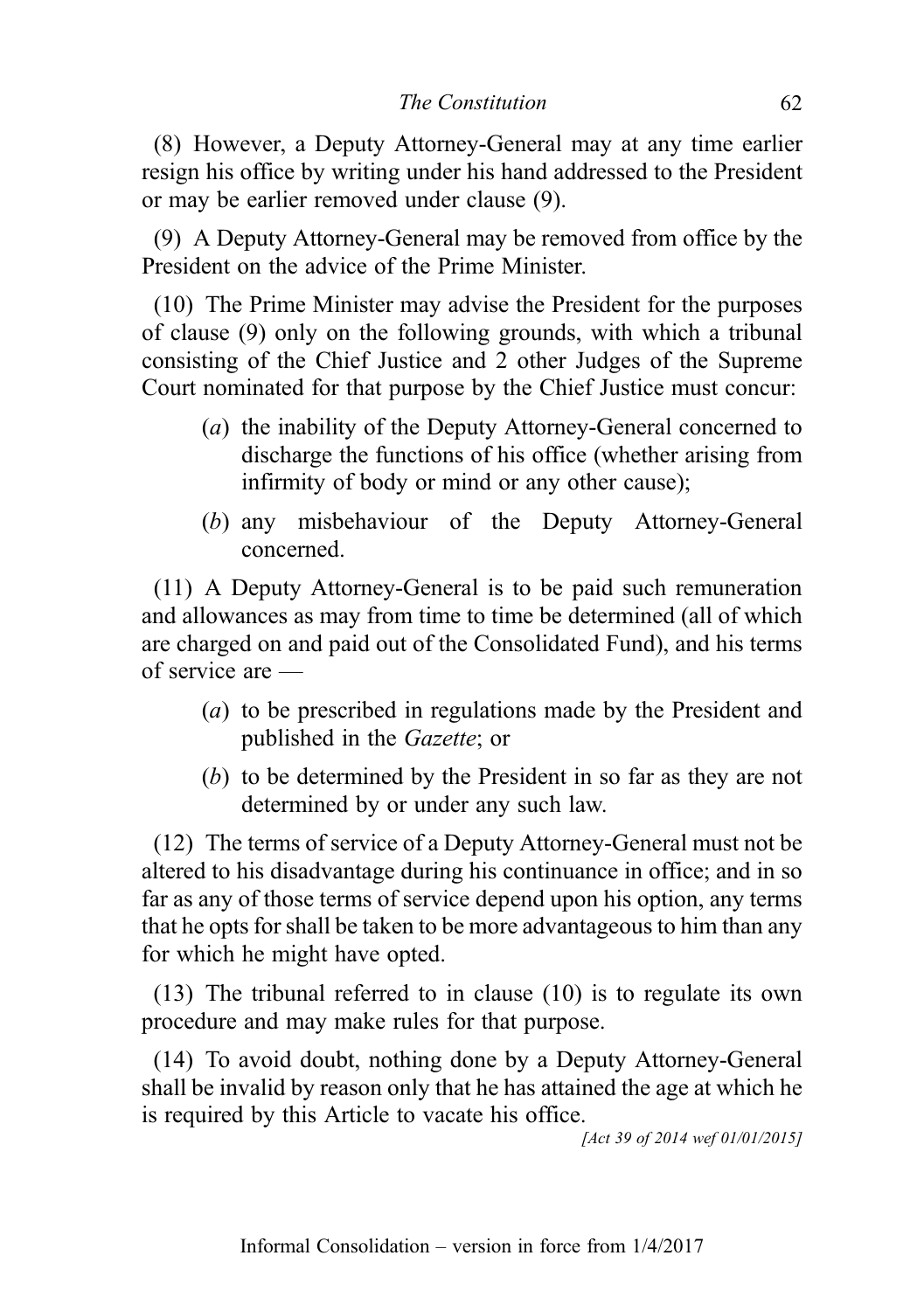### Secretary to Cabinet

36.—(1) The President, acting in accordance with the advice of the Prime Minister, may appoint a public officer to be the Secretary to the Cabinet.

(2) The Secretary to the Cabinet shall be responsible, in accordance with such instructions as may be given to him by the Prime Minister, for arranging the business for, and keeping the minutes of, the meetings of the Cabinet and for conveying the decisions of the Cabinet to the appropriate person or authority and shall have such other functions as the Prime Minister may from time to time direct.

### Chapter 3

Capacity as regards property, contracts and suits

# Capacity of Government as regards property, contracts and suits

37.—(1) The Government shall have power to acquire, hold and dispose of property of any kind and to make contracts.

(2) The Government may sue and be sued.

### PART VA

### COUNCIL OF PRESIDENTIAL ADVISERS

#### Interpretation of this Part

37A. In this Part, unless the context otherwise requires —

"Chairman" means the Chairman of the Council;

- "Council" means the Council of Presidential Advisers constituted under Article 37B;
- "member" means a member of the Council and includes the Chairman and any alternate member appointed under Article 37C.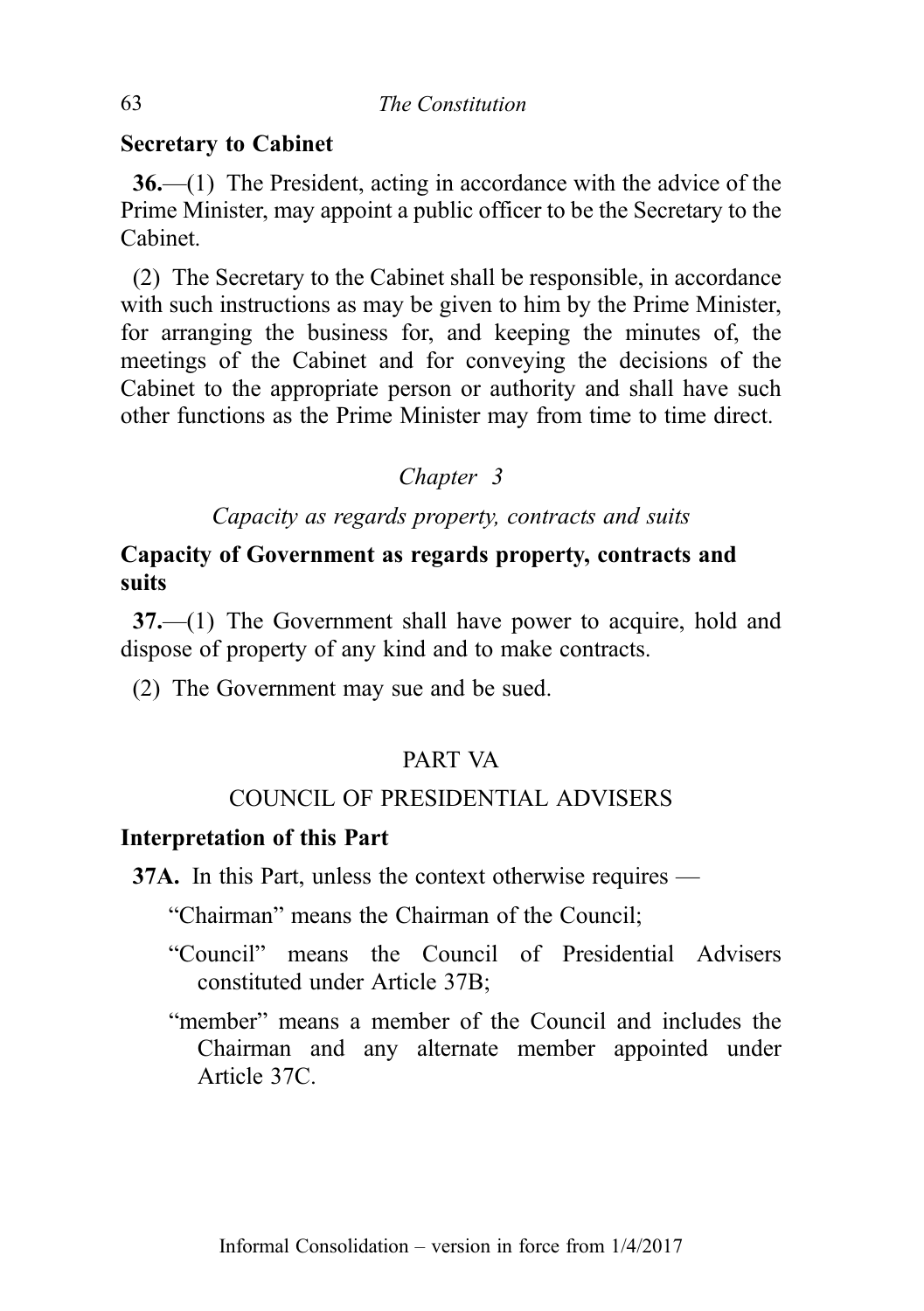## Council of Presidential Advisers

37B.—(1) The Council of Presidential Advisers is established and consists of 8 members.

[Act 28 of 2016 wef 01/04/2017]

(2) In order to ensure that appointments to the Council are made at regular 2-year intervals, the members of the Council are divided into the following divisions:

- (a) the first division, consisting of the following members whose appointments expire on 1 June 2020 and every sixth year after that:
	- (i) a member appointed by the President acting in his discretion;
	- (ii) a member appointed by the President on the advice of the Prime Minister;
	- (iii) a member appointed by the President on the advice of the Chief Justice;
- (b) the second division, consisting of the following members whose appointments expire on 1 June 2022 and every sixth year after that:
	- (i) a member appointed by the President acting in his discretion;
	- (ii) a member appointed by the President on the advice of the Prime Minister;
	- (iii) a member appointed by the President on the advice of the Chairman of the Public Service Commission;
- (c) the third division, consisting of the following members whose appointments expire on 1 June 2024 and every sixth year after that:
	- (i) a member appointed by the President acting in his discretion;
	- (ii) a member appointed by the President on the advice of the Prime Minister.

[Act 28 of 2016 wef 01/04/2017]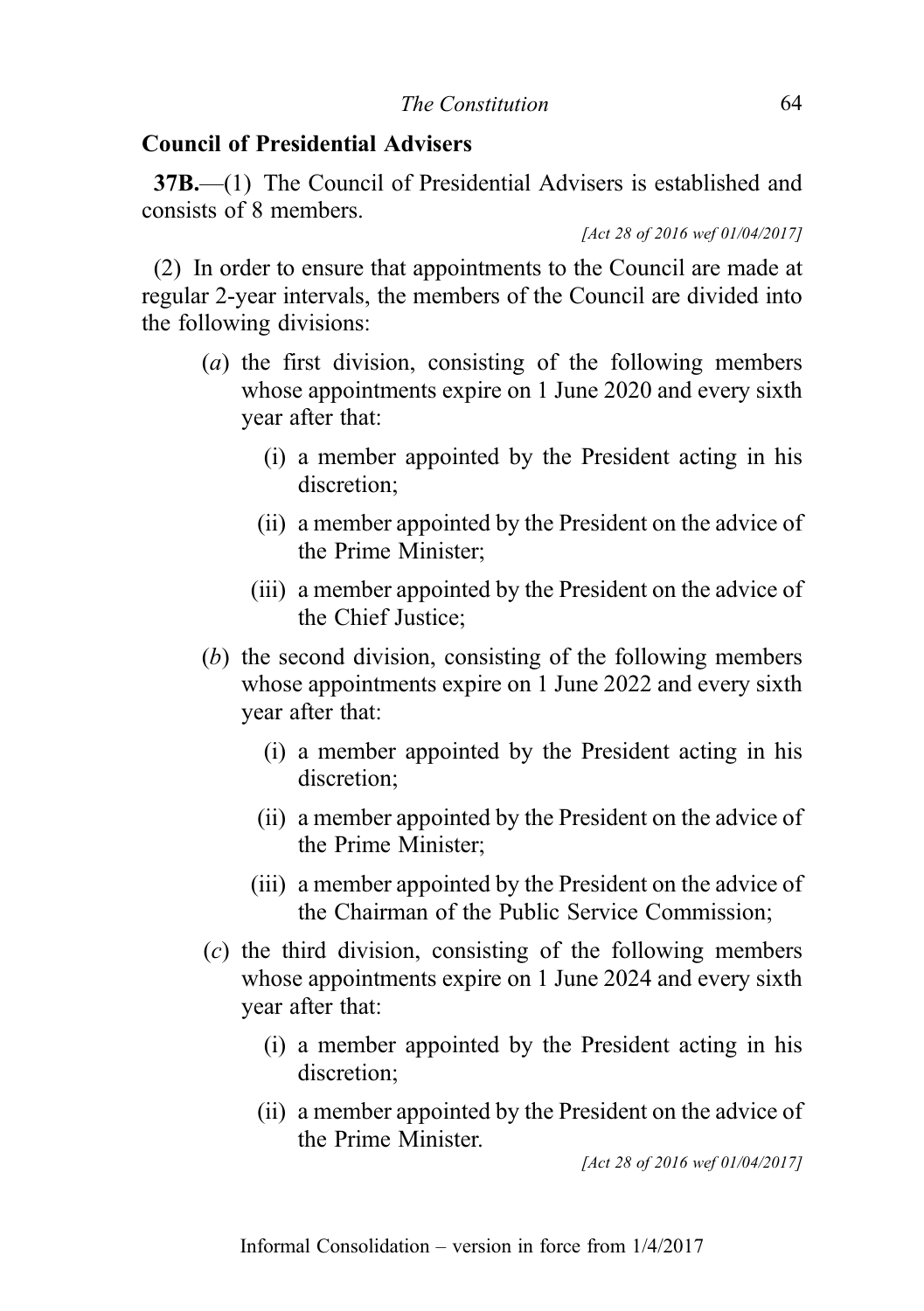(3) If the seat of a member falls vacant before the member's appointment expires under clause (2) —

- (a) the President may make another appointment to that seat in accordance with the provision of clause (2) under which the vacating member was appointed; and
- (b) to avoid doubt, an appointment under paragraph  $(a)$  expires in accordance with the provision of clause (2) under which the vacating member was appointed.

[Act 28 of 2016 wef 01/04/2017]

(3A) The President, acting in his discretion, is to appoint a member of the Council to be the Chairman of the Council.

[Act 28 of 2016 wef 01/04/2017]

(4) When the Chairman exercises the functions of the office of the President under Article 22N or 22O, he —

- (a) shall not act as the Chairman during the period he so exercises the functions of the office of President; and
- (b) shall not take part in any proceedings of the Council during that period.

(5) Where the Chairman is temporarily unable, whether by illness, absence or any other reason (including disqualification under clause (4)), to take part in any proceedings of the Council for any period —

- (a) he shall appoint a member (not being an alternate member) of the Council to act as Chairman for that period; and
- (b) the alternate member selected under Article 37C(3) to act in place of the member referred to in paragraph  $(a)$  shall perform that member's functions during that same period.

### Alternate members

37C.—(1) The President may, in accordance with this Article, appoint persons to be alternate members to act in place of members (other than the Chairman) appointed under Article 37B(2) while any such member is temporarily unable, whether by illness, absence or any other reason, to take part in any proceedings of the Council, or is appointed under Article  $37B(5)(a)$  to act as the Chairman.

[Act 28 of 2016 wef 01/04/2017]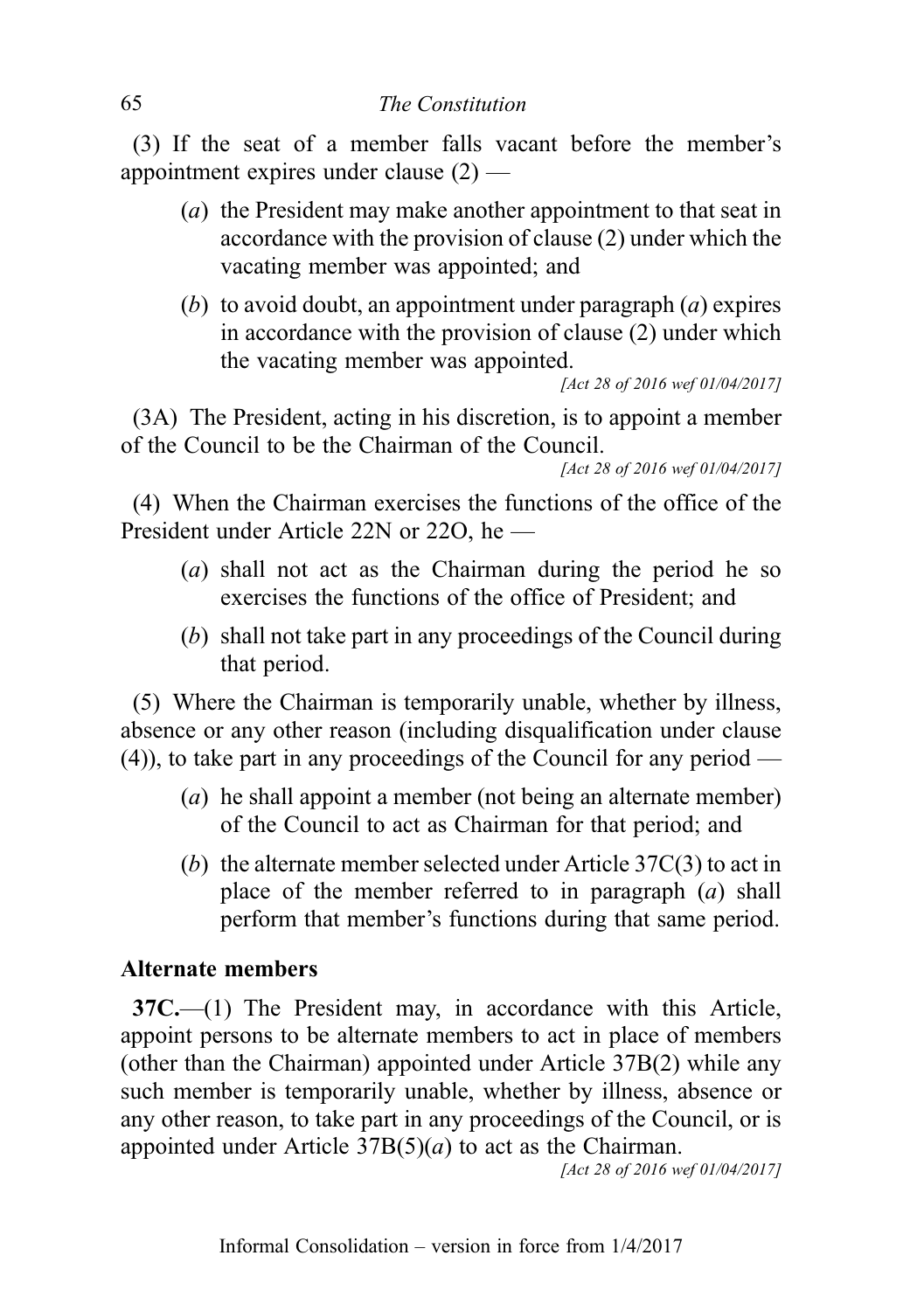(2) For the purposes of making an appointment under clause (1), the President —

- (a) shall, acting in his discretion, appoint one person as an alternate member; and
- (b) shall request that the Prime Minister, after consulting the Chief Justice and the Chairman of the Public Service Commission, nominate one other person to be an alternate member, and upon such nomination, shall appoint the person so nominated as another alternate member.

(3) Whenever any member appointed under Article 37B(2) (other than the Chairman) —

- (a) is temporarily unable, whether by illness, absence or any other reason, to take part in any proceedings of the Council; or
- (b) is appointed under Article  $37B(5)(a)$  to act as the Chairman,

an alternate member to act in place of that member shall be selected from among the persons appointed under clause  $(2)$  —

(i) by the President, acting in his discretion, if the member concerned is appointed under Article  $37B(2)(a)(i)$ ,  $(b)(i)$  or  $(c)(i);$ 

```
[Act 28 of 2016 wef 01/04/2017]
```
- (ii) by the Prime Minister, if the member concerned is appointed under Article  $37B(2)(a)(ii)$ ,  $(b)(ii)$  or  $(c)(ii)$ ; or [Act 28 of 2016 wef 01/04/2017]
- (iii) by the Chief Justice or Chairman of the Public Service Commission, as the case may be, if the member concerned is appointed under Article  $37B(2)(a)(iii)$  or  $(b)(iii)$ , respectively.

[Act 28 of 2016 wef 01/04/2017] [Act 28 of 2016 wef 01/04/2017]

(4) A person may be appointed to be an alternate member under clause (2) if, and only if, the person is qualified under Article 37D and not disqualified under Article 37E.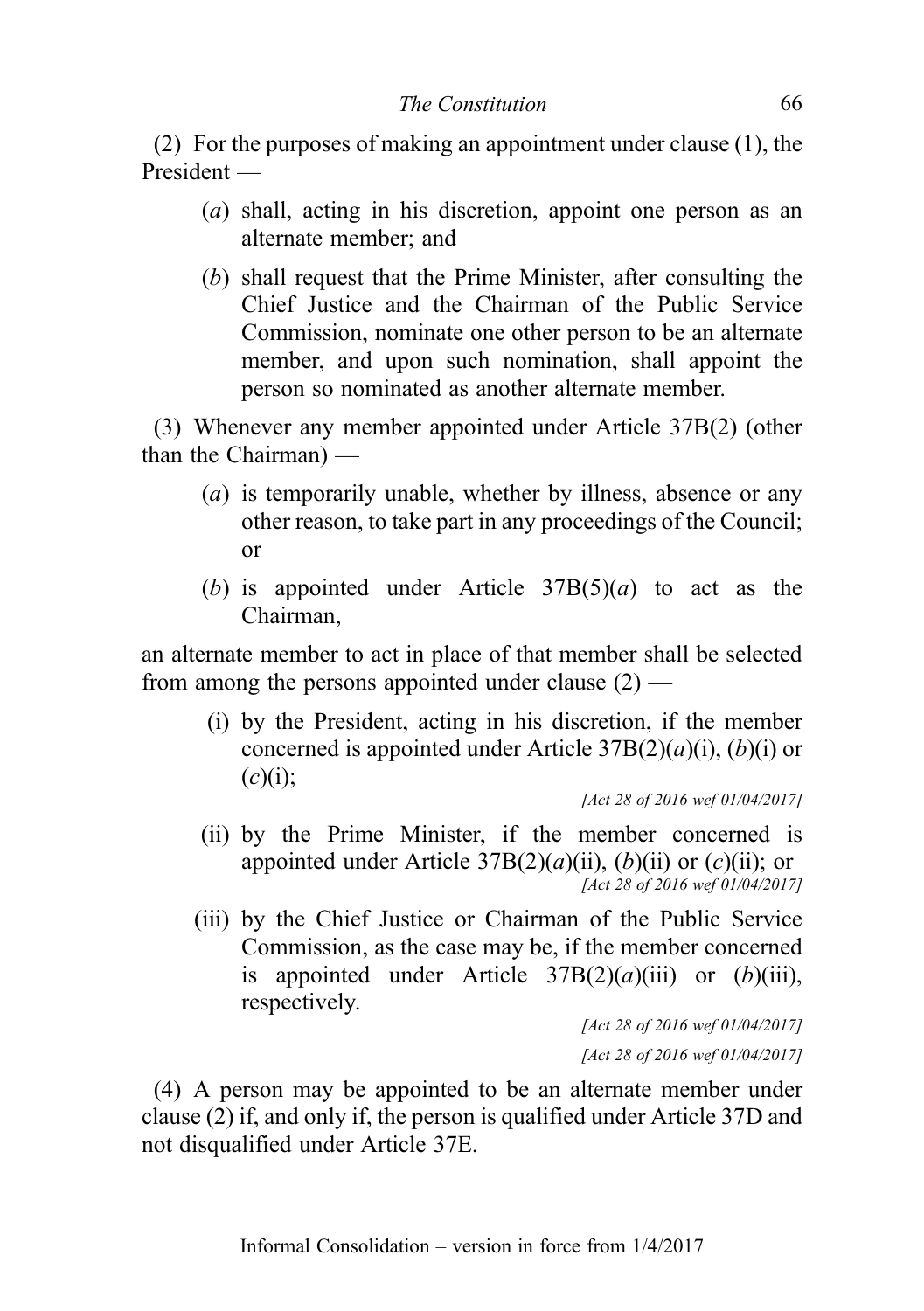(5) Every alternate member shall be appointed under clause (2) for a term of 4 years, and shall hold office as such for such a term unless the alternate member earlier —

- (a) resigns in writing addressed to the Chairman;
- (b) ceases to be a citizen of Singapore; or
- (c) becomes subject to any disqualification referred to in Article 37E.

(6) The alternate member who is selected under clause (3) to act in place of a member shall act in place of and perform the functions of the member (but not as the Chairman) only when the member is temporarily unable, whether by illness, absence or any other reason, to take part in any proceedings of the Council, or is appointed under Article  $37B(5)(a)$  to act as the Chairman, and the alternate member —

- (a) may act in place of and perform the functions of the member in relation to any matter, even though that member is disqualified in relation to that matter; and
- (b) while so acting, shall have and may exercise all the powers and duties of that member.

(7) The appointment of a person as an alternate member may be terminated at any time by the President —

- (a) acting in his discretion, if the alternate member is appointed under clause  $(2)(a)$ ; or
- (b) acting on the advice of the Prime Minister (which shall be given only after consulting with the Chief Justice and the Chairman of the Public Service Commission), if the alternate member is appointed under clause  $(2)(b)$  on the nomination of the Prime Minister.

# Qualifications of members and considerations in appointing members

 $37D$ .—(1) No person shall be qualified to be appointed as a member unless he —

(a) is a citizen of Singapore;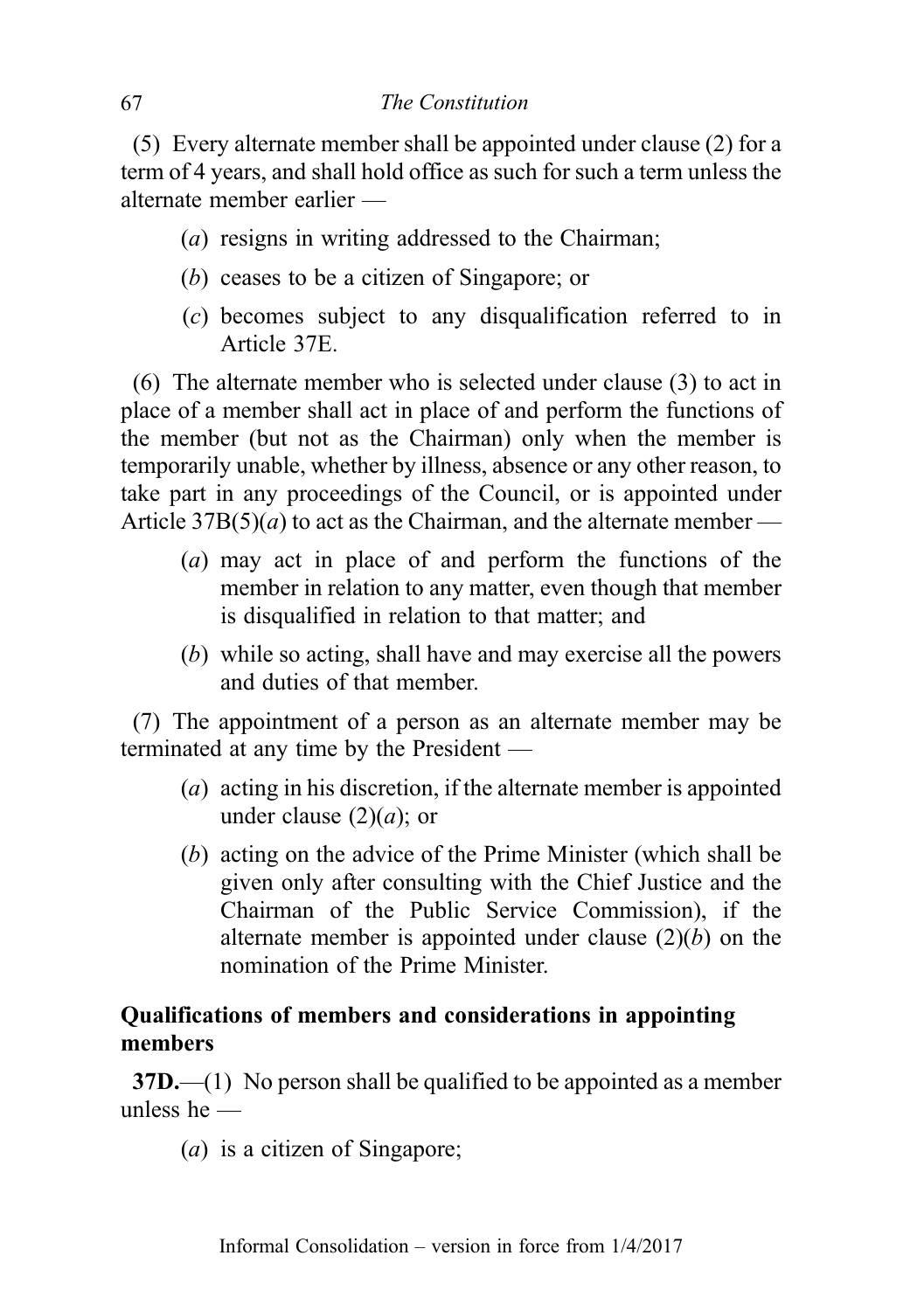- (b) is not less than 35 years of age;
- (c) is a resident of Singapore; and
- (d) is not liable to any of the disqualifications referred to in Article 37E.

```
[Act 28 of 2016 wef 01/04/2017]
```
(2) The following matters are to be considered by the President before he acts in his discretion to appoint a person as a member, and also by the Prime Minister, Chief Justice and the Chairman of the Public Service Commission before advising the President to appoint a person as a member:

- (a) whether the person is a person of integrity, good character and reputation;
- (b) whether the person has expertise and experience relevant to the matters on which the Council is required, or may be asked, to advise and make recommendations to the President.

[Act 28 of 2016 wef 01/04/2017] [Act 28 of 2016 wef 01/04/2017]

# Disqualifications of members

37E. A person shall be disqualified for appointment as a member if  $he$  —

- (*a*) is or has been found or declared to be of unsound mind;
- (b) is insolvent or an undischarged bankrupt; or
- (c) has been convicted of an offence by a court of law in Singapore or a foreign country and sentenced to imprisonment for a term of not less than one year or to a fine of not less than \$2,000 and has not received a free pardon:

Provided that where the conviction is by a court in a foreign country, the person shall not be so disqualified unless the offence is also one which, had it been committed in Singapore, would have been punishable by a court of law in Singapore.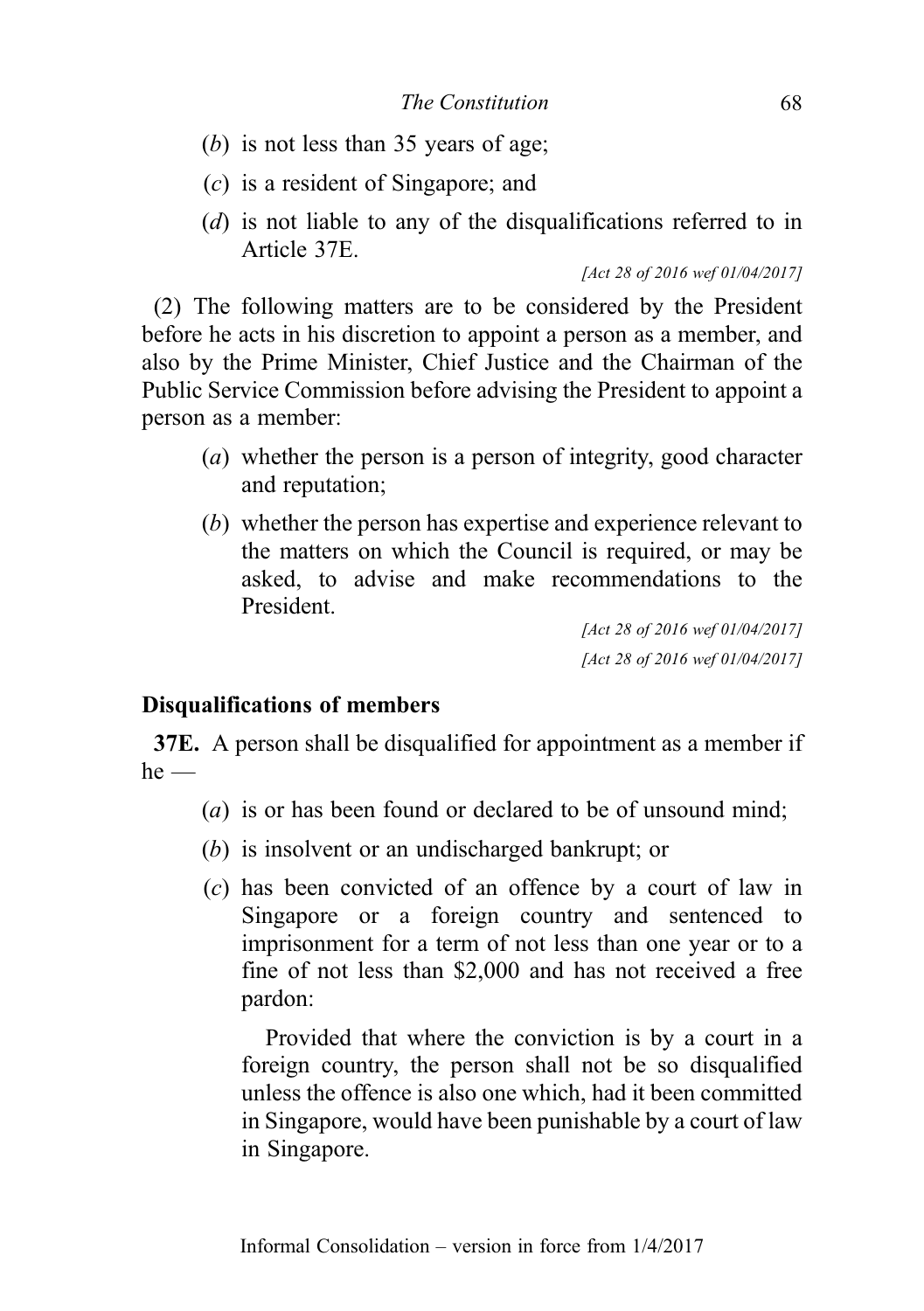# Termination of membership

37F.—(1) The Chairman shall vacate the office of Chairman of the Council when a newly elected President assumes office during the term of appointment of the Chairman.

- (2) A member shall vacate his seat in the Council
	- (a) if he ceases to be a citizen of Singapore;
	- (b) if, by writing under his hand addressed to the Chairman, he resigns his seat; or
	- (c) if he becomes subject to any of the disqualifications referred to in Article 37E.

# Determination of questions as to membership

37G.—(1) Any question as to the validity of the appointment of a member or whether any person has vacated his seat as a member of the Council shall be referred to and determined by a tribunal consisting of a Judge of the Supreme Court appointed by the Chief Justice and 2 other persons appointed by the Council.

- (2) Any tribunal constituted under clause (1) shall
	- (a) sit in private;
	- (b) afford the person concerned adequate opportunity to call witnesses and be heard; and
	- (c) report its decision to the Chairman.

(3) The decision of the tribunal shall be final and shall not be questioned in any court.

## Oaths of Allegiance and Secrecy

37H.—(1) Before any person who has been appointed Chairman or a member enters upon the duties of his office, he shall take and subscribe before a Judge of the Supreme Court the Oath of Allegiance and the Oath of Secrecy in the forms set out respectively in paragraphs 2 and 8 in the First Schedule.

(2) Clause (1) shall also apply where an alternate member appointed under Article 37C is selected under Article 37C(3) to act in place of

69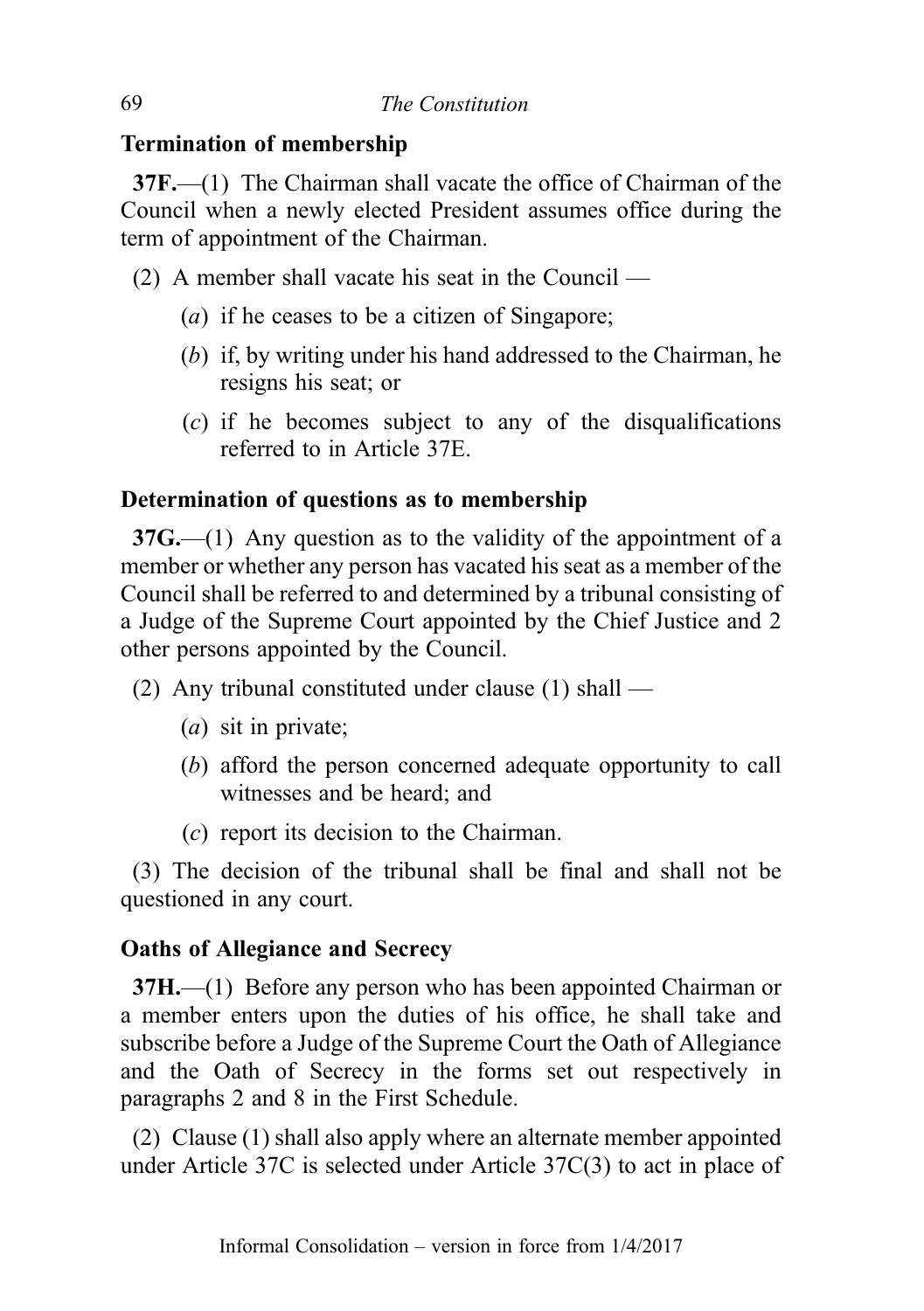and perform the functions of a member appointed under Article 37B(2), except that an alternate member need not be required, during his term of office as an alternate member, to take such an oath more than once in respect of the occasions when he is so selected to act.

[Act 28 of 2016 wef 01/04/2017]

### Function of Council

37I. It shall be the function of the Council to advise and make recommendations to the President on any matter referred to the Council by the President under this Constitution.

[Act 28 of 2016 wef 01/04/2017]

### President's general duty to consult Council

37IA.—(1) The President must consult the Council before exercising any discretionary power conferred on him by this Constitution, except the discretionary powers mentioned in clause (2).

(2) The President may (but need not) consult the Council before exercising —

- (a) the President's discretionary powers under Articles 22G, 22I and 151(4);
- (b) the President's discretionary powers under this Part; or
- (c) the following discretionary powers:
	- (i) the President's discretion under Article 22J in relation to his personal staff and the use of the Civil List;
	- (ii) appointing the Prime Minister in accordance with Article  $25(1)$ ;
	- (iii) declaring under Article  $26(1)(b)$  that the office of Prime Minister is vacant;
	- (iv) authorising a Minister to exercise the Prime Minister's functions under Article  $26(4)(c)$ ;
	- (v) dissolving Parliament under Article  $26(1)(b)$  or  $65(2)$ or (3);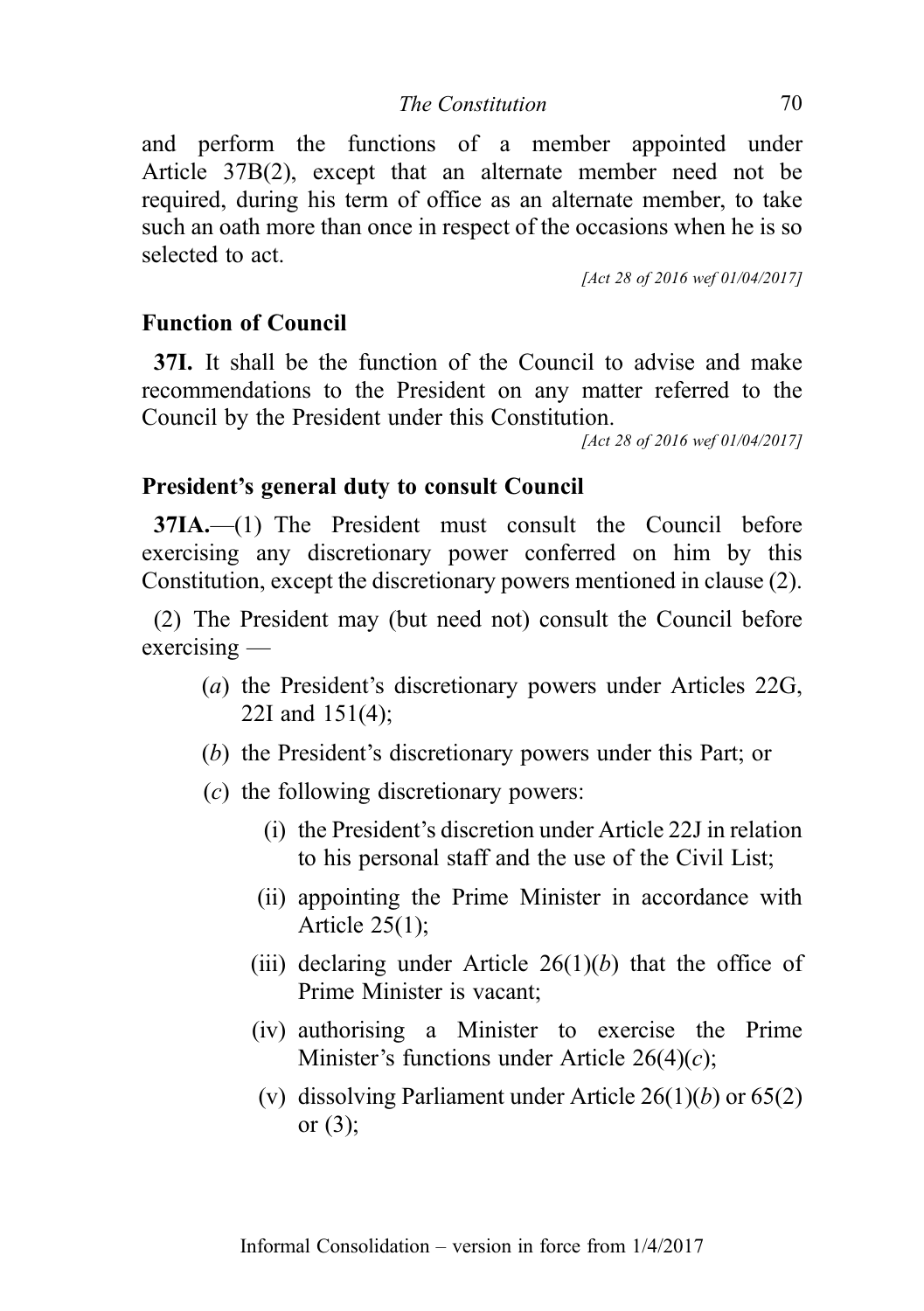(vi) granting leave of absence to the Chief Justice under Article 98(10).

[Act 28 of 2016 wef 01/04/2017]

# President to immediately refer to Council certain cases concerning veto powers

37IB. Without limiting Article 37IA, the President must immediately refer to the Council for its recommendation —

- (a) any case where the President's assent, concurrence or approval is sought and which the President is required to consult the Council under Article 37IA(1); and
- (b) any proposed transaction that the President is informed of under Article 22B(6), 22D(5) or 148G(1).

[Act 28 of 2016 wef 01/04/2017]

# Referred cases — time limit for Council to make recommendation

37IC.—(1) Subject to clauses (2) and (3), the Council must give its recommendation in a case referred to it under Article 37IB —

- (a) if the President is required by Article  $21A(2)(a)$  to signify his decision in the case within 30 days, within 15 days after the case is referred to the Council; and
- (b) if the President is required by Article  $21A(2)(b)$  to signify his decision in the case within 6 weeks, within 3 weeks after the case is referred to the Council.

(2) If the Prime Minister issues a certificate of urgency to the President under Article  $21A(3)(a)$  for any case referred to the Council under Article 37IB —

- (a) the President must immediately inform the Council of the certificate; and
- (b) the Council must give its recommendation to the President by whichever of the following time limits ends earlier:
	- (i) the time limit in clause (1), including any extension under clause (3);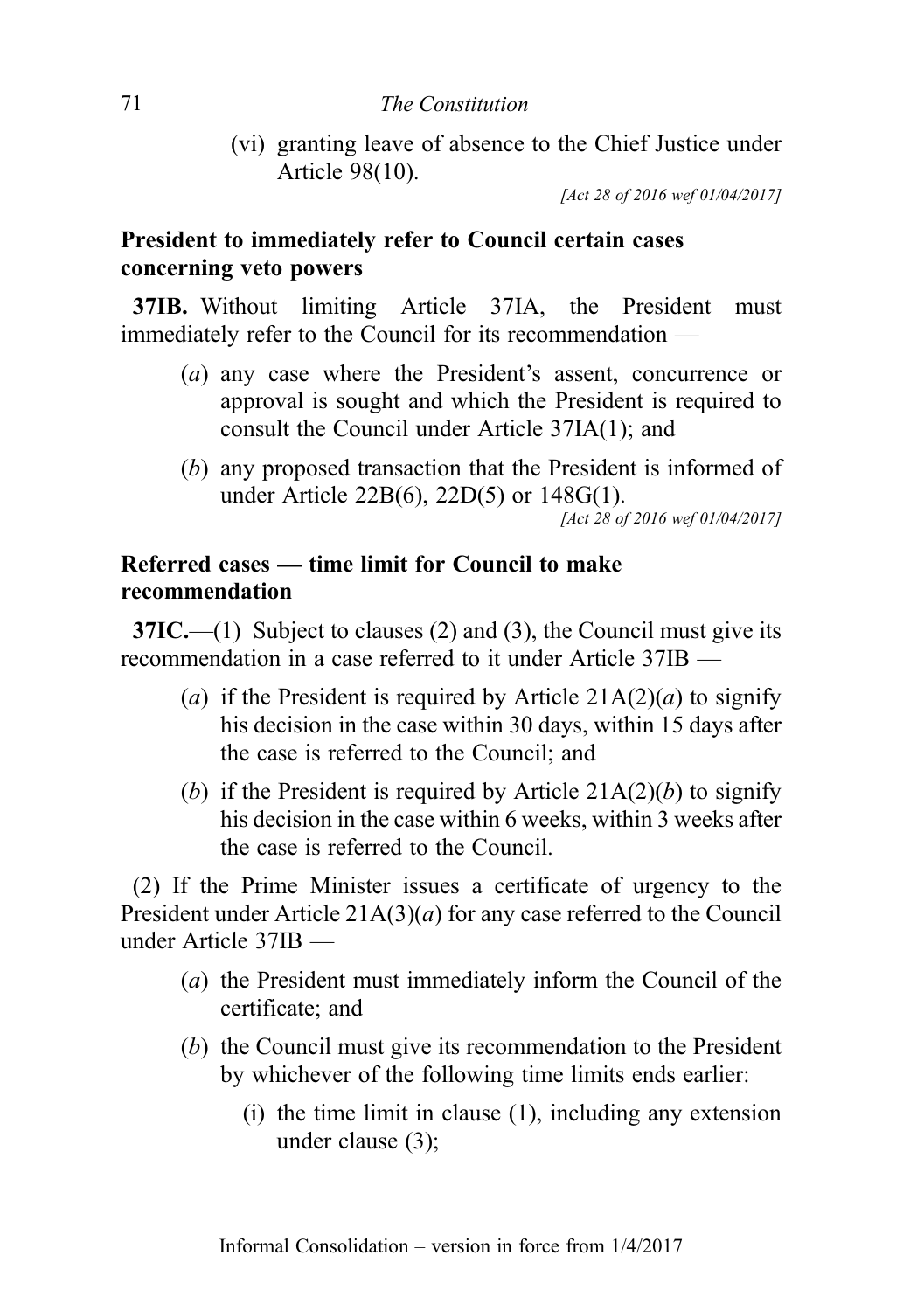(ii) at least 5 days before the date on which the President is required by the certificate to signify his decision.

(3) The President may, acting in his discretion, extend the time limit in clause (1) for any case referred to the Council under Article 37IB, but any extension does not have effect, or if granted ceases to have effect, to the extent that it allows the Council to give its recommendation less than 5 days before the date on which the President is required to signify his decision under Article 21A.

(4) If in any case the Council fails to give its recommendation within the time limit in this Article, the Council is deemed to have recommended that the President —

- (a) give the assent, concurrence or approval that was sought; or
- (b) not disapprove the proposed transaction under Article 22B(7), 22D(6) or 148G(2),

as the case may be.

[Act 28 of 2016 wef 01/04/2017]

### Referred cases — matters to be stated in Council's recommendation, etc.

37ID. In a case referred to the Council under Article 37IB, the Council's recommendation to the President must state —

- (a) whether the Council's recommendation is unanimous and if not, the number of votes for and against the recommendation; and
- (b) the grounds for the Council's recommendation.

[Act 28 of 2016 wef 01/04/2017]

### Referred cases — Prime Minister to receive President's grounds and Council's recommendation if President exercises veto, etc.

37IE.—(1) This Article applies if, in a case referred to the Council under Article 37IB, the President acts in his discretion to —

- (a) refuse to give the assent, concurrence or approval that was sought; or
- (b) disapprove a proposed transaction under Article 22B(7), 22D(6) or 148G(2).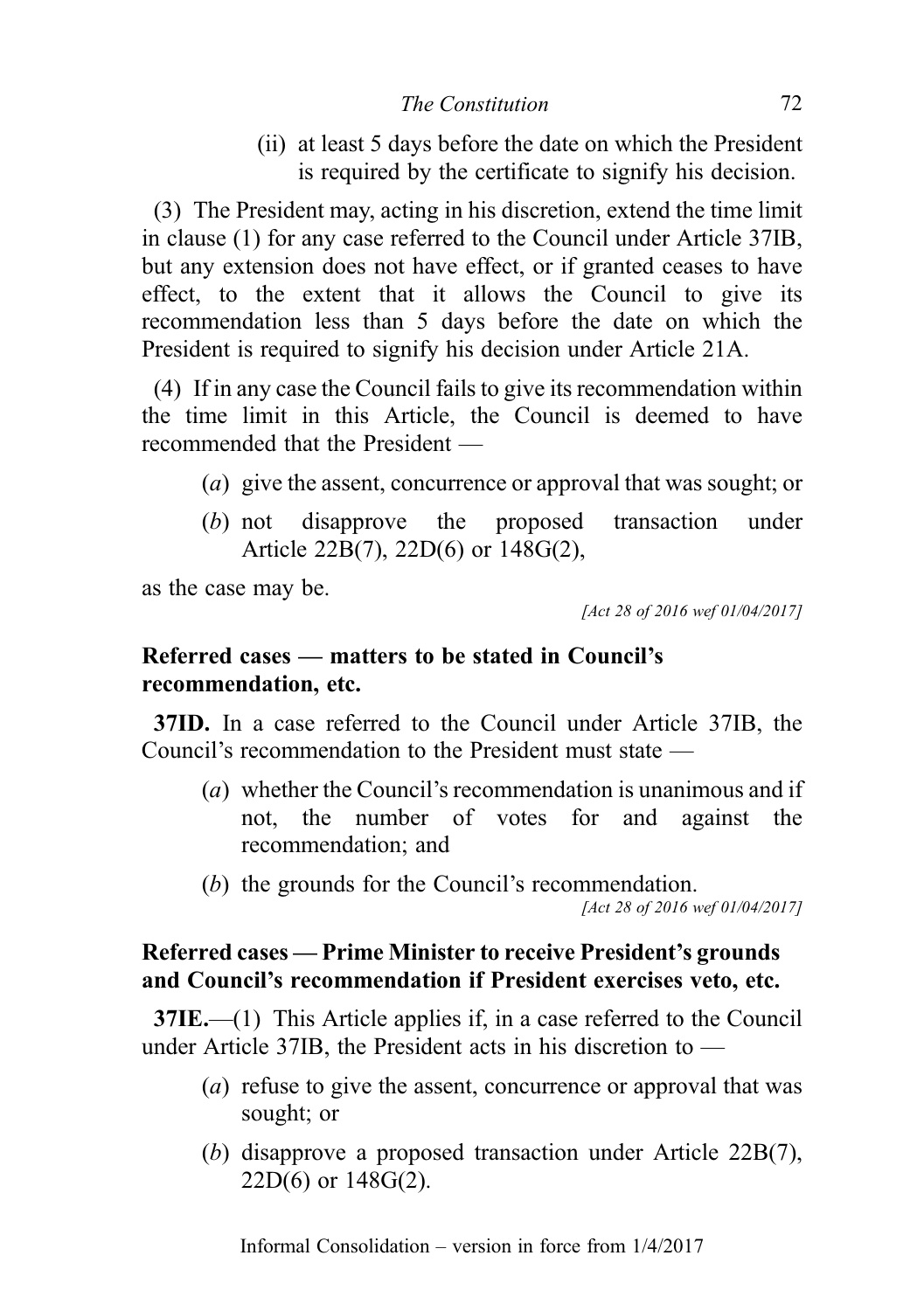- (2) If this Article applies
	- (a) the President must certify the grounds for his decision to the Prime Minister and send the Council's recommendation to the Prime Minister;
	- (b) in a case where the President withholds his assent to a Supply Bill, Supplementary Supply Bill or Final Supply  $B<sub>ill</sub>$ 
		- (i) the President must publish in the Gazette the grounds certified under paragraph (a); and
		- (ii) the President must send the recommendation of the Council in relation to the Bill to the Speaker, who must present the recommendation to Parliament; and
	- (c) in a case where the President disapproves the budget, supplementary budget or revised budget of, or a proposed transaction by, an entity specified in the Fifth Schedule, the President must send the grounds certified under paragraph (*a*) and the recommendation of the Council to  $-$ 
		- (i) in the case of a statutory board, the chairman of the statutory board; and
		- (ii) in the case of a Government company, the chairman of the board of directors of the company.

[Act 28 of 2016 wef 01/04/2017]

### Referred cases — Parliament may overrule Presidential veto exercised contrary to Council's recommendation

37IF.—(1) Parliament may, by resolution, overrule the President,  $if$  —

- (a) in a case referred to the Council under Article 37IB, the President acts in his discretion to —
	- (i) refuse to give the assent, concurrence or approval that was sought; or
	- (ii) disapprove a proposed transaction under Article 22B(7), 22D(6) or 148G(2); and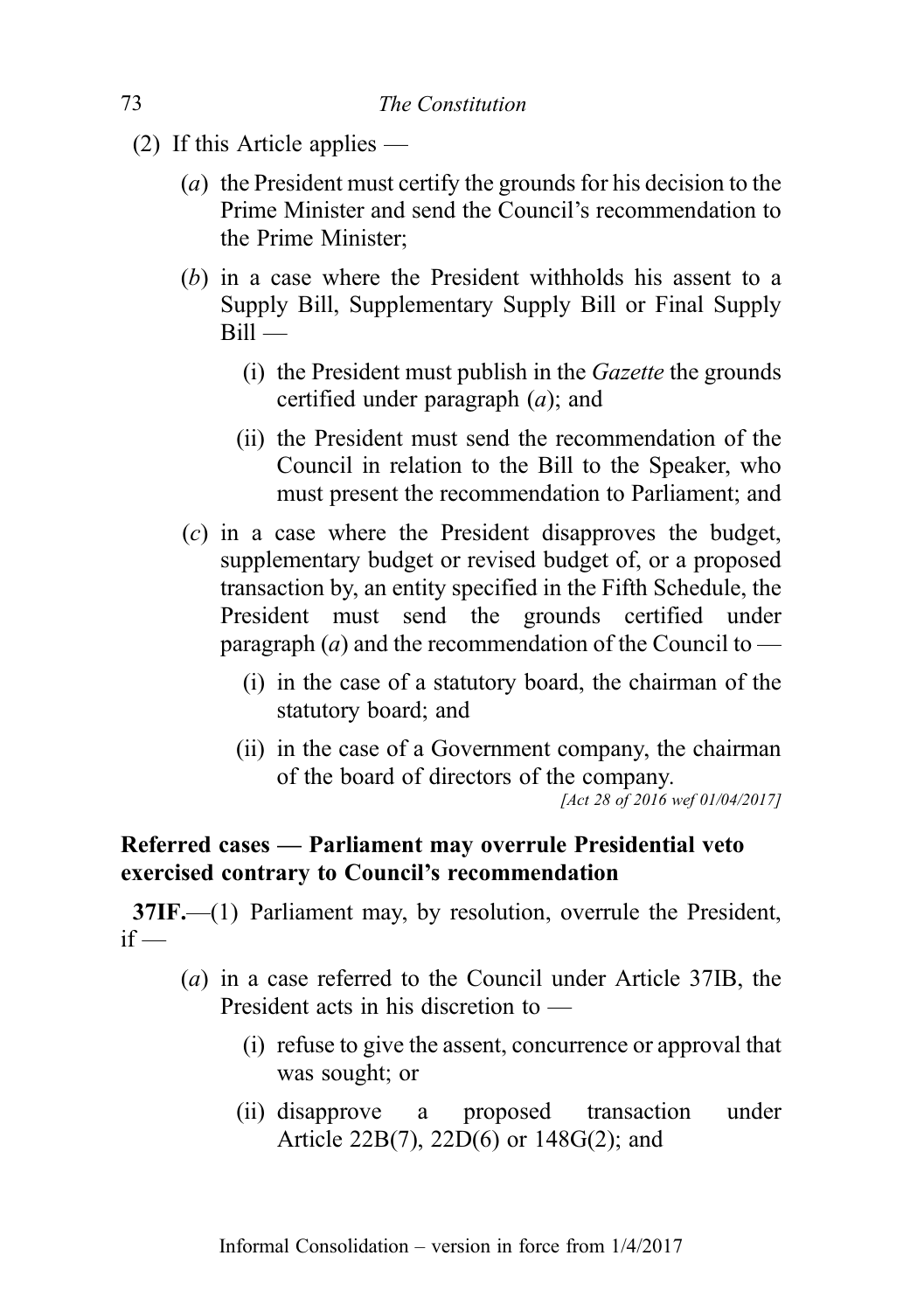- (b) the President's decision was made contrary to the Council's recommendation.
- (2) A resolution under clause  $(1)$ 
	- (a) may only be passed on a motion for which notice has been given by a Minister;
	- (b) except where the resolution seeks to overrule the President's withholding of assent to a Supply Bill, Supplementary Supply Bill or Final Supply Bill, may only be moved after the Government —
		- (i) causes the President's grounds for the decision sought to be overruled, as certified under Article  $37IE(2)(a)$ , to be published in the Gazette; and
		- (ii) sends the recommendation of the Council in relation to that decision to the Speaker, who must present the recommendation to Parliament; and
	- (c) must be passed by no less than two-thirds of the total number of Members of Parliament (excluding nominated Members).
- (3) Despite clause  $(1)$ 
	- (a) a refusal by the President to approve a budget, revised budget or supplementary budget of an entity specified in the Fifth Schedule; and
	- (b) a decision by the President to disapprove under Article 22B(7) or 22D(6) a proposed transaction by an entity specified in the Fifth Schedule,

cannot be overruled unless the chairman of the entity or the chairman of the board of directors of the entity (as the case may be) has made a request to the Cabinet for a resolution under clause (1) to be moved with respect to the refusal or the decision.

(4) If Parliament overrules the President under clause (1), the President is deemed —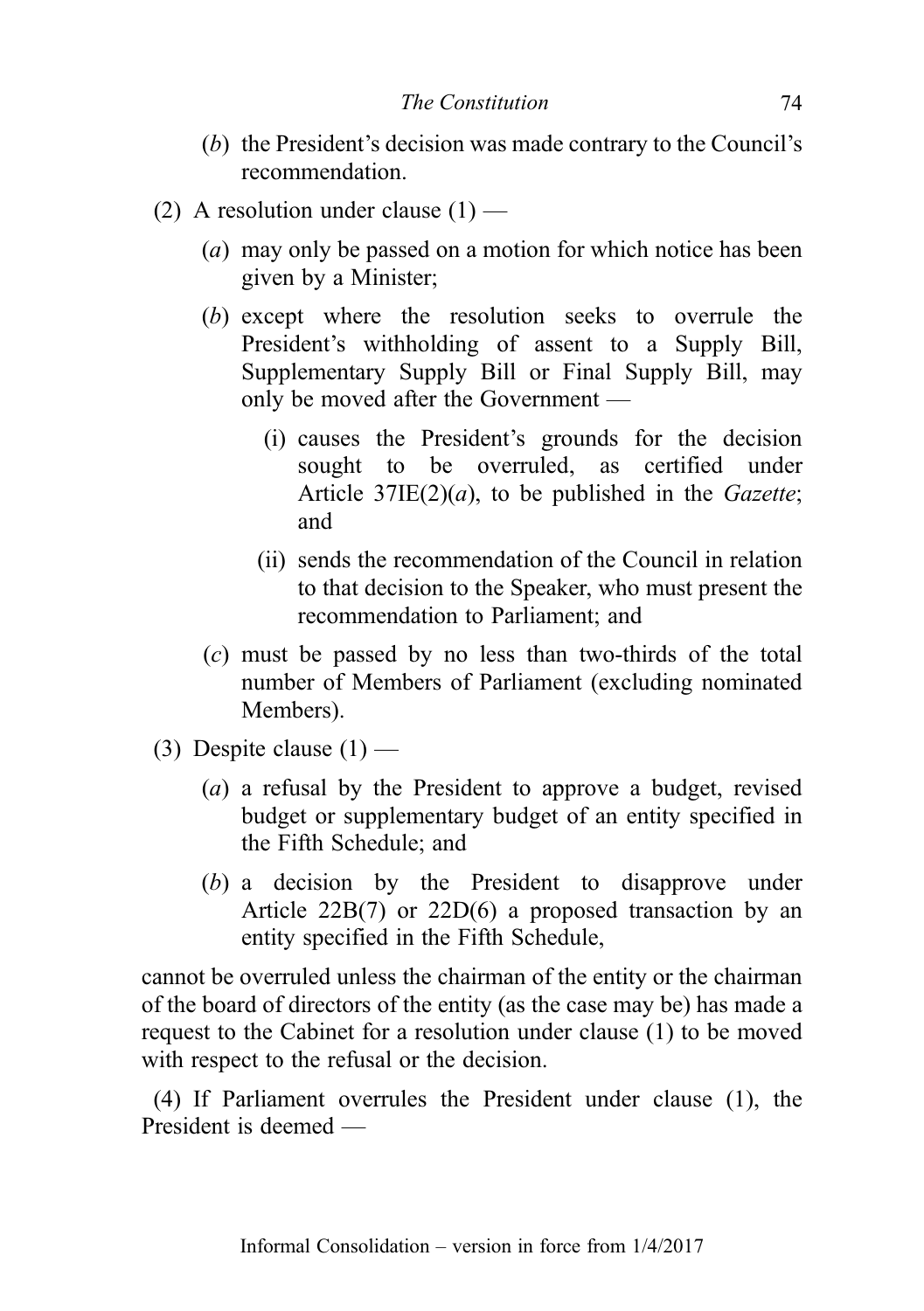- (a) to have, on the date the overruling resolution was passed, given the assent, concurrence or approval that was sought; or
- (b) never to have disapproved of the proposed transaction under Article 22B(7), 22D(6) or 148G(2),

as the case may be.

(5) This Article does not apply to the President's discretionary powers under Articles 5A, 5B, 5C\* and 22H.

[Act 28 of 2016 wef 01/04/2017]

### Quorum and voting

37IG.—(1) The Council must not transact any business unless a quorum of 5 members, including the Chairman or the member appointed under Article  $37B(5)(a)$  to act as the Chairman, is present.

(2) Any recommendation or decision of the Council must be made by a majority of members present and voting.

(3) If on any question before the Council the members are equally divided, the Chairman has a casting vote in addition to his original vote.

[Act 28 of 2016 wef 01/04/2017]

### Proceedings of Council

37J.—(1) The proceedings of the Council shall be conducted in private and the Council may require any public officer or any officer of any statutory board or Government company to appear before the Council and to give such information in relation to any matter referred to the Council by the President and such officer shall not disclose or divulge to any person any matter which has arisen at any meeting of the Council unless he is expressly authorised to do so by the President. [Act 28 of 2016 wef 01/04/2017]

- (2) [Deleted by Act 28 of 2016 wef 01/04/2017]
- (2A) [Deleted by Act 28 of 2016 wef 01/04/2017]
- (2B) [Deleted by Act 28 of 2016 wef 01/04/2017]

<sup>\*</sup> Articles 5A, 5B and 5C are not in operation.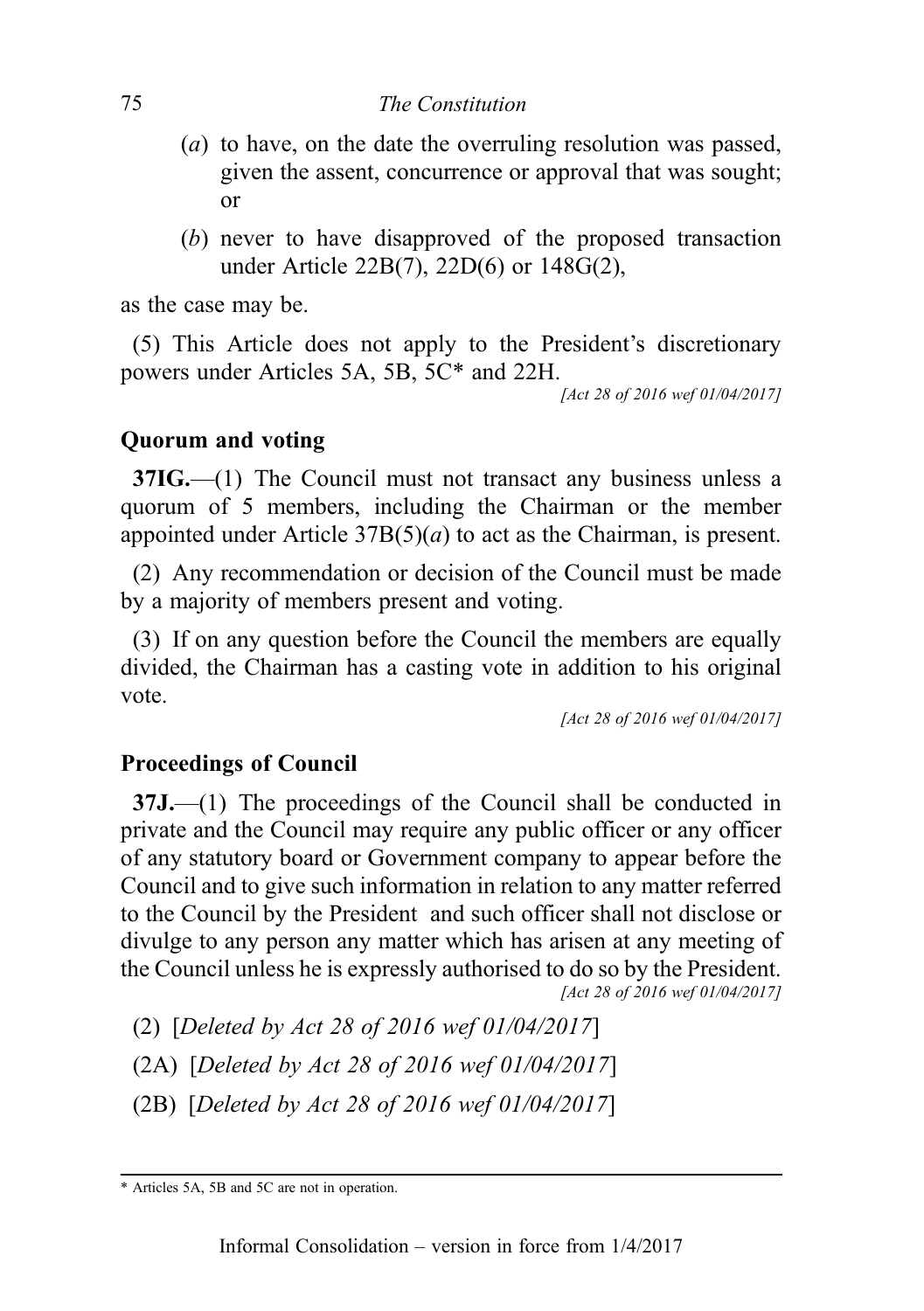(3) Subject to the provisions of this Constitution, the Council may make rules with respect to the regulation and conduct of its proceedings and the despatch of its business.

[Act 28 of 2016 wef 01/04/2017]

37K. [Repealed by Act 28 of 2016 wef 01/04/2017]

### Fees

37L.—(1) There shall be paid to the Chairman and the other members of the Council such fees as may be determined by the President.

(2) The fees payable under clause (1) shall be charged on and paid out of the Consolidated Fund and shall not be diminished during the continuance in office of the Chairman and the members of the Council.

### Appointment of staff

37M. The Council shall have power to appoint a Secretary to the Council and such other officers as may be required to enable the Council to carry out its functions.

### PART VI

### THE LEGISLATURE

### Legislature of Singapore

38. The legislative power of Singapore shall be vested in the Legislature which shall consist of the President and Parliament.

### Parliament

39.—(1) Parliament shall consist of —

- (a) such number of elected Members as is required to be returned at a general election by the constituencies prescribed by or under any law made by the Legislature;
- (b) such other Members, not exceeding 12 in number, who shall be known as non-constituency Members, as the Legislature may provide in any law relating to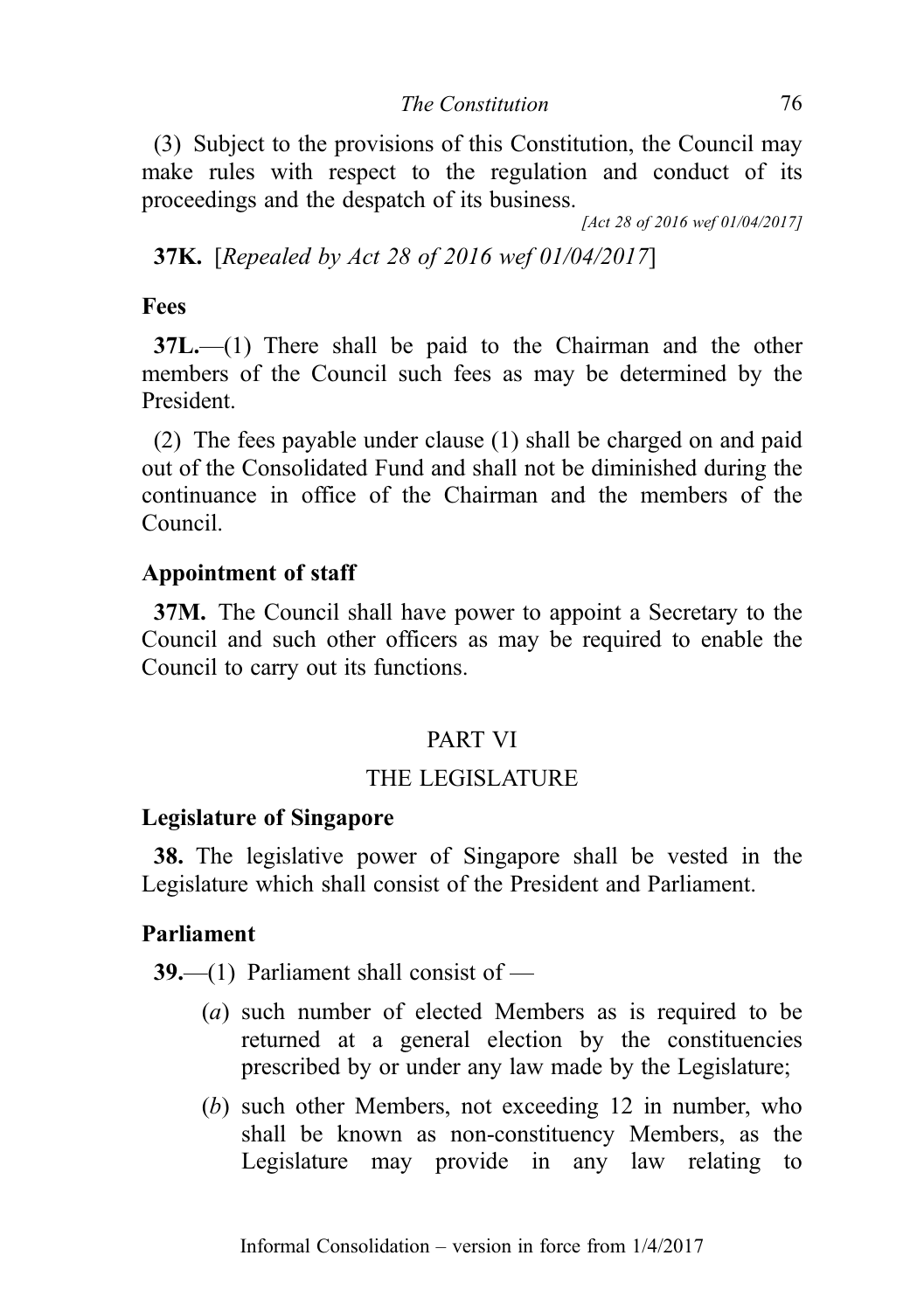### *The Constitution*

Parliamentary elections to ensure the representation in Parliament of a minimum number of Members from a political party or parties not forming the Government; and [9/2010 wef 01/07/2010]

[Act 28 of 2016 wef 01/04/2017]

(c) such other Members not exceeding 9 in number, who shall be known as nominated Members, as may be appointed by the President in accordance with the provisions of the Fourth Schedule.

(2) A nominated Member shall not vote in Parliament on any motion pertaining to  $-$ 

- (a) a Bill to amend the Constitution;
- (b) a Supply Bill, Supplementary Supply Bill or Final Supply Bill;
- (c) a Money Bill as defined in Article 68;
- (d) a vote of no confidence in the Government; [Act 28 of 2016 wef 01/04/2017]
- (e) removing the President from office under Article 22L; and [Act 28 of 2016 wef 01/04/2017]
- (f) any question on which nominated Members are excluded by this Constitution from the number of Members required for an affirmative decision.

[Act 28 of 2016 wef 01/04/2017] [Act 28 of 2016 wef 01/04/2017]

(3) In this Article and in Articles 39A and 47, a constituency shall be construed as an electoral division for the purposes of Parliamentary elections.

(4) If any person who is not a Member of Parliament is elected as Speaker or Deputy Speaker, he shall, by virtue of holding the office of Speaker or Deputy Speaker, be a Member of Parliament in addition to the Members aforesaid, except for the purposes of Chapter 2 of Part V and of Article 46.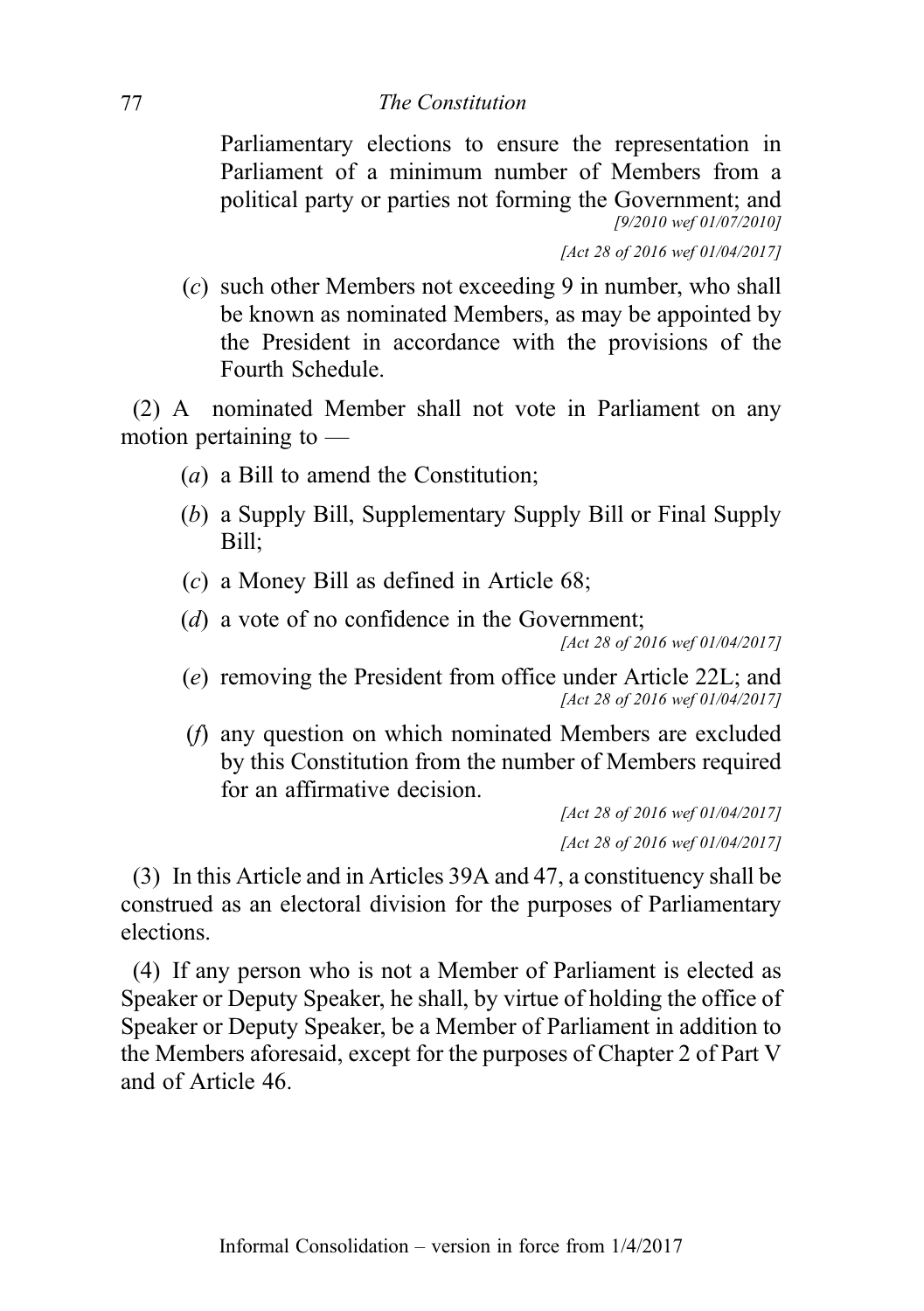#### Group representation constituencies

39A.—(1) The Legislature may, in order to ensure the representation in Parliament of Members from the Malay, Indian and other minority communities, by law make provision for —

- (a) any constituency to be declared by the President, having regard to the number of electors in that constituency, as a group representation constituency to enable any election in that constituency to be held on a basis of a group of not less than 3 but not more than 6 candidates; and
- (b) the qualifications, in addition to those in Article 44, of persons who may be eligible for any election in group representation constituencies, including the requirements referred to in clause (2).
- (2) Any law made under clause (1) shall provide for
	- (a) the President to designate every group representation constituency —
		- (i) as a constituency where at least one of the candidates in every group shall be a person belonging to the Malay community; or
		- (ii) as a constituency where at least one of the candidates in every group shall be a person belonging to the Indian or other minority communities;
	- (b) the establishment of  $-$ 
		- (i) a committee to determine whether a person desiring to be a candidate belongs to the Malay community; and
		- (ii) a committee to determine whether a person desiring to be a candidate belongs to the Indian or other minority communities,

for the purpose of any election in group representation constituencies;

(c) all the candidates in every group to be either members of the same political party standing for election for that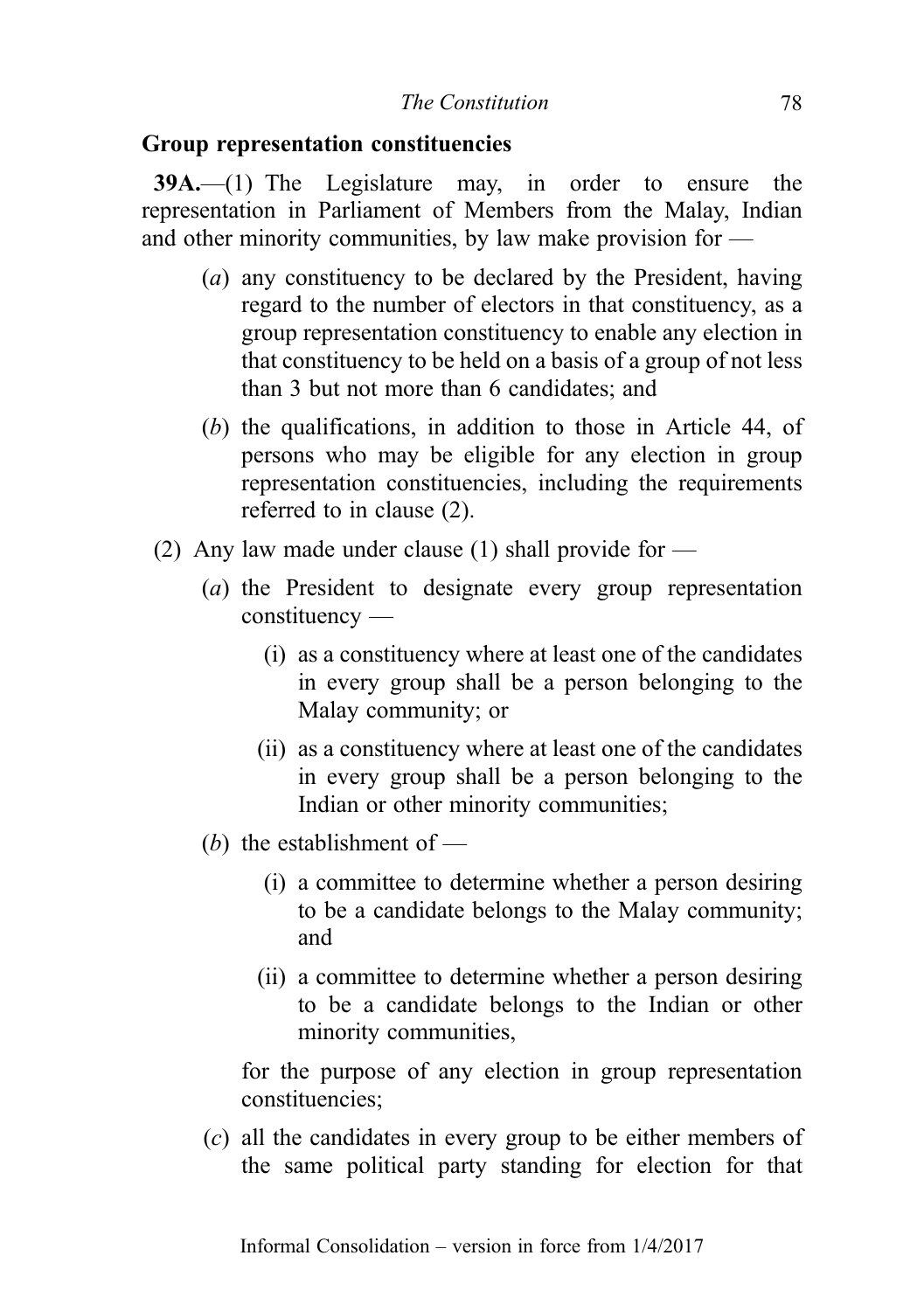political party or independent candidates standing as a group;

- (d) the minimum and maximum number of Members to be returned by all group representation constituencies at a general election; and
- (e) the number of group representation constituencies to be designated under paragraph  $(a)(i)$ .

(3) No provision of any law made pursuant to this Article shall be invalid on the ground of inconsistency with Article 12 or be considered to be a differentiating measure under Article 78.

- (4) In this Article
	- "election" means an election for the purpose of electing a Member of Parliament;
	- "group" means a group of not less than 3 but not more than 6 candidates nominated for any election in any group representation constituency;
	- "person belonging to the Malay community" means any person, whether of the Malay race or otherwise, who considers himself to be a member of the Malay community and who is generally accepted as a member of the Malay community by that community;
	- "person belonging to the Indian or other minority communities" means any person of Indian origin who considers himself to be a member of the Indian community and who is generally accepted as a member of the Indian community by that community, or any person who belongs to any minority community other than the Malay or Indian community.

#### Speaker

40.—(1) When Parliament first meets after any general election and before it proceeds to the despatch of any other business, it shall elect a person to be Speaker, and, whenever the office of Speaker is vacant otherwise than by reason of a dissolution of Parliament, shall not transact any business other than the election of a person to fill that office.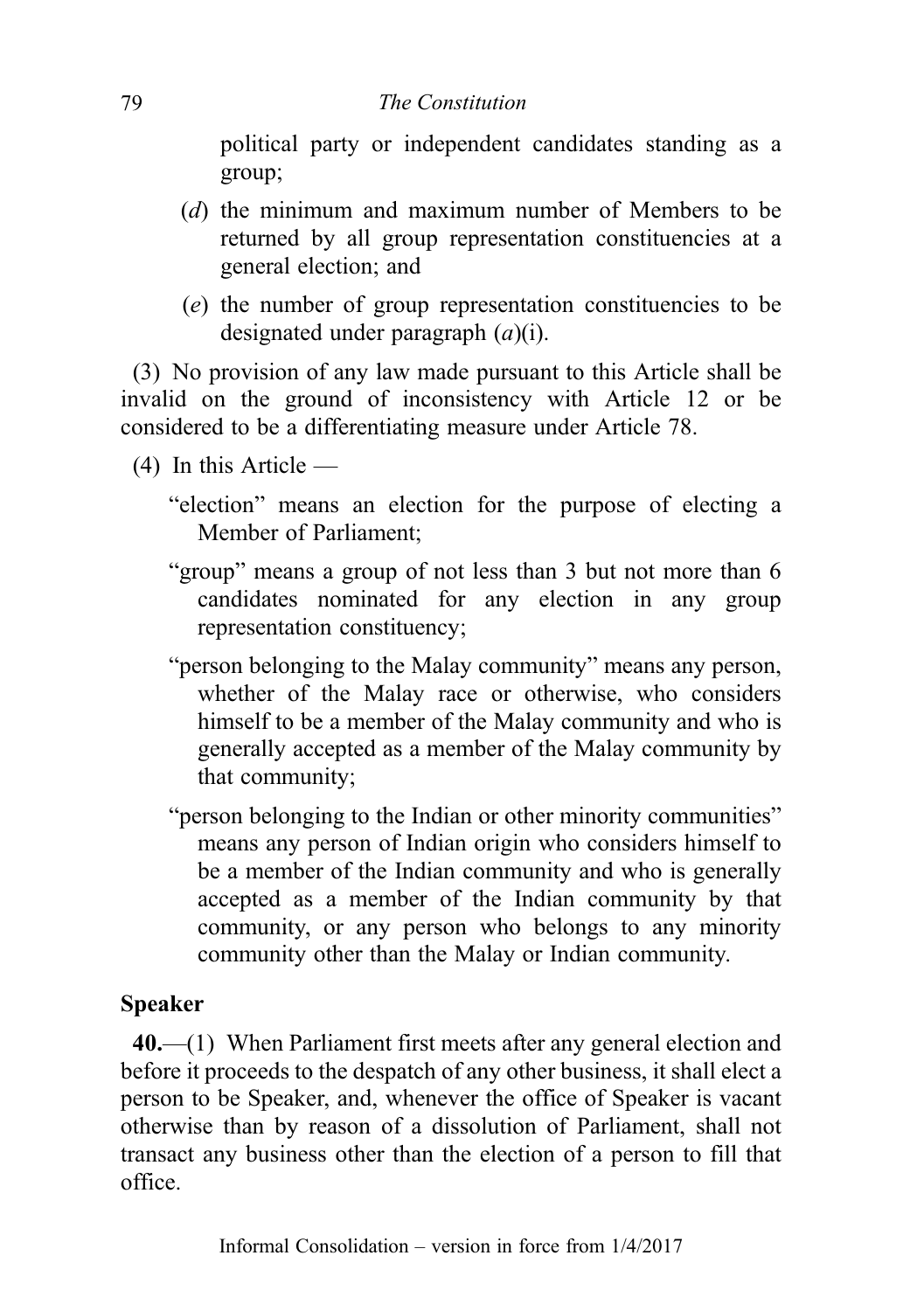(2) The Speaker may be elected, in such manner as Parliament may from time to time decide, either from among the Members of Parliament who are neither Ministers nor Parliamentary Secretaries or from among persons who are not Members of Parliament:

Provided that a person who is not a Member of Parliament shall not be elected as Speaker if, under any of the provisions of this Constitution, he is not qualified for election as a Member of Parliament.

(3) Upon the Speaker being elected and before he enters upon the duties of his office, he shall (unless he has already done so in accordance with Article 61) take and subscribe before Parliament the Oath of Allegiance in the form set out in the First Schedule.

(4) The Speaker may at any time resign his office by writing under his hand addressed to the Clerk of Parliament, and shall vacate his  $of$ fice  $-$ 

- (a) when Parliament first meets after a general election;
- (b) in the case of a Speaker elected from among the Members of Parliament, if he ceases to be a Member of Parliament otherwise than by reason of a dissolution thereof or if he is appointed to be a Minister or a Parliamentary Secretary; or
- (c) in the case of a Speaker elected from among persons who are not Members of Parliament, if any circumstance arises that, if he had been elected to a seat in Parliament, would cause him to vacate his seat by virtue of Article  $46(2)(a)$ or  $(e)$ .

### Remuneration of Speaker

41. The Speaker shall be paid such salary as Parliament may from time to time determine, and that salary, which is hereby charged on the Consolidated Fund, shall not be diminished during his continuance in office.

### Deputy Speaker

42.—(1) Parliament shall from time to time elect 2 Deputy Speakers; and whenever the office of a Deputy Speaker is vacant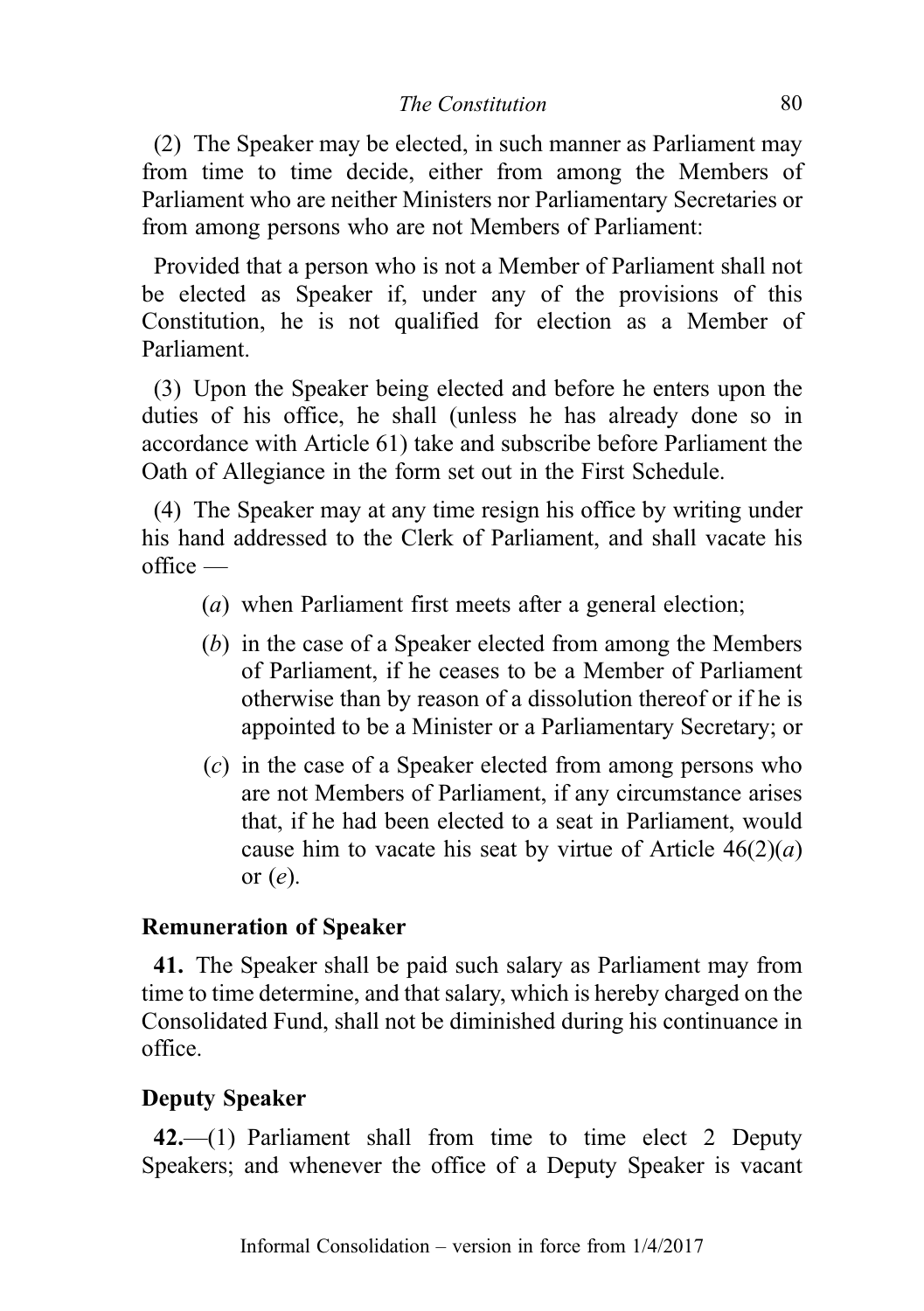otherwise than by reason of a dissolution of Parliament, Parliament shall, as soon as convenient, elect a person to that office.

 $(2)(a)$  A Deputy Speaker may be elected, in such manner as Parliament may from time to time decide, either from among the Members of Parliament who are neither Ministers nor Parliamentary Secretaries or from among persons who are not Members of Parliament:

Provided that a person who is not a Member of Parliament shall not be elected as Deputy Speaker if, under any of the provisions of this Constitution, he is not qualified for election as a Member of Parliament.

(b) Upon a Deputy Speaker being elected and before he enters upon the duties of his office, he shall (unless he has already done so in accordance with Article 61) take and subscribe before Parliament the Oath of Allegiance in the form set out in the First Schedule.

(c) A Deputy Speaker may at any time resign his office, by writing under his hand addressed to the Clerk of Parliament, and shall vacate his office —

- (i) when Parliament first meets after a general election;
- (ii) in the case of a Deputy Speaker elected from among the Members of Parliament, if he ceases to be a Member of Parliament otherwise than by reason of a dissolution thereof or if he is appointed to be a Minister or a Parliamentary Secretary; or
- (iii) in the case of a Deputy Speaker elected from among persons who are not Members of Parliament, if any circumstance arises that, if he had been elected to a seat in Parliament, would cause him to vacate his seat by virtue of Article  $46(2)(a)$  or  $(e)$ .

(3) A Deputy Speaker shall be paid such salary or allowance as Parliament may from time to time determine, and that salary or allowance, which is hereby charged on the Consolidated Fund, shall not be diminished during his continuance in office.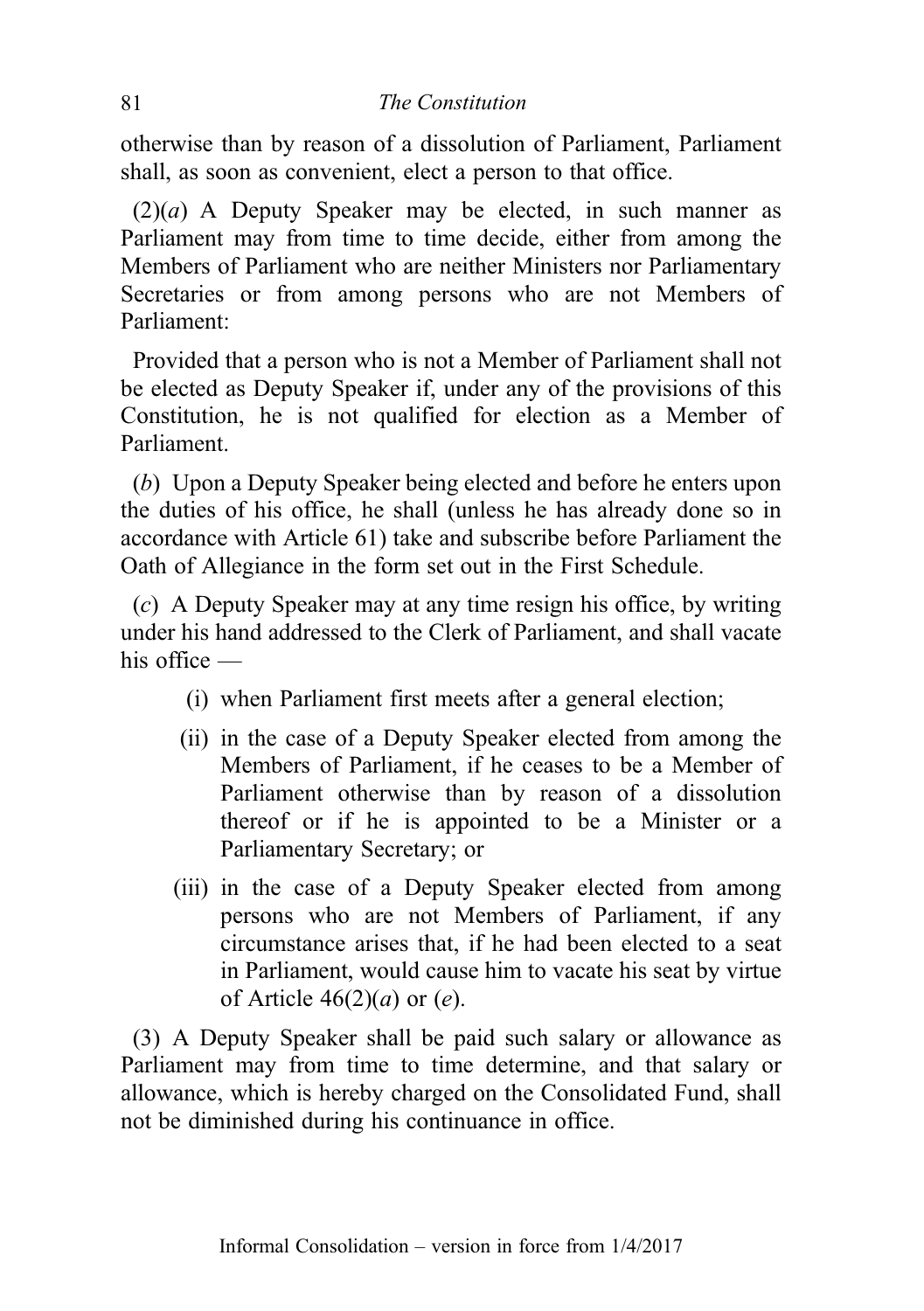### Performance of functions of Speaker

43. The functions conferred by this Constitution upon the Speaker shall, if there is no person holding the office of Speaker or if the Speaker is absent from a sitting of Parliament or is otherwise unable to perform those functions, be performed by a Deputy Speaker, or if there be no Deputy Speaker or if he is likewise absent or unable to perform those functions, by some other person to be elected by Parliament for the purpose.

### Qualifications for membership of Parliament

44.—(1) Members of Parliament shall be persons qualified for election or for appointment in accordance with the provisions of this Constitution and elected in the manner provided by or under any law for the time being in force in Singapore or appointed in accordance with the provisions of the Fourth Schedule.

(2) A person shall be qualified to be elected or appointed as a Member of Parliament if —

- (a) he is a citizen of Singapore;
- (b) he is of the age of 21 years or above on the day of nomination;
- (c) his name appears in a current register of electors;
- (d) he is resident in Singapore at the date of his nomination for election and has been so resident for periods amounting in the aggregate to not less than 10 years prior to that date;
- (e) he is able, with a degree of proficiency sufficient to enable him to take an active part in the proceedings of Parliament, to speak and, unless incapacitated by blindness or other physical cause, to read and write at least one of the following languages, that is to say, English, Malay, Mandarin and Tamil; and
- (f) he is not disqualified from being a Member of Parliament under Article 45.

(3) Any question whether any person possesses the qualifications mentioned in clause  $(2)(e)$  shall be determined in such manner as may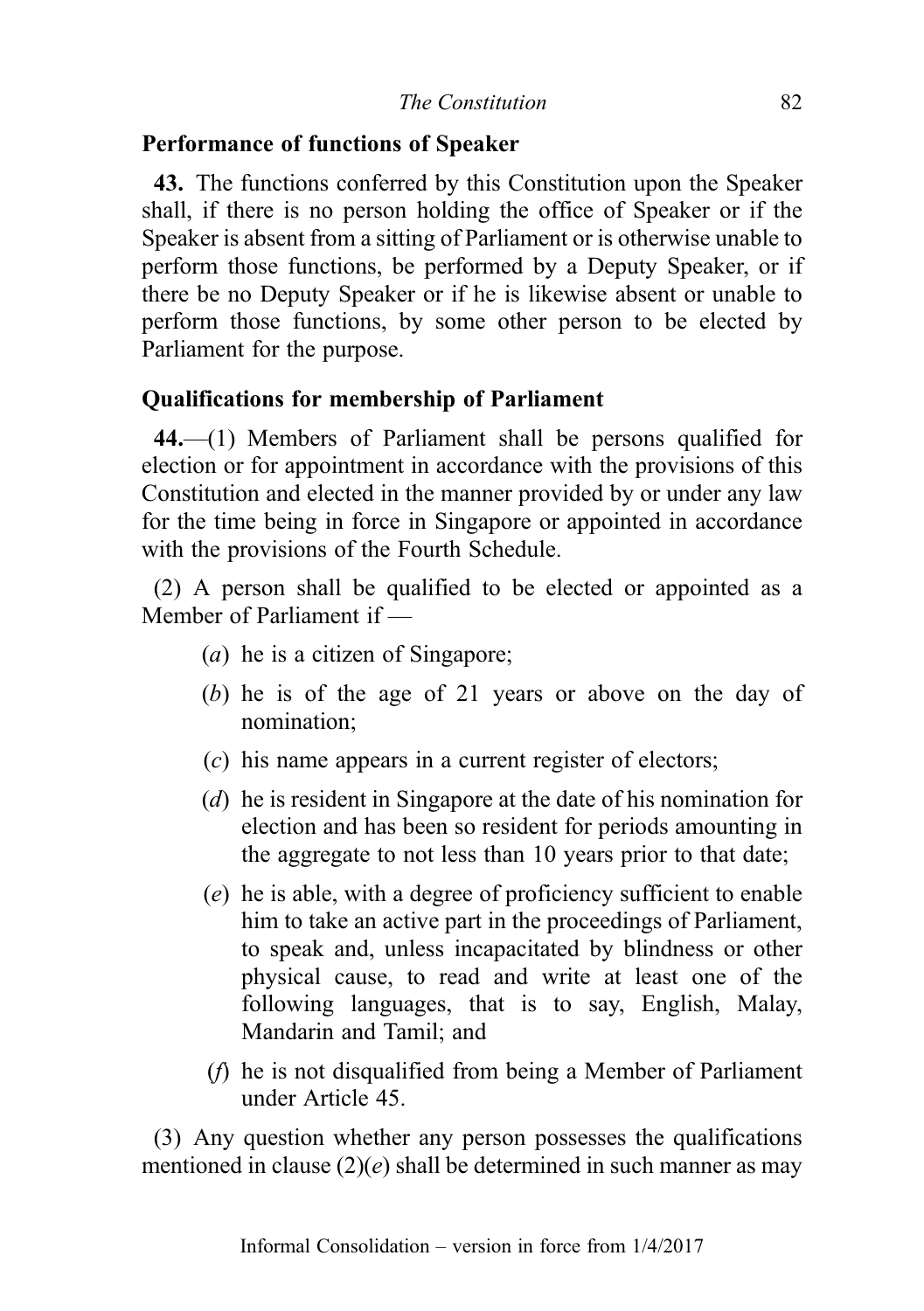be prescribed by or under any law for the time being in force in Singapore or, in so far as not so prescribed, as may be provided by order made by the President and published in the Gazette.

### Disqualifications for membership of Parliament

45.—(1) Subject to this Article, a person shall not be qualified to be a Member of Parliament who —

- (a) is and has been found or declared to be of unsound mind;
- (b) is an undischarged bankrupt;
- (c) holds an office of profit;
- (d) having been nominated for election to Parliament or the office of President or having acted as election agent to a person so nominated, has failed to lodge any return of election expenses required by law within the time and in the manner so required;
- (e) has been convicted of an offence by a court of law in Singapore or Malaysia and sentenced to imprisonment for a term of not less than one year or to a fine of not less than \$2,000 and has not received a free pardon:

Provided that where the conviction is by a court of law in Malaysia, the person shall not be so disqualified unless the offence is also one which, had it been committed in Singapore, would have been punishable by a court of law in Singapore;

- (f) has voluntarily acquired the citizenship of, or exercised rights of citizenship in, a foreign country or has made a declaration of allegiance to a foreign country; or
- (g) is disqualified under any law relating to offences in connection with elections to Parliament or the office of President by reason of having been convicted of such an offence or having in proceedings relating to such an election been proved guilty of an act constituting such an offence.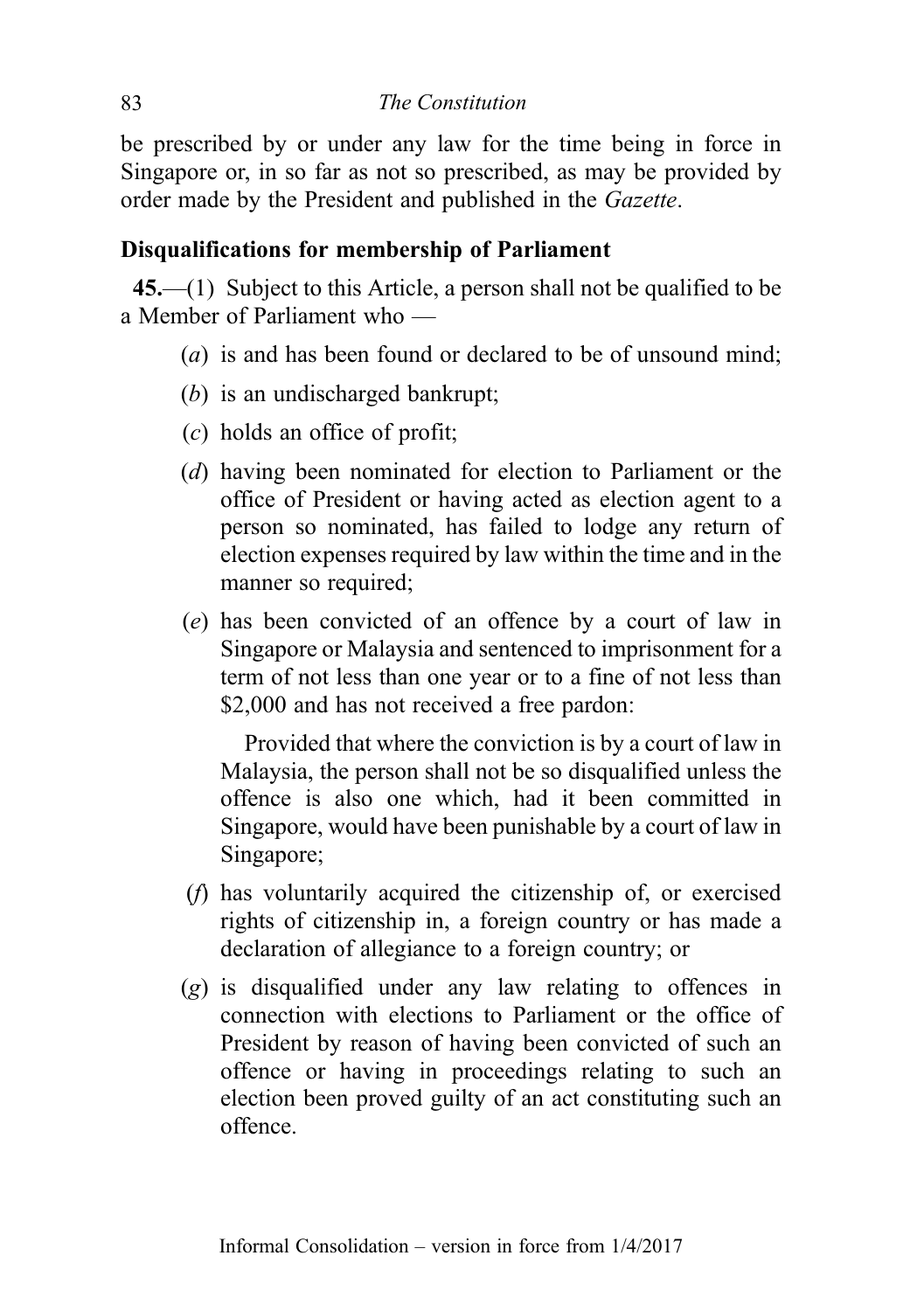(2) The disqualification of a person under clause  $(1)(d)$  or  $(e)$  may be removed by the President and shall, if not so removed, cease at the end of 5 years beginning from the date on which the return mentioned in clause  $(1)(d)$  was required to be lodged or, as the case may be, the date on which the person convicted as mentioned in clause  $(1)(e)$  was released from custody or the date on which the fine mentioned in clause  $(1)(e)$  was imposed on such person; and a person shall not be disqualified under clause  $(1)(f)$  by reason only of anything done by him before he became a citizen of Singapore.

(3) In clause  $(1)(f)$ , "foreign country" does not include any part of the Commonwealth or the Republic of Ireland.

#### Tenure of office of Members

46.—(1) Every Member of Parliament shall cease to be a Member at the next dissolution of Parliament after he has been elected or appointed, or previously thereto if his seat becomes vacant, under the provisions of this Constitution.

- (2) The seat of a Member of Parliament shall become vacant
	- (a) if he ceases to be a citizen of Singapore;
	- (b) if he ceases to be a member of, or is expelled or resigns from, the political party for which he stood in the election;
	- (c) if, by writing under his hand addressed to the Speaker, he resigns his seat in Parliament;
	- (d) if during 2 consecutive months in each of which sittings of Parliament (or any committee of Parliament to which he has been appointed) are held, he is absent from all such sittings without having obtained from the Speaker before the termination of any such sitting permission to be or to remain absent therefrom;
	- (e) if he becomes subject to any of the disqualifications specified in Article 45;
	- (f) if he is expelled from Parliament in the exercise of its power of expulsion; or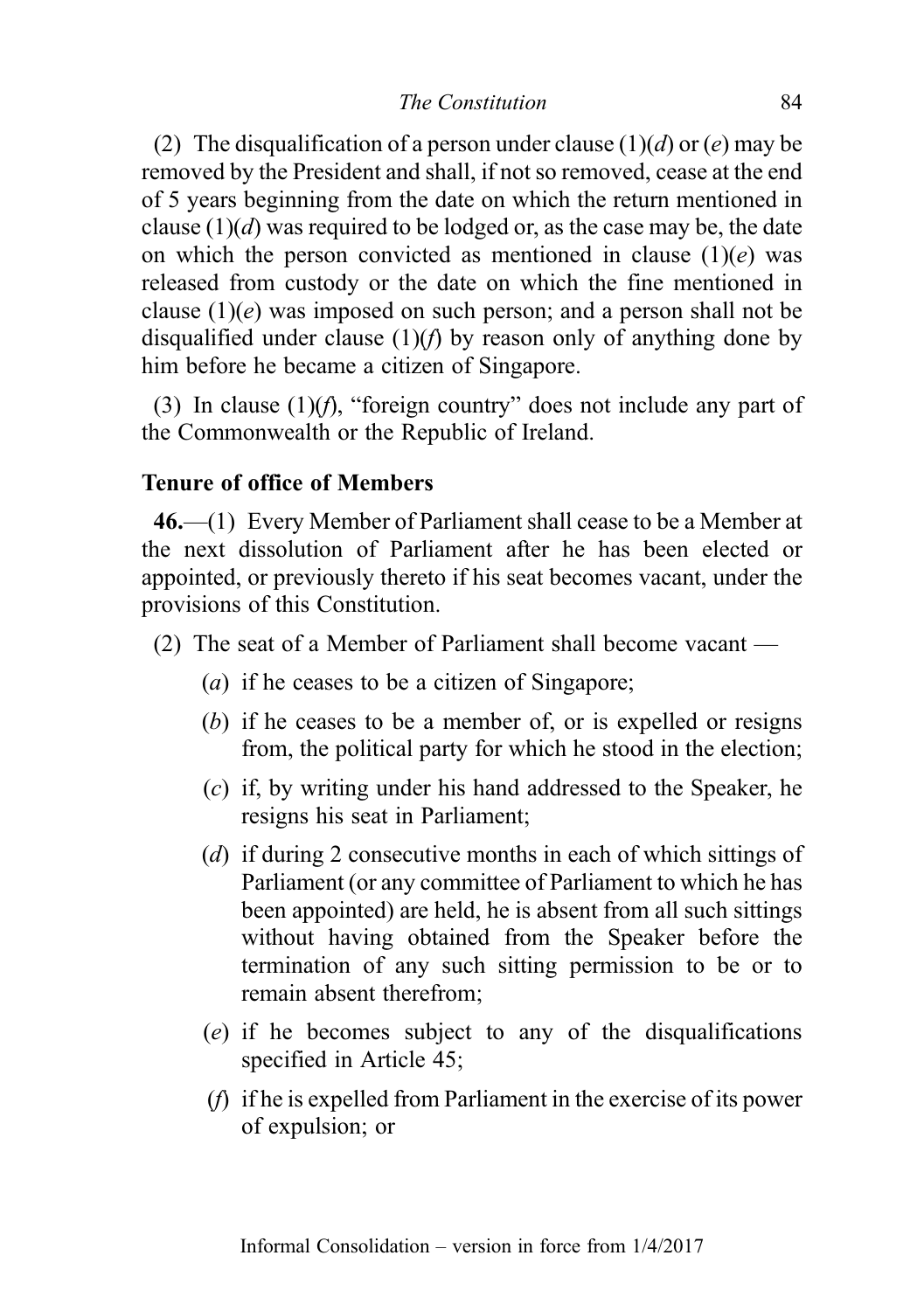(g) if being a nominated Member, his term of service as such a Member expires.

(2A) A non-constituency Member of Parliament shall vacate his seat as such a Member if he is subsequently elected as a Member of Parliament for any constituency.

(2B) A nominated Member of Parliament shall vacate his seat as such a Member —

- (a) if he stands as a candidate for any political party in an election; or
- (b) if, not being a candidate referred to in paragraph  $(a)$ , he is elected as a Member of Parliament for any constituency.

(3) Any person whose seat in Parliament has become vacant may, if qualified, again be elected or appointed as a Member of Parliament from time to time.

(4) If any Member of Parliament becomes subject to any disqualification specified in Article 45(1)(*a*), (*b*), (*e*) or (*g*) because  $he$  is  $-$ 

- (a) adjudged or otherwise declared a bankrupt;
- (b) adjudged or otherwise declared to be of unsound mind;
- (c) convicted of an offence by a court of law in Singapore or Malaysia and sentenced to imprisonment for a term of not less than one year or to a fine of not less than \$2,000; or
- (d) convicted or is proven guilty of an act constituting any offence in connection with elections to Parliament,

and it is open to the Member to appeal against the decision (either with the leave of the court or other authority or without such leave), the Member shall immediately cease to be entitled to sit or vote in Parliament or any committee thereof but, subject to clauses (6) and (7), he shall not vacate his seat until the end of a period of 180 days beginning with the date of the adjudication, declaration or conviction, as the case may be.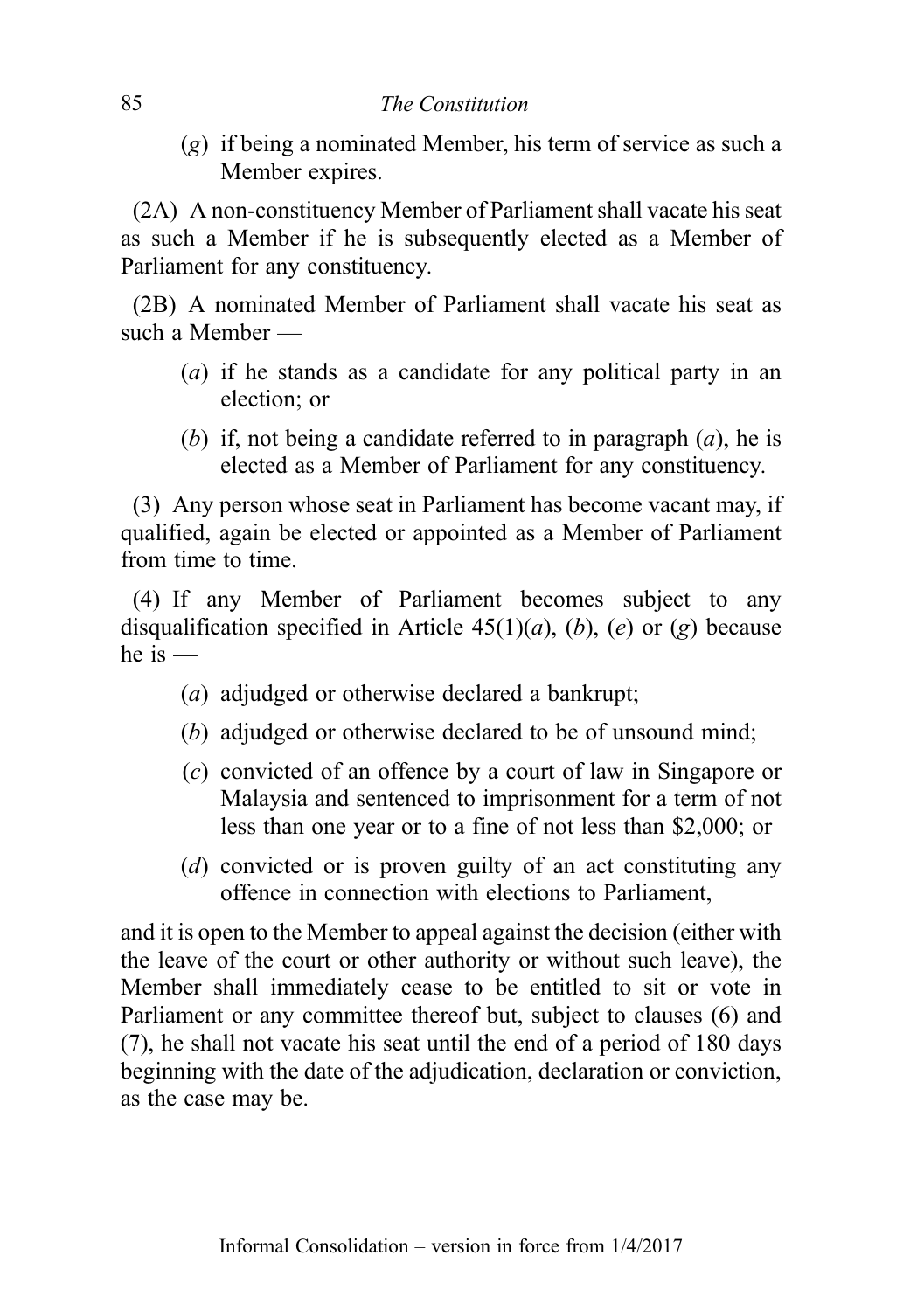(5) A Member of Parliament shall vacate his seat if, at the end of the period of 180 days referred to in clause (4), he continues to be subject to any disqualification specified in Article  $45(1)(a)$ ,  $(b)$ ,  $(e)$  or  $(g)$ .

(6) Notwithstanding clause (5), where on the determination of any such appeal the Member of Parliament continues to be subject to any disqualification specified in Article  $45(1)(a)$  or (b) and —

- (a) no further appeal is open to him; or
- (b) by reason of the expiration of any period for entering an appeal or notice thereof or the refusal of leave to appeal or for any other reason it ceases to be open for the Member to appeal,

the Member shall then immediately vacate his seat even if the period of 180 days has not lapsed.

(7) Where, at any time before the end of the period of 180 days referred to in clause (4), the Member of Parliament ceases to be subject to any disqualification specified in Article  $45(1)(a)$ ,  $(b)$ ,  $(e)$  or (g) by reason of any pardon, any final determination of an appeal or otherwise, he shall be entitled to resume sitting or voting in Parliament or any committee thereof on the day immediately after he ceases to be so disqualified.

(8) For the avoidance of doubt, clauses (4) to  $(7)$  —

- (a) shall not apply for the purpose of any nomination, election or appointment to be a Member of Parliament, and any disqualifying event referred to in Article 45 shall take effect immediately on the occurrence of the event for the purposes of such nomination, election or appointment; and
- (b) shall not operate to extend the term of service of a nominated Member beyond the period prescribed in the Fourth Schedule.

### Provision against double membership

47. A person shall not be at the same time a Member of Parliament for more than one constituency.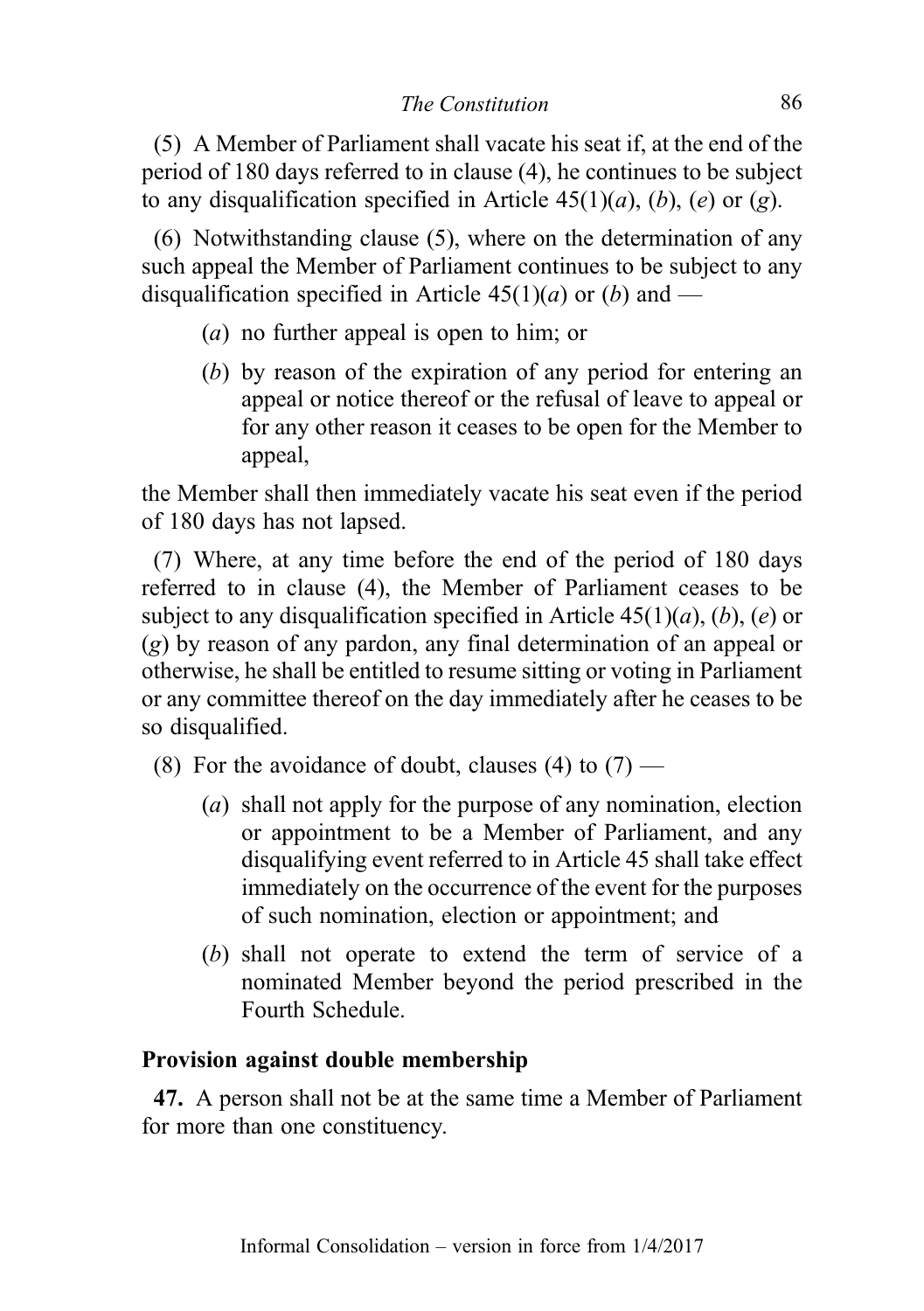### Decision on questions as to disqualification

48. Any question whether —

- (a) any Member of Parliament has vacated his seat therein; or
- (b) in the case of any person who has been elected as Speaker or Deputy Speaker from among persons who are not Members of Parliament, any circumstance has arisen that, if he had been elected to a seat in Parliament, would cause him to vacate his seat by virtue of Article  $46(2)(a)$  or  $(e)$ ,

shall be determined by Parliament whose decision shall be final:

Provided that this Article shall not be taken to prevent the practice of Parliament postponing a decision in order to allow for the taking or determination of any proceedings that may affect the decision (including proceedings for the removal of the disqualification).

### Filling of vacancies

 $49$ ,—(1) Whenever the seat of a Member, not being a nonconstituency Member, has become vacant for any reason other than a dissolution of Parliament, the vacancy shall be filled by election in the manner provided by or under any law relating to Parliamentary elections for the time being in force.

- (2) The Legislature may by law provide for
	- (a) the vacating of a seat of a non-constituency Member in circumstances other than those specified in Article 46;
	- (b) the filling of vacancies of the seats of non-constituency Members where such vacancies are caused otherwise than by a dissolution of Parliament.

### Penalty for unqualified persons sitting or voting in Parliament

50.—(1) Any person who sits or votes in Parliament, knowing or having reasonable ground for knowing that he is not entitled to do so, shall be liable to a penalty not exceeding \$200 for each day on which he so sits or votes.

(2) The said penalty shall be recoverable by action in the High Court at the suit of the Attorney-General.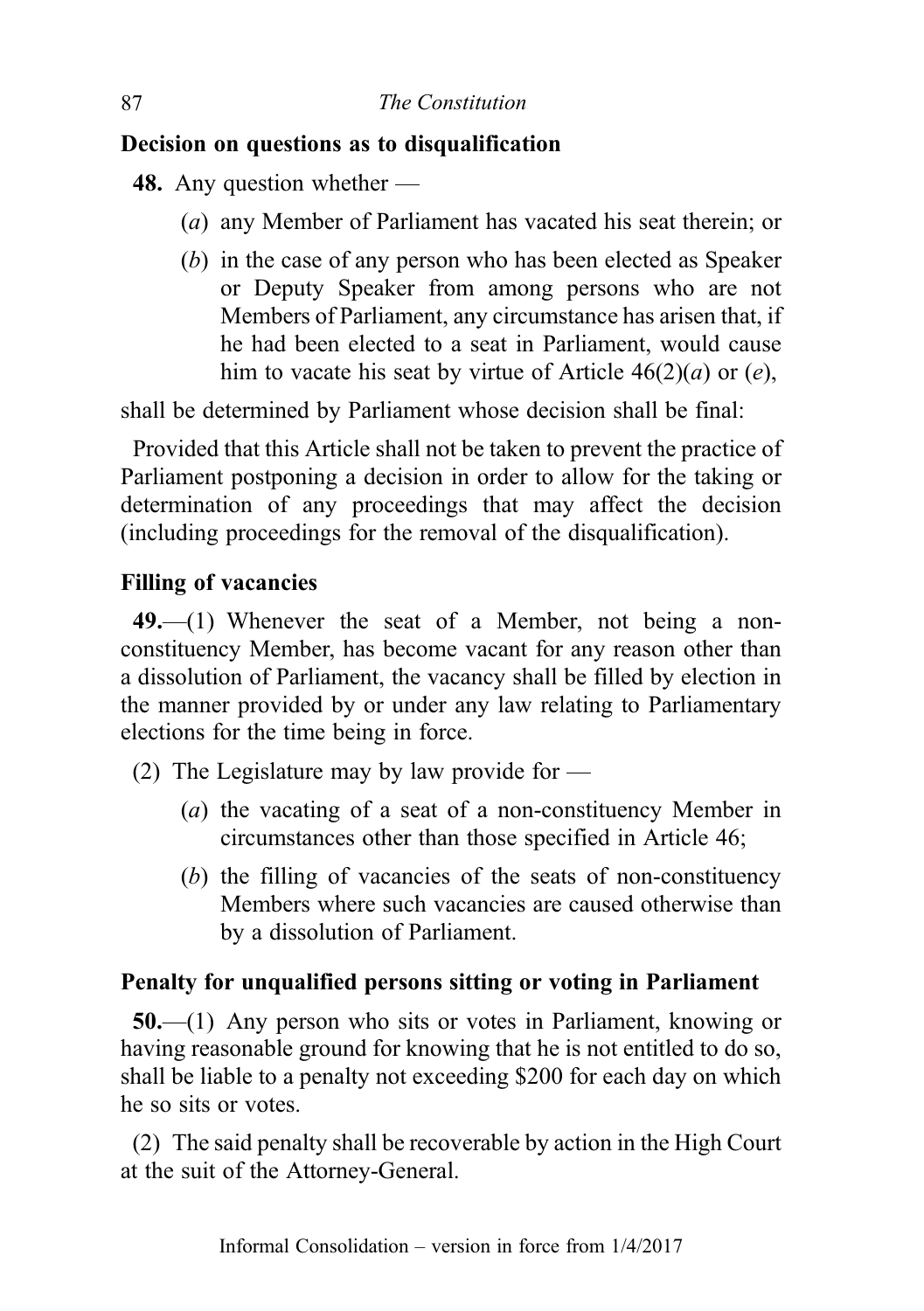### Staff of Parliament

51.—(1) The staff of Parliament shall consist of a Clerk of Parliament and such other officers as may from time to time be appointed under Part IX to assist him.

(2) The Clerk of Parliament shall be appointed by the President after consultation with the Speaker and the Public Service Commission.

(3) The Clerk of Parliament may at any time resign his office by writing under his hand addressed to the Speaker and, subject to clause (4), may be removed from office by the President after consultation with the Speaker.

(4) The Clerk of Parliament shall not be removed from office under clause (3) unless Parliament, by a resolution which has received the affirmative votes of not less than two-thirds of all the Members thereof, has resolved that he ought to be so removed for inability to discharge the functions of his office (whether arising from infirmity of body or mind or any other cause) or for misbehaviour.

(5) The staff of Parliament shall not be eligible for promotion or transfer to any other office in the public service without the consent of the Speaker.

(6) Subject to Article 159, the terms of service of the staff of Parliament may be determined by Parliament after receiving the advice of a Commission consisting of the following persons, that is to say:

- (a) the Speaker, as Chairman;
- (b) not more than 3 Ministers nominated by the Prime Minister, of whom one shall be the Minister responsible for finance; and
- (c) a member of the Public Service Commission.

#### Standing Orders

52. Subject to the provisions of this Constitution, Parliament may, from time to time, make, amend and revoke Standing Orders for the regulation and orderly conduct of its own proceedings and the despatch of business.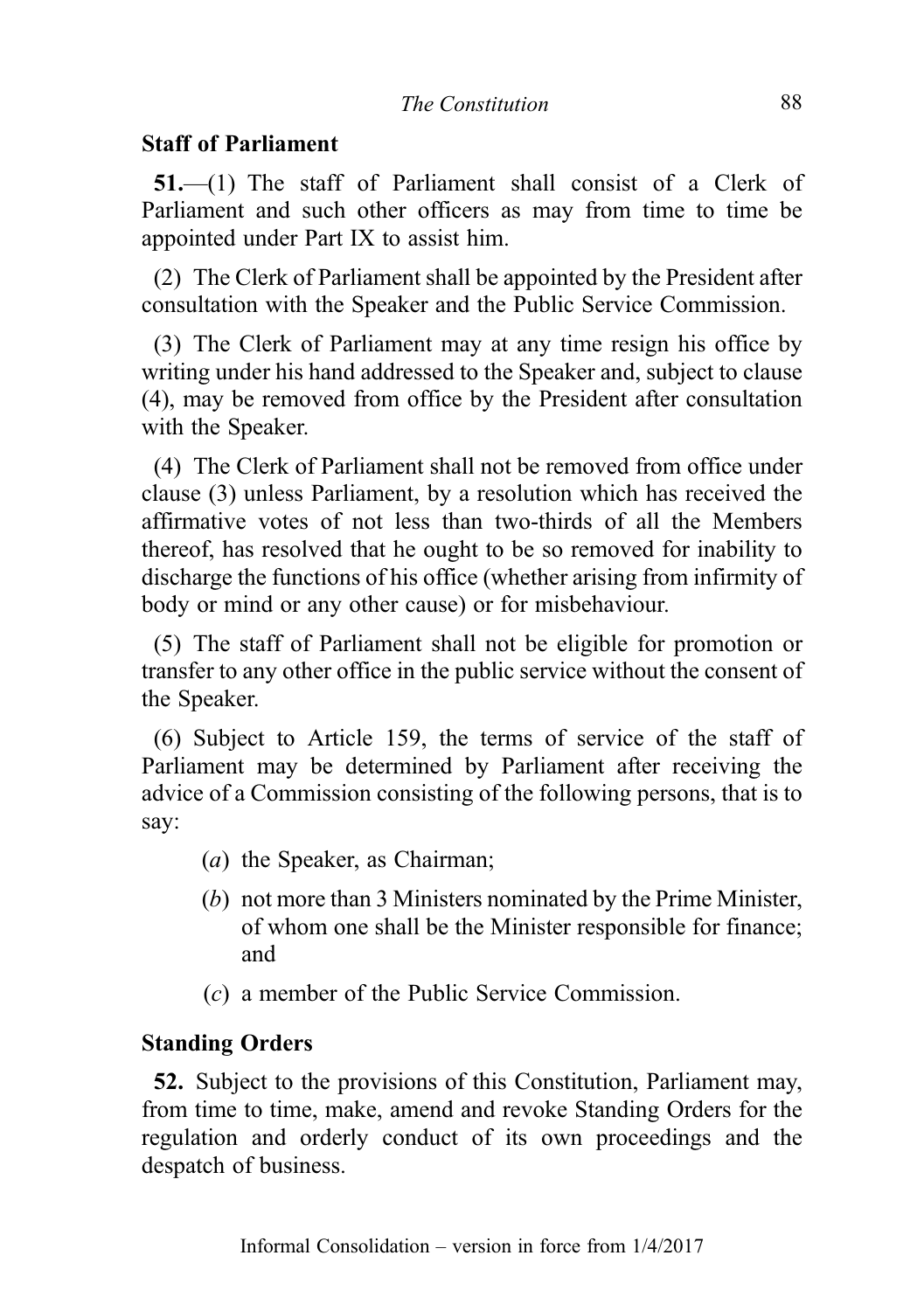### Use of languages in Parliament

53. Until the Legislature otherwise provides, all debates and discussions in Parliament shall be conducted in Malay, English, Mandarin or Tamil.

### Presiding in Parliament

54. The Speaker shall preside at each sitting of Parliament.

### Validity of proceedings of Parliament

55. Parliament shall not be disqualified for the transaction of business by reason of any vacancy among the Members thereof, including any vacancy not filled when Parliament is first constituted or is reconstituted at any time; and any proceedings therein shall be valid notwithstanding that some person who was not entitled to do so sat or voted in Parliament or otherwise took part in the proceedings.

### **Ouorum**

56. If objection is taken by any Member present that there are present (besides the Speaker or other Member presiding) fewer than one-quarter of the total number of Members and, after such interval as may be prescribed in the Standing Orders of Parliament, the Speaker or other Member presiding ascertains that the number of Members present is still less than one-quarter of the total number of Members, he shall thereupon adjourn Parliament.

### Voting

57.—(1) Subject to this Constitution, all questions proposed for decision in Parliament shall be determined by a majority of the votes of the Members present and voting; and if, upon any question before Parliament, the votes of the Members are equally divided, the motion shall be lost.

(2) If the Speaker has been elected from among persons who are not Members of Parliament, he shall not vote, but subject to this provision, the Speaker or other person presiding shall have an original vote but no casting vote.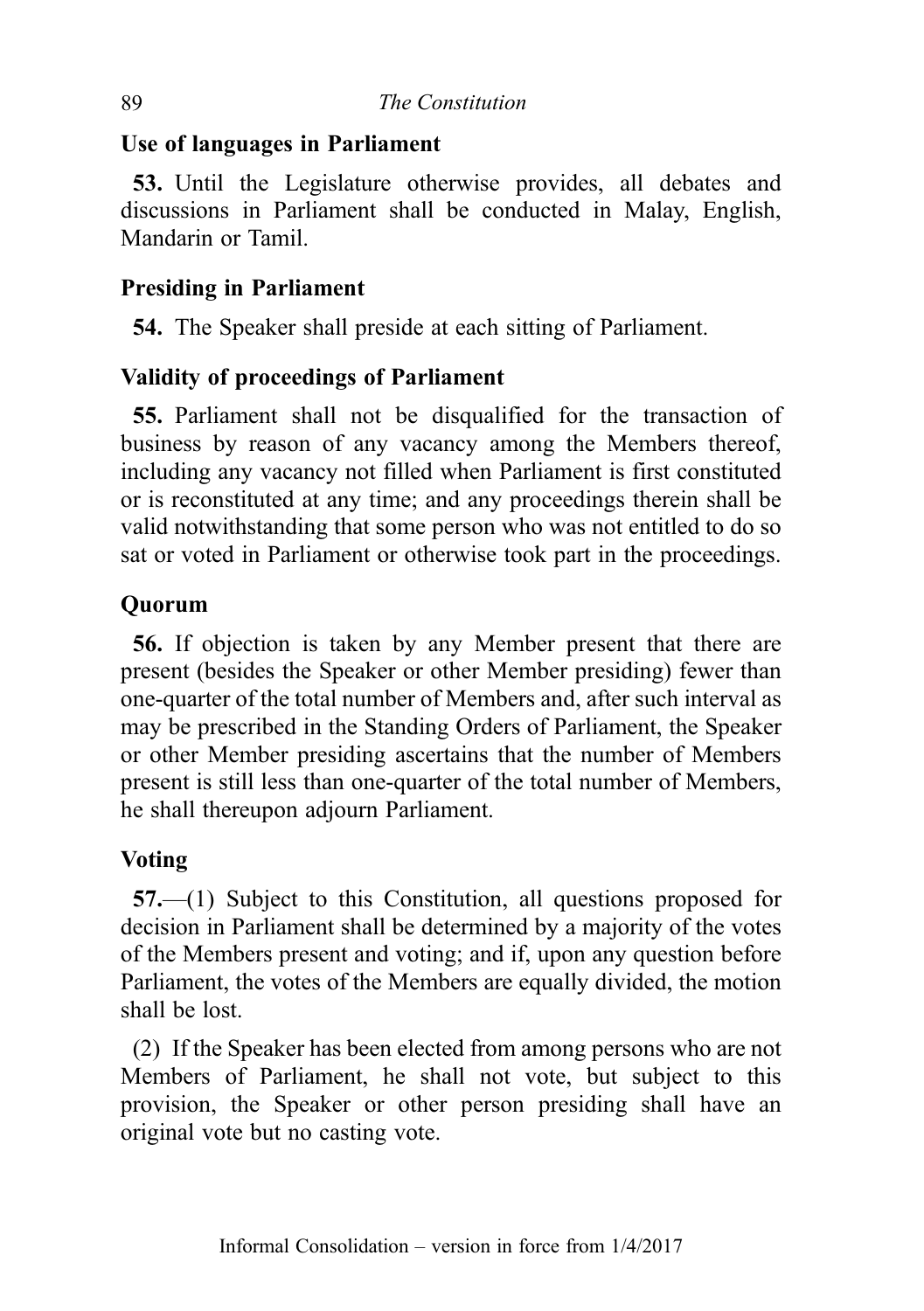### Exercise of legislative power

58.—(1) Subject to the provisions of Part VII, the power of the Legislature to make laws shall be exercised by Bills passed by Parliament and assented to by the President.

(2) A Bill shall become law on being assented to by the President and such law shall come into operation on the date of its publication in the Gazette or, if it is enacted either in such law or in any other law for the time being in force in Singapore that it shall come into operation on some other date, on that date.

# Introduction of Bills

59.—(1) Subject to the provisions of this Constitution and of Standing Orders of Parliament, any Member may introduce any Bill or propose any motion for debate in, or may present any petition to, Parliament, and the same shall be debated and disposed of according to the Standing Orders of Parliament.

(2) A Bill or an amendment making provision (directly or indirectly)  $for -$ 

- (a) imposing or increasing any tax or abolishing, reducing or remitting any existing tax;
- (b) the borrowing of money, or the giving of any guarantee, by the Government, or the amendment of the law relating to the financial obligations of the Government;
- (c) the custody of the Consolidated Fund, the charging of any money on the Consolidated Fund or the abolition or alteration of any such charge;
- (d) the payment of moneys into the Consolidated Fund or the payment, issue or withdrawal from the Consolidated Fund of any moneys not charged thereon, or any increase in the amount of such a payment, issue or withdrawal; or
- (e) the receipt of any moneys on account of the Consolidated Fund or the custody or issue of such moneys,

being provision as respects which the Minister responsible for finance signifies that it goes beyond what is incidental only and not of a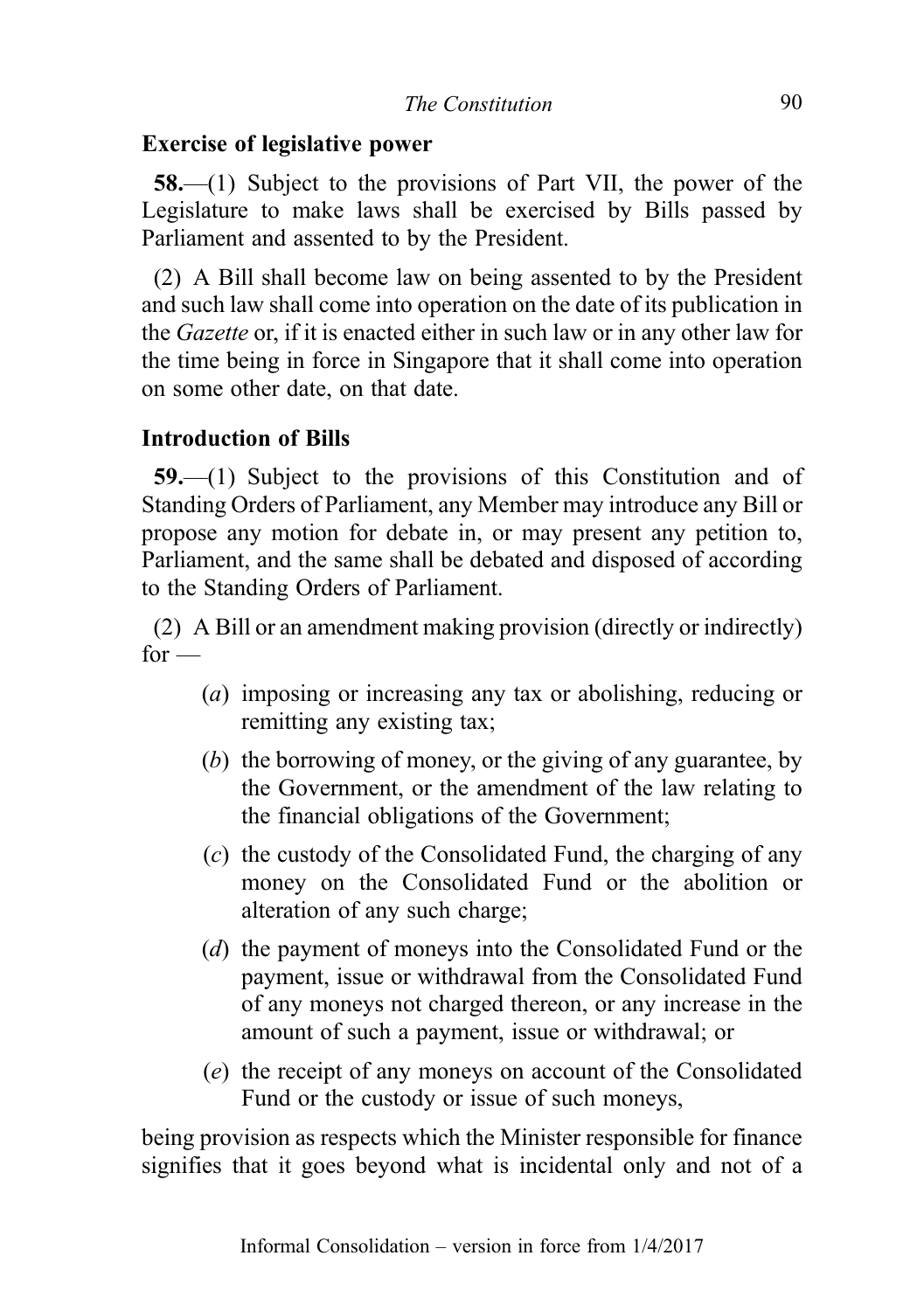substantial nature having regard to the purposes of the Bill or amendment, shall not be introduced or moved except on the recommendation of the President signified by a Minister.

(3) A Bill or an amendment shall not be deemed to make provision for any of the said matters by reason only that it provides for the imposition or alteration of any fine or other pecuniary penalty or for the payment or demand of a licence fee or a fee or charge for any service rendered.

### Words of enactment of laws

60. In every Bill presented for assent, the words of enactment shall be as follows:

"Be it enacted by the President with the advice and consent of the Parliament of Singapore, as follows:".

# Oath of Allegiance

61. No Member of Parliament shall be permitted to take part in the proceedings thereof (other than proceedings necessary for the purpose of this Article) until he has taken and subscribed before Parliament the Oath of Allegiance in the form set out in the First Schedule:

Provided that the election of a Speaker may take place before the Members of Parliament have taken and subscribed such Oath.

### Address by President

62. The President may address Parliament and may send messages thereto.

### Privileges of Parliament

63. It shall be lawful for the Legislature by law to determine and regulate the privileges, immunities or powers of Parliament.

### Sessions of Parliament

 $64$ —(1) There shall be a session of Parliament once at least in every year and a period of 6 months shall not intervene between the last sitting of Parliament in any one session and the first sitting thereof in the next session.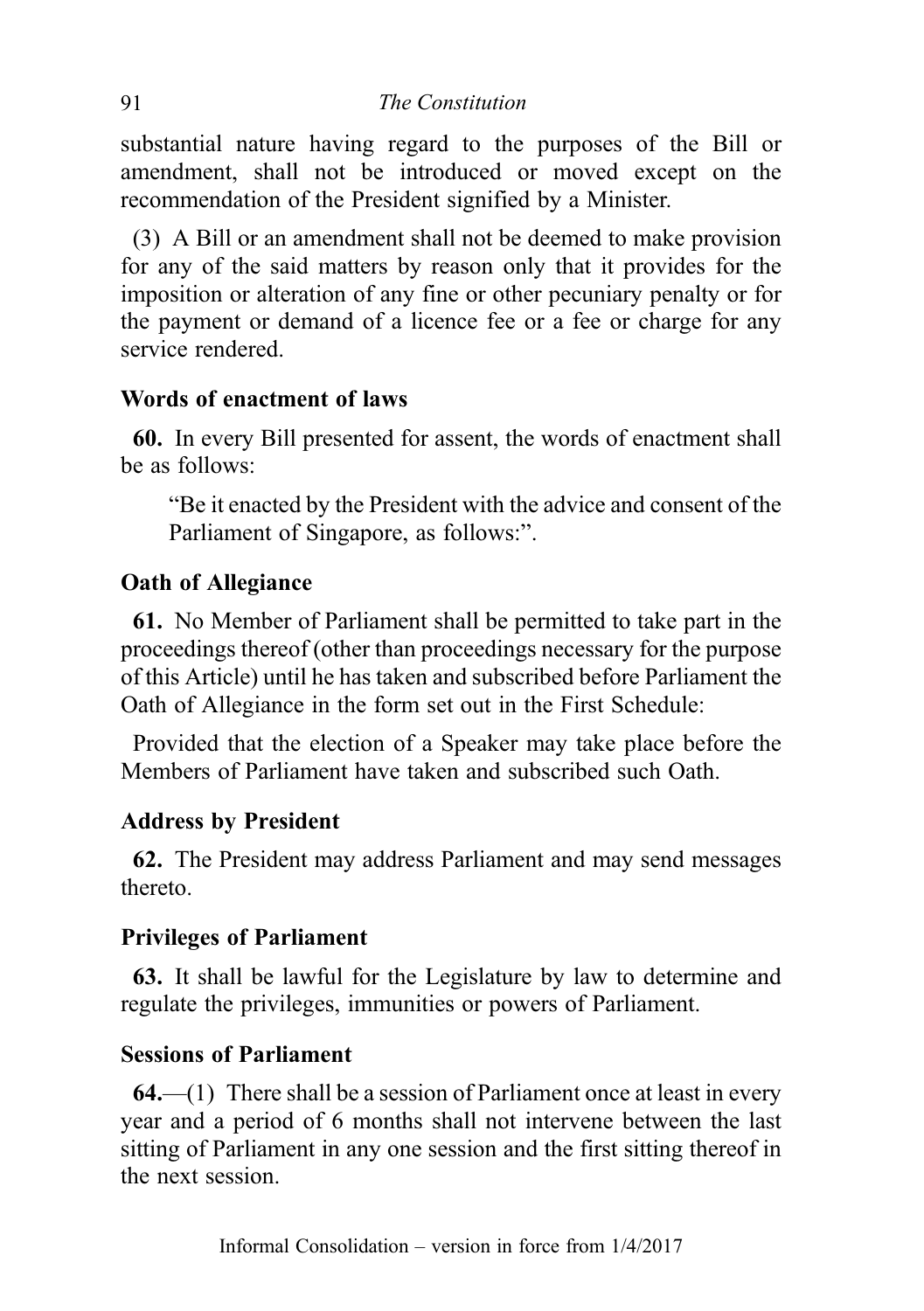(2) The sessions of Parliament shall be held in such places and shall commence at such times as the President may, from time to time, by Proclamation in the *Gazette*, appoint.

### Prorogation and dissolution of Parliament

65.—(1) The President may, at any time, by Proclamation in the Gazette, prorogue Parliament.

(2) If, at any time, the office of Prime Minister is vacant, the President shall, by Proclamation in the Gazette, dissolve Parliament as soon as he is satisfied, acting in his discretion, that a reasonable period has elapsed since that office was last vacated and that there is no Member of Parliament likely to command the confidence of a majority of the Members thereof.

(3) The President may, at any time, by Proclamation in the Gazette, dissolve Parliament if he is advised by the Prime Minister to do so, but he shall not be obliged to act in this respect in accordance with the advice of the Prime Minister unless he is satisfied that, in tendering that advice, the Prime Minister commands the confidence of a majority of the Members of Parliament.

(3A) The President shall not dissolve Parliament after a notice of motion proposing an inquiry into the conduct of the President has been given under Article 22L(3) unless —

- (a) a resolution is not passed pursuant to the notice of such motion under Article 22L(4);
- (b) where a resolution has been passed pursuant to the notice of such motion under Article 22L(4), the tribunal appointed under Article 22L(5) determines and reports that the President has not become permanently incapable of discharging the functions of his office or that the President has not been guilty of any of the other allegations contained in such motion;
- (c) the consequent resolution for the removal of the President is not passed under Article 22L(7); or
- (*d*) Parliament by resolution requests the President to dissolve Parliament.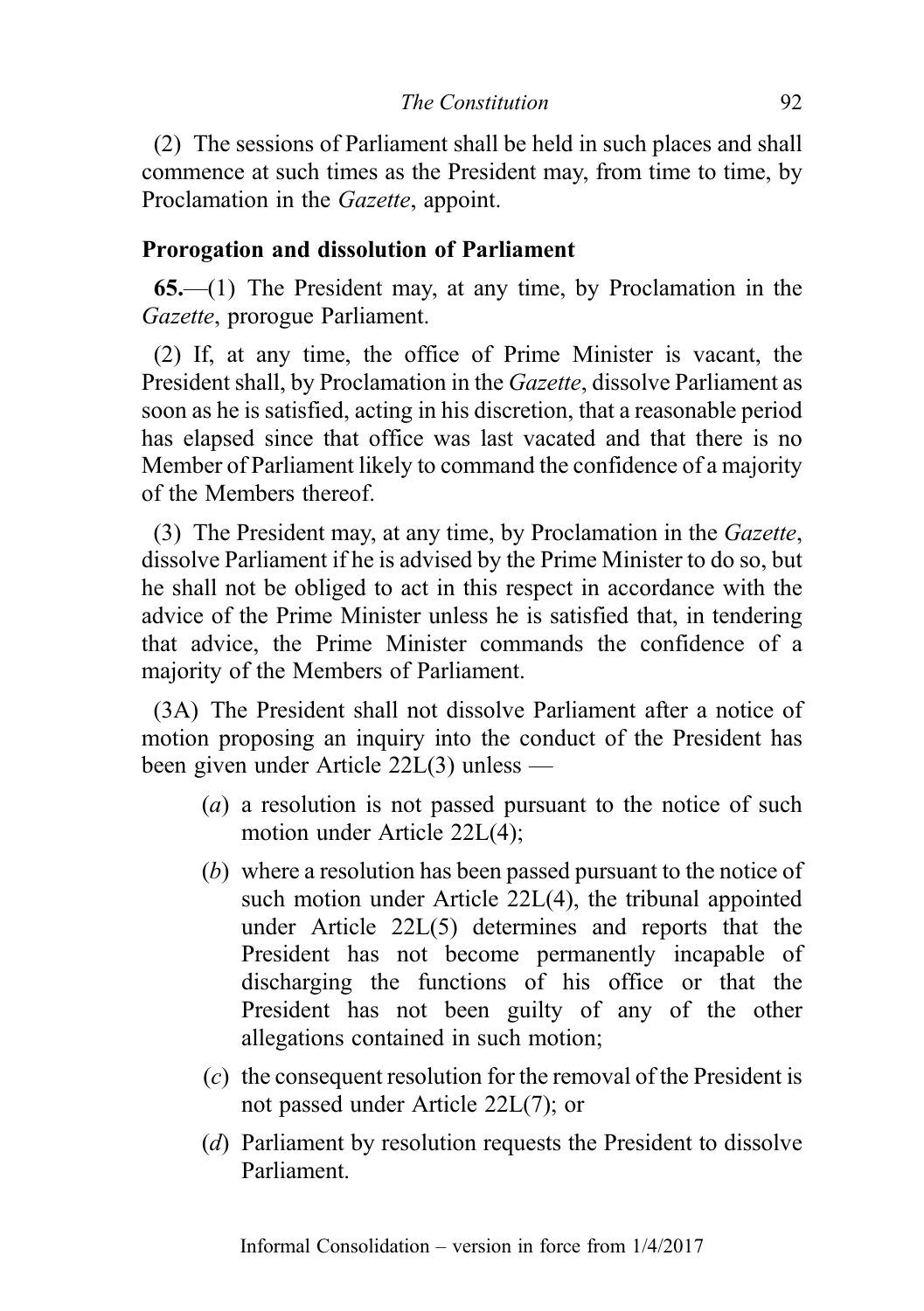(4) Parliament, unless sooner dissolved, shall continue for 5 years from the date of its first sitting and shall then stand dissolved.

#### General elections

66. There shall be a general election at such time, within 3 months after every dissolution of Parliament, as the President shall, by Proclamation in the *Gazette*, appoint.

#### Remuneration of Members

67. The Legislature may by law make provision for the remuneration of Members of Parliament.

### PART VII

### THE PRESIDENTIAL COUNCIL FOR MINORITY RIGHTS

#### Interpretation of this Part

68. In this Part, unless the context otherwise requires —

"adverse report" means a report of the Council stating that, in the opinion of the Council, some specified provision of a Bill or of a subsidiary legislation would be a differentiating measure;

"Chairman" means the Chairman of the Council;

- "Council" means the Presidential Council for Minority Rights established under Article 69;
- "differentiating measure" means any measure which is, or is likely in its practical application to be, disadvantageous to persons of any racial or religious community and not equally disadvantageous to persons of other such communities, either directly by prejudicing persons of that community or indirectly by giving advantage to persons of another community;
- "member" means a member of the Council and includes the Chairman;
- "Money Bill" means a Bill which contains only provisions dealing with all or any of the following matters: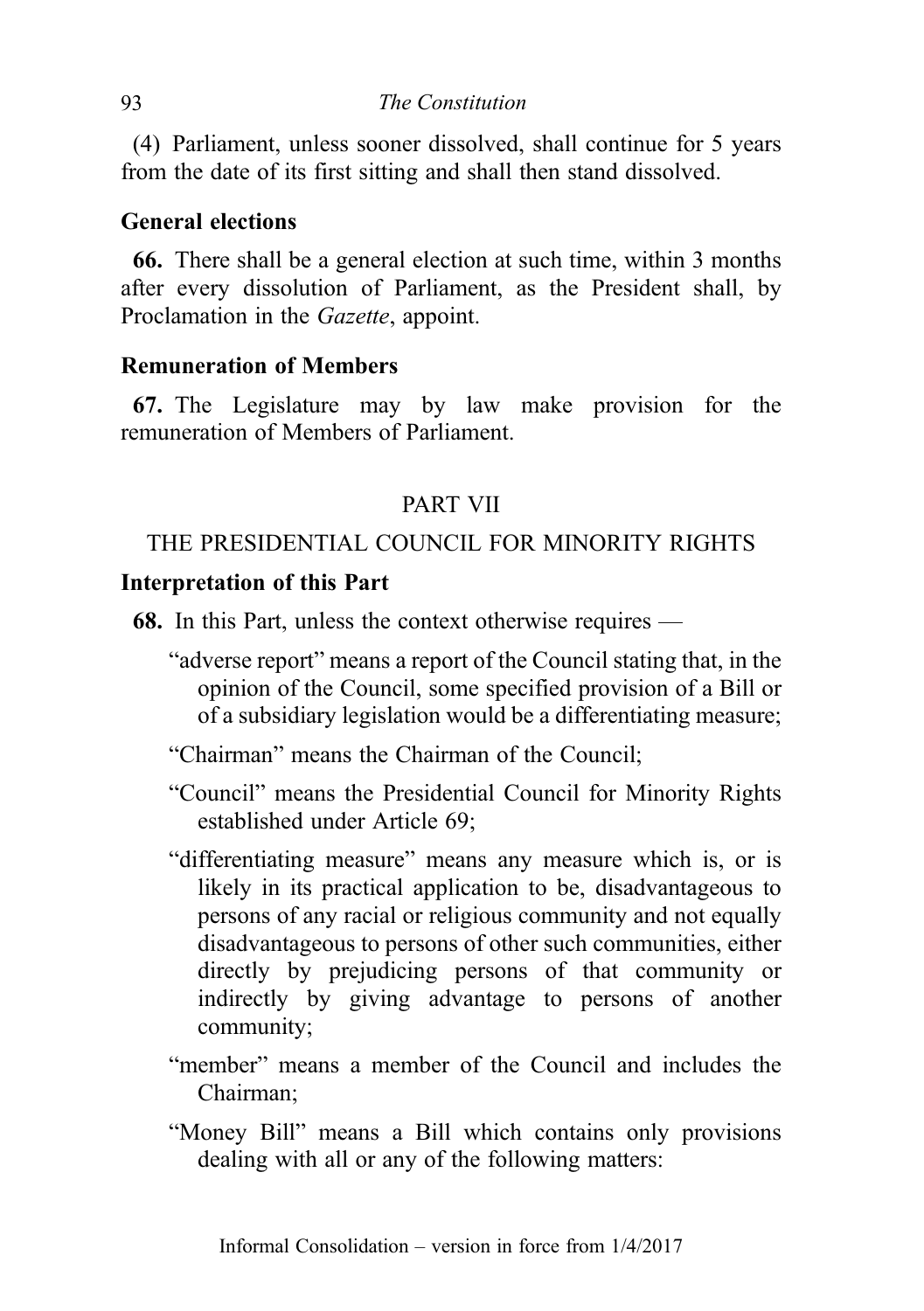- (a) the imposition, repeal, remission, alteration or regulation of taxation;
- (b) the imposition, for the payment of debt or other financial purposes, of charges on the Consolidated Fund or any other public funds, or the variation or repeal of any such charges;
- (c) the grant of money to the Government or to any authority or person, or the variation or revocation of any such grant;
- (d) the appropriation, receipt, custody, investment, issue or audit of accounts of public money;
- (e) the raising or guarantee of any loan or the repayment thereof, or the establishment, alteration, administration or abolition of any sinking fund provided in connection with any such loan;
- (f) subordinate matters which are ancillary or incidental to any of the foregoing matters;

"sitting day" means any date on which Parliament meets.

### Establishment of Presidential Council for Minority Rights

69.—(1) There shall be a Presidential Council for Minority Rights which shall consist of —

(a) a Chairman appointed for a period of 3 years; and

[Act 39 of 2014 wef 01/01/2015]

(b) not more than 20 members.

[Act 39 of 2014 wef 01/01/2015]

(c) [Deleted by Act 39 of 2014 wef 01/01/2015]

(1A) Up to 10 members may be permanent members appointed for life.

[Act 39 of 2014 wef 01/01/2015]

(1B) Unless appointed for life, a member shall be appointed for a period of 3 years.

[Act 39 of 2014 wef 01/01/2015]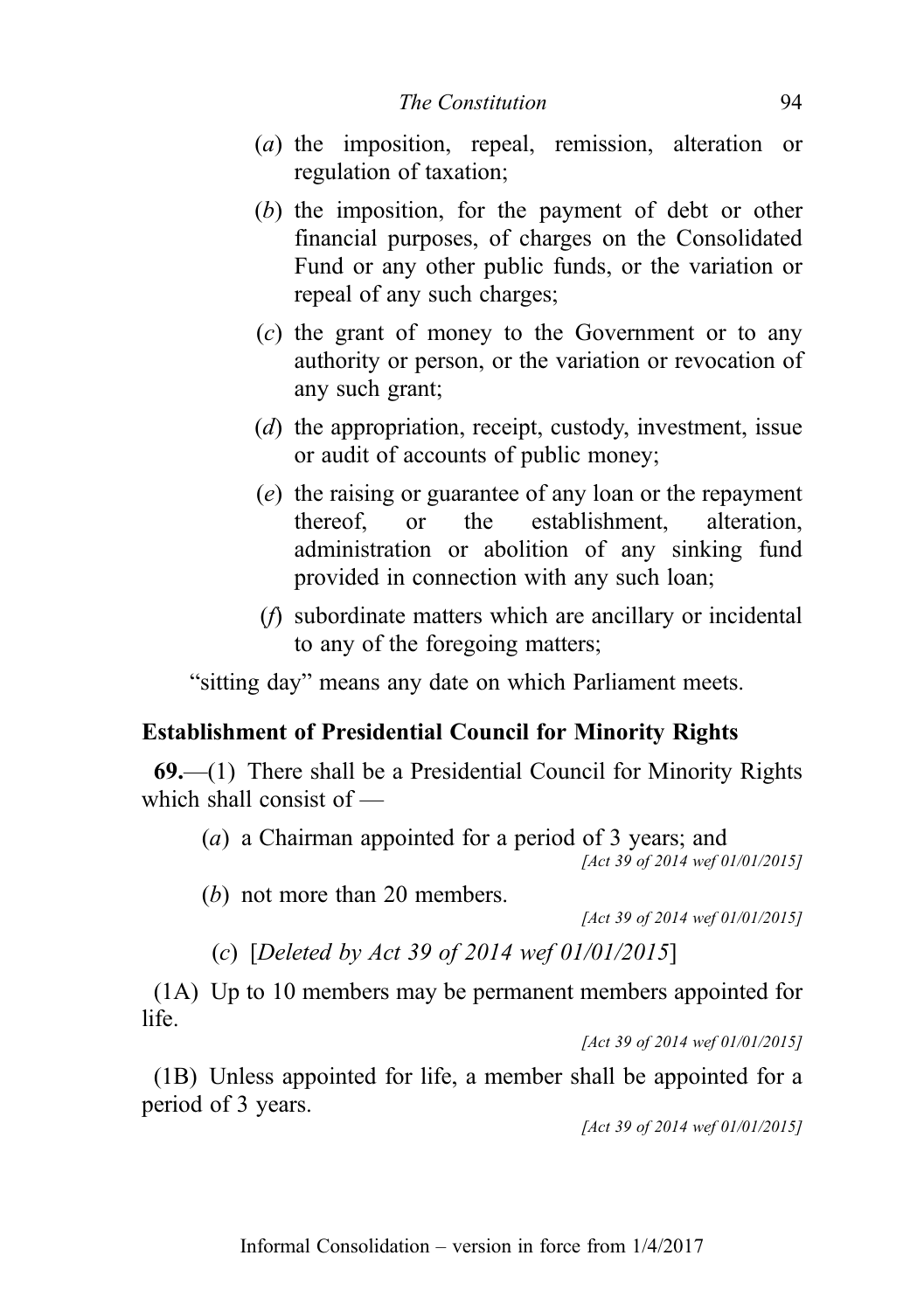#### *The Constitution*

(2) The Chairman and the members shall be appointed by the President if he, acting in his discretion, concurs with the advice of the Cabinet.

(3) The Chairman and the members appointed under clause (1B) shall be eligible for reappointment.

[Act 39 of 2014 wef 01/01/2015]

### Temporary appointment during incapacity of member

70. Whenever a member informs the Chairman that he is or will be incapable, for a period of 3 months or more, of taking part in the proceedings of the Council by reason of illness, absence or other cause, the Chairman shall convey the information to the President who may, if he, acting in his discretion, concurs with the advice of the Cabinet, appoint a person to serve as a member for that period.

#### Qualifications of members

71. No person shall be qualified to be appointed as a member unless  $he$  —

- (a) is a citizen of Singapore;
- (b) is not less than 35 years of age;
- (c) is resident in Singapore; and
- (d) is not liable to any of the disqualifications provided in Article 72.

#### Disqualifications of members

72. A person shall be disqualified for appointment as a member  $w$ ho —

- (a) is or has been found or declared to be of unsound mind;
- (b) is insolvent or an undischarged bankrupt;
- (c) has been convicted of an offence by a court of law in Singapore or Malaysia and sentenced to imprisonment for a term of not less than one year or to a fine of not less than \$2,000 and has not received a free pardon: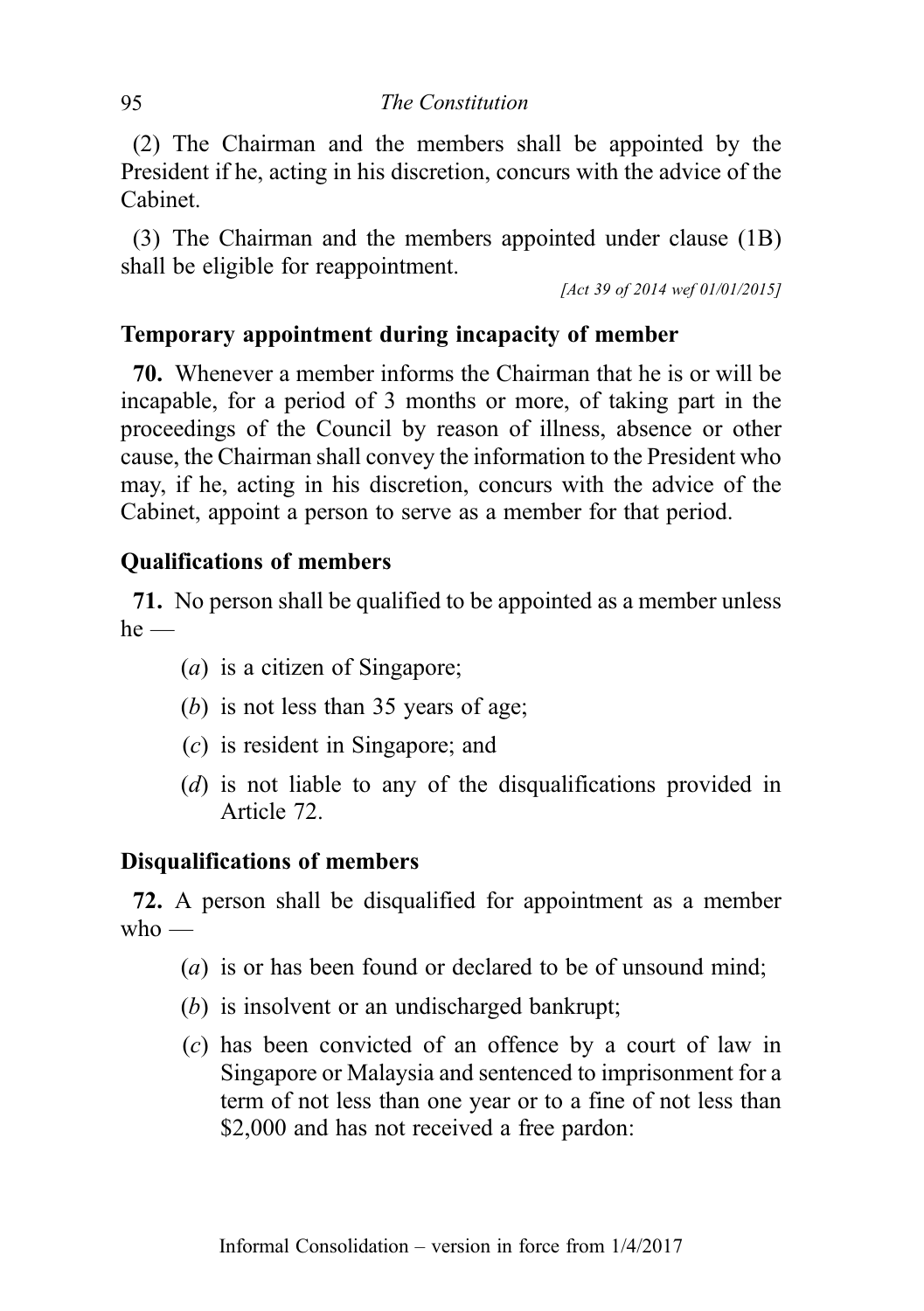### *The Constitution*

Provided that where the conviction is by a court of law in Malaysia, the person shall not be so disqualified unless the offence is also one which, had it been committed in Singapore, would have been punishable by a court of law in Singapore; or

(d) has voluntarily acquired the citizenship of, or exercised the rights of citizenship in, a foreign country or has made a declaration of allegiance to a foreign country.

# Termination of membership

73. A member shall vacate his seat in the Council —

- (a) if he ceases to be a citizen of Singapore;
- (b) if by writing under his hand addressed to the Chairman he resigns his seat; or
- (c) if he becomes subject to any of the disqualifications provided in Article 72.

# Determination of questions as to membership

74.—(1) Any question whether any person has become a member or has vacated his seat as such member shall be referred to and determined by a tribunal consisting of a Judge of the Supreme Court appointed by the Chief Justice and 2 members appointed by the Council.

- (2) Any tribunal constituted under clause (1) shall
	- (a) sit in private;
	- (b) afford the person concerned adequate opportunity to call witnesses and be heard; and
	- (c) report its decision to the Chairman.

(3) The decision of the tribunal shall be final and shall not be open to question in any court.

### Oaths of Allegiance and Secrecy

75. Before any person who has been appointed Chairman or a member enters upon the duties of his office, he shall take and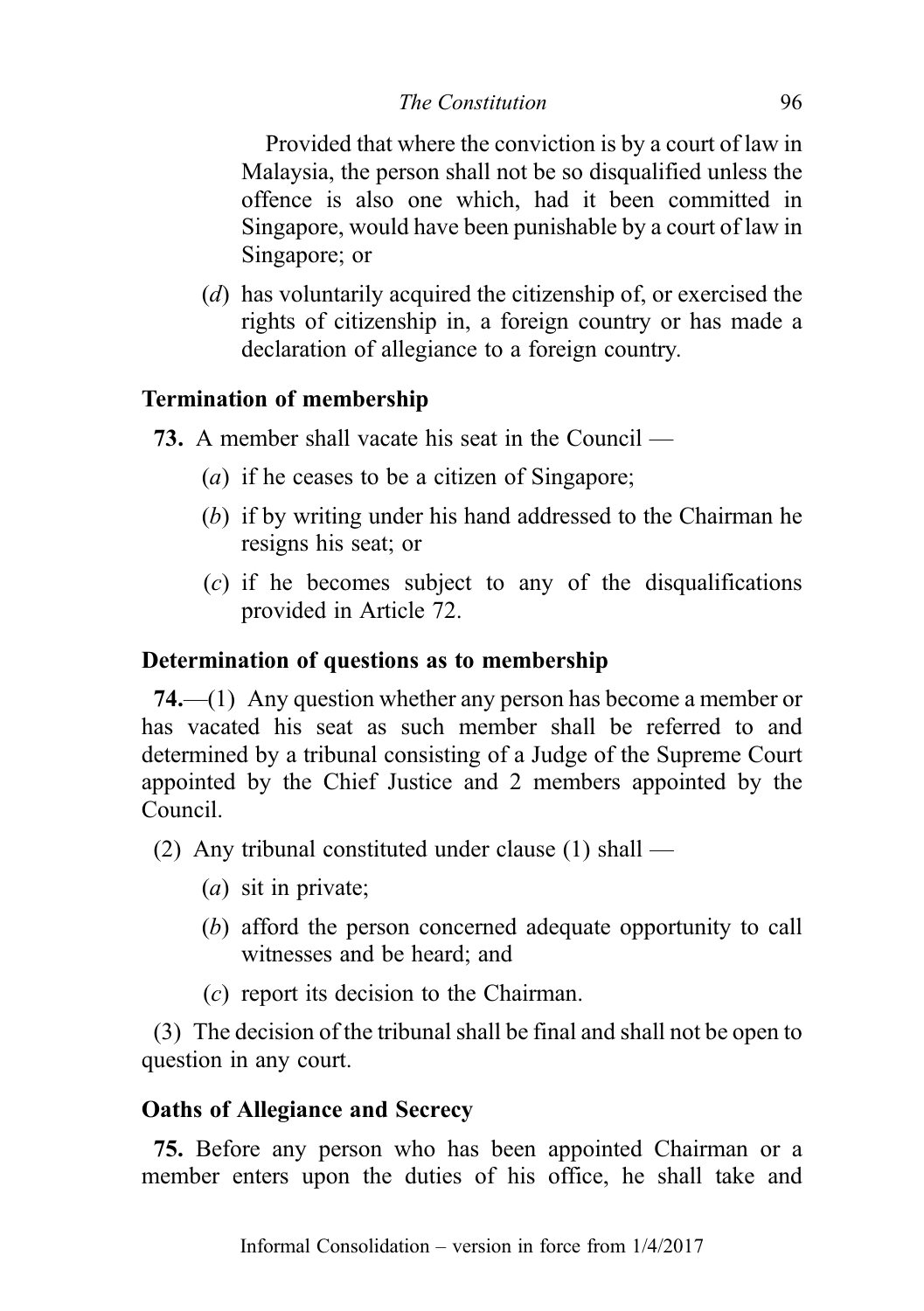subscribe before a Judge of the Supreme Court the Oath of Allegiance and the Oath of Secrecy in the forms set out respectively in paragraphs 2 and 7 in the First Schedule.

# General function of Council

76.—(1) It shall be the general function of the Council to consider and report on such matters affecting persons of any racial or religious community in Singapore as may be referred to the Council by Parliament or the Government.

(2) A reference to the Council by Parliament may be made by the Speaker, and a reference to the Council by the Government may be made by a Minister.

# Functions of Council in respect of Bills and subsidiary legislation

77. It shall be the particular function of the Council to draw attention to any Bill or to any subsidiary legislation if that Bill or subsidiary legislation is, in the opinion of the Council, a differentiating measure.

# Copies of Bills and amendments thereto to be sent to Council

78.—(1) Immediately after any Bill to which this Article applies has been given a final reading and passed by Parliament and before it is presented to the President for assent, the Speaker shall cause an authenticated copy of the Bill to be sent to the Council.

(2) The Council shall consider the Bill and shall, within 30 days of the date on which the Bill was sent to the Council, make a report to the Speaker stating whether or not in the opinion of the Council any and, if so, which provision of the Bill would, if enacted, be a differentiating measure.

(3) Whenever after the receipt of an adverse report from the Council, the Bill to which it relates is amended by Parliament, the Speaker shall cause the Bill in its amended form to be sent again to the Council.

(4) On the application of the Chairman, the Speaker may extend, as he thinks fit, the period of 30 days prescribed by clause (2), where he considers it proper to do so on account of the length or complexity of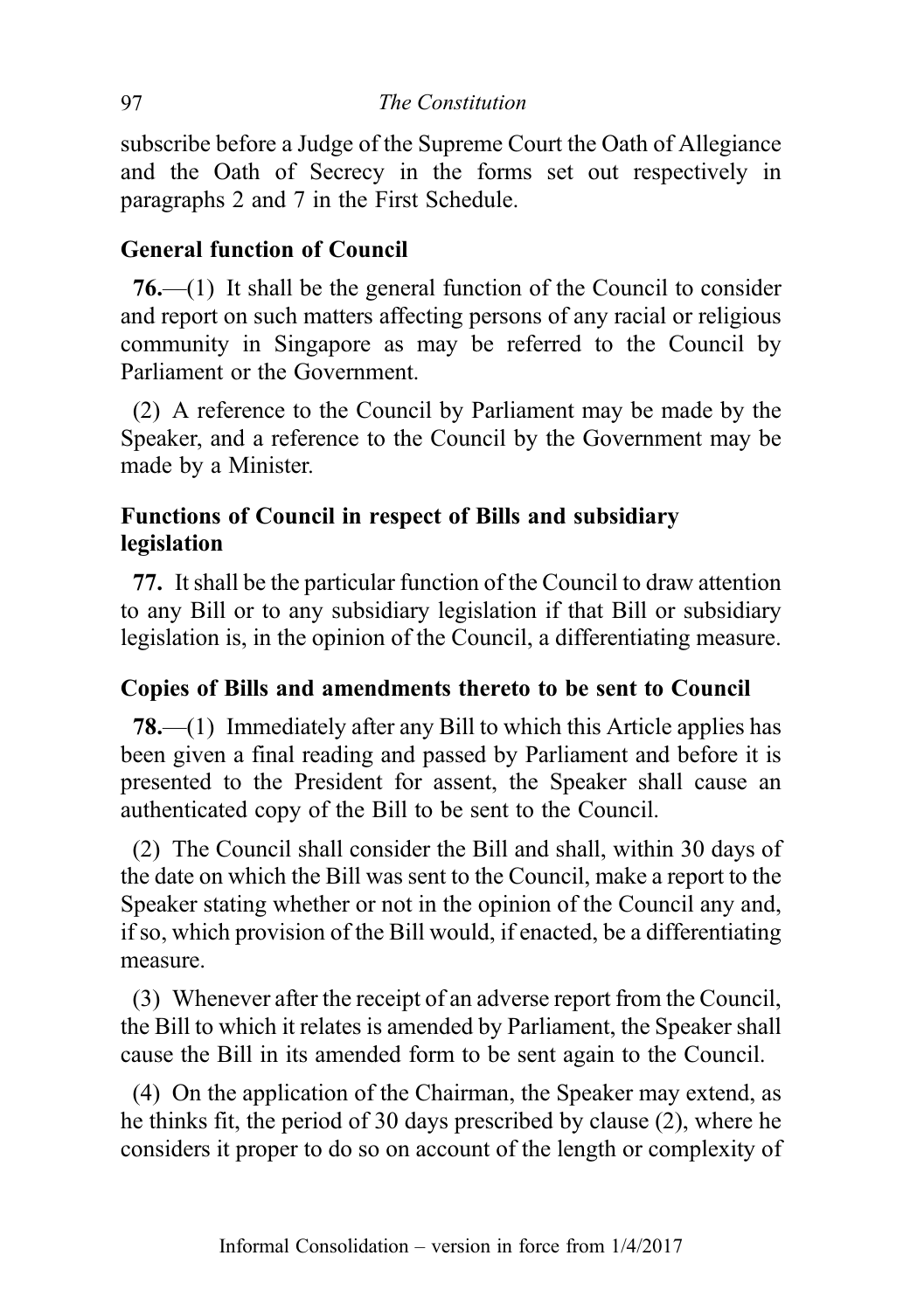any Bill or the number of matters for the time being under consideration by the Council or for any sufficient reason.

(5) The Speaker shall cause every report received by him from the Council in pursuance of clause (2) to be presented to Parliament without undue delay. Where the Speaker receives no such report on the Bill within the time provided in clause (2), or any extension thereof granted under clause (4), it shall be conclusively presumed that the Council is of the opinion that no provision of the Bill would, if enacted, be a differentiating measure.

(6) No Bill to which this Article applies shall be presented to the President for assent unless it is accompanied by a certificate under the hand of the Speaker stating that —

- (a) in the opinion of the Council no provision of the Bill would, if enacted, be a differentiating measure;
- (b) no report having been received from the Council within the time prescribed or any extension thereof, the Council is presumed to be of the opinion that no provision of the Bill would, if enacted, be a differentiating measure; or
- (c) notwithstanding the opinion of the Council that some specified provision of the Bill would, if enacted, be a differentiating measure, a motion for the presentation of the Bill to the President for assent has been passed by not less than two-thirds of the total number of Members of Parliament (excluding nominated Members).

[Act 28 of 2016 wef 01/04/2017]

- (7) This Article shall not apply to
	- (a) a Money Bill;
	- (b) a Bill certified by the Prime Minister as being one which affects the defence or the security of Singapore or which relates to public safety, peace or good order in Singapore; or
	- (c) a Bill certified by the Prime Minister to be so urgent that it is not in the public interest to delay its enactment.

(8) A Bill shall be deemed to be a Money Bill if the Speaker certifies in writing that, in his opinion, it is a Bill to which the definition of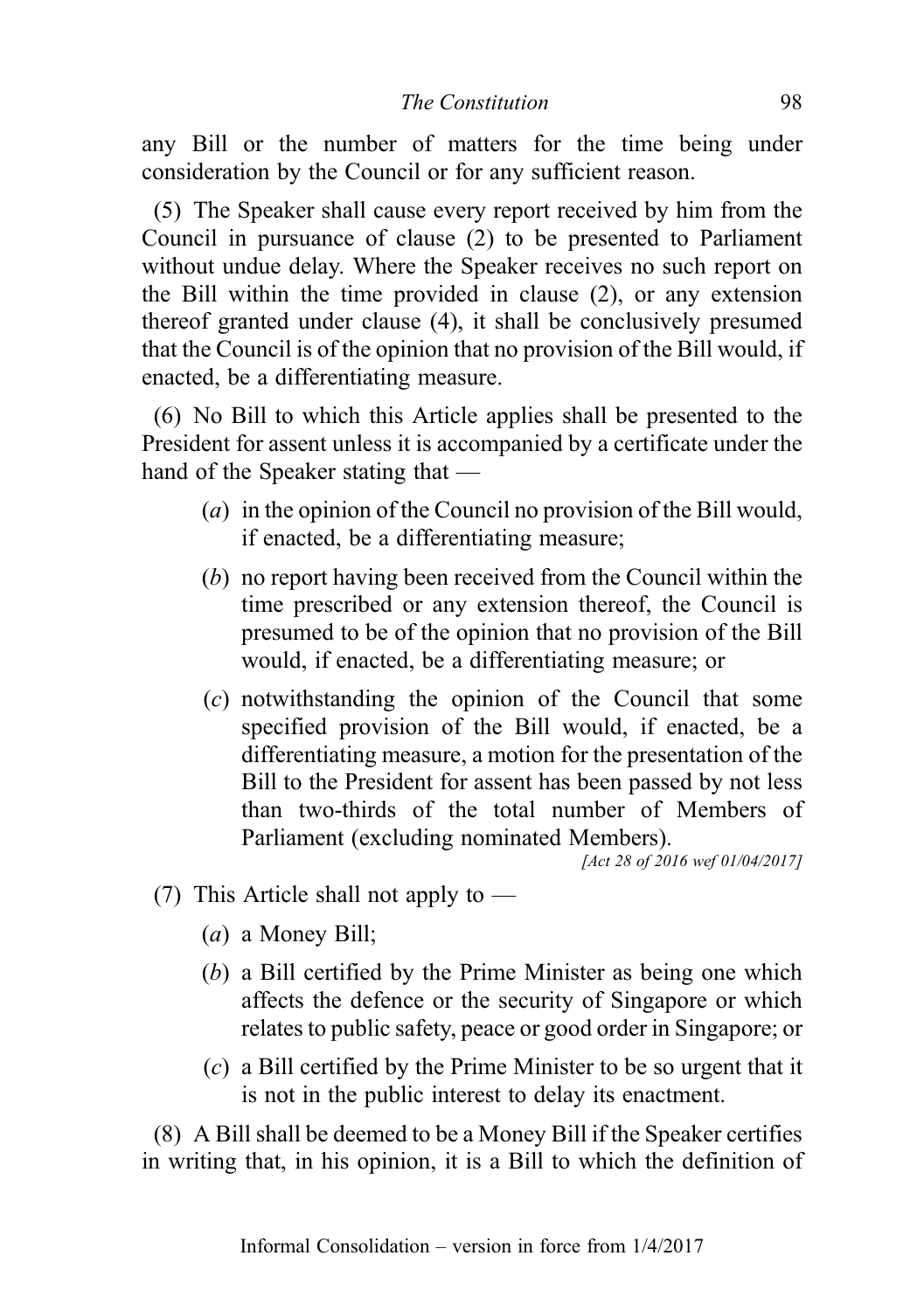### *The Constitution*

"Money Bill" contained in Article 68 applies. No Money Bill shall be presented to the President for assent, unless it is accompanied by the Speaker's certificate which shall be conclusive for all purposes and shall not be open to question in any court.

# Functions of Council in regard to Bills enacted on a certificate of urgency

79.—(1) Where the President assents to a Bill which has been certified as urgent by the Prime Minister under Article 78(7), it shall nevertheless be the duty of the Speaker to cause an authenticated copy of the Act to be sent as soon as may be to the Council.

(2) The Council shall thereupon consider the Act and shall, within 30 days of the date on which the Act was sent to the Council, make a report to the Speaker stating whether or not in the opinion of the Council any and, if so, which provision of the Act is a differentiating measure.

(3) The Speaker shall cause any such report to be presented to Parliament as soon as possible.

### Functions of Council in regard to subsidiary legislation

80.—(1) An authenticated copy of every piece of subsidiary legislation shall be sent to the Council by the appropriate Minister within 14 days of the publication of such subsidiary legislation.

(2) The Council shall thereupon consider such subsidiary legislation and shall, within 30 days of the date on which the subsidiary legislation was sent to the Council, make a report to the Speaker and to the appropriate Minister, stating whether or not in the opinion of the Council any and, if so, which provision of the subsidiary legislation is a differentiating measure.

(3) The Speaker shall cause every report of the Council on every piece of subsidiary legislation to be presented to Parliament on the next sitting day after receiving the Council's report.

(4) Where an adverse report in respect of any provision of any subsidiary legislation is presented to Parliament in pursuance of clause (3), then, within 6 months after the presentation of that report, unless either —

99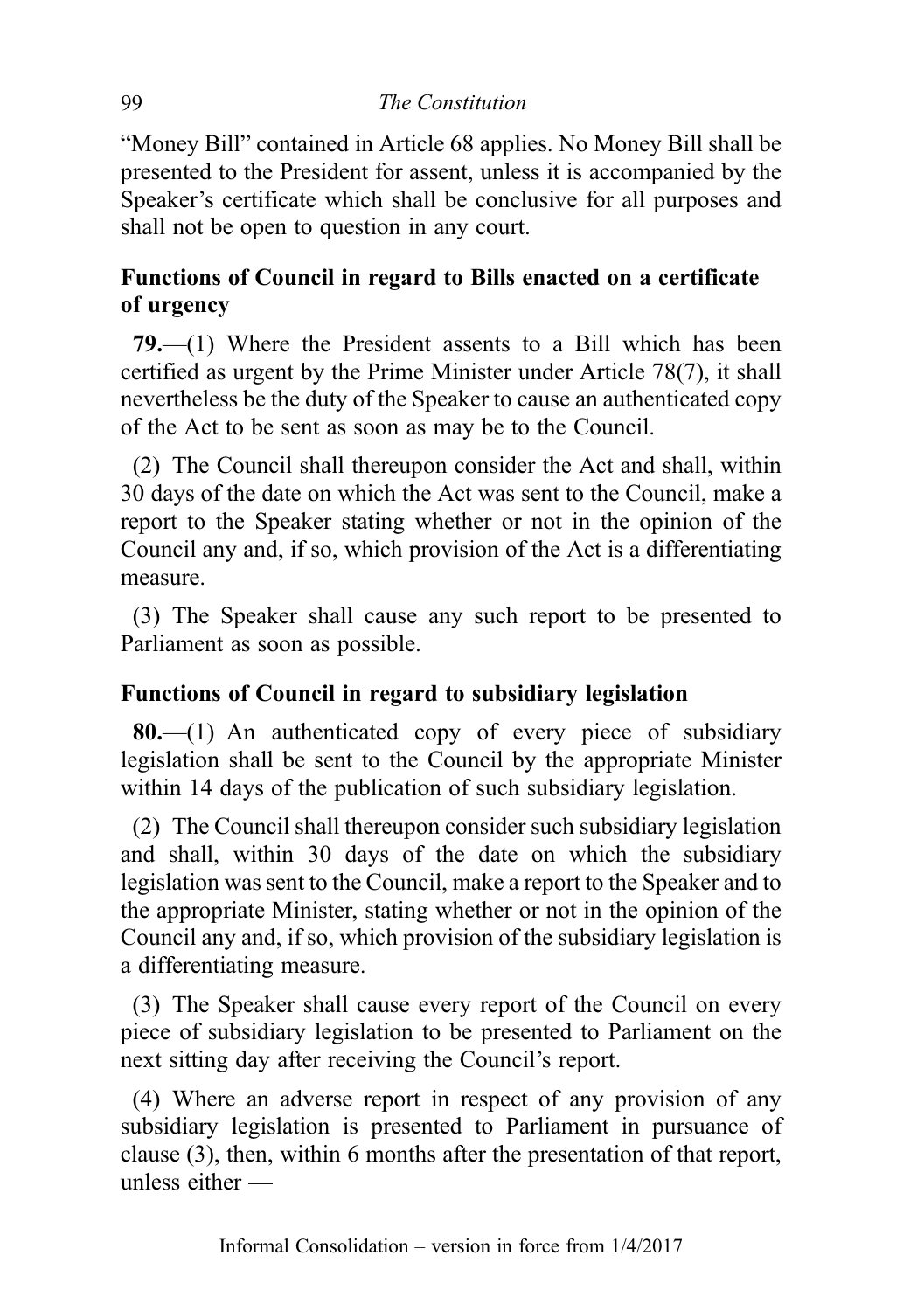- (a) the provision has been revoked or amended by the appropriate Minister; or
- (b) Parliament has passed a resolution confirming that provision,

the appropriate Minister shall revoke such provision and cause a notice of revocation to be published in the Gazette.

(5) If no report on any subsidiary legislation is received from the Council within the time provided in clause (2), it shall be conclusively presumed that the Council is of the opinion that no provision in such subsidiary legislation is a differentiating measure.

### Functions of Council in regard to certain written law

81.—(1) The Council may examine any written law in force on 9th January 1970 and may make a report in regard to any provision in such written law which, in the opinion of the Council, is a differentiating measure.

(2) The Council shall send such report to the Speaker and the Speaker shall cause such report to be presented to Parliament as soon as possible.

(3) In the case of a report on any subsidiary legislation, the Council shall also cause a copy of the report to be sent to the appropriate **Minister** 

#### Duties of Chairman

82.—(1) The Council shall meet on the summons of the Chairman.

(2) The Chairman, if present, shall preside at all meetings of the Council.

(3) Whenever the office of Chairman is vacant or the Chairman for any reason is unable to attend, some other member shall be elected by the Council to act as Chairman.

### Quorum and voting

83.—(1) The Council shall not transact any business unless a quorum of 8 members, including the Chairman or member presiding, is present.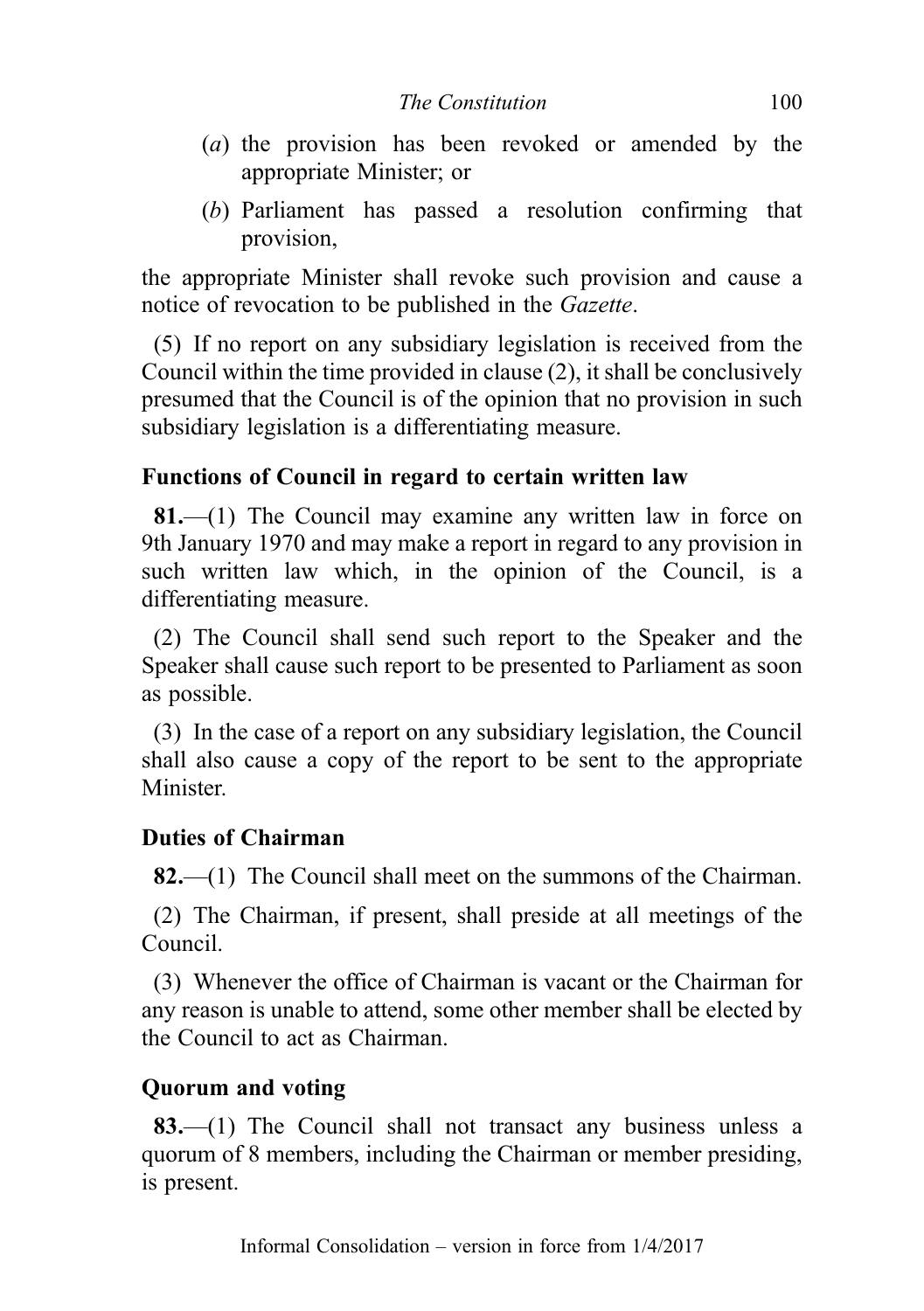(2) Any decision of the Council shall be made by a majority of the votes of the members present and voting.

(3) The Chairman or member presiding shall have an original vote but not a casting vote.

(4) If upon any question before the Council the votes of the members are equally divided, the motion shall be deemed to be lost.

### Proceedings of Council to be in private

84. The proceedings of the Council shall be conducted in private and the Council shall not be entitled to hear objectors or examine witnesses in regard to any Bill or law which is being considered by the Council in pursuance of the provisions of this Part.

### Council's report

85. In reporting the opinion of the Council under the provisions of this Part, the Council shall state —

- (a) either that the report is unanimous or the number of votes for and against it; and
- (b) in the case of an adverse report, the grounds on which the Council has reached its conclusion.

### Validity of proceedings notwithstanding vacancy in membership

86. Subject to Article 83(1), the Council shall not be disqualified for the transaction of business by reason of any vacancy among the members thereof; and any proceedings therein shall be valid notwithstanding that some person who was not entitled to do so took part in those proceedings.

### Attendance of Minister, etc.

87. Any Minister, Minister of State or Parliamentary Secretary specially authorised by the Prime Minister for this purpose shall be entitled to attend and take part in the proceedings of the Council as if he were a member but shall not have the right to vote in the Council.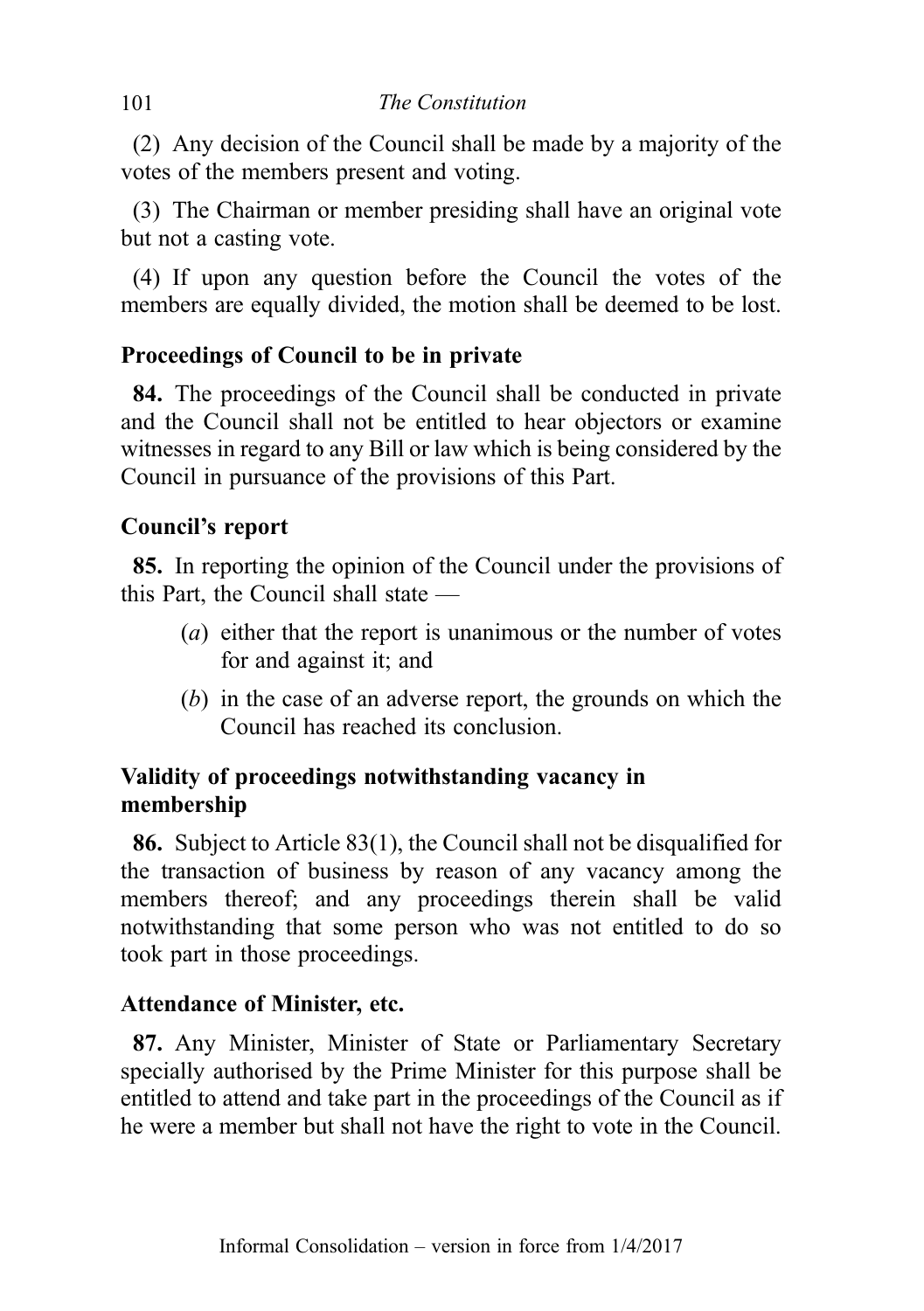### Power of Council to make rules regulating procedure

88. Subject to the provisions of this Constitution, the Council may make rules with respect to the regulation and conduct of its proceedings and the despatch of its business but no such rules shall have effect until they have been approved by the President.

### Annual report

89.—(1) Once in every year it shall be the duty of the Council to compile and present to the President a report on the work of the Council during the preceding 12 months.

(2) The President shall cause such report to be presented to Parliament as soon as possible.

### Salaries and fees

90.—(1) There shall be paid to the Chairman and the other members such salaries and fees as may be determined by the President.

(2) The salaries and fees payable under clause (1) shall be defrayed out of moneys provided by Parliament.

### Appointment of staff

91. The Council shall have power to appoint a Secretary to the Council and such other officers as may be required to enable the Council to carry out its functions under this Part.

### Power to make rules generally

92. The President may make rules for the conduct of business between the Council and Parliament and between the Council and any authority empowered to make subsidiary legislation, and generally for carrying out the purposes of this Part.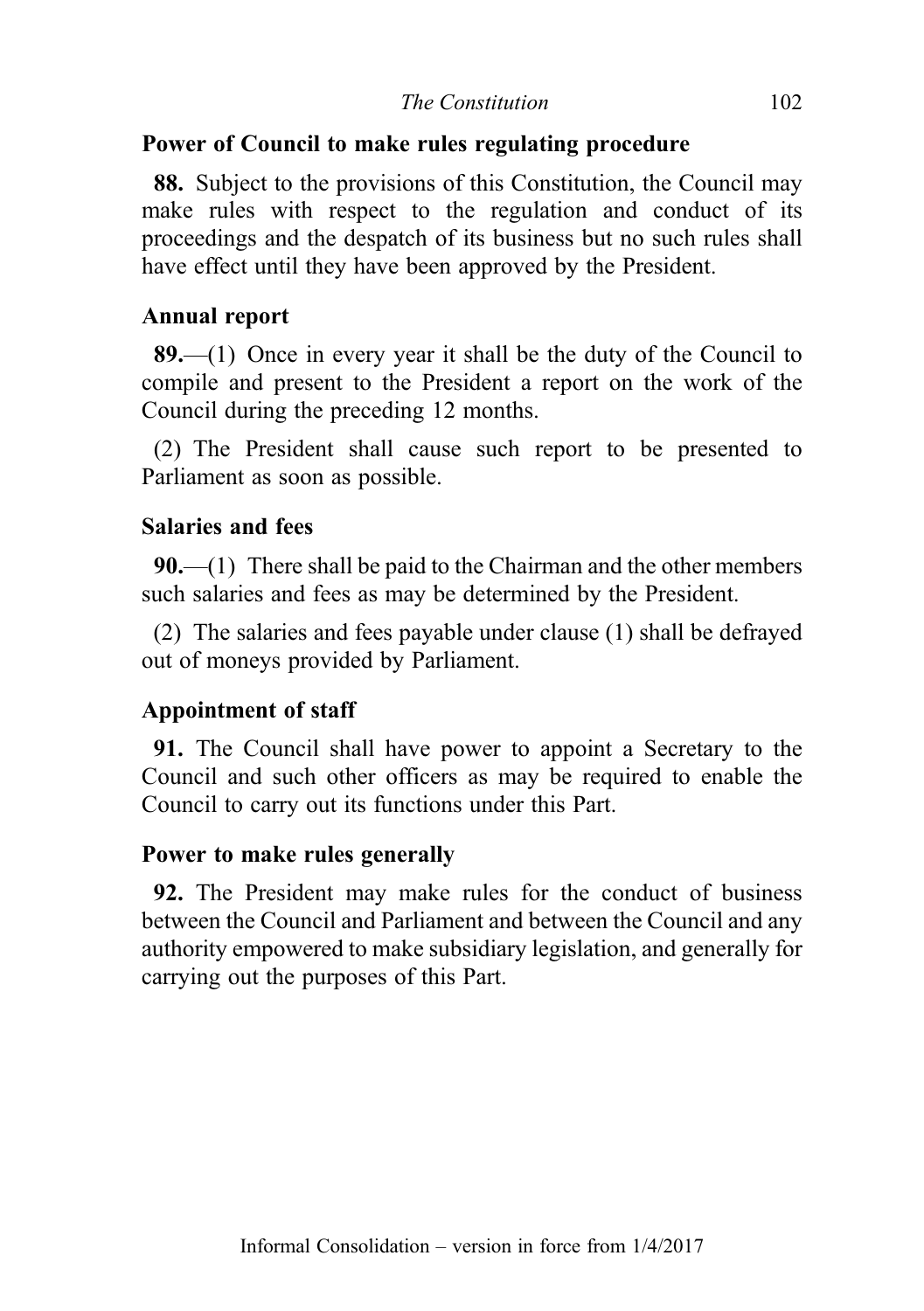# PART VIII

### THE JUDICIARY

### Judicial power of Singapore

93. The judicial power of Singapore shall be vested in a Supreme Court and in such subordinate courts as may be provided by any written law for the time being in force.

# Jurisdiction to determine questions as to validity of Presidential election

93A.—(1) All proceedings relating to the election of the President shall be heard and determined by the Chief Justice or by a Judge of the Supreme Court nominated by the Chief Justice for the purpose (referred to in this Constitution as the Election Judge).

(2) The Election Judge shall have the power to hear and determine and make such orders as provided by law on proceedings relating to the election of the President, and the decision of the Election Judge in any such proceedings shall be final.

(3) The procedure and practice in proceedings relating to the election of the President shall be regulated by rules which may be made by the Rules Committee constituted and appointed under section 80 of the Supreme Court of Judicature Act (Cap. 322).

### Constitution of Supreme Court

94.—(1) The Supreme Court shall consist of the Court of Appeal and the High Court with such jurisdiction and powers as are conferred on those Courts by this Constitution or any written law.

(2) The Court of Appeal shall consist of the Chief Justice and the Judges of Appeal.

[Act 39 of 2014 wef 01/01/2015]

(3) The High Court shall consist of the Chief Justice and the Judges of the High Court.

[Act 39 of 2014 wef 01/01/2015]

(4) A Judge of Appeal may sit in the High Court on such occasion as the Chief Justice requires.

[Act 39 of 2014 wef 01/01/2015]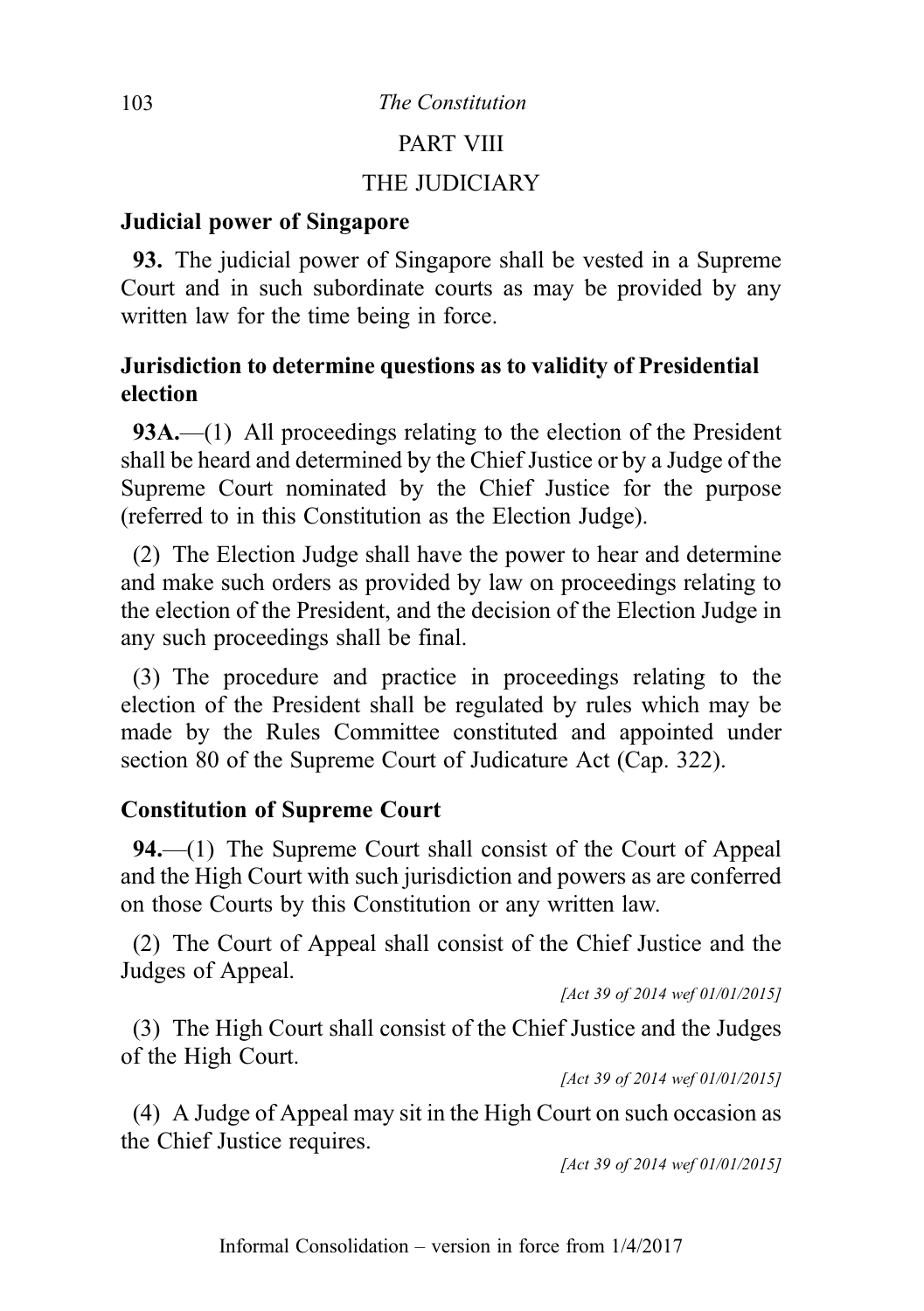(5) A Judge of the High Court may sit in the Court of Appeal on such occasion as the Chief Justice requires.

[Act 39 of 2014 wef 01/01/2015]

(6) A person appointed under Article 95(4) to exercise the powers and perform the functions of a Judge of the High Court may, in accordance with the terms of his appointment and subject to Article 95(7), (8), (9) and (10), as the case may be —

- (a) sit in the High Court; and
- (b) sit in the Court of Appeal on such occasion as the Chief Justice requires.

[Act 39 of 2014 wef 01/01/2015]

#### Appointment of Judges of Supreme Court, etc.

95.—(1) The Chief Justice, the Judges of Appeal and the Judges of the High Court shall be appointed by the President if he, acting in his discretion, concurs with the advice of the Prime Minister.

(2) The President may, if he, acting in his discretion, concurs with the advice of the Prime Minister, appoint a person who is 65 years of age or older and who is either qualified for appointment as a Judge of the Supreme Court or has ceased to be a Judge of the Supreme Court, to be the Chief Justice, a Judge of Appeal or a Judge of the High Court for a specified period.

[Act 39 of 2014 wef 01/01/2015]

(3) The office of a Judge of the Supreme Court shall not be abolished during his continuance in office.

[Act 39 of 2014 wef 01/01/2015]

(4) In order to facilitate the disposal of business in the Supreme Court, the President may, if he, acting in his discretion, concurs with the advice of the Prime Minister —

- (a) appoint a person who is qualified for appointment as a Judge of the Supreme Court to be a Judicial Commissioner of the Supreme Court;
- (b) appoint a person who has ceased to be a Judge of the Supreme Court to be a Senior Judge of the Supreme Court; or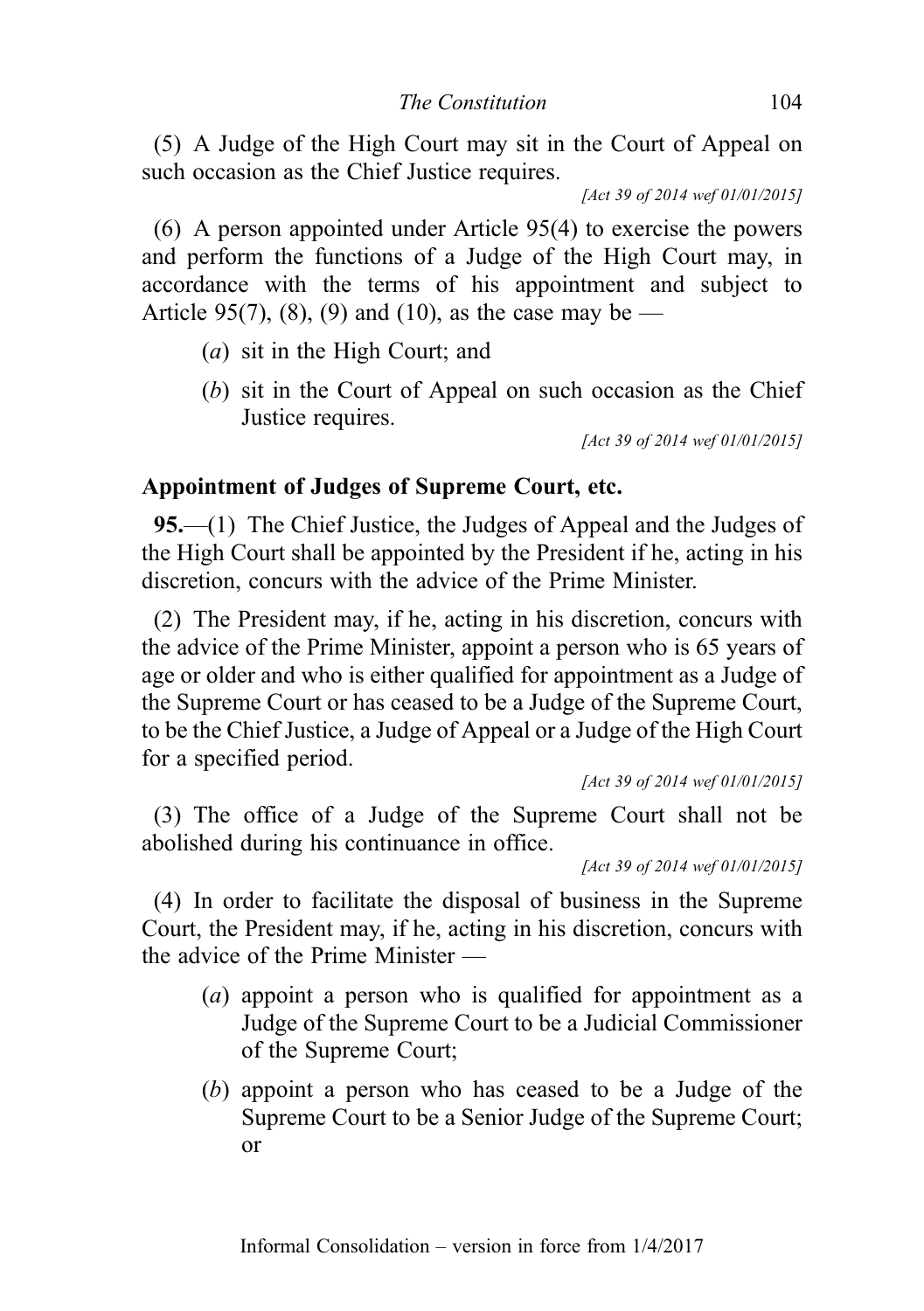(c) appoint a person who, in the opinion of the Chief Justice, is a person with the necessary qualifications, experience and professional standing to be an International Judge of the Supreme Court.

#### [Act 39 of 2014 wef 01/01/2015]

(5) For the purposes of clause (4), a Judicial Commissioner, a Senior Judge or an International Judge of the Supreme Court may —

- (a) be appointed to hear and determine a specific case only (subject to clause (10) for an International Judge); or
- (b) be appointed for a specified period.

[Act 39 of 2014 wef 01/01/2015]

(6) Before tendering his advice as to an appointment under clause (1), (2) or (4), other than the appointment of the Chief Justice, the Prime Minister must consult the Chief Justice.

[Act 39 of 2014 wef 01/01/2015]

(7) A Judicial Commissioner of the Supreme Court appointed for a specified period may exercise the powers and perform the functions of a Judge of the High Court in any case or in respect of such classes of cases as the Chief Justice may specify.

[Act 39 of 2014 wef 01/01/2015]

(8) A Senior Judge and an International Judge of the Supreme Court appointed for a specified period may exercise the powers and perform the functions of a Judge of the High Court in such cases or classes of cases as the Chief Justice specifies under clause (9).

[Act 39 of 2014 wef 01/01/2015]

(9) The Chief Justice may —

- (a) from time to time, require a Senior Judge of the Supreme Court appointed for a specified period to hear and determine any specific case, or such classes of cases as the Chief Justice may specify; and
- (b) from time to time and subject to clause (10), require an International Judge of the Supreme Court appointed for a specified period to hear and determine any specific case, or such classes of cases as the Chief Justice may specify. [Act 39 of 2014 wef 01/01/2015]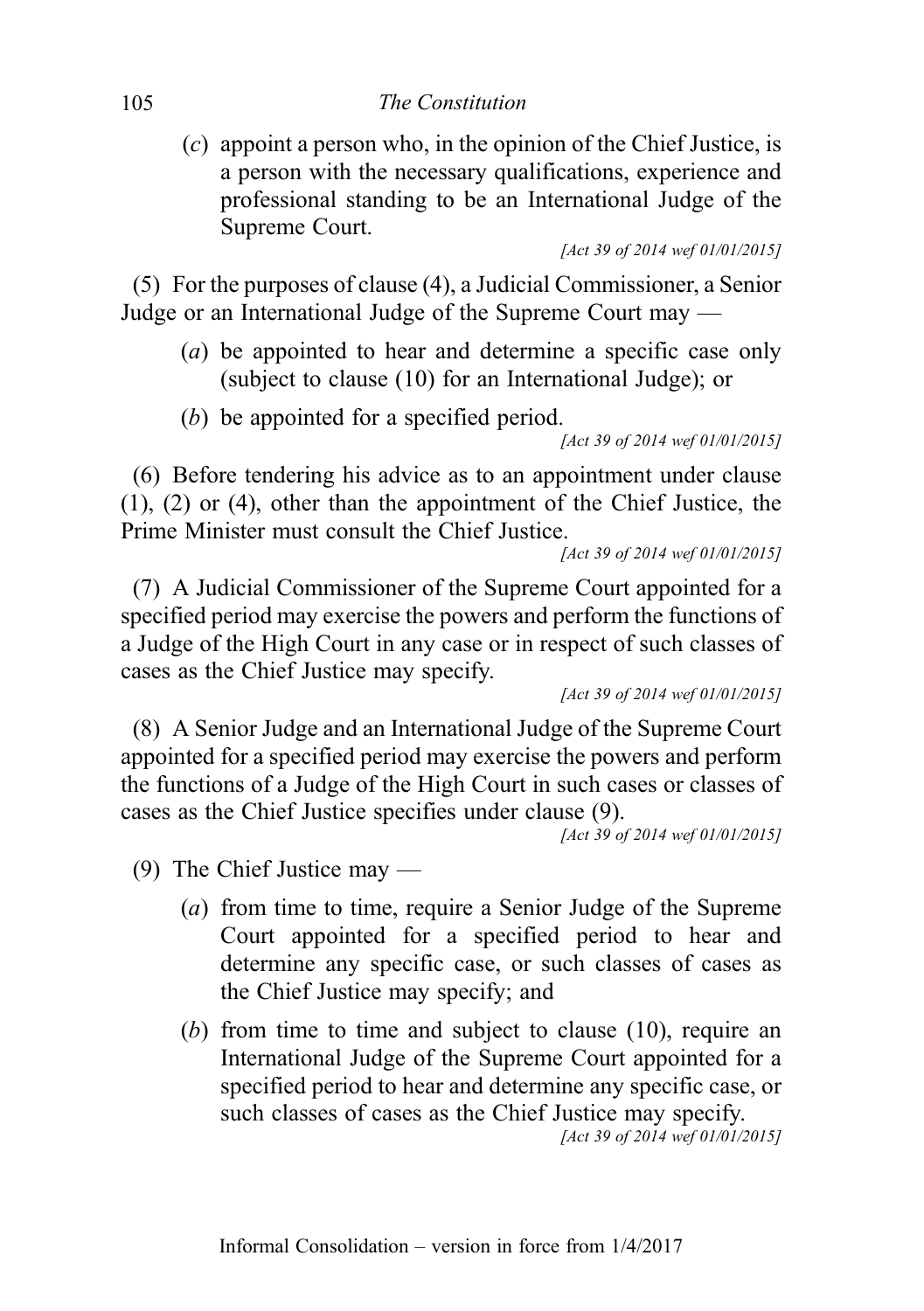(10) Parliament may by law limit the classes of cases that may be heard and determined by an International Judge of the Supreme Court. [Act 39 of 2014 wef 01/01/2015]

(11) Anything done by a Judicial Commissioner, a Senior Judge or an International Judge of the Supreme Court when acting in accordance with the terms of his appointment shall have the same validity and effect as if done by a Judge of the High Court and, in respect thereof, the Judicial Commissioner, Senior Judge or International Judge (as the case may be) shall have the same powers and enjoy the same immunities as if he had been a Judge of the High Court.

[Act 39 of 2014 wef 01/01/2015]

### Qualifications of Judges of Supreme Court

96. A person is qualified for appointment as a Judge of the Supreme Court if he has for an aggregate period of not less than 10 years been a qualified person within the meaning of section 2 of the Legal Profession Act (Cap. 161) or a member of the Singapore Legal Service, or both.

### Oath of Office of Judges of Supreme Court, etc.

97.—(1) Every person appointed as a Judge of the Supreme Court or a Judicial Commissioner or a Senior Judge of the Supreme Court shall, before he enters on the execution of his office, take, in the presence of the President, the Oath of Office in the form set out in the First Schedule.

[Act 39 of 2014 wef 01/01/2015]

(1A) Every person appointed as an International Judge of the Supreme Court shall, before he enters on the execution of his office, take, in the presence of the President, the Oath of Office in the form set out in the First Schedule.

[Act 39 of 2014 wef 01/01/2015]

(2) Notwithstanding clauses (1) and (1A), a Judicial Commissioner, a Senior Judge or an International Judge of the Supreme Court who is appointed under Article 95(4) to hear and determine a specified case need not be required to take the Oath of Office again if a period of less than 12 months intervenes between the date of his judgment in any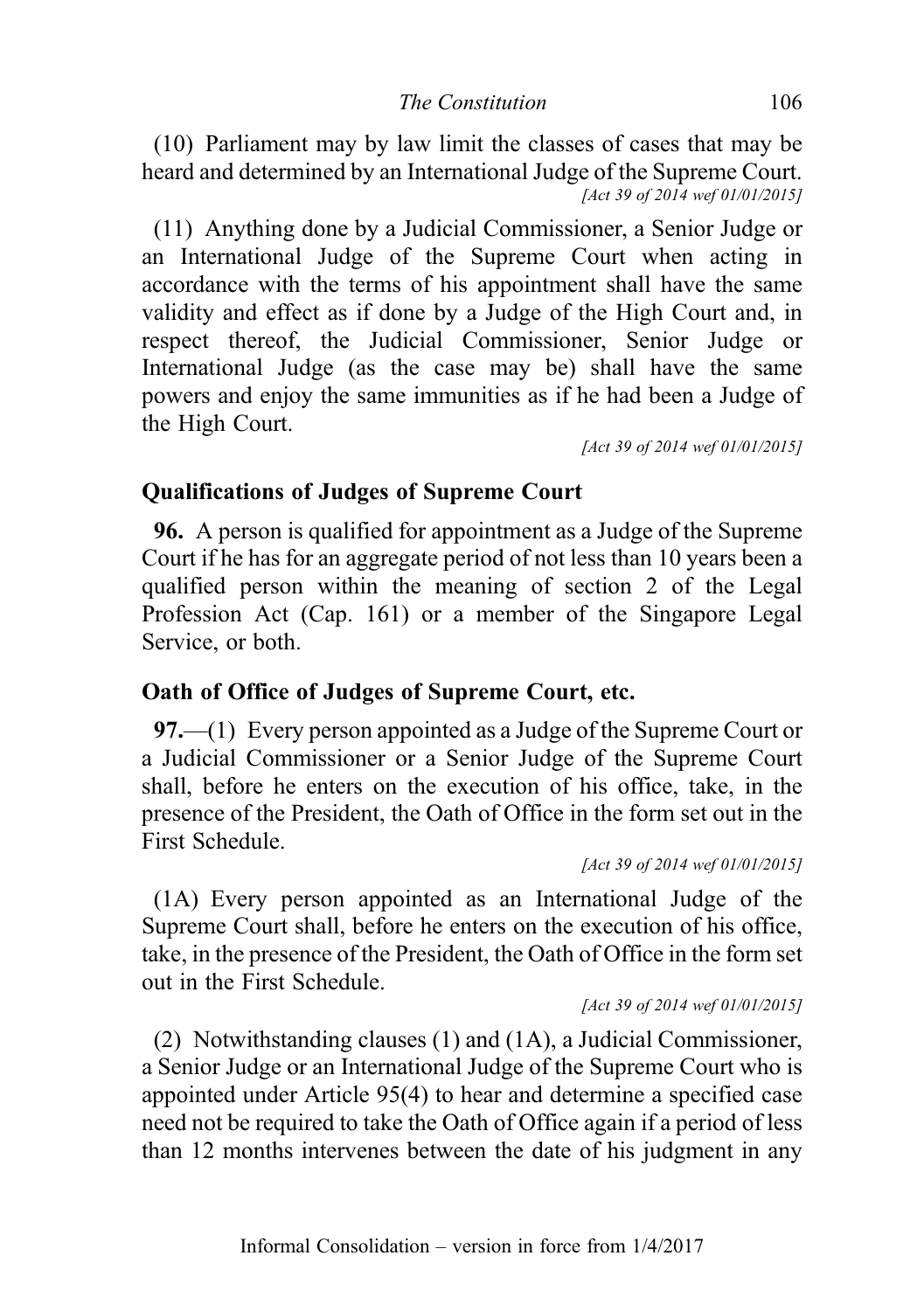specified case he is so appointed to hear and determine and the start of hearing for the next specified case.

[Act 39 of 2014 wef 01/01/2015]

# Tenure of office and remuneration of Judges of Supreme Court, etc.

98.—(1) Subject to this Article, a person appointed as a Judge of the Supreme Court under Article 95(1) shall hold office until he attains the age of 65 years or such later time not being later than 6 months after he attains that age, as the President may approve.

[Act 39 of 2014 wef 01/01/2015]

(2) A Judge of the Supreme Court or a Judicial Commissioner, a Senior Judge or an International Judge of the Supreme Court may at any time resign his office by writing under his hand addressed to the President, but shall not be removed from office except in accordance with clauses  $(3)$ ,  $(4)$  and  $(5)$ .

#### [Act 39 of 2014 wef 01/01/2015]

(3) If the Prime Minister, or the Chief Justice after consulting the Prime Minister, represents to the President that a person holding office as a Judge of the Supreme Court or a Judicial Commissioner, a Senior Judge or an International Judge of the Supreme Court ought to be removed on the ground of misbehaviour or of inability, from infirmity of body or mind or any other cause, to properly discharge the functions of his office, the President shall appoint a tribunal in accordance with clause (4) and shall refer that representation to it; and may on the recommendation of the tribunal remove the person from office.

[Act 39 of 2014 wef 01/01/2015]

(4) The tribunal shall consist of not less than 5 persons who hold or have held office as a Judge of the Supreme Court, or, if it appears to the President expedient to make such an appointment, persons who hold or have held equivalent office in any part of the Commonwealth, and the tribunal shall be presided over by the member first in the following order, namely, the Chief Justice according to their precedence among themselves and other members according to the order of their appointment to an office qualifying them for membership (the older coming before the younger of 2 members with appointments of the same date).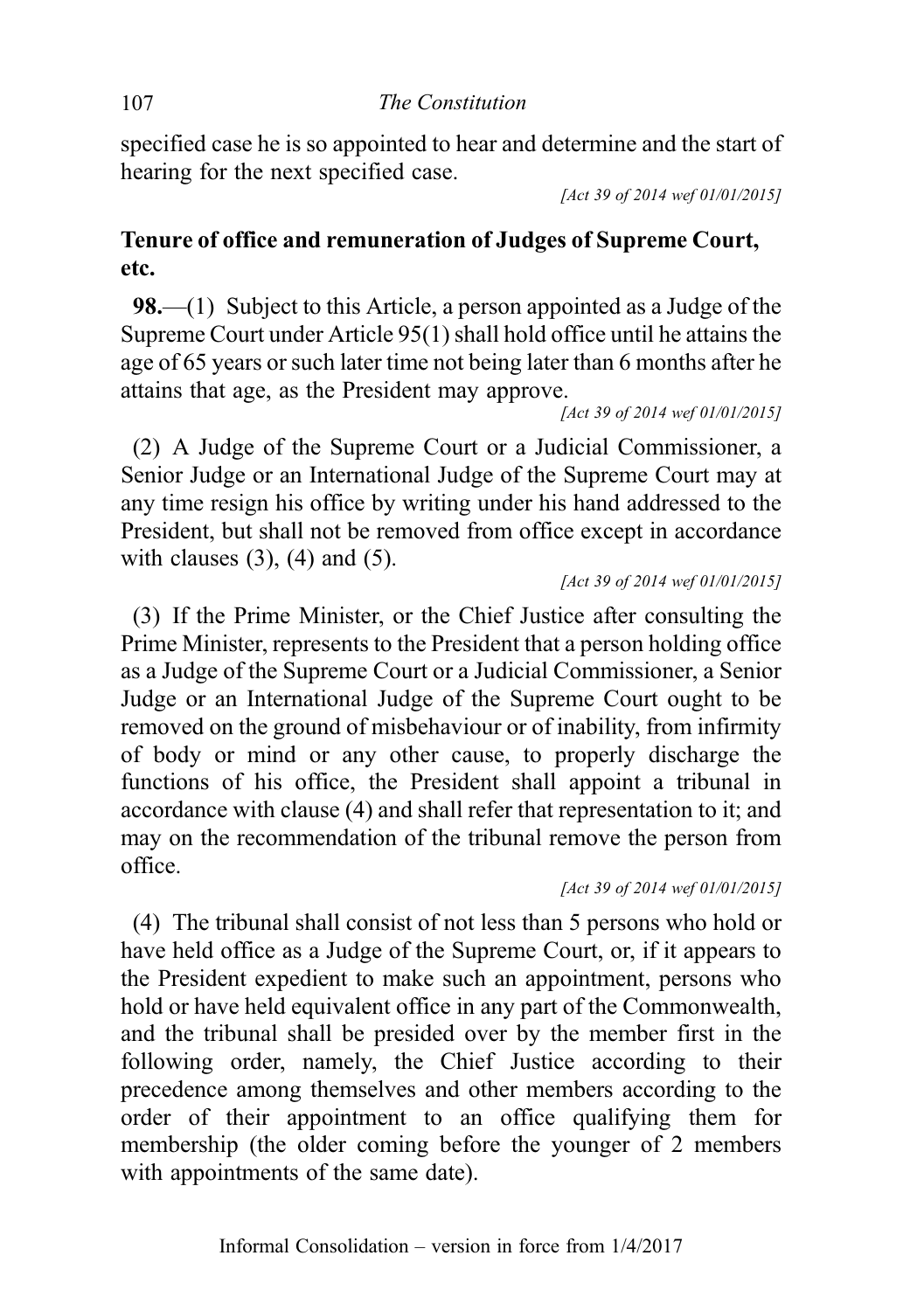(5) Pending any reference and report under clause (3), the President may, if he, acting in his discretion, concurs with the recommendation of the Prime Minister and, in the case of any other Judge of the Supreme Court or a Judicial Commissioner, a Senior Judge or an International Judge of the Supreme Court, after consulting the Chief Justice, suspend a Judge of the Supreme Court, or a Judicial Commissioner, a Senior Judge or an International Judge of the Supreme Court (as the case may be) from the exercise of his functions. [Act 39 of 2014 wef 01/01/2015]

(6) Parliament shall by law provide for the remuneration of the Judges of the Supreme Court and the remuneration so provided shall be charged on the Consolidated Fund.

(7) Subject to this Article, Parliament may by law provide for the terms of office of the Judges of the Supreme Court, other than their remuneration, and may provide that any gratuity payable in respect of service as a Judge of the Supreme Court shall be charged on the Consolidated Fund.

[Act 39 of 2014 wef 01/01/2015]

(8) The remuneration and other terms of office (including any pension or gratuity) of a Judge of the Supreme Court shall not be altered to his disadvantage after his appointment.

[Act 39 of 2014 wef 01/01/2015]

(9) Notwithstanding clause (1), the validity of anything done by a Judge of the Supreme Court shall not be questioned on the ground that he had attained the age on which he was required to retire.

(10) The President may, in his discretion, grant leave of absence from his duties to the Chief Justice and, acting on the advice of the Chief Justice, to any other Judge of the Supreme Court.

## Restriction on Parliamentary discussion of conduct of a Judge of Supreme Court

99. The conduct of a Judge of the Supreme Court or a Judicial Commissioner, a Senior Judge or an International Judge of the Supreme Court shall not be discussed in Parliament except on a substantive motion of which notice has been given by not less than one-quarter of the total number of the Members of Parliament.

[Act 39 of 2014 wef 01/01/2015]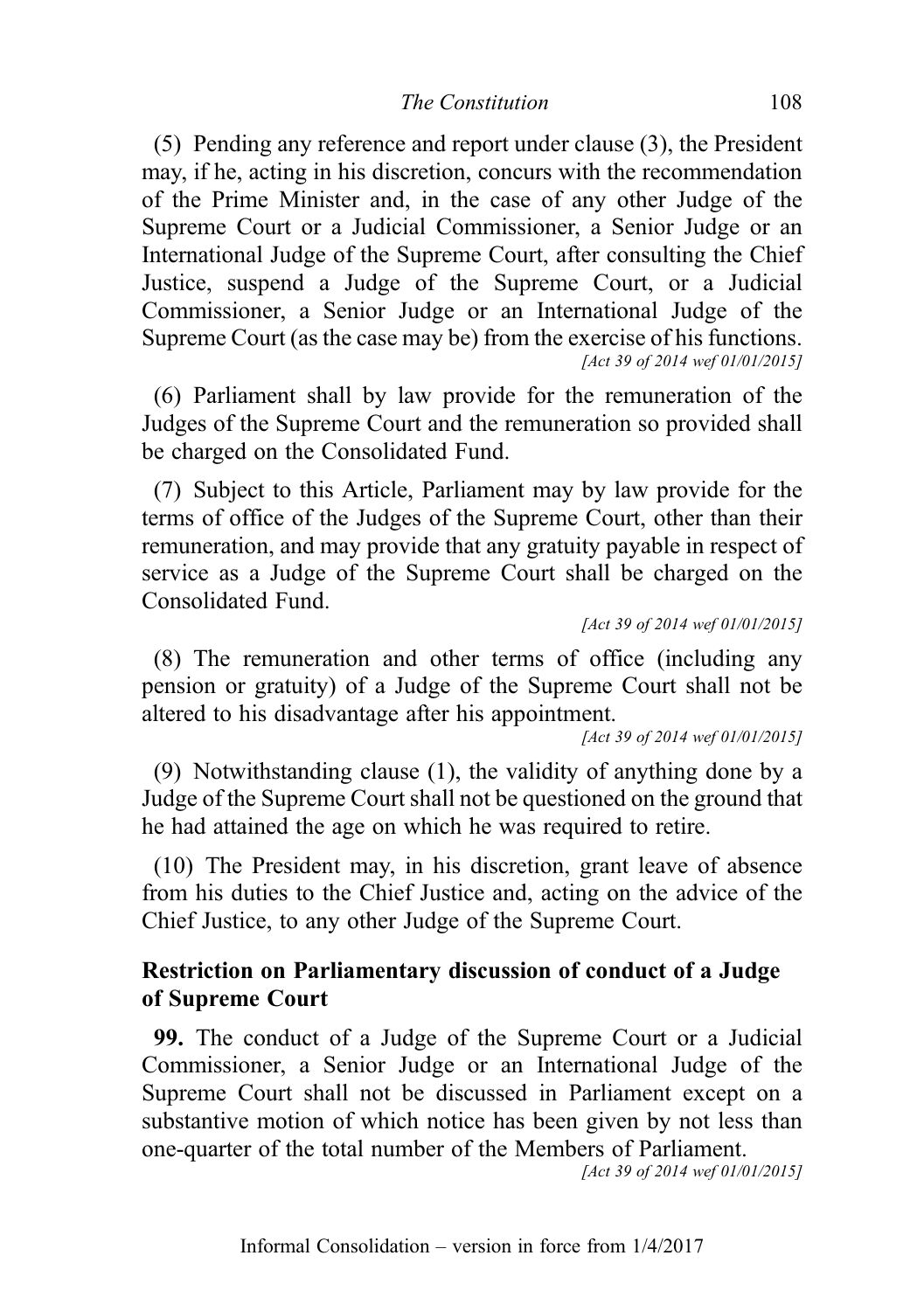### Advisory opinion

100.—(1) The President may refer to a tribunal consisting of not less than 3 Judges of the Supreme Court for its opinion any question as to the effect of any provision of this Constitution which has arisen or appears to him likely to arise.

(2) Where a reference is made to a tribunal under clause (1), it shall be the duty of the tribunal to consider and answer the question so referred as soon as may be and in any case not more than 60 days after the date of such reference, and the tribunal shall certify to the President, for his information, its opinion on the question referred to it under clause (1) with reasons for its answer, and any Judge in the tribunal who differs from the opinion of the majority shall in like manner certify his opinion and his reasons.

(3) The opinion of the majority of the Judges in the tribunal shall, for the purposes of this Article, be the opinion of the tribunal, and every such opinion of the tribunal shall be pronounced in open court.

(4) No court shall have jurisdiction to question the opinion of any tribunal or the validity of any law, or any provision therein, the Bill for which has been the subject of a reference to a tribunal by the President under this Article.

## Definition of "office"

101. In this Part, "office", in relation to a Judge of the Supreme Court, means the office as Chief Justice, Judge of Appeal or Judge of the High Court, as the case may be.

## PART IX

### THE PUBLIC SERVICE

### Public services

102.—(1) For the purposes of this Constitution and except as hereinafter in this Part provided, the public services shall be —

- (a) the Singapore Armed Forces;
- (b) the Singapore Civil Service;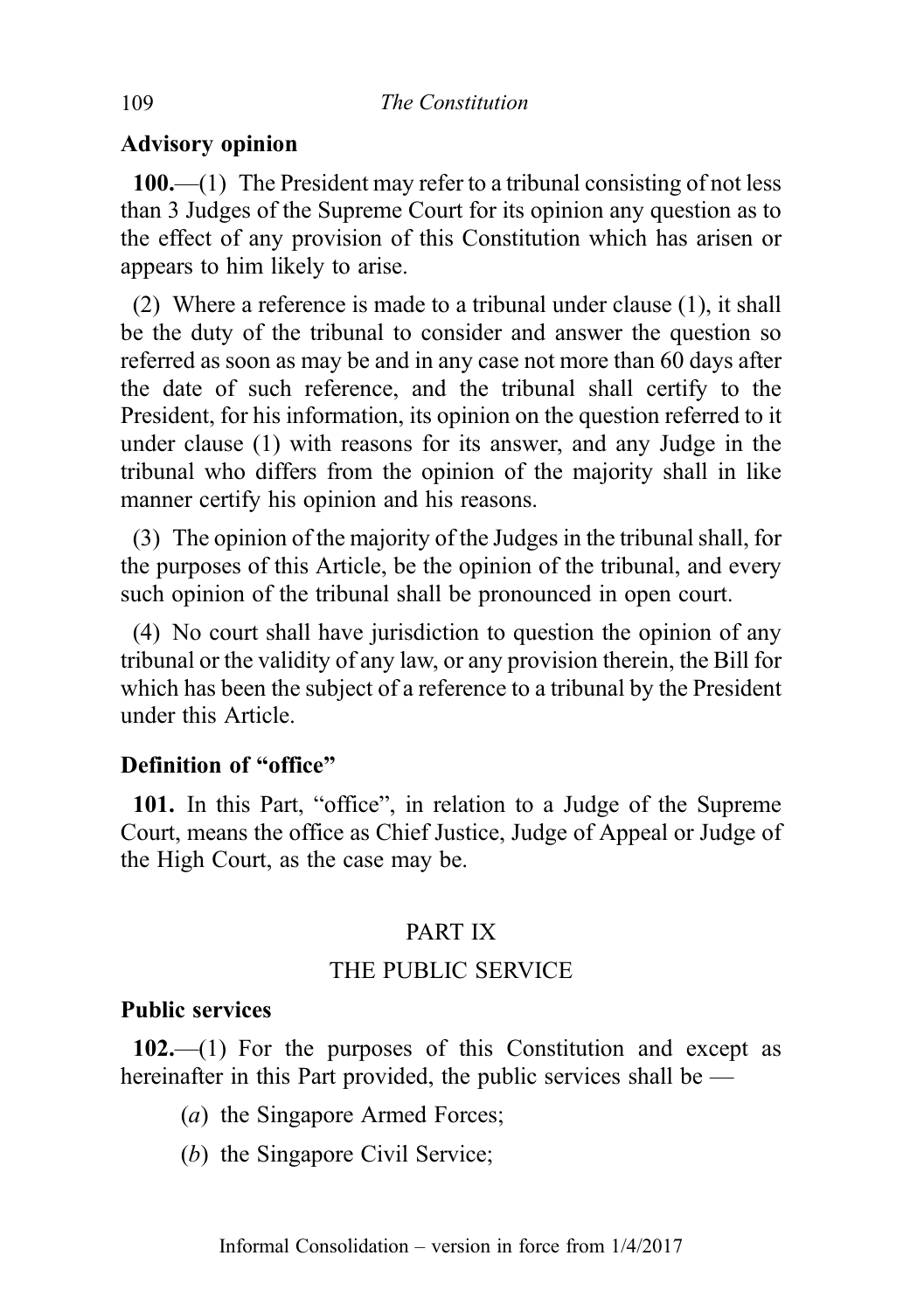- (c) the Singapore Legal Service; and
- (*d*) the Singapore Police Force.

(2) Except as otherwise expressly provided by this Constitution, the qualifications for appointments and conditions of service of persons in the public services may be regulated by law and, subject to the provisions of any such law, by the President.

#### Interpretation of this Part

103. Except for the purposes of Articles 112, 114 and 115, and except where the context otherwise requires, in the interpretation of this Part —

- (a) "public service" does not include service otherwise than in a civil capacity;
- (b) "public office" does not include the following offices:
	- (i) the office of the Chief Justice;
	- (ii) the office of the Attorney-General;
	- (iii) the office of Judge of the Supreme Court;
	- (iv) the office of member of the Public Service Commission or the Legal Service Commission;
	- (v) the office of any police officer below the rank of Inspector; or
	- (vi) any office the remuneration of the holder of which is calculated on a daily rate,

and "public officer" shall be construed accordingly.

#### Tenure of public office

104. Except as expressly provided by this Constitution, every person who is a member of the public service shall hold office during the pleasure of the President.

#### Public Service Commission

105.—(1) There shall be a Public Service Commission which shall consist of a Chairman and not less than 5 and not more than 14 other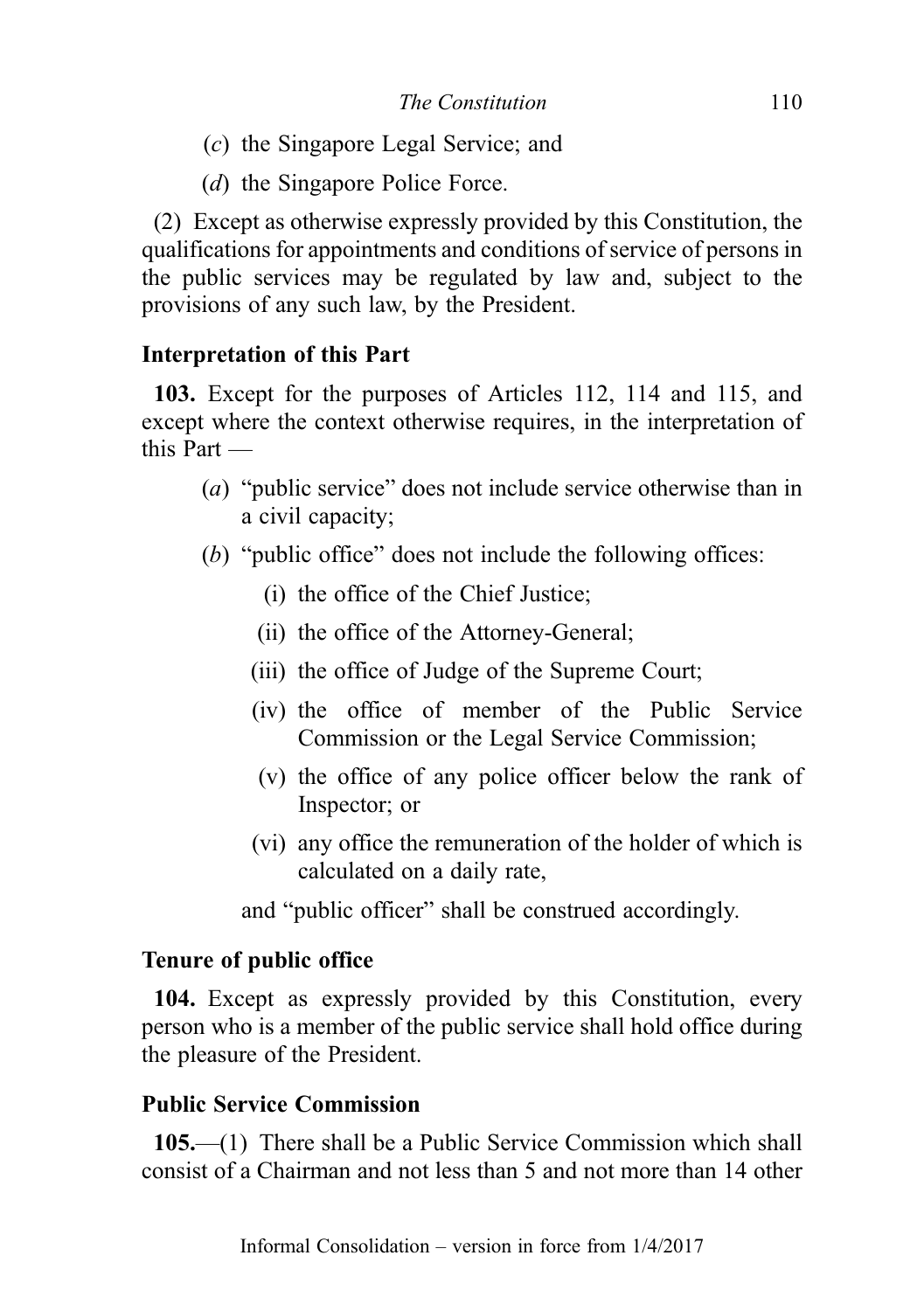members, each of whom shall be appointed in writing under the hand of the President, if the President, acting in his discretion, concurs with the advice of the Prime Minister.

(2) The Chairman shall be a citizen of Singapore.

(3) The President may, from time to time, if he, acting in his discretion, concurs with the advice of the Prime Minister, appoint one or more Deputy Chairmen from among the members of the Public Service Commission.

(4) Before tendering his advice as to the appointment under clause (3) of a Deputy Chairman, the Prime Minister shall consult the Chairman of the Public Service Commission.

(5) Every Deputy Chairman appointed under clause (3) shall hold office for such period as may be specified in the terms of his appointment and shall cease to be Deputy Chairman if he ceases to be a member of the Public Service Commission.

(6) A person appointed to be a member of the Public Service Commission shall thereafter be ineligible for appointment to any public office.

(7) At any meeting of the Public Service Commission, 3 members who shall include either the Chairman or one of the Deputy Chairmen, and may include both of them, shall form a quorum. If the quorum is present, the Commission shall not be disqualified for the transaction of business by reason of any vacancy among its members, and any proceeding of the Commission shall be valid notwithstanding that some person not entitled to do so took part therein.

(8) Before assuming the duties of his office, the Chairman and every other member of the Public Service Commission shall take and subscribe before the Chief Justice or some other Judge of the Supreme Court the appropriate Oath for the due execution of his office in the form set out in the First Schedule.

## Disqualification for appointment to Commission

106.—(1) A person shall not be appointed to be a member of the Public Service Commission if he is, and shall cease to be a member if he becomes —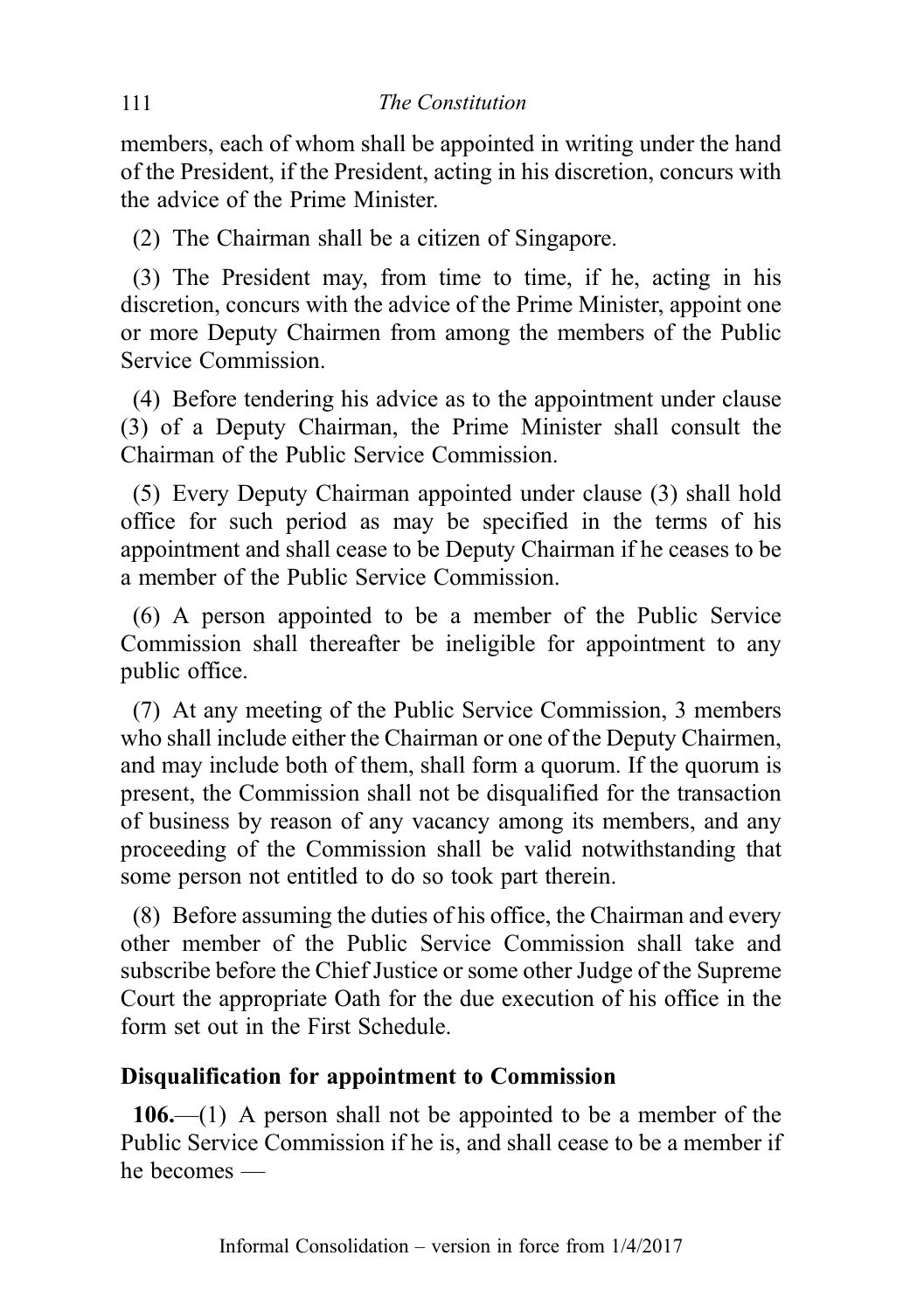- (a) a public officer;
- (b) an employee of any corporation incorporated by or under the provisions of any law for the time being in force in Singapore other than the Companies Act (Cap. 50) or any corresponding previous written law;
- (c) a Member of Parliament or a duly nominated candidate for election as such Member;
- (d) a member of any trade union or of any body or association affiliated to a trade union; or
- (e) the holder of any office in any political association.

(2) Clause  $(1)(b)$  shall not apply to any person who is a member of the teaching staff of any university established by or under any written law.

#### Tenure of office

107.—(1) Subject to Article 106, every member of the Public Service Commission shall, unless he earlier resigns his office by writing under his hand addressed to the President or is removed therefrom under this Article, hold office for a period of 5 years from the date of his appointment, but shall be eligible for reappointment:

Provided that a member, other than the Chairman, may be appointed to hold office for any shorter period of not less than 3 years.

(2) If the Prime Minister, or the Chairman of the Public Service Commission after consulting with the Prime Minister, represents to the President that a member of the Public Service Commission ought to be removed from office for inability to discharge the functions of his office (whether arising from infirmity of body or mind or any other cause) or for misbehaviour, the President shall, if he, acting in his discretion, concurs with that representation, refer that representation to a tribunal consisting of the Chief Justice and 2 other Judges of the Supreme Court nominated for that purpose by the Chief Justice and shall, if that tribunal so recommends, remove that member from office by writing under his hand.

(3) The tribunal constituted under clause (2) shall regulate its own procedure and may make rules for that purpose.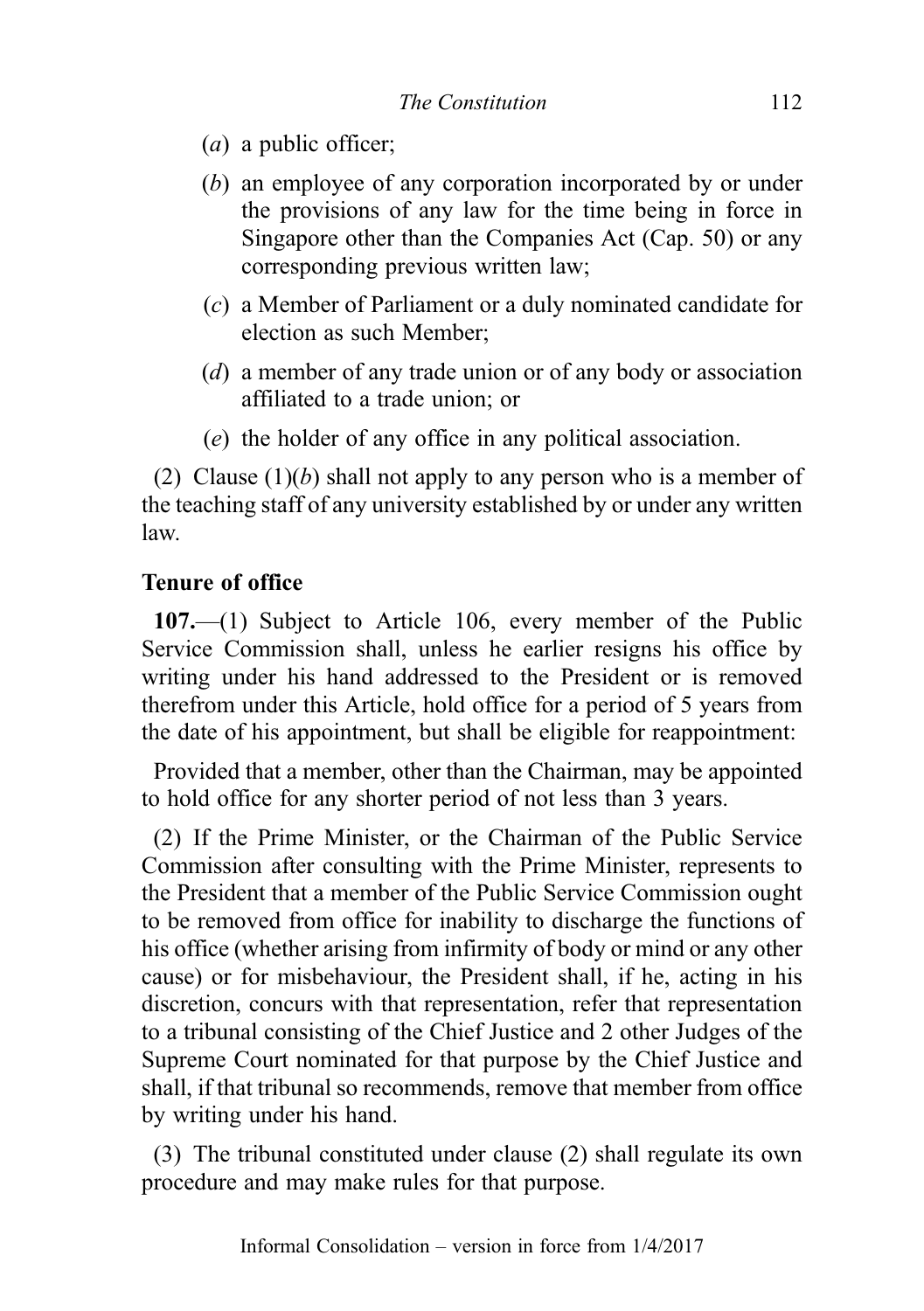## Terms of service of Chairman and members of Commission

108.—(1) The Chairman and other members of the Public Service Commission shall be paid such salary and allowances as may, from time to time, be determined, and such salary and allowances shall be charged on and paid out of the Consolidated Fund.

(2) Subject to the provisions of this Constitution, the terms of service of the members of the Public Service Commission may either —

(a) be prescribed in regulations made by the President and published in the Gazette; or

[Act 39 of 2014 wef 01/01/2015]

(b) (in so far as they are not prescribed by or under any such law) be prescribed by the President.

(2A) Regulations made under clause  $(2)(a)$  may provide that any gratuity payable in respect of service as a member of the Public Service Commission shall be charged on and paid out of the Consolidated Fund.

[Act 39 of 2014 wef 01/01/2015]

(3) The terms of service of any member of the Public Service Commission shall not be altered to his disadvantage during his continuance in office.

(4) For the purposes of clause (3), in so far as the terms of service of a member of the Public Service Commission depend upon his option, any terms for which he opts shall be taken to be more advantageous to him than any for which he might have opted.

#### Secretary to Commission

109.—(1) There shall be a Secretary to the Public Service Commission who shall be a person who is a public officer and who shall be appointed by the President in accordance with the advice of the Commission.

(2) The Secretary to the Public Service Commission shall be responsible, in accordance with such instructions as may be given to him by the Chairman of the Commission, for arranging the business for, and keeping the minutes of, the meetings of the Commission and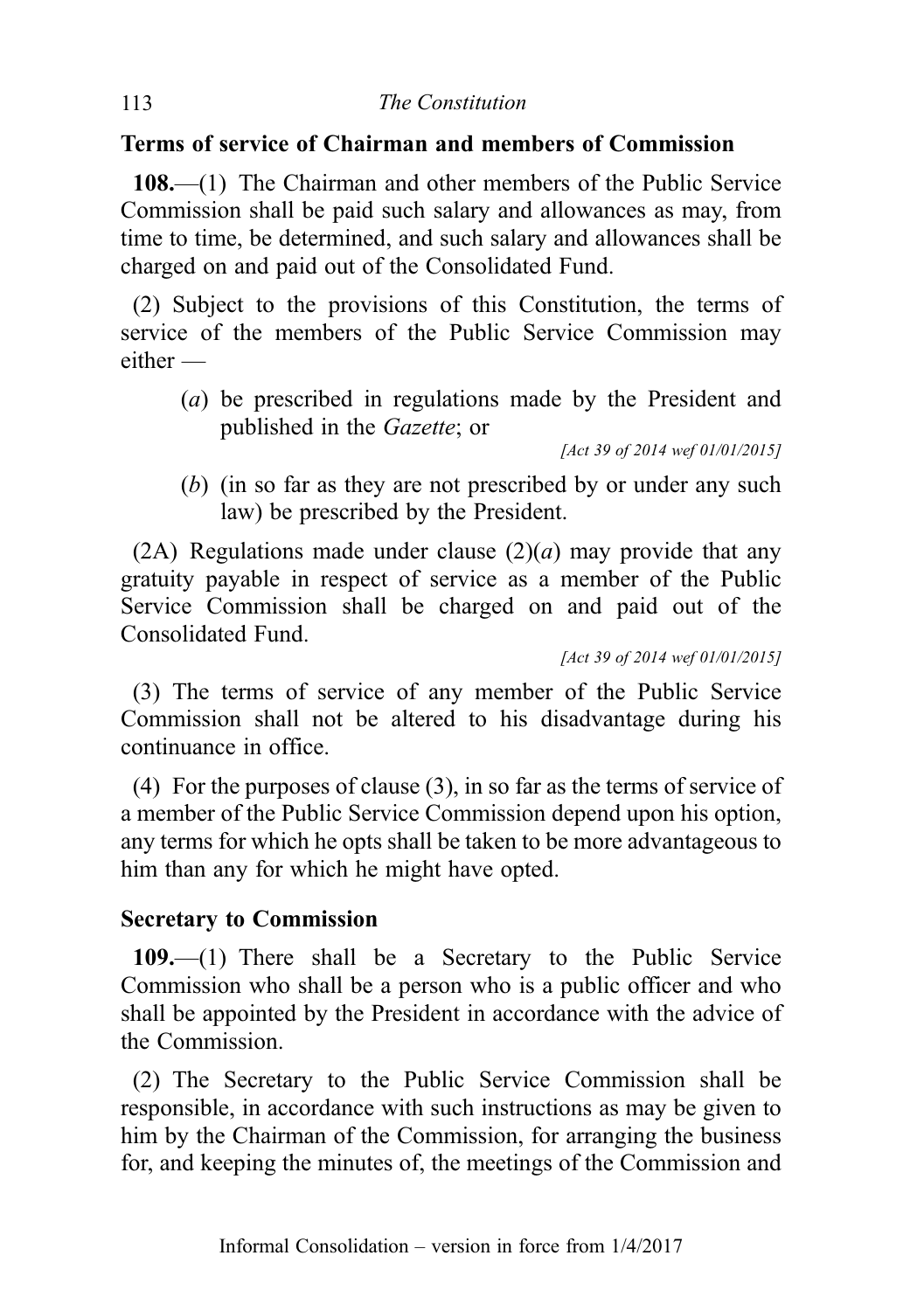for conveying the decisions of the Commission to the appropriate person or authority and shall have such other functions as the Chairman may, from time to time, direct.

### Appointment, etc., of public officers

110.—(1) Subject to the provisions of this Constitution, it shall be the duty of the Public Service Commission to appoint, confirm, emplace on the permanent or pensionable establishment, promote, transfer, dismiss and exercise disciplinary control over public officers.

(2) The promotion of public officers shall be on the basis of official qualifications, experience and merit.

(3) No public officer shall be dismissed or reduced in rank under this Article without being given a reasonable opportunity of being heard.

(4) Subject to the provisions of Article 110D, no member of any of the services mentioned in Article  $102(1)(b)$  to (d) shall be dismissed or reduced in rank by an authority subordinate to that which, at the time of the dismissal or reduction, has power to appoint a member of that service of equal rank.

(5) In clause  $(1)$  —

"appoint" does not include an appointment to act in an office for 2 months or less;

"transfer" does not include transfer without a change of rank within a department of the Government.

#### Education Service Commission

110A. [Repealed by Act 11/98]

#### Police and Civil Defence Services Commission

**110B.** [Repealed by Act 11/98]

### Provisions applicable to Education Service Commission and Police and Civil Defence Services Commission

110C. [Repealed by Act 11/98]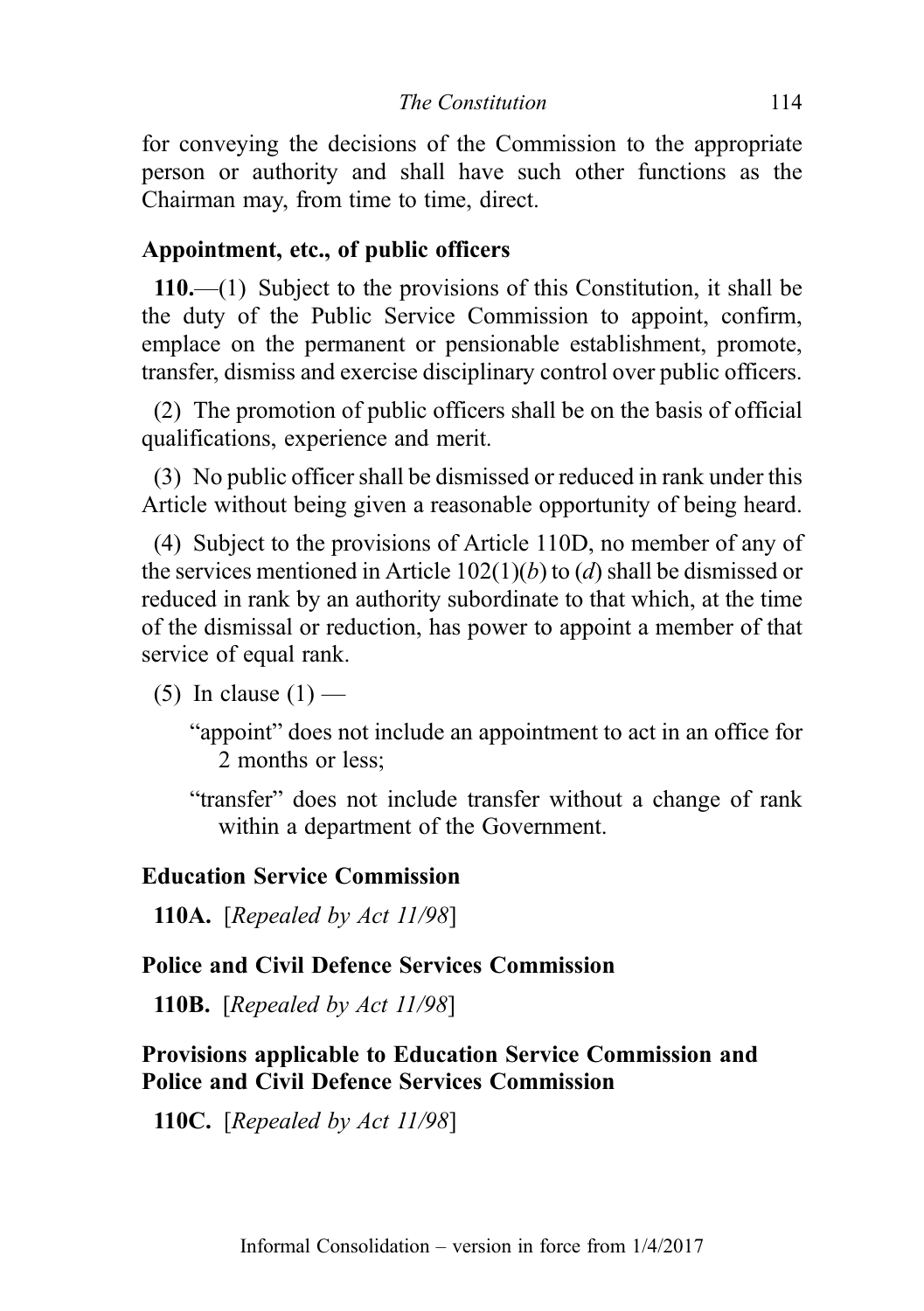# Personnel boards

110D.—(1) Subject to the provisions of this Article, the President may, on the advice of the Prime Minister and by order published in the Gazette, establish one or more personnel boards to exercise all or any of the powers and functions of the Public Service Commission under Article 110.

(2) The order under clause (1) shall specify the powers and functions to be exercised by a personnel board and the class or classes of public officers in respect of which those powers and functions may be exercised except the following:

- (a) the power to dismiss and exercise disciplinary control over all public officers of any grade in Division I; and
- (b) all powers of the Public Service Commission in relation to public officers in the Administrative Service and Administrative Service (Foreign Service Branch) who hold appointments of and above the significant grade (as defined in Article 111A(1)) in those Services, including the power to nominate officers for appointment or promotion to that grade,

and any power of appointment specified in the order as to be exercised by a personnel board shall not include a power to dismiss any person so appointed.

(3) Where the President has by order established a personnel board under clause (1) for the purpose of exercising any of the powers or functions of the Public Service Commission, such power or function —

- (a) may be exercised by such personnel board notwithstanding anything in Article 110(1) and (4); and
- (b) shall, so long as it remains a power or function to be exercised by the board pursuant to such order, cease to be exercisable by that Commission except to the extent permitted under clause (4).

(3A) Any personnel board may, in writing and subject to such conditions as it thinks fit, delegate all or any of the powers or functions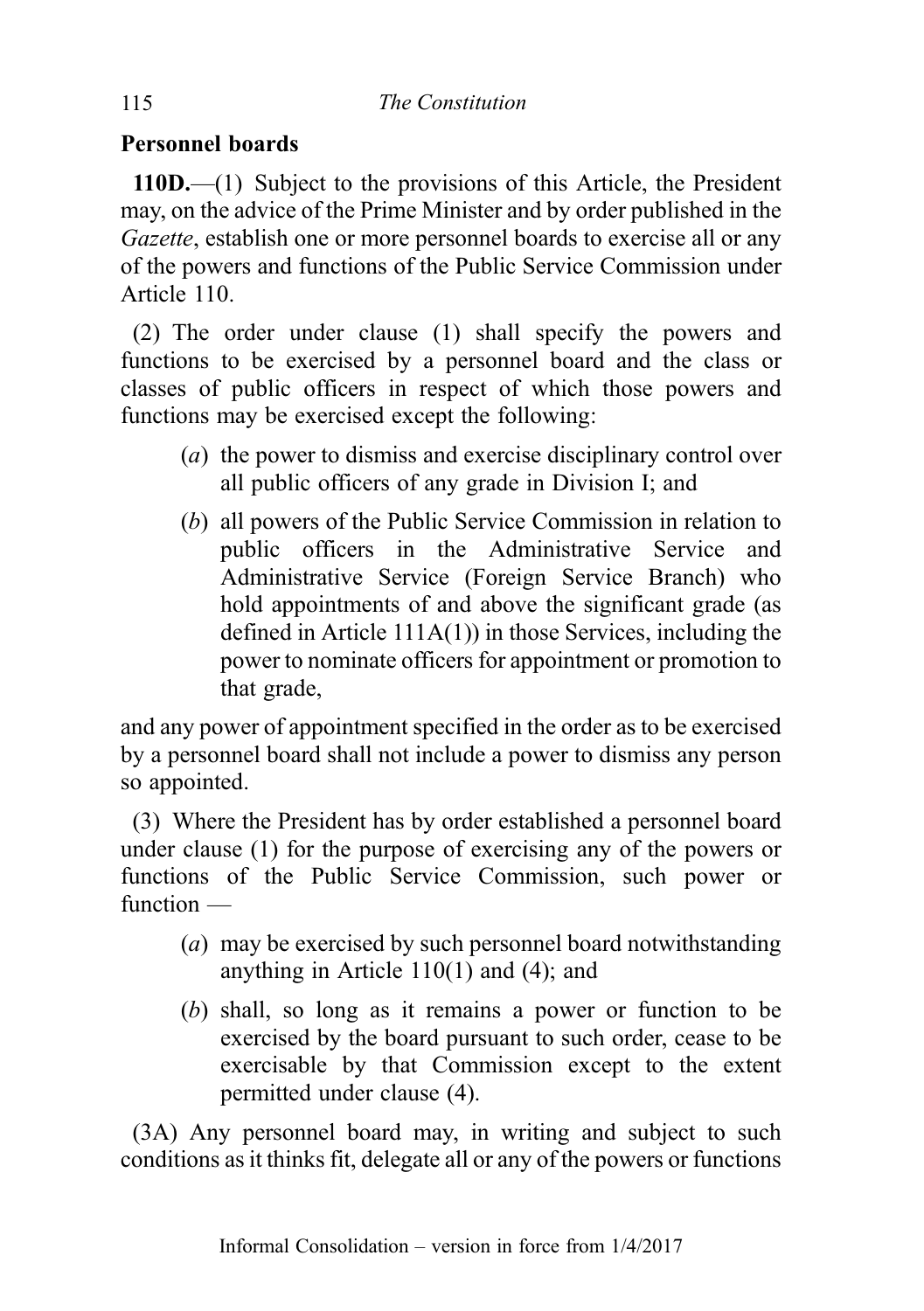exercisable by the board under this Article (except this power of delegation) to any member of the personnel board, and that member shall exercise those powers or functions in accordance with the terms of the delegation; but no such delegation shall prevent the exercise of any such power or function by the personnel board.

(3B) Any act or thing done by a delegate of a personnel board while acting in the exercise of a delegation under clause (3A) shall have the same force and effect as if the act or thing had been done by the personnel board and shall be deemed to have been done by the personnel board.

(4) Subject to regulations made under clause (7), any person aggrieved by any decision of any personnel board or its delegate may, within such time and in such manner as may be prescribed, appeal to the Public Service Commission, and the decision of the Commission shall be final.

(5) Subject to clause (6), a personnel board which is established to exercise any power over officers in Division I shall consist of such persons as the President may, on the advice of the Prime Minister, appoint except that the President may, acting in his discretion, refuse to make any such appointment if he does not concur with the advice of the Prime Minister.

(6) A person shall not be appointed to be a member of a personnel board if he is, and shall cease to be a member if he becomes —

- (a) a Member of Parliament or a duly nominated candidate for election as such Member;
- (b) a member of any trade union or of any body or association affiliated to a trade union; or
- (c) the holder of any office in any political association.
- (7) The President may by regulations
	- (a) provide for matters relating to the appointment of members of personnel boards;
	- (b) prescribe the procedure to be followed by the personnel boards in the exercise of their powers and functions;
	- (c) prescribe the manner of appeals under clause (4); and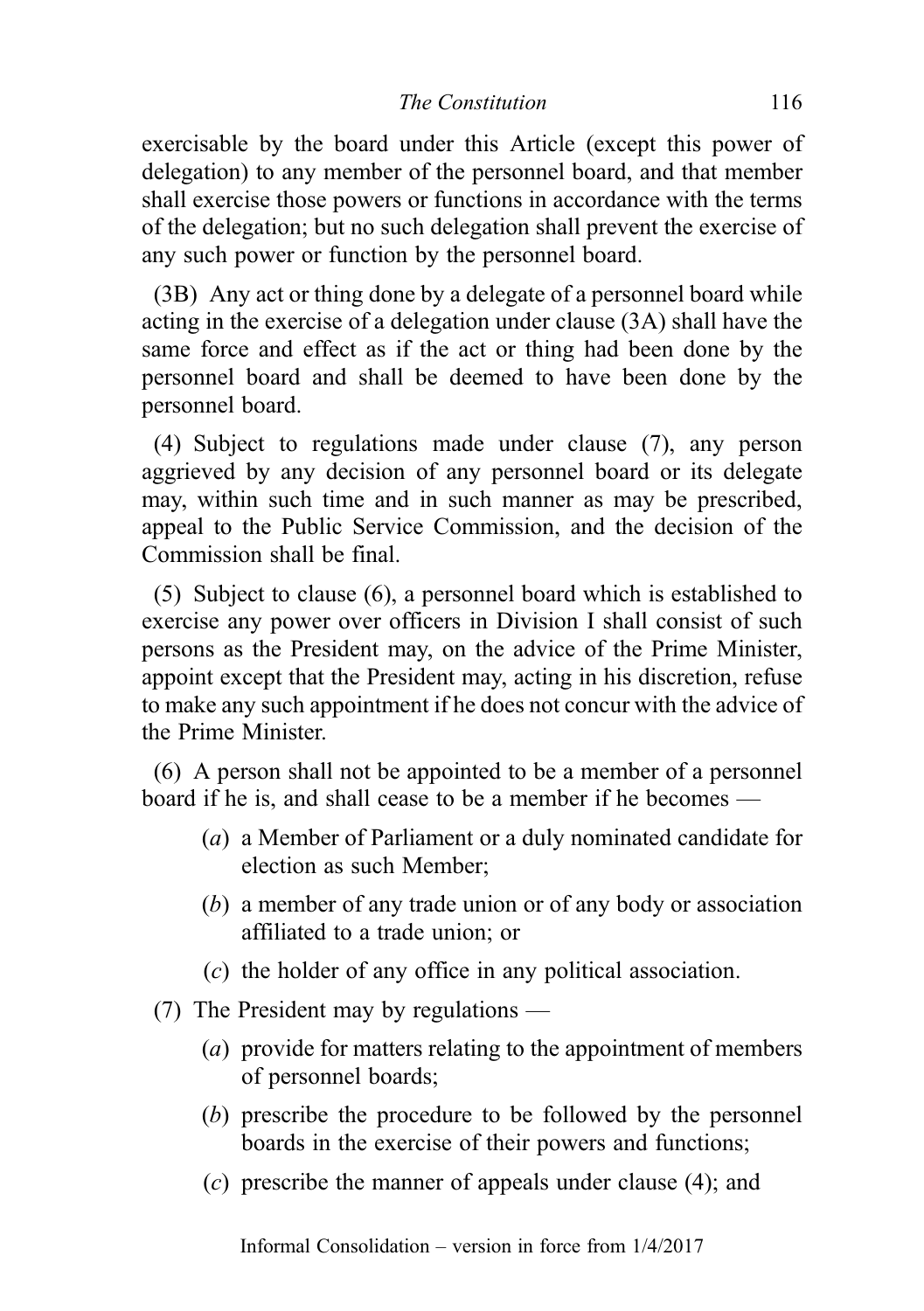#### *The Constitution*

(d) modify the application of clause (4) by providing that appeals under that clause shall be made first to such person or persons as may be appointed by the President but without prejudice to the right to appeal thereafter to the Public Service Commission.

(8) Nothing in this Article shall affect any direction or delegation issued before 1st October 1994 by the Public Service Commission under Article 116(3), and this Article shall not apply to any power or function of these Commissions so long it forms the subject of any such direction or delegation.

# Legal Service Commission

111.—(1) There shall be a Legal Service Commission, whose jurisdiction shall extend to all officers in the Singapore Legal Service.

- (2) The Legal Service Commission shall consist of
	- (a) the Chief Justice, as President;
	- (b) the Attorney-General;
	- (c) the Chairman of the Public Service Commission; and
	- (d) at least 3 but not more than 6 other members, each of whom shall be appointed by the President if he, acting in his discretion, concurs with the advice of the person nominating the member under clause (2A).
	- (e) [Deleted by Act 31/2007 wef 01/11/2007]
- (2A) The members referred to in clause (2)(d) shall comprise
	- (a) at least one but not more than 2 persons nominated by the Chief Justice;
	- (b) at least one but not more than 2 persons nominated by the Chairman of the Public Service Commission; and
	- (c) at least one but not more than 2 persons nominated by the Prime Minister,

except that where the Chief Justice, the Chairman of the Public Service Commission or the Prime Minister, as the case may be, nominates 2 persons, one of whom must be a person who has for an

117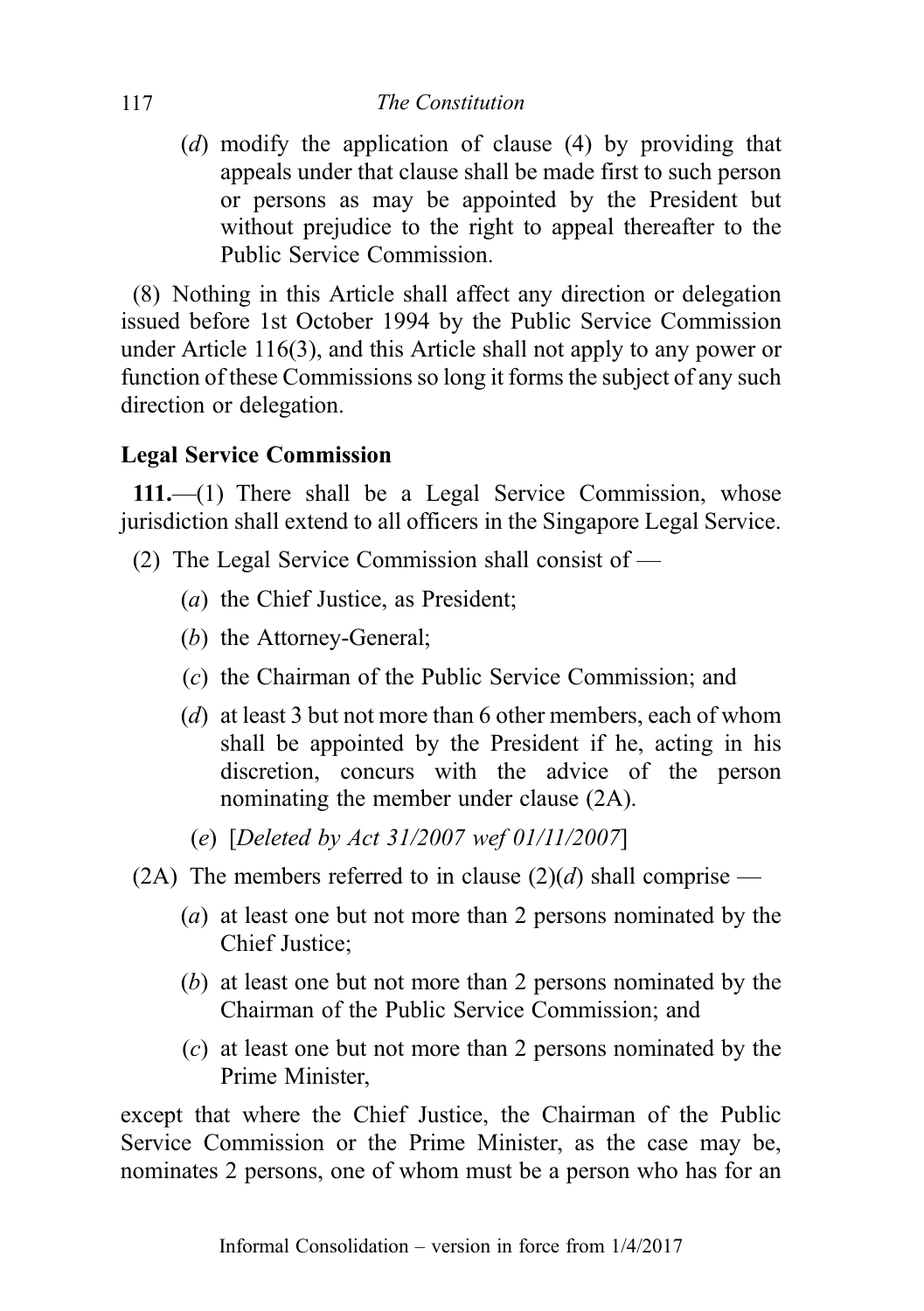aggregate period of not less than 10 years been a qualified person within the meaning of section 2(1) of the Legal Profession Act (Cap. 161).

(2B) A person shall not be appointed under clause  $(2)(d)$  to be a member of the Legal Service Commission if he is, and shall cease to be such a member if he becomes —

- (a) a public officer;
- (b) an employee of any corporation incorporated by or under the provisions of any law for the time being in force in Singapore other than the Companies Act (Cap. 50) or any corresponding previous written law;
- (c) a Member of Parliament or a duly nominated candidate for election as such Member;
- (d) a member of any trade union or of any body or association affiliated to a trade union; or
- (e) the holder of any office in any political association.

(2C) Subject to clause (2B), every member of the Legal Service Commission appointed under clause  $(2)(d)$  shall, unless he earlier resigns his office by writing under his hand addressed to the President or is removed therefrom under clause (2D), hold office from the date of his appointment for such period (being not shorter than 3 years and not longer than 5 years) as the President may specify, and shall be eligible for reappointment.

(2D) If the Prime Minister, or the President of the Legal Service Commission after consulting with the Prime Minister, represents to the President that a member of the Legal Service Commission who is appointed under clause  $(2)(d)$  ought to be removed from office for inability to discharge the functions of his office (whether arising from infirmity of body or mind or any other cause) or for misbehaviour, the President shall —

(a) refer that representation to a tribunal consisting of 2 Judges of the Supreme Court nominated for that purpose by the Chief Justice, if the President, acting in his discretion, concurs with that representation; and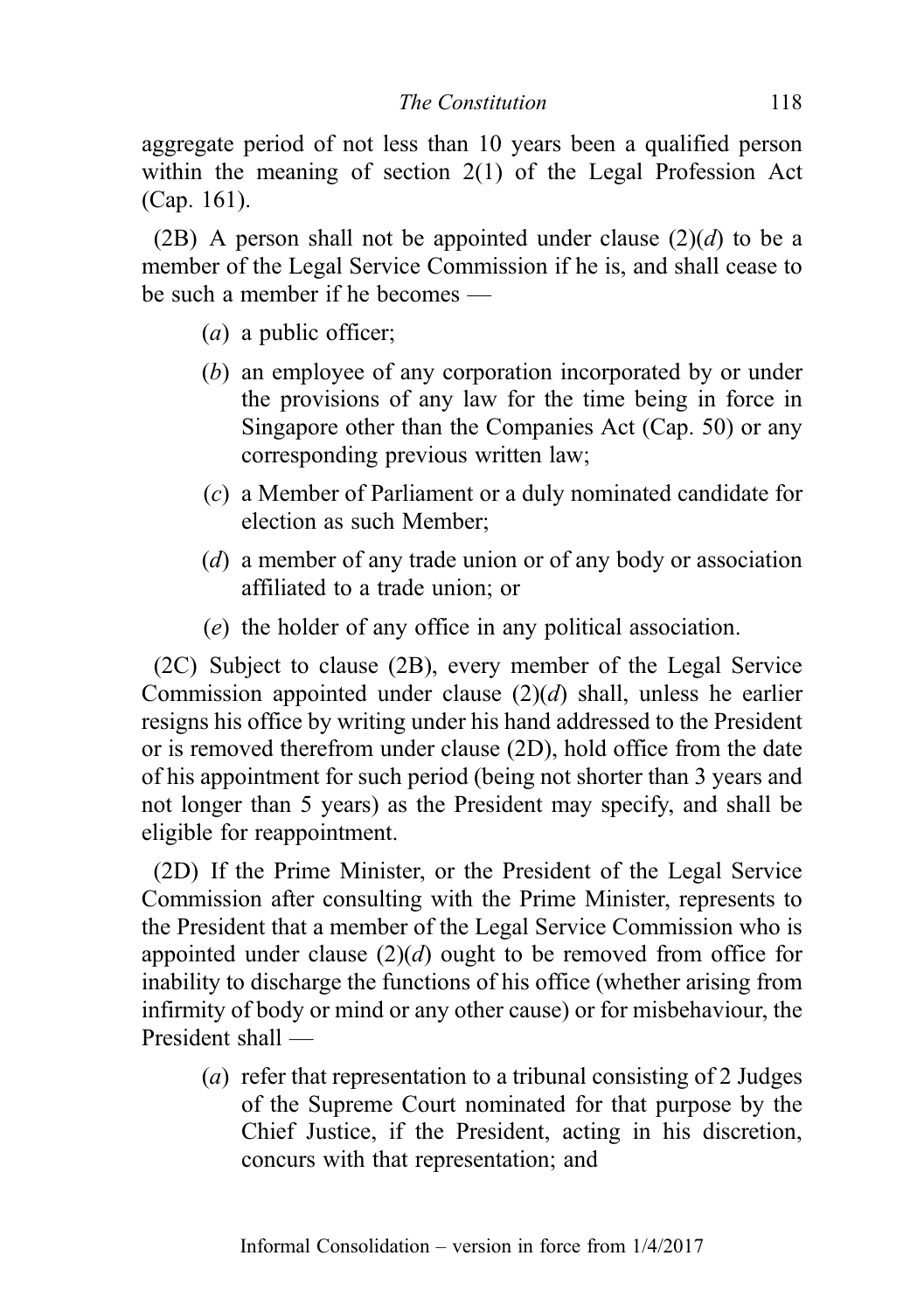(b) remove that member from office by writing under his hand if the tribunal in paragraph  $(a)$  so recommends.

(2E) The members of the Legal Service Commission appointed under clause  $(2)(d)$  shall —

- (a) before assuming the duties of their respective offices, take and subscribe before the Chief Justice or some other Judge of the Supreme Court the appropriate Oath for the due execution of their offices in the form set out in the First Schedule; and
- (b) be paid such allowances as may, from time to time, be determined, and such allowances shall be charged on and paid out of the Consolidated Fund.

(2F) Subject to the provisions of this Constitution, the terms of service of the members of the Legal Service Commission appointed under clause  $(2)(d)$  may either be prescribed by or under any law made under this Constitution, or (in so far as they are not prescribed by or under any such law) be prescribed by the President.

(2G) The terms of service of any member of the Legal Service Commission appointed under clause  $(2)(d)$  shall not be altered to his disadvantage during his continuance in office, except that in so far as the terms of service of such a member of the Legal Service Commission depend upon his option, any terms for which he opts shall be taken to be more advantageous to him than any for which he might have opted.

(2H) One of the members of the Legal Service Commission referred to in clause  $(2)(b)$ ,  $(c)$  or  $(d)$  may be appointed by the President as the Vice-President of the Legal Service Commission where the President, acting in his discretion, concurs with the advice of the Prime Minister who shall consult the President of the Legal Service Commission before tendering any such advice to the President.

(3) Subject to the provisions of any existing law and to the provisions of this Constitution, it shall be the duty of the Legal Service Commission to appoint, confirm, emplace on the permanent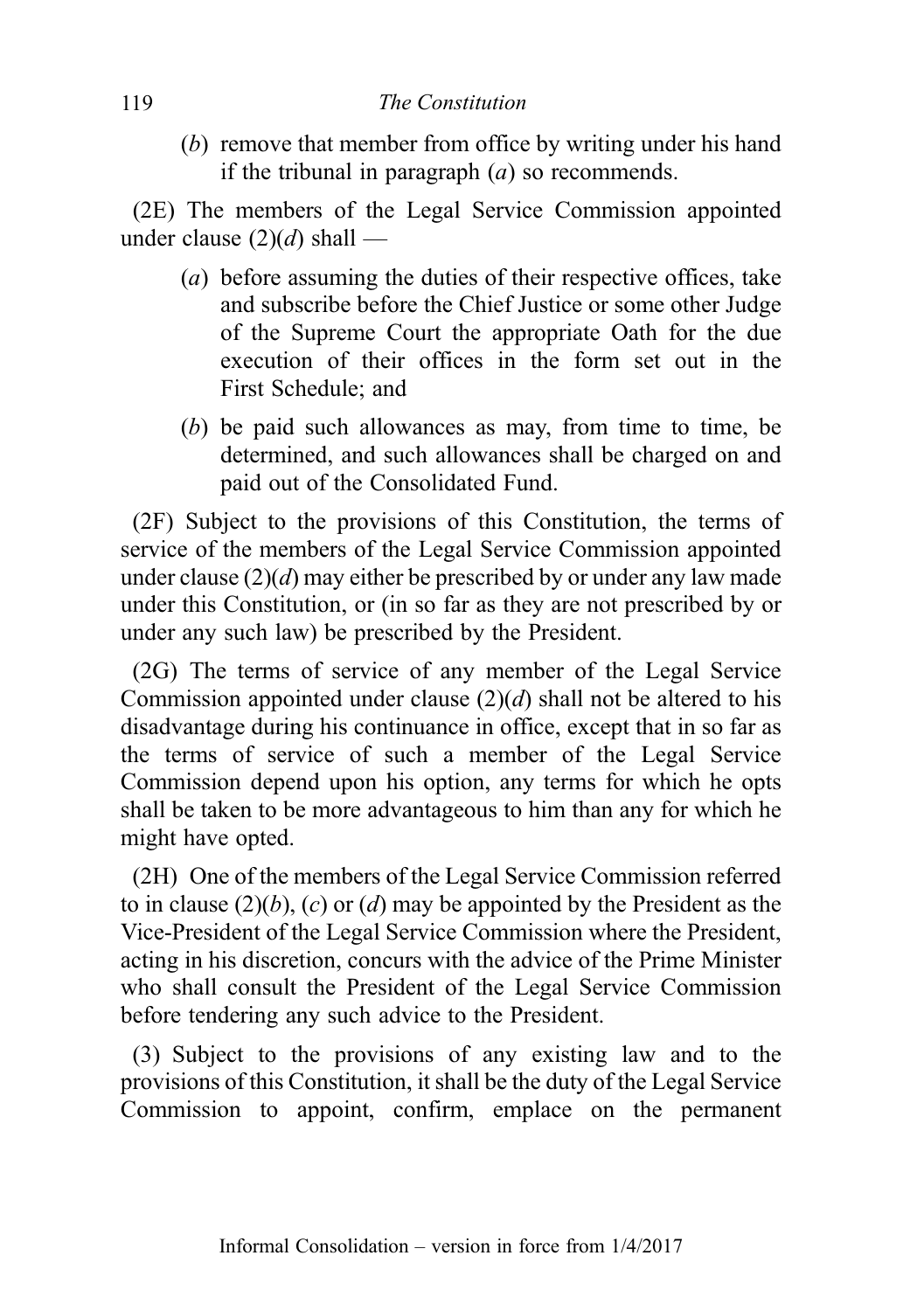establishment, promote, transfer, dismiss and exercise disciplinary control over officers in the Singapore Legal Service.

[31/2007 wef 01/11/2007]

(4) The Legal Service Commission may delegate to any officer in the Singapore Legal Service or to any board of such officers appointed by it any of its functions under clause (3) in respect of any grade of officers in the Singapore Legal Service, not being functions which are exercisable by a personnel board under Article 111AA, and that officer or board shall exercise those functions under the direction and control of the Legal Service Commission.

[31/2007 wef 01/11/2007]

(5) The Legal Service Commission may, subject to the provisions of this Constitution, regulate its own procedure and make rules for that purpose.

(6) There shall be a Secretary to the Legal Service Commission who shall —

- (a) be a person who is a public officer; and
- (b) be appointed by the President in accordance with the advice of the Legal Service Commission.

(7) The Secretary to the Legal Service Commission shall be responsible, in accordance with such instructions as may be given to him by the President of the Legal Service Commission, for arranging the business for, and keeping the minutes of, the meetings of the Legal Service Commission and for conveying the decisions of the Legal Service Commission to the appropriate person or authority and shall have such other functions as the President of the Legal Service Commission may, from time to time, direct.

# Personnel boards of Singapore Legal Service

111AA.—(1) Subject to the provisions of this Article, the President may, on the advice of the Prime Minister and by order published in the Gazette, establish one or more personnel boards to exercise all or any of the powers and functions of the Legal Service Commission under Article 111.

(2) An order under clause (1) shall specify the powers and functions to be exercised by a personnel board and the class or classes of officers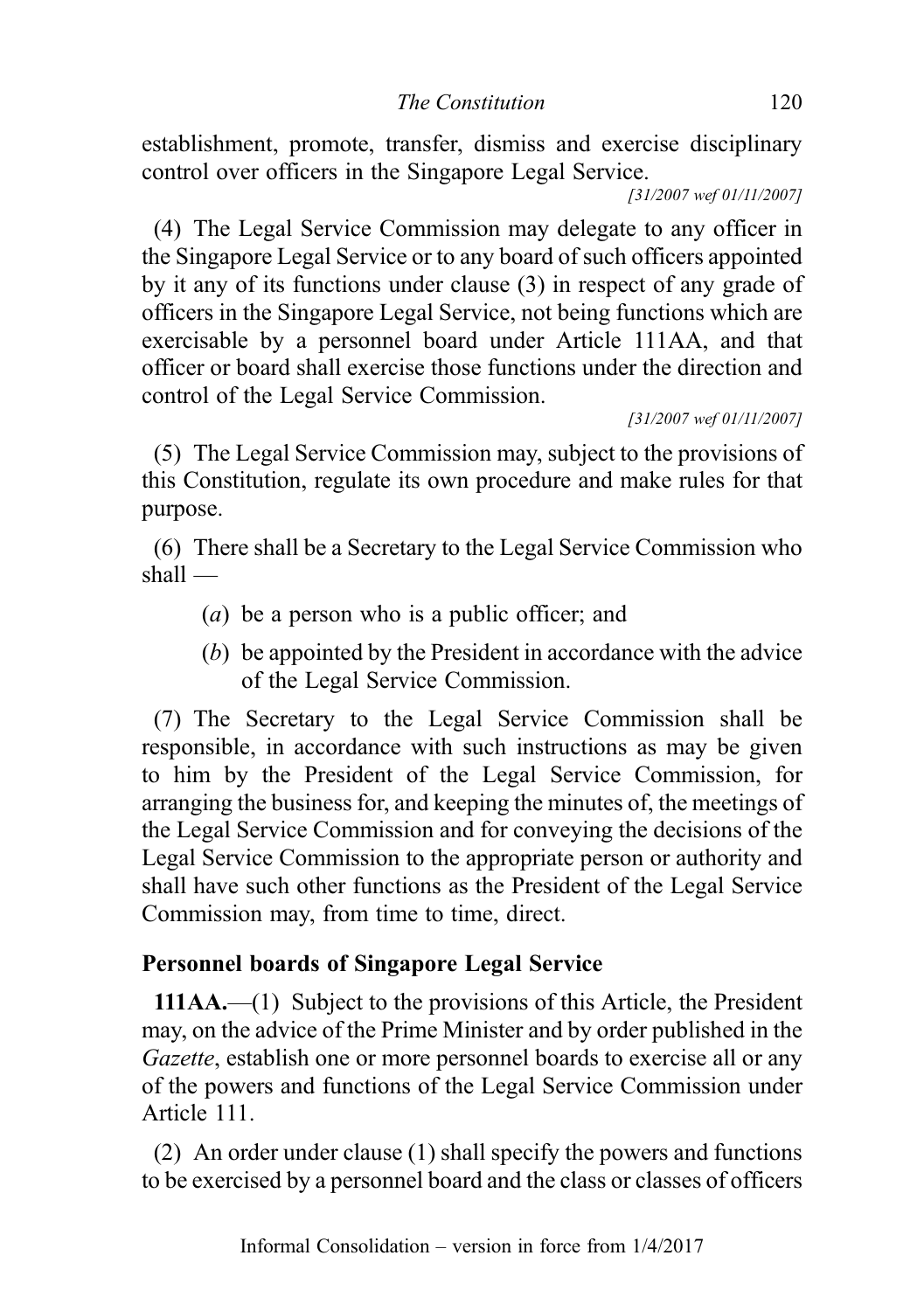in the Singapore Legal Service in respect of which those powers and functions may be exercised except the following:

- (a) the power to dismiss and exercise disciplinary control over officers in the Singapore Legal Service; and
- (b) all powers of the Legal Service Commission in relation to officers in the Singapore Legal Service who hold appointments of and above a grade prescribed in the order, including the power to nominate officers for appointment or promotion to that grade,

and any power of appointment specified in the order as to be exercised by a personnel board shall not include a power to dismiss any person so appointed.

(3) Before tendering his advice as to the grade in the Singapore Legal Service referred to in clause  $(2)(b)$ , the Prime Minister shall consult the President of the Legal Service Commission.

(4) Where the President has by order established a personnel board under clause (1) for the purpose of exercising any of the powers or functions of the Legal Service Commission, such power or function —

- (a) may be exercised by such personnel board notwithstanding anything in Article 111; and
- (b) shall, so long as it remains a power or function to be exercised by the personnel board pursuant to such order, cease to be exercisable by the Legal Service Commission except to the extent permitted under clause (5).

(5) Subject to any order made under clause (1), any person who is aggrieved by any decision of any personnel board established under this Article may, within such time and in such manner as may be prescribed, appeal to the Legal Service Commission, and the decision of that Commission shall be final.

(6) Subject to clause (7), a personnel board which is established under this Article shall consist of such persons (who may or may not be members of the Legal Service Commission) as the President may, on the advice of the Legal Service Commission, appoint except that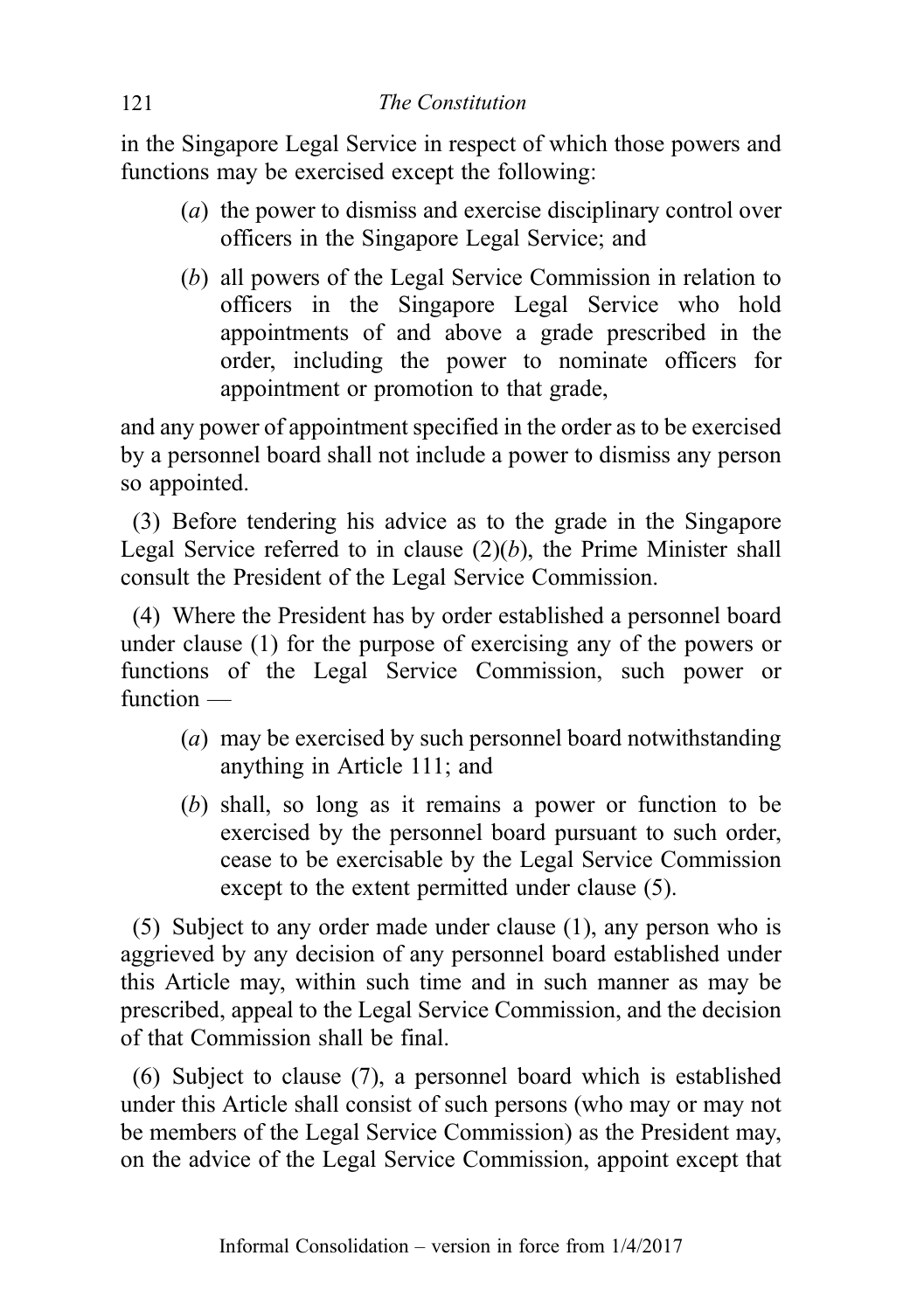the President may, acting in his discretion, refuse to make any such appointment if he does not concur with the advice of the Legal Service Commission.

(7) A person shall not be appointed to be a member of a personnel board established under this Article if he is, and shall cease to be a member if he becomes -

- (a) a Member of Parliament or a duly nominated candidate for election as such Member;
- (b) a member of any trade union or of any body or association affiliated to a trade union; or
- (c) the holder of any office in any political association.
- (8) An order under clause (1) may also
	- (a) provide for matters relating to the appointment of members of personnel boards established under this Article;
	- (b) prescribe the procedure to be followed by these personnel boards in the exercise of their powers and functions; and
	- (c) prescribe the manner of appeals under clause (5).

### Promotion to significant grade

111A.—(1) The President may, by notification in the *Gazette*, designate as significant a grade each in the Administrative Service Scheme of Service and the Administrative (Foreign Service) Scheme of Service (referred to in this Article as the significant grade), and such notification may be subsequently amended to designate as significant any other grade in those Schemes of Service not lower than the grade first so designated.

(2) Notwithstanding any other provision in this Constitution, any appointment or promotion of a public officer to the significant grade shall be made by the President, acting in accordance with the advice of the Prime Minister, from public officers nominated by the Public Service Commission.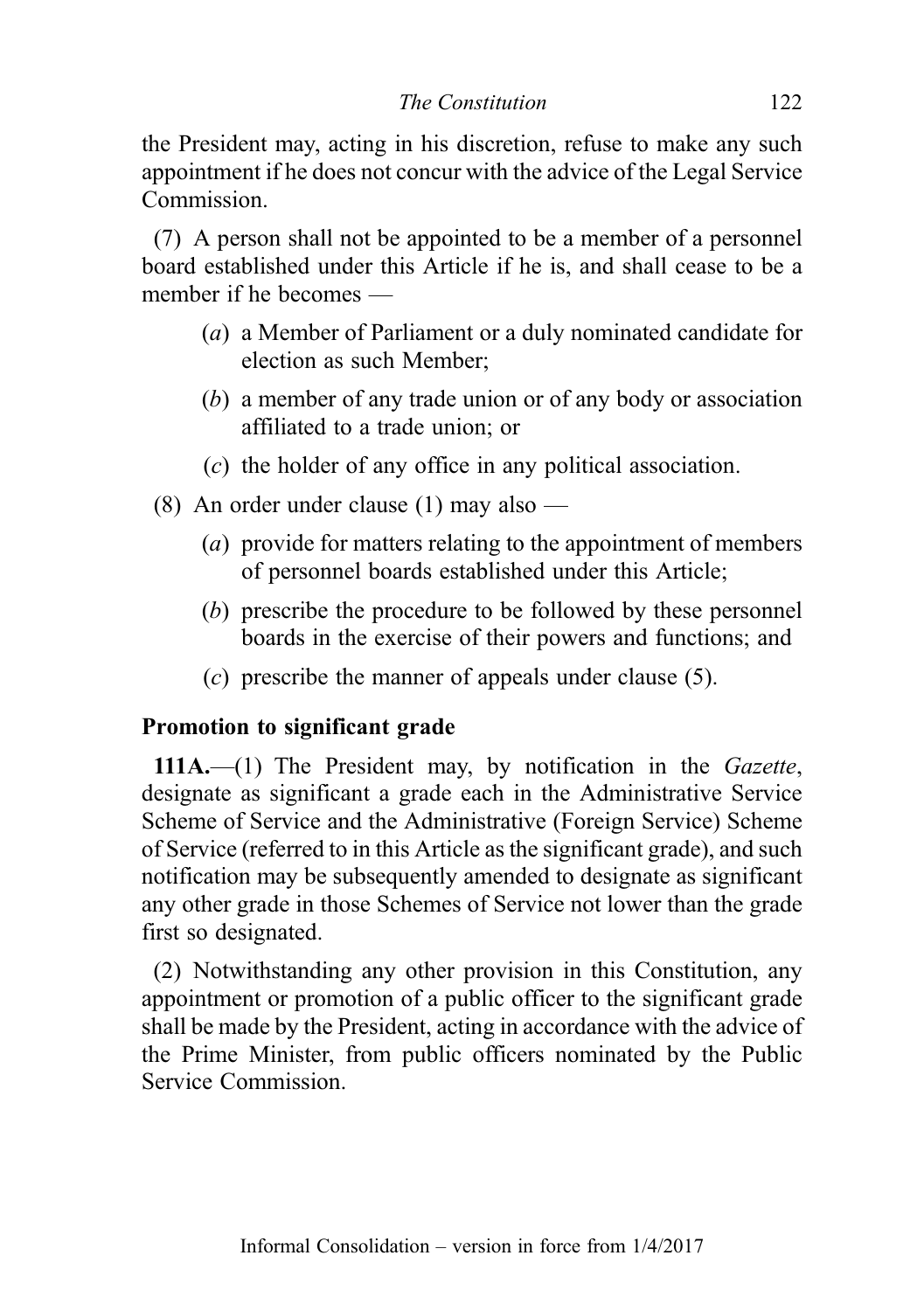## Protection of pension rights

112.—(1) The law applicable to any pension, gratuity or other like allowance (referred to in this Article as an award) granted to any public officer or to his widow, children, dependants or personal representatives shall be that in force on the relevant day or any later law not less favourable to the person concerned.

- (2) For the purposes of this Article, the relevant day is  $-$ 
	- (a) in relation to an award made before 16th September 1963, the date on which the award was made;
	- (b) in relation to an award made after 16th September 1963, to or in respect of any person who was a public officer before that date, the date immediately before that date; and
	- (c) in relation to an award made to or in respect of any person who first became a public officer on or after 16th September 1963, the date on which he first became a public officer.

(3) For the purposes of this Article, where the law applicable to an award depends on the option of the person to whom it is made, the law for which he opts shall be taken to be more favourable to him than any other law for which he might have opted.

## Power of Public Service Commission and Legal Service Commission in relation to pensions, etc.

113.—(1) Where under any written law any person or authority has a discretion —

- (a) to decide whether or not any award shall be made; or
- (b) to withhold, reduce in amount or suspend any such award that has been made,

that award shall be made and may not be withheld, reduced in amount or suspended unless the Public Service Commission or the Legal Service Commission, as the case may be, concurs in the refusal to grant the award or, as the case may be, in the decision to withhold, reduce in amount or suspend it.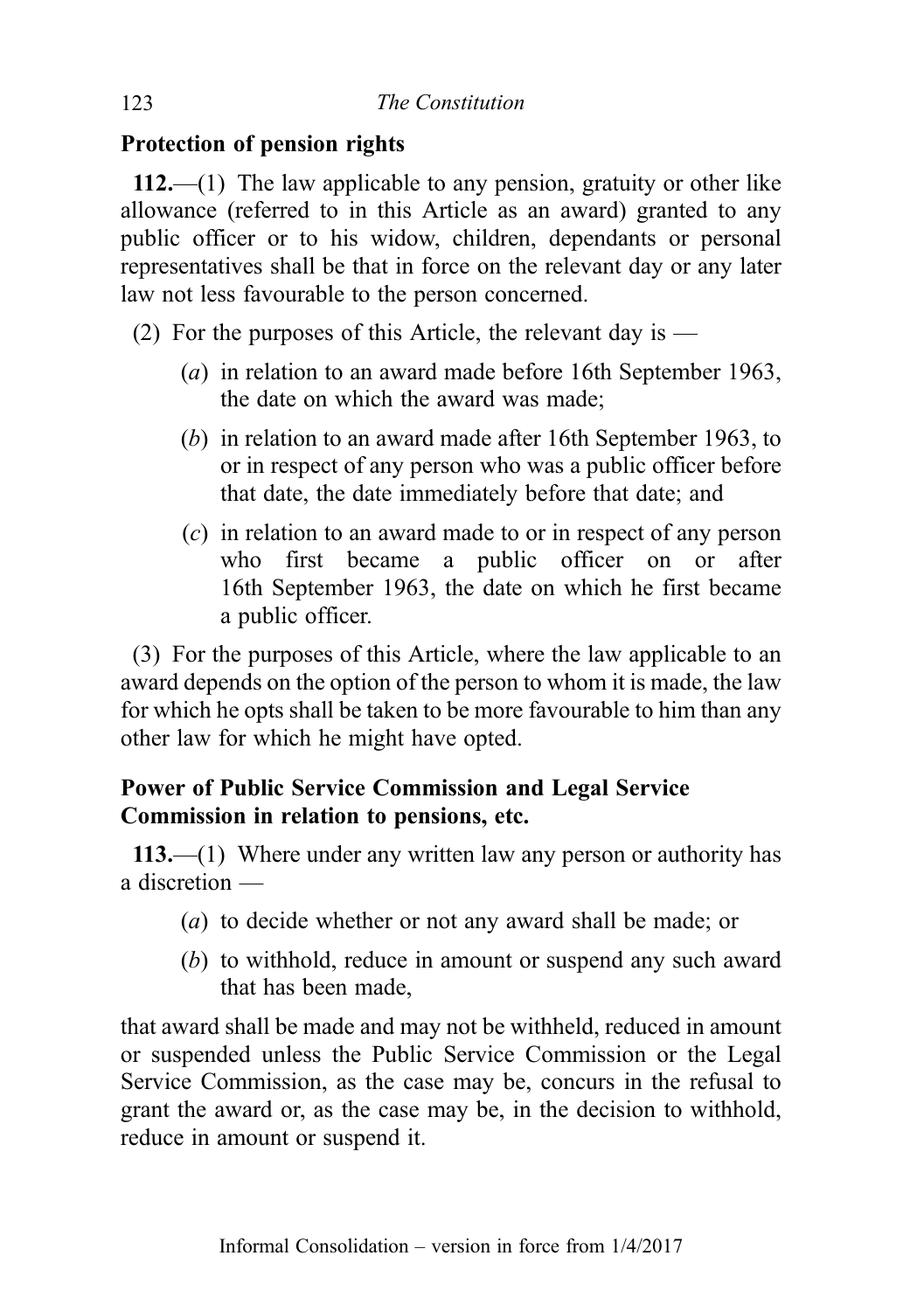(2) Where the amount of any award that may be made to any person is not fixed by law, the amount of the award to be made to him shall be the greatest amount for which he is eligible unless the Public Service Commission or the Legal Service Commission, as the case may be, concurs in the making of an award of a smaller amount.

(3) In this Article, "award" has the same meaning as in Article 112.

### Pensions, etc., to be charged on Pension Fund or Consolidated Fund

114.—(1) Subject to clause (2) and Articles 35(11A), 98(7), 108(2A) and 148F(10B), pensions, gratuities and other like allowances granted in respect of the public service shall be charged on and paid out of, in the first instance, the Pension Fund established by the Pension Fund Act (Cap. 224A) and, if that Fund is deficient, the Consolidated Fund.

[Act 39 of 2014 wef 01/01/2015]

(2) Notwithstanding clause (1), the Legislature may by law provide that any pension, gratuity or other like allowance granted in respect of public service may be paid out of another Government Fund in lieu of the Pension Fund and the Consolidated Fund.

[32/2001 wef 30/09/2001]

#### Pension rights on transfer

115.—(1) Notwithstanding any provision of this Constitution relating to the circumstances in which a public officer may vacate his office, any public officer may, with the consent of the Government (which consent shall not be unreasonably withheld), relinquish his office for the purpose of transfer to some other public office or to an office in any other public service, and if he so relinquishes his office, his claim to any pension, gratuity or other like allowance shall not thereby be prejudiced.

(2) For the purposes of this Article, "other public service" has the meaning given to it by the Pensions Act (Cap. 225) as in force immediately before 15th September 1963.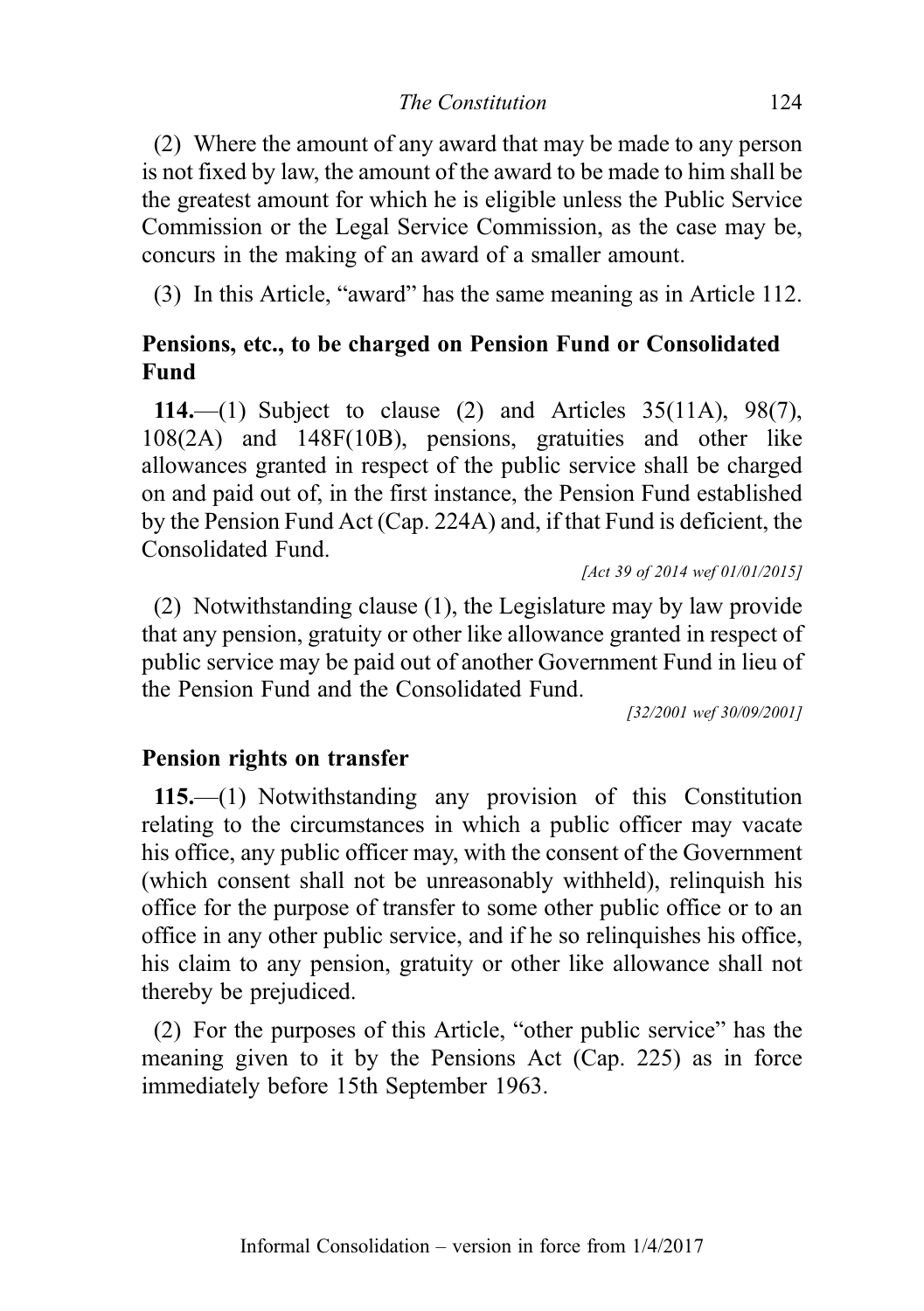### Regulations regarding public service

116.—(1) Subject to the provisions of any written law for the time being in force in Singapore, the President may make regulations for all or any of the following matters:

- (a) the division of public offices into Divisions and Services;
- (b) the prescribing of Schemes regulating the recruitment, service and promotion of members of such Services; and
- (c) the conduct and discipline of the public service.

(2) The Public Service Commission may, subject to the provisions of this Constitution, regulate its own procedure and make rules for that purpose, and may, in connection with the discharge of its functions, confer powers and impose duties on any person or any authority of the Government.

(3) The Public Service Commission may, by directions in writing and subject to such conditions as it thinks fit, delegate any of its functions under Article 110(1) to any member of the Commission, to any public officer or other person, or to any board consisting of public officers and other persons appointed by it or to any person who is a member of a panel appointed by the Commission for the purposes of representing the public in any disciplinary proceedings in respect of any grade of the public service and that member, officer, board or person shall exercise those functions under the direction and control of the Public Service Commission.

## Validation of acts done and rules made by Public Service **Commission**

117. [Omitted (as the Article has had its effect).]

### Performance by Public Service Commission of other functions

118. Parliament may by law provide for the exercise of other functions by the Public Service Commission.

#### Reports of Commissions

119. The Public Service Commission and the Legal Service Commission shall each make an annual report on its activities to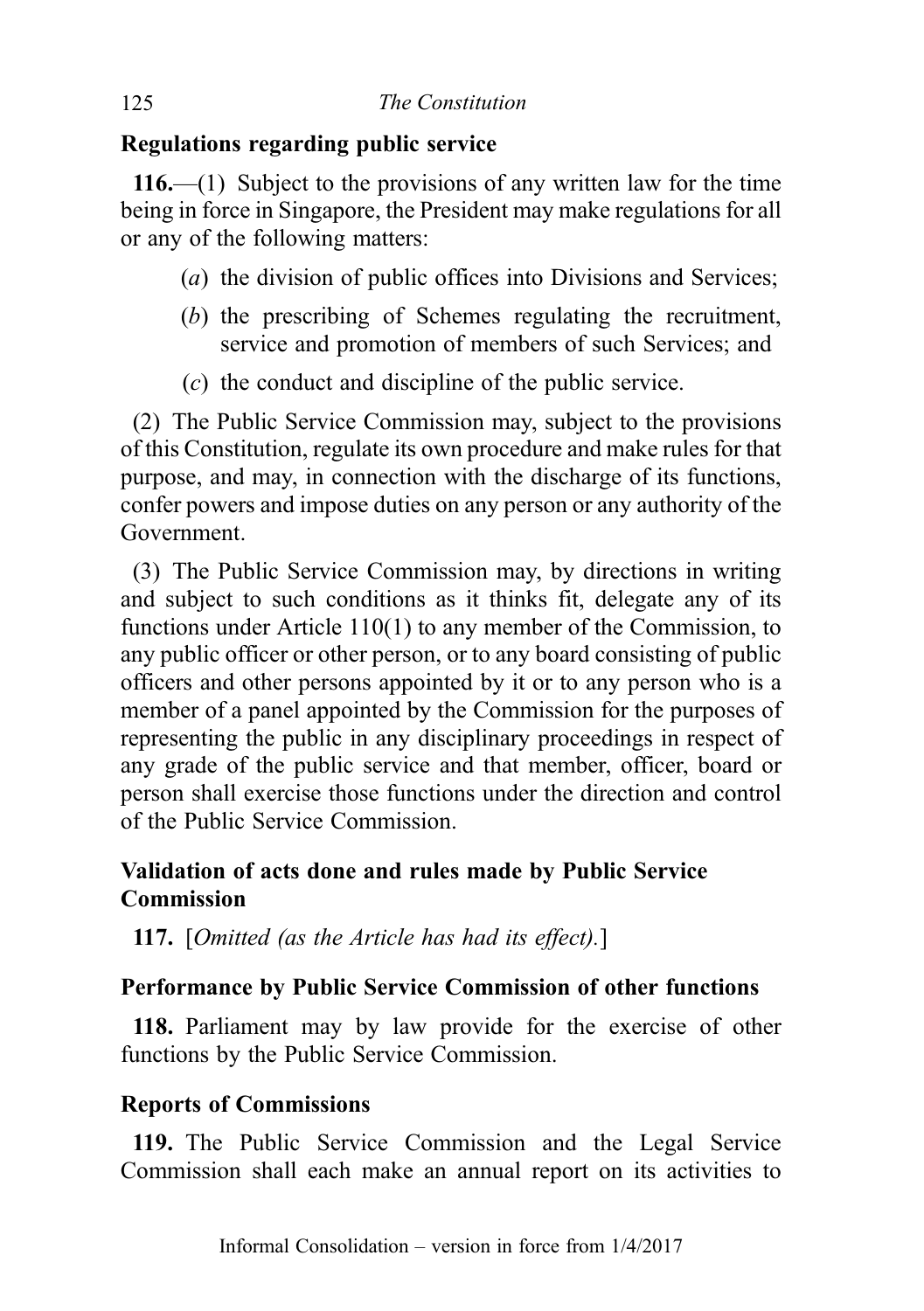the President and a copy of every such report shall be presented to Parliament.

#### PART X

#### **CITIZENSHIP**

#### Status of citizen of Singapore

120.—(1) There shall be a status known as citizen of Singapore.

- (2) The status of a citizen of Singapore may be acquired
	- (a) by birth;
	- (b) by descent;
	- (c) by registration or, before the commencement of this Constitution, by enrolment; or
	- (*d*) by naturalisation.

#### Citizenship by birth

121.—(1) Subject to this Article, every person born in Singapore after 16th September 1963 shall be a citizen of Singapore by birth.

(2) A person shall not be a citizen of Singapore by virtue of clause (1) if at the time of his birth  $-$ 

- (a) his father, not being a citizen of Singapore, possessed such immunity from suit and legal process as is accorded to an envoy of a sovereign power accredited to the President;
- (b) his father was an enemy alien and the birth occurred in a place then under the occupation of the enemy; or
- (c) neither of his parents was a citizen of Singapore.

(3) Notwithstanding clause  $(2)(c)$ , the Government may, where it considers it just and fair and having regard to all the circumstances prevailing at the time of the application, confer citizenship upon a person born in Singapore.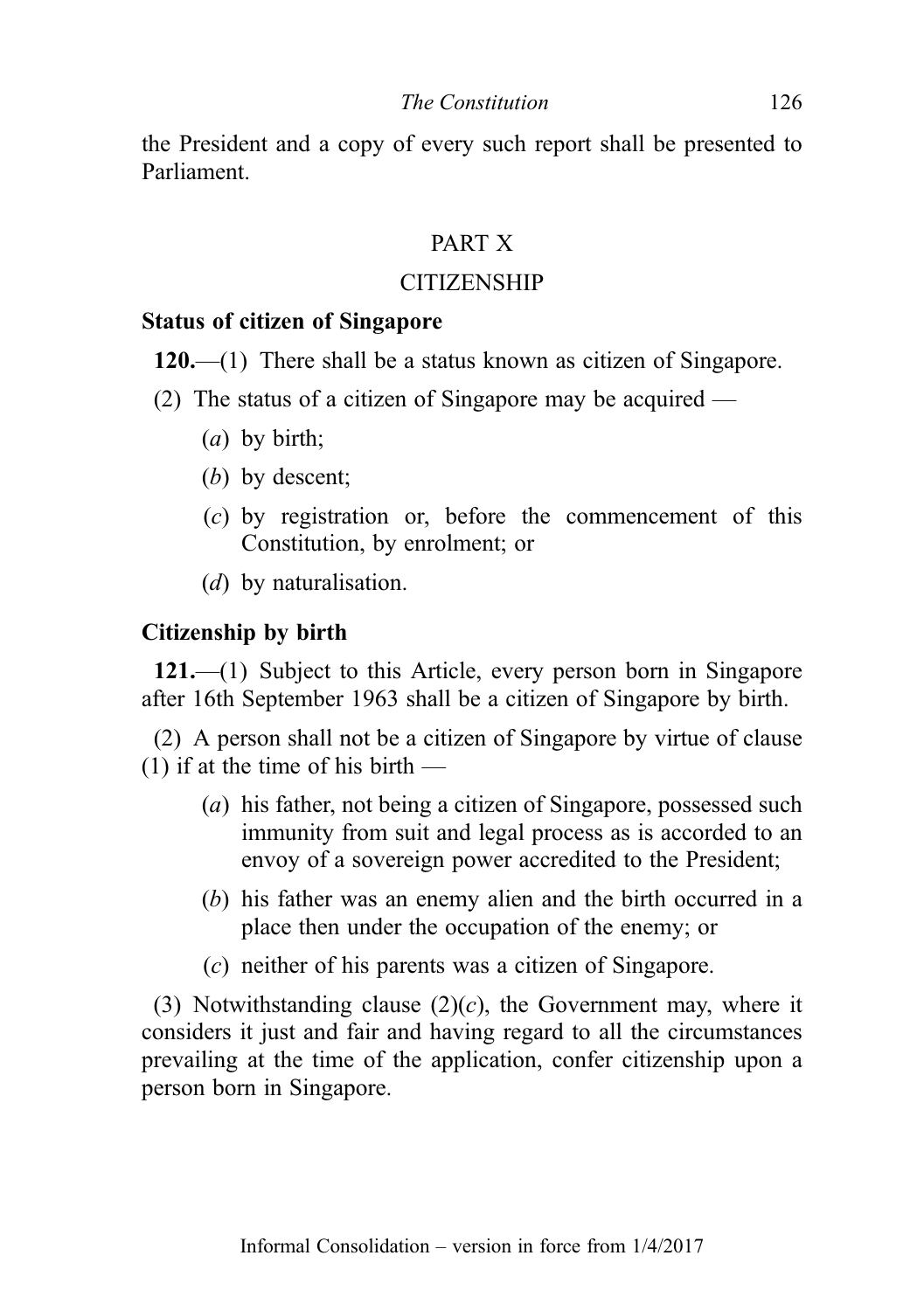## Citizenship by descent

122.—(1) Subject to clauses  $(2)$  and  $(3)$ , a person born outside Singapore after 16th September 1963 shall be a citizen of Singapore by descent if, at the time of his birth —

- (a) where the person is born before the date of commencement of section 7 of the Constitution of the Republic of Singapore (Amendment) Act 2004, his father is a citizen of Singapore, by birth or registration; and
- (b) where the person is born on or after the date of commencement of section 7 of the Constitution of the Republic of Singapore (Amendment) Act 2004, either his father or mother is a citizen of Singapore, by birth, registration or descent.

(2) A person born outside Singapore shall not be a citizen of Singapore by descent by virtue of clause (1) unless —

- (a) his birth is registered in the prescribed manner at the Registry of Citizens or at a diplomatic or consular mission of Singapore within one year, or such longer period as the Government permits, after its occurrence; and
- (b) he would not acquire the citizenship of the country in which he was born by reason of his birth in that country where —
	- (i) in the case of a person born before the date of commencement of section 7 of the Constitution of the Republic of Singapore (Amendment) Act 2004, his father is a citizen of Singapore by registration at the time of his birth; or
	- (ii) in the case of a person born on or after the date of commencement of section 7 of the Constitution of the Republic of Singapore (Amendment) Act 2004, either his father or mother is a citizen of Singapore by registration at the time of his birth.

(3) Without prejudice to clause (2), a person born outside Singapore of a father or mother who is a citizen by descent at the time of his birth shall not be a citizen of Singapore by descent by virtue of clause (1)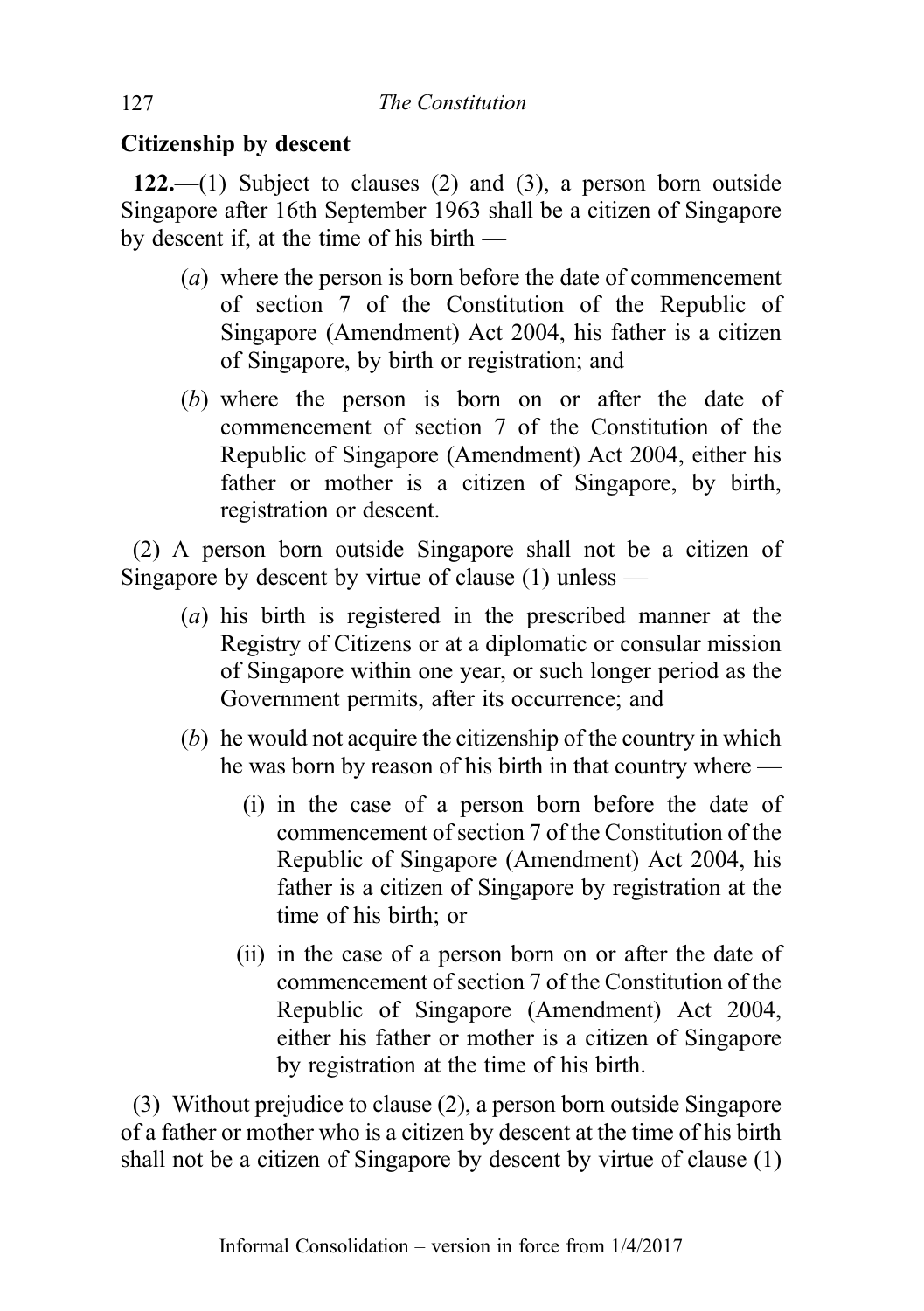unless the parent who is the citizen by descent has lawfully resided in Singapore —

- (a) for a period of, or for periods amounting in the aggregate to, not less than 5 years before that person's birth; or
- (b) for a period of, or for periods amounting in the aggregate to, not less than 2 years during the period of 5 years immediately preceding that person's birth.

(4) A person who, being a minor, becomes a citizen of Singapore by descent shall cease to be a citizen of Singapore on attaining the age of 22 years unless within 12 months after he attains the age of 21 years he takes the Oath of Renunciation, Allegiance and Loyalty in the form set out in the Second Schedule and where the Government so requires divests himself of any foreign citizenship or nationality.

[12/2004 wef 15/05/2004]

#### Citizenship by registration

123.—(1) Subject to the provisions of this Constitution, any person resident in Singapore of or over the age of 21 years may, on application being made therefor in the prescribed form, be registered as a citizen of Singapore if he satisfies the Government that he  $-$ 

- (a) is of good character;
- (b) has resided in Singapore throughout the 12 months immediately preceding the date of his application;
- (c) has during the 12 years immediately preceding the date of his application resided in Singapore for periods amounting in the aggregate to not less than 10 years:

Provided that the Government may exempt any applicant from compliance with this paragraph —

- (i) where such applicant has during the 6 years immediately preceding the date of his application resided in Singapore for periods amounting in the aggregate to not less than 5 years; or
- (ii) where in any special case the Government considers fit to confer citizenship upon such applicant;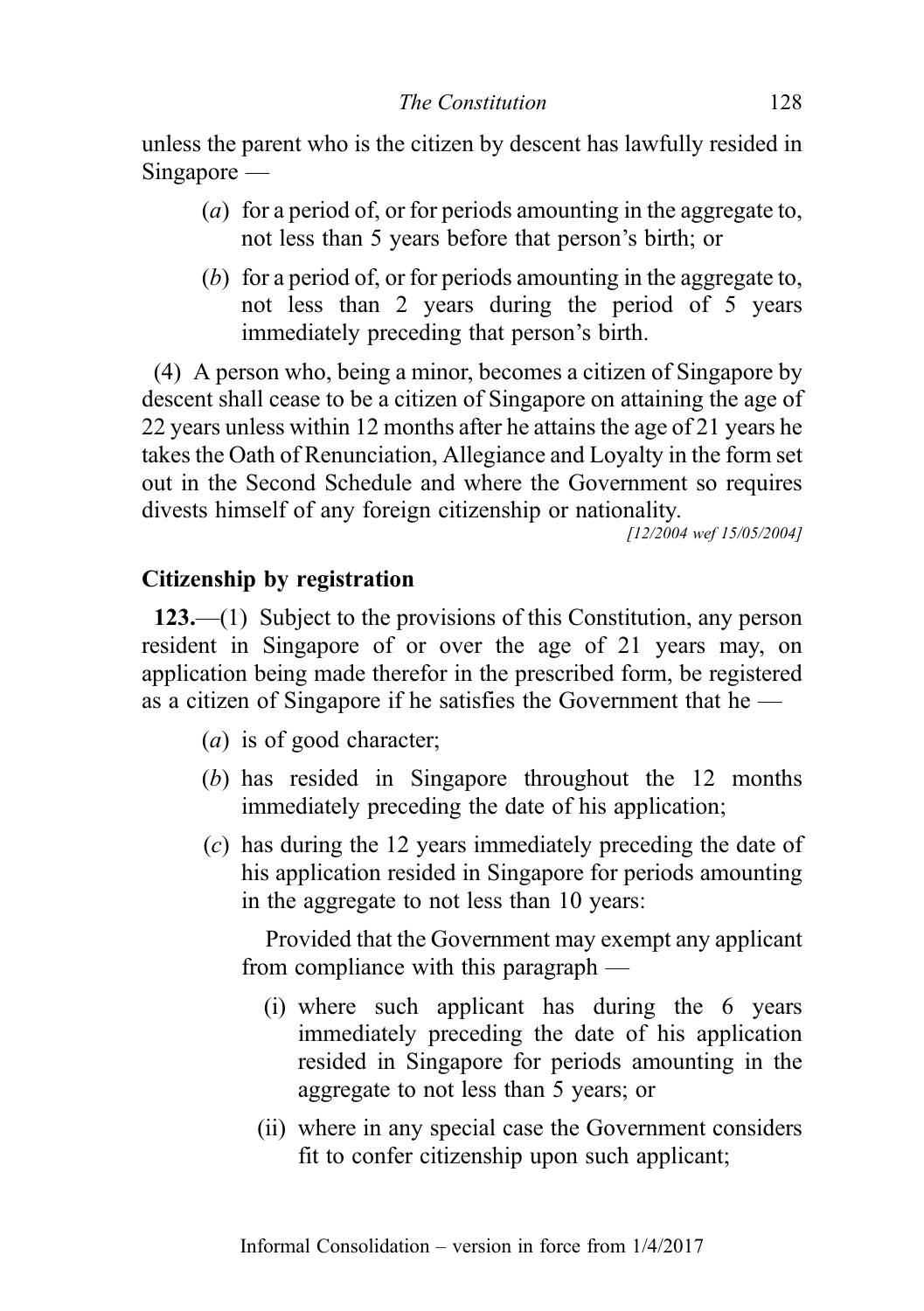- (d) intends to reside permanently in Singapore; and
- (e) has an elementary knowledge of one of the following languages, namely, Malay, English, Mandarin and Tamil:

Provided that the Government may exempt an applicant who has attained the age of 45 years or who is deaf or dumb from compliance with this paragraph.

(2) Subject to the provisions of this Constitution, any woman who is married to a citizen of Singapore may, on making application therefor in the prescribed manner, be registered as a citizen of Singapore if she satisfies the Government —

- (a) that she has resided continuously in Singapore for a period of not less than 2 years immediately preceding the date of the application;
- (b) that she intends to reside permanently in Singapore; and
- (c) that she is of good character.

## Registration of minors

124.—(1) The Government may if satisfied that a child under the age of 21 years —

- (a) is the child of a citizen of Singapore; and
- (b) is residing in Singapore,

cause such child to be registered as a citizen of Singapore on application being made therefor in the prescribed manner by the parent or guardian of such child.

(2) The Government may, in such special circumstances as it thinks fit, cause any child under the age of 21 years to be registered as a citizen of Singapore.

### Effect of registration

125. Subject to Article 126, a person registered as a citizen of Singapore under Article 123 or 124 shall be a citizen of Singapore from the date on which he is so registered.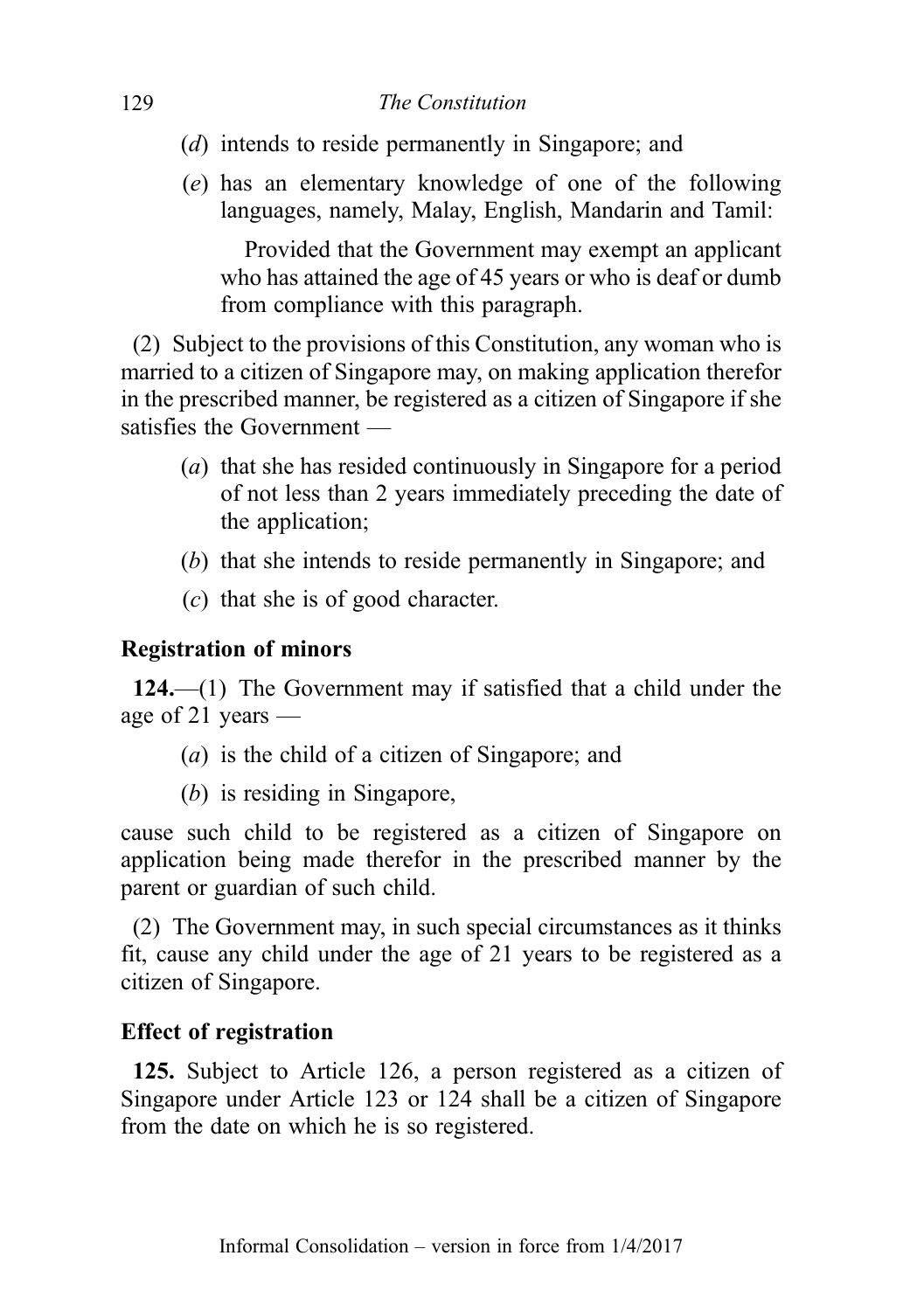### General provisions as to registration

126.—(1) No person shall be registered as a citizen of Singapore under Article 123 until he has taken the Oath of Renunciation, Allegiance and Loyalty in the form set out in the Second Schedule.

(2) Except with the approval of the Government, no person who has renounced or has been deprived of citizenship of Singapore under this Constitution or the Singapore Citizenship Ordinance 1957 (Ord. 35 of 1957) shall be registered as a citizen of Singapore under the provisions of this Constitution.

(3) Any person who becomes a citizen of Singapore by registration under section 13 of the Singapore Citizenship Ordinance 1957 or Article 124 shall cease to be a citizen of Singapore on attaining the age of 22 years unless within 12 months after he attains the age of 21 years he takes the Oath of Renunciation, Allegiance and Loyalty in the form set out in the Second Schedule.

## Citizenship by naturalisation

127.—(1) Subject to clause (4), the Government may, upon application made by any person of or over the age of 21 years who is not a citizen of Singapore, grant a certificate of naturalisation to that person if the Government is satisfied —

- (a) that he has resided in Singapore for the required periods and intends, if the certificate is granted, to do so permanently;
- (b) that he is of good character; and
- (c) that he has an adequate knowledge of the national language.

(2) The periods of residence in Singapore or the relevant part of it which are required for the grant of a certificate of naturalisation are periods which amount in the aggregate to not less than 10 years in the 12 years immediately preceding the date of the application for the certificate and which include the 12 months immediately preceding that date.

(3) A person to whom a certificate of naturalisation is granted shall be a citizen of Singapore by naturalisation from the date on which the certificate is granted.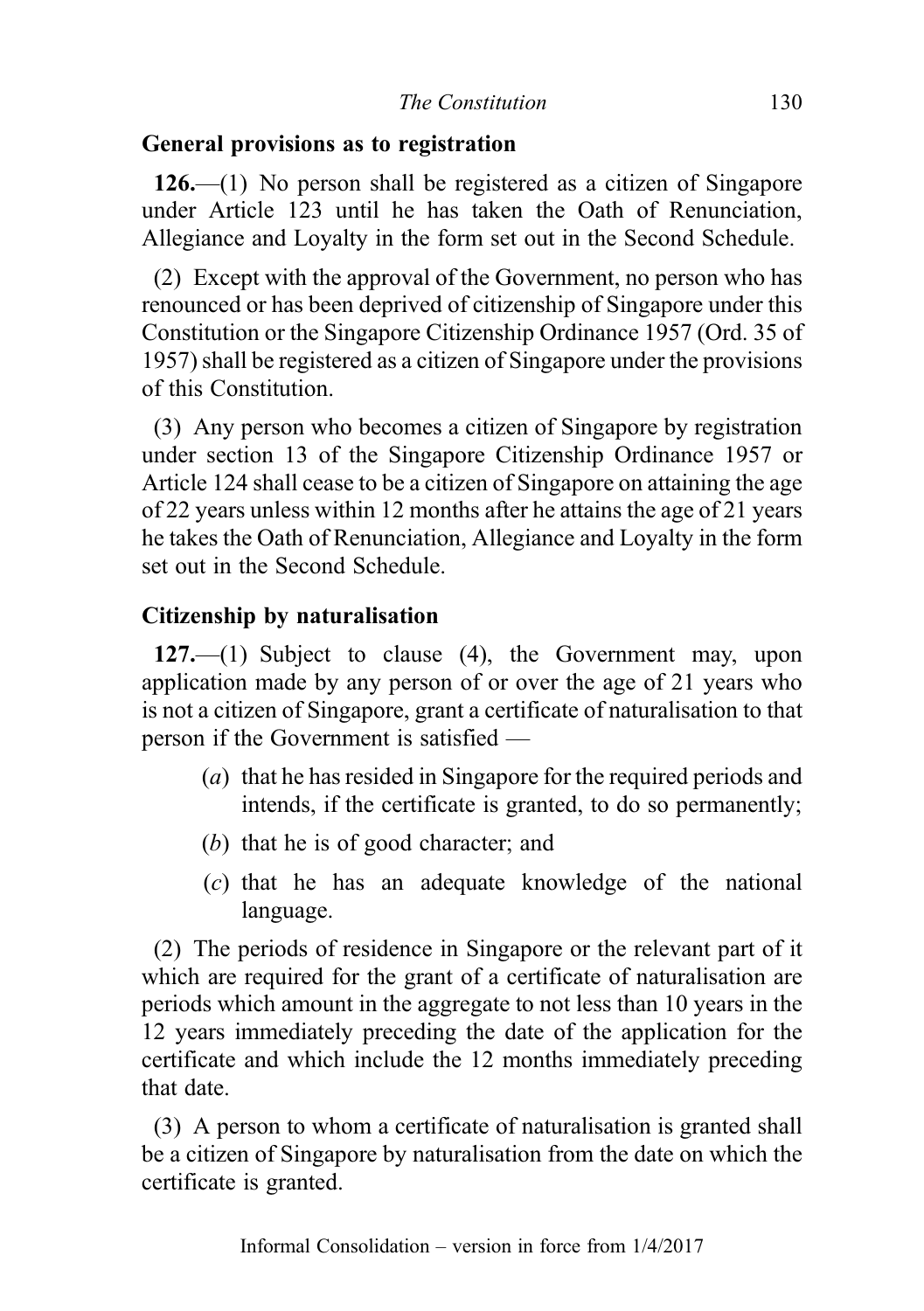(4) No certificate of naturalisation shall be granted to any person until he has taken the Oath of Renunciation, Allegiance and Loyalty in the form set out in the Second Schedule.

## Renunciation of citizenship

128.—(1) Any citizen of Singapore of or over the age of 21 years and of sound mind who is also or is about to become a citizen of another country may renounce his citizenship of Singapore by declaration registered by the Government, and shall upon such registration cease to be a citizen of Singapore.

(2) The Government may withhold the registration of a declaration under this Article —

- (a) if the declaration is made during any war in which Singapore is engaged; or
- (b) if the declaration is made by a person subject to the Enlistment Act (Cap. 93) unless he has —
	- (i) discharged his liability for full-time service under section 12 of that Act;
	- (ii) rendered at least 3 years of operationally ready national service under section 13 of that Act in lieu of such full-time service; or
	- (iii) complied with such conditions as may be determined by the Government.

(3) This Article applies to a woman under the age of 21 years who has been married as it applies to a person of or over that age.

#### Deprivation of citizenship

129.—(1) A citizen of Singapore who is a citizen by registration or by naturalisation shall cease to be such a citizen if he is deprived of his citizenship by an order of the Government made in accordance with this Article.

(2) The Government may, by order, deprive any such citizen of his citizenship if the Government is satisfied that the registration or the certificate of naturalisation —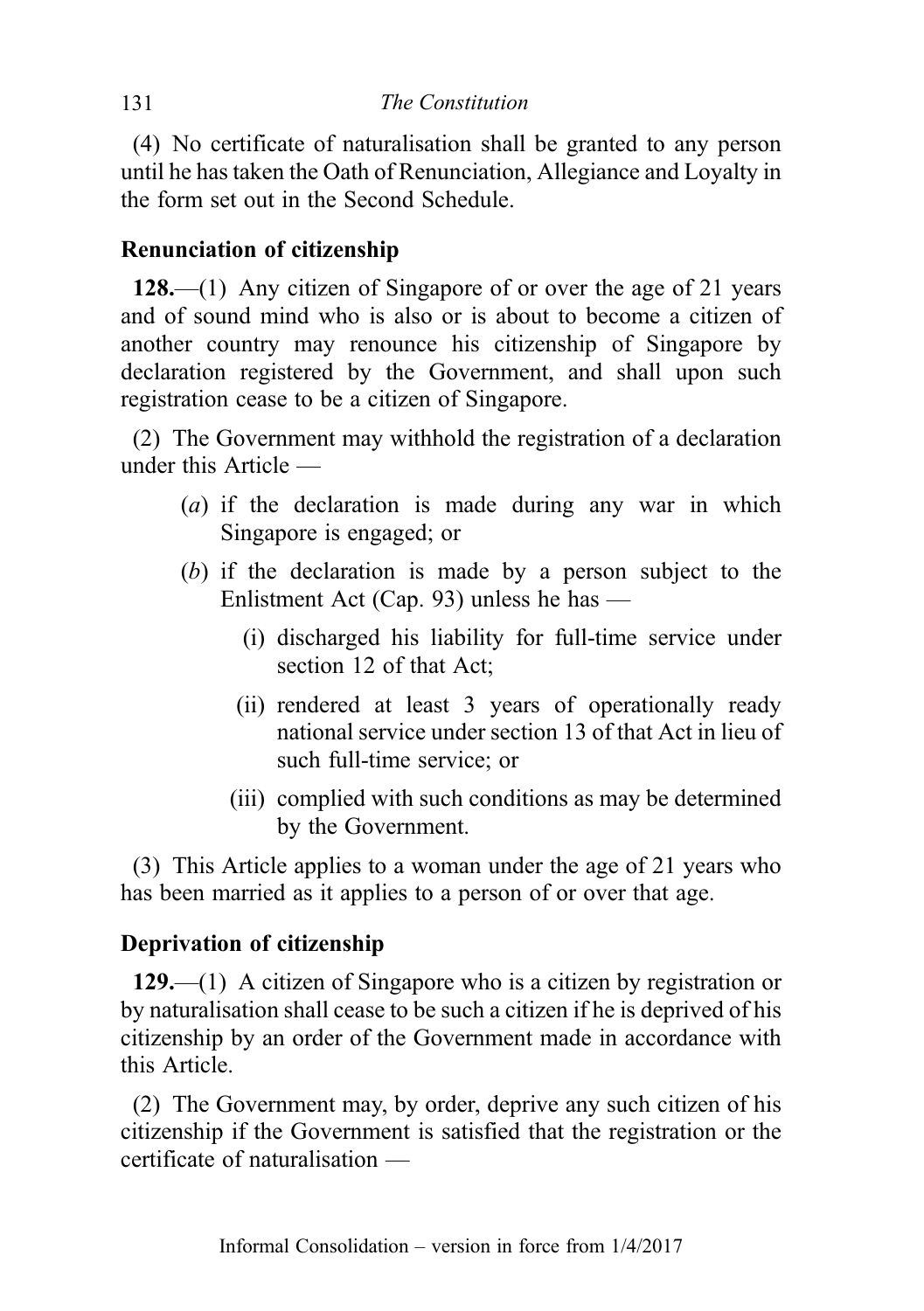- (a) was obtained by means of fraud, false representation or the concealment of any material fact; or
- (b) was effected or granted by mistake.
- (3) The Government may, by order, deprive of his citizenship
	- (a) any person who is a citizen of Singapore by naturalisation if the Government is satisfied —
		- (i) that he has shown himself by act or speech to be disloyal or disaffected towards Singapore; or
		- (ii) that he has, during any war in which Singapore is or was engaged, unlawfully traded or communicated with an enemy or been engaged in or associated with any business which to his knowledge was carried on in such manner as to assist an enemy in that war; or
	- (b) any citizen of Singapore by registration or by naturalisation if the Government is satisfied —
		- (i) that he has, within the period of 5 years after registration or naturalisation, been sentenced in any country to imprisonment for a term of not less than one year or to a fine of not less than \$5,000 or the equivalent in the currency of that country, and has not received a free pardon in respect of the offence for which he was so sentenced; or
		- (ii) that he has, at any time after registration or naturalisation, been engaged in any activities which are prejudicial to the security of Singapore, or the maintenance of public order therein, or the maintenance therein of essential services, or in any criminal activities which are prejudicial to the interests of public safety, peace or good order.

(4) The Government may, by order, deprive of his citizenship any person who is a citizen of Singapore by naturalisation if the Government is satisfied that, without the Government's approval, he has accepted, served in or performed the duties of any office, post or employment under the government of any foreign country or any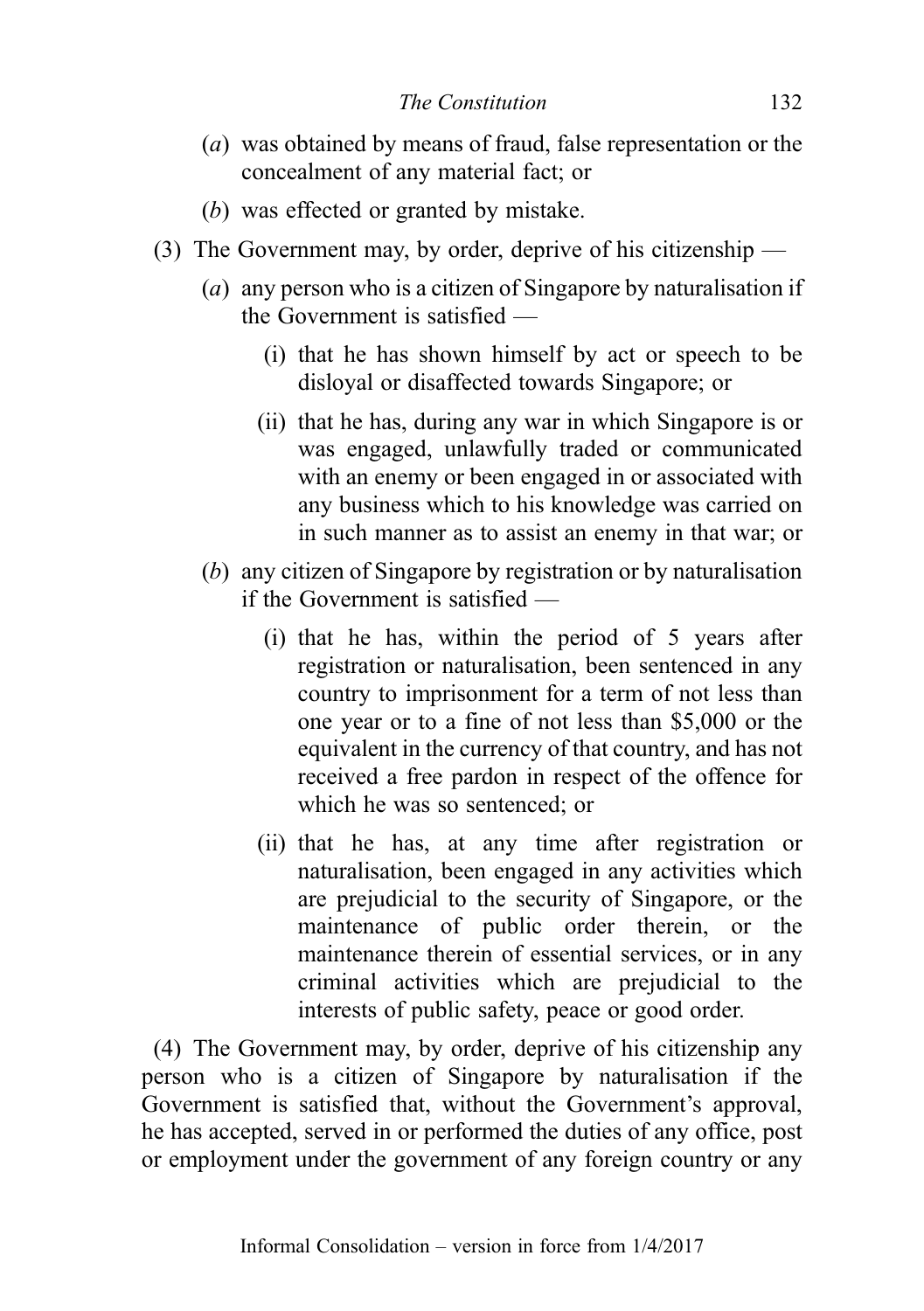political subdivision thereof, or under any agency of such a government, in any case where an oath, affirmation or declaration of allegiance is required in respect of the office, post or employment:

Provided that a person shall not be deprived of his citizenship under this clause by reason of anything done before the commencement of this Constitution notwithstanding that he was at the time a citizen of Singapore.

(5) The Government may, by order, deprive of his citizenship any person who is a citizen of Singapore by naturalisation if the Government is satisfied that he has been ordinarily resident in foreign countries for a continuous period of 5 years and during that period has neither —

- (a) been at any time in the service of Singapore or of an international organisation of which the Government was a member; nor
- (b) registered annually at a consulate of Singapore his intention to retain his citizenship.

(6) The Government may, by order, deprive of her citizenship any woman who is a citizen of Singapore by registration under Article 123(2) if the Government is satisfied that the marriage by virtue of which she was registered has been dissolved, otherwise than by death, within the period of 2 years beginning with the date of the marriage.

(7) No person shall be deprived of his citizenship under this Article or under Article 130 unless the Government is satisfied that it is not conducive to the public good that that person should continue to be a citizen of Singapore; and no person shall be deprived of his citizenship under clause  $(2)(b)$  or clause  $(3)(a)$  or  $(b)$  (i) or under clause (4) or (5) or under Article 130 if the Government is satisfied that as a result of the deprivation he would not be a citizen of any country.

# Deprivation of citizenship of child of person losing citizenship

130. Where a person has —

(a) renounced his citizenship; or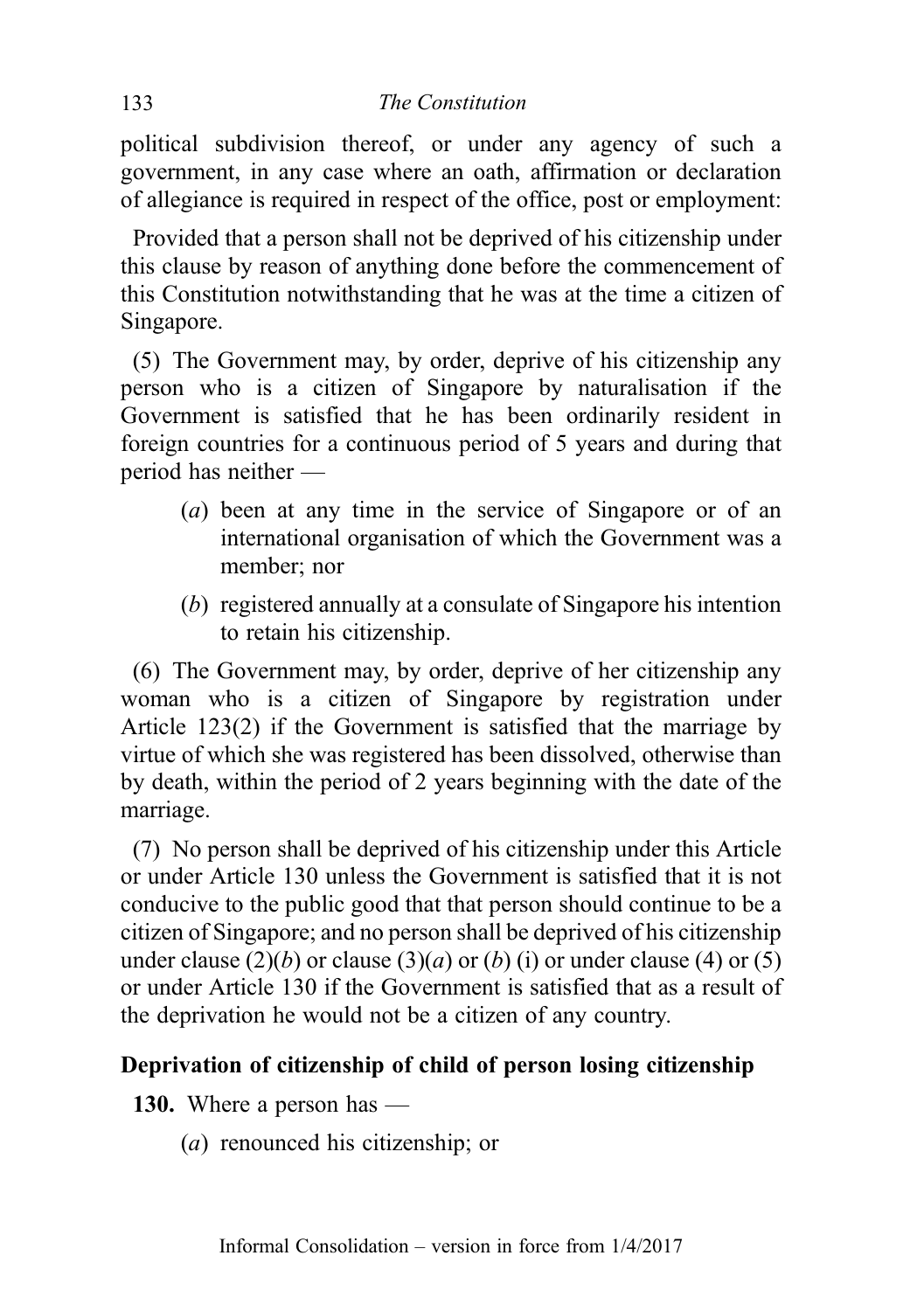(b) been deprived of his citizenship under Article  $129(2)(a)$  or  $134(1)(a)$ ,

the Government may, by order, deprive of his citizenship any child of that person under the age of 21 years who has been registered as a citizen of Singapore pursuant to this Constitution and was so registered as being the child of that person or of that person's wife or husband.

# General provisions as to loss of citizenship

131. Renunciation or deprivation of citizenship of Singapore shall not discharge a person from liability in respect of anything done or omitted to be done before he ceased to be a citizen of Singapore.

## Cancellation of enrolment as citizen

132.—(1) Where a person has been enrolled as a citizen of Singapore before the commencement of this Constitution and the Government is satisfied that the enrolment —

- (a) was obtained by means of fraud, false representation or the concealment of any material fact; or
- (b) was effected by mistake,

the Government may, by order, cancel the enrolment.

(2) Where under this Article a person's enrolment as a citizen of Singapore is cancelled, that shall not discharge him from liability in respect of anything done or omitted to be done before the cancellation.

# Procedure for deprivation

133.—(1) Before making an order under Article 129, 132, 134 or 135, the Government shall give the person, against whom the order is proposed to be made, notice in writing informing him of the ground on which the order is proposed to be made and of his right to have the case referred to a committee of inquiry under this Article.

(2) If any person to whom such notice is given applies within such time as may be prescribed to have the case referred to a committee of inquiry, the Government shall, and in any other case may, refer the case to a committee of inquiry consisting of a Chairman, who shall be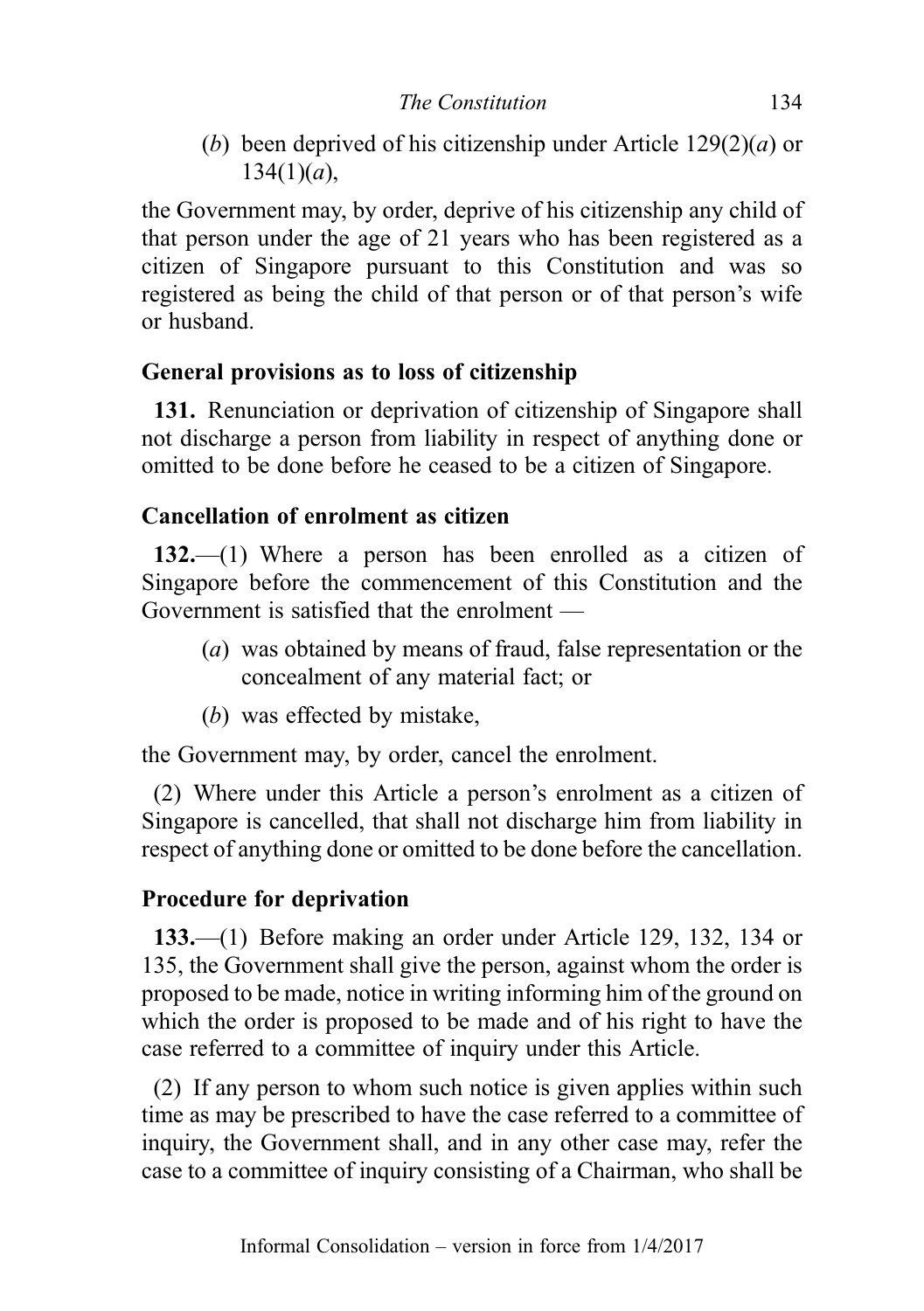a person qualified to be appointed as a Judge of the Supreme Court, and 2 other members chosen from a panel to be appointed by the Government in that behalf.

(3) The committee of inquiry shall, on such reference, hold an inquiry in such manner as may be prescribed and submit a report to the Government and the Government shall have regard to such report in making the order.

## Deprivation of citizenship on acquisition of foreign citizenship

134.—(1) The Government may, by order, deprive a citizen of Singapore of his citizenship if the Government is satisfied that —

- (a) he has, while of or over the age of 18 years, at any time after 6th April 1960 acquired by registration, naturalisation or other voluntary and formal act (other than marriage) the citizenship of any country outside Singapore or having so acquired such citizenship before the age of 18 years continues to retain it after that age; or
- (b) the citizen, being a woman who is a citizen of Singapore by registration under Article 123(2), has acquired the citizenship of any country outside Singapore by virtue of her marriage to a person who is not a citizen of Singapore.

(2) Where the Government has made an order under this Article depriving a citizen of Singapore of his citizenship, he shall cease to be a citizen with effect from the date of the order.

## Deprivation of citizenship on exercise of rights of foreign nationals, etc.

135.—(1) The Government may, by order, deprive a citizen of Singapore of his citizenship if the Government is satisfied that —

(a) he has, while of or over the age of 18 years, at any time after 6th April 1960 voluntarily claimed and exercised any rights (other than any rights in connection with the use of a passport) available to him under the law of any country outside Singapore being rights accorded exclusively to the citizens or nationals of that country;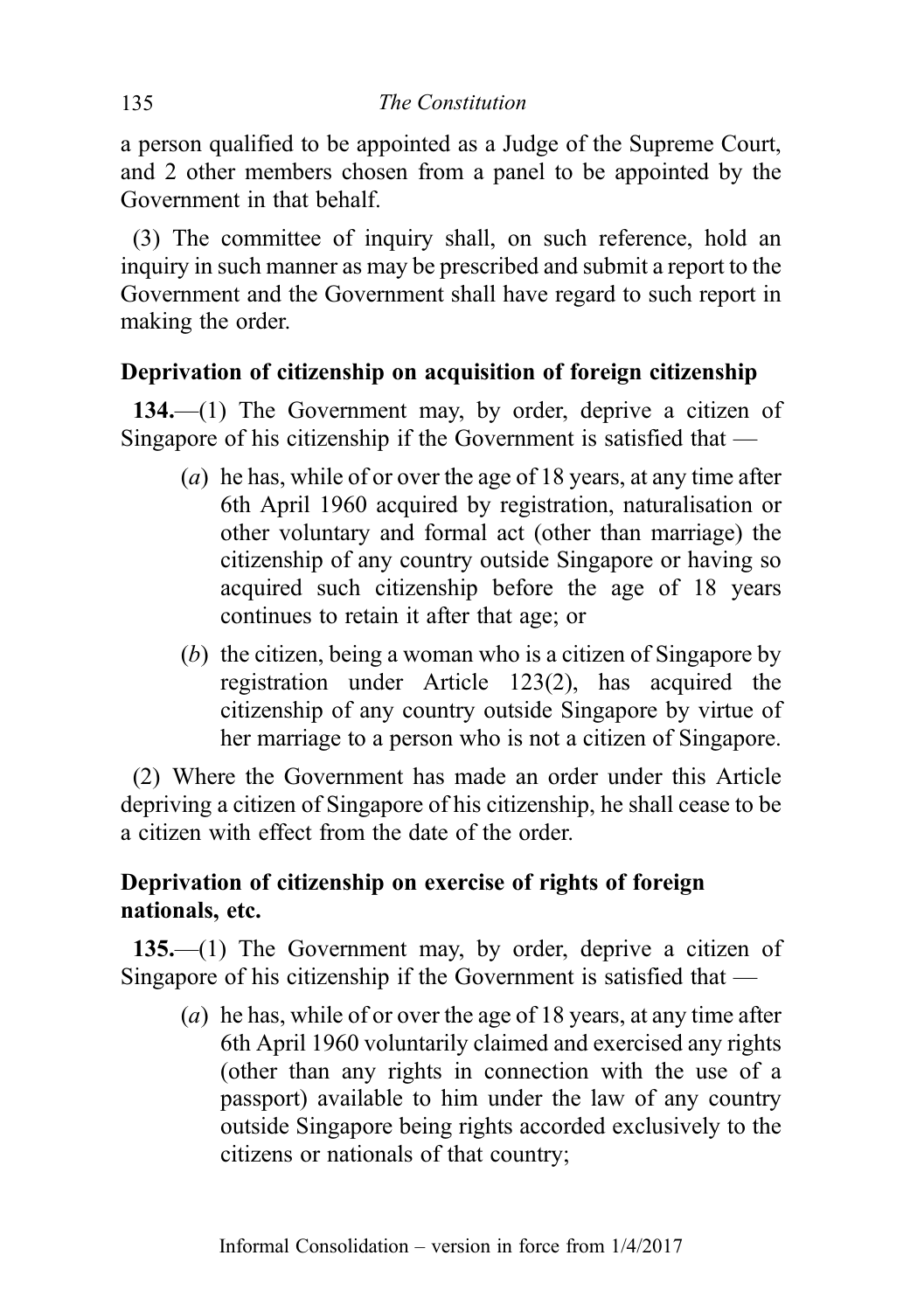- (b) he has, while of or over the age of 18 years, at any time after 6th April 1960 applied to the authorities of a place outside Singapore for the issue or renewal of a passport or used a passport issued by such authorities as a travel document; or
- (c) he is of or over the age of 18 years and has, whether before or after attaining the age of 18 years, been ordinarily resident outside Singapore for a continuous period of 10 years (including any period of residence outside Singapore before 2nd January 1986) and has not at any time —
	- (i) during that period or thereafter entered Singapore by virtue of a certificate of status or travel document issued by the competent authorities of Singapore; or
	- (ii) during that period been in the service of the Government or of an international organisation of which Singapore is a member or of such other body or organisation as the President may, by notification in the *Gazette*, designate.

(2) For the purposes of clause  $(1)(a)$ , the exercise of a vote in any political election in a place outside Singapore shall be deemed to be the voluntary claim and exercise of a right available under the law of that place.

(3) Where the Government has made an order under this Article depriving a citizen of Singapore of his citizenship, he shall cease to be a citizen with effect from the date of the order.

#### Termination of citizenship of Malaysia

136. Where a person who was a citizen of Singapore had renounced his citizenship of Malaysia or been deprived of his citizenship of Malaysia by the government of Malaysia before the commencement of this Constitution, such person shall be deemed to have renounced or been deprived of his citizenship of Singapore under this Constitution and to have ceased to be a citizen of Singapore.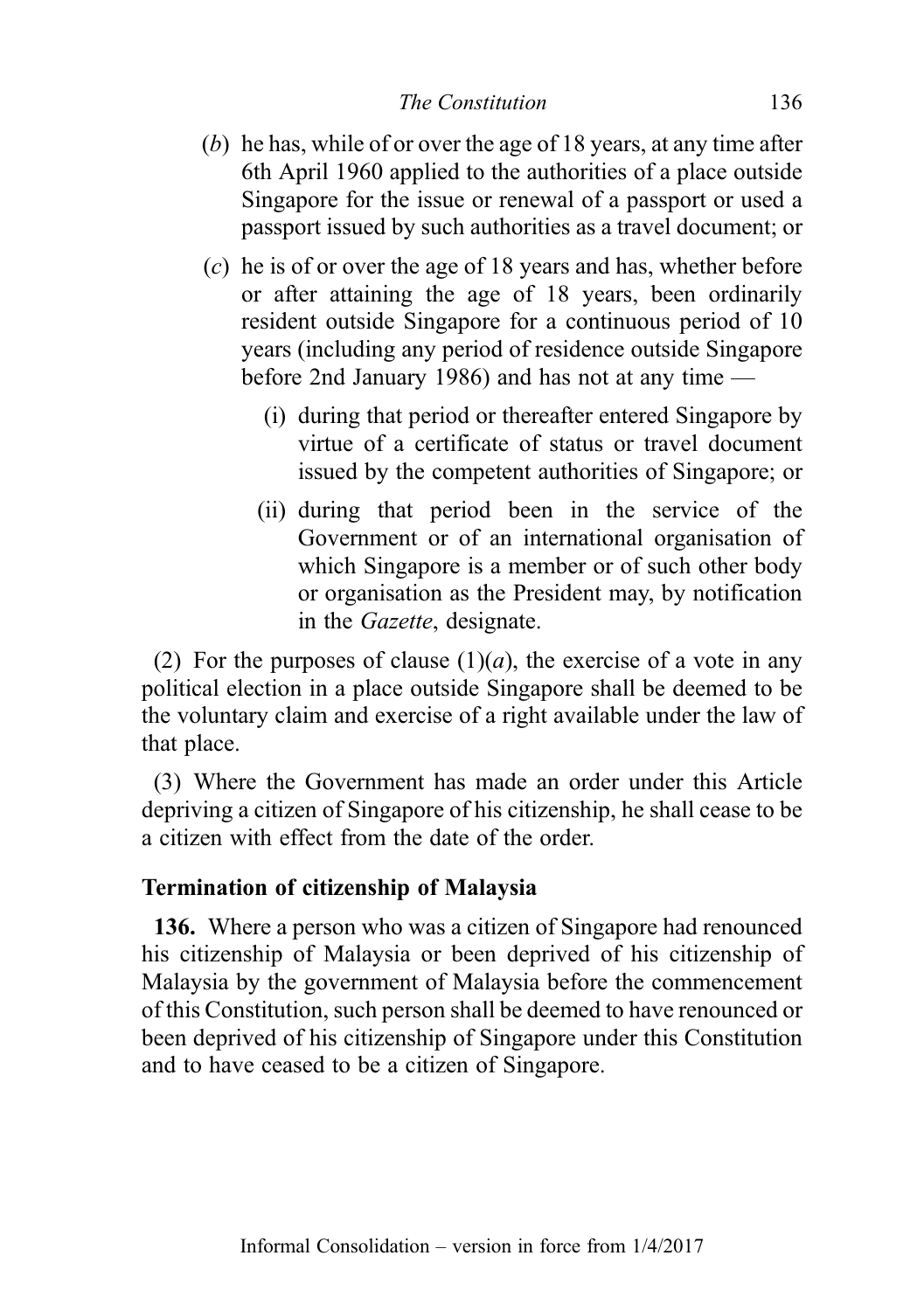## Deprivation of citizenship or cancellation of enrolment of child of person losing citizenship

137.—(1) Where a person has been deprived of his citizenship or his enrolment as a citizen has been cancelled under the provisions of this Part, the Government may, by order, deprive of his citizenship or, as the case may be, cancel the enrolment of any child of that person under the age of 21 years who has been registered or enrolled as a citizen under the provisions of this Constitution or the Singapore Citizenship Ordinance 1957 (Ord. 35 of 1957) and was so registered or enrolled as being the child of that person or of that person's wife or husband.

(2) No person shall be deprived of his citizenship under clause (1) unless the Government is satisfied that it is not conducive to the public good that he should continue to be a citizen; and no person shall be deprived of his citizenship under clause (1) if the Government is satisfied that as a result of such deprivation he would not be a citizen of any country.

## Grant of certificate of citizenship in cases of doubt

138. Upon application made in that behalf in the prescribed manner, the Government may grant in the form prescribed a certificate of citizenship to a person with respect to whose citizenship a doubt exists, whether of fact or of law:

Provided that where the Government is satisfied that such a certificate was obtained in circumstances set out in Article 132(1)  $(a)$  or  $(b)$ , the Government may, by order, cancel such certificate.

## Commonwealth citizenship

139.—(1) In accordance with the position of Singapore within the Commonwealth, every person who is a citizen of Singapore enjoys by virtue of that citizenship the status of a Commonwealth citizen in common with the citizens of other Commonwealth countries.

(2) Any existing law shall, except so far as Parliament otherwise provides, apply in relation to a citizen of the Republic of Ireland who is not also a Commonwealth citizen as it applies in relation to a Commonwealth citizen.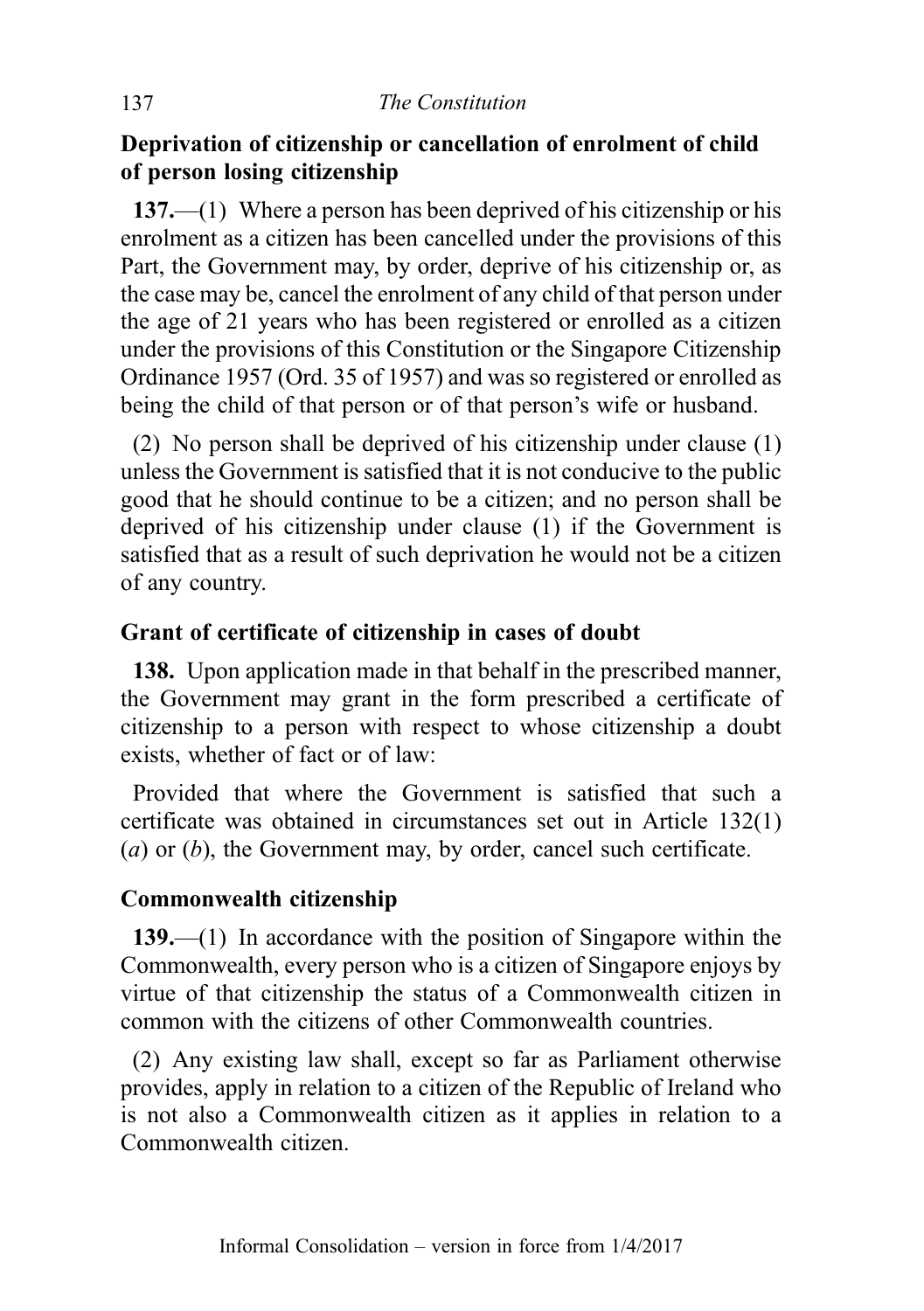## Application of Third Schedule

140. Until the Legislature otherwise provides by law, the supplementary provisions contained in the Third Schedule shall have effect for the purposes of this Part.

## Repeal

141.—(1) The Singapore Citizenship Ordinance 1957 (Ord. 35 of 1957) is hereby repealed.

(2) Any person who immediately before 16th September 1963 was, by virtue of the Singapore Citizenship Ordinance 1957, a citizen of Singapore by birth, descent, registration or naturalisation, shall as from that date continue, subject to the provisions of this Constitution, to possess that status.

(3) Where a person would have been a citizen of Singapore by descent immediately before 16th September 1963 if his birth had been registered under the provisions of the Singapore Citizenship Ordinance 1957 (Ord. 35 of 1957), he shall become a citizen of Singapore by descent if his birth is registered at a consulate of Singapore or with the Government in the prescribed manner within one year of its occurrence or, with the permission of the Government, later.

(4) Notwithstanding the repeal of the Singapore Citizenship Ordinance 1957, where a person who has become a citizen of Singapore was liable in respect of things done before 16th September 1963 to be deprived of that status under the Ordinance, then the Government may, by order, deprive him of his citizenship, if proceedings for that purpose are begun during the period of 2 years after that date.

(5) Where a person is liable to be deprived of citizenship under clause (4) and proceedings had before 16th September 1963 been begun to deprive him of citizenship of Singapore under the provisions of the Singapore Citizenship Ordinance 1957, those proceedings shall be treated as proceedings to deprive him of citizenship under that clause and shall be continued as such in accordance with the provisions of the Singapore Citizenship Ordinance 1957 in force immediately before that date.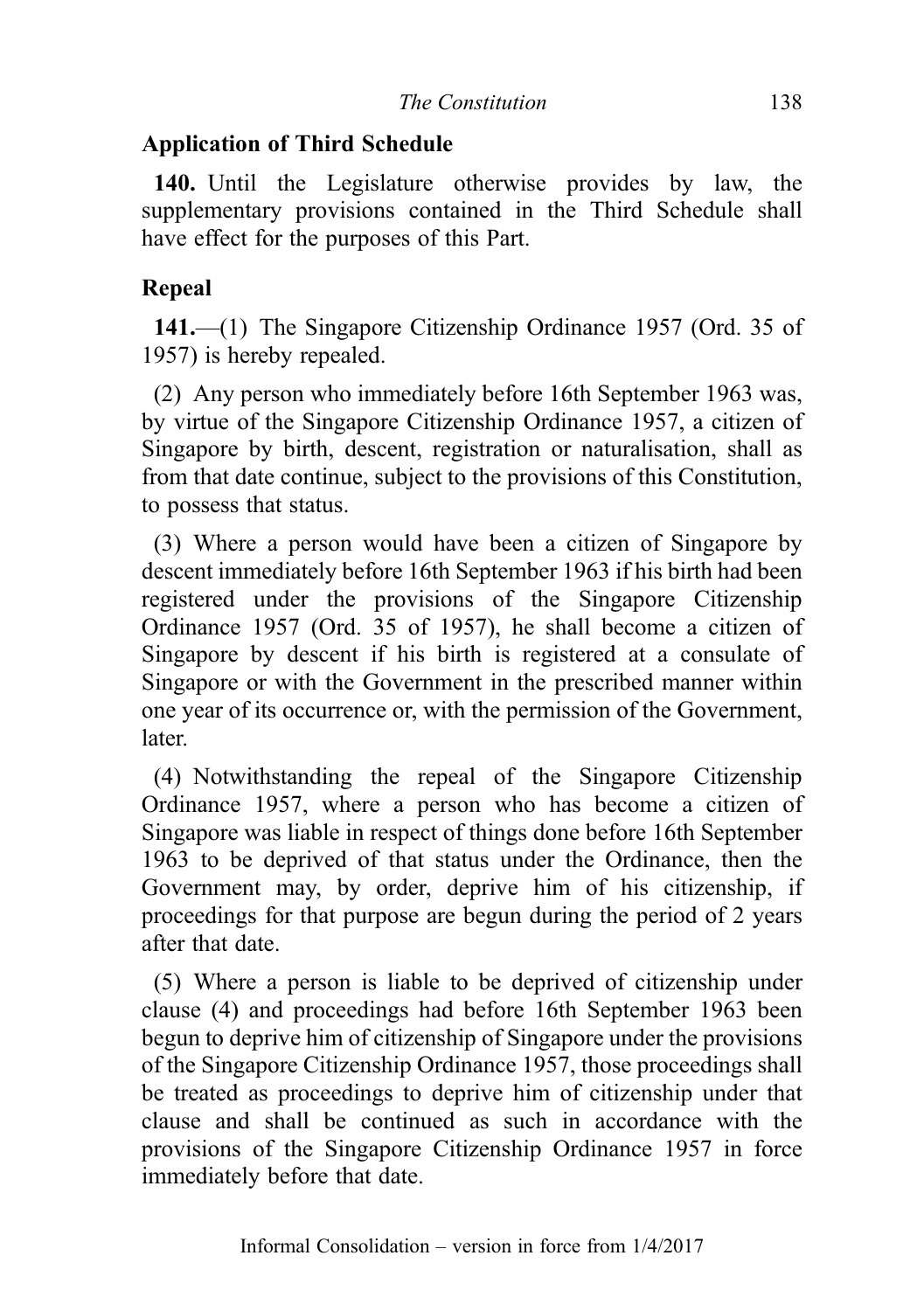#### PART XI

### FINANCIAL PROVISIONS

#### Interpretation of this Part

- 142.—(1) In this Part, unless the context otherwise requires
	- "Development Fund" means the Development Fund established by the Development Fund Act (Cap. 80);

- (1A) Notwithstanding clauses (1C) and (2), where
	- (a) before the start of any financial year, the President, acting in his discretion, concurs with the advice of the Minister responsible for finance on the long-term real rates of return which are expected to be earned on the respective components of the relevant assets (referred to in this Article as the expected long-term real rates of return); and
	- (b) the Minister responsible for finance thereafter certifies under his hand to the President the spending limit for that financial year, specifying an amount which shall not be more than 50% of the total of all amounts ascertained by applying the expected long-term real rates of return so agreed under paragraph  $(a)$  for that financial year on the respective components of the relevant assets,

any reference in this Part to the reserves not accumulated by the Government during its current term of office shall exclude those reserves equal to the amount so certified.

(1B) Any provisional certificate on the spending limit for a financial year issued by the Minister responsible for finance under clause  $(1A)(b)$  at any time during the financial year shall have the same effect as if it is a final certificate on the spending limit for the financial year until it is superseded by the issue of the final certificate on the spending limit for that same financial year.

(1C) In addition to clause (2), the net investment income and realised capital gains that are —

<sup>&</sup>quot;financial year" means a period of 12 months ending on 31st March in any year.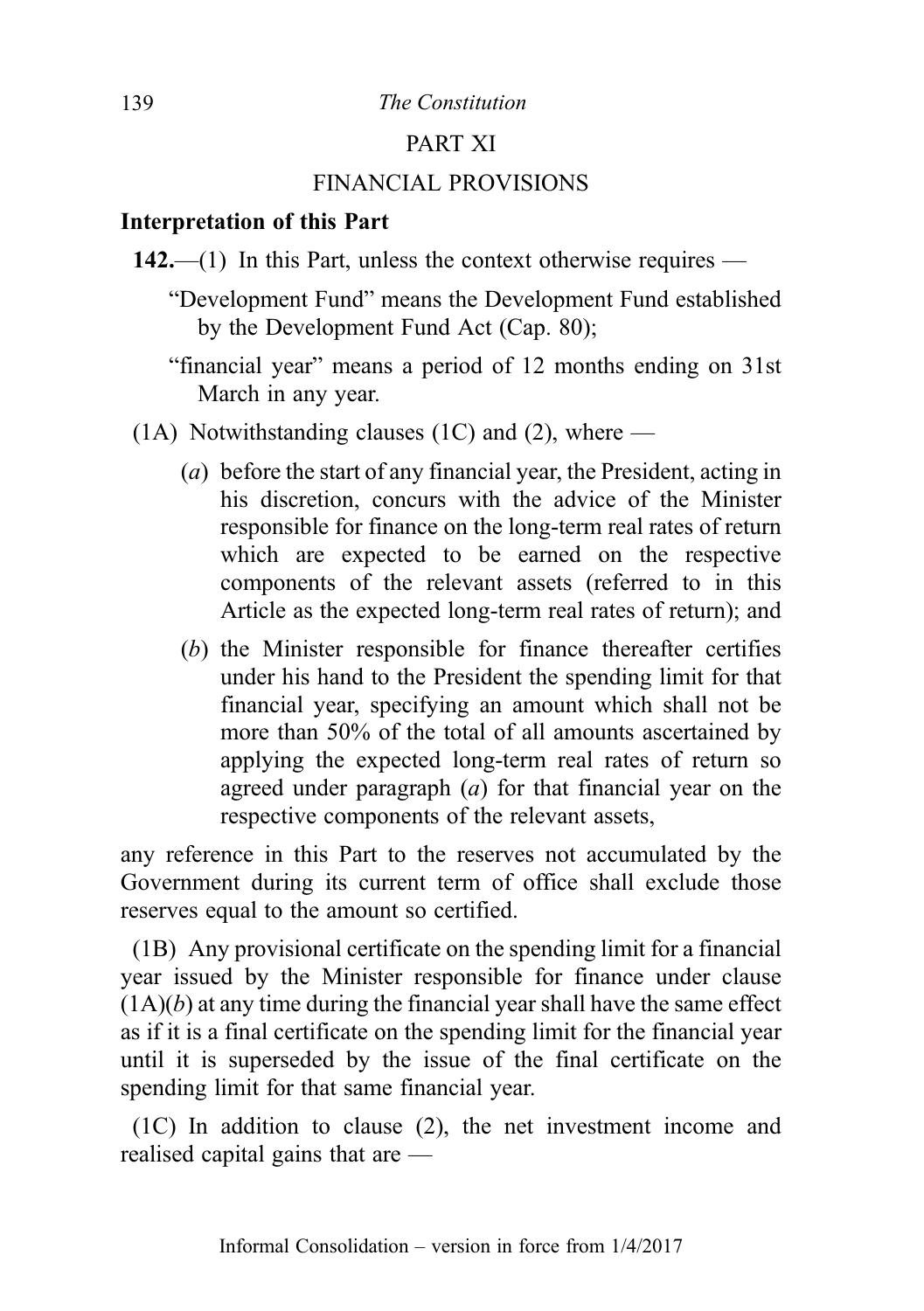- (a) directly attributable to the relevant assets; and
- (b) received by the Government during a financial year in any current term of office of the Government,

shall for the purposes of this Part accrete and be deemed to form part of the past reserves of the Government with effect from the date of the receipt thereof.

(2) For the purposes of this Part, where any net investment income is received during a financial year in any current term of office of the Government —

- (a) such amount of the net investment income of the financial year that is derived from the past reserves of the Government as is certified under clause (3); or
- (b) if no certificate under clause (3) is made, 50% of the net investment income of the financial year that is derived from the past reserves of the Government not comprised in the relevant assets,

shall accrete and be deemed to form part of the past reserves of the Government with effect from the date of the certificate relating to that financial year made under clause (3) or, if no such certificate is made or earlier made, from the date the accounts and statements referred to in Article 147(5) for that financial year are presented to the President.

(3) The Minister responsible for finance shall, as soon as practicable after the end of every financial year, certify to the President in a certificate relating to that financial year, the amount (not being less than 50%) of the net investment income of that financial year derived from the past reserves of the Government not comprised in the relevant assets which is to accrete and be deemed to form part of the past reserves of the Government; and such certificate shall be final and conclusive evidence of the amount.

[Act 20 of 2015 wef 01/10/2015]

(4) In this Article —

## [Deleted by Act 20 of 2015 wef 01/10/2015]

"net investment income", in relation to a financial year, means the balance of —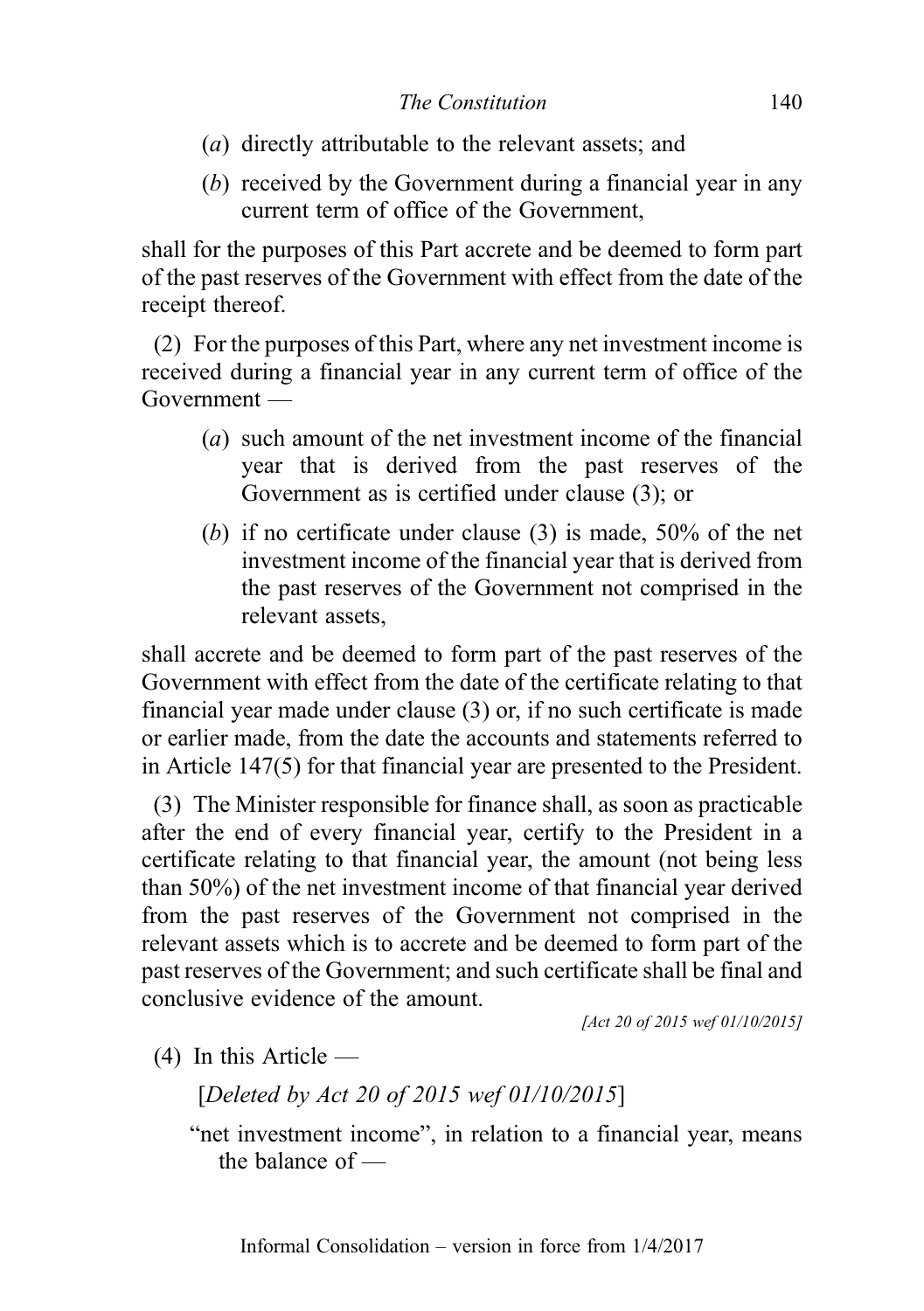#### *The Constitution*

- (a) the dividends, interest and other income received by the Government during the financial year from investing the reserves of the Government; and
- (b) the interest received by the Government during the financial year from loans (whenever given) by the Government,

after deducting all expenses arising from or incidental to investing and managing those reserves (other than costs of purchasing or disposing of or converting investments) and any interest, sinking fund charges and borrowing charges;

[Act 20 of 2015 wef 01/10/2015]

- "net investment income of a financial year that is derived from the past reserves" means the share of the net investment income of the financial year that is attributable to the past reserves;
- "past reserves of the Government" means the reserves not accumulated by the Government during its current term of office, including accretions thereto deemed under clauses (1C) and (2) to be part thereof, but less such amount that is certified under clause  $(1A)(b)$  or such amount adjusted prorata based on the period a financial year falls partially within any current term of office of the Government;
- "real rate of return" means an annual percentage of return on investment of relevant assets of the Government adjusted for changes in prices due to inflation or deflation and after deducting all expenses arising from or incidental to investing and managing the relevant assets;
- "realised capital gains", in relation to any relevant assets, means all proceeds realised from the disposition of the relevant assets less all costs and expenses arising from or incidental to the disposition, purchase or conversion of the relevant assets, and includes any realised capital losses;

"relevant assets" means all of the following:

(a) the total net assets managed by GIC Private Limited and all its wholly-owned subsidiaries (including those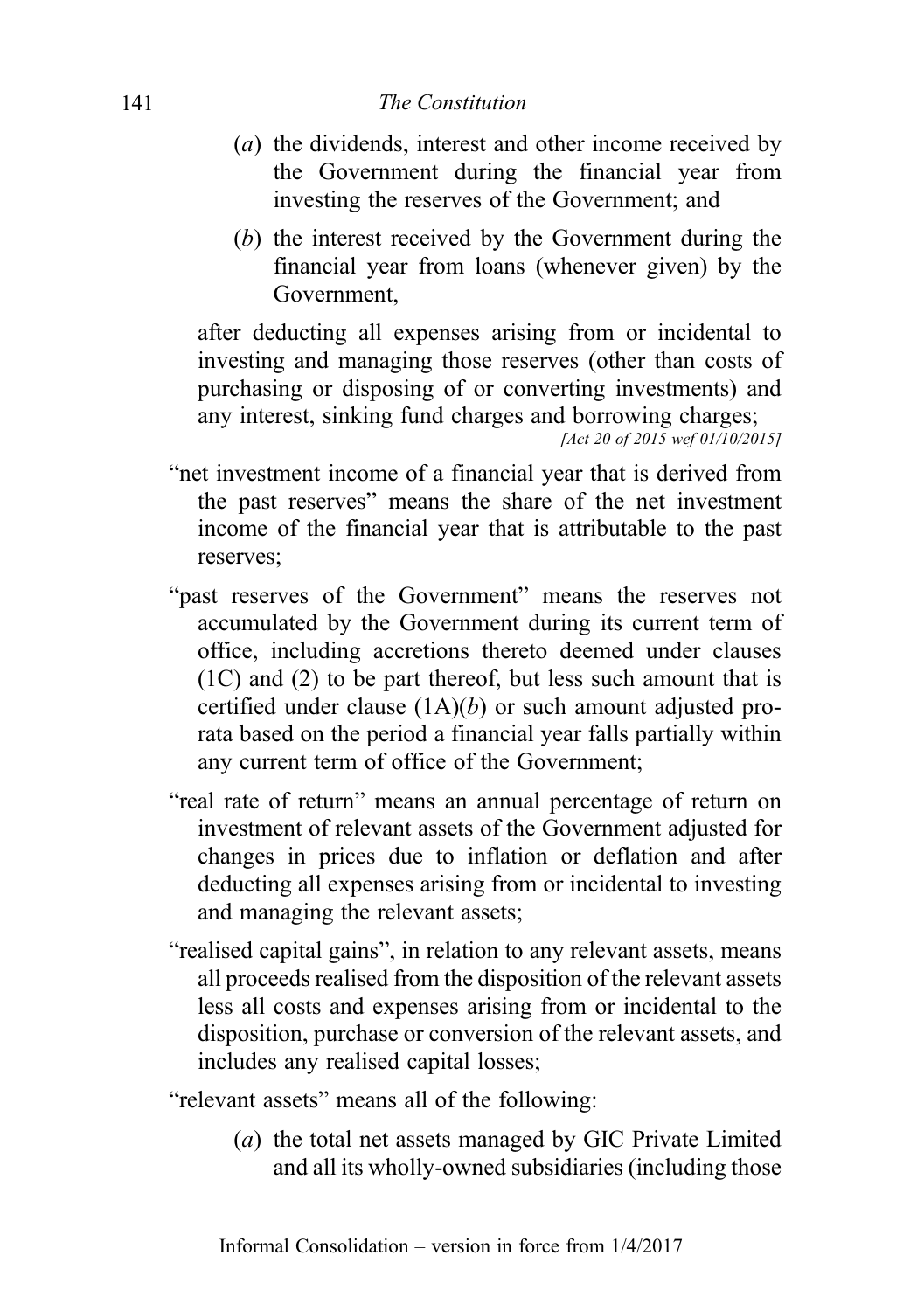with registered offices outside Singapore) as fund managers for the Government, for any company wholly-owned by the Government and for all the wholly-owned subsidiaries of such a Government company;

> [Act 39 of 2014 wef 01/01/2015] [Act 20 of 2015 wef 01/10/2015]

(b) such moneys of the Government as the Monetary Authority of Singapore receives from the Government as banker to the Government;

[Act 20 of 2015 wef 01/10/2015]

(c) the excess of the assets of the Monetary Authority of Singapore over its liabilities, being assets and liabilities not directly attributable to the Government, and being not already comprised in paragraph  $(b)$ ;

[Act 20 of 2015 wef 01/10/2015]

(d) from 1 April 2016, the excess of the assets of Temasek Holdings (Private) Limited over its liabilities,

[Act 20 of 2015 wef 01/10/2015]

less the following liabilities:

- (i) the total liabilities of the Government that is attributable to its borrowings under the Government Securities Act (Cap. 121A) and the Local Treasury Bills Act (Cap. 167); and
- (ii) the total liabilities of the Government that is represented by any Government Fund (other than a Government Fund required by written law to be held, managed and administered separately from other Government funds) established by a public Act for special purposes and not already comprised in paragraph (i).

### No taxation unless authorised by law

143. No tax or rate shall be levied by, or for the purposes of, Singapore except by or under the authority of law.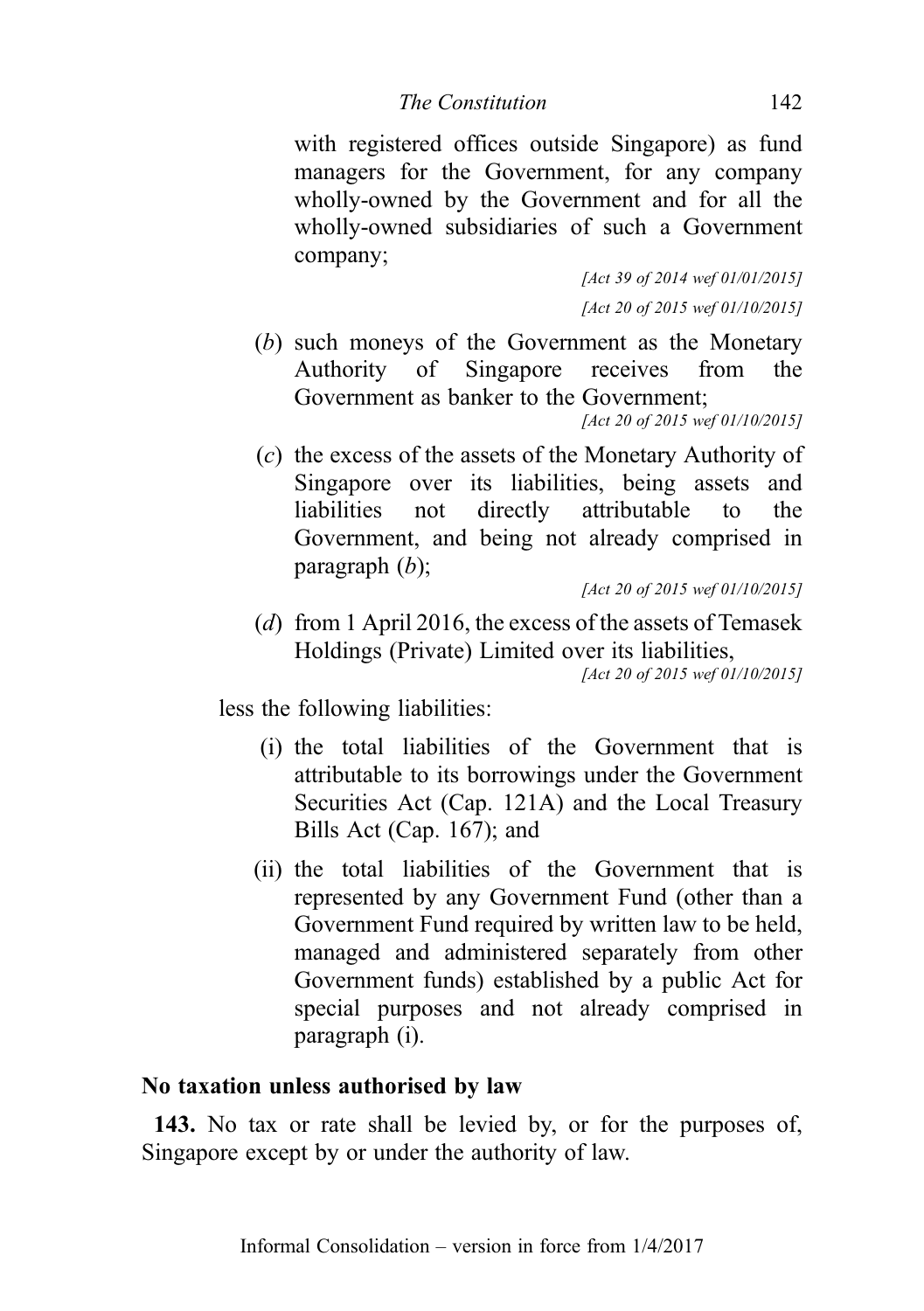#### Restriction on loans, guarantees, etc.

144.—(1) No guarantee or loan shall be given or raised by the Government —

- (a) except under the authority of any resolution of Parliament with which the President, acting in his discretion, concurs; [Act 28 of 2016 wef 01/04/2017]
- (b) under the authority of any law to which this paragraph applies unless the President, acting in his discretion, concurs with the giving or raising of such guarantee or loan; or

[Act 28 of 2016 wef 01/04/2017]

(c) except under the authority of any other written law.

(2) The President, acting in his discretion, may withhold his assent to any Bill passed by Parliament providing, directly or indirectly, for the borrowing of money, the giving of any guarantee or the raising of any loan by the Government if, in the opinion of the President, the Bill is likely to draw on the reserves of the Government which were not accumulated by the Government during its current term of office.

- (3) Clause  $(1)(b)$  shall apply to the following laws:
	- (a) the Asian Development Bank Act (Cap. 15);
	- (b) the Bretton Woods Agreements Act (Cap. 27);
	- (c) [Deleted by Act 27/2008 wef 01/01/2009]
	- (d) the External Loans Act (Cap. 102);
	- (e) the Financial Procedure Act (Cap. 109);
	- (f) the International Development Association Act (Cap. 144A);
	- (g) the International Finance Corporation Act (Cap. 144); [12/2004 wef 15/05/2004]
	- (h) the Jurong Town Corporation Act (Cap. 150); and [12/2004 wef 15/05/2004]
	- (i) the Loans (International Banks) Act (Cap. 164). [12/2004 wef 15/05/2004]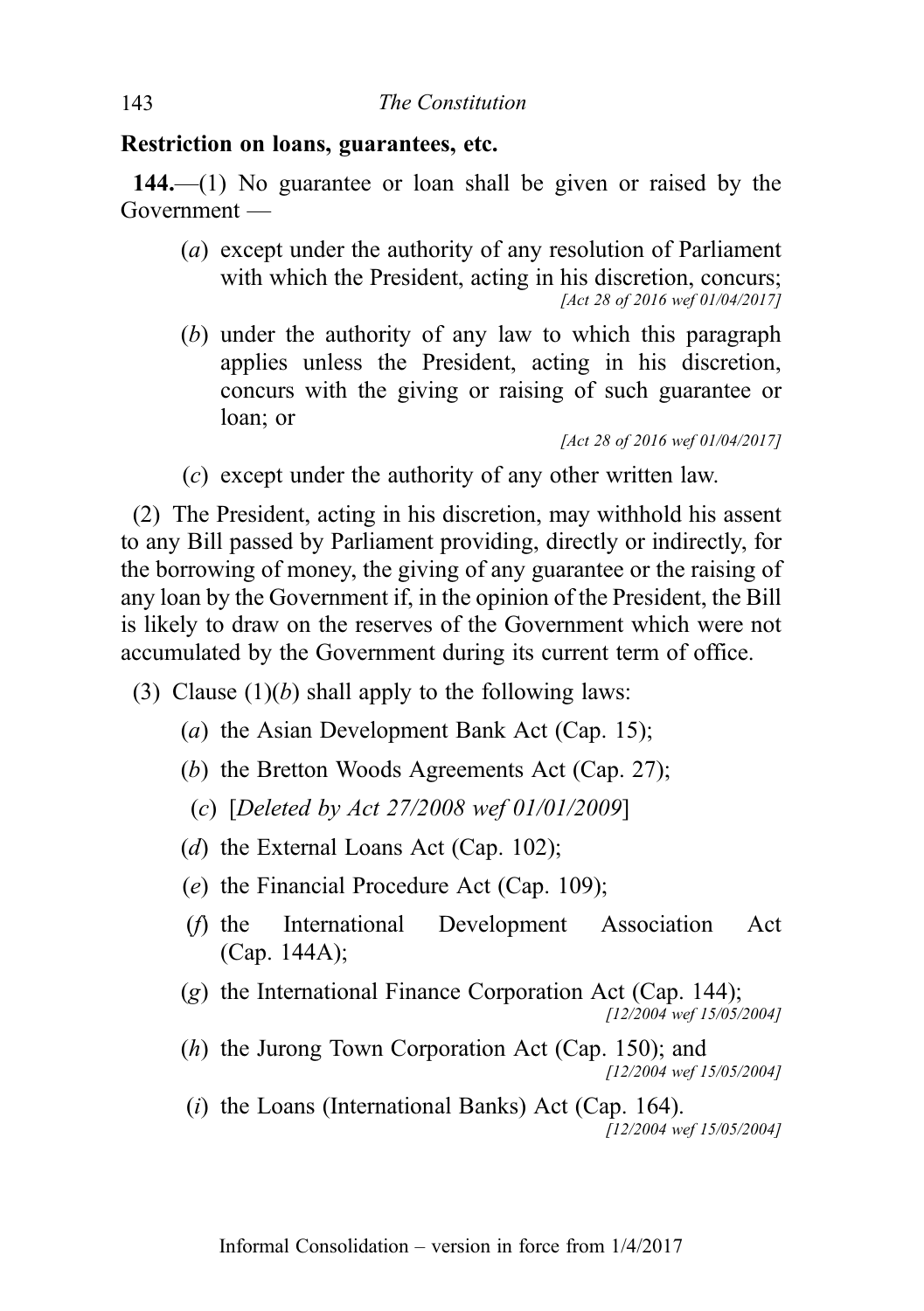## Consolidated Fund

145. There shall be in and for Singapore a Consolidated Fund into which, subject to the provisions of any law for the time being in force in Singapore, shall be paid all revenues of Singapore not allocated to specific purposes by any written law.

## Withdrawal from Consolidated Fund, etc.

146.—(1) No moneys shall be withdrawn from the Consolidated Fund unless they are —

- (a) charged on the Consolidated Fund;
- (b) authorised to be issued by a Supply law, Supplementary Supply law or Final Supply law;
- (c) authorised to be issued by a resolution passed by Parliament under Article 148B with which the President concurs; or
- (d) authorised to be issued by the Minister responsible for finance under Article 148B(4).

(2) No moneys shall be withdrawn from the Consolidated Fund except in the manner provided by law.

(3) Clause (1) shall not apply to any such sums as are mentioned in Article  $147(2)$  (*b*) (*i*), (*ii*) or (*iii*).

- (4) No moneys in the Development Fund shall be withdrawn
	- (a) except for any one or more purposes specified in any written law, being purposes necessary or related to the development of Singapore; and
	- (b) unless authorised to be issued by a Supply law, Supplementary Supply law or Final Supply law or by the Minister responsible for finance under Article 148B(4).

## Annual estimates and financial statements

147.—(1) The Minister responsible for finance shall, before the end of each financial year, cause to be prepared annual estimates of revenue and expenditure of Singapore during the succeeding financial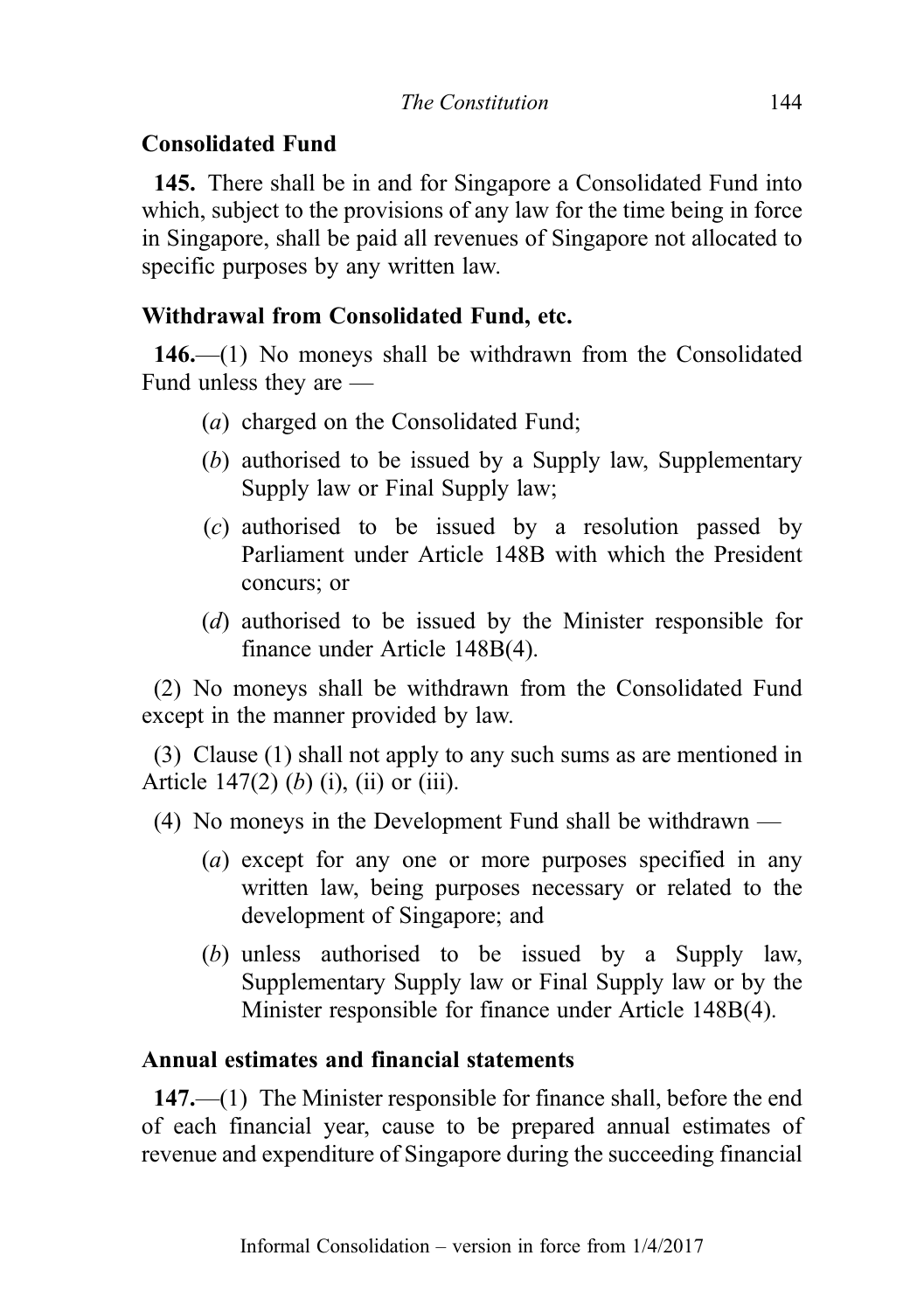year which, when approved by the Cabinet, shall be presented to Parliament.

- (2) The estimates of expenditure shall show separately
	- (a) the total sums required to meet expenditure charged on the Consolidated Fund;
	- (b) the sums respectively required to meet the heads of other expenditure for the public services proposed to be met from the Consolidated Fund, except the following sums:
		- (i) sums representing the proceeds of any loan raised by the Government for specific purposes and appropriated for those purposes by the law authorising the raising of the loan;
		- (ii) sums representing any money or interest on money received by the Government subject to a trust and to be applied in accordance with the terms of the trust; and
		- (iii) sums representing any money held by the Government which has been received or appropriated for the purpose of any trust fund established by or in accordance with any written law; and
	- (c) the sums respectively required to meet the heads of expenditure proposed to be met from the Development Fund.

(3) The estimates of revenue to be shown in the estimates shall not include any sums received by way of zakat, fitrah and baitulmal or similar Muslim revenue.

(4) The Minister responsible for finance shall also present to Parliament together with the estimates of revenue and expenditure —

(a) a statement whether the annual estimates of revenue and expenditure is likely to draw on the reserves which were not accumulated by the Government during its current term of office; and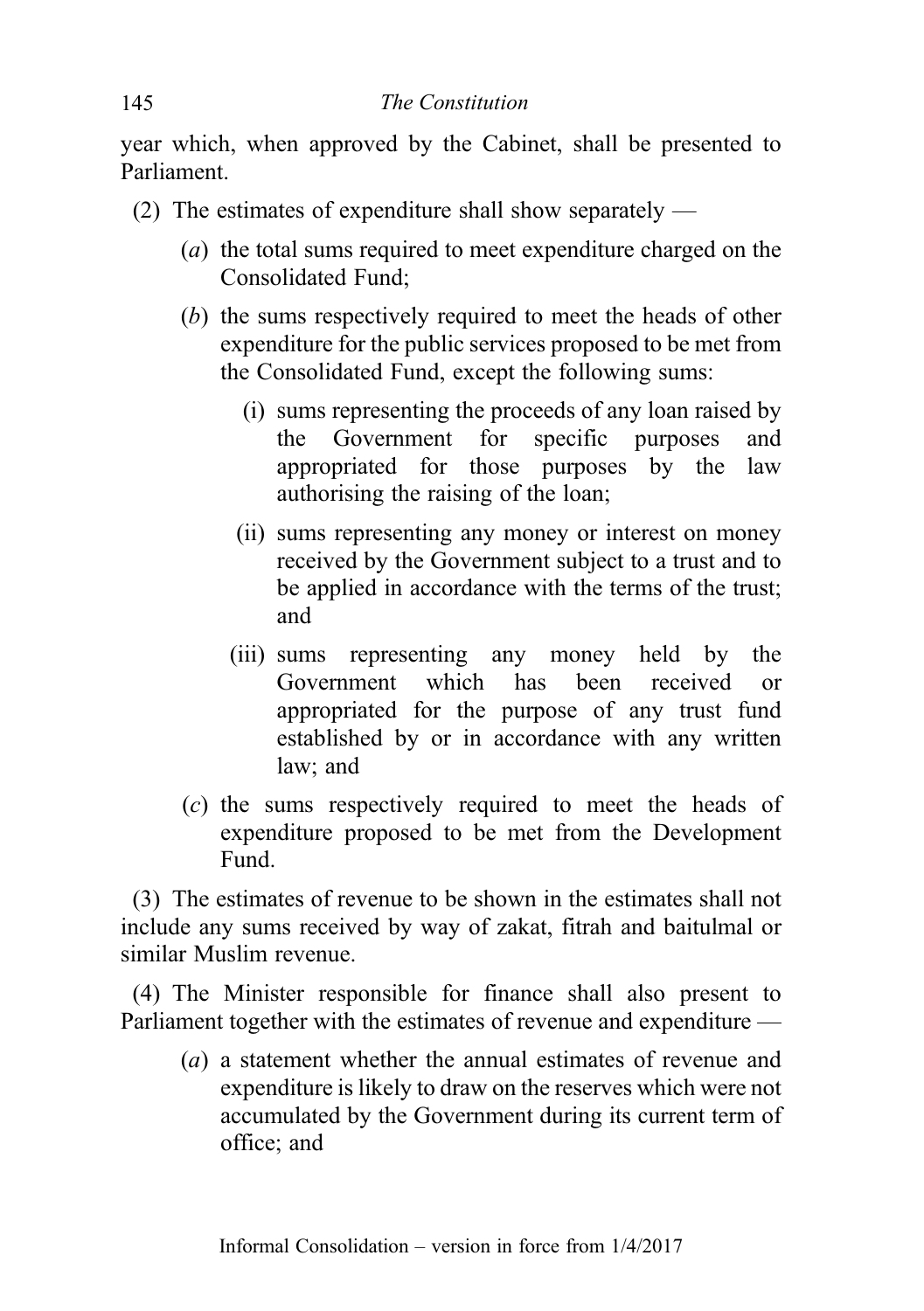(b) an audited statement showing as far as practicable the assets and liabilities of Singapore at the end of the last completed financial year.

(5) The Minister responsible for finance shall, as soon as practicable after the end of every financial year, prepare in respect of that year —

- (a) in relation to accounts maintained in respect of the Consolidated Fund, a full and particular account showing the amounts actually received and spent in that year, and a full and particular statement showing receipts and expenditure of any loan moneys;
- (b) a statement of receipts and expenditure of moneys accounted in the Development Fund Account;
- (c) a statement of receipts and expenditure of moneys accounted in any Government fund created by any law;
- (d) so far as is practicable, a statement of the assets and liabilities of Singapore at the end of the financial year;
- (e) so far as is practicable, a statement of outstanding guarantees and other financial liabilities of Singapore at the end of the financial year; and
- (f) such other statements as the Minister may think fit,

and, after the accounts and statements referred to in this clause have been audited, present to the President those audited accounts and statements together with another statement stating whether the audited accounts and statements referred to in this clause show any drawing on or likelihood of drawing on the reserves of the Government which were not accumulated by the Government during its current term of office.

## Authorisation of expenditure from Consolidated Fund and Development Fund

148.—(1) The heads of expenditure to be met from the Consolidated Fund and Development Fund (other than statutory expenditure and expenditure to be met by such sums as are mentioned in Article  $147(2)(b)(i)$ , (ii) or (iii)) shall be included in a Bill to be known as a Supply Bill, providing for the issue from the Consolidated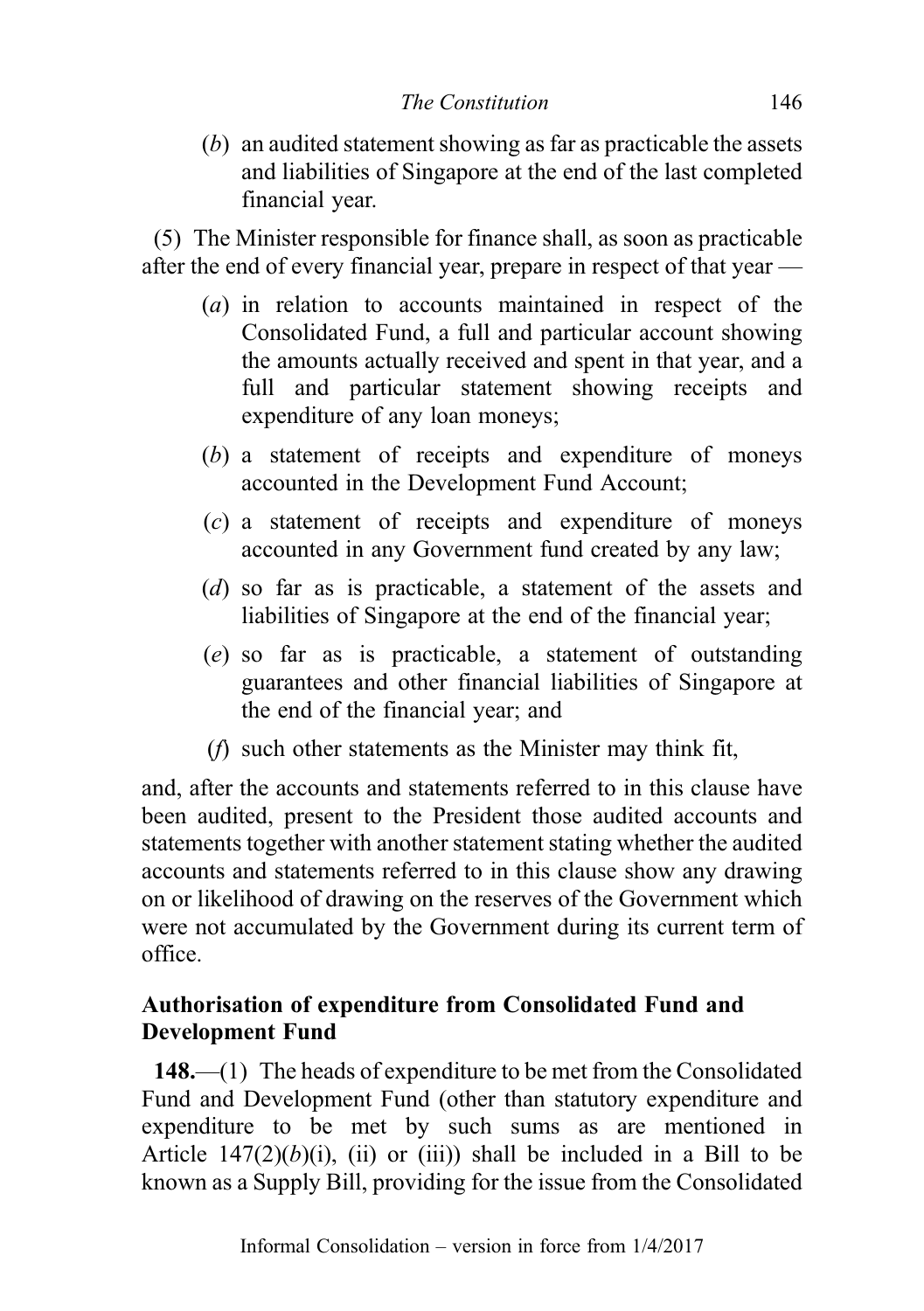Fund and Development Fund of the sums necessary to meet that expenditure and the appropriation of those sums for the purposes specified therein.

(2) Wherever —

- (a) any moneys are expended or are likely to be expended in any financial year upon any service or purpose which are in excess of the sum provided for that service or purpose by the Supply law relating to that year; or
- (b) any moneys are expended or are likely to be expended (otherwise than by way of statutory expenditure) in any financial year upon any new service or purpose not provided for by the Supply law relating to that year,

supplementary estimates (or, as the case may be, statements of excess) shall be prepared by the Minister responsible for finance and, when approved by the Cabinet, shall be presented to and voted on by Parliament; in respect of all supplementary expenditure so voted, the Minister responsible for finance may, at any time before the end of the financial year, introduce into Parliament a Supplementary Supply Bill containing, under appropriate heads, the estimated sums so voted and shall, as soon as possible after the end of each financial year, introduce into Parliament a Final Supply Bill containing any such sums which have not yet been included in any Supply Bill.

(2A) The Minister responsible for finance shall, in presenting to Parliament any supplementary estimates or statement of excess under clause (2), also present a statement stating whether the supplementary estimates or statement of excess, as the case may be, is likely to draw on the reserves which were not accumulated by the Government during its current term of office.

(3) The part of any estimates of expenditure presented to Parliament which shows statutory expenditure shall not be voted on by Parliament, and such expenditure shall, without further authority of Parliament, be paid out of the Consolidated Fund.

(4) For the purposes of this Article, "statutory expenditure" means expenditure charged on the Consolidated Fund or on the general revenues and assets of Singapore by virtue of Articles 18, 22J(3),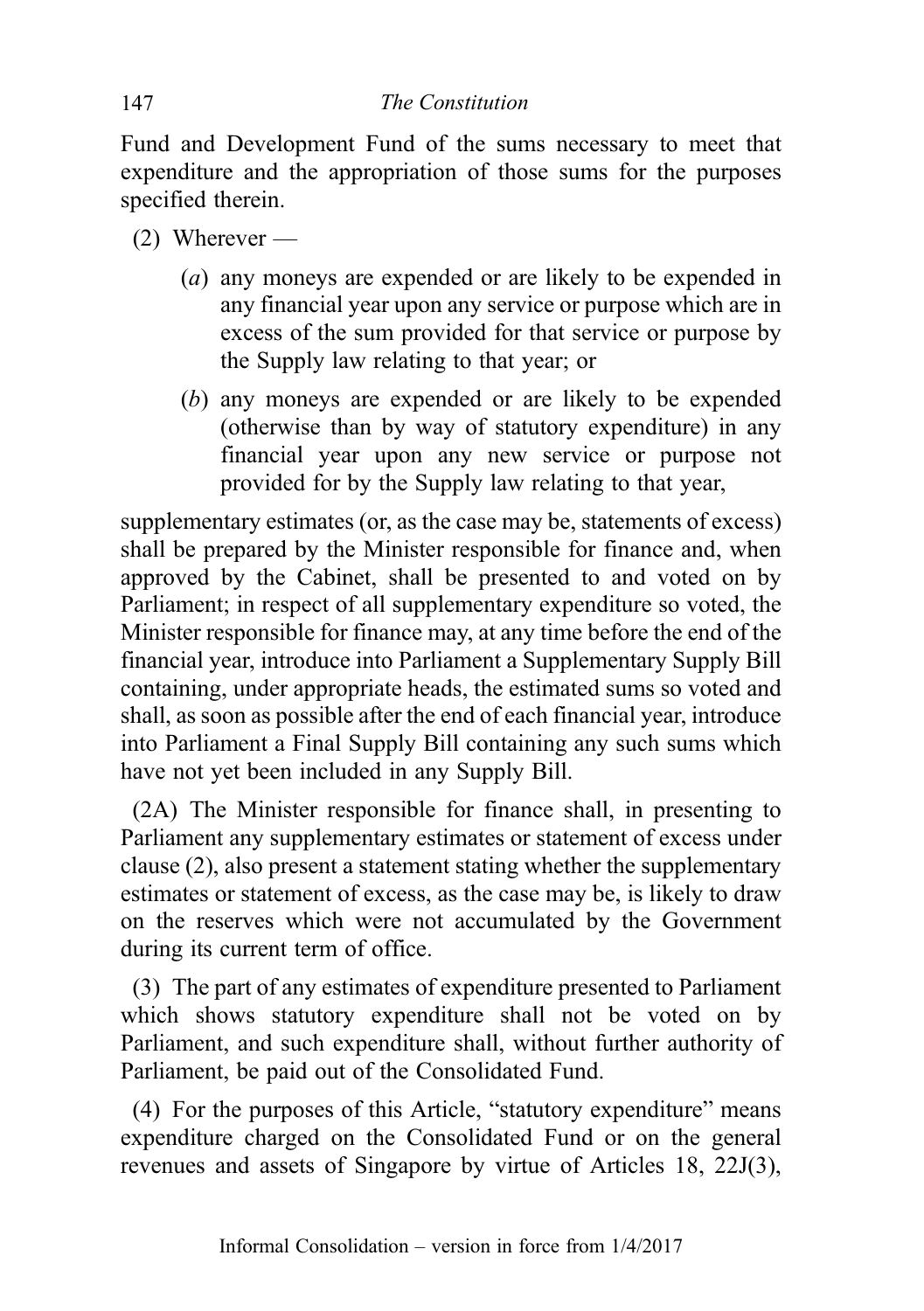35(10), 41, 42(3), 108(1), 114, 148E and 148F(4) or by virtue of the provisions of any other law for the time being in force in Singapore.

## Withholding of assent to Supply Bill, etc.

148A.—(1) The President may, acting in his discretion, withhold his assent to any Supply Bill, Supplementary Supply Bill or Final Supply Bill for any financial year if, in his opinion, the estimates of revenue and expenditure for that year, the supplementary estimates or the statement of excess, as the case may be, are likely to lead to a drawing on the reserves which were not accumulated by the Government during its current term of office, except that if the President assents to any such Bill notwithstanding his opinion that the estimates, supplementary estimates or statement of excess are likely to lead to a drawing on those reserves, the President shall state his opinion in writing addressed to the Speaker and shall cause his opinion to be published in the Gazette.

(2) If the President withholds his assent to any Supply Bill, Supplementary Supply Bill or Final Supply Bill relating to any financial year and no resolution to overrule the President is passed by Parliament under Article 37IF within 30 days of such withholding of assent, Parliament may by resolution authorise expenditure or supplementary expenditure, as the case may be, (not otherwise authorised by law) from the Consolidated Fund and Development Fund during that financial year:

Provided that —

- (a) where the President withholds his assent to a Supply Bill, the expenditure so authorised for any service or purpose for that financial year (which shall include any amount authorised under Article 148B(4)) shall not exceed the total amount appropriated for that service or purpose in the preceding financial year; or
- (b) where the President withholds his assent to a Supplementary Supply Bill or Final Supply Bill, the expenditure so authorised for any service or purpose shall not exceed the amount necessary to replace an amount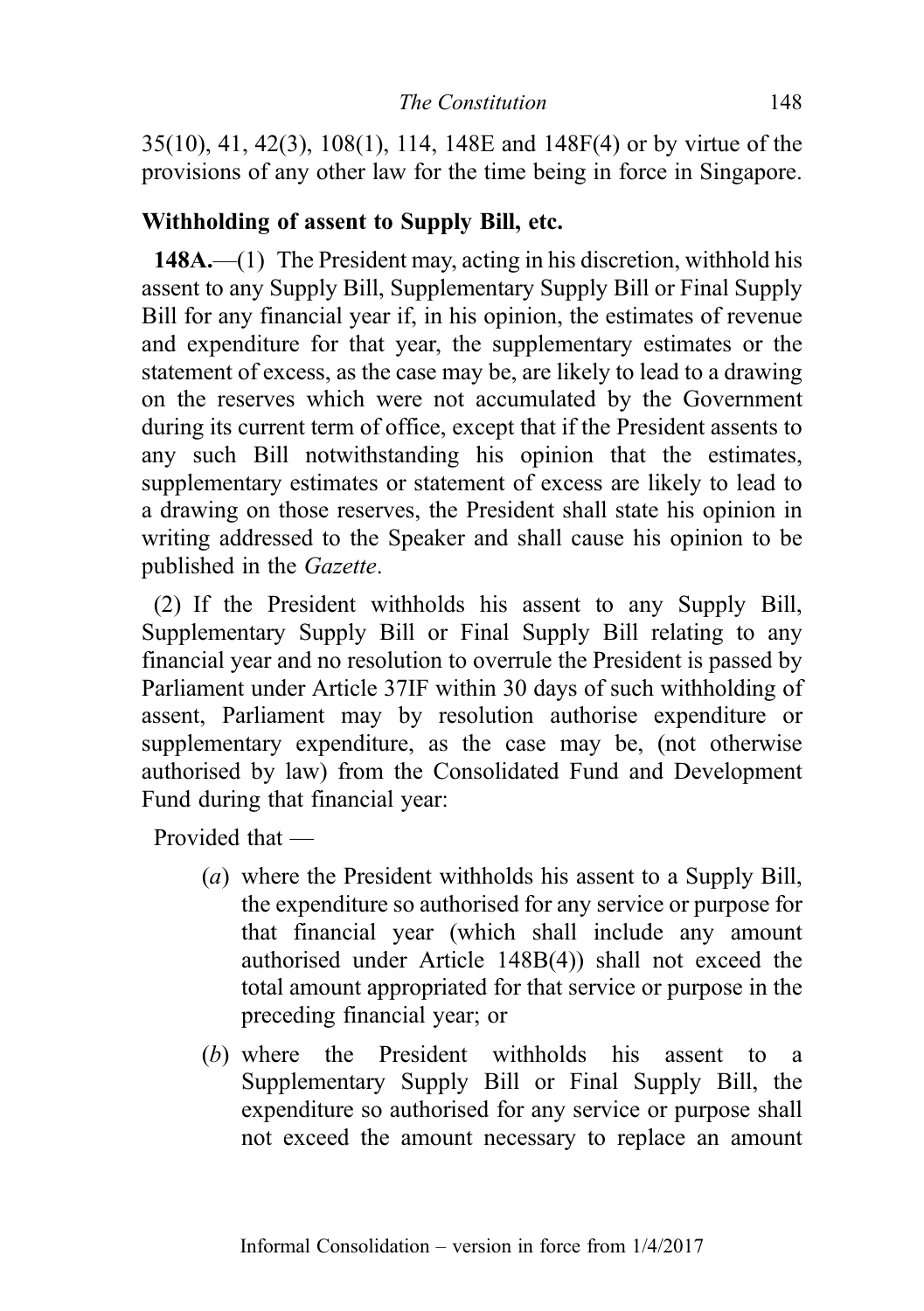advanced from any Contingencies Fund under Article 148C(1) for that service or purpose.

[Act 28 of 2016 wef 01/04/2017]

(3) For the purposes of paragraph (a) of the proviso to clause (2), the total amount appropriated for any service or purpose in any financial year shall be ascertained by adding the sums appropriated for such service or purpose by the Supply law, Supplementary Supply law and Final Supply law (if any) for that financial year.

(3A) Upon the passing of a resolution under clause (2), the Minister responsible for finance shall introduce in Parliament a Supply Bill, Supplementary Supply Bill or Final Supply Bill, as the case may be, containing, under appropriate heads, the sums so voted on by Parliament.

(4) In forming his opinion under clause (1) in relation to any Supplementary Supply Bill or Final Supply Bill, the President shall not have regard to any amount for any service or purpose included in the Supplementary Supply Bill or Final Supply Bill which is to replace any amount advanced from any Contingencies Fund under Article 148C(1).

(5) [Deleted by Act 28 of 2016 wef 01/04/2017]

## Power to authorise expenditure on account, etc., or for unspecified purposes

148B.—(1) Subject to clause (3), Parliament may, by resolution approving estimates containing a vote on account, authorise expenditure for part of any year before the passing of the Supply law for that year, but the aggregate sums so voted shall be included under the appropriate heads, in the Supply law for that year.

(2) Subject to clause (3), Parliament may, by resolution approving a vote of credit, authorise expenditure for the whole or part of the year, otherwise than in accordance with Articles 147 and 148, if, owing to the magnitude or indefinite character of any service or to circumstances of unusual urgency, it appears to Parliament desirable to do so.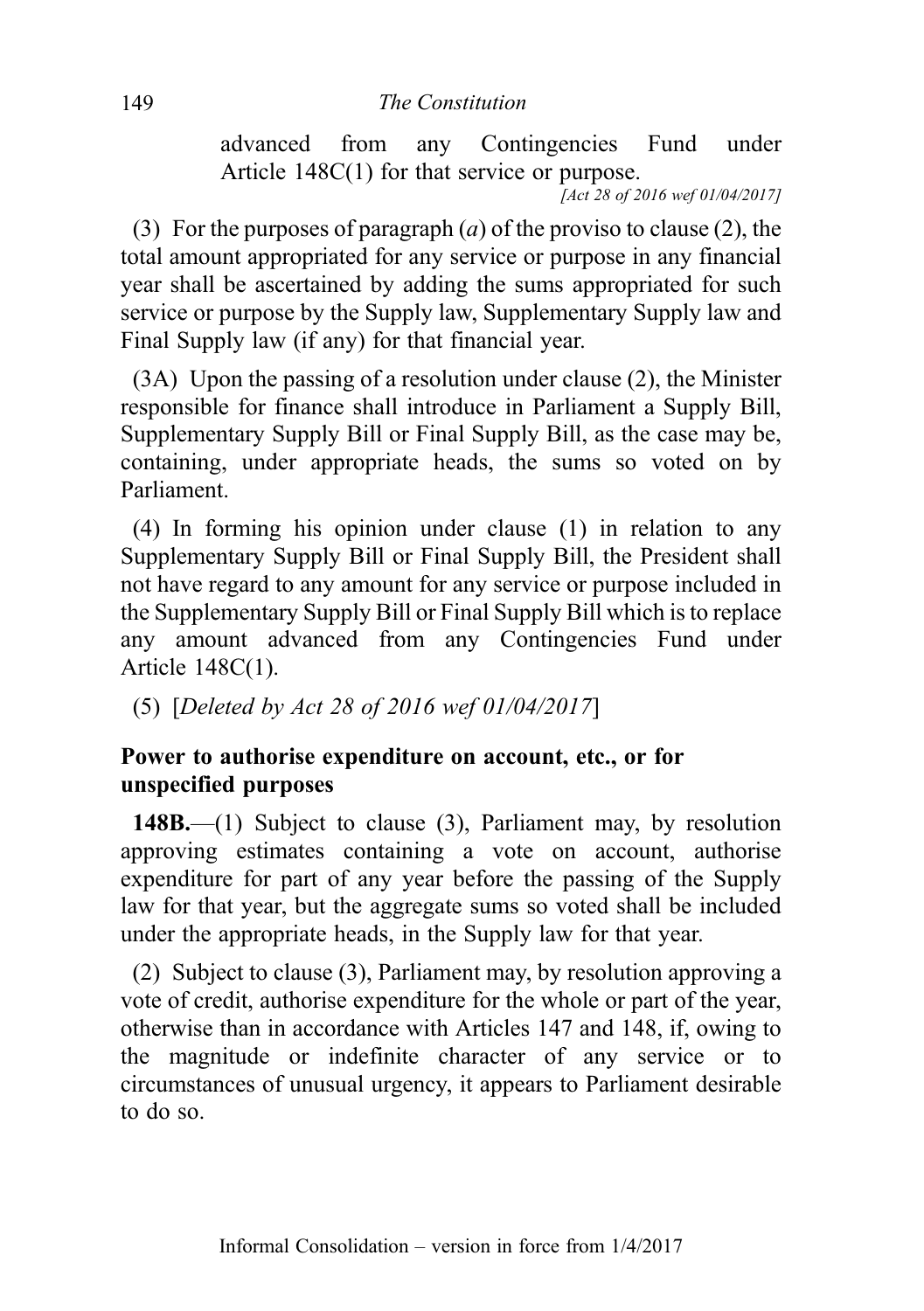(3) No resolution of Parliament made under clause (1) or (2) shall have effect unless the President, acting in his discretion, concurs therewith.

(4) If no Supply Bill has become law by the first day of the financial year to which it relates (whether by reason of the President withholding his assent thereto or otherwise), the Minister responsible for finance may, with the prior approval of the Cabinet, authorise such expenditure (not otherwise authorised by law) from the Consolidated Fund, Development Fund or other Government fund as he may consider essential for the continuance of the public services or any purpose of development shown in the estimates until there is a supply law for that financial year:

Provided that the expenditure so authorised for any service or purpose shall not exceed one-quarter of the amount voted for that service or purpose in the Supply law for the preceding financial year.

## Contingencies Funds

 $148C$ —(1) The Legislature may by law create a Contingencies Fund each for the Consolidated Fund and for the Development Fund and authorise the Minister responsible for finance to make advances from the appropriate Contingencies Fund if —

- (a) he is satisfied that there is an urgent and unforeseen need for expenditure for which no provision or no sufficient provision has been made by a Supply law; and
- (b) the President, acting in his discretion, concurs with the making of such advances.

(2) Where any advance is made by virtue of the authority conferred under clause (1), a supplementary estimate of the sum required to replace the amount so advanced shall, as soon as practicable, be presented to and voted on by Parliament and the sum shall be included in a Supplementary Supply Bill or Final Supply Bill.

(3) If the Minister responsible for finance intends to make any advance from a Contingencies Fund, he shall present to the President a statement stating whether the proposed advance, if replaced, is likely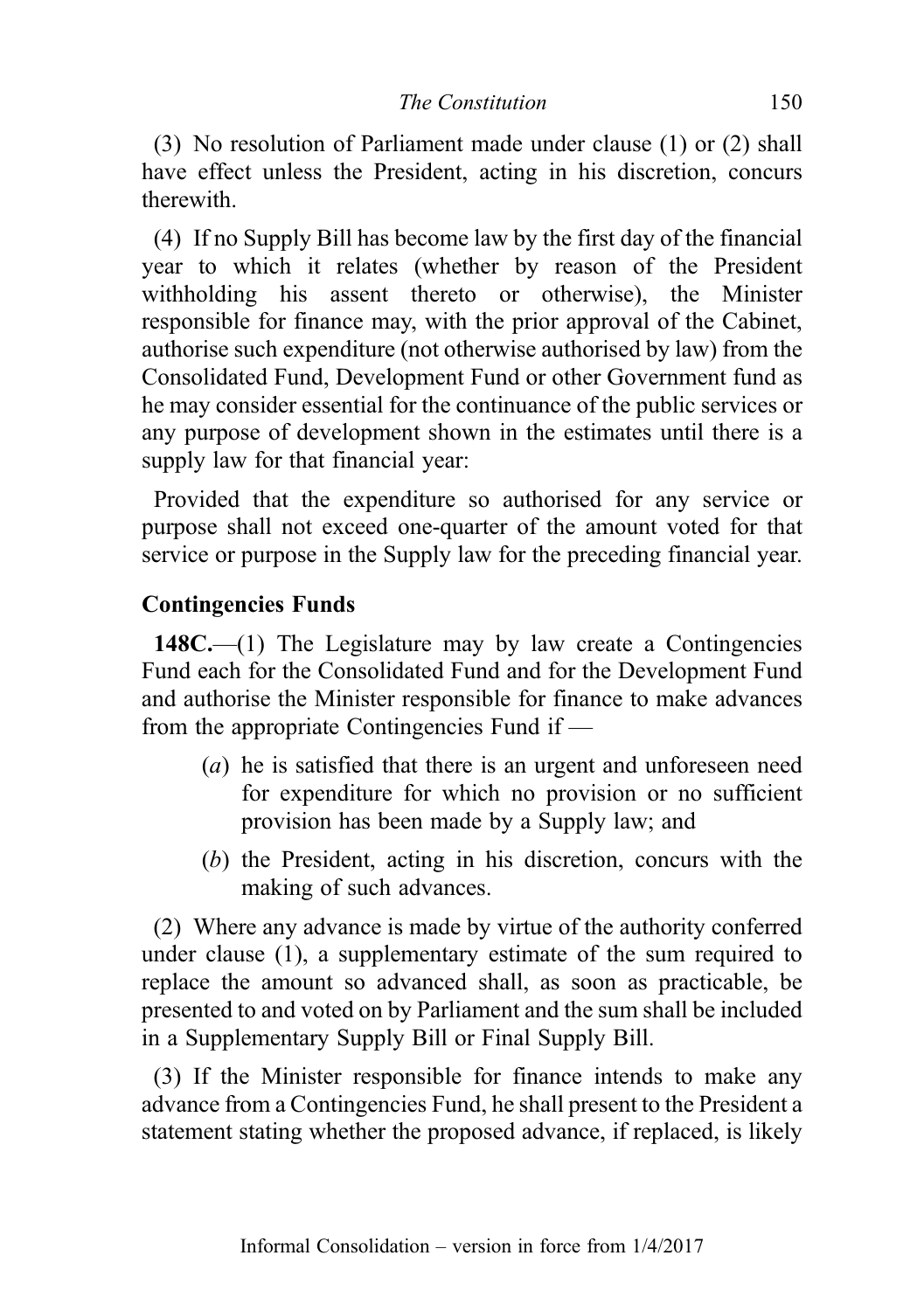to draw on the reserves which were not accumulated by the Government during its current term of office.

(4) The President may, acting in his discretion, refuse to concur with the making of an advance from a Contingencies Fund which in his opinion, if replaced, is likely to draw on the reserves which were not accumulated by the Government during its current term of office.

148D. [Repealed by Act 28 of 2016 wef 01/04/2017]

## Debt charges and moneys required to satisfy judgments

148E.—(1) The following are hereby charged on the Consolidated Fund:

- (a) all debt charges for which the Government is liable; and
- (b) any moneys required to satisfy any judgment, decision or award against the Government by any court or tribunal.

(2) For the purposes of this Article, "debt charges" includes interest, sinking fund charges, repayment or amortisation of debt and all expenditure in connection with the raising of loans on the security of the Consolidated Fund and the service and redemption of debt created thereby.

## Appointment of Auditor-General

148F.—(1) There shall be an Auditor-General who shall be appointed or re-appointed, as the case may be, by the President in accordance with the advice of the Prime Minister unless the President, acting in his discretion, does not concur with that advice.

(2) The Prime Minister shall, before tendering any advice under clause (1), consult the Chairman of the Public Service Commission.

(3) It shall be the duty of the Auditor-General to audit and report on the accounts of all departments and offices of the Government, the Public Service Commission, the Legal Service Commission, the Supreme Court, all subordinate courts and Parliament.

(4) The Auditor-General shall perform such other duties and exercise such other powers in relation to the accounts of the Government and accounts of other public authorities and other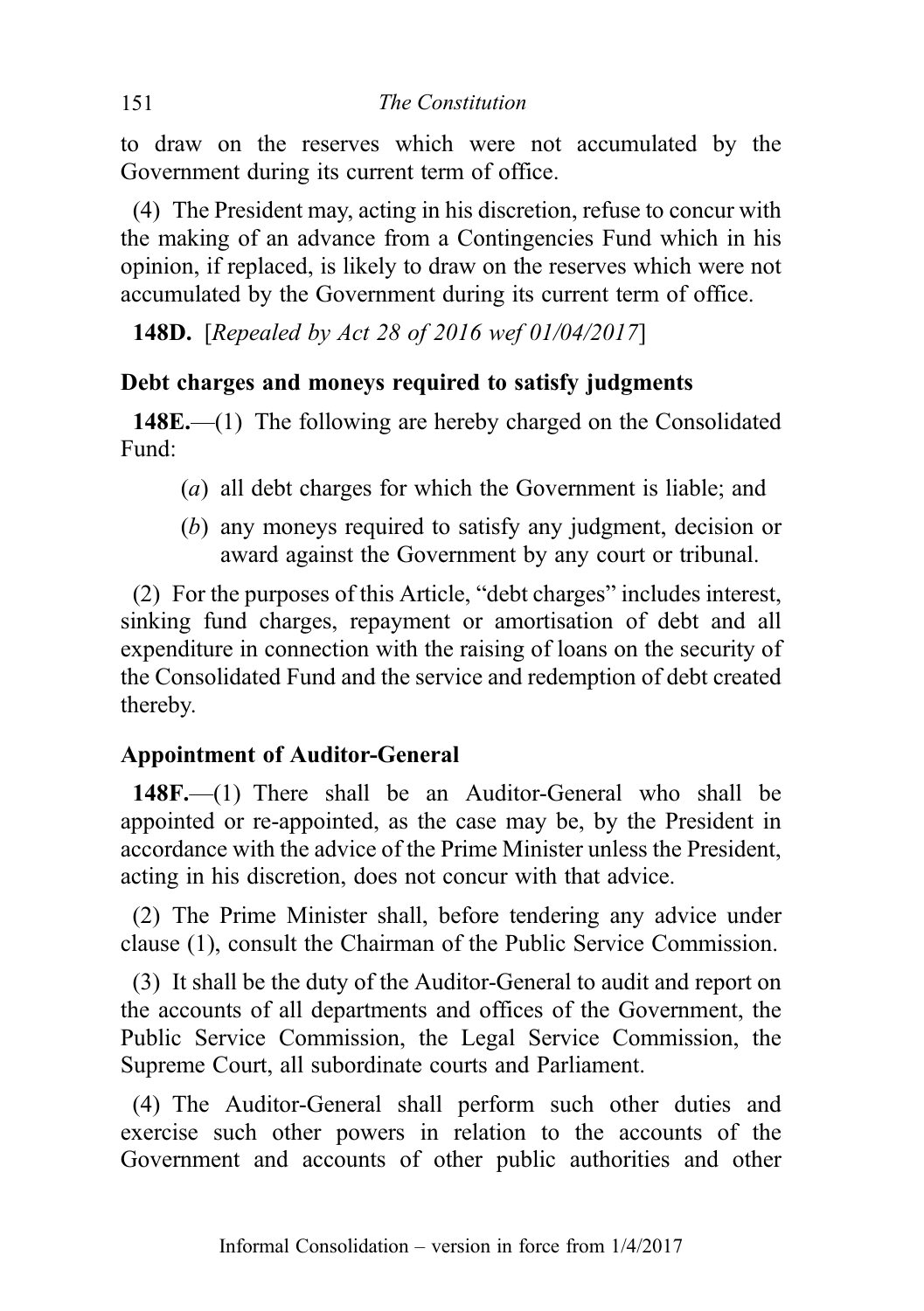bodies administering public funds as may be prescribed by or under any written law.

(5) Subject to clauses (7) and (8), the Auditor-General shall hold office for a term of 6 years and shall cease to hold that office at the end of that term, but without prejudice to his eligibility for re-appointment for further terms of 6 years each.

(6) [Deleted by Act 2/2001 wef 02/08/2001]

(7) The Auditor-General may at any time resign his office by writing under his hand addressed to the President.

(8) The Auditor-General may be removed from office by the President, if the President concurs with the advice of the Prime Minister, but the Prime Minister shall not tender such advice except for inability of the Auditor-General to discharge the functions of his office (whether arising from infirmity of body or mind or any other cause) or for misbehaviour and except with the concurrence of a tribunal consisting of the Chief Justice and 2 other Judges of the Supreme Court nominated for that purpose by the Chief Justice.

(9) The tribunal constituted under clause (8) shall regulate its own procedure and may make rules for that purpose.

(10) Parliament shall by resolution provide for the remuneration of the Auditor-General and the remuneration so provided shall be charged on the Consolidated Fund.

(10A) Subject to the provisions of this Constitution, the terms of service of the Auditor-General may be prescribed in regulations made by the President and published in the Gazette, and in so far as they are not prescribed by such law, be determined by the President.

(10B) Regulations made under clause (10A) may provide that any gratuity payable in respect of service as the Auditor-General shall be charged on the Consolidated Fund.

[Act 39 of 2014 wef 01/01/2015]

(11) The remuneration and other terms of service of the Auditor-General shall not be altered to his disadvantage during his continuance in office.

<sup>[</sup>Act 39 of 2014 wef 01/01/2015]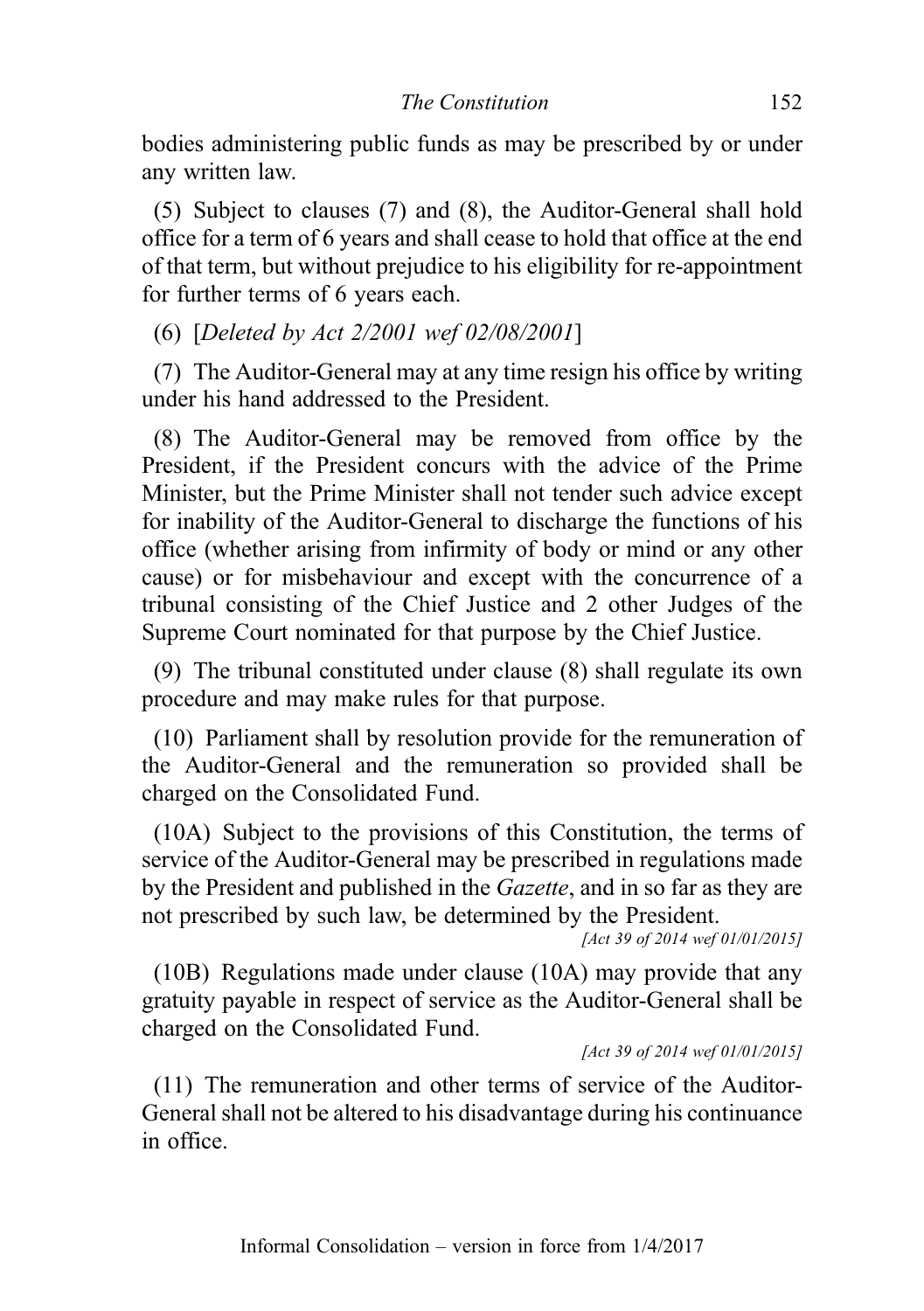## Duty to inform President of certain transactions

148G.—(1) It shall be the duty of the Auditor-General and the Accountant-General to inform the President of any proposed transaction by the Government which to their knowledge is likely to draw on the reserves of the Government which were not accumulated by the Government during its current term of office.

(2) Where the President has been so informed under clause (1) of any such proposed transaction, the President, acting in his discretion, may disapprove the proposed transaction.

(3) Where the President does not disapprove of any proposed transaction under clause (2) even though he is of the opinion that the proposed transaction is likely to draw on the reserves of the Government which were not accumulated by the Government during its current term of office, the President shall cause his decision and opinion to be published in the Gazette.

## Publication of President's opinion regarding certain liabilities of the Government

148H. Where the President considers that certain liabilities of the Government, though not requiring his approval, are likely to draw on the reserves of the Government which were not accumulated by the Government during its current term of office, he shall state his opinion in writing to the Prime Minister and shall cause the opinion to be published in the Gazette.

## Transfer of Government's past reserves

148I.—(1) Notwithstanding any provision in this Part, a proposed transfer or transfer (whether by or under any written law or otherwise) by the Government of any of its reserves to —

- (a) a Government company specified in Part II of the Fifth Schedule (referred to in this clause and clause (2) as the transferee company); or
- (b) a statutory board specified in Part I of the Fifth Schedule (referred to in this clause and clause (2) as the transferee board),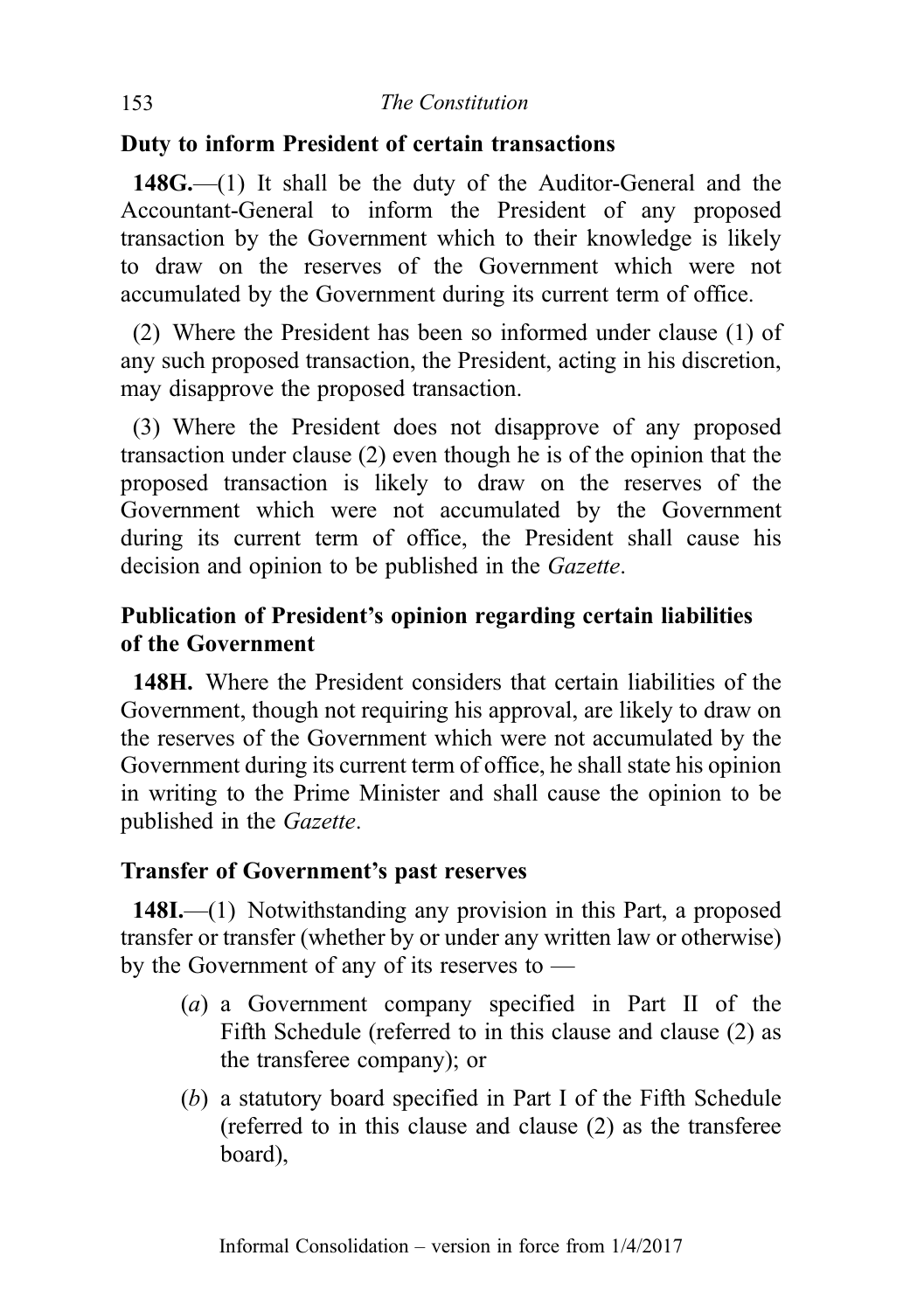shall not be taken into account in determining whether the reserves accumulated by the Government before its current term of office are likely to be or have been drawn on if —

- (i) in the case of a proposed transfer or transfer of reserves by the Government to a transferee company — the board of directors of the transferee company by resolution resolves that those reserves of the Government shall be added to the reserves accumulated by the transferee company before the current term of office of the Government; or
- (ii) in the case of a proposed transfer or transfer of reserves by the Government to a transferee board — the transferee board by resolution resolves, or any written law provides, that those reserves of the Government shall be added to the reserves accumulated by the transferee board before the current term of office of the Government.

(2) Any reserves transferred by the Government together with or under any undertaking, resolution or written law referred to in clause (1) shall be deemed to form part of the reserves accumulated by the transferee company or (as the case may be) transferee board before the current term of office of the Government as follows:

- (a) where the Supply Bill for any financial year provides for the proposed transfer of reserves and the Supply Bill is assented to by the President  $-$  at the beginning of that financial year;
- (b) where a Supplementary Supply Bill provides for the proposed transfer and the Bill is assented to by the President — on the date of such assent by the President; or
- $(c)$  in any other case on the date those reserves are so transferred.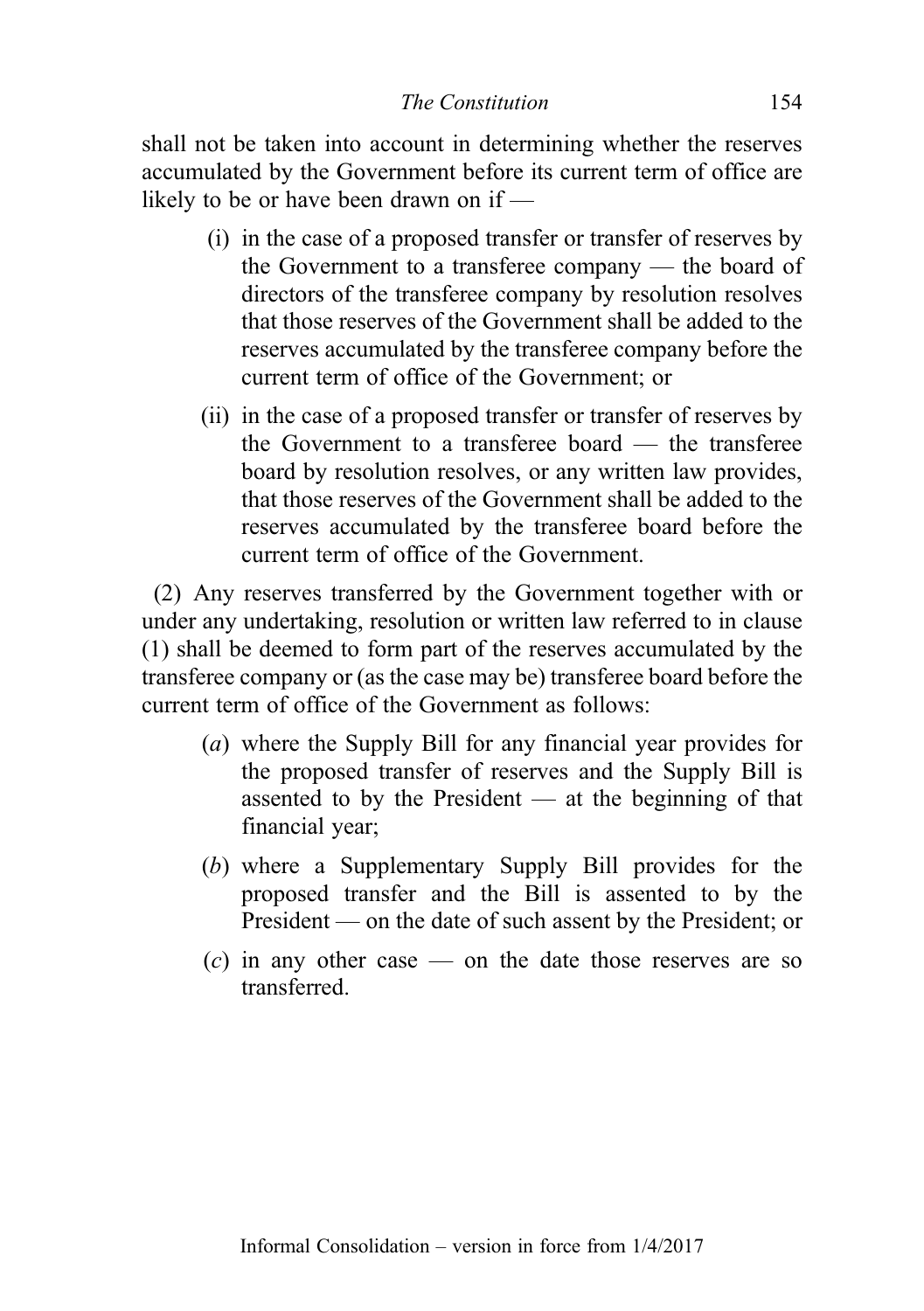## PART XII

## SPECIAL POWERS AGAINST SUBVERSION AND EMERGENCY POWERS

## Legislation against subversion

149.—(1) If an Act recites that action has been taken or threatened by any substantial body of persons, whether inside or outside Singapore —

- (a) to cause, or to cause a substantial number of citizens to fear, organised violence against persons or property;
- (b) to excite disaffection against the President or the Government;
- (c) to promote feelings of ill-will and hostility between different races or other classes of the population likely to cause violence;
- (d) to procure the alteration, otherwise than by lawful means, of anything by law established; or
- (e) which is prejudicial to the security of Singapore,

any provision of that law designed to stop or prevent that action or any amendment to that law or any provision in any law enacted under clause (3) is valid notwithstanding that it is inconsistent with Article 9, 11, 12, 13 or 14, or would, apart from this Article, be outside the legislative power of Parliament.

(2) A law containing such a recital as is mentioned in clause (1) shall, if not sooner repealed, cease to have effect if a resolution is passed by Parliament annulling such law, but without prejudice to anything previously done by virtue thereof or to the power of Parliament to make a new law under this Article.

(3) If, in respect of any proceedings whether instituted before or after 27th January 1989, any question arises in any court as to the validity of any decision made or act done in pursuance of any power conferred upon the President or the Minister by any law referred to in this Article, such question shall be determined in accordance with the provisions of any law as may be enacted by Parliament for this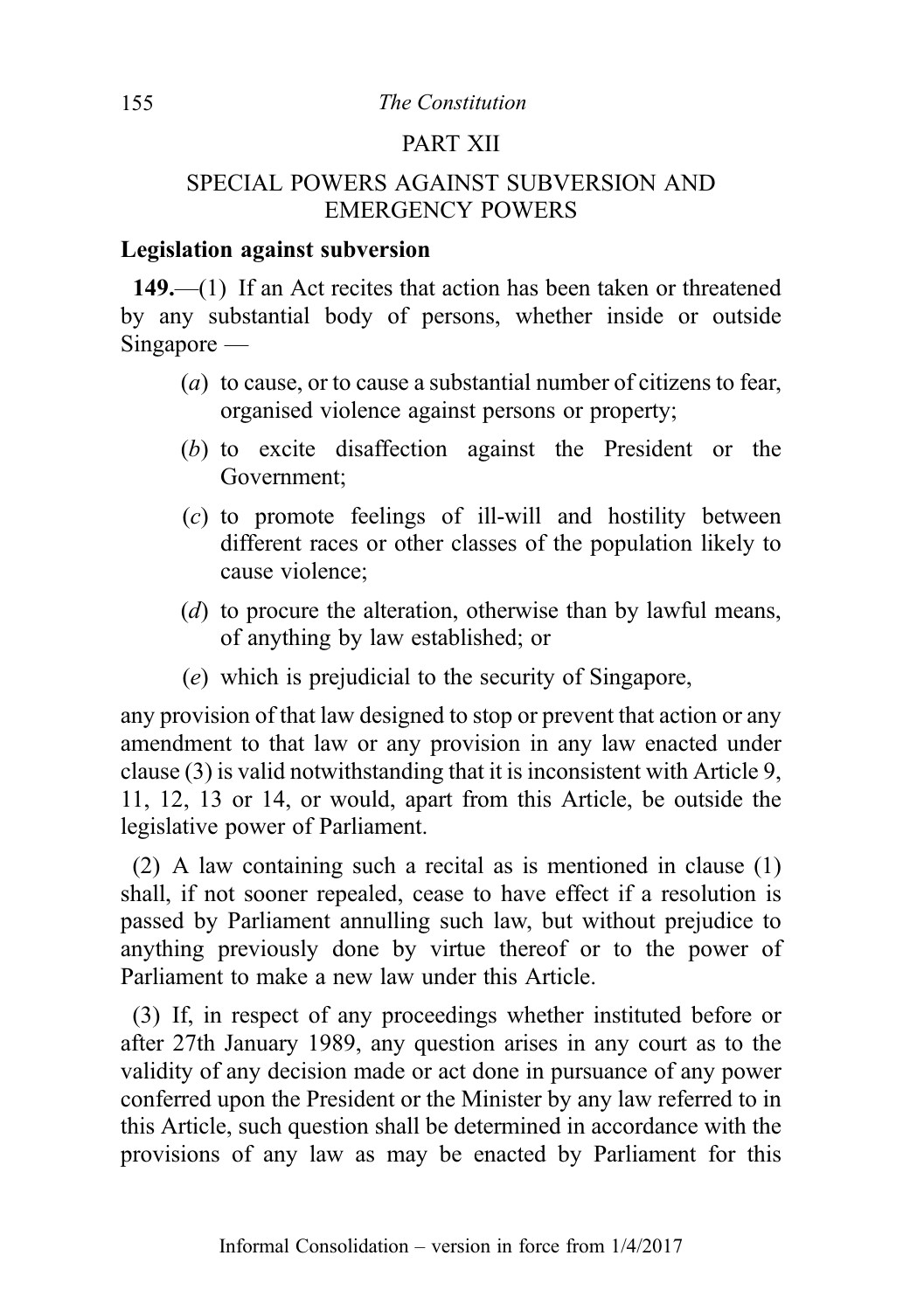purpose; and nothing in Article 93 shall invalidate any law enacted pursuant to this clause.

## Proclamation of Emergency

150.—(1) If the President is satisfied that a grave emergency exists whereby the security or economic life of Singapore is threatened, he may issue a Proclamation of Emergency.

(2) If a Proclamation of Emergency is issued when Parliament is not sitting, the President shall summon Parliament as soon as practicable, and may, until Parliament is sitting, promulgate ordinances having the force of law, if satisfied that immediate action is required.

(3) A Proclamation of Emergency and any ordinance promulgated under clause (2) shall be presented to Parliament and, if not sooner revoked, shall cease to have effect if a resolution is passed by Parliament annulling such Proclamation or ordinance, but without prejudice to anything previously done by virtue thereof or to the power of the President to issue a new Proclamation under clause (1) or promulgate any ordinance under clause (2).

(4) Subject to clause  $(5)(b)$ , while a Proclamation of Emergency is in force, Parliament may, notwithstanding anything in this Constitution, make laws with respect to any matter, if it appears to Parliament that the law is required by reason of the emergency; and any provision of this Constitution (except Articles 22E, 22H, 144(2) and 148A) or of any written law which requires any consent or concurrence to the passing of a law or any consultation with respect thereto, or which restricts the coming into force of a law after it is passed or the presentation of a Bill to the President for his assent, shall not apply to a Bill for such a law or an amendment to such a Bill.

 $(5)(a)$  Subject to paragraph  $(b)$ , no provision of any ordinance promulgated under this Article, and no provision of any Act which is passed while a Proclamation of Emergency is in force and which declares that the law appears to Parliament to be required by reason of the emergency, shall be invalid on the ground of inconsistency with any provision of this Constitution.

(b) Paragraph (a) shall not validate any provision inconsistent with  $-$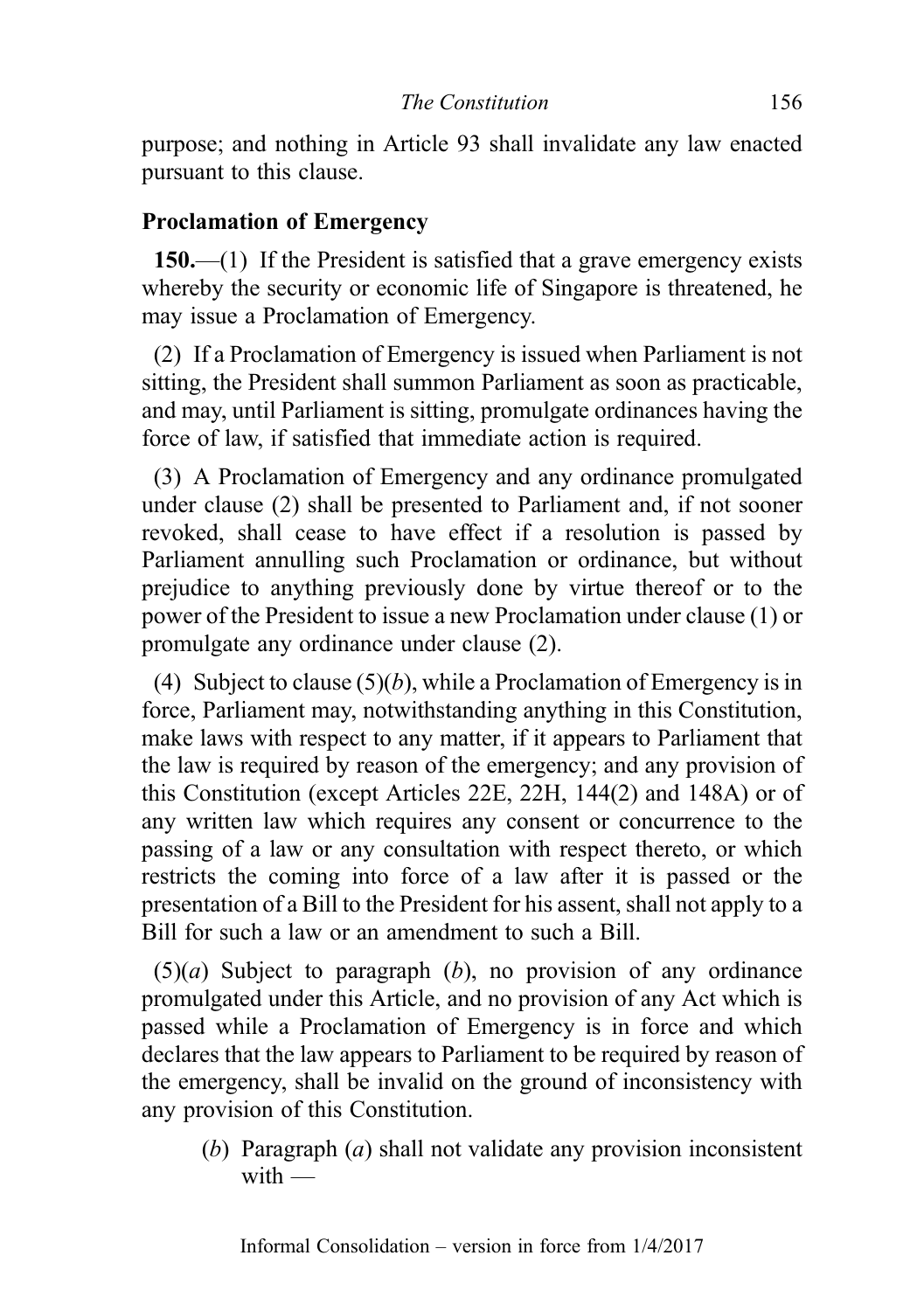- (i) [Deleted by Act 28 of 2016 wef 01/04/2017]
- (ii) [Deleted by Act 28 of 2016 wef 01/04/2017]
- (iii) the provisions of this Constitution relating to religion, citizenship or language.

(6) At the expiration of a period of 6 months beginning with the date on which a Proclamation of Emergency ceases to be in force, any ordinance promulgated in pursuance of the Proclamation and, to the extent that it could not have been validly made but for this Article, any law made while the Proclamation was in force, shall cease to have effect, except as to things done or omitted to be done before the expiration of that period.

## Restrictions on preventive detention

151.—(1) Where any law or ordinance made or promulgated in pursuance of this Part provides for preventive detention —

- (a) the authority on whose order any person is detained under that law or ordinance shall as soon as may be, inform him of the grounds for his detention and, subject to clause (3), the allegations of fact on which the order is based, and shall give him the opportunity of making representations against the order as soon as may be; and
- (b) no citizen of Singapore shall be detained under that law or ordinance for a period exceeding 3 months unless an advisory board constituted as mentioned in clause (2) has considered any representations made by him under paragraph (a) and made recommendations thereon to the President.

(2) An advisory board constituted for the purposes of this Article shall consist of a chairman, who shall be appointed by the President and who shall be or have been, or be qualified to be, a Judge of the Supreme Court, and 2 other members, who shall be appointed by the President after consultation with the Chief Justice.

(3) This Article does not require any authority to disclose facts the disclosure of which would, in its opinion, be against the national interest.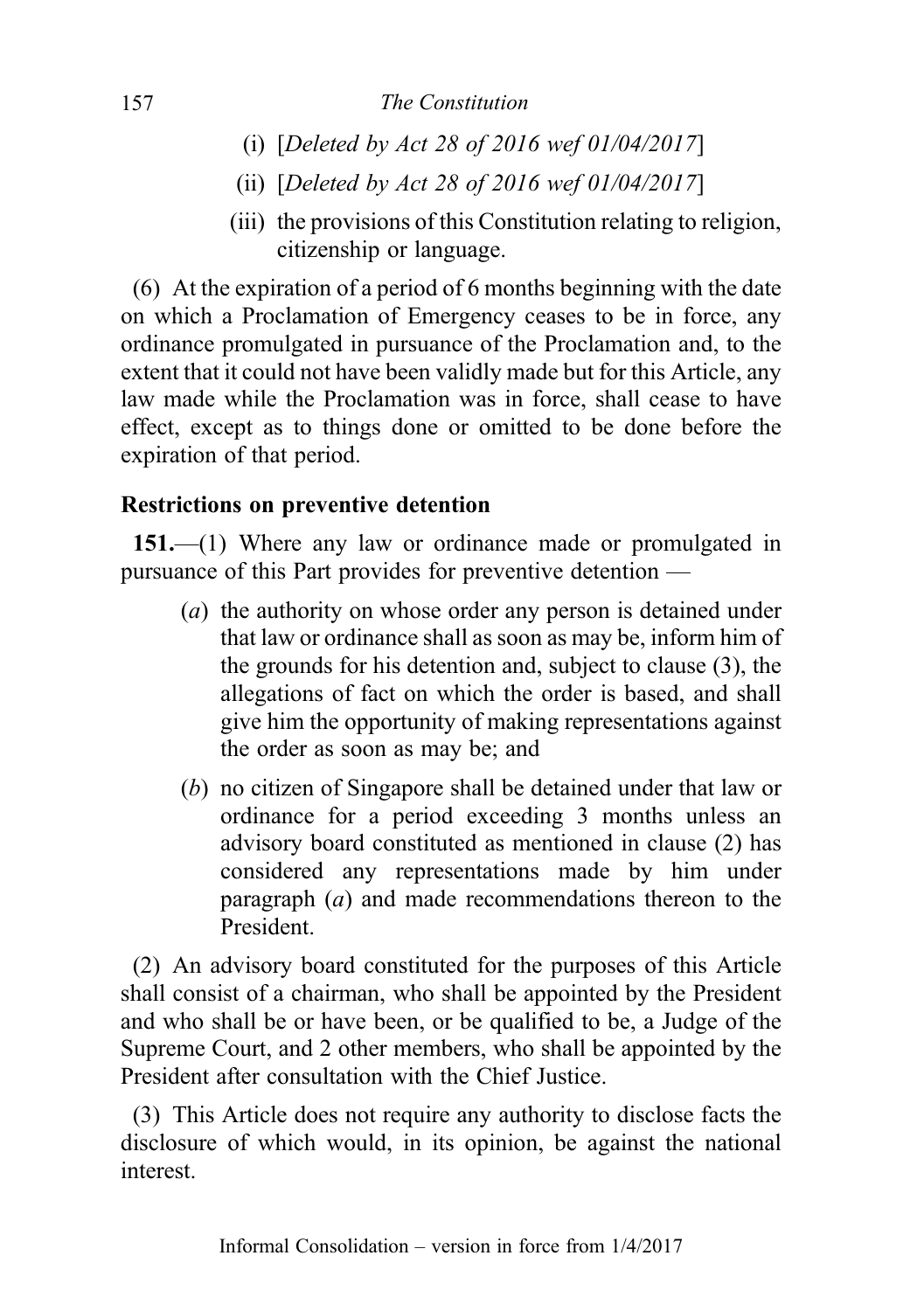(4) Where an advisory board constituted for the purposes of this Article recommends the release of any person under any law or ordinance made or promulgated in pursuance of this Part, the person shall not be detained or further detained without the concurrence of the President, acting in his discretion, if the recommendations of the advisory board are not accepted by the authority on whose advice or order the person is detained.

[Act 28 of 2016 wef 01/04/2017]

### Defence and security measures

151A.—(1) Articles 22B(7), 22D(6), 148G(2) and (3) and 148H shall not apply to any defence and security measure.

(2) For the purposes of clause (1), a defence and security measure means any liability or proposed transaction which the Prime Minister and the Minister responsible for defence, on the recommendations of the Permanent Secretary to the Ministry of Defence and the Chief of Defence Force, certify to be necessary for the defence and security of Singapore, and any certificate under the hands of the Prime Minister and the Minister responsible for defence shall be conclusive evidence of the matters specified therein.

## PART XIII

### GENERAL PROVISIONS

### Minorities and special position of Malays

152.—(1) It shall be the responsibility of the Government constantly to care for the interests of the racial and religious minorities in Singapore.

(2) The Government shall exercise its functions in such manner as to recognise the special position of the Malays, who are the indigenous people of Singapore, and accordingly it shall be the responsibility of the Government to protect, safeguard, support, foster and promote their political, educational, religious, economic, social and cultural interests and the Malay language.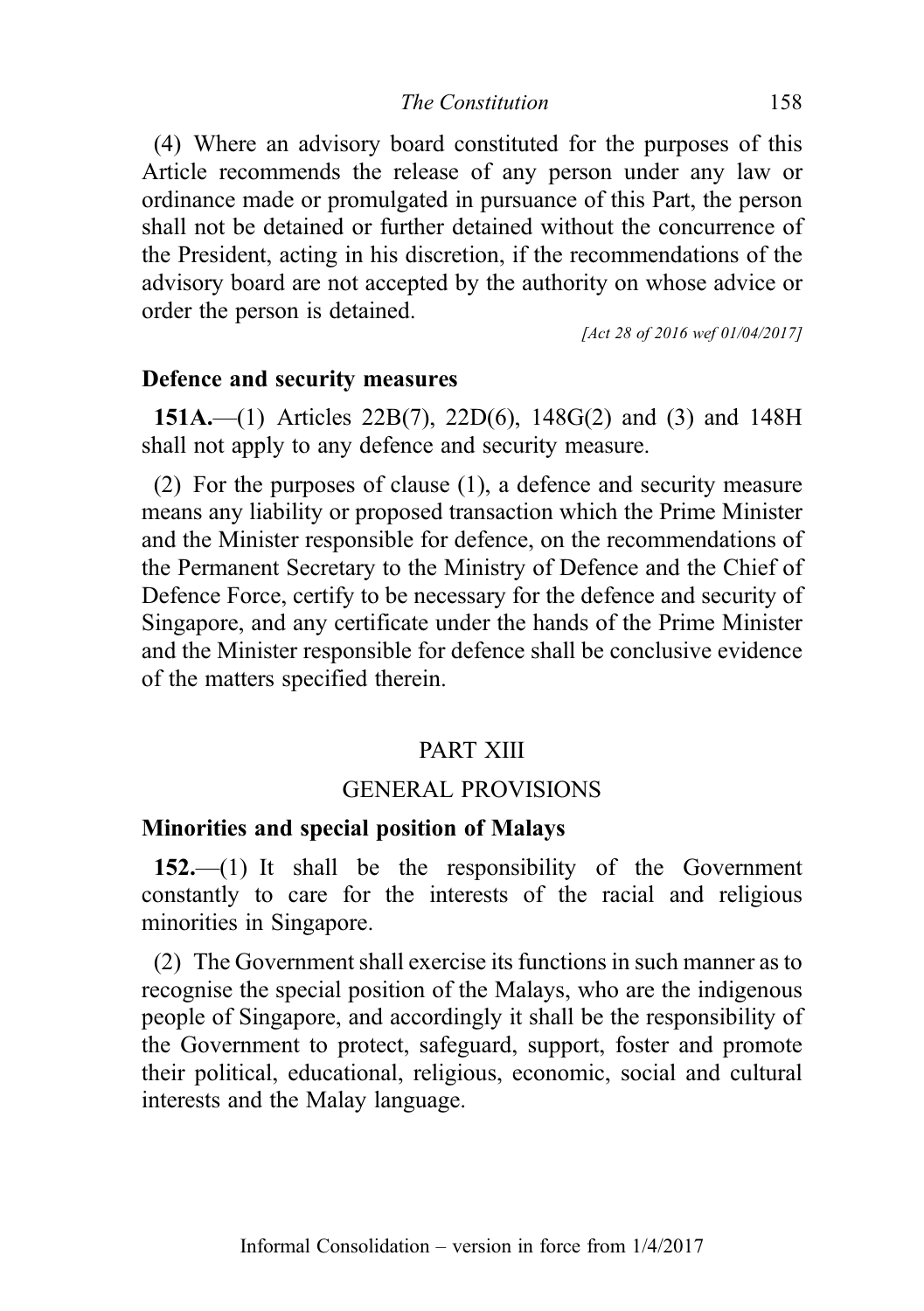## Muslim religion

153. The Legislature shall by law make provision for regulating Muslim religious affairs and for constituting a Council to advise the President in matters relating to the Muslim religion.

## Official languages and national language

153A.—(1) Malay, Mandarin, Tamil and English shall be the 4 official languages in Singapore.

(2) The national language shall be the Malay language and shall be in the Roman script:

Provided that —

- (a) no person shall be prohibited or prevented from using or from teaching or learning any other language; and
- (b) nothing in this Article shall prejudice the right of the Government to preserve and sustain the use and study of the language of any other community in Singapore.

## Impartial treatment of Government employees

154. Subject to the provisions of this Constitution, all persons of whatever race in the same grade of the service of the Government shall, subject to the terms and conditions of their employment, be treated impartially.

## Exemption

154A. The President, acting in his discretion, may by order published in the Gazette exempt any transaction or class of transactions, from the application of Article 144.

## Authorised reprints of Constitution

155.—(1) The Attorney-General may, with the authority of the President, as soon as may be after 4th May 1979 cause to be printed and published a consolidated reprint of the Constitution of Singapore, as amended from time to time, amalgamated with such of the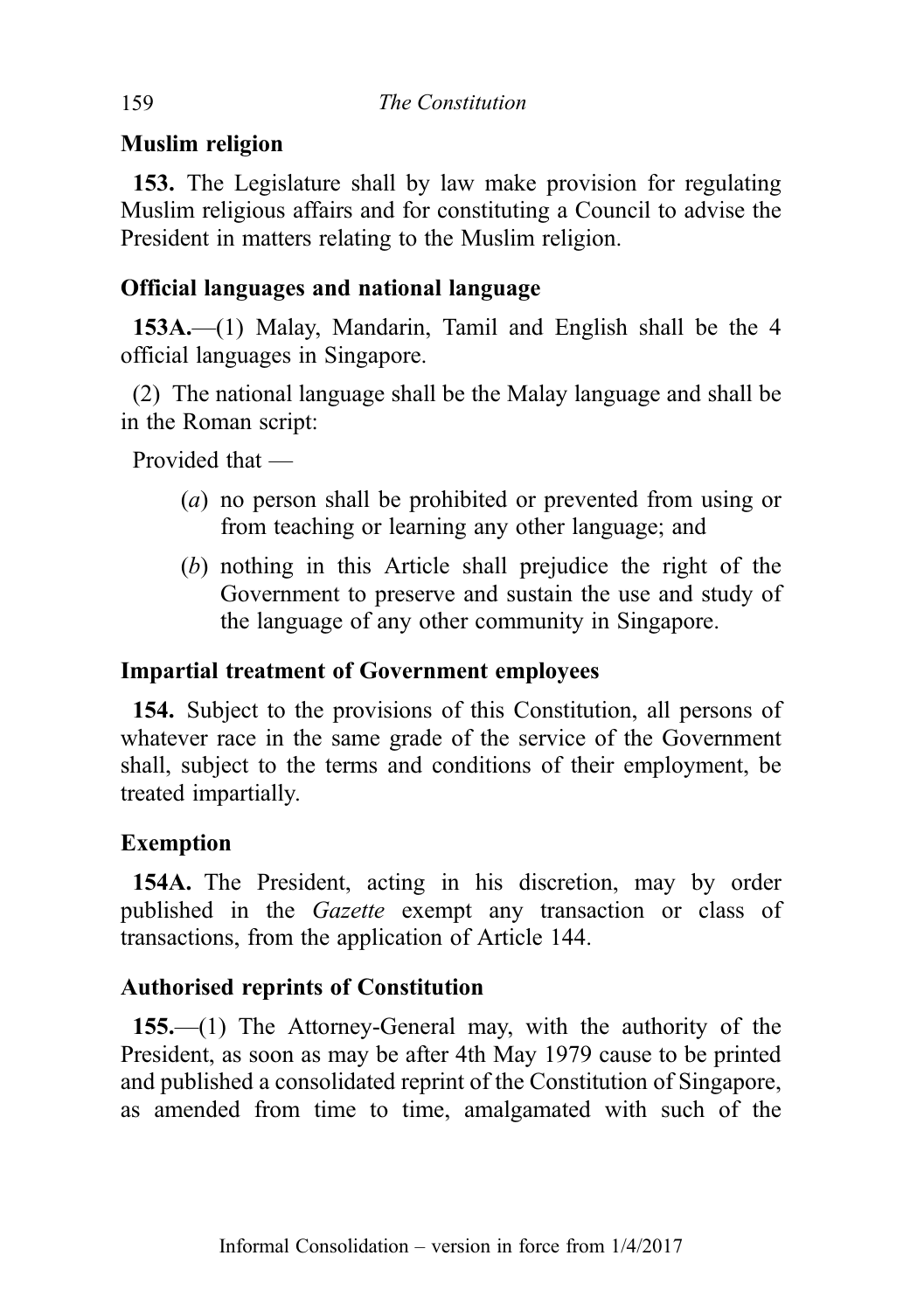provisions of the Constitution of Malaysia as are applicable to Singapore, into a single, composite document\*.

(2) The President may, from time to time, authorise the Attorney-General to cause to be printed and published an up-to-date reprint of the Constitution of the Republic of Singapore, incorporating therein all amendments in force at the date of such authorisation.

(3) Any reprint of the Constitution of the Republic of Singapore, printed and published under clause (1) or (2), shall be deemed to be and shall be, without any question whatsoever in all courts of justice and for all purposes whatsoever, the authentic text of the Constitution of the Republic of Singapore in force as from the date specified in that reprint until superseded by the next or subsequent reprint.

(4) In the preparation and compilation of any reprint under clause (1) or (2), the Attorney-General shall have, with the necessary modifications, the powers conferred upon the Law Revision Commissioners by section 4 of the Revised Edition of the Laws Act (Cap. 275).

(5) In the preparation and compilation of the consolidated reprint under clause (1), the Attorney-General shall have the power in his discretion —

- (a) to merge the existing provisions of both Constitutions, making thereto such modifications as may be necessary or expedient in consequence of the independence of Singapore upon separation from Malaysia;
- (b) to re-arrange the Parts, Articles and provisions of the Constitution of Singapore and of the Constitution of Malaysia in such connected sequence as he thinks fit, omitting inappropriate or inapplicable provisions, in the latter Constitution;
- (c) where provisions exist in both Constitutions on the same subject-matter, to include in the consolidated reprint the provisions of the Constitution of Singapore on such subject-matter and to omit the duplicated provisions

<sup>\*</sup>See Reprint No. 1 of 1980 published on 31st March 1980.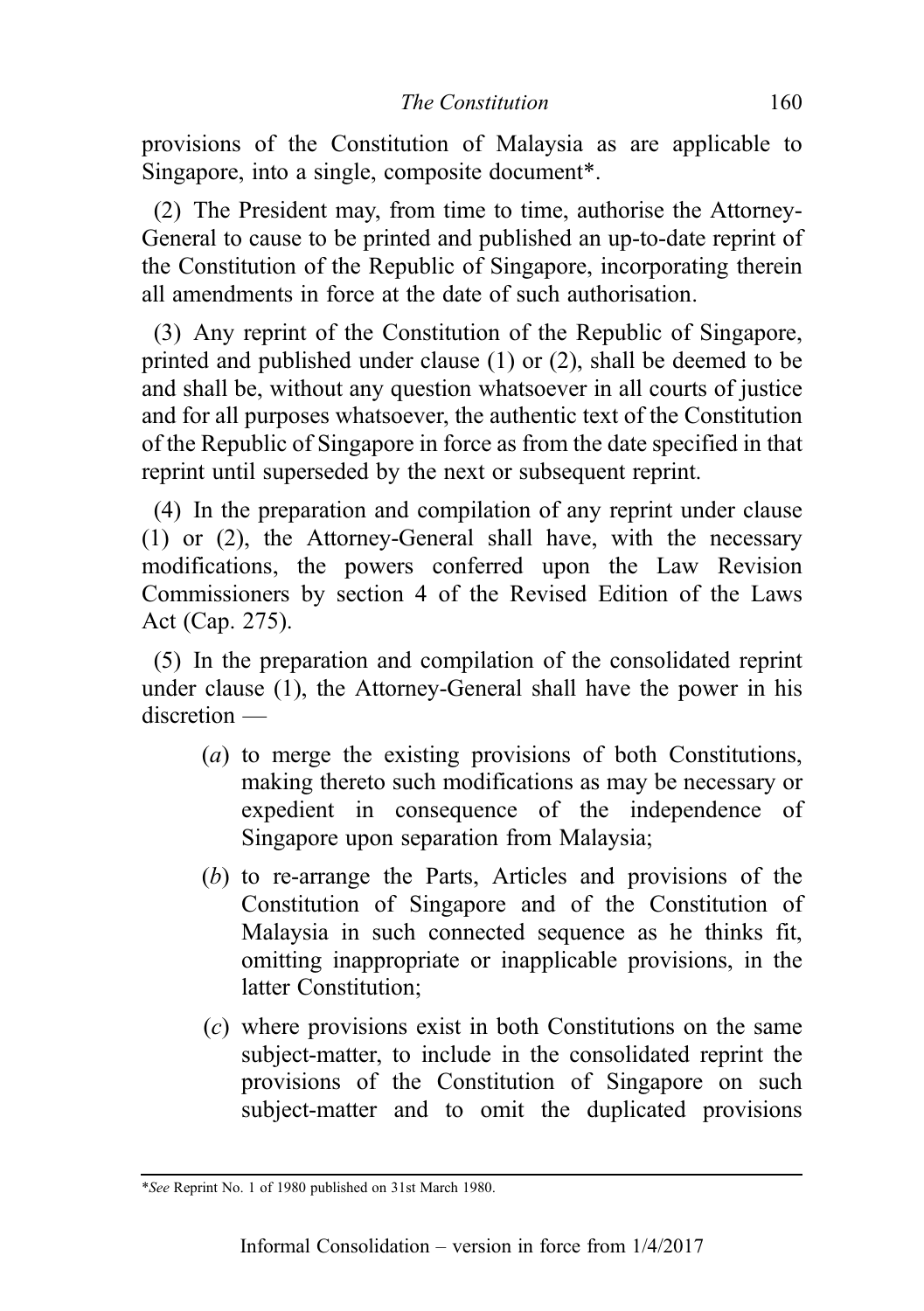appearing in the Constitution of Malaysia from the consolidated reprint; and

(d) generally, to do all other things necessitated by, or consequential upon, the exercise of the powers conferred upon the Attorney-General by this Article or which may be necessary or expedient for the perfecting of the consolidated reprint of the Constitution of the Republic of Singapore.

## Date of coming into operation of Constitution

156. [Omitted]

## PART XIV

## TRANSITIONAL PROVISIONS

## Existing Standing Orders

157. The Standing Orders of the Legislative Assembly established by the Singapore (Constitution) Order in Council 1958 (S.I. 1958 No. 1956) which are in force immediately before the commencement of this Constitution shall, subject to amendment or revocation under Article 52, be the Standing Orders of Parliament.

## Public officers to continue in office

158. Subject to the provisions of this Constitution, every person who immediately before the commencement of this Constitution holds a public office shall on its commencement continue to hold the like office in the public service.

### Terms of service of persons who continue in office

159.—(1) Except where other provision is made by this Constitution, any person who holds any office as from the commencement of this Constitution by virtue of having been the holder of any office immediately before its commencement shall, as from its commencement, be entitled to the same terms of service as were applicable to him immediately before its commencement, and those terms, in so far as they relate to remuneration, shall not be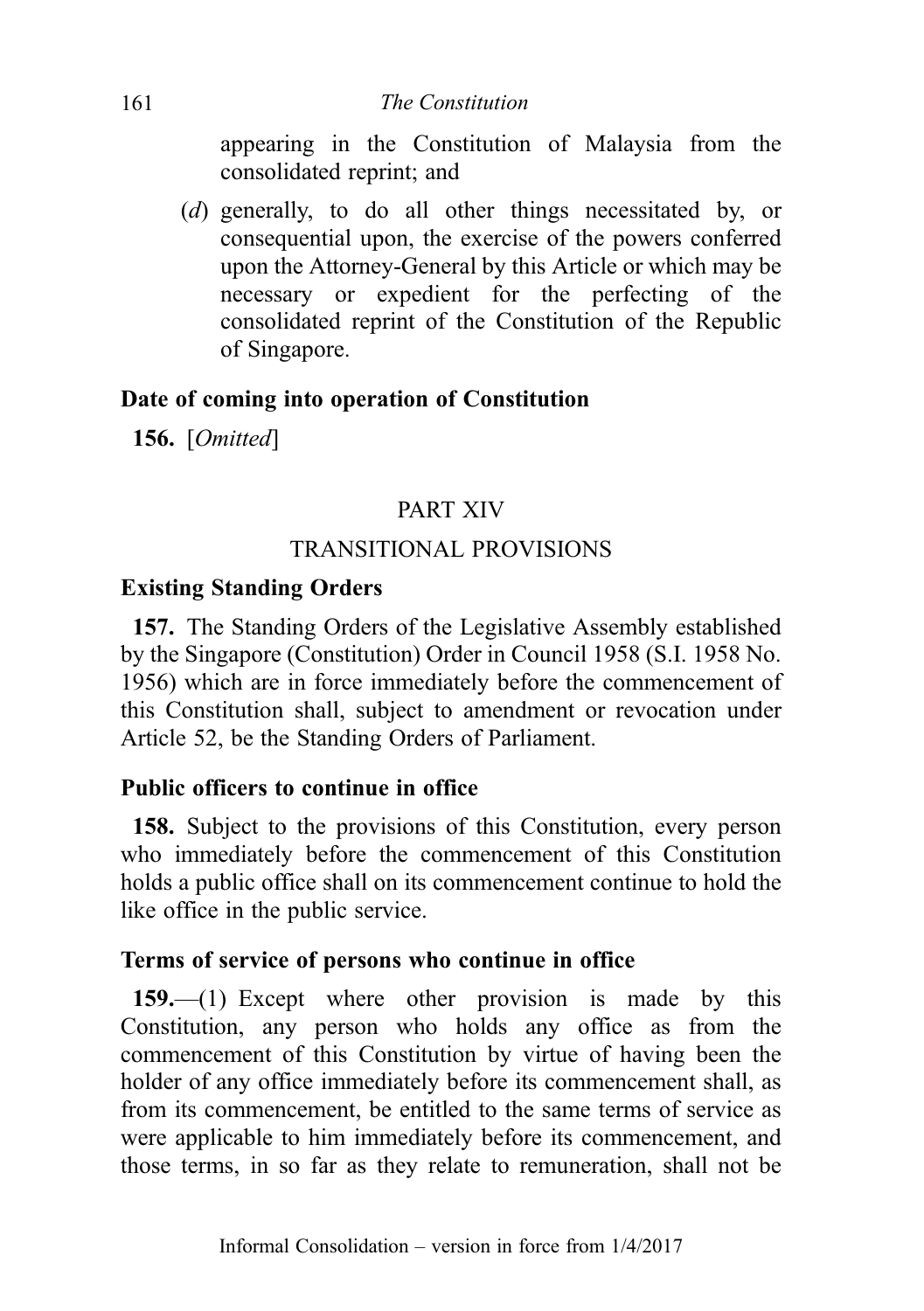altered to his disadvantage during his continuance in the public service thereafter.

(2) For the purposes of this Article, in so far as the terms of service of any person depend upon his option, any terms for which he opts shall be taken to be more advantageous to him than any for which he might have opted.

## Succession to property

160. Subject to this Article, all property and assets which immediately before the commencement of this Constitution were vested in the State of Singapore shall vest in the Republic of Singapore.

## Rights, liabilities and obligations

161. [Omitted]

## Existing laws

162. Subject to this Article, all existing laws shall continue in force on and after the commencement of this Constitution and all laws which have not been brought into force by the date of the commencement of this Constitution may, subject as aforesaid, be brought into force on or after its commencement, but all such laws shall, subject to this Article, be construed as from the commencement of this Constitution with such modifications, adaptations, qualifications and exceptions as may be necessary to bring them into conformity with this Constitution.

## Person holding office of President immediately prior to 30th November 1991 to continue to hold such office

163.—(1) The person holding the office of President immediately prior to 30th November 1991 shall continue to hold such office for the remainder of his term of office and shall exercise, perform and discharge all the functions, powers and duties conferred or imposed upon the office of President by this Constitution as amended by the Constitution of the Republic of Singapore (Amendment) Act 1991 (Act 5 of 1991) (referred to in this Article as the Act), as if he had been elected to the office of President by the citizens of Singapore, except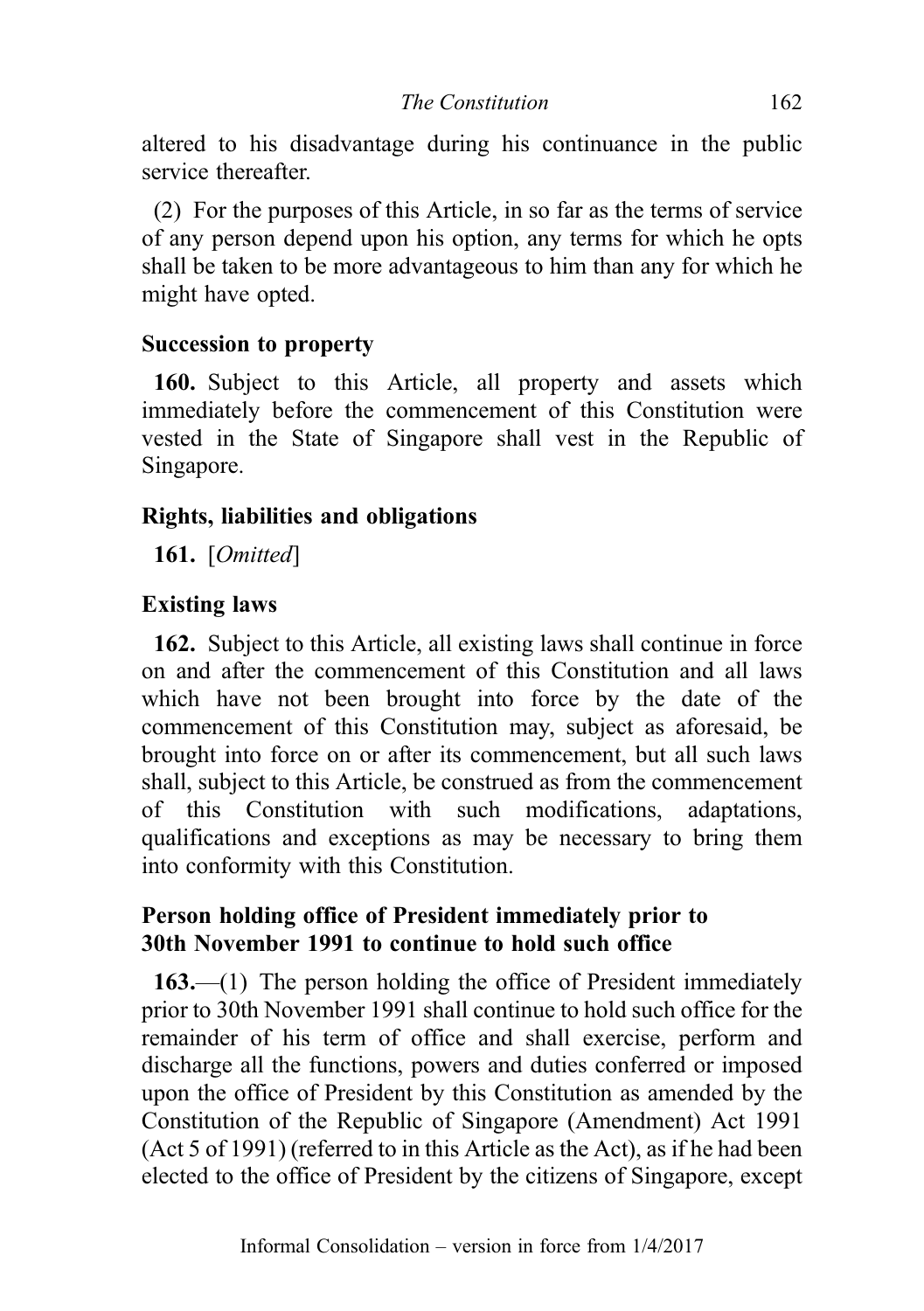that if that person vacates the office of President before the expiration of his term of office, a poll shall be conducted for the election of a new President within 6 months from the date the office of President became vacant.

(2) The Act shall not affect the appointment of any person made before 30th November 1991 and that person shall continue to hold his office as if he had been appointed in accordance with the provisions of this Constitution as amended by the Act.

(3) This Constitution as amended by the Act shall have effect subject to the following modifications:

- (a) the initial term of office of the Government shall be the period beginning from 30th November 1991 and ending on the date immediately before the Prime Minister and Ministers first take and subscribe the Oath of Allegiance in accordance with Article 27 after the first general election following that date;
- (b) Articles 22B and 22D shall apply from the first financial year of a statutory board or Government company beginning not less than 3 months after that date;
- (c) in relation to the first financial year of a statutory board or Government company beginning not less than 3 months after that date, any reference in Articles 22B and 22D to the approved budget of the preceding financial year of the statutory board or Government company shall, in the absence of such a budget, be read as a reference to the budget of that preceding financial year; and
- (d) Article 148A shall apply in respect of the first financial year of the Government beginning on or after that date as if the resolution of Parliament authorising expenditure from the Development Fund for the preceding financial year forms part of the Supply law or Final Supply law for such preceding financial year.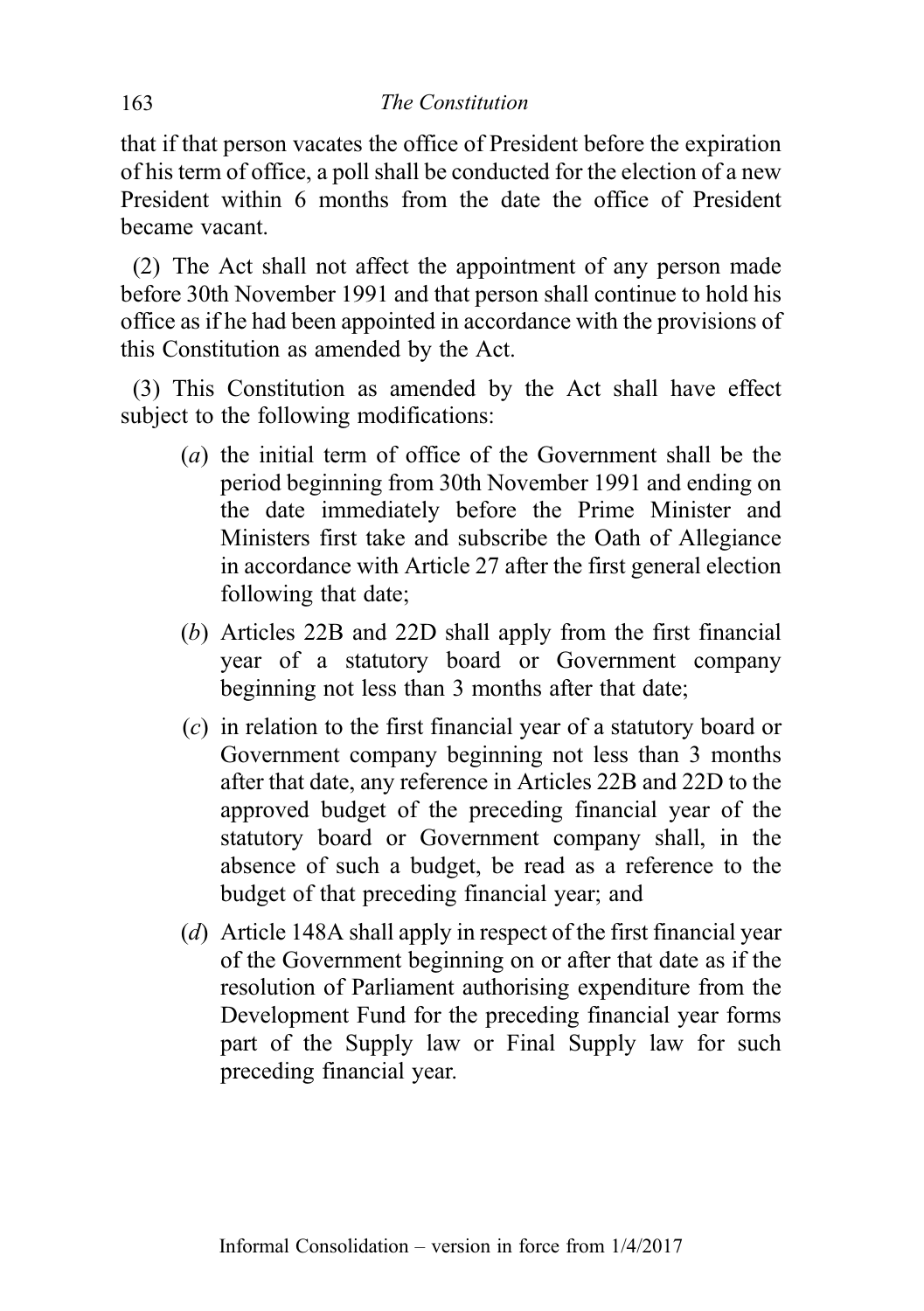## Transitional provisions for Article 19B

164.—(1) The Legislature must, by law —

- (a) specify the first term of office of the President to be counted for the purposes of deciding whether an election is reserved under Article 19B; and
- (b) if any of the terms of office that are counted for the purposes of deciding whether an election is reserved under Article 19B commenced before the appointed date, further specify the communities to which the persons who held those terms of office are considered to belong.

(2) In this Article, "appointed date" means the date of commencement of section 9 of the Constitution of the Republic of Singapore (Amendment) Act 2016.

[Act 28 of 2016 wef 01/04/2017]

### Transitional provisions for Council of Presidential Advisers

165.—(1) An existing member continues to be a member for the remaining duration of the existing member's last appointment.

(2) Article 37B(2) applies to the appointment or re-appointment of any person as a member on or after the appointed date.

(3) The first 3 appointments made under Article 37B(2) by the President acting in his discretion must be made as follows:

- (a) the first appointment must be made under Article  $37B(2)(a)(i)$  as soon as practicable after the appointed date;
- (b) the second appointment must be made under Article  $37B(2)(b)(i)$  as soon as practicable after any existing member appointed by the President acting in his discretion completes the member's term or vacates the member's seat;
- (c) the third appointment must be made under Article  $37B(2)(c)(i)$  as soon as practicable after the remaining existing member appointed by the President acting in his discretion completes the member's term or vacates the member's seat.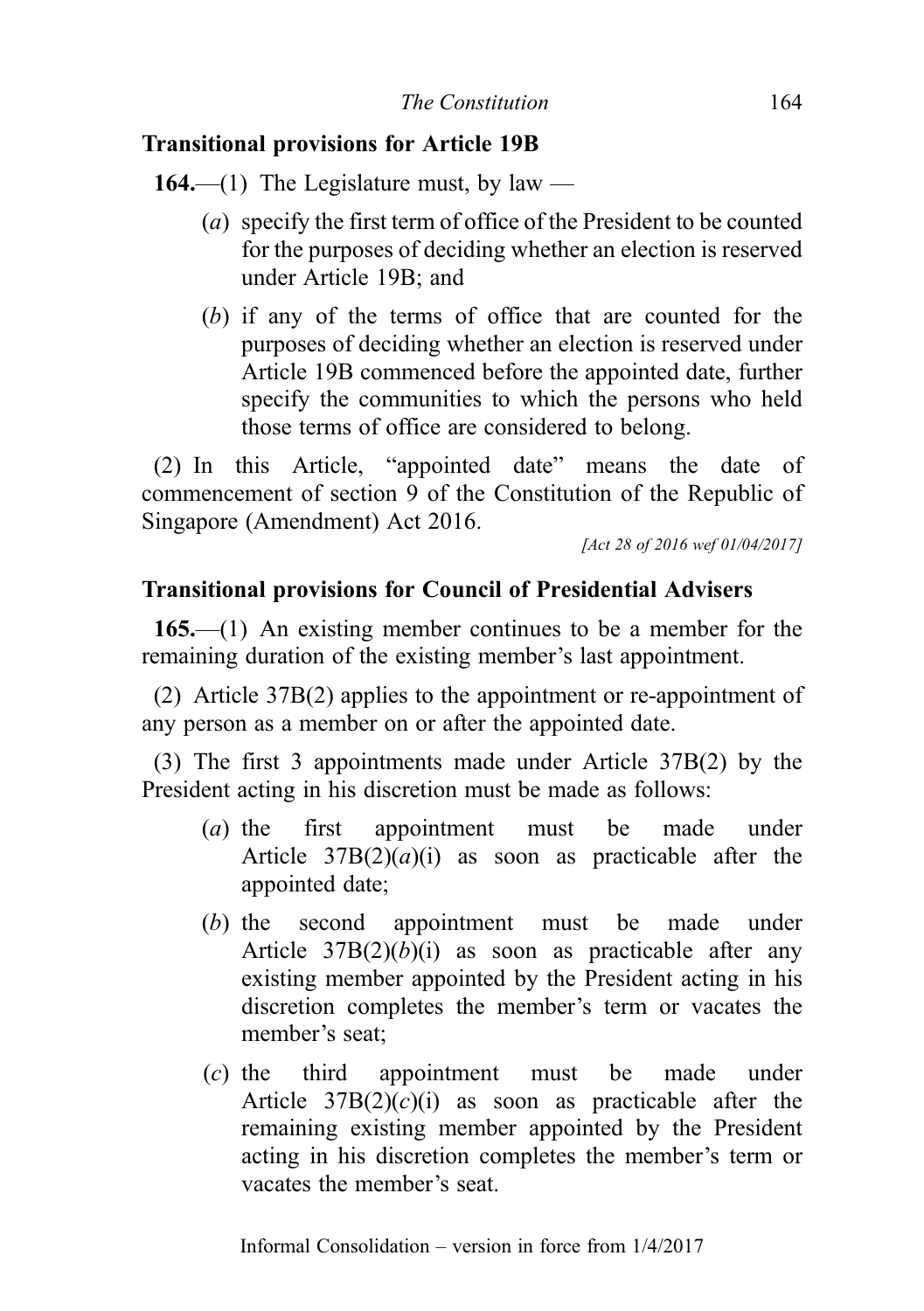165

(4) The first 3 appointments made under Article 37B(2) by the President on the advice of the Prime Minister must be made as follows:

- (a) the first appointment must be made under Article  $37B(2)(a)(ii)$  as soon as practicable after the appointed date;
- (b) the second appointment must be made under Article  $37B(2)(b)(ii)$  as soon as practicable after any existing member appointed by the President on the Prime Minister's advice completes the member's term or vacates the member's seat;
- (c) the third appointment must be made under Article  $37B(2)(c)(ii)$  as soon as practicable after the remaining existing member appointed by the President on the Prime Minister's advice completes the member's term or vacates the member's seat.

(5) The first appointment made under Article  $37B(2)(a)(iii)$  must be made as soon as practicable after the existing member appointed by the President on the Chief Justice's advice completes the member's term or vacates the member's seat.

(6) The first appointment made under Article  $37B(2)(b)(iii)$  must be made as soon as practicable after the existing member appointed by the President on the advice of the Chairman of the Public Service Commission completes the member's term or vacates the member's seat.

- (7) In this Article, unless the context otherwise requires
	- "appointed date" means the date of commencement of section 17 of the Constitution of the Republic of Singapore (Amendment) Act 2016;
	- "existing member" means a member on the date immediately before the appointed date;
	- "member" means a member of the Council of Presidential Advisers.

[Act 28 of 2016 wef 01/04/2017]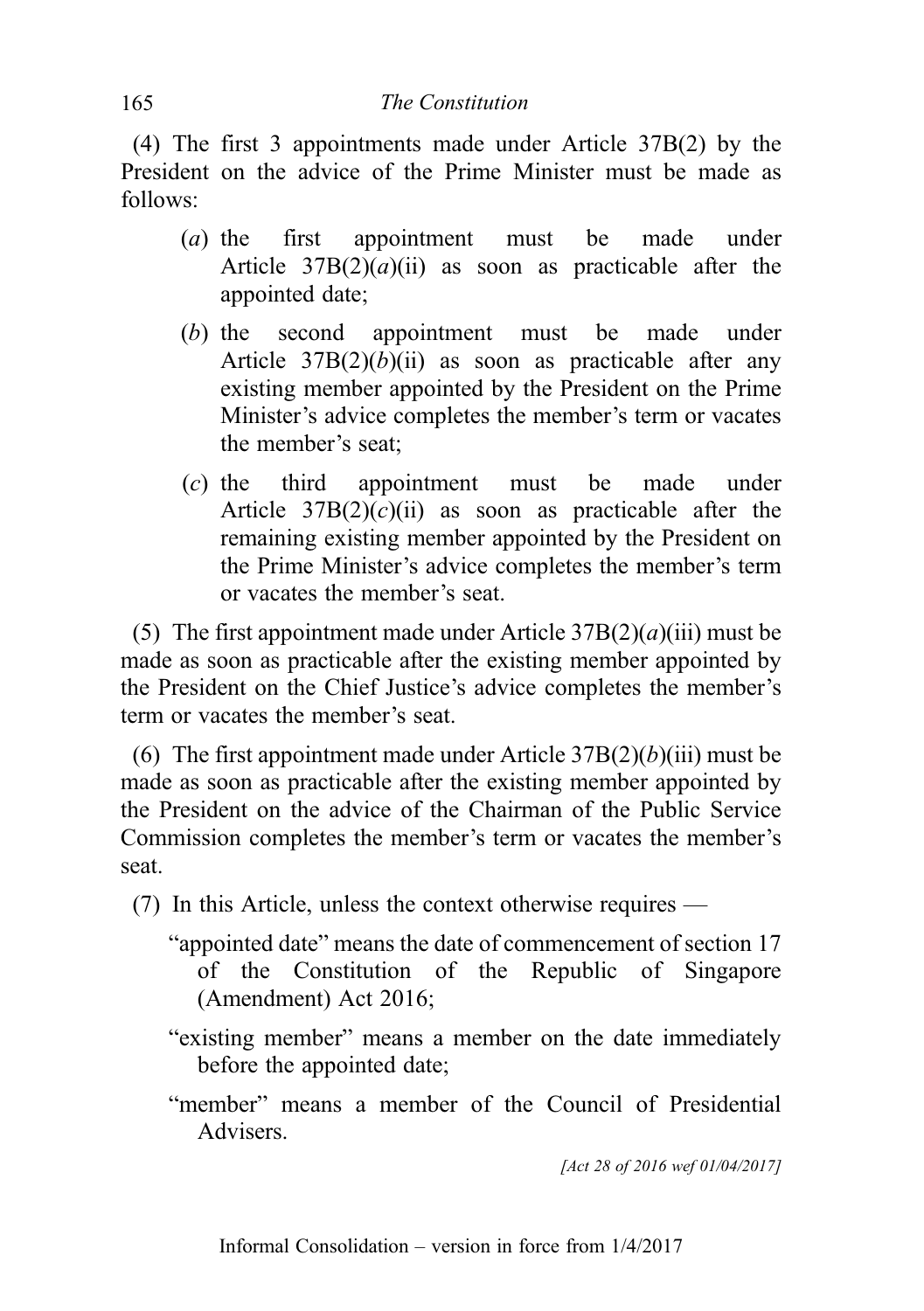## FIRST SCHEDULE

### (Articles 20(3); 27; 37H; 40 (3); 42 (2) (b); 61; 75; 97; 105 (8) and 110C(8))

#### FORMS OF OATHS

1. Oath of Office of President

I, ....................................................................................................., having been elected President of the Republic of Singapore, do solemnly swear (or affirm) that I will faithfully discharge my duties as such to the best of my ability without fear or favour, affection or ill-will, and without regard to any previous affiliation with any political party, and that I will bear true faith and allegiance to the Republic, and that I will preserve, protect and defend the Constitution of the Republic of Singapore.

1A. Oath of Office of Person Exercising Functions of Office of President

I, ..............................................................................................., \*Chairman of the Council of Presidential Advisers/Speaker of Parliament, \*being required by/having been appointed under the Constitution of the Republic of Singapore to exercise the functions of the office of President, do solemnly swear (or affirm) that I will faithfully discharge my duties as such to the best of my ability without fear or favour, affection or ill-will, and that I will bear true faith and allegiance to the Republic, and that I will preserve, protect and defend the Constitution of the Republic of Singapore.

2. Oath of Allegiance

I, ............................................................................................, having been appointed to the office of ..............................................................................., do solemnly swear (or affirm) that I will bear true faith and allegiance to the Republic of Singapore and that I will preserve, protect and defend the Constitution of the Republic of Singapore.

3. Oath as Member of Parliament

I, ....................................................................................................., having been elected as a Member of the Parliament of Singapore, do solemnly swear (or affirm) that I will faithfully discharge my duties as such to the best of my ability, that I will bear true faith and allegiance to the Republic of Singapore, and that I will preserve, protect and defend the Constitution of the Republic of Singapore.

4. Oath for due execution of Office of Prime Minister

I, ...................................................................., being chosen and appointed as Prime Minister of Singapore, do solemnly swear (or affirm) that I will at all times faithfully discharge my duties as Prime Minister according to law, and to the best of my knowledge and ability, without fear or favour, affection or ill-will.

<sup>\*</sup>Delete where inapplicable.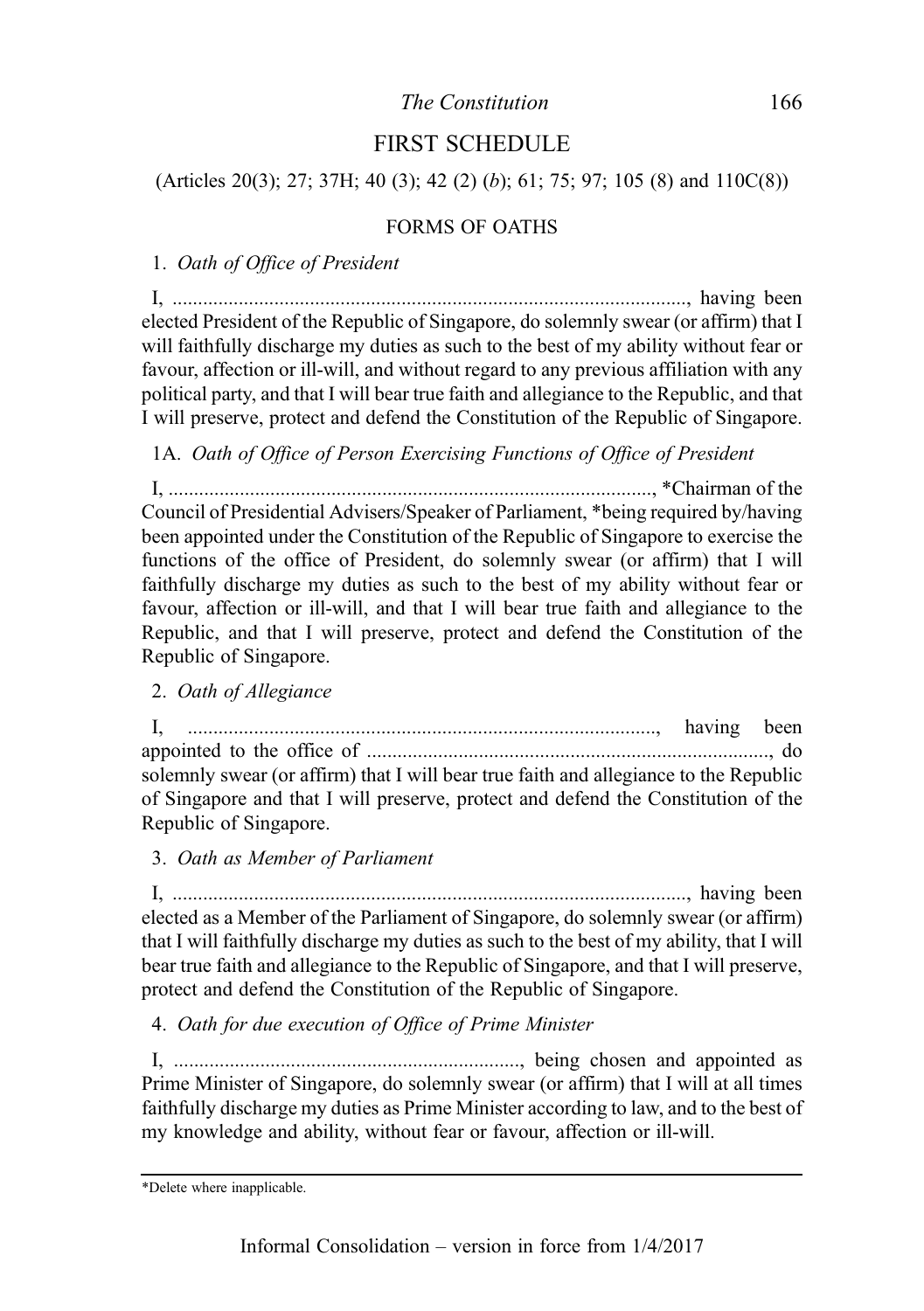#### FIRST SCHEDULE — continued

#### 4A. Oath for due execution of Office of Minister or Parliamentary Secretary

I, ................................................................, being chosen and appointed as \*Minister/Parliamentary Secretary of Singapore, do solemnly swear (or affirm) that I will at all times faithfully discharge my duties as \*Minister/Parliamentary Secretary according to law, and to the best of my knowledge and ability, without fear or favour, affection or ill-will.

5. Oath for the due execution of the Office of Chairman or other Member of the Public Service Commission

I, ............................................................................................, having been appointed to be \*Chairman/a Member of the Public Service Commission do solemnly swear (or affirm) that I will freely and without fear or favour, affection or ill-will, give my counsel and advice in connection with all matters that may be referred to the Public Service Commission and that I will not, directly or indirectly, reveal any such matters to any unauthorised person or otherwise than in the course of duty.

6. Oath of Office of Chief Justice, a Judge of the Supreme Court and a Judicial Commissioner and a Senior Judge of the Supreme Court

[Act 39 of 2014 wef 01/01/2015]

I, ...................................................................................................., having been appointed to the office of ......................................................................, do solemnly swear (or affirm) that I will faithfully discharge my judicial duties, and I will do right to all manner of people after the laws and usages of the Republic of Singapore without fear or favour, affection or ill-will to the best of my ability, and will preserve, protect and defend the Constitution of the Republic of Singapore.

6A. Oath of Office of International Judge of the Supreme Court

[Act 39 of 2014 wef 01/01/2015]

I, ..................................................................................................., having been appointed to the office of ......................................................................, do solemnly swear (or affirm) that I will faithfully discharge my judicial duties, and I will do right to all manner of people after the laws and usages of the Republic of Singapore without fear or favour, affection or ill-will to the best of my ability. [Act 39 of 2014 wef 01/01/2015]

7. Oath of Secrecy of Chairman or Member of the Presidential Council for Minority Rights

I,  $\ldots$ , having been appointed to be \*Chairman/a Member of the Presidential Council for Minority Rights, do solemnly swear (or affirm) that I will not, directly or indirectly, reveal

\*Delete where inapplicable.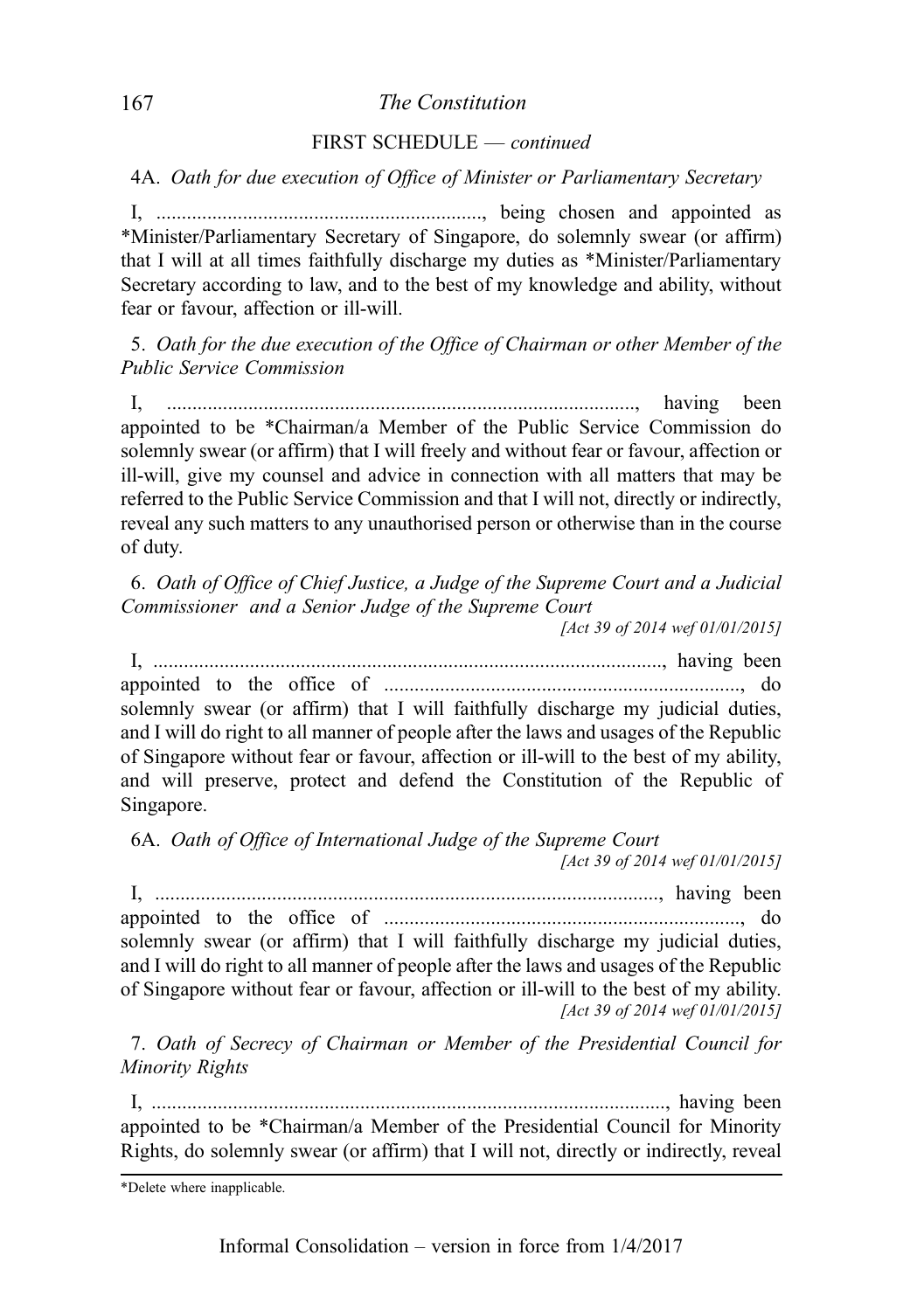#### FIRST SCHEDULE — continued

any matter considered in the Presidential Council for Minority Rights to any unauthorised person or otherwise than in the course of duty.

8. Oath of Secrecy of Chairman or Member of Council of Presidential Advisers

I, ....................................................................................................., having been appointed to be \*Chairman/a Member of the Council of Presidential Advisers do solemnly swear (or affirm) that I will not, directly or indirectly, reveal any matter considered in the Council to any unauthorised person or otherwise than in the course of duty.

\*Delete where inapplicable.

### SECOND SCHEDULE

#### (Articles 122 (2); 126 (1) and (3) and 127 (4))

### OATH OF RENUNCIATION, ALLEGIANCE AND LOYALTY

I, .................................................................................., do solemnly swear (or affirm) that I will not exercise the rights, powers and privileges to which I may be entitled by reason of any foreign nationality or citizenship, and that I absolutely and entirely renounce all loyalty to any foreign Sovereign or State or Country and, I, ........................................................................................., do further solemnly swear (or affirm) that I will be faithful and bear true allegiance to the Republic of Singapore, and that I will observe the laws and be a true, loyal and faithful citizen of Singapore.

### THIRD SCHEDULE

(Article 140)

#### CITIZENSHIP

#### Minister to exercise functions of Government in respect of citizenship

1. The functions of the Government under Part X shall be exercised by such Minister as the President may, from time to time, direct and references in this Schedule to the Minister shall be construed accordingly.

#### Decision not subject to appeal

2. A decision of the Government under Part X shall not be subject to appeal or review in any court.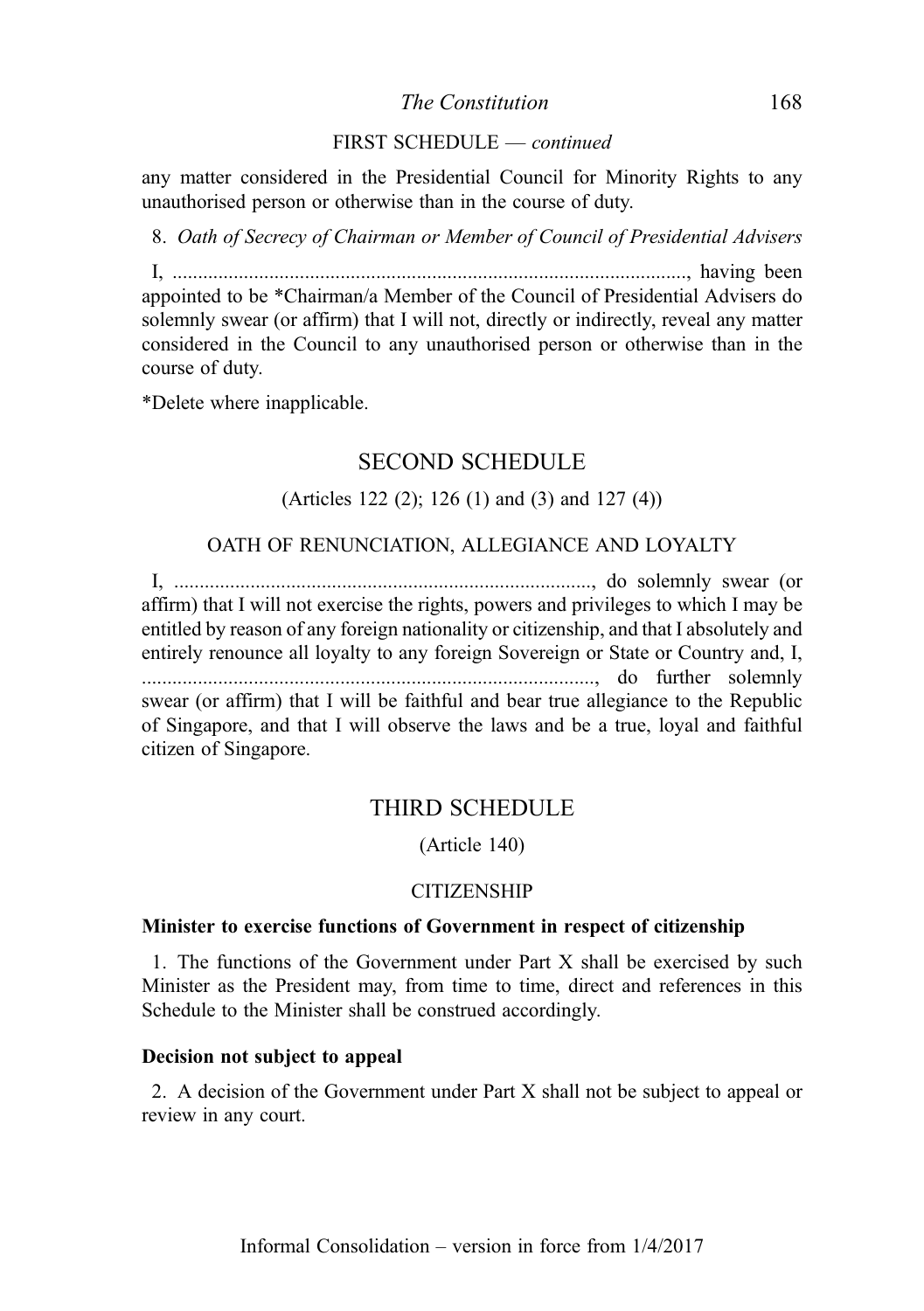### THIRD SCHEDULE — continued

### Delegation of Minister's functions to public officer and right of appeal to Minister against public officer's decision

3. The Minister may delegate to any public officer of the Government any of his functions under Part X or under this Schedule relating to citizenship by registration and enrolment and the keeping of registers and, in relation to orders under clauses  $(1)$ ,  $(2)$ ,  $(3)$   $(b)$ ,  $(6)$  and  $(7)$  of Article 129 or Article 132, any of his functions under Article 133 prior to determining whether to make such an order; but any person aggrieved by the decision of a public officer to whom the functions of the Minister are so delegated may appeal to the Minister.

#### Power to make rules

4. The Minister may make rules and prescribe forms for the purpose of the exercise of his functions under Part X and of this Schedule and, in particular, may provide for the circumstances (including cases of persons ordinarily resident outside Singapore) under which a committee of inquiry under Article 133 is to proceed by way of written representations.

#### Extension of time for registration of birth

5. The power of the Government under Articles 122 and 141 to allow a longer period for the registration of a birth may be exercised either before or after the registration has been effected.

#### How notice to be given

6. Any notice to be given by the Minister to any person under Article 133(1) may be sent to that person at his last known address or, in the case of a person under the age of 18 years (not being a married woman) to his parent or guardian at the last known address of the parent or guardian; and if an address at which the notice may be sent to any person under this paragraph is not known and cannot after reasonable inquiry be ascertained, the notice may be given by publication in the Gazette.

#### Registers to be maintained

7. It shall be the duty of the Minister to compile and maintain —

- (a) a register of citizens of Singapore by registration;
- (b) a register of citizens of Singapore by naturalisation;
- (c) a register of persons to whom certificates of citizenship of Singapore have been issued under Article 138;
- (d) a register of persons who have been deprived or deemed to have been deprived of citizenship under any provision of Part X;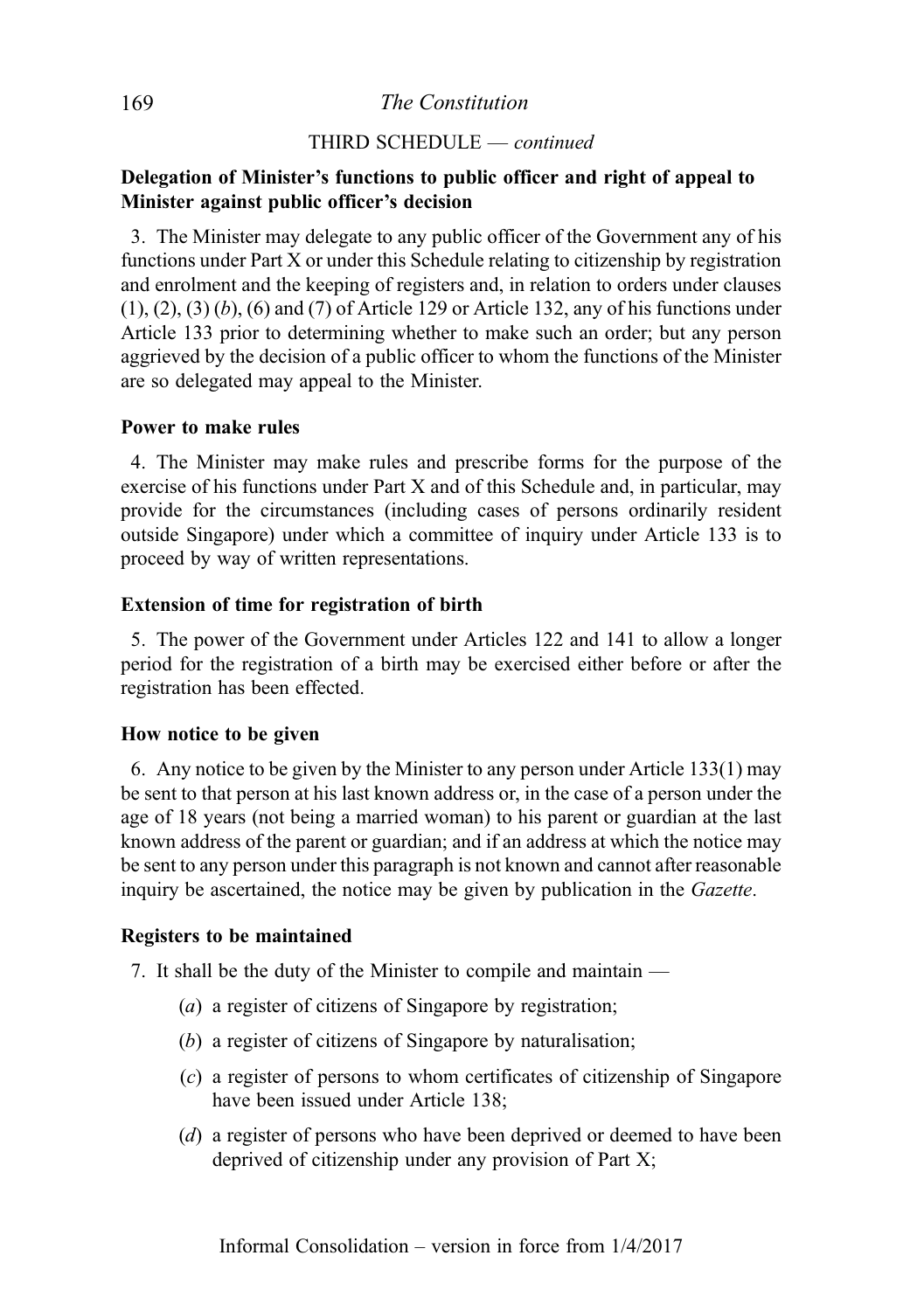#### THIRD SCHEDULE — continued

(e) a register of citizens of Singapore who have renounced citizenship;

170

- (f) a register of persons enrolled as citizens before the commencement of this Constitution under Article 56\* of the Constitution of the State of Singapore;
- (g) a register of persons whose enrolment has been cancelled under the provisions of this Constitution;
- (h) an alphabetical index of all persons referred to in paragraphs (a) to (g); and
- $(i)$  a register of persons who have been conferred citizenship under Article 121(3).

#### Minister may correct any register where necessary

8. If the Minister has reason to believe that an error appears in any register compiled under section 7, he shall, after giving notice to the persons concerned and after considering such representations from him as he may choose to make, make such alteration to the register as appears to the Minister to be necessary to correct the error.

#### Conclusive evidence

9. Subject to section 8, the said register shall be conclusive evidence of the matters therein contained.

#### **Offences**

10.—(1) It shall be an offence punishable with imprisonment for 2 years or a fine of \$1,000 or both for any person —

- (a) knowingly to make any false statement with a view to inducing the Minister to grant or refuse any application under Part X;
- (b) to forge or without lawful authority, alter any certificate or without any lawful authority use or have in his possession any certificate which has been so forged or altered;
- (c) to fail to comply with any requirement imposed upon him by any rules made under section 4 with respect to the delivering up of certificates; or
- (d) to personate or falsely represent himself to be or not to be a person to whom a certificate has been duly granted.

<sup>\*</sup>Article 56 of the Constitution of the State of Singapore (G.N. Sp. No. S 1/63) was repealed by G.N. No. S 50/66, with effect from 9th August 1965.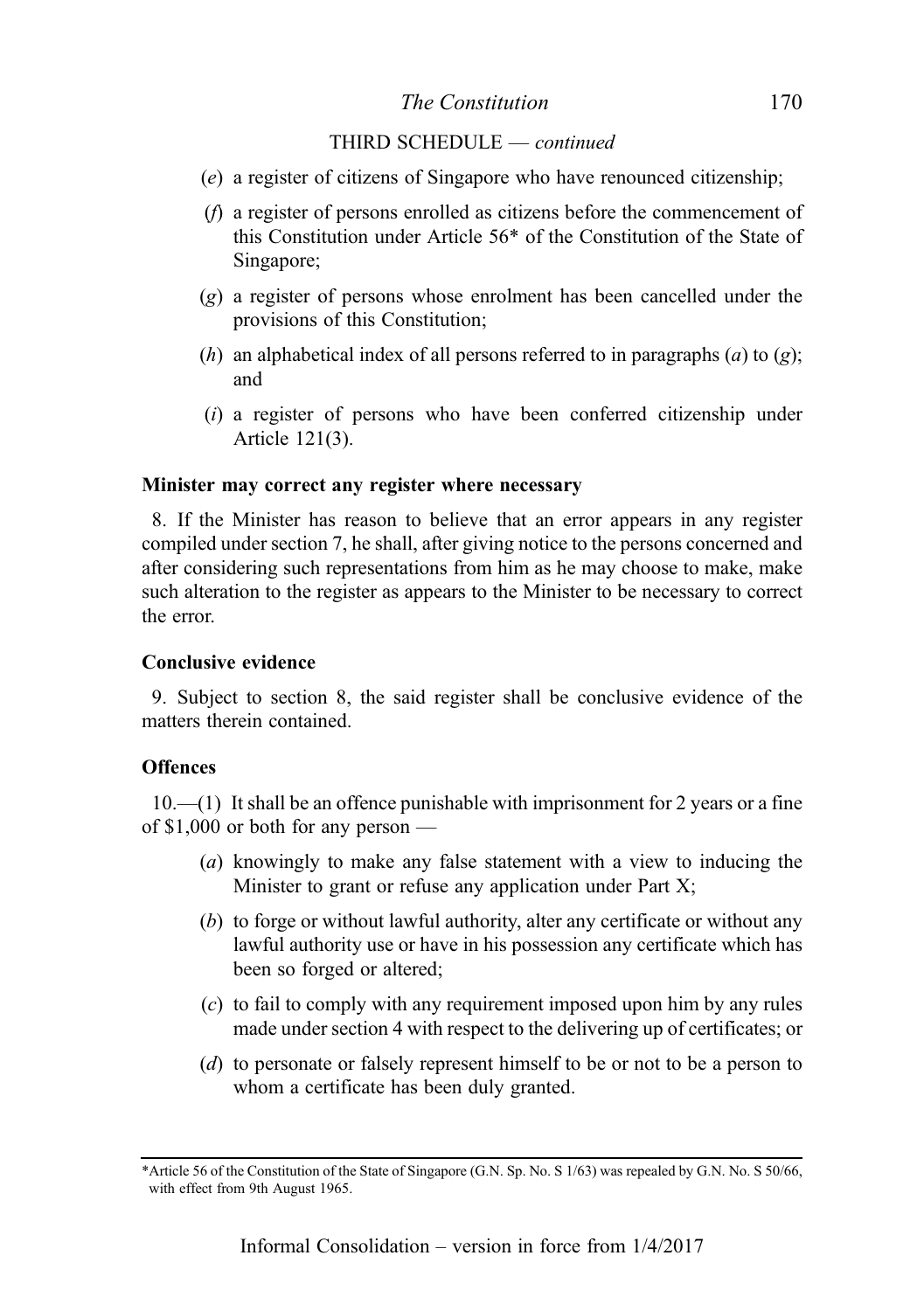### THIRD SCHEDULE — continued

- (2) In this section, "certificate" means  $-$ 
	- (a) any certificate of enrolment or registration as a citizen granted under Article 56\* of the Constitution of the State of Singapore or under Article 123 or 124;
	- (b) any certificate of registration of birth granted under Article 122 or 140;
	- (c) any certificate of registration or naturalisation granted under the Singapore Citizenship Ordinance 1957 (Ord. 35 of 1957);
	- (d) any certificate of citizenship granted under the Singapore Citizenship Ordinance 1957 or Article 138.

#### Persons born on ships or aircraft

11. For the purposes of Part X, a person born on board a registered ship or aircraft, or on board an unregistered ship or aircraft of the government of any country, shall be deemed to have been born in the place in which the ship or aircraft was registered or, as the case may be, in that country.

#### Posthumous children

12.—(1) A reference in Part X to the status or description of a parent of a person at the time of the person's birth shall, in the case of a parent who died before the birth of the person, be read as a reference to the status or description of the parent at the time of the parent's death.

(2) Where the death of a parent of a person occurred before and the birth of the person occurred on or after 16th September 1963, the status or description that would have been applicable to the parent by virtue of subsection (1) if the parent had died after that date shall be deemed to be the status or description applicable to the parent at the time of the parent's death.

#### Foundlings

13. Any new born child found exposed in Singapore of unknown and unascertainable parentage shall, until the contrary is proved, be deemed to be a citizen of Singapore by birth; and the date of finding shall be taken to be the date of birth of such child.

#### Citizenship at birth

14. For the purposes of Part X, a person is to be treated as having at birth any citizenship which he acquires within one year afterwards by virtue of any provision corresponding to the proviso to Article 122(1) or otherwise.

<sup>\*</sup>Article 56 of the Constitution of the State of Singapore (G.N. Sp. No. S 1/63) was repealed by G.N. No. S 50/66, with effect from 9th August 1965.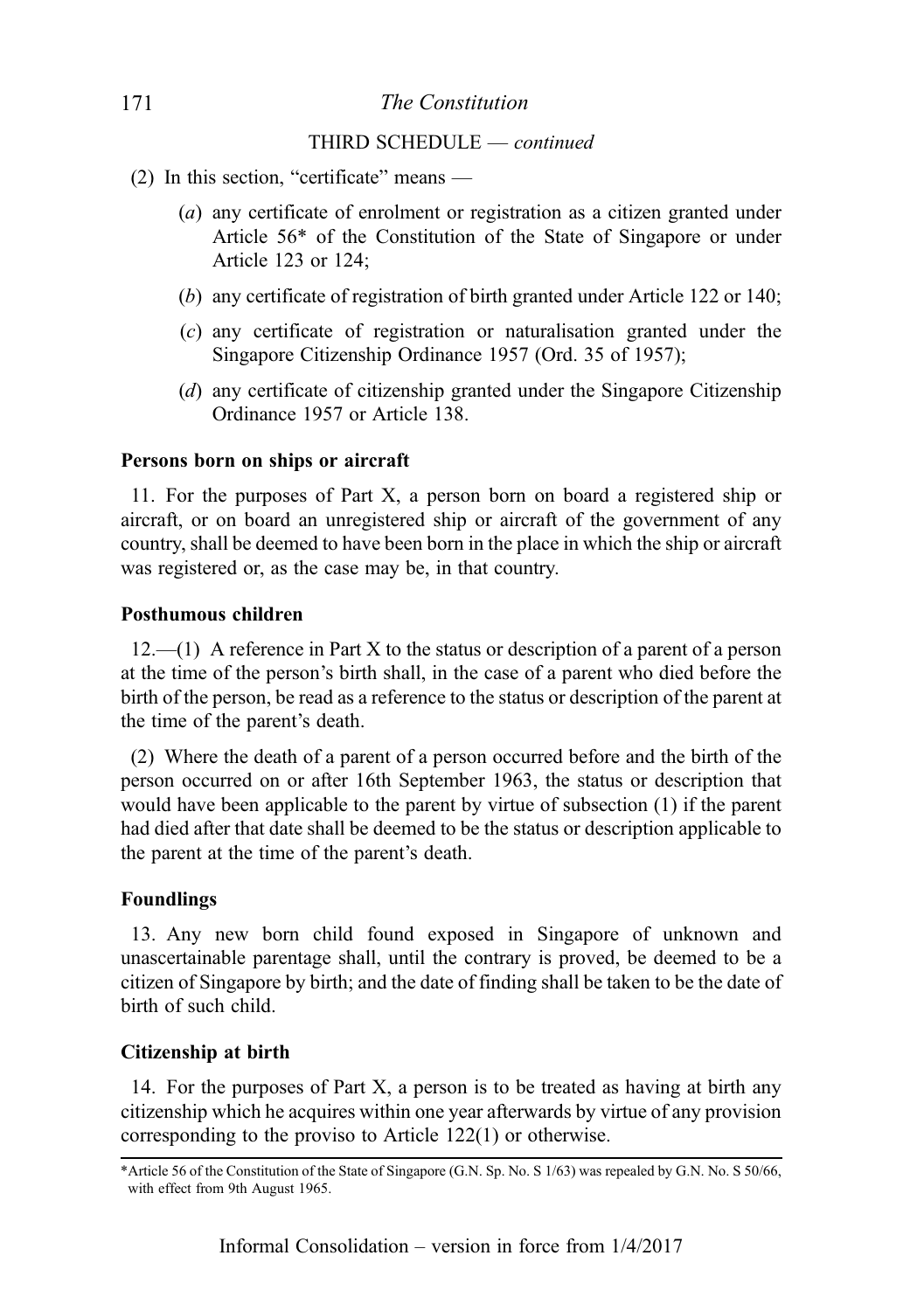### THIRD SCHEDULE — continued

#### Illegitimate children and adopted children

15.—(1) For the purposes of Part X, references to a person's father or to his parent or to one of his parents shall, in relation to a person who is illegitimate, be construed as references to his mother.

[12/2004 wef 15/05/2004]

(2) In relation to an adopted child who has been adopted by an order of a court in accordance with the provisions of any law in force in Singapore, references to a person's father or to his parent or to one of his parents shall be construed as references to the adopter.

#### Periods of absence to be treated as periods of residence

16. In calculating for the purposes of Part X, a period of residence in Singapore —

(a) a period of absence from Singapore of less than 12 months in the aggregate; and

[12/2004 wef 15/05/2004]

(b) a period of absence from Singapore exceeding 12 months in the aggregate for any cause generally or specially approved by the Government,

[12/2004 wef 15/05/2004]

may be treated as residence in Singapore and a person shall be deemed to be resident in Singapore on a particular day if he had been resident in Singapore before that day and that day is included in any such period of absence as aforesaid.

### Certain period of residence not to be taken into account

17. In calculating for the purposes of Part X any period of residence in Singapore, no account shall be taken —

- (a) of any period of residence in Singapore whilst a person was or was the member of the family of —
	- (i) a person recruited outside Singapore serving on full pay in any naval, military or air force other than the naval, military or air force of Singapore; or
	- (ii) a person recruited outside Singapore serving in a civil capacity in any department of any government operating in Singapore other than a department of the Government;
- (b) of any period during which a person was not lawfully resident in Singapore;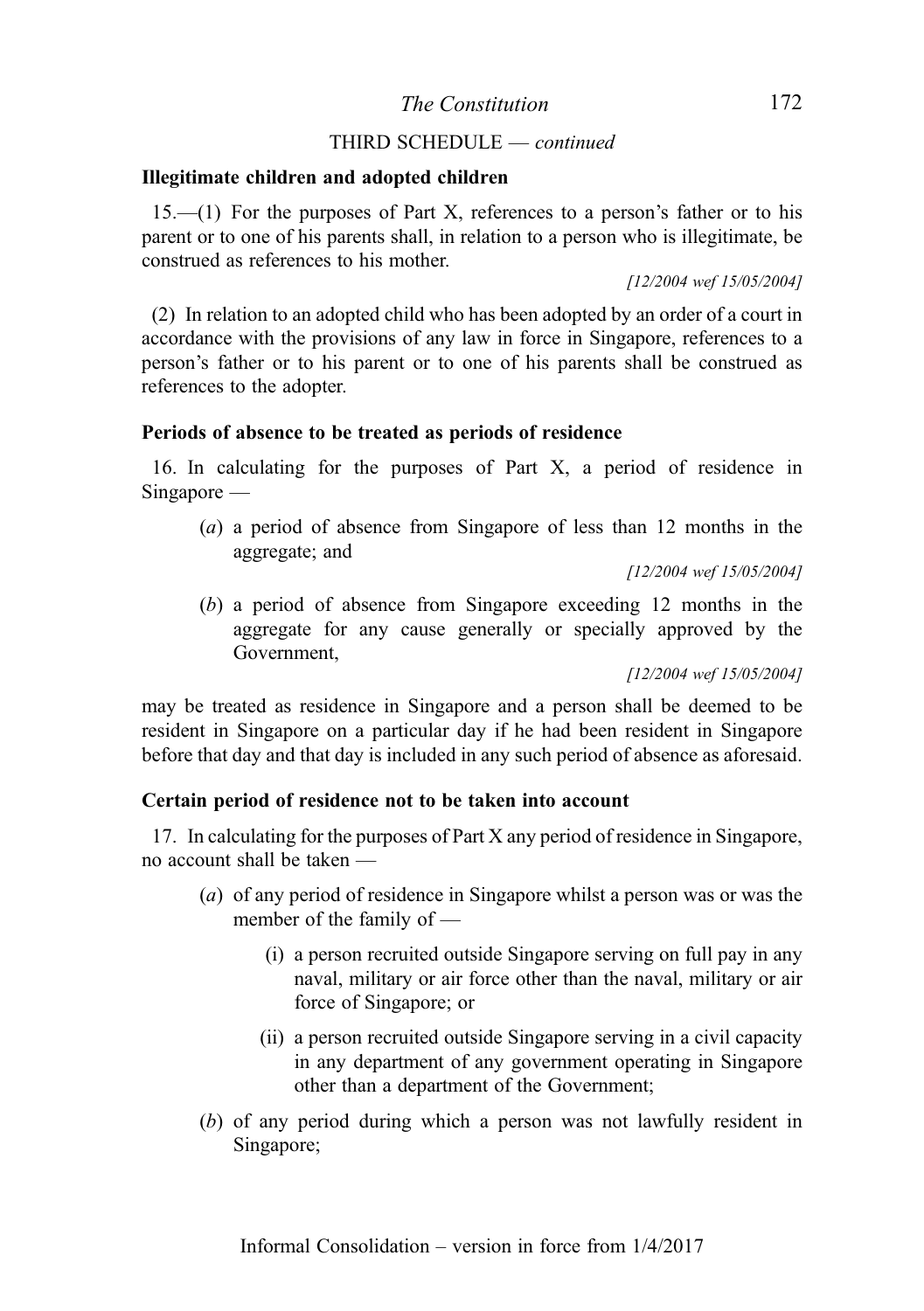### THIRD SCHEDULE — continued

- (c) of any period spent as an inmate of any prison or as a person detained in lawful custody in any place other than a mental hospital or an approved institution for the purpose of the treatment and rehabilitation of drug addicts under the provisions of any written law; or
- (d) except with the consent of the Minister, of any period during which a person is allowed to remain temporarily in Singapore under the authority of any Pass issued under the provisions of any written law relating to immigration.

#### Discretion of Minister

18.—(1) The Minister shall not be required to assign any reason for the grant or refusal of any application under Part X the decision on which is at his discretion; and the decision of the Minister on any such application shall be final.

(2) [Deleted by Act 9/2010 wef 01/07/2010]

## FOURTH SCHEDULE

### (Article 39 (1)  $(c)$  and 44 (1))

### APPOINTMENT OF NOMINATED MEMBERS OF PARLIAMENT

#### 1.—(1) [Deleted by Act 9/2010 wef 01/07/2010]

(2) Subject to the provisions of this Constitution, the President shall, within 6 months after Parliament first sits after any General Election, appoint as nominated Members of Parliament the persons nominated by a Special Select Committee of Parliament.

#### [9/2010 wef 01/07/2010]

(3) The Special Select Committee of Parliament shall consist of the Speaker as Chairman and 7 Members of Parliament to be nominated by the Committee of Selection of Parliament.

(4) Subject to Article 46, every person appointed as a nominated Member of Parliament shall serve for a term of 2 1/2 years commencing on the date of his appointment.

#### [24/2002 wef 30/09/2002]

(5) The President shall, if advised by the Special Select Committee of Parliament, extend the term of service of every nominated Member of Parliament appointed before the date of commencement of section  $4(a)$  of the Constitution of the Republic of Singapore (Amendment) Act 2002 for a further period of 6 months so that the total period of any such nominated Member's term of service shall be 2 1/2 years commencing from the date of his original appointment as such.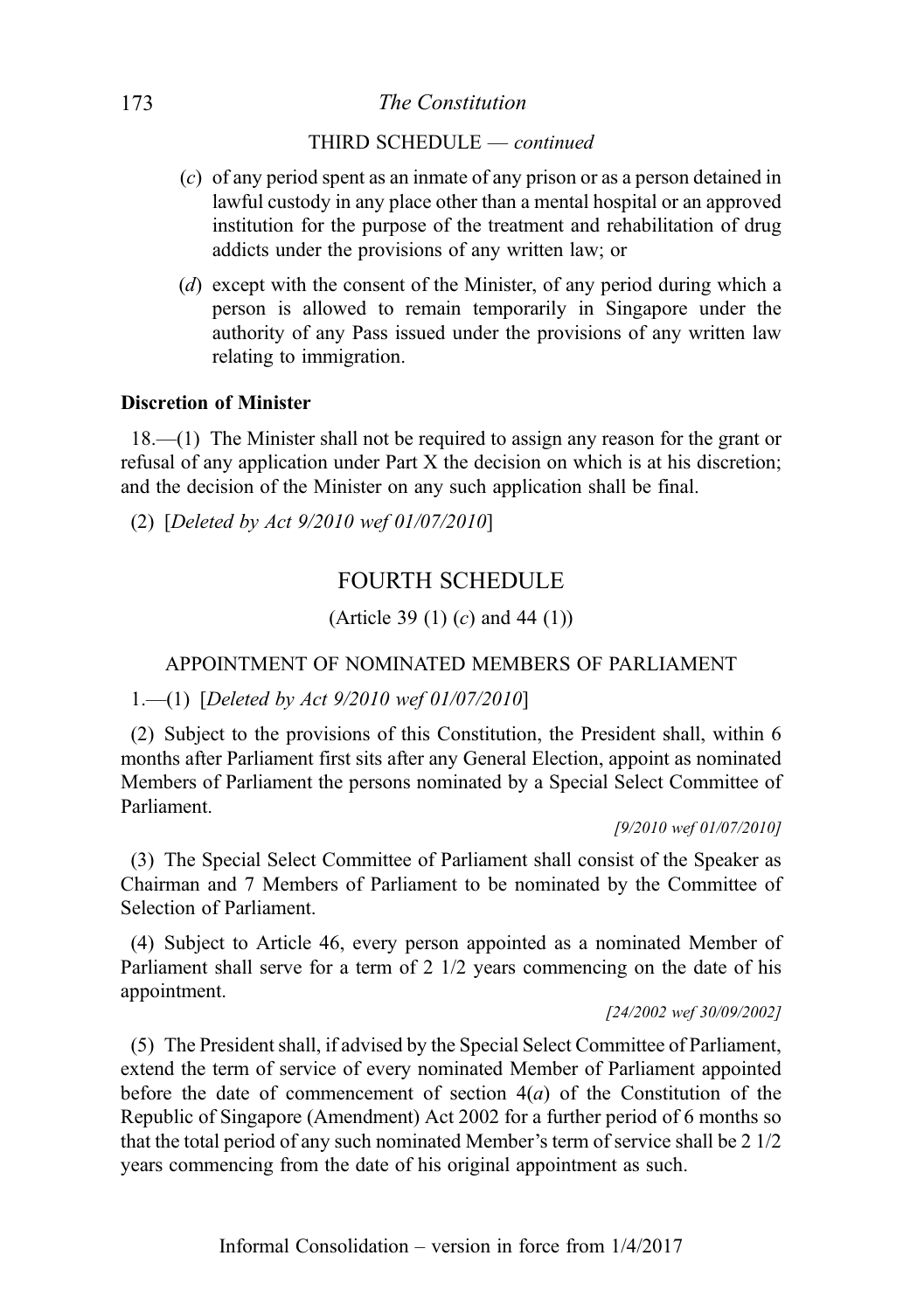#### FOURTH SCHEDULE — continued

2.—(1) In preparing the list of persons to be appointed as nominated Members of Parliament by the President, the Special Select Committee shall invite the general public to submit names of persons who may be considered for nomination by the Committee.

(2) Every name submitted under subsection (1) shall be made in such form as the Special Select Committee may determine, and shall be signed by 2 persons as proposer and seconder, respectively, and by not less than 4 other persons, all of whose names shall appear in any current register of electors.

(3) Before making any nomination for the appointment of nominated Members of Parliament, the Special Select Committee shall, wherever possible, consult other Members of Parliament in such manner as it thinks fit.

3.—(1) The Special Select Committee shall, from the names of persons submitted to the Committee under section 2, nominate not more than 9 persons for appointment by the President as nominated Members of Parliament.

(2) The persons to be nominated shall be persons who have rendered distinguished public service, or who have brought honour to the Republic, or who have distinguished themselves in the field of arts and letters, culture, the sciences, business, industry, the professions, social or community service or the labour movement; and in making any nomination, the Special Select Committee shall have regard to the need for nominated Members to reflect as wide a range of independent and non-partisan views as possible.

4.—(1) Whenever the seat of a nominated Member has become vacant by reason of the expiry of his term of service, the vacancy shall, as soon as practicable, be filled by the President by making an appointment on the nomination of the Special Select Committee referred to in section 1.

(2) Whenever the seat of a nominated Member has become vacant for any reason other than a dissolution of Parliament or the expiry of his term of service, the Special Select Committee may, if it thinks fit, nominate a person for the President to appoint as a nominated Member to fill the vacancy.

5. As soon as practicable after 10th September 1990, the President shall on the nomination of the Special Select Committee appoint not more than 6 persons as nominated Members of Parliament.

6. Where under section 3 the Special Select Committee has nominated less than 9 persons for appointment by the President as nominated Members, the Committee may, if it thinks fit, from time to time nominate one or more persons for the President to appoint as nominated Members but the number of persons so nominated together with the number of persons already nominated under section 3 shall not exceed 9.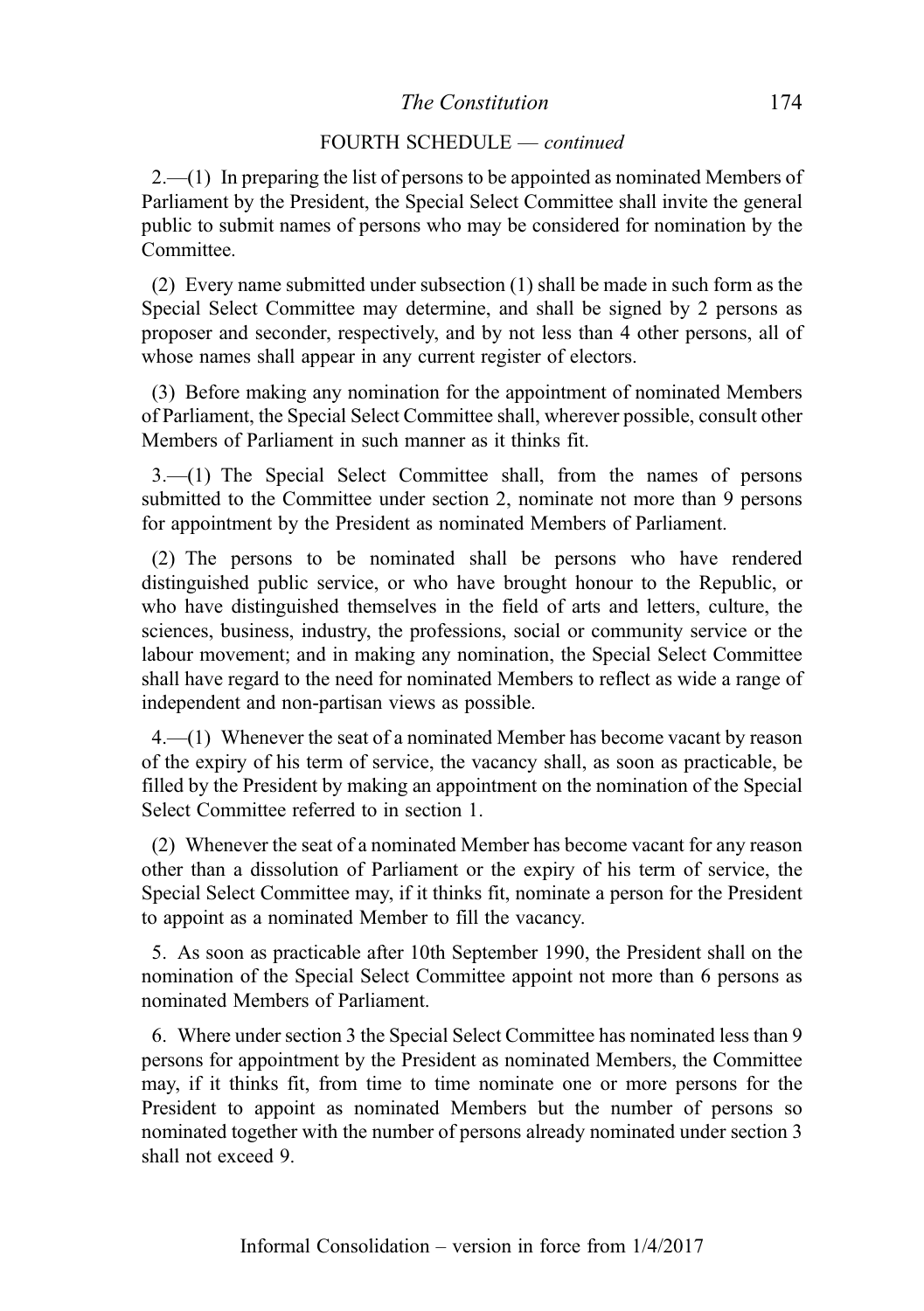#### FOURTH SCHEDULE — continued

7. Sections 2 and 3(2) shall apply to any nomination made by the Special Select Committee under section 4, 5 or 6; and for the purpose of section 4(1) the Committee may invite the general public to submit names of persons who may be considered for nomination by the Committee before the seat of the nominated Member has become vacant.

### FIFTH SCHEDULE

### (Articles 22A and 22C)

#### KEY STATUTORY BOARDS AND GOVERNMENT COMPANIES

#### PART I

1. [Deleted by Act 24 of 2002 wef 01/10/2002]

2. Central Provident Fund Board.

3. Housing and Development Board.

4. Jurong Town Corporation.

5. Monetary Authority of Singapore.

### PART II

1. GIC Private Limited.

2. [Deleted by Act 28 of 2016 wef 01/04/2017]

3. Temasek Holdings (Private) Limited.

[Act 20 of 2015 wef 01/10/2015]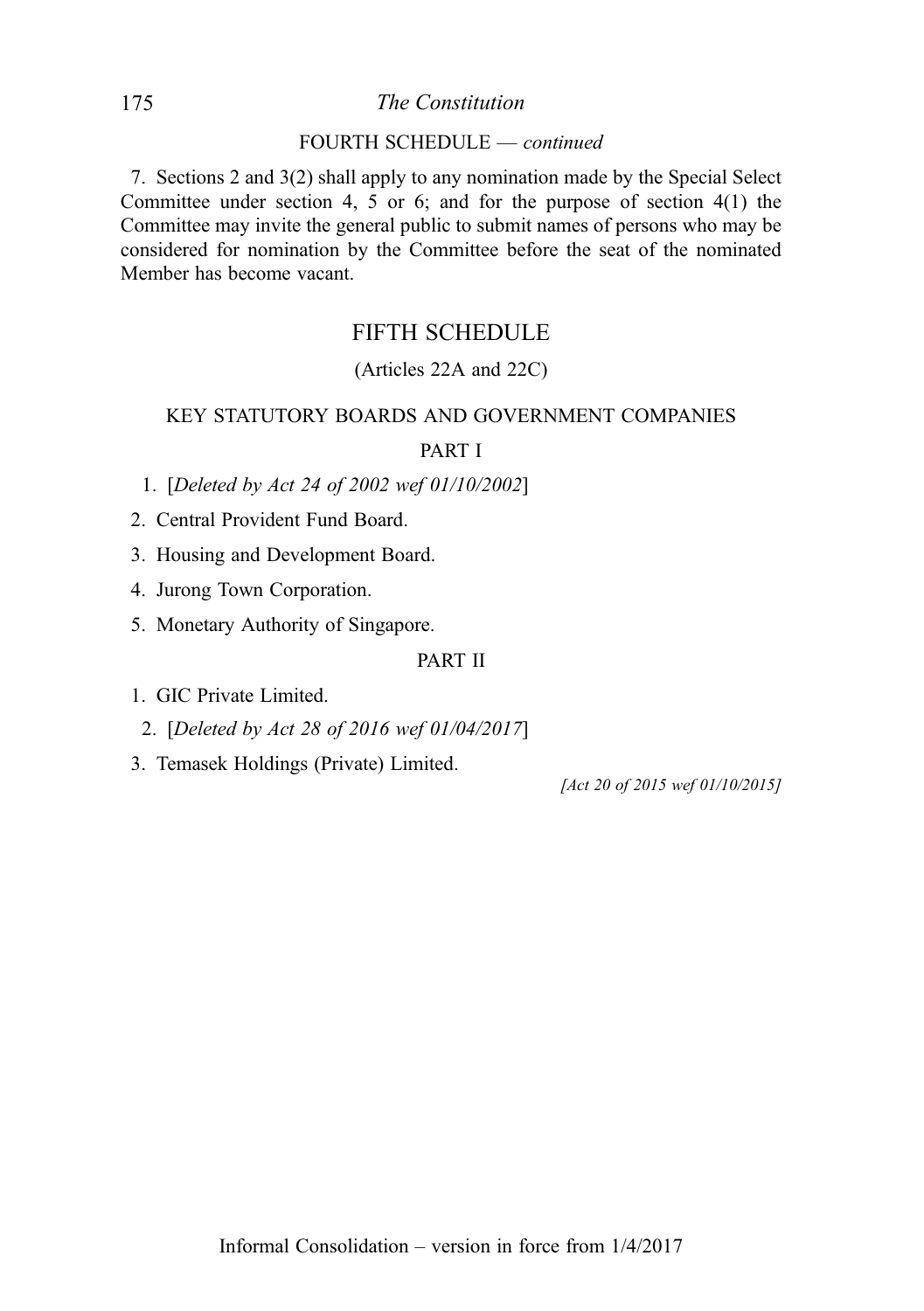# LEGISLATIVE SOURCE KEY CONSTITUTION OF THE REPUBLIC OF SINGAPORE

This legislative source is provided for the convenience of users of the Reprint. It is not part of the Reprint.

Abbreviations

| Art.         |                    |  | Article of the Constitution of Singapore                                                                                                                                |                                 |  |                       |
|--------------|--------------------|--|-------------------------------------------------------------------------------------------------------------------------------------------------------------------------|---------------------------------|--|-----------------------|
| S.I. 1493/63 |                    |  | Statutory Instruments No. 1493 of 1993 (the Sabah,<br>Sarawak and Singapore (State Constitutions) Order in<br>Council 1963)                                             |                                 |  |                       |
| M.           |                    |  | Article of the Constitution of Malaysia continued in force<br>in Singapore by virtue of the Republic of Singapore<br>Independence Act 1965 (Act 9/65)                   |                                 |  |                       |
| S            |                    |  | Modification Order made under the Republic of<br>Singapore Independence Act 1965 (Act 9/65) and<br>published in the Subsidiary Legislation Supplement to<br>the Gazette |                                 |  |                       |
| <b>RSIA</b>  |                    |  | Republic of Singapore Independence Act                                                                                                                                  |                                 |  |                       |
| Am.          |                    |  | Amended by                                                                                                                                                              |                                 |  |                       |
| Del.         |                    |  | Deleted by                                                                                                                                                              |                                 |  |                       |
|              | Article            |  |                                                                                                                                                                         | Source                          |  | <i>Effective date</i> |
|              | <b>PART I</b>      |  |                                                                                                                                                                         |                                 |  |                       |
|              | <b>PRELIMINARY</b> |  |                                                                                                                                                                         |                                 |  |                       |
| 1.           | Citation           |  |                                                                                                                                                                         |                                 |  |                       |
| 2.           | Interpretation     |  |                                                                                                                                                                         | Art. 91, S.I. 9.8.65<br>1493/63 |  |                       |

(1) Am. S 50/66 9.8.65 Am. Act 7/68 17.2.68 Am. Act 9.1.70 19/69 Am. Act 9/88 31.5.88 Am. Act 5/91 30.11.91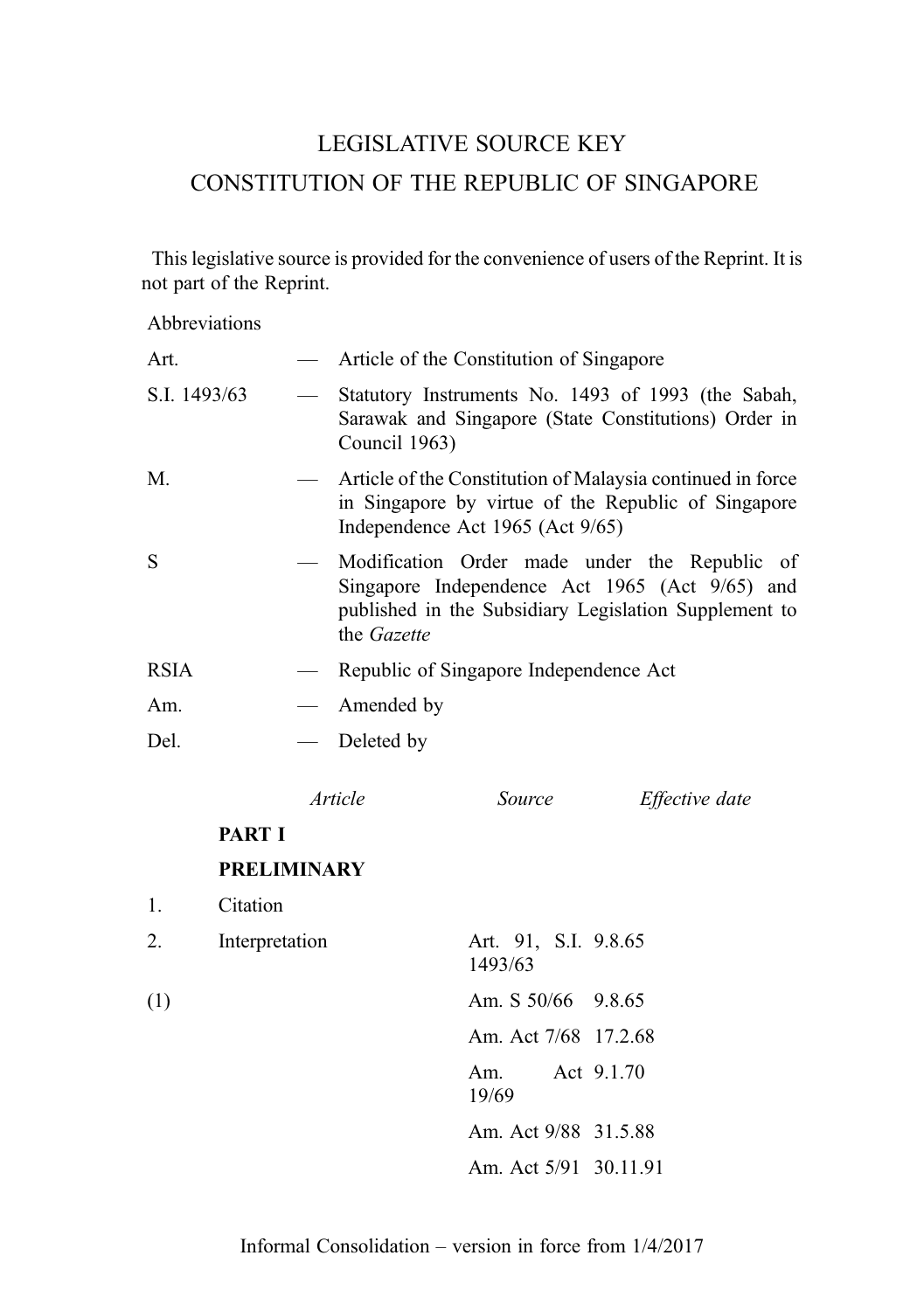|     | Am.<br>17/93          | Act 1.7.93 |
|-----|-----------------------|------------|
| (4) | Am. Act 9/88 31.5.88  |            |
| (5) | Act 7/68              | 17.2.68    |
|     | Am. Act 5/91 30.11.91 |            |
| (9) | Am. S 50/66 9.8.65    |            |

#### PART II

### THE REPUBLIC AND THE CONSTITUTION

3. Republic of Singapore Act 8/65 9.8.65

Act 9/65\*

\*By a Modification Order (G.N. No. S 50/66), the references to "State of Singapore", "Yang di-Pertuan Negara", "State Advocate-General" and "Legislative Assembly" were substituted by "Singapore", "President", "Attorney-General" and "Parliament", respectively, in consequence of the independence of Singapore upon separation from Malaysia.

ii

| 4.   | Supremacy of Constitution Art. 52, S.I. 9.8.65                                              | 1493/63      |                    |
|------|---------------------------------------------------------------------------------------------|--------------|--------------------|
| 5.   | Amendment of Constitution Act 10/79                                                         |              | 4.5.79             |
| (2)  |                                                                                             | Am.<br>16/84 | Act 10.8.84        |
|      |                                                                                             | Am.<br>17/94 | Act 1.10.94        |
| (2A) |                                                                                             | Act 41/96    | (not in operation) |
| 5A.  | President<br>may withhold Act 41/96<br>certain<br>assent<br>to<br>constitutional amendments |              | (not in operation) |
|      | <b>PART III</b>                                                                             |              |                    |
|      | PROTECTION OF THE<br>амиммисмиу облив                                                       |              |                    |

## SOVEREIGNTY OF THE REPUBLIC OF SINGAPORE

6. No surrender of sovereignty Act 25/72 13.11.72 or relinquishment of control over the Police Force or the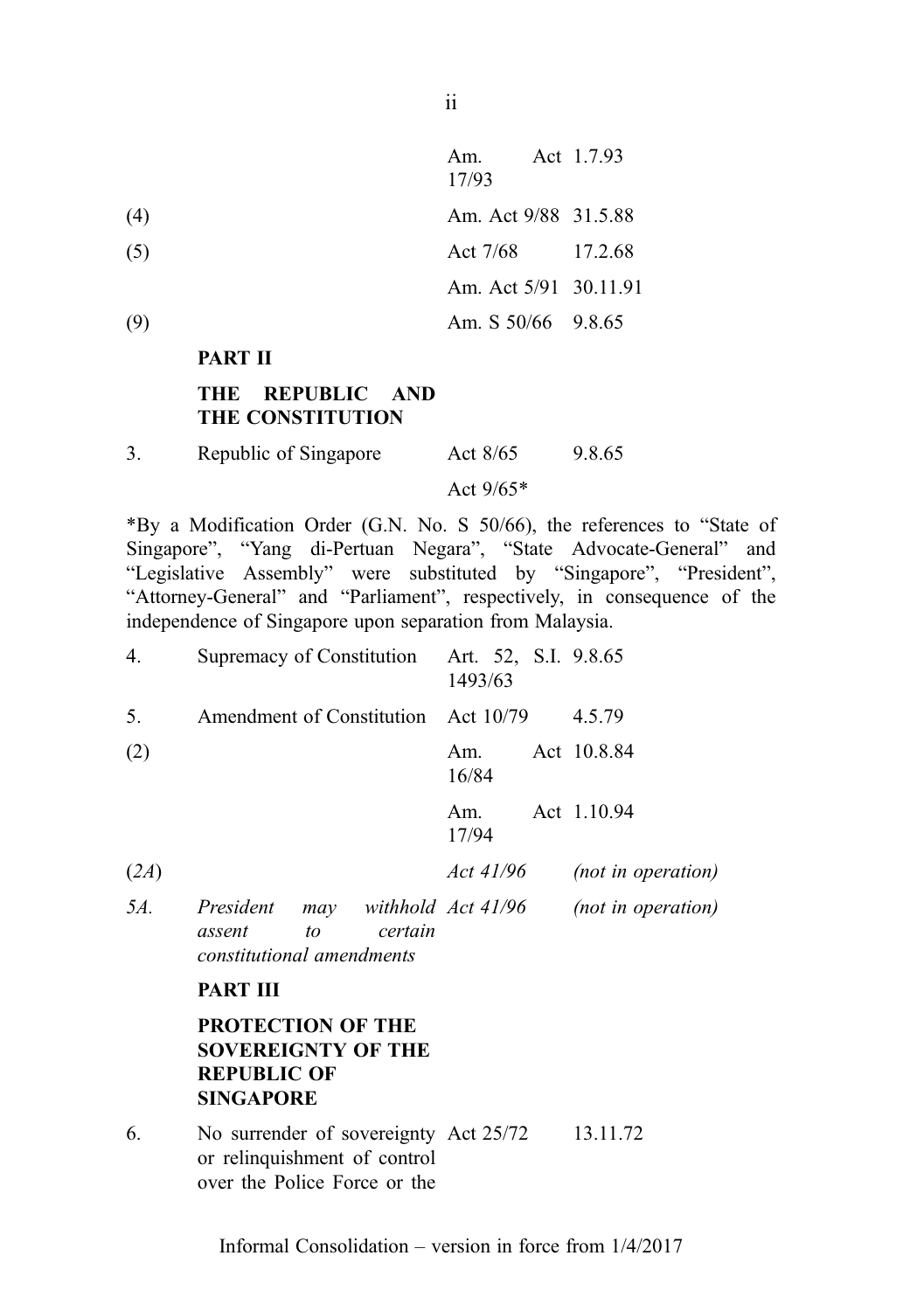|             | Armed Forces except by<br>referendum                                                                  |                    |          |
|-------------|-------------------------------------------------------------------------------------------------------|--------------------|----------|
| 7.          | Participation in co-operative Act 25/72<br>international schemes which<br>are beneficial to Singapore |                    | 13.11.72 |
| 8.          | No amendment to this Part Act 25/72<br>except by referendum                                           |                    | 13.11.72 |
|             | <b>PART IV</b>                                                                                        |                    |          |
|             | <b>FUNDAMENTAL</b><br><b>LIBERTIES</b>                                                                |                    |          |
| 9.          | Liberty of the person                                                                                 | Act 9/65<br>(M 5)  | 9.8.65   |
| (4)         |                                                                                                       | Am. Act<br>16/84   | 10.8.84  |
| (5)         |                                                                                                       | Am. Act<br>28/86   | 10.11.86 |
| (6)         |                                                                                                       | Act 5/78           | 10.3.78  |
| $(6)$ $(b)$ |                                                                                                       | Am. Act<br>25/87   | 25.9.87  |
| 10.         | Slavery and forced labour Act 9/65<br>prohibited                                                      | (M <sub>6</sub> )  | 9.8.65   |
| 11.         | Protection<br>retrospective criminal laws (M 7)<br>and repeated trials                                | against Act 9/65   | 9.8.65   |
| 12.         | Equal protection                                                                                      | Act 9/65<br>(M 8)  | 9.8.65   |
| 13.         | Prohibition of banishment Act 9/65<br>and freedom of movement                                         | (M <sub>9</sub> )  | 9.8.65   |
| 14.         | Freedom of speech, assembly Act 9/65<br>and association                                               | (M 10)             | 9.8.65   |
| 15.         | Freedom of religion                                                                                   | Act 9/65<br>(M 11) | 9.8.65   |
| 16.         | Rights in respect of education Act 9/65                                                               | (M 12)             | 9.8.65   |

## PART V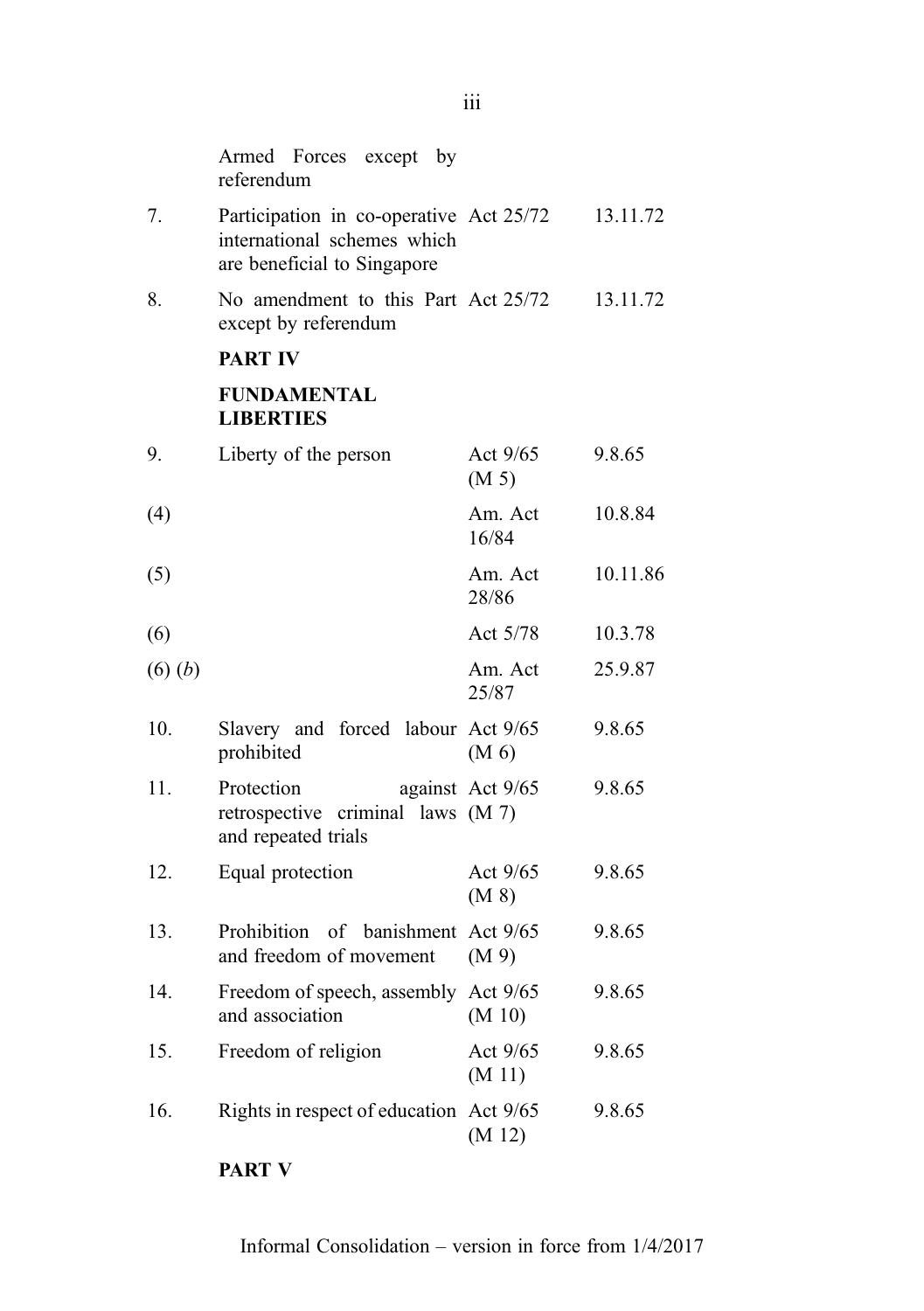### THE GOVERNMENT

Chapter  $1$  – The President

| 17.         | The President                                                   | Act 5/91         | 30.11.91           |
|-------------|-----------------------------------------------------------------|------------------|--------------------|
| (3)         |                                                                 | Act 17/94        | 1.10.94            |
| 18.         | Presidential<br>Elections Act 5/91<br>Committee                 |                  | 30.11.91           |
| (1)         |                                                                 | Am. Act<br>17/94 | 1.10.94            |
| 19.         | Qualifications and disabilities Act 5/91<br>of President        |                  | 30.11.91           |
| 20.         | Term of office                                                  | Act 5/91         | 30.11.91           |
| 21.         | Discharge and performance Act 5/91<br>of functions of President |                  | 30.11.91           |
| $(2)$ $(c)$ |                                                                 | Am. Act<br>41/96 | (not in operation) |
| 22.         | Appointment<br>of<br>officers, etc.                             | public Act 5/91  | 30.11.91           |
| $(1)$ $(g)$ |                                                                 | Act 11/98        | 5.6.98             |
| (2)         |                                                                 | Act 41/96        | 12.11.96           |
| (3)         |                                                                 | Act $41/96$      | 12.11.96           |
| 22A.        | Appointment of members of Act 5/91<br>statutory boards          |                  | 30.11.91           |
| (1A)        |                                                                 | Act 41/96        | 12.11.96           |
| (1B)        |                                                                 | Act 41/96        | 12.11.96           |
| 22B.        | Budgets of statutory boards                                     | Act 5/91         | 30.11.91           |
| (7)         |                                                                 | Am. Act<br>17/94 | 1.10.94            |
| (9)         |                                                                 | Act 17/94        | 1.10.94            |
| 22C.        | Appointment of directors of Act 5/91<br>Government companies    |                  | 30.11.91           |
| (1A)        |                                                                 | Act 41/96        | 12.11.96           |
| (1B)        |                                                                 | Act 41/96        | 12.11.96           |

iv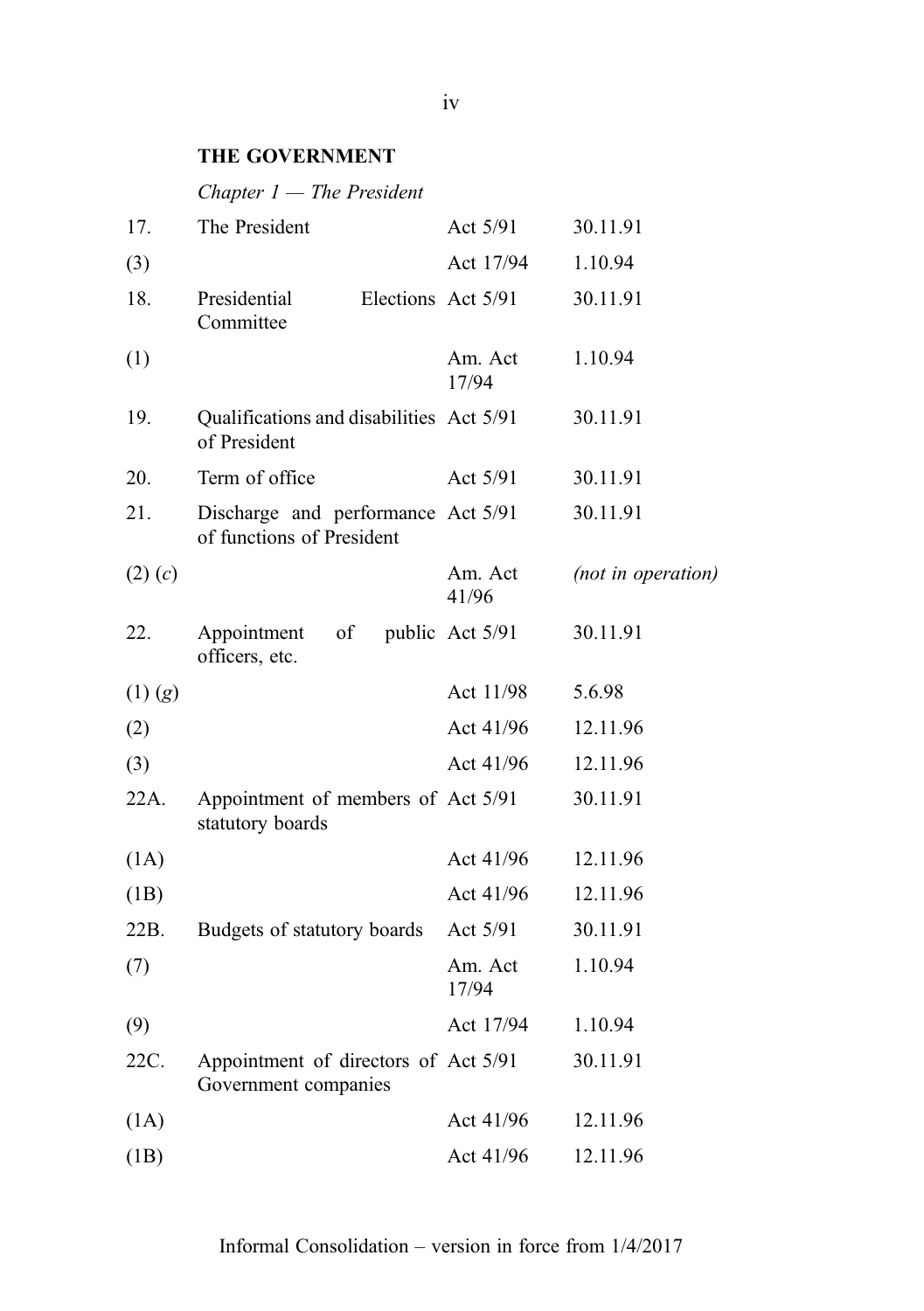| 22D.        | Budgets of Government Act 5/91<br>companies                                                                             |                  | 30.11.91 |
|-------------|-------------------------------------------------------------------------------------------------------------------------|------------------|----------|
| (6)         |                                                                                                                         | Am. Act<br>17/94 | 1.10.94  |
| (8)         |                                                                                                                         | Act 17/94        | 1.10.94  |
| 22E.        | Moneys of the Central Act 5/91<br>Provident Fund                                                                        |                  | 30.11.91 |
| 22F.        | President's<br>access to Act 5/91<br>information                                                                        |                  | 30.11.91 |
| 22G.        | Concurrence of President for Act 5/91<br>certain investigations                                                         |                  | 30.11.91 |
| 22H.        | President may withhold Act 41/96<br>assent to certain Bills                                                             |                  | 12.11.96 |
| $22I$ .     | Restraining order under Act 5/91<br>Maintenance of Religious<br>Harmony Act                                             |                  | 30.11.91 |
| 22J.        | Civil List and personal staff Act 5/91<br>of President                                                                  |                  | 30.11.91 |
| 22K.        | Immunity of President from Act 5/91<br>suit                                                                             |                  | 30.11.91 |
| (4)         |                                                                                                                         | Am. Act<br>41/96 | 12.11.96 |
| 22L.        | Vacation of and removal from Act 5/91<br>office of President                                                            |                  | 30.11.91 |
| $(1)$ $(e)$ |                                                                                                                         | Act 17/94        | 1.10.94  |
| (3)         |                                                                                                                         | Am. Act<br>17/94 | 1.10.94  |
| (4)         |                                                                                                                         | Am. Act<br>17/94 | 1.10.94  |
| (7)         |                                                                                                                         | Am. Act<br>17/94 | 1.10.94  |
| 22M.        | Determination by Election Act 5/91<br>Judge that President was not<br>duly elected or election of<br>President was void |                  | 30.11.91 |

v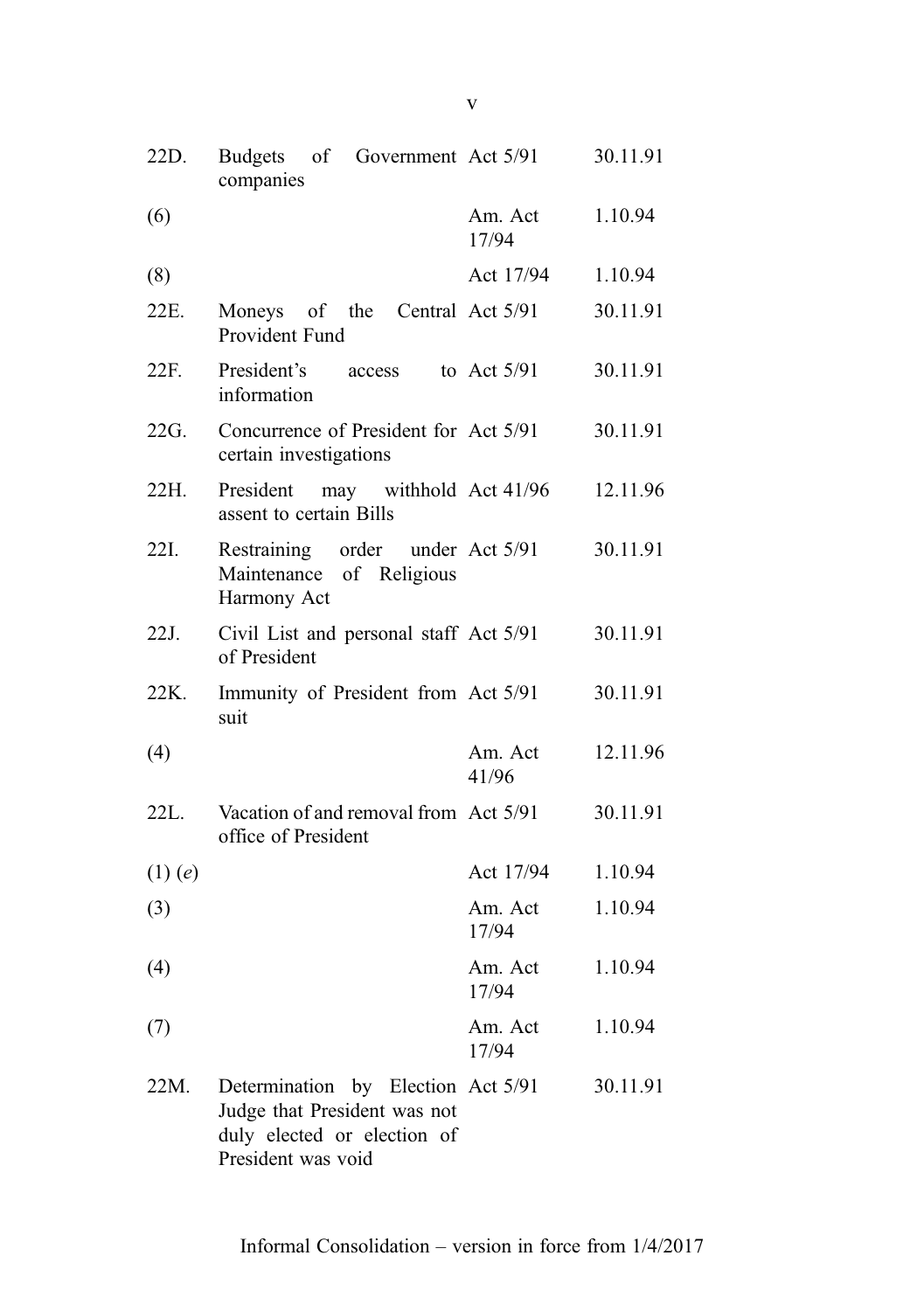| 22N. | Persons to exercise functions Act 5/91<br>of President when office is<br>vacant |                          | 30.11.91 |
|------|---------------------------------------------------------------------------------|--------------------------|----------|
| (1)  |                                                                                 | Am. Act<br>17/94         | 1.10.94  |
| (4)  |                                                                                 | Am. Act<br>17/94         | 1.10.94  |
| (5)  |                                                                                 | Act 17/94                | 1.10.94  |
| 22O. | Temporary disability of Act 5/91<br>President                                   |                          | 30.11.91 |
| 22P. | Grant of pardon, etc.                                                           | Sec. 8 of<br><b>RSIA</b> | 9.8.65   |
| (3)  |                                                                                 | Del. Act 7/72 15.6.72    |          |
|      | Chapter $2$ — The Executive                                                     |                          |          |
| 23.  | Executive<br>authority of Art. 7, S.I.<br>Singapore                             | 1493/63                  |          |
| 24.  | Cabinet                                                                         | Art. 8, S.I.<br>1493/63  |          |
| (2)  |                                                                                 | Am. S 50/66 9.8.65       |          |
| 25.  | Appointment of Prime Art. 9, S.I.<br>Minister and Ministers                     | 1493/63                  |          |
| 26.  | Tenure of office of Prime Art. 10, S.I.<br>Minister and Ministers               | 1493/63                  |          |
| (4)  |                                                                                 | Am. S 50/66              | 9.8.65   |
| 27.  | Oath                                                                            | Art. 11, S.I.<br>1493/63 |          |
| 28.  | Summoning of and presiding Art. 12, S.I.<br>in Cabinet                          | 1493/63                  |          |
| 29.  | Validity of proceedings in Art. 13, S.I.<br>Cabinet                             | 1493/63                  |          |
| 30.  | Assignment of responsibility Art. 14, S.I.<br>to Ministers                      | 1493/63                  |          |
| 31.  | <b>Parliamentary Secretaries</b>                                                | Art. 15, S.I.<br>1493/63 |          |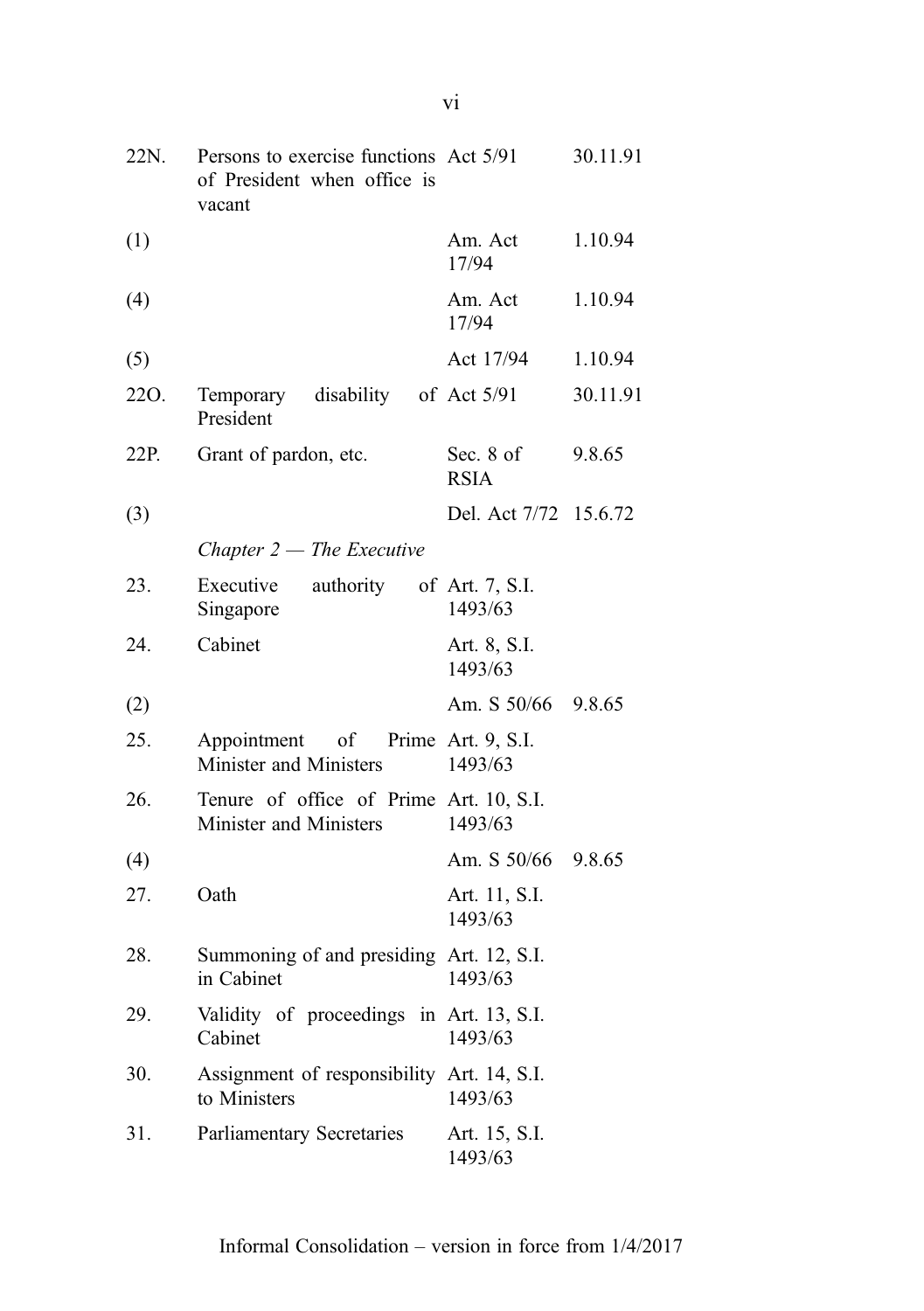| 32.         | Leave of absence<br>Ministers and Parliamentary 1493/63<br>Secretaries                      | for Art. 16, S.I.         |         |
|-------------|---------------------------------------------------------------------------------------------|---------------------------|---------|
| 33.         | Disabilities of Ministers and Art. 17, S.I.<br><b>Parliamentary Secretaries</b>             | 1493/63                   |         |
| 34.         | <b>Permanent Secretaries</b>                                                                | Art. 18, S.I.<br>1493/63  |         |
| $(2)$ $(a)$ |                                                                                             | Am. Act 5/94 31.3.94      |         |
| 35.         | Attorney-General                                                                            | Art. 19, S.I.<br>1493/63  |         |
| (1)         |                                                                                             | Am. Act<br>19/69          | 9.1.70  |
|             |                                                                                             | Am. Act 5/91 30.11.91     |         |
| (4)         |                                                                                             | Am. Act 5/91 30.11.91     |         |
|             |                                                                                             | Am. Act<br>17/94          | 1.10.94 |
| $(6)$ $(a)$ |                                                                                             | Am. Act<br>19/69          | 9.1.70  |
|             |                                                                                             | Am. Act 5/91 30.11.91     |         |
| (7)         |                                                                                             | Am. S 50/66               | 9.8.65  |
| (8)         |                                                                                             | Act $9/65$<br>(M 145 (3)) | 9.8.65  |
| (9)         |                                                                                             | Act $9/65$<br>(M 145 (4)) | 9.8.65  |
| 36.         | Secretary to Cabinet                                                                        | Art. 20, S.I.<br>1493/63  |         |
|             | Chapter $3$ — Capacity as<br>regards property, contracts<br>and suits                       |                           |         |
| 37.         | Capacity of Government as Art. 21, S.I.<br>regards property, contracts 1493/63<br>and suits |                           |         |
|             | PART VA                                                                                     |                           |         |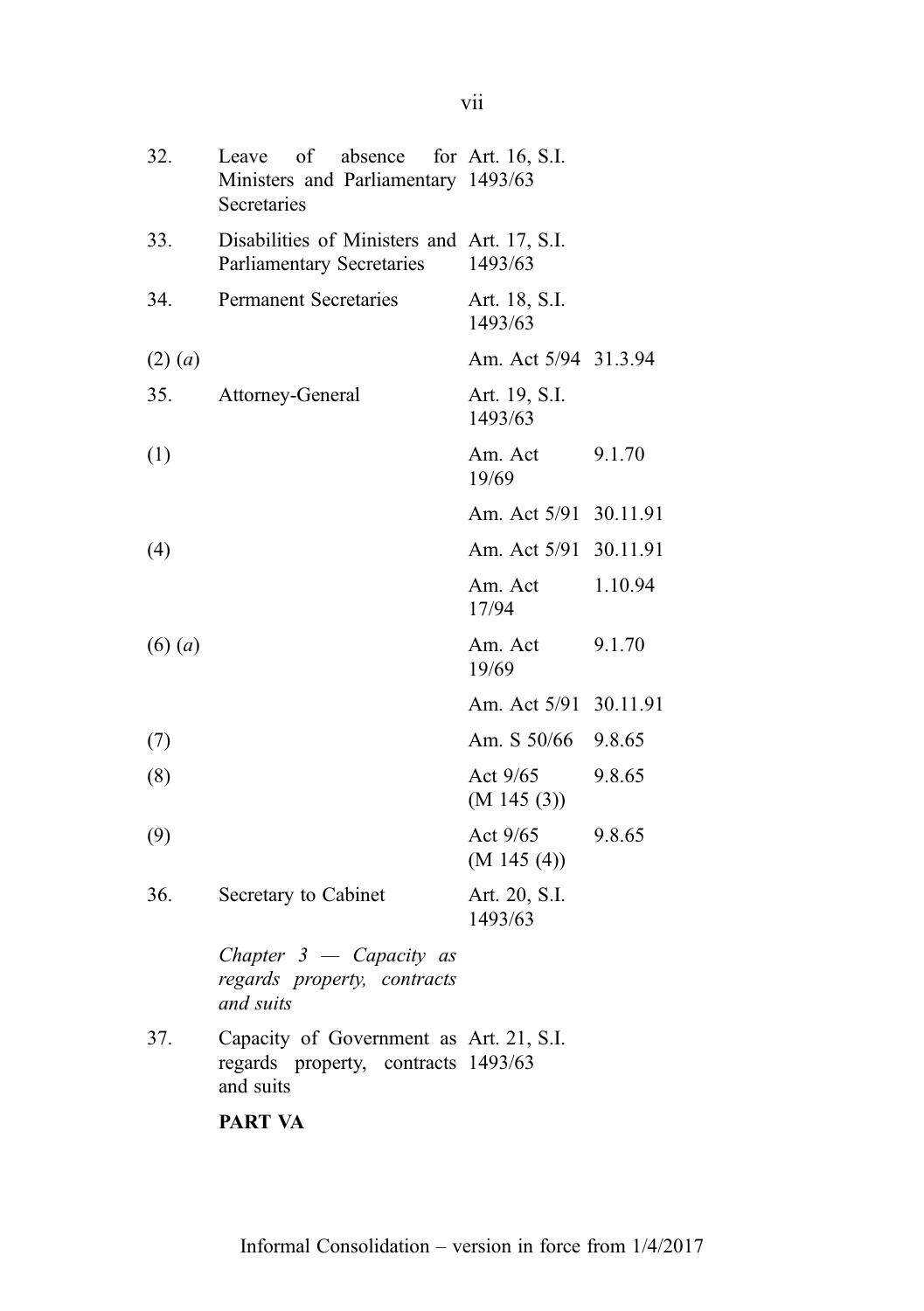|             | <b>PRESIDENTIAL</b><br><b>ADVISERS</b>                             |                  |          |
|-------------|--------------------------------------------------------------------|------------------|----------|
| 37A.        | Interpretation of this Part                                        | Act 5/91         | 30.11.91 |
| 37B.        | Presidential Act 5/91<br>Council<br>of<br><b>Advisers</b>          |                  | 30.11.91 |
| $(1)$ $(c)$ |                                                                    | Act 41/96        | 12.11.96 |
| (2)         |                                                                    | Am. Act<br>17/94 | 1.10.94  |
| 37C.        | appointments Act 5/91<br>Temporary<br>during incapacity of members |                  | 30.11.91 |
|             |                                                                    | Am. Act<br>17/94 | 1.10.94  |
|             |                                                                    | Am. Act<br>41/96 | 12.11.96 |
| 37D.        | Qualifications of members                                          | Act 5/91         | 30.11.91 |
| 37E.        | Disqualifications of members Act 5/91                              |                  | 30.11.91 |
| 37F.        | Termination of membership                                          | Act 5/91         | 30.11.91 |
| (1)         |                                                                    | Am. Act<br>17/94 | 1.10.94  |
| 37G.        | Determination of questions as Act 5/91<br>to membership            |                  | 30.11.91 |
| 37H.        | Oaths of Allegiance and Act 5/91<br>Secrecy                        |                  | 30.11.91 |
| 37I.        | <b>Function of Council</b>                                         | Act 5/91         | 30.11.91 |
| 37J.        | Proceedings of Council                                             | Act 5/91         | 30.11.91 |
| (2)         |                                                                    | Am. Act<br>17/94 | 1.10.94  |
| (2A)        |                                                                    | Act 41/96        | 12.11.96 |
| (2B)        |                                                                    | Act 41/96        | 12.11.96 |
| 37K.        | Council to report to Prime Act 5/91<br>Minister and Parliament     |                  | 30.11.91 |
|             |                                                                    | Am. Act<br>17/94 | 1.10.94  |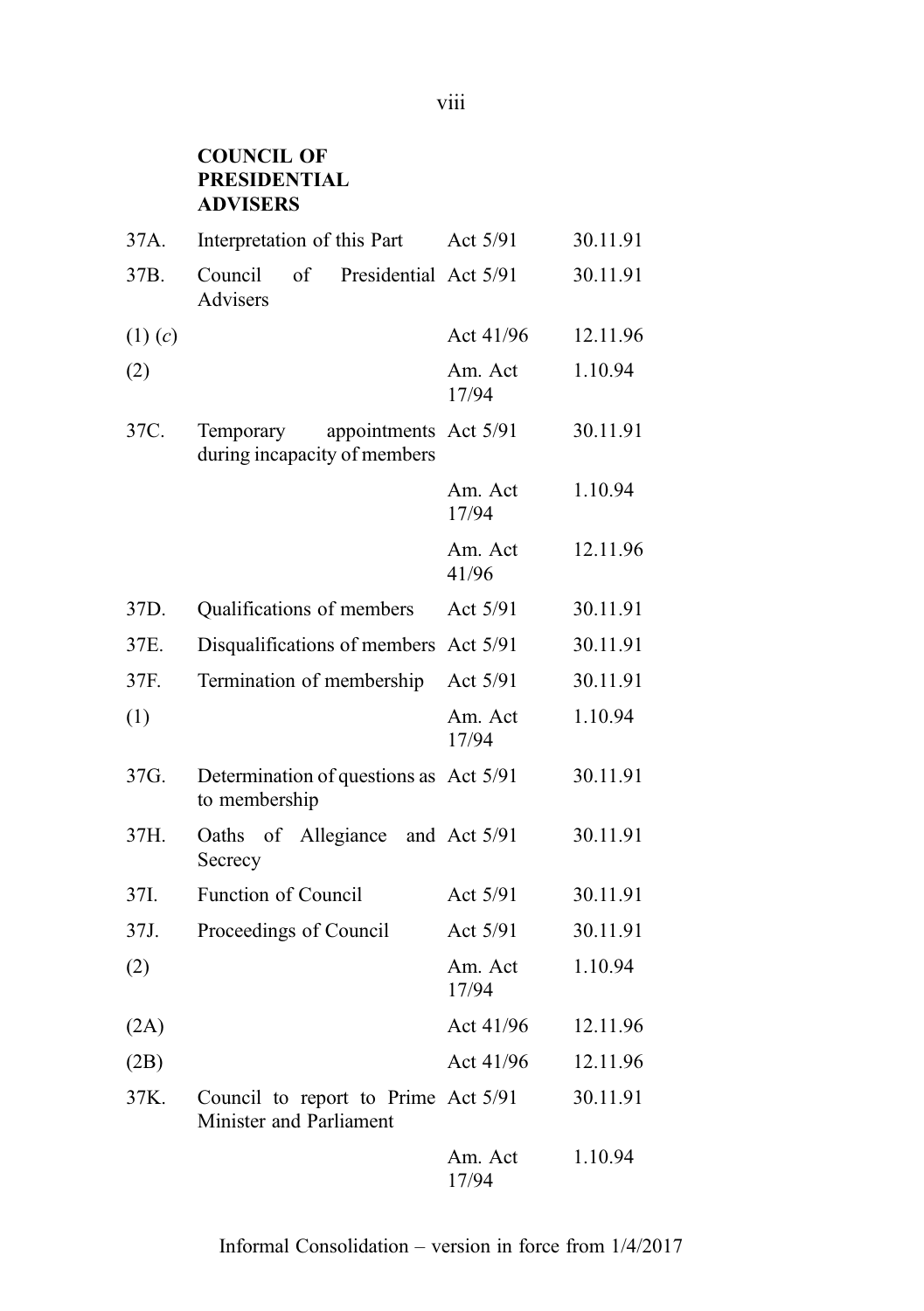|             |                          | Am. Act<br>41/96         | 12.11.96 |
|-------------|--------------------------|--------------------------|----------|
| 37L.        | Fees                     | Act 17/94                | 1.10.94  |
| 37M.        | Appointment of staff     | Act 17/94                | 1.10.94  |
|             | PART VI                  |                          |          |
|             | THE LEGISLATURE          |                          |          |
| 38.         | Legislature of Singapore | Art. 22, S.I.<br>1493/63 |          |
| 39.         | Parliament               | Art. 23, S.I.<br>1493/63 |          |
| (1)         |                          | Act 16/84                | 10.8.84  |
| $(1)$ $(a)$ |                          | Am. Act 9/88 31.5.88     |          |
| $(1)$ $(b)$ |                          | Am. Act<br>11/90         | 10.9.90  |
| $(1)$ $(c)$ |                          | Act 11/90                | 10.9.90  |
|             |                          | Am. Act 1/97 1.9.97      |          |
| (2)         |                          | Act 16/84                | 10.8.84  |
|             |                          | Am. Act<br>11/90         | 10.9.90  |
| $(2)$ $(b)$ |                          | Am Act 17/94 1.10.94     |          |
| $(2)$ $(e)$ |                          | Act 17/94                | 1.10.94  |
| (3)         |                          | Act 16/84                | 10.8.84  |
|             |                          | Am. Act 9/88 31.5.88     |          |
| (4)         |                          | Am. Act 8/65 9.8.65      |          |
| 39A.        | Group<br>constituencies  | representation Act 9/88  | 31.5.88  |
| $(1)$ $(a)$ |                          | Am. Act 5/91 1.2.91      |          |
|             |                          | Am. Act<br>41/96         | 12.11.96 |
| $(2)$ $(a)$ |                          | Am. Act 5/91 1.2.91      |          |
| (4)         |                          | Am. Act 5/91 1.2.91      |          |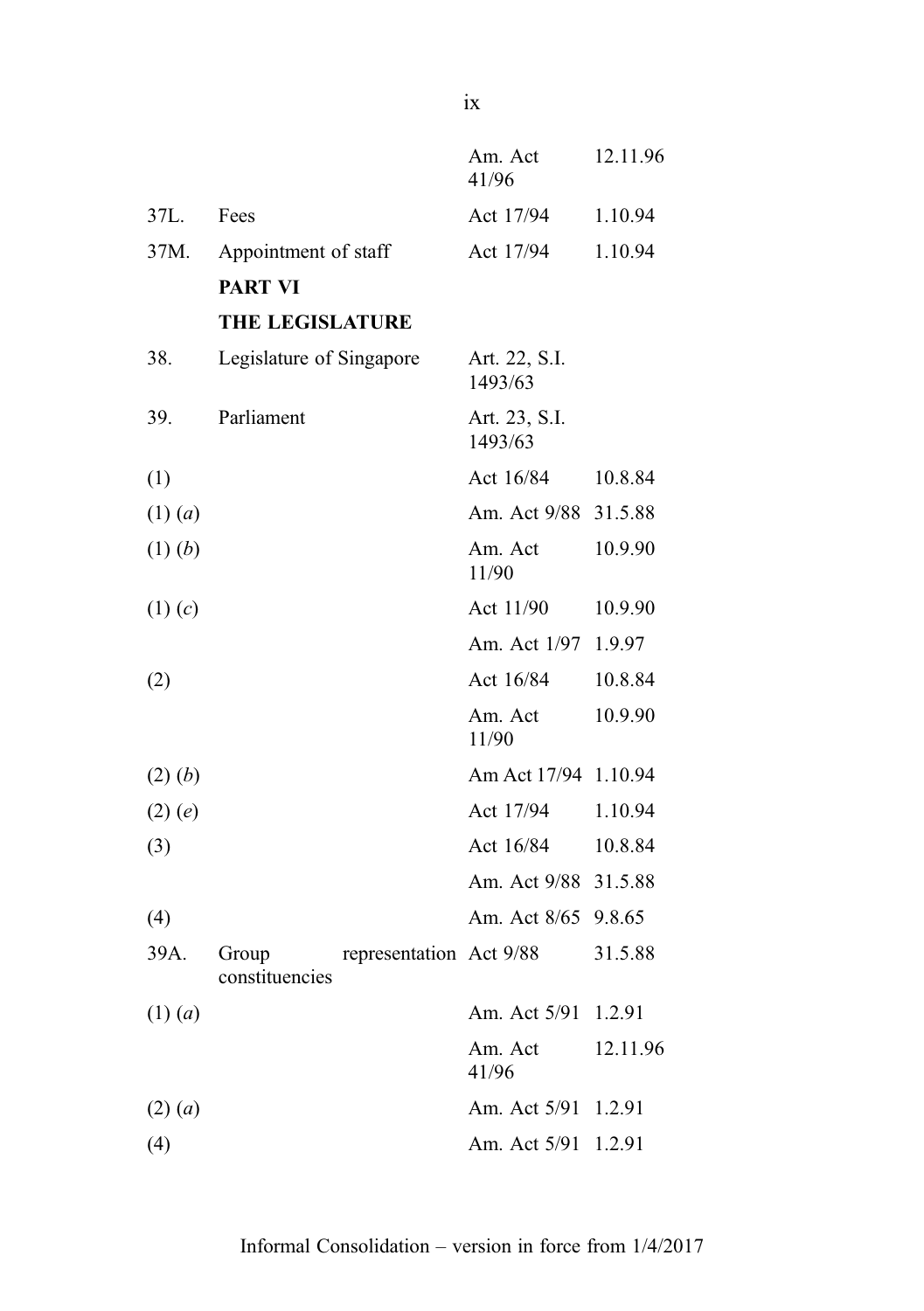|             |                                                      | Am. Act<br>41/96             | 12.11.96 |
|-------------|------------------------------------------------------|------------------------------|----------|
| 40.         | Speaker                                              | Art. 24, S.I.<br>1493/63     |          |
| 41.         | Remuneration of Speaker                              | Art. 25, S.I.<br>1493/63     |          |
| 42.         | Deputy Speaker                                       | Act 8/65                     | 9.8.65   |
| (1)         |                                                      | Am. Act 9/88 31.5.88         |          |
| $(2)$ $(a)$ |                                                      | Am. Act 9/88 31.5.88         |          |
| $(2)$ $(b)$ |                                                      | Am. Act 9/88 31.5.88         |          |
| $(2)$ $(c)$ |                                                      | Am. Act 9/88 31.5.88         |          |
| (3)         |                                                      | Am. Act 9/88 31.5.88         |          |
| 43.         | Performance of functions of Art. 27, S.I.<br>Speaker | 1493/63                      |          |
|             |                                                      | Am. Act 9/88 31.5.88         |          |
| 44.         | Qualifications<br>membership of Parliament           | for Art. 28, S.I.<br>1493/63 |          |
| (1)         |                                                      | Act 11/90                    | 10.9.90  |
| (2)         |                                                      | Am. Act<br>24/80             | 22.8.80  |
|             |                                                      | Am. Act<br>11/90             | 10.9.90  |
| 45.         | Disqualifications<br>membership of Parliament        | for Art. 29, S.I.<br>1493/63 |          |
| $(1)$ $(d)$ |                                                      | Am. S 50/66 9.8.65           |          |
|             |                                                      | Am. Act<br>17/94             | 1.10.94  |
| $(1)$ $(e)$ |                                                      | S 50/66                      | 9.8.65   |
| $(1)$ $(g)$ |                                                      | Am. S 50/66                  | 9.8.65   |
|             |                                                      | Am. Act<br>17/94             | 1.10.94  |
| (3)         |                                                      | S 50/66                      | 9.8.65   |

x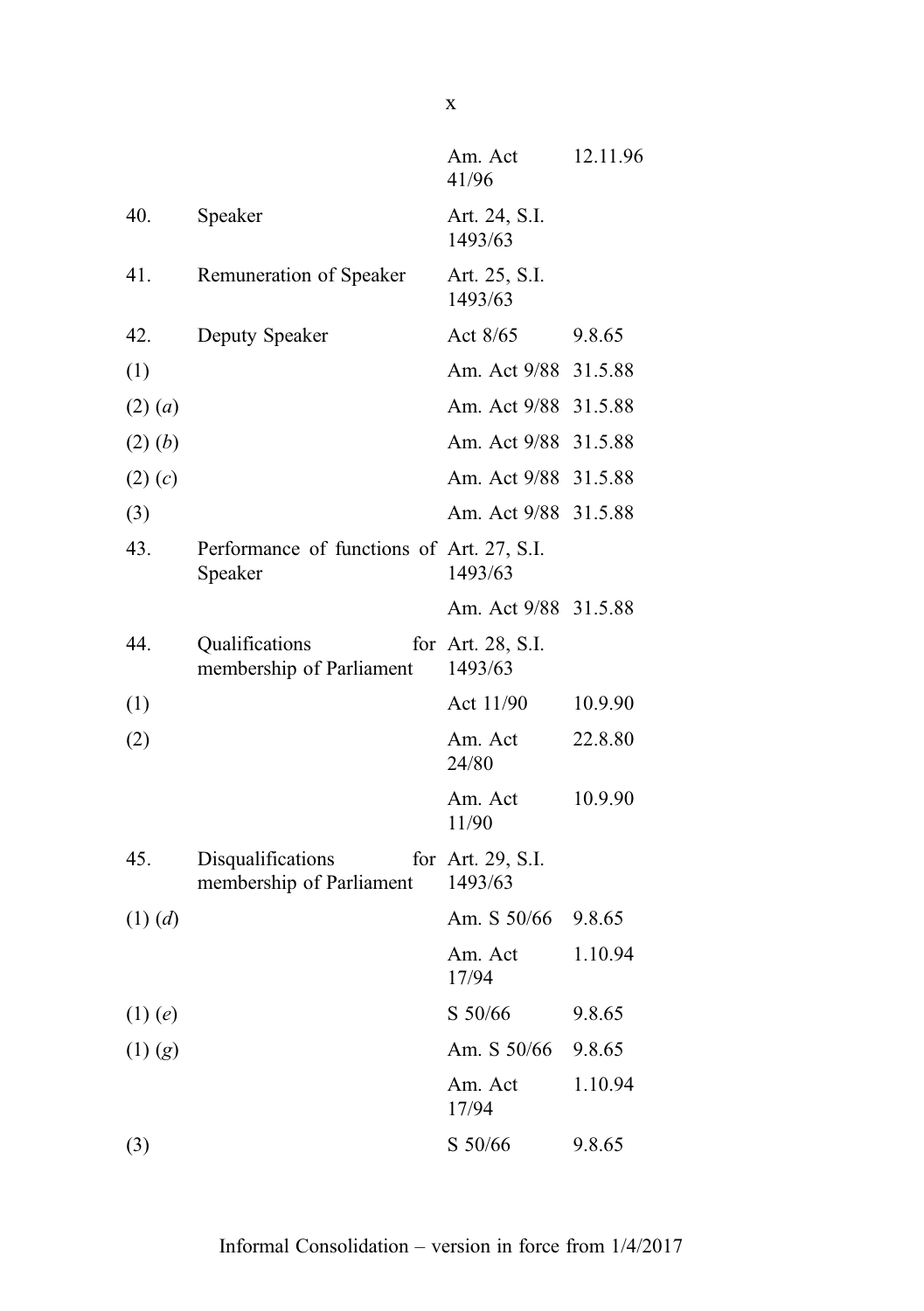| 46.         | Tenure of office of Members Art. 30, S.I.                                                      | 1493/63                         |          |
|-------------|------------------------------------------------------------------------------------------------|---------------------------------|----------|
| (1)         |                                                                                                | Am. Act<br>11/90                | 10.9.90  |
| $(2)$ $(f)$ |                                                                                                | Act 28/86                       | 10.11.86 |
| $(2)$ $(g)$ |                                                                                                | Act 11/90                       | 10.9.90  |
| (2A)        |                                                                                                | Act 11/90                       | 10.9.90  |
| (2B)        |                                                                                                | Act 11/90                       | 10.9.90  |
| (3)         |                                                                                                | Am. Act<br>11/90                | 10.9.90  |
| 47.         | against<br>Provision<br>membership                                                             | double Art. 31, S.I.<br>1493/63 |          |
| 48.         | Decision on questions as to Art. 32, S.I.<br>disqualification                                  | 1493/63                         |          |
|             |                                                                                                | Am. Act 8/65 9.8.65             |          |
| 49.         | Filling of vacancies                                                                           | Act 16/84                       | 10.8.84  |
| 50.         | for unqualified Art. 34, S.I.<br>Penalty<br>persons sitting or voting in 1493/63<br>Parliament |                                 |          |
| 51.         | <b>Staff of Parliament</b>                                                                     | Art. 35, S.I.<br>1493/63        |          |
| 52.         | <b>Standing Orders</b>                                                                         | Art. 36, S.I.<br>1493/63        |          |
| 53.         | languages<br>Use<br>of<br>Parliament                                                           | in Art. 37, S.I.<br>1493/63     |          |
| 54.         | Presiding in Parliament                                                                        | Art. 38, S.I.<br>1493/63        |          |
| 55.         | Validity of proceedings of Art. 39, S.I.<br>Parliament                                         | 1493/63                         |          |
| 56.         | Quorum                                                                                         | Art. 40, S.I.<br>1493/63        |          |
| 57.         | Voting                                                                                         | Art. 41, S.I.<br>1493/63        |          |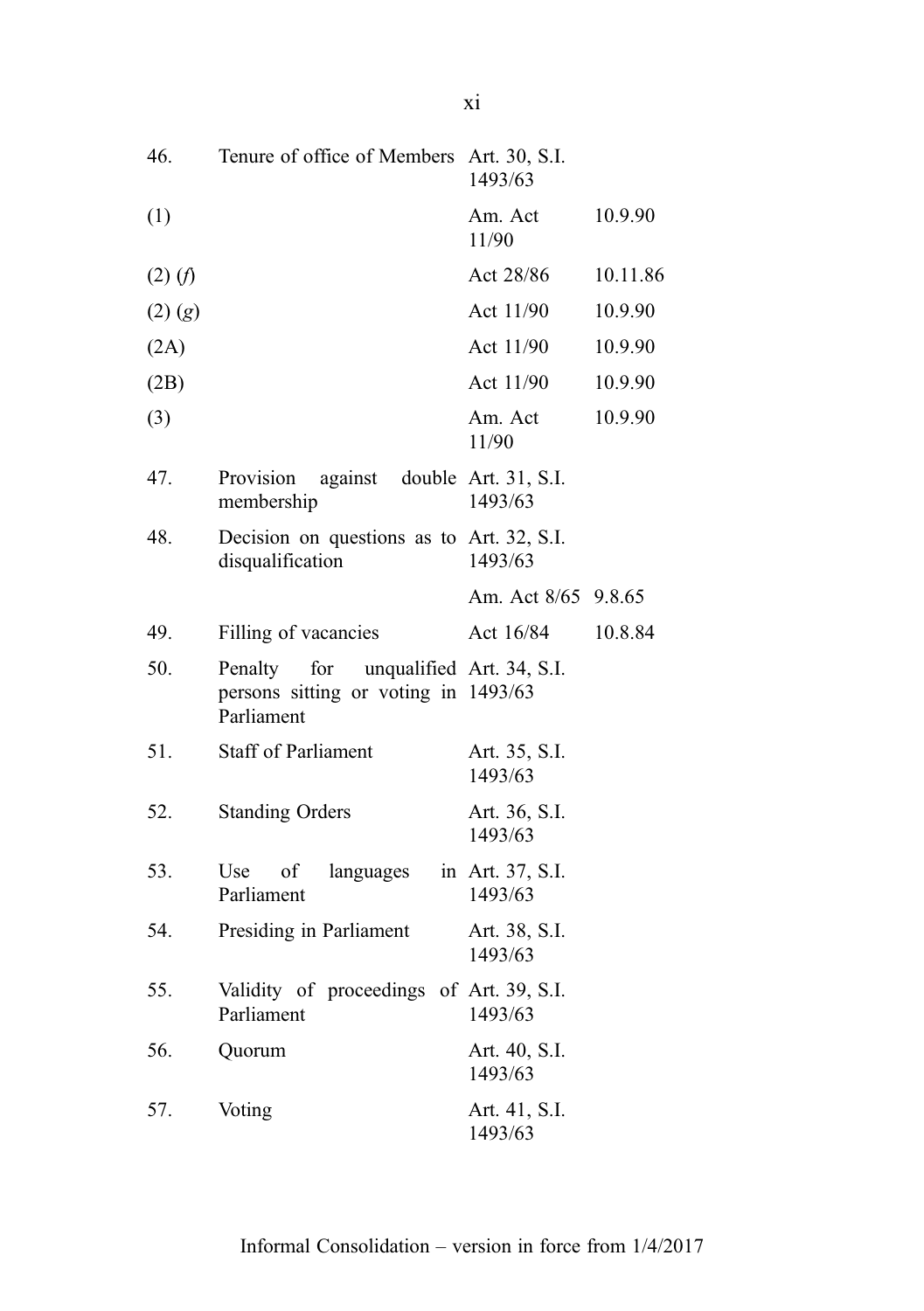| 58.  | Exercise of legislative power Art. 42, S.I.                         | 1493/63                  |          |
|------|---------------------------------------------------------------------|--------------------------|----------|
| (1)  |                                                                     | Am. Act<br>19/69         | 9.1.70   |
| 59.  | Introduction of Bills                                               | Art. 43, S.I.<br>1493/63 |          |
| 60.  | Words of enactment of laws                                          | Art. 44, S.I.<br>1493/63 |          |
| 61.  | Oath of Allegiance                                                  | Art. 45, S.I.<br>1493/63 |          |
| 62.  | Address by President                                                | Art. 46, S.I.<br>1493/63 |          |
| 63.  | Privileges of Parliament                                            | $S\,50/66$               | 9.8.65   |
| 64.  | <b>Sessions of Parliament</b>                                       | Art. 48, S.I.<br>1493/63 |          |
| 65.  | Prorogation and dissolution Art. 49, S.I.<br>of Parliament          | 1493/63                  |          |
| (3A) |                                                                     | Act 5/91                 | 30.11.91 |
| 66.  | General elections                                                   | Art. 50, S.I.<br>1493/63 |          |
| 67.  | Remuneration of Members                                             | Art. 51, S.I.<br>1493/63 |          |
|      | <b>PART VII</b>                                                     |                          |          |
|      | THE PRESIDENTIAL<br><b>COUNCIL FOR</b><br><b>MINORITY RIGHTS</b>    |                          |          |
| 68.  | Interpretation of this Part                                         | Act 3/73<br>(Art. 81A)   | 14.7.73  |
| 69.  | <b>Establishment of Presidential</b><br>Council for Minority Rights | Act 3/73<br>(Art. 81B)   | 14.7.73  |
| (2)  |                                                                     | Am. Act 5/91             | 30.11.91 |
| 70.  | Temporary appointment<br>during incapacity of member (Art. 81C)     | Act 3/73                 | 14.7.73  |
|      |                                                                     | Am. Act 5/91             | 30.11.91 |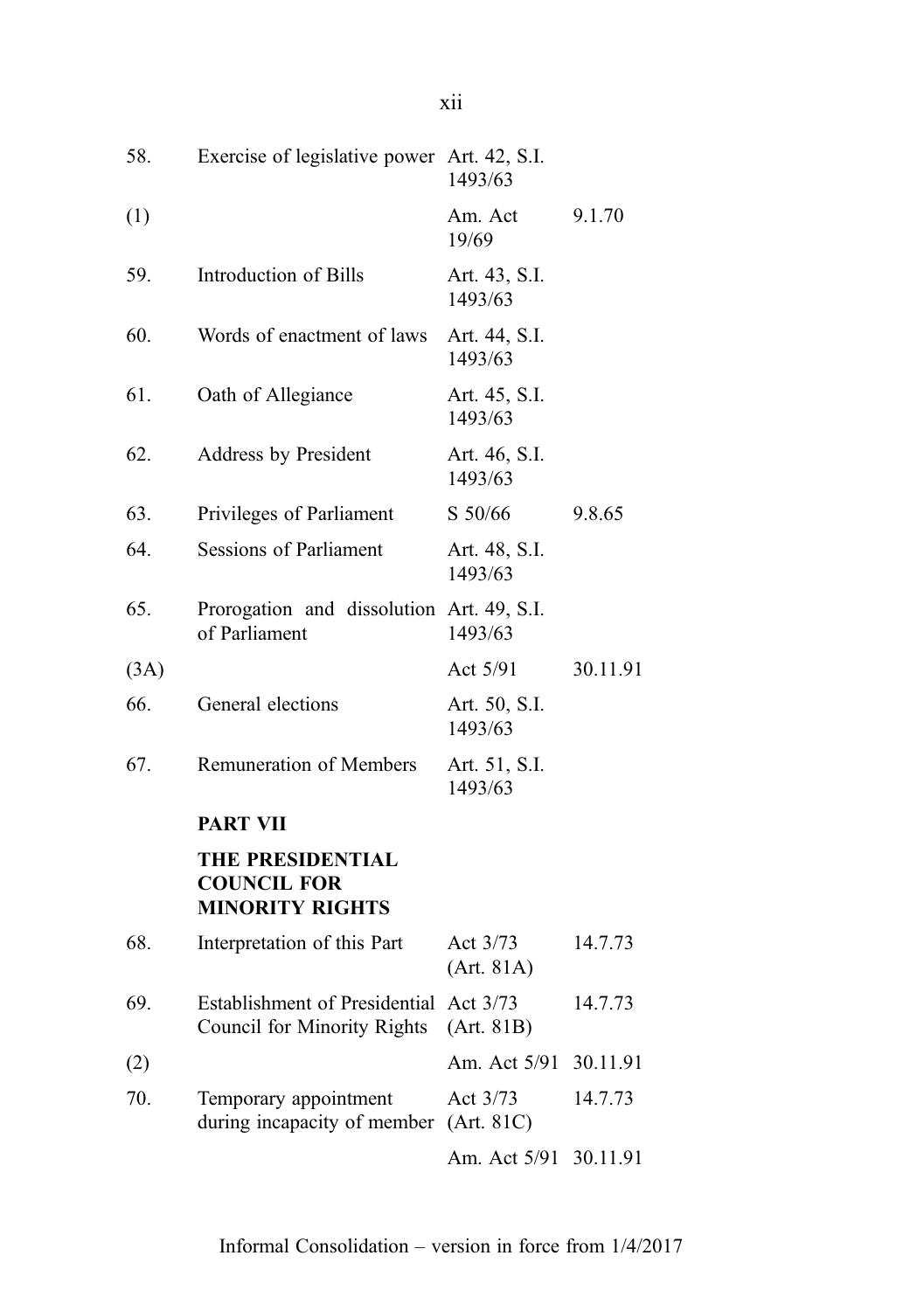| 71. | Qualifications of members                                                         | Act 3/73<br>(Art. 81D) | 14.7.73 |
|-----|-----------------------------------------------------------------------------------|------------------------|---------|
| 72. | Disqualifications of members                                                      | Act 3/73<br>(Art. 81E) | 14.7.73 |
| 73. | Termination of membership                                                         | Act 3/73<br>(Art. 81F) | 14.7.73 |
| 74. | Determination of questions as<br>to membership                                    | Act 3/73<br>(Art. 81G) | 14.7.73 |
| 75. | Oaths of Allegiance and<br>Secrecy                                                | Act 3/73<br>(Art. 81H) | 14.7.73 |
| 76. | General function of Council                                                       | Act 3/73<br>(Art. 81I) | 14.7.73 |
| 77. | Functions of Council in<br>respect of Bills and<br>subsidiary legislation         | Act 3/73<br>(Art. 81J) | 14.7.73 |
| 78. | Copies of Bills and<br>amendments thereto to be<br>sent to Council                | Act 3/73<br>(Art. 81K) | 14.7.73 |
| 79. | Functions of Council in<br>regard to Bills enacted on a<br>certificate of urgency | Act 3/73<br>(Art. 81L) | 14.7.73 |
| 80. | Functions of Council in<br>regard to subsidiary<br>legislation                    | Act 3/73<br>(Art. 81M) | 14.7.73 |
| 81. | Functions of Council in<br>regard to certain written law                          | Act 3/73<br>(Art. 81N) | 14.7.73 |
| 82. | Duties of Chairman                                                                | Act 3/73<br>(Art. 810) | 14.7.73 |
| 83. | Quorum and voting                                                                 | Act 3/73<br>(Art. 81P) | 14.7.73 |
| 84. | Proceedings of Council to be Act 3/73<br>in private                               | (Art. 81Q)             | 14.7.73 |
| 85. | Council's report                                                                  | Act 3/73<br>(Art. 81R) | 14.7.73 |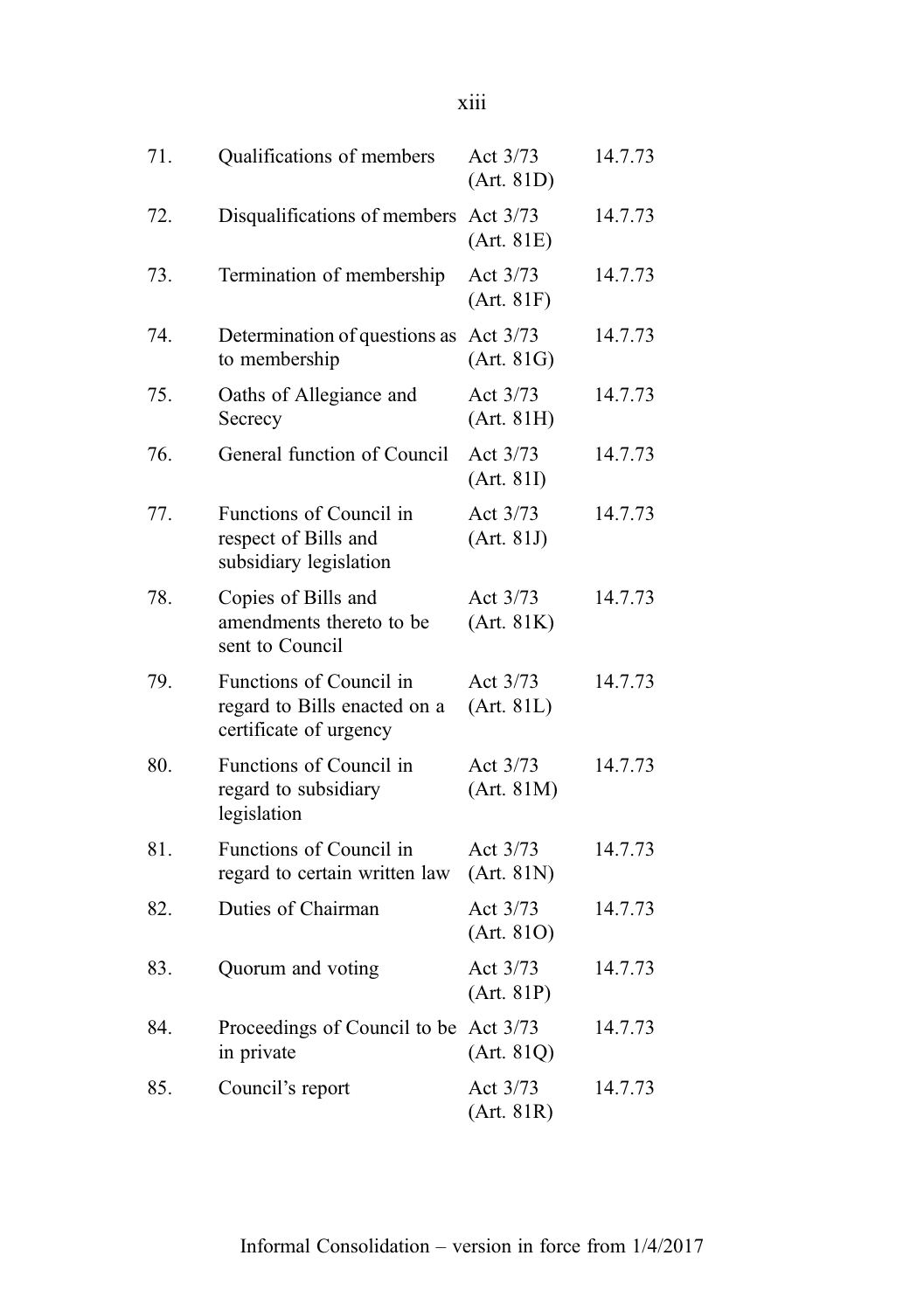| 86.  | Validity of proceedings<br>notwithstanding vacancy in<br>membership                              | Act 3/73<br>(Art. 81S)          | 14.7.73  |
|------|--------------------------------------------------------------------------------------------------|---------------------------------|----------|
| 87.  | Attendance of Minister, etc.                                                                     | Act 3/73<br>(Art. 81T)          | 14.7.73  |
| 88.  | Power of Council to make<br>rules regulating procedure                                           | Act 3/73<br>(Art. 81U)          | 14.7.73  |
| 89.  | Annual report                                                                                    | Act 3/73<br>(Art. 81V)          | 14.7.73  |
| 90.  | Salaries and fees                                                                                | Act 3/73<br>(Art. 81W)          | 14.7.73  |
| 91.  | Appointment of staff                                                                             | Act 3/73<br>(Art. 81X)          | 14.7.73  |
| 92.  | Power to make rules<br>generally                                                                 | Act 3/73<br>(Art. 81Y)          | 14.7.73  |
|      | <b>PART VIII</b>                                                                                 |                                 |          |
|      | <b>THE JUDICIARY</b>                                                                             |                                 |          |
| 93.  | Judicial power of Singapore                                                                      | Act 19/69<br>(Art. 52A)         | 9.1.70   |
| 93A. | Jurisdiction<br>determine Act 5/91<br>to<br>questions as to validity of<br>Presidential election |                                 | 30.11.91 |
| 94.  | Constitution<br>of<br>Court                                                                      | Supreme Act 19/69<br>(Art. 52B) | 9.1.70   |
| (1)  |                                                                                                  | Act 17/93                       | 1.7.93   |
| (2)  |                                                                                                  | Act 16/71                       | 19.11.71 |
| (3)  |                                                                                                  | Act 1/89                        | 19.11.71 |
|      |                                                                                                  | Am. Act 5/91 30.11.91           |          |
|      |                                                                                                  | Am. Act<br>17/93                | 1.7.93   |
| (4)  |                                                                                                  | Am. Act 5/91 30.11.91           |          |
|      |                                                                                                  | Am. Act<br>17/93                | 1.7.93   |
| (5)  |                                                                                                  | Act 17/93                       | 1.7.93   |

xiv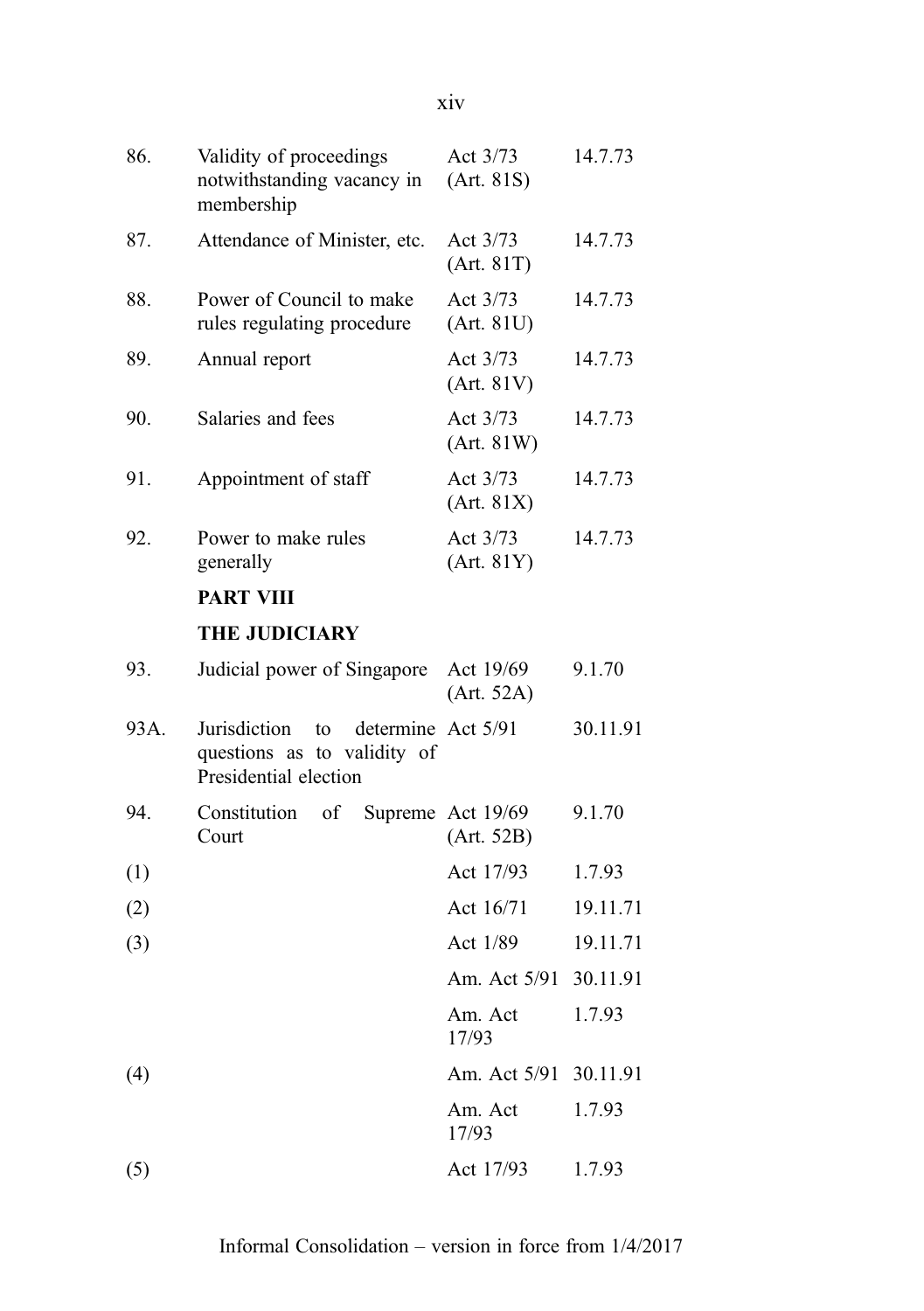| o esta |
|--------|

| 95.            | Appointment of Judges of<br>Supreme Court                                            | Act 19/69<br>(Art. 52C) | 9.1.70   |
|----------------|--------------------------------------------------------------------------------------|-------------------------|----------|
| (1)            |                                                                                      | Am. Act 5/91            | 30.11.91 |
|                |                                                                                      | Am. Act<br>17/93        | 1.7.93   |
| (3)            |                                                                                      | Am. Act<br>10/79        | 4.5.79   |
|                |                                                                                      | Am. Act<br>17/93        | 1.7.93   |
| 96.            | Qualifications of Judges of<br>Supreme Court                                         | Act 19/69<br>(Art. 52D) | 9.1.70   |
| 97.            | Oath of Office of Judges and Act 17/93<br>Judicial Commissioners of<br>Supreme Court |                         | 1.7.93   |
| 98.            | Tenure of office and<br>remuneration of Judges of<br>Supreme Court                   | Act 19/69<br>(Art. 52F) | 9.1.70   |
| (5)            |                                                                                      | Am. Act 5/91            | 30.11.91 |
| 99.            | Restriction on Parliamentary<br>discussion of conduct of a<br>Judge of Supreme Court | Act 19/69<br>(Art. 52G) | 9.1.70   |
|                |                                                                                      | Am. Act<br>17/93        | 1.7.93   |
| 100.           | Advisory opinion                                                                     | Act 17/94               | 1.10.94  |
| 101.           | Definition of "office"                                                               | Act 17/93               | 1.7.93   |
|                | <b>PART IX</b>                                                                       |                         |          |
|                | THE PUBLIC SERVICE                                                                   |                         |          |
| 102.           | Public services                                                                      | Act 13/70<br>(Art. 70)  | 19.6.70  |
| (2)            |                                                                                      | Act 9/65<br>(M132 (2))  | 9.8.65   |
| 103.           | Interpretation of this Part                                                          | Act 13/70<br>(Art. 71)  | 19.6.70  |
| 103(b)<br>(iv) |                                                                                      | Act 12/90               | 1.7.90   |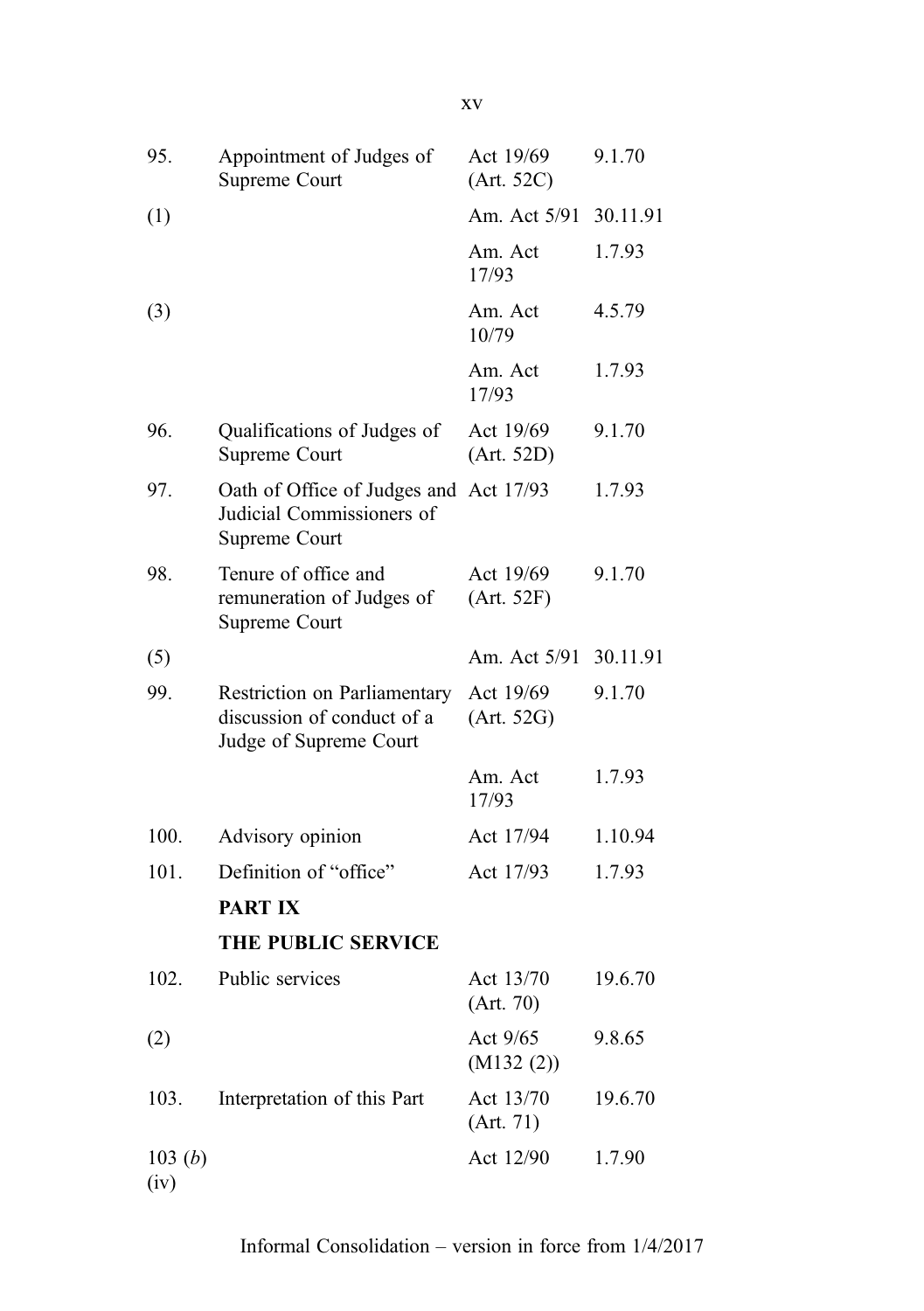|      |                                                                               | Am. Act<br>11/98       | 1.4.98   |
|------|-------------------------------------------------------------------------------|------------------------|----------|
| 104. | Tenure of public office                                                       | Act 13/70<br>(Art. 72) | 19.6.70  |
| 105. | <b>Public Service Commission</b>                                              | Act 13/70<br>(Art. 73) | 19.6.70  |
| (1)  |                                                                               | Am. Act<br>37/72       | 15.12.72 |
|      |                                                                               | Am. Act 7/81           | 24.4.81  |
|      |                                                                               | Am. Act<br>12/90       | 1.7.90   |
|      |                                                                               | Am. Act 5/91           | 30.11.91 |
| (3)  |                                                                               | Act 7/81               | 24.4.81  |
|      |                                                                               | Am. Act 5/91           | 30.11.91 |
| (4)  |                                                                               | Act 7/81               | 24.4.81  |
| (5)  |                                                                               | Act 7/81               | 24.4.81  |
| (7)  |                                                                               | Act 7/81               | 24.4.81  |
| 106. | Disqualification for<br>appointment to Commission                             | Act 13/70<br>(Art. 74) | 19.6.70  |
| (2)  |                                                                               | Act 7/81               | 24.4.81  |
|      |                                                                               | Am. Act 5/91           | 1.2.91   |
| 107. | Tenure of office                                                              | Act 13/70<br>(Art. 75) | 19.6.70  |
| (1)  |                                                                               | Am. Act 7/81           | 24.4.81  |
| (2)  |                                                                               | Am. Act 5/91           | 30.11.91 |
| 108. | Terms of service of Chairman Act 13/70<br>and members of Commission (Art. 76) |                        | 19.6.70  |
| 109. | Secretary to Commission                                                       | Act 13/70<br>(Art. 77) | 19.6.70  |
| 110. | Appointment, etc., of public<br>officers                                      | Act 13/70<br>(Art. 78) | 19.6.70  |
| (4)  |                                                                               | Am. Act<br>17/94       | 1.10.94  |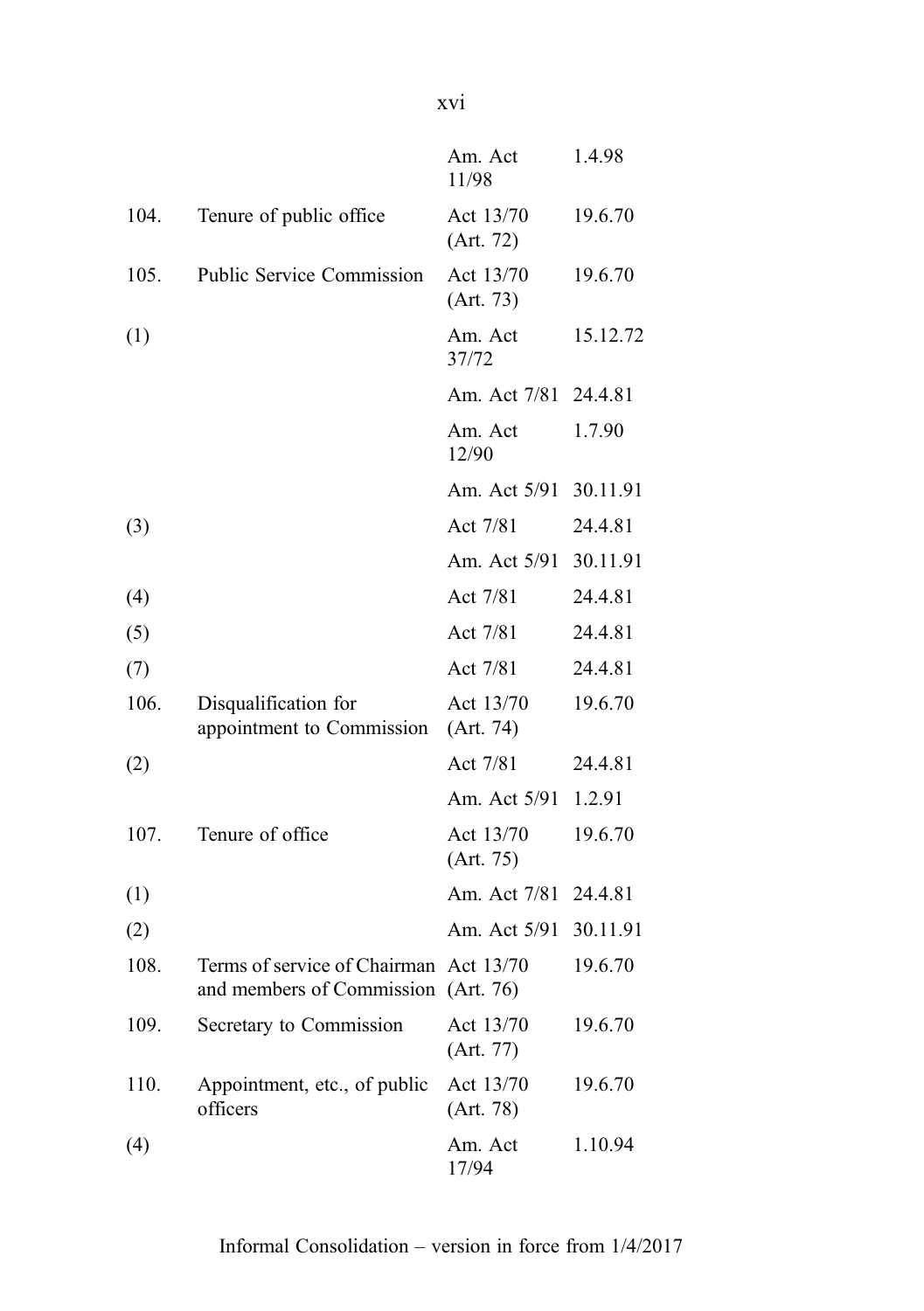xvii

| $110A$ .    | <b>Education Service</b><br>Commission                                                                                    | Repealed 1.4.98<br>$\mathcal{E}$<br>by Act<br>11/98 |         |
|-------------|---------------------------------------------------------------------------------------------------------------------------|-----------------------------------------------------|---------|
| 110B.       | Police and Civil Defence<br>Services Commission                                                                           | $\mathcal Y$                                        |         |
| $I10C$ .    | Provisions applicable to<br><b>Education Service</b><br>Commission and Police and<br>Civil Defence Services<br>Commission | )<br>)                                              |         |
|             | 110D. Personnel boards                                                                                                    | Act 17/94                                           | 1.10.94 |
| (1)         |                                                                                                                           | Am. Act<br>11/98                                    | 1.4.98  |
| (3)         |                                                                                                                           | Am. Act<br>11/98                                    | 1.4.98  |
| (4)         |                                                                                                                           | Am. Act<br>11/98                                    | 1.4.98  |
| $(7)$ $(d)$ |                                                                                                                           | Am. Act<br>11/98                                    | 1.4.98  |
| (8)         |                                                                                                                           | Am. Act<br>11/98                                    | 1.4.98  |
| 111.        | Legal Service Commission                                                                                                  |                                                     |         |
| (1)         |                                                                                                                           | Act 9/65<br>(M 138)                                 | 9.8.65  |
| (2)         |                                                                                                                           | Act 9/65<br>(M 138)                                 | 9.8.65  |
| (3)         |                                                                                                                           | Act 9/65<br>(M 144 (1))                             | 9.8.65  |
| (4)         |                                                                                                                           | Act 9/65<br>(M 144 (6))                             | 9.8.65  |
| (5)         |                                                                                                                           | Act 9/65<br>(M 138 (3))                             | 9.8.65  |
| 111A.       | Promotion<br>significant Act 5/94<br>to<br>grade                                                                          |                                                     | 31.3.94 |
| 112.        | Protection of pension rights                                                                                              | Act 13/70<br>(Art. 79)                              | 19.6.70 |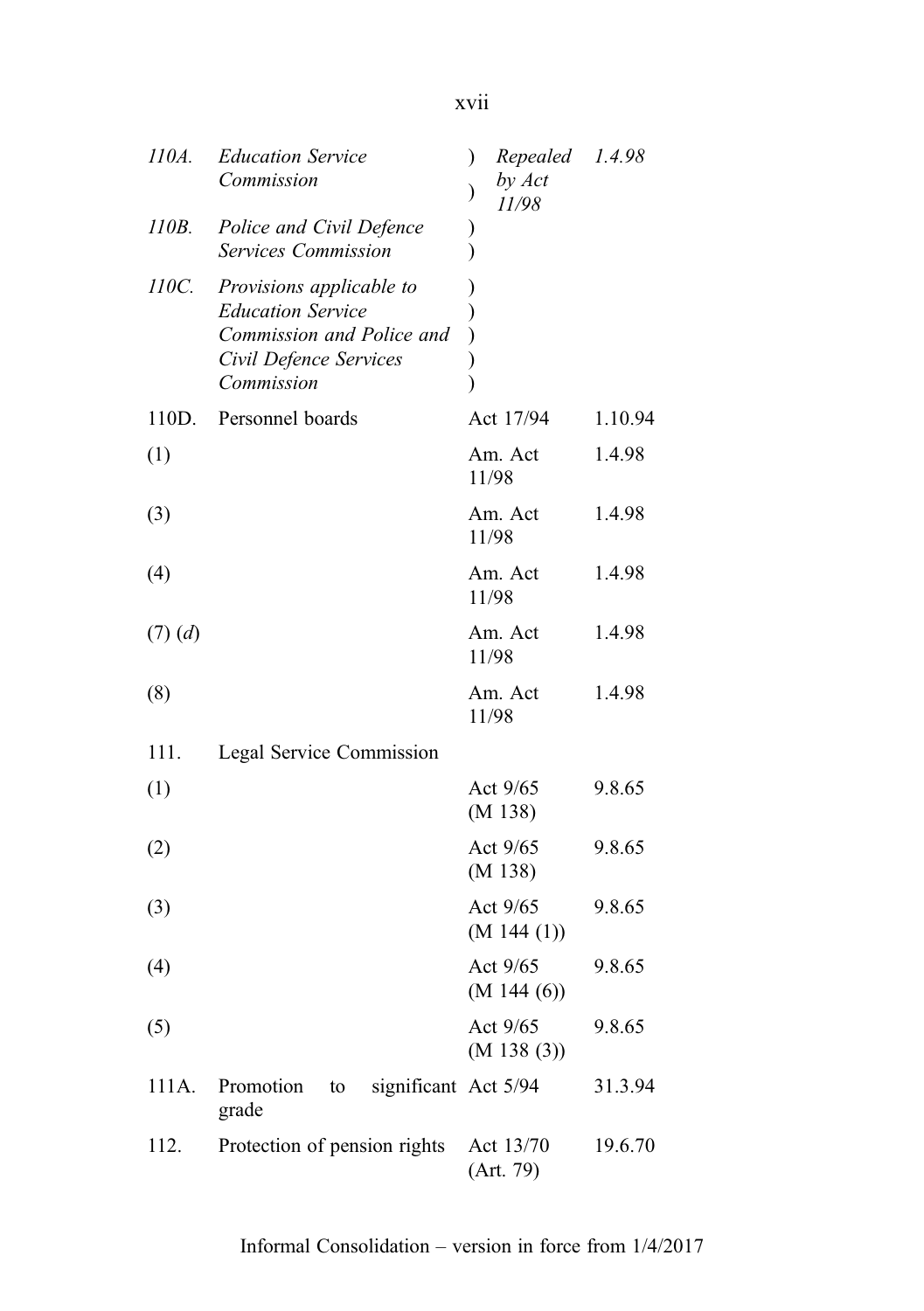| 113.        | Power of Public Service<br>Commission and Legal<br>Service Commission in<br>relation to pensions, etc. | Act 13/70<br>(Art. 80)  | 19.6.70  |
|-------------|--------------------------------------------------------------------------------------------------------|-------------------------|----------|
|             |                                                                                                        | Am. Act<br>11/98        | 1.4.98   |
| (1)         |                                                                                                        | Am. Act<br>41/96        | 12.11.96 |
|             |                                                                                                        | Am. Act<br>11/98        | 1.4.98   |
| (2)         |                                                                                                        | Am. Act<br>41/96        | 12.11.96 |
|             |                                                                                                        | Am. Act<br>11/98        | 1.4.98   |
| 114.        | Pensions, etc., to be charged Act 7/95<br>on Pension Fund or<br><b>Consolidated Fund</b>               |                         | 1.4.95   |
| (2)         |                                                                                                        | Act 11/98               | 31.3.98  |
| 115.        | Pension rights on transfer                                                                             | Act 13/70<br>(Art. 80B) | 19.6.70  |
| 116.        | Regulations regarding public<br>service                                                                | Act 13/70<br>(Art. 80C) | 19.6.70  |
| 117.        | Validation of acts done and<br>rules made by Public Service<br>Commission - Omitted                    |                         |          |
| 118.        | by Public Act 13/70<br>Performance<br>Service<br>Commission<br>other functions                         | of $(Art. 81)$          | 19.6.70  |
| 119.        | Reports of Commissions                                                                                 | Act 9/65<br>(M 146 (1)) | 9.8.65   |
|             | PART X                                                                                                 |                         |          |
|             | <b>CITIZENSHIP</b>                                                                                     |                         |          |
| 120.        | Status of citizen of Singapore Art. 53, S.I.                                                           | 1493/63                 |          |
| $(2)$ $(c)$ |                                                                                                        | Am. S 50/66             | 9.8.65   |

xviii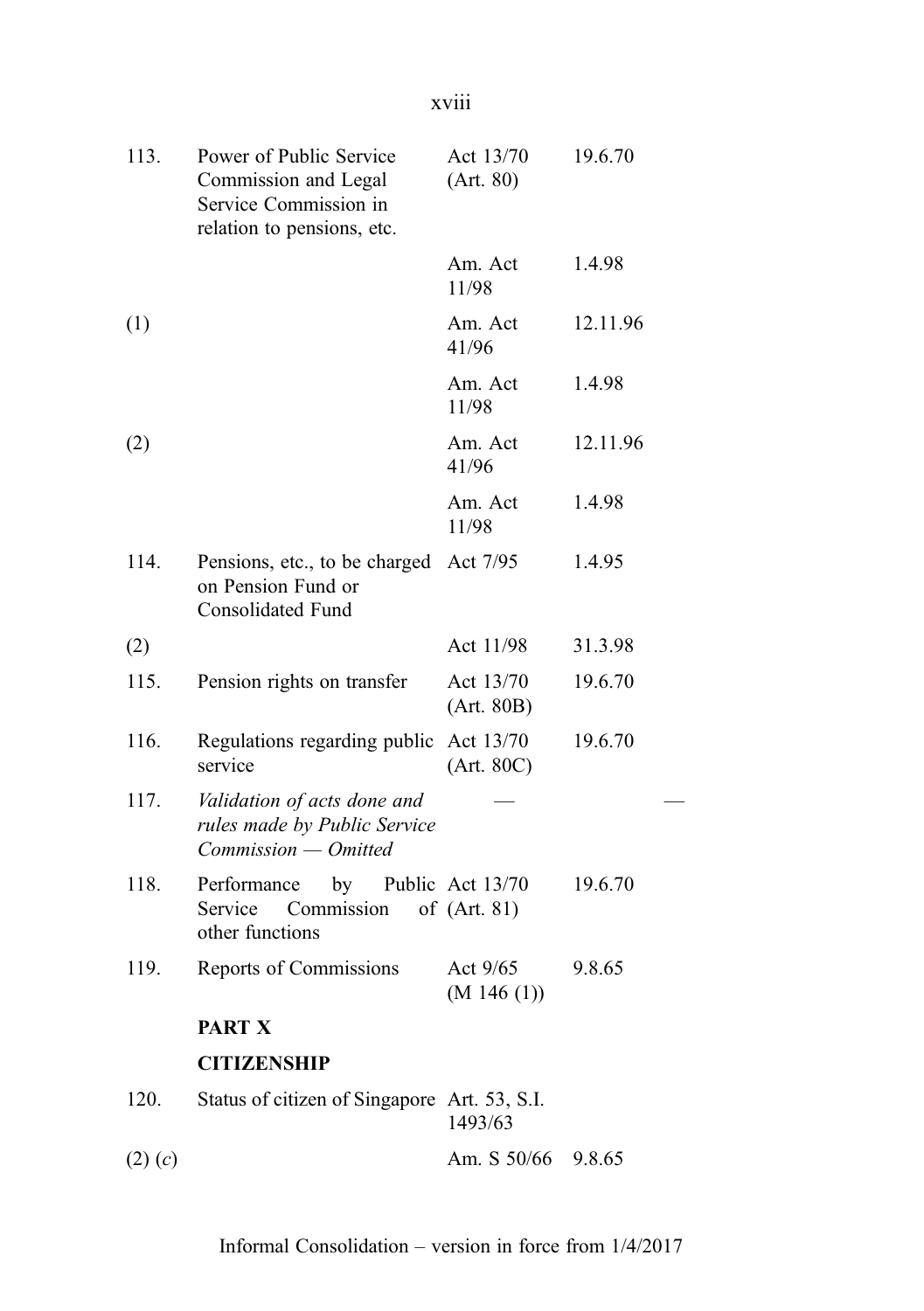xix

| $(2)$ $(d)$ |                                          | Am. S 50/66                 | 9.8.65  |
|-------------|------------------------------------------|-----------------------------|---------|
| 121.        | Citizenship by birth                     | Art. 54, S.I.<br>1493/63    |         |
| $(2)$ $(a)$ |                                          | Am. S 50/66 9.8.65          |         |
| $(2)$ $(c)$ |                                          | S 58/67                     | 17.3.67 |
| (3)         |                                          | S 58/67                     | 17.3.67 |
| 122.        | Citizenship by descent                   | Art. 55, S.I.<br>1493/63    |         |
| (1)         |                                          | Am. S 50/66                 | 9.8.65  |
|             |                                          | Am. Act<br>21/68            | 15.8.68 |
| (2)         |                                          | S 259/66                    | 9.8.65  |
| 123.        | Citizenship by registration              | Art. 57, S.I.<br>1493/63    |         |
| (1)         |                                          | Am. S 50/66                 | 9.8.65  |
| $(1)$ $(c)$ |                                          | Am. S 88/67                 | 5.5.67  |
|             |                                          | Am. S 214/68 26.7.68        |         |
| $(1)$ $(e)$ |                                          | Am. Act 7/81                | 24.4.81 |
| (2)         |                                          | Am. S 50/66                 | 9.8.65  |
| 124.        | Registration of minors                   | Art. 58, S.I.<br>1493/63    |         |
| (1)         |                                          | Am. S 50/66                 | 9.8.65  |
| (2)         |                                          | Am. S 50/66                 | 9.8.65  |
| 125.        | Effect of registration                   | Art. 59, S.I.<br>1493/63    |         |
|             |                                          | Am. S 50/66 9.8.65          |         |
| 126.        | General provisions<br>as<br>registration | to Art. 60, S.I.<br>1493/63 |         |
| (1)         |                                          | Am. S 88/67                 | 5.5.67  |
| (2)         |                                          | $S\,50/66$                  | 9.8.65  |
| (3)         |                                          | S 259/66                    | 9.8.65  |
|             |                                          | Am. S 88/67                 | 5.5.67  |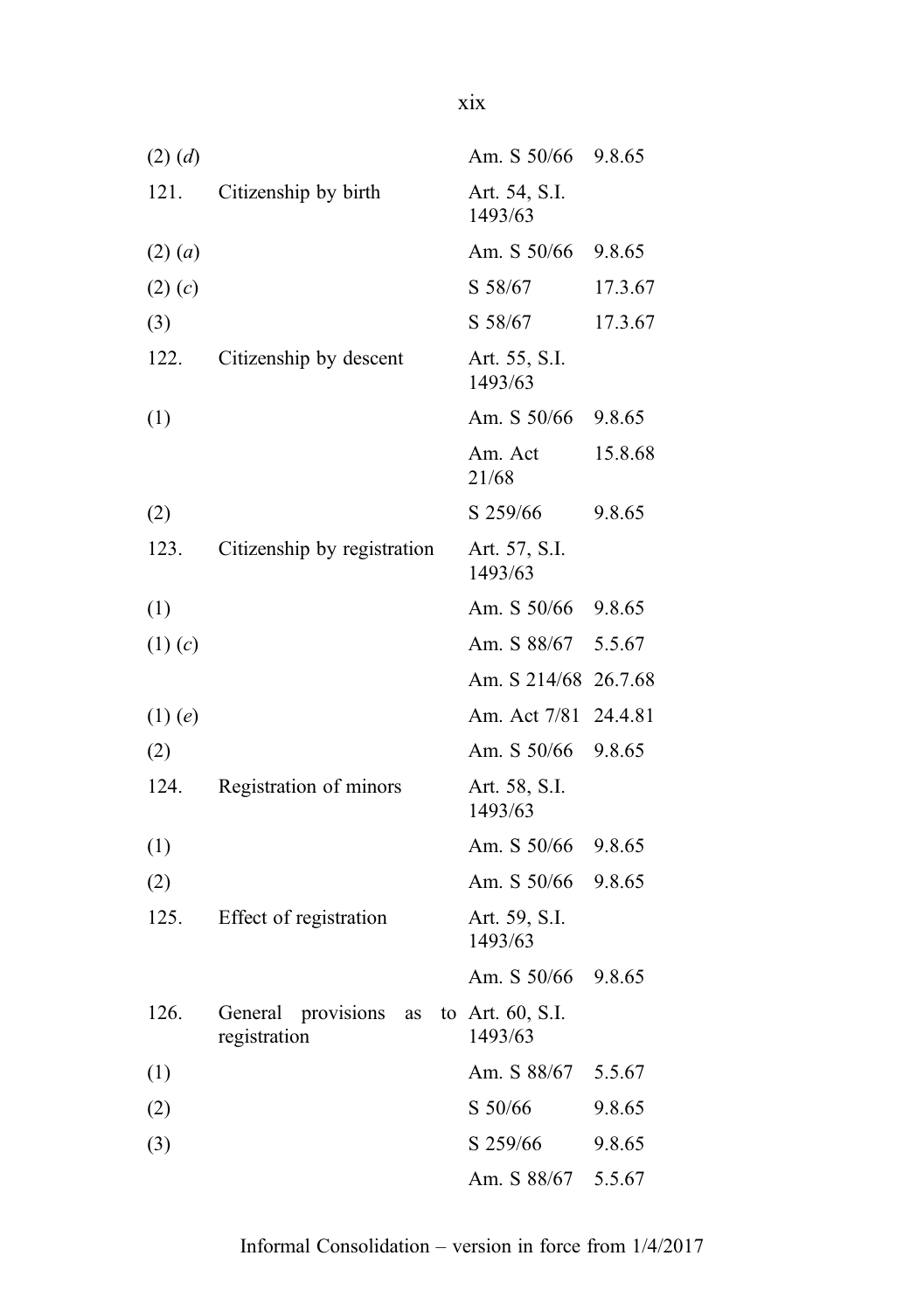|                     |                                                                                | Am. Act<br>21/68             | 15.8.68 |
|---------------------|--------------------------------------------------------------------------------|------------------------------|---------|
| 127.                | Citizenship by naturalisation                                                  | Act 9/65<br>(M 19)           | 9.8.65  |
| 128.                | Renunciation of citizenship                                                    | Act 10/79                    | 4.5.79  |
| $(2)$ $(b)$<br>(ii) |                                                                                | Am. Act<br>17/94             | 1.10.94 |
| 129.                | Deprivation of citizenship                                                     | Art. 61, S.I.<br>1493/63     |         |
| $(3)$ $(a)$         |                                                                                | Act 9/65<br>(M 25 (1))       | 9.8.65  |
| (3)<br>$(b)$ (i)    |                                                                                | Art. 61 (3),<br>S.I. 1493/63 |         |
| $(3)$ $(b)$<br>(ii) |                                                                                | S 259/66<br>(Art. 61 (3A))   | 9.8.65  |
| (4)                 |                                                                                | Act 9/65<br>(M 25 (1A))      | 9.8.65  |
| (5)                 |                                                                                | Act 9/65<br>(M 25 (2))       | 9.8.65  |
| (6)                 |                                                                                | Act $9/65$<br>(M 26 (2))     | 9.8.65  |
| (7)                 |                                                                                | Art. 61 (4),<br>S.I. 1493/63 | 31.3.80 |
|                     |                                                                                | Am. S163/80                  |         |
| 130.                | Deprivation of citizenship of Act 9/65<br>child<br>of<br>person<br>citizenship | losing $(M 26A)$             | 9.8.65  |
|                     |                                                                                | Am. Act<br>10/85             | 2.1.86  |
| 131.                | General provisions as to loss Act 9/65<br>of citizenship                       | (M 26B (1))                  | 9.8.65  |
| 132.                | Cancellation of enrolment as Art. 62, S.I.<br>citizen                          | 1493/63                      |         |
| (1)                 |                                                                                | Am. S 50/66                  | 9.8.65  |
| (2)                 |                                                                                | Am. S 50/66                  | 9.8.65  |

xx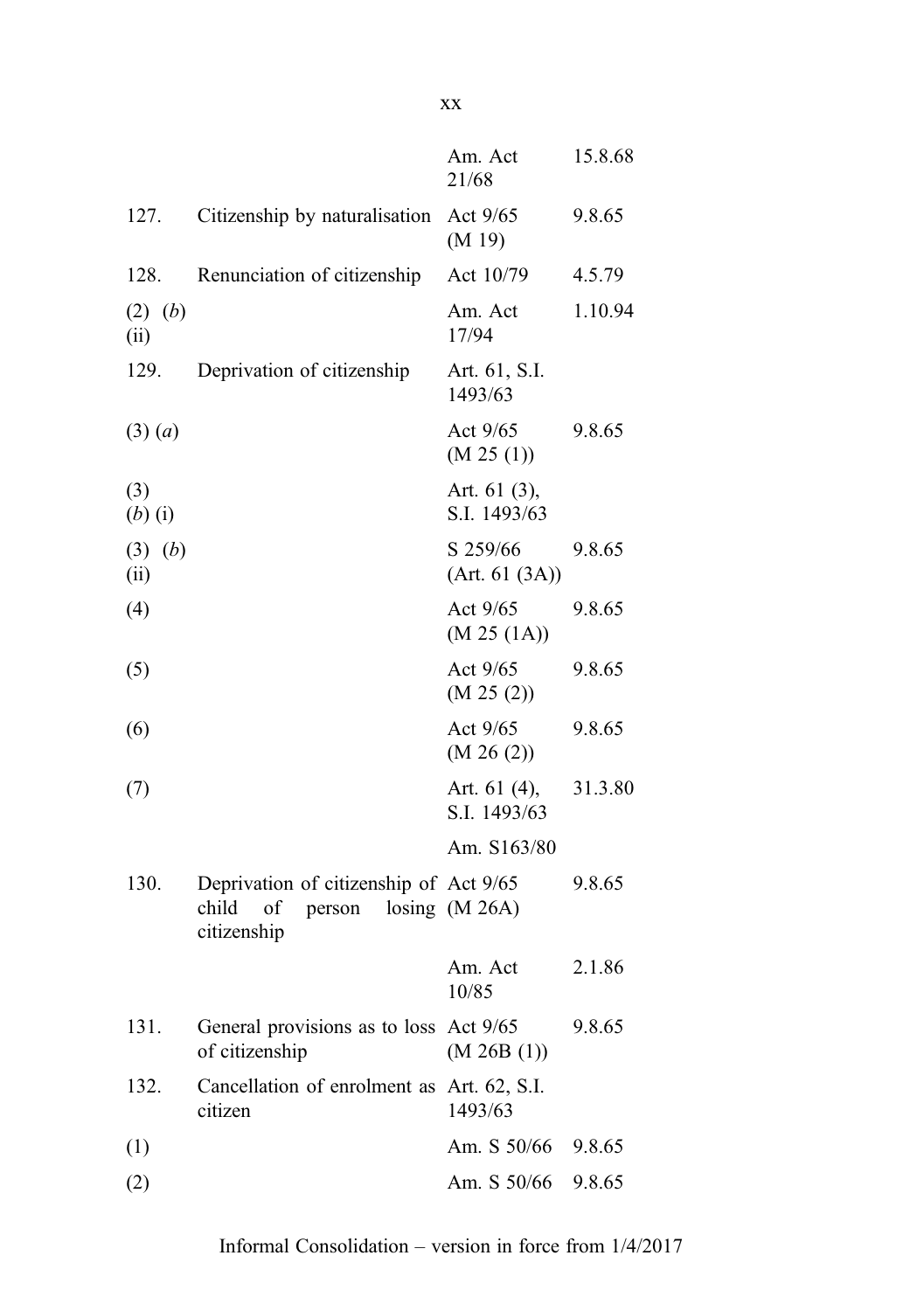| 133. | Procedure for deprivation                                                                                                    | Art. 63, S.I.<br>1493/63       |         |
|------|------------------------------------------------------------------------------------------------------------------------------|--------------------------------|---------|
| (1)  |                                                                                                                              | Am. Act<br>10/85               | 2.1.86  |
| (2)  |                                                                                                                              | Am. Act<br>21/68               | 15.8.68 |
|      |                                                                                                                              | Am. Act<br>19/69               | 9.1.70  |
| 134. | Deprivation of citizenship on Act 10/85<br>acquisition of foreign<br>citizenship                                             |                                | 2.1.86  |
| 135. | Deprivation of citizenship on Act 10/85<br>exercise of rights of foreign<br>nationals, etc.                                  |                                | 2.1.86  |
| 136. | Termination of citizenship of Art. 64, S.I.<br>Malaysia                                                                      | 1493/63                        |         |
|      |                                                                                                                              | Am. S 50/66                    | 9.8.65  |
| 137. | Deprivation of citizenship or Art. 65, S.I.<br>cancellation of enrolment of 1493/63<br>child of person losing<br>citizenship |                                |         |
| 138. | Grant of certificate of<br>citizenship in cases of doubt 1493/63                                                             | Art. 66, S.I.                  |         |
|      |                                                                                                                              | Am. Act<br>21/68               | 15.8.68 |
| 139. | Commonwealth citizenship                                                                                                     | Act 9/65<br>(M 29)             | 9.8.65  |
| 140. | Application<br>of<br>Schedule                                                                                                | Third Art. 68, S.I.<br>1493/63 |         |
| 141. | Repeal                                                                                                                       | Art. 69, S.I.<br>1493/63       |         |
| (3)  |                                                                                                                              | Am. S 50/66                    | 9.8.65  |
| (4)  |                                                                                                                              | Am. S 50/66                    | 9.8.65  |
|      | PART XI                                                                                                                      |                                |         |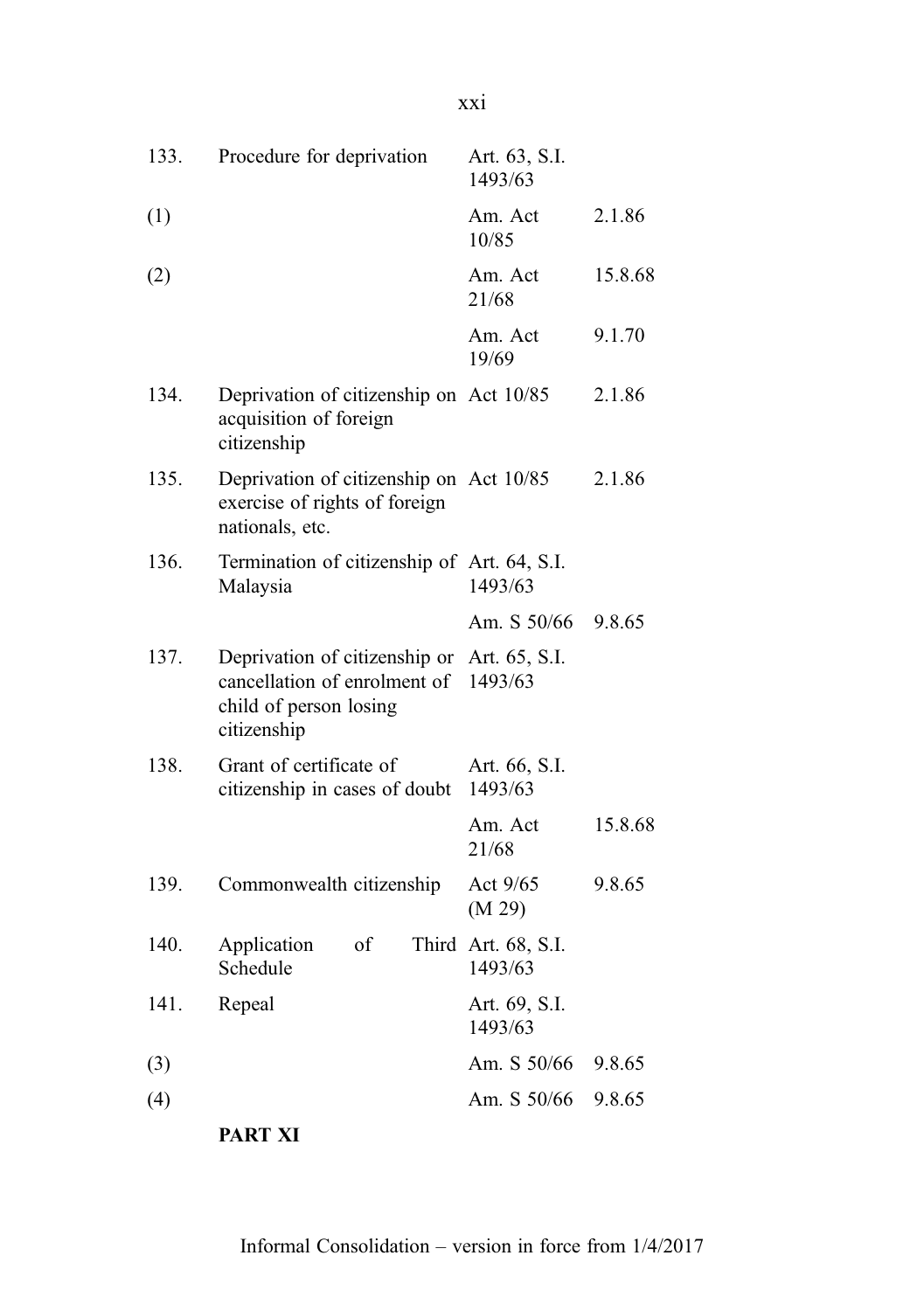## FINANCIAL PROVISIONS

| 142.        | Interpretation of this Part                                                    | Act 5/91         | 30.11.91 |
|-------------|--------------------------------------------------------------------------------|------------------|----------|
| 143.        | No taxation unless authorised Act 5/91<br>by law                               |                  | 30.11.91 |
| 144.        | Restriction<br><sub>on</sub><br>guarantees, etc.                               | loans, Act 5/91  | 30.11.91 |
| (3)         |                                                                                | Act 17/94        | 1.10.94  |
| 145.        | <b>Consolidated Fund</b>                                                       | Act 5/91         | 30.11.91 |
| 146.        | Withdrawal<br>Consolidated Fund, etc.                                          | from Act $5/91$  | 30.11.91 |
| $(1)$ $(b)$ |                                                                                | Am. Act<br>17/94 | 1.10.94  |
| $(4)$ $(b)$ |                                                                                | Am. Act<br>17/94 | 1.10.94  |
| 147.        | Annual estimates and<br>financial statements                                   | Act 5/91         | 30.11.91 |
| 148.        | Authorisation of expenditure<br>from Consolidated Fund and<br>Development Fund | Act 5/91         | 30.11.91 |
| (2A)        |                                                                                | Act 17/94        | 1.10.94  |
| 148A.       | Withholding of assent to<br>Supply Bill, etc.                                  | Act 5/91         | 30.11.91 |
| (1)         |                                                                                | Act 17/94        | 1.10.94  |
| (2)         |                                                                                | Am. Act<br>17/94 | 1.10.94  |
| (3)         |                                                                                | Act 17/94        | 1.10.94  |
| (3A)        |                                                                                | Act 17/94        | 1.10.94  |
| (4)         |                                                                                | Am. Act<br>17/94 | 1.10.94  |
| (5)         |                                                                                | Am. Act<br>17/94 | 1.10.94  |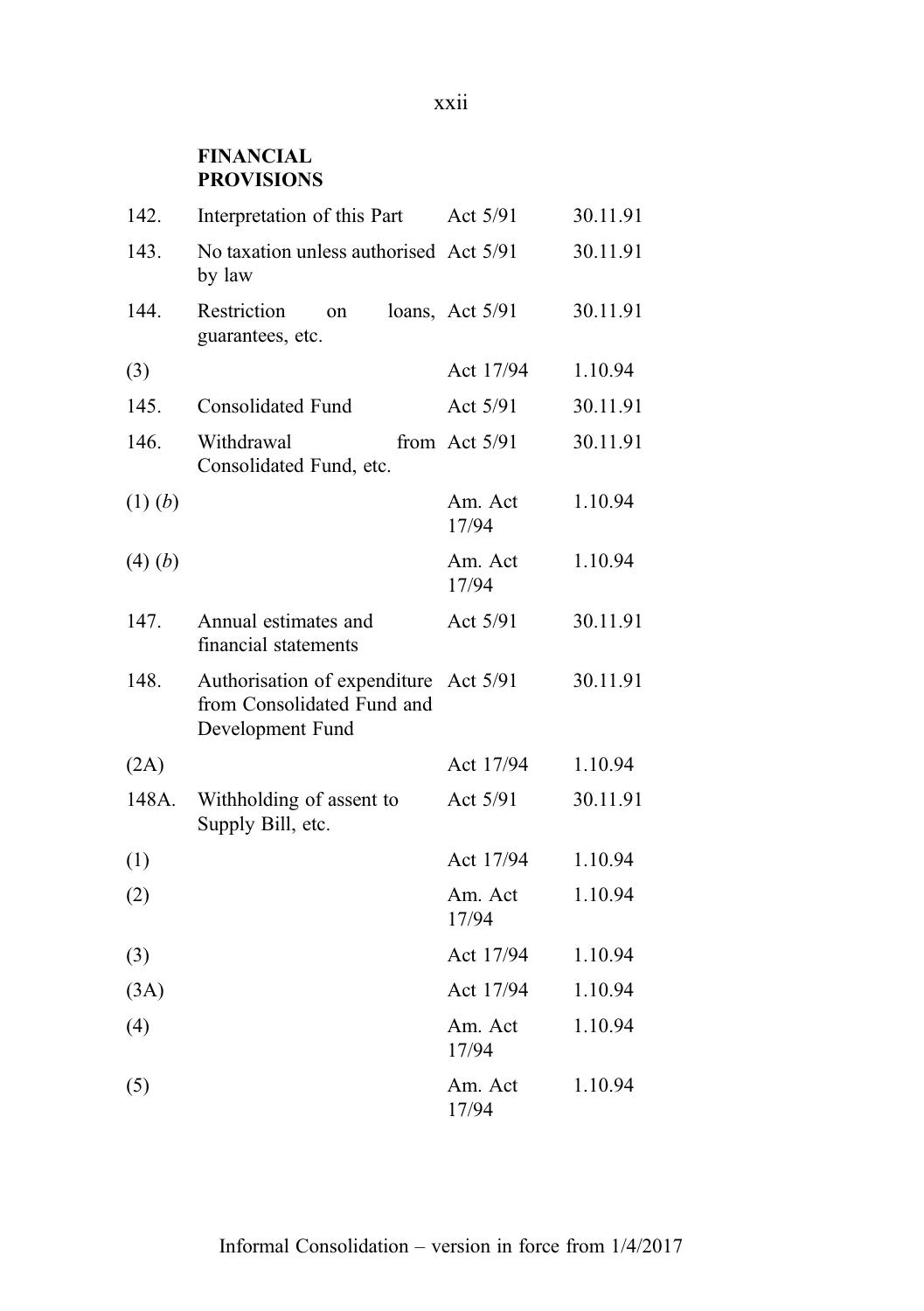xxiii

| 148B. | Power to authorise<br>expenditure on account, etc.,<br>or for unspecified purposes                   | Act 5/91                    | 30.11.91 |
|-------|------------------------------------------------------------------------------------------------------|-----------------------------|----------|
| 148C. | Contingencies Funds                                                                                  | Act 5/91                    | 30.11.91 |
| (3)   |                                                                                                      | Act 17/94                   | 1.10.94  |
| (4)   |                                                                                                      | Act 17/94                   | 1.10.94  |
| 148D. | Parliament may overrule<br>President's withholding of<br>assent to Supply Bill, etc.                 | Act 5/91                    | 30.11.91 |
| (1)   |                                                                                                      | Am. Act<br>17/94            | 1.10.94  |
| 148E. | Debt charges and moneys Act 5/91<br>required to satisfy judgments                                    |                             | 30.11.91 |
| 148F. | Appointment of Auditor- Act 5/91<br>General                                                          |                             | 30.11.91 |
| (3)   |                                                                                                      | Am. Act<br>11/98            | 1.4.98   |
| (5)   |                                                                                                      | Act 17/94                   | 1.10.94  |
| (10)  |                                                                                                      | Am. Act<br>17/94            | 1.10.94  |
| 148G. | Duty to inform President of Act 5/91<br>certain transactions                                         |                             | 30.11.91 |
| (3)   |                                                                                                      | Act 17/94                   | 1.10.94  |
| 148H. | Publication<br>of President's Act 5/91<br>opinion regarding certain<br>liabilities of the Government |                             | 30.11.91 |
|       | <b>PART XII</b>                                                                                      |                             |          |
|       | <b>SPECIAL POWERS</b><br><b>AGAINST SUBVERSION</b><br><b>AND EMERGENCY</b><br><b>POWERS</b>          |                             |          |
| 149.  | Legislation<br>subversion                                                                            | against Act 9/65<br>(M 149) | 9.8.65   |
| (1)   |                                                                                                      | Am. Act 1/89 27.1.89        |          |
| (3)   |                                                                                                      | Act 1/89                    | 27.1.89  |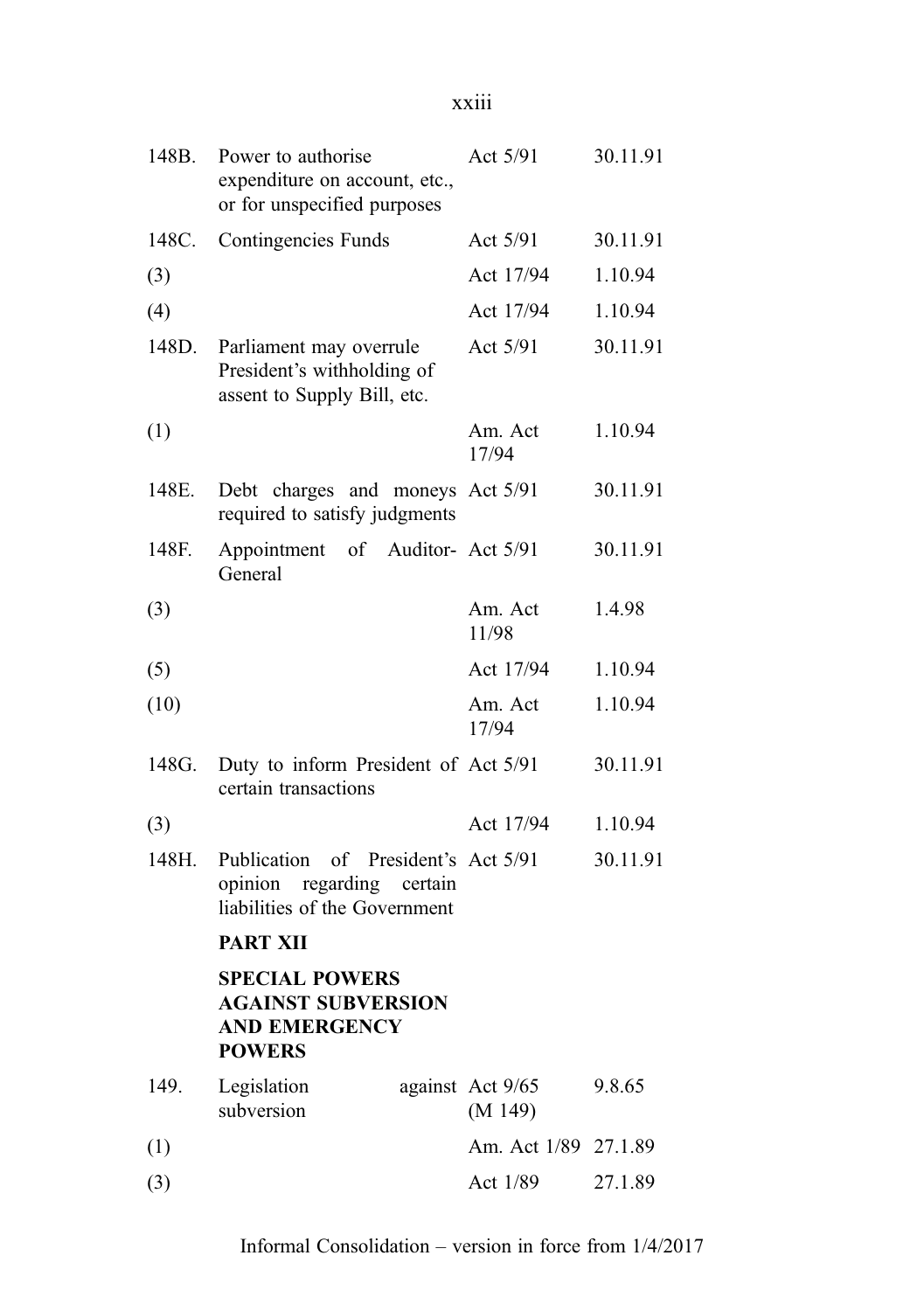xxiv

| 150.                             | Proclamation of Emergency Act 9/65                                   | (M 150)                          | 9.8.65             |
|----------------------------------|----------------------------------------------------------------------|----------------------------------|--------------------|
| (4)                              |                                                                      | Am. Act 5/91 30.11.91            |                    |
| $(5)$ $(b)$                      |                                                                      | Am. Act 5/91 30.11.91            |                    |
| $(5)$ $(b)$<br>$(i)$ and<br>(ii) |                                                                      | Act 41/96                        | (not in operation) |
| 151.                             | on preventive Act 9/65<br>Restrictions<br>detention                  | (M 151)                          | 9.8.65             |
| (4)                              |                                                                      | Act 5/91                         | 30.11.91           |
| 151A.                            | Defence<br>and<br>measures                                           | security Act 17/94               | 1.10.94            |
|                                  | <b>PART XIII</b>                                                     |                                  |                    |
|                                  | <b>GENERAL PROVISIONS</b>                                            |                                  |                    |
| 152.                             | Minorities<br>and<br>position of Malays                              | special Art. 89, S.I.<br>1493/63 |                    |
| 153.                             | Muslim religion                                                      | Art. 6, S.I.<br>1493/63          |                    |
|                                  |                                                                      | Am. S 50/66                      | 9.8.65             |
| 153A.                            | Official languages and<br>national language                          | Sec. 7 of<br><b>RSIA</b>         | 9.8.65             |
| 154.                             | Impartial treatment of<br>Government employees                       | Art. 92, S.I.<br>1493/63         |                    |
| 154A.                            | Exemption                                                            | Act 5/91                         | 30.11.91           |
| 155.                             | Authorised<br>reprints<br>Constitution                               | of Act 10/79                     | 4.5.79             |
| 156.                             | Date of coming into<br>operation of Constitution -<br><b>Omitted</b> |                                  |                    |
|                                  | <b>PART XIV</b>                                                      |                                  |                    |
|                                  | <b>TRANSITIONAL</b><br><b>PROVISIONS</b>                             |                                  |                    |
| 157.                             | <b>Existing Standing Orders</b>                                      | Art. 97, S.I.                    |                    |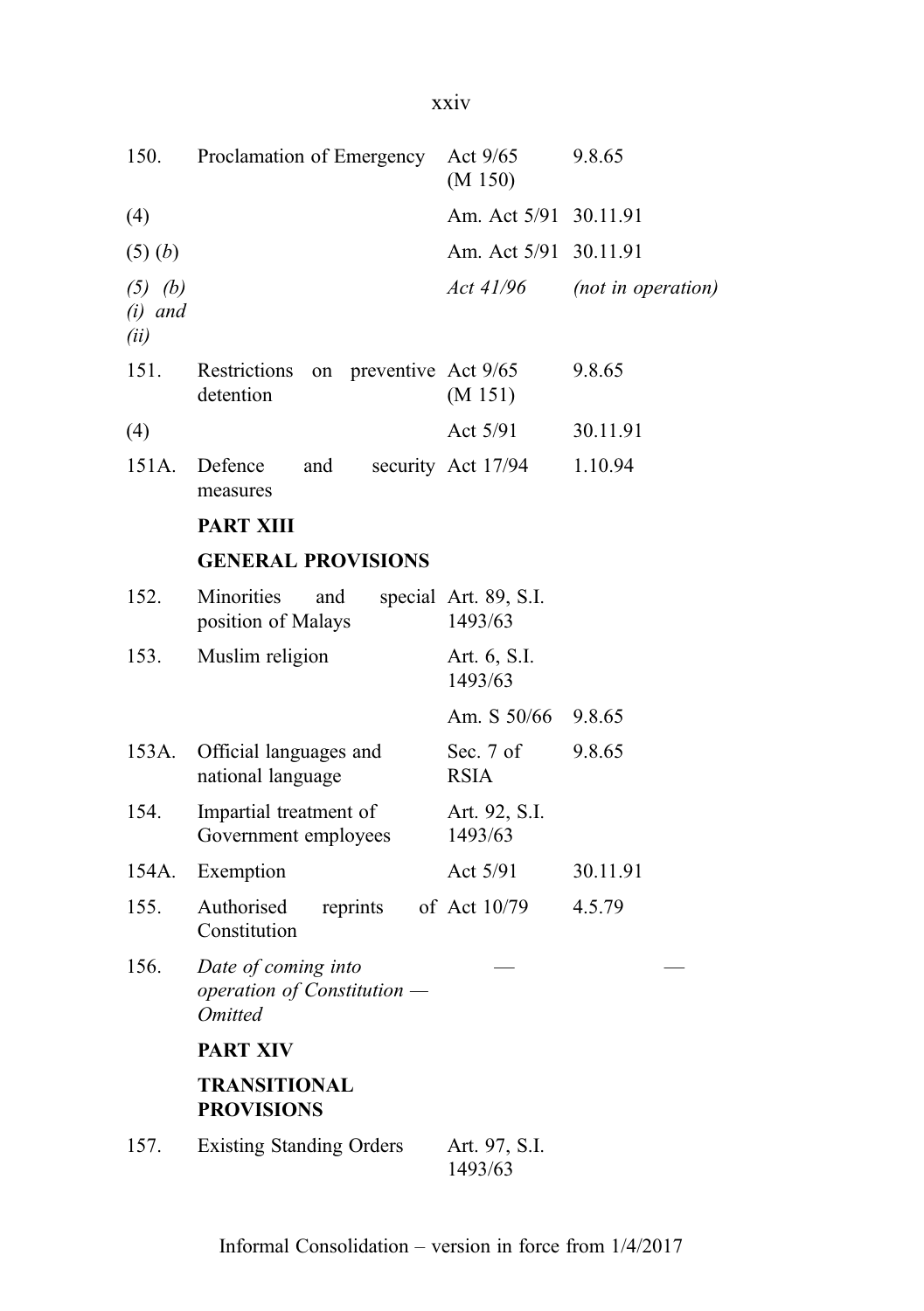| 158. | Public officers to continue in Art. 100, S.I.<br>office                                                             | 1493/63                         |          |
|------|---------------------------------------------------------------------------------------------------------------------|---------------------------------|----------|
| 159. | Terms of service of persons Art. 101, S.I.<br>who continue in office                                                | 1493/63                         |          |
| 160. | Succession to property                                                                                              | Art. 103, S.I.<br>1493/63       |          |
| (2)  | <i><b>Omitted</b></i>                                                                                               |                                 |          |
| (3)  | <i><b>Omitted</b></i>                                                                                               |                                 |          |
| 161. | Rights, liabilities and<br>obligations - Omitted                                                                    |                                 |          |
| 162. | Existing laws                                                                                                       | Art. $105(1)$ ,<br>S.I. 1493/63 |          |
| 163. | Person holding office of<br>President immediately prior<br>to 30th November 1991 to<br>continue to hold such office | Act 5/91                        | 30.11.91 |
|      | <b>FIRST SCHEDULE</b> $-$ S.I. 1493/63<br><b>Forms of Oaths</b>                                                     |                                 |          |
| 1.   | Oath of Office of President Act 17/94                                                                               |                                 | 1.10.94  |
| 1A.  | Oath of Office of Person Act 17/94<br>Exercising Functions<br>of<br>Office of President                             |                                 | 1.10.94  |
| 2.   | Oath of Allegiance                                                                                                  | Am. S 50/66                     | 9.8.65   |
| 3.   | Member of Am. S 50/66<br>Oath<br><b>as</b><br>Parliament                                                            |                                 | 9.8.65   |
| 4.   | Oath for due execution of Act 17/94<br>Office of Prime Minister                                                     |                                 | 1.10.94  |
| 4A.  | Oath for due execution of Act 17/94<br>Office of Minister or<br>Parliamentary Secretary                             |                                 | 1.10.94  |
| 5.   | Oath for the due execution of<br>the Office of Chairman or<br>other Member of the Public<br>Service Commission      |                                 |          |
| 6.   | Oath of Office of Chief<br>Justice, a Judge of the                                                                  | Act 19/69                       | 9.1.70   |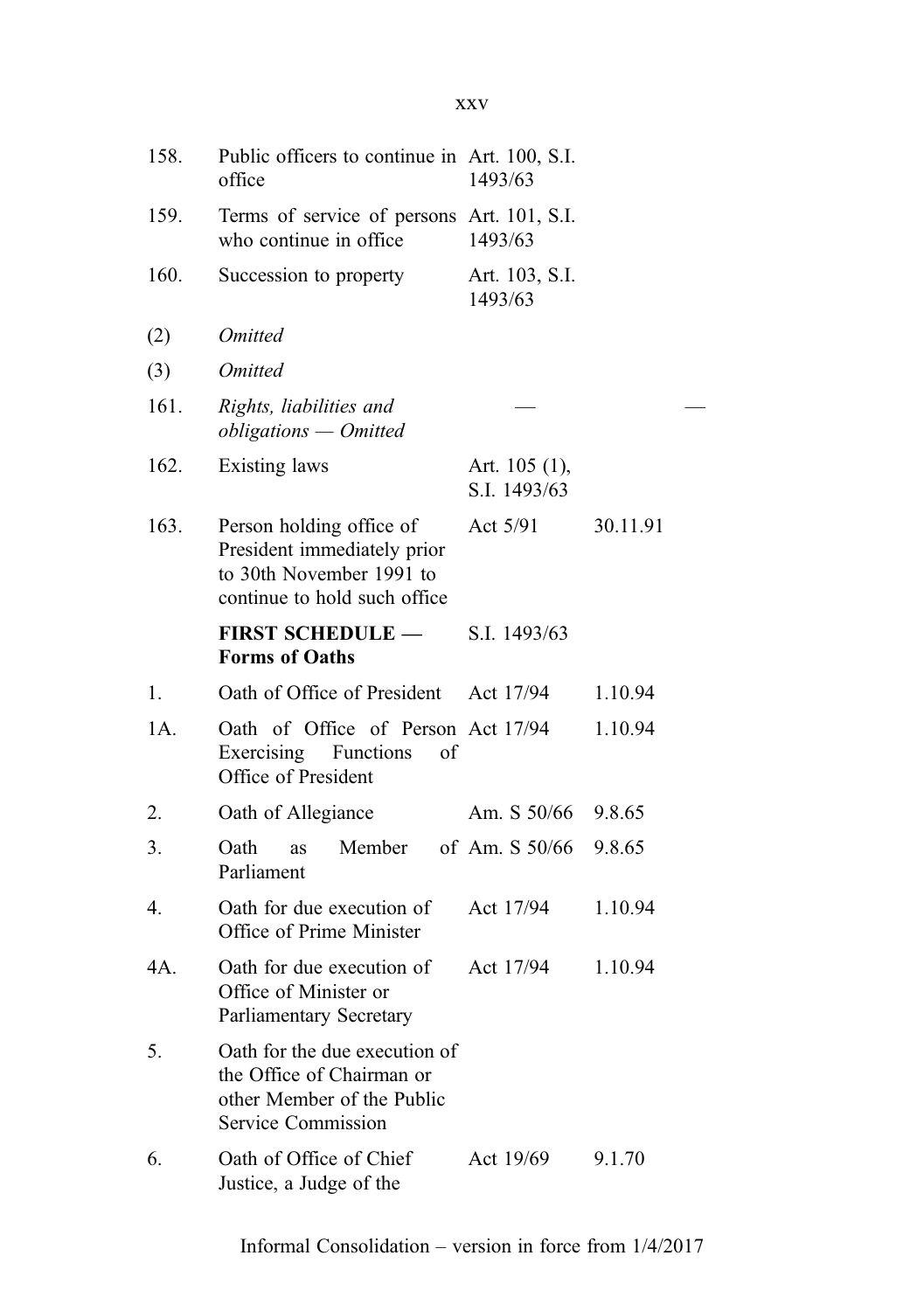## xxvi

|      | Supreme Court and a Judicial<br>Commissioner                                                            |                      |          |
|------|---------------------------------------------------------------------------------------------------------|----------------------|----------|
|      |                                                                                                         | Am. Act<br>10/79     | 4.5.79   |
| 7.   | Oath of Secrecy of Chairman Act 19/69<br>or Member of the Presidential<br>Council for Minority Rights   |                      | 9.1.70   |
|      |                                                                                                         | Am. Act 3/73 14.7.73 |          |
| 8.   | Oath of Secrecy of Chairman Act 5/91<br>or Member of Council of<br><b>Presidential Advisers</b>         |                      | 30.11.91 |
|      | <b>SECOND SCHEDULE - S 259/66</b><br>Oath of Renunciation,<br><b>Allegiance and Loyalty</b>             |                      | 9.8.65   |
|      |                                                                                                         | Am. S 88/67          | 5.5.67   |
|      | <b>THIRD SCHEDULE -</b><br>Citizenship                                                                  | S.I. 1493/63         |          |
|      |                                                                                                         | Am. S 88/67          | 9.8.65   |
| 4.   | Power to make rules                                                                                     | Am. Act<br>10/85     | 2.1.86   |
| 6.   | How notice to be given                                                                                  | Am. Act<br>10/85     | 2.1.86   |
| 7.   | Registers to be maintained                                                                              | Am. S 50/66          | 9.8.65   |
|      |                                                                                                         | Am. S 88/67          | 5.5.67   |
| 15.  | Illegitimate<br>children<br>adopted children                                                            | and Am. $S$ 50/66    | 9.8.65   |
| 16.  | Periods of absence to be Am. S 50/66<br>treated as periods of<br>residence                              |                      | 9.8.65   |
| 17.  | Certain period of residence Am. S 50/66 9.8.65<br>not to be taken into account                          |                      |          |
|      | <b>FOURTH SCHEDULE</b> $-$ Act 11/90<br><b>Appointment of Nominated</b><br><b>Members of Parliament</b> |                      | 10.9.90  |
| 3(1) |                                                                                                         | Am. Act 1/97 1.9.97  |          |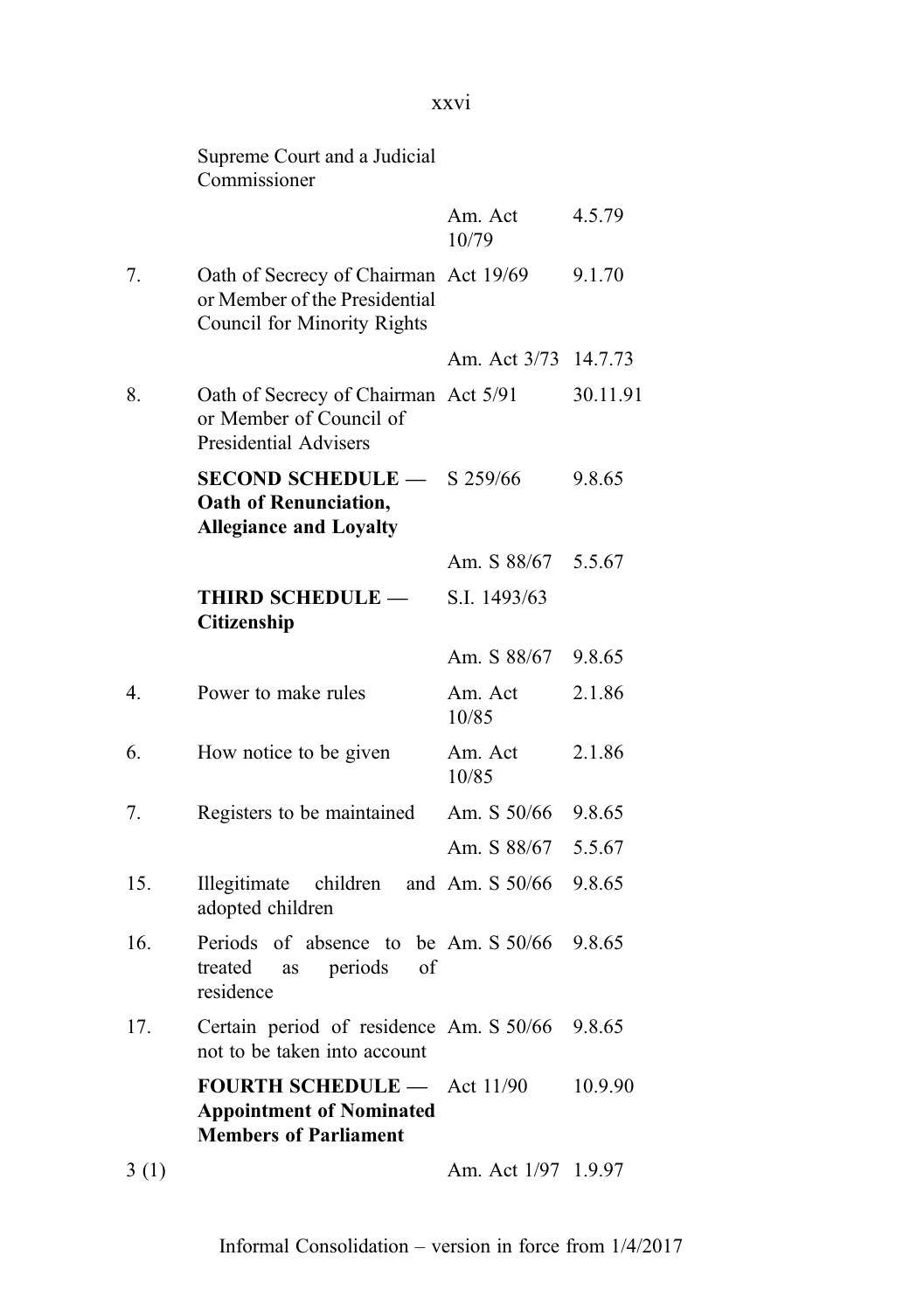xxvii

| 6. |                                                                                    | Am. Act 1/97 1.9.97 |          |
|----|------------------------------------------------------------------------------------|---------------------|----------|
|    | FIFTH SCHEDULE -<br><b>Key Statutory Boards and</b><br><b>Government Companies</b> | Act $5/91$          | 30.11.91 |
|    | PART I                                                                             | Am. Act<br>36/98    | 21.5.99  |
|    | PART II                                                                            | Am. Act<br>17/94    | 1.10.94  |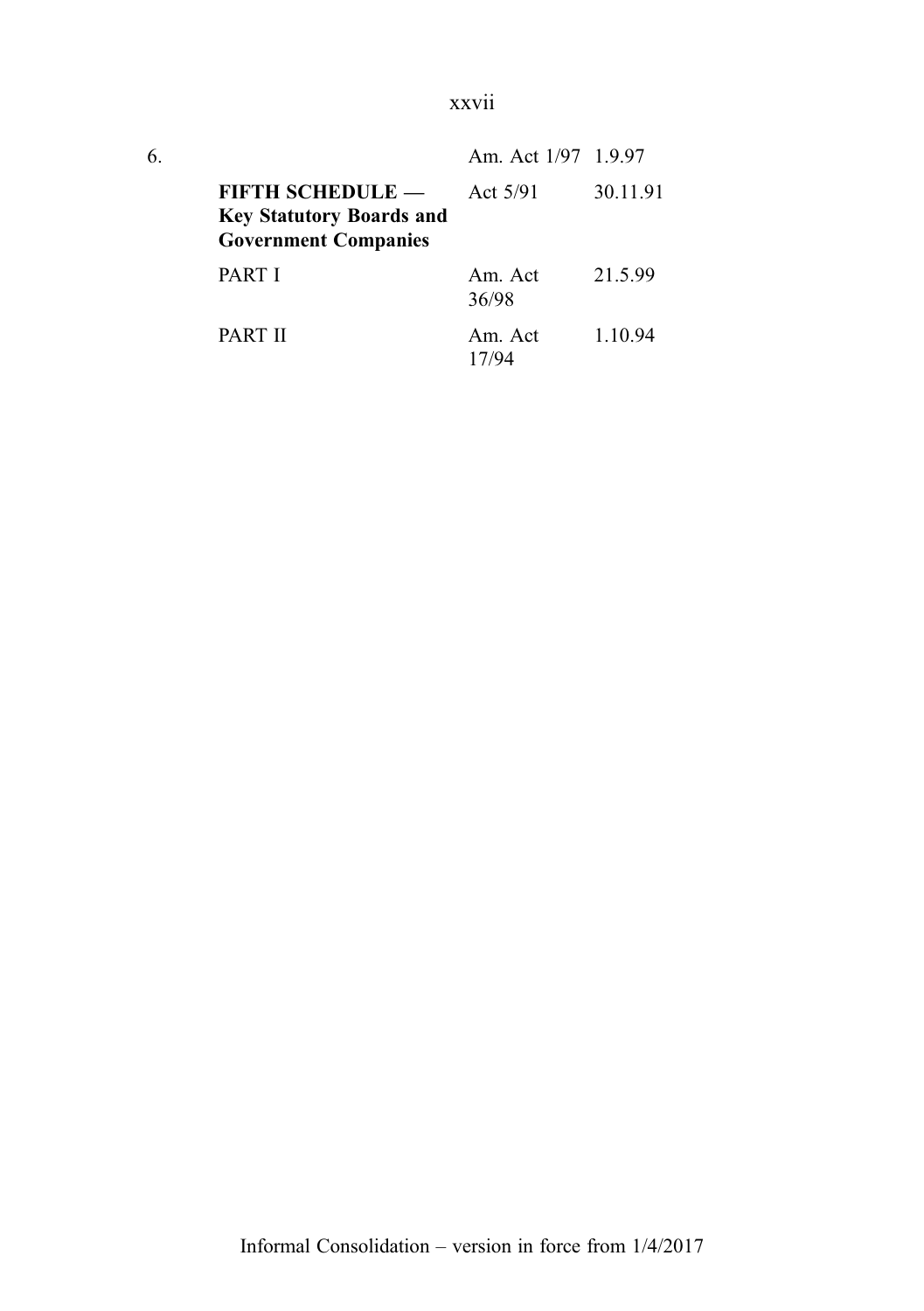# LEGISLATIVE HISTORY CONSTITUTION OF THE REPUBLIC OF SINGAPORE

This Legislative History is provided for the convenience of users of the Constitution of the Republic of Singapore. It is not part of this Constitution.

## 1. Act 19 of 1964 — Constitution (Amendment) Act 1964

| Date of First Reading                                | $: 6$ July 1964<br>(Published in Malaysia)<br>Government <i>Gazette</i> Bills<br>Supplement on 6 July 1964 No<br>Bill number given) |
|------------------------------------------------------|-------------------------------------------------------------------------------------------------------------------------------------|
| Date of Second Reading                               | $: 9$ July 1964 and 10 July 1964                                                                                                    |
| Date of Third Reading                                | $: 10$ July 1964                                                                                                                    |
| Dates of commencement                                | 30 July 1964 (except section 5)<br>16.9 September 1963 (section 5)<br>Section 4 not in operation                                    |
| 2. Act 8 of 1965 — Constitution (Amendment) Act 1965 |                                                                                                                                     |

| Date of First Reading             | $: 13$ December 1965<br>(Bill No. $44/65$ published on<br>13 December 1965) |
|-----------------------------------|-----------------------------------------------------------------------------|
| Date of Second and Third Readings | $\therefore$ 22 December 1965                                               |
| Date of commencement              | $\therefore$ 9 August 1965                                                  |

## 3. Act 9 of 1965 — Republic of Singapore Independence Act 1965

| Date of First Reading             | $: 13$ December 1965<br>(Bill No. 43/65 published on<br>13 December 1965) |
|-----------------------------------|---------------------------------------------------------------------------|
| Date of Second and Third Readings | $: 22$ December 1965                                                      |
| Date of commencement              | $\therefore$ 9 August 1965                                                |
|                                   |                                                                           |

#### 4. Act 7 of 1968 — Constitution (Amendment) Act 1968

| Date of First Reading             | : 9 May 1968<br>(Bill No. 17/68 published on<br>10 May 1968) |
|-----------------------------------|--------------------------------------------------------------|
| Date of Second and Third Readings | : 21 May 1968                                                |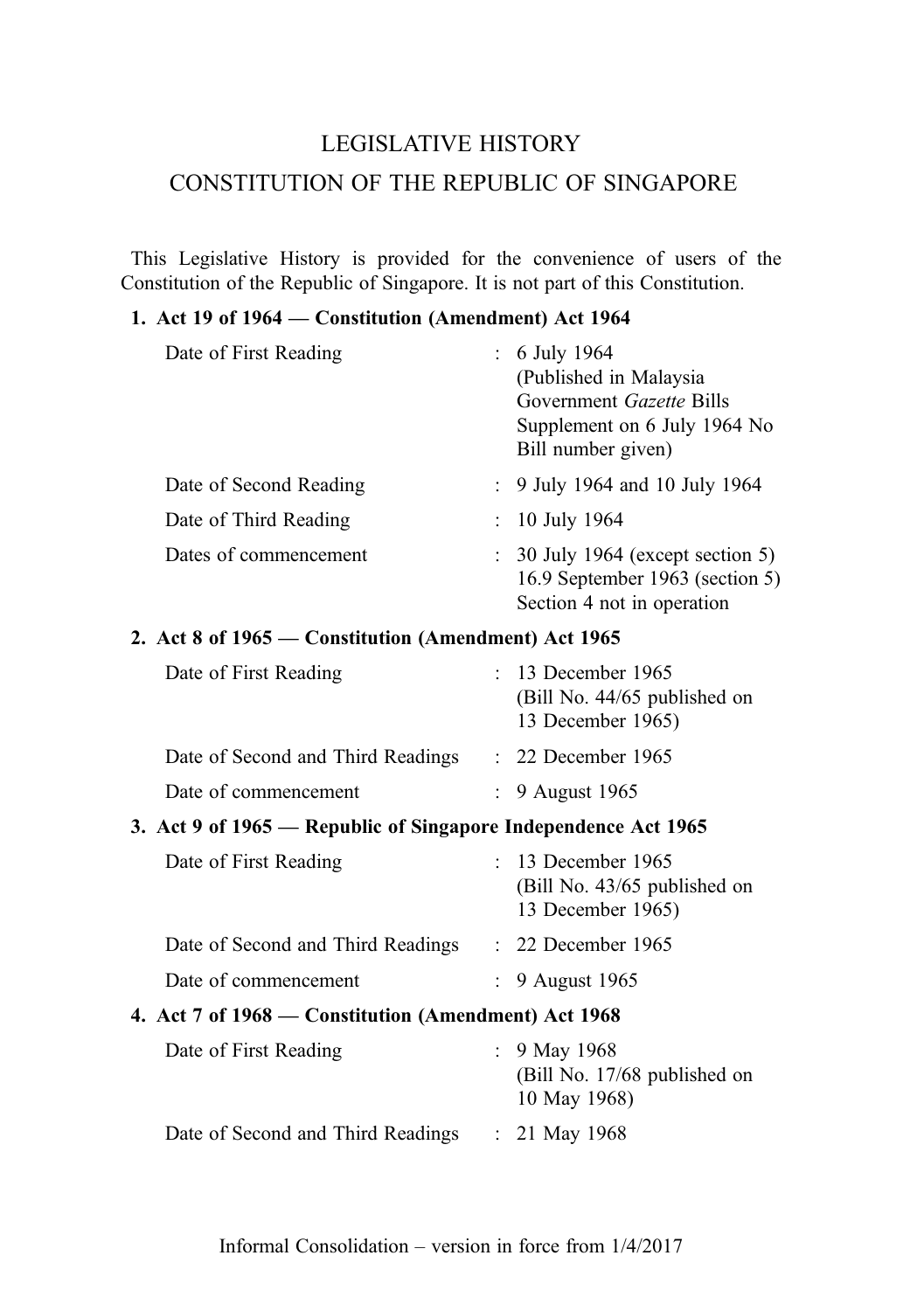| $\overline{\mathbf{u}}$                                     |                           |                                                                                         |
|-------------------------------------------------------------|---------------------------|-----------------------------------------------------------------------------------------|
| Date of commencement                                        |                           | 3 June 1968 (except sections 2)<br>and $4)$<br>17 February 1968 (sections 2<br>and $4)$ |
| 5. Act 21 of 1968 – Constitution (Amendment No. 2) Act 1968 |                           |                                                                                         |
| Date of First Reading                                       |                           | $: 10$ July 1968<br>(Bill No. 24/68 published on<br>13 July 1968)                       |
| Date of Second and Third Readings                           |                           | $: 31$ July 1968                                                                        |
| Date of commencement                                        | $\mathbb{R}^{\mathbb{Z}}$ | 15 August 1968                                                                          |
| 6. Act 19 of 1969 – Constitution (Amendment) Act 1969       |                           |                                                                                         |
| Date of First Reading                                       |                           | 8 April 1969<br>(Bill No. 5/69 published on<br>11 April 1969)                           |
| Date of Second Reading                                      |                           | : 12 June 1969                                                                          |
| Referred to Select Committee                                |                           | : Parl 7 of 1969 presented to<br>Parliament on 9 December 1969                          |
| Date of Third Reading                                       |                           | : 23 December 1969                                                                      |
| Date of commencement                                        |                           | 9 January 1970                                                                          |
| 7. Act 13 of 1970 – Constitution (Amendment) Act 1970       |                           |                                                                                         |
| Date of First Reading                                       | $\mathbb{R}^{\mathbb{Z}}$ | 27 January 1970<br>(Bill No. 2/70 published on<br>31 January 1970)                      |
| Date of Second and Third Readings                           |                           | : 17 March 1970                                                                         |
| Date of commencement                                        |                           | $: 19$ June 1970                                                                        |
| 8. Act 40 of 1970 — Constitution (Amendment No. 2) Act 1970 |                           |                                                                                         |
| Date of First Reading                                       |                           | : 22 July 1970<br>(Bill No. 33/70 published on<br>28 July 1970)                         |
| Date of Second and Third Readings                           |                           | $: 2$ September 1970                                                                    |
| Date of commencement                                        |                           | 6 November 1970                                                                         |
| 9. Act 16 of 1971 – Constitution (Amendment) Act 1971       |                           |                                                                                         |
| Date of First Reading                                       | $\mathbf{r}$              | 30 July 1971<br>(Bill No. 7/71 published on<br>2 August 1971)                           |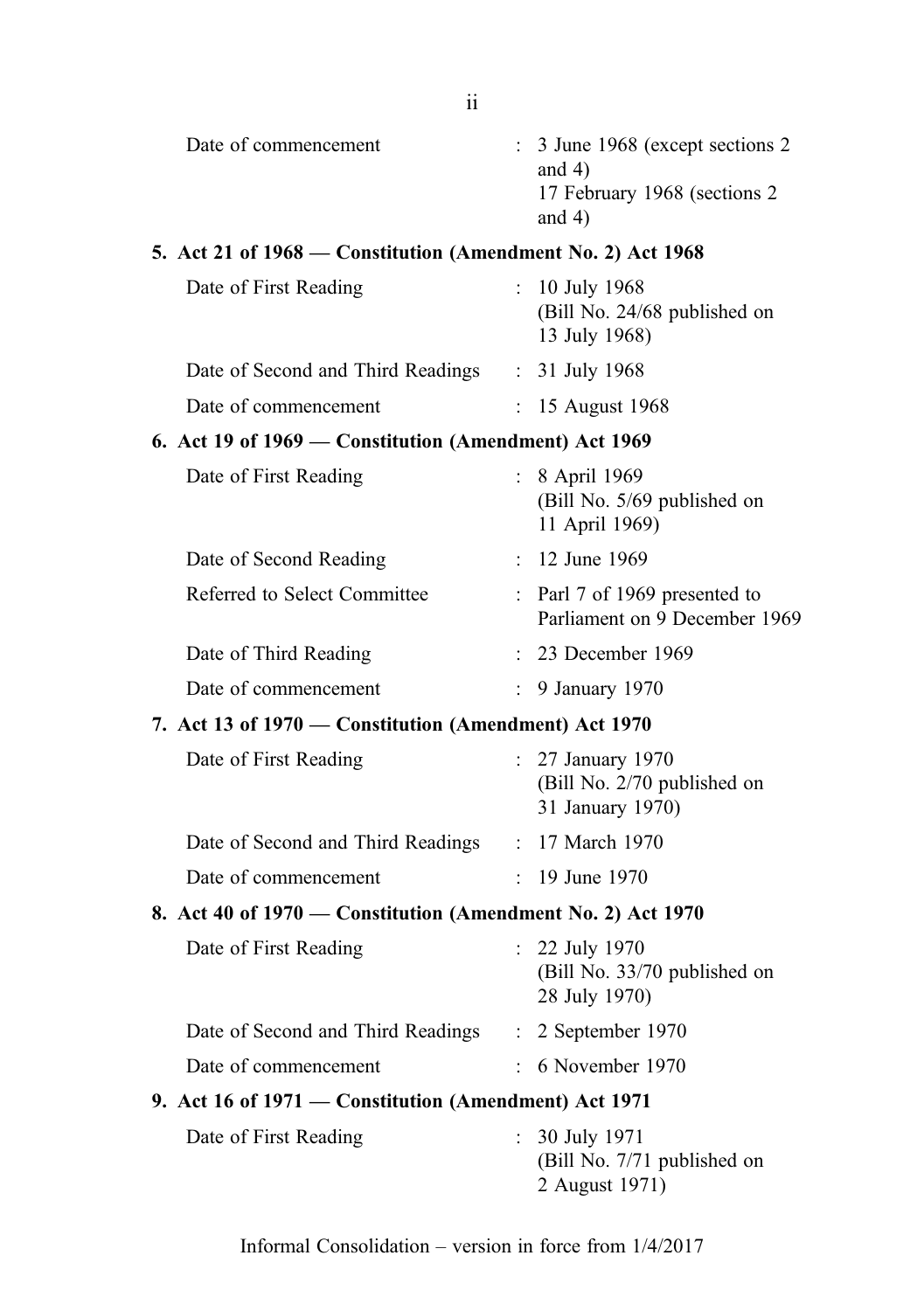| Date of Second and Third Readings | $: 19$ October 1971  |
|-----------------------------------|----------------------|
| Date of commencement              | $: 19$ November 1971 |

#### 10. Act 25 of 1972 — Constitution (Amendment) (Protection of the Sovereignty of the Republic of Singapore) Act 1972

| Date of First Reading             | $: 24$ October 1972<br>(Bill No. 33/72 published on<br>25 October 1972) |
|-----------------------------------|-------------------------------------------------------------------------|
| Date of Second and Third Readings | $\therefore$ 3 November 1972                                            |
| Date of commencement              | $: 13$ November 1972                                                    |

## 11. Act 37 of 1972 — Constitution (Amendment) Act 1972

| Date of First Reading             | $: 3$ November 1972<br>(Bill No. 39/72 published on<br>6 November 1972) |
|-----------------------------------|-------------------------------------------------------------------------|
| Date of Second and Third Readings | $: 22$ November 1972                                                    |
| Date of commencement              | $: 15$ December 1972                                                    |

#### 12. Act 3 of 1973 — Constitution (Amendment) (Presidential Council for Minority Rights) Act 1973

| Date of First Reading             | $: 22$ November 1972<br>(Bill No. $42/72$ published on<br>25 November 1972) |
|-----------------------------------|-----------------------------------------------------------------------------|
| Date of Second and Third Readings | $: 16$ February 1973                                                        |
| Date of commencement              | : 14 July 1973                                                              |

## 13. Act 5 of 1978 — Constitution (Amendment) Act 1978

| Date of First Reading             | $: 9$ November 1977<br>(Bill No. 19/77 published on<br>15 November 1977) |
|-----------------------------------|--------------------------------------------------------------------------|
| Date of Second and Third Readings | $\therefore$ 31 January 1978                                             |
| Date of commencement              | $: 10$ March 1978                                                        |

#### 14. Act 10 of 1979 — Constitution (Amendment) Act 1979

| Date of First Reading             | $\therefore$ 5 March 1979<br>(Bill No. 5/79 published on<br>12 March 1979) |
|-----------------------------------|----------------------------------------------------------------------------|
| Date of Second and Third Readings | : 30 March 1979                                                            |
| Date of commencement              | : $4$ May 1979                                                             |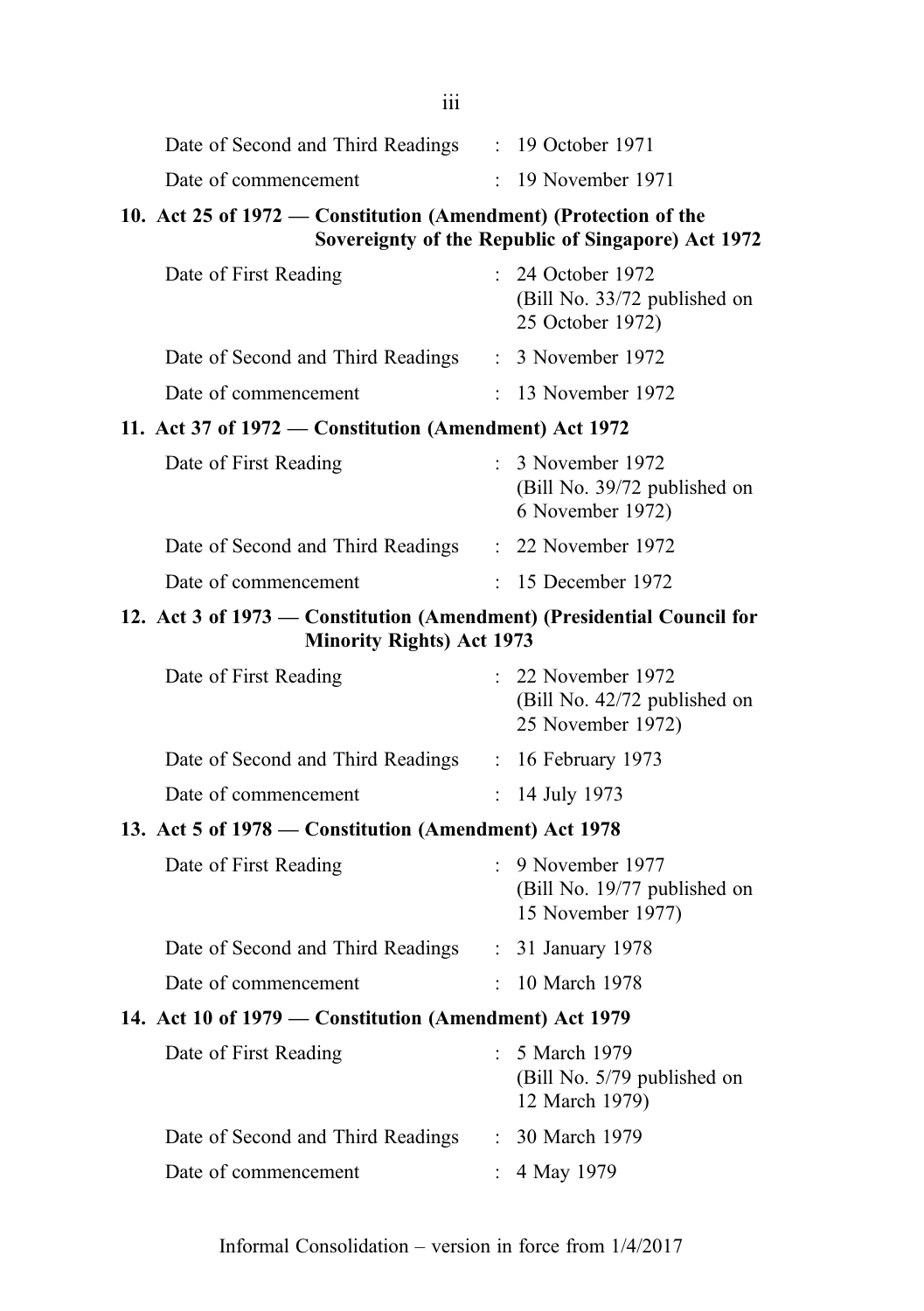iv

## 15. Act 24 of 1980 — Constitution of the Republic of Singapore (Amendment) Act 1980

| Date of First Reading             | $: 25$ June 1980<br>(Bill No. 13/80 published on<br>28 June 1980) |
|-----------------------------------|-------------------------------------------------------------------|
| Date of Second and Third Readings | $: 29$ July 1980                                                  |
| Date of commencement              | $\therefore$ 22 August 1980                                       |

### 16. Act 7 of 1981 — Constitution of the Republic of Singapore (Amendment) Act 1981

| Date of First Reading             | $: 16$ March 1981<br>(Bill No. 10/81 published on<br>17 March 1981) |
|-----------------------------------|---------------------------------------------------------------------|
| Date of Second and Third Readings | : 26 March 1981                                                     |
| Date of commencement              | $: 24$ April 1981                                                   |

## 17. Act 16 of 1984 — Constitution of the Republic of Singapore (Amendment) Act 1984

| Date of First Reading             | $: 29$ June 1984<br>(Bill No. 8/84 published on<br>9 July 1984) |
|-----------------------------------|-----------------------------------------------------------------|
| Date of Second and Third Readings | : 24 July 1984 and 25 July 1984                                 |
| Date of commencement              | $\therefore$ 10 August 1984                                     |

## 18. Act 10 of 1985 — Constitution of the Republic of Singapore (Amendment) Act 1985

| Date of First Reading             | $: 23$ July 1985<br>(Bill No. 7/85 published on<br>26 July 1985) |
|-----------------------------------|------------------------------------------------------------------|
| Date of Second and Third Readings | $\therefore$ 30 August 1985                                      |
| Date of commencement              | $\therefore$ 2 January 1986                                      |

#### 19. Act 28 of 1986 — Constitution of the Republic of Singapore (Amendment) Act 1986

| Date of First Reading             | $\therefore$ 25 August 1986<br>(Bill No. 22/86 published on<br>29 August 1986) |
|-----------------------------------|--------------------------------------------------------------------------------|
| Date of Second and Third Readings | $: 22$ September 1986                                                          |
| Date of commencement              | $: 10$ November 1986                                                           |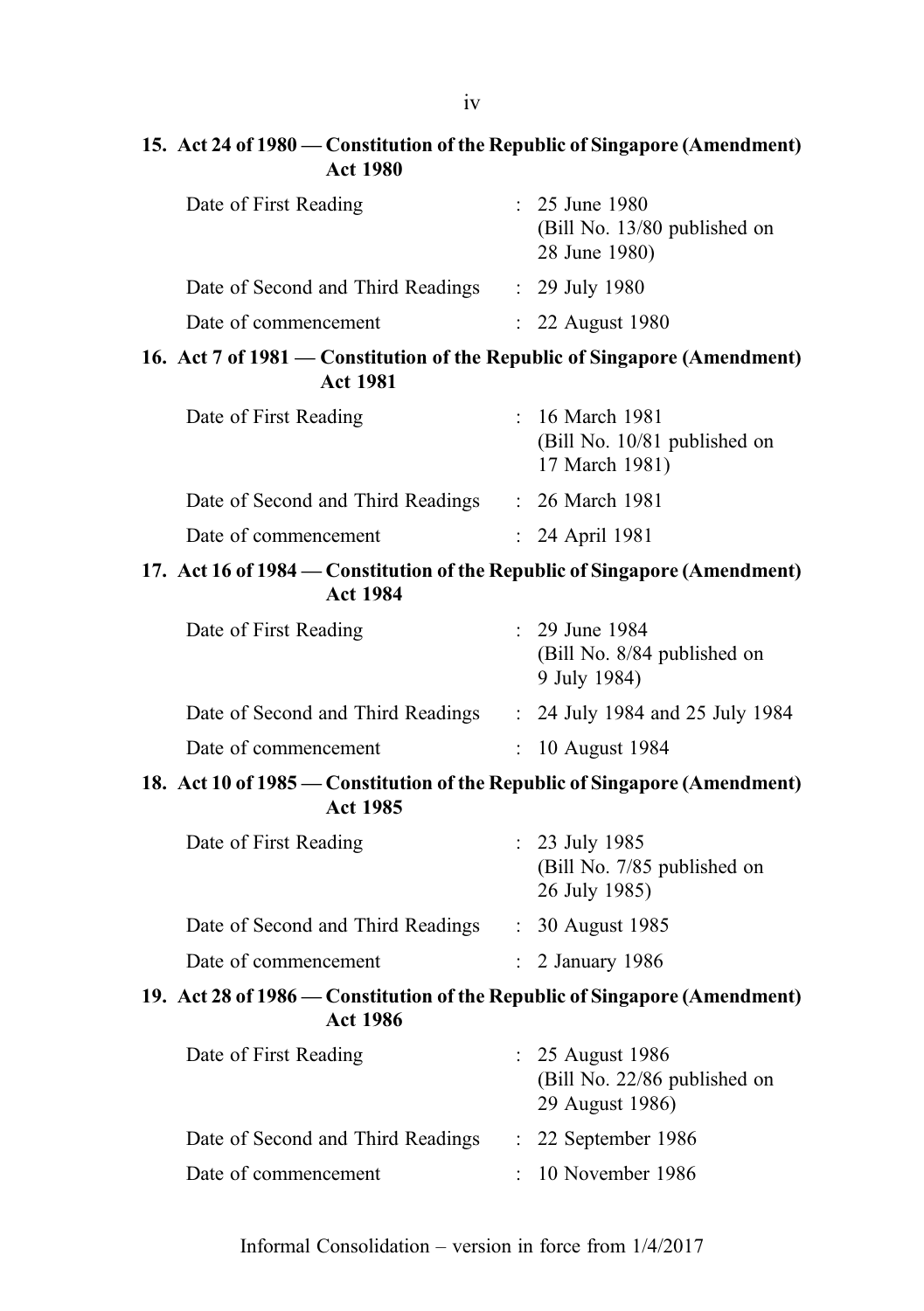20. Act 25 of 1987 — Constitution of the Republic of Singapore (Amendment) Act 1987

| Date of First Reading             | $: 28$ July 1987<br>(Bill No. 15/87 published on<br>30 July 1987) |
|-----------------------------------|-------------------------------------------------------------------|
| Date of Second and Third Readings | $\therefore$ 31 August 1987                                       |
| Date of commencement              | $: 25$ September 1987                                             |

#### 21. Act 9 of 1988 — Constitution of the Republic of Singapore (Amendment) Act 1988

| Date of First Reading        | 30 November 1987<br>(Bill No. 24/87 published on<br>2 December 1987) |
|------------------------------|----------------------------------------------------------------------|
| Date of Second Reading       | : 12 January 1988                                                    |
| Referred to Select Committee | : Parl 3 of 1988 presented to<br>Parliament on 5 May 1988            |
| Date of Third Reading        | : 18 May 1988                                                        |
| Date of commencement         | $: 31$ May 1988                                                      |

#### 22. Act 1 of 1989 — Constitution of the Republic of Singapore (Amendment) Act 1989

| Date of First Reading             | $: 16$ January 1989<br>(Bill No. 11/89 published on<br>16 January 1989)            |  |
|-----------------------------------|------------------------------------------------------------------------------------|--|
| Date of Second and Third Readings | $: 25$ January 1989                                                                |  |
| Dates of commencement             | $\therefore$ 27 January 1989 (except<br>section 2)<br>19 November 1971 (section 2) |  |

#### 23. Act 11 of 1990 — Constitution of the Republic of Singapore (Amendment) Act 1990

| Date of First Reading        | $: 6$ October 1989<br>(Bill No. $41/89$ published on<br>7 October 1989) |
|------------------------------|-------------------------------------------------------------------------|
| Date of Second Reading       | $: 30$ November 1989                                                    |
| Referred to Select Committee | : Parl 4 of 1990 presented to<br>Parliament on 15 March 1990            |
| Date of Third Reading        | $\therefore$ 29 March 1990                                              |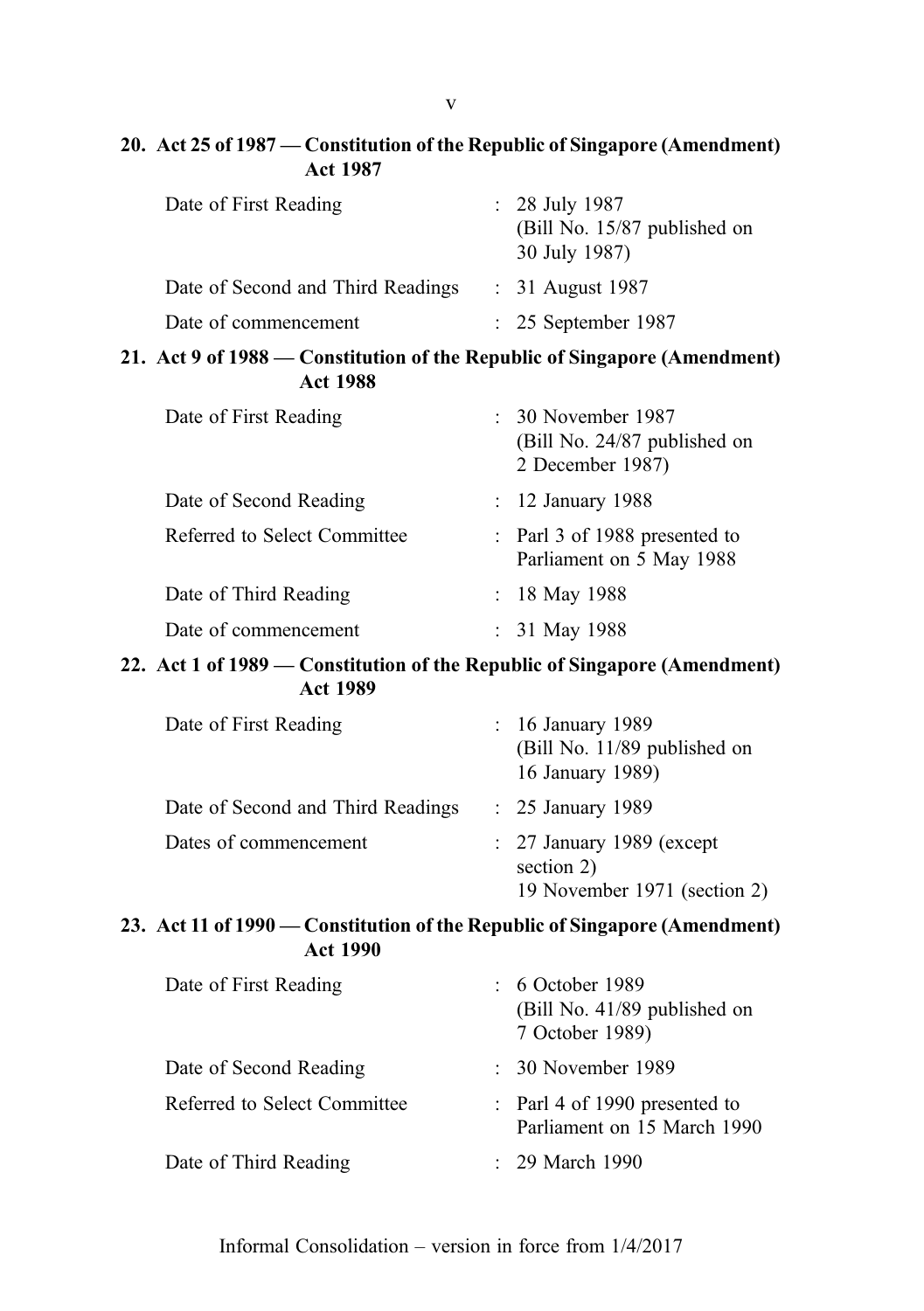| Date of commencement                                                                          |                           | : 10 September 1990                                                                        |
|-----------------------------------------------------------------------------------------------|---------------------------|--------------------------------------------------------------------------------------------|
| 24. Act 12 of 1990 – Constitution of the Republic of Singapore (Amendment<br>No. 2) Act 1990  |                           |                                                                                            |
| Date of First Reading                                                                         |                           | : 2 March 1990<br>(Bill No. 11/90 published on<br>3 March 1990)                            |
| Date of Second and Third Readings                                                             |                           | : 29 March 1990                                                                            |
| Date of commencement                                                                          | $\mathbb{R}^{\mathbb{Z}}$ | 1 July 1990                                                                                |
| 25. Act 5 of 1991 — Constitution of the Republic of Singapore (Amendment)<br><b>Act 1991</b>  |                           |                                                                                            |
| Date of First Reading                                                                         |                           | : 30 August 1990<br>(Bill No. 23/90 published on<br>31 August 1990)                        |
| Date of Second Reading                                                                        |                           | : 4 October 1990 and 5 October<br>1990                                                     |
| Referred to Select Committee                                                                  |                           | : Parl 9 of 1990 presented to<br>Parliament on 18 December<br>1990                         |
| Date of Third Reading                                                                         |                           | : 3 January 1991                                                                           |
| Date of commencement                                                                          |                           | : 30 November 1991 (except<br>sections 7 and 16)<br>1 February 1991 (sections 7 and<br>16) |
| 26. 1992 Revised Edition — Constitution of the Republic of Singapore                          |                           |                                                                                            |
| Date of operation                                                                             | $\ddot{\cdot}$            | 1 January 1992                                                                             |
| 27. Act 17 of 1993 – Constitution of the Republic of Singapore (Amendment)<br><b>Act 1993</b> |                           |                                                                                            |
| Date of First Reading                                                                         |                           | : 26 February 1993<br>(Bill No. 10/93 published on<br>27 February 1993)                    |
| Date of Second and Third Readings                                                             |                           | : 12 April 1993                                                                            |
| Date of commencement                                                                          |                           | : 1 July 1993                                                                              |

vi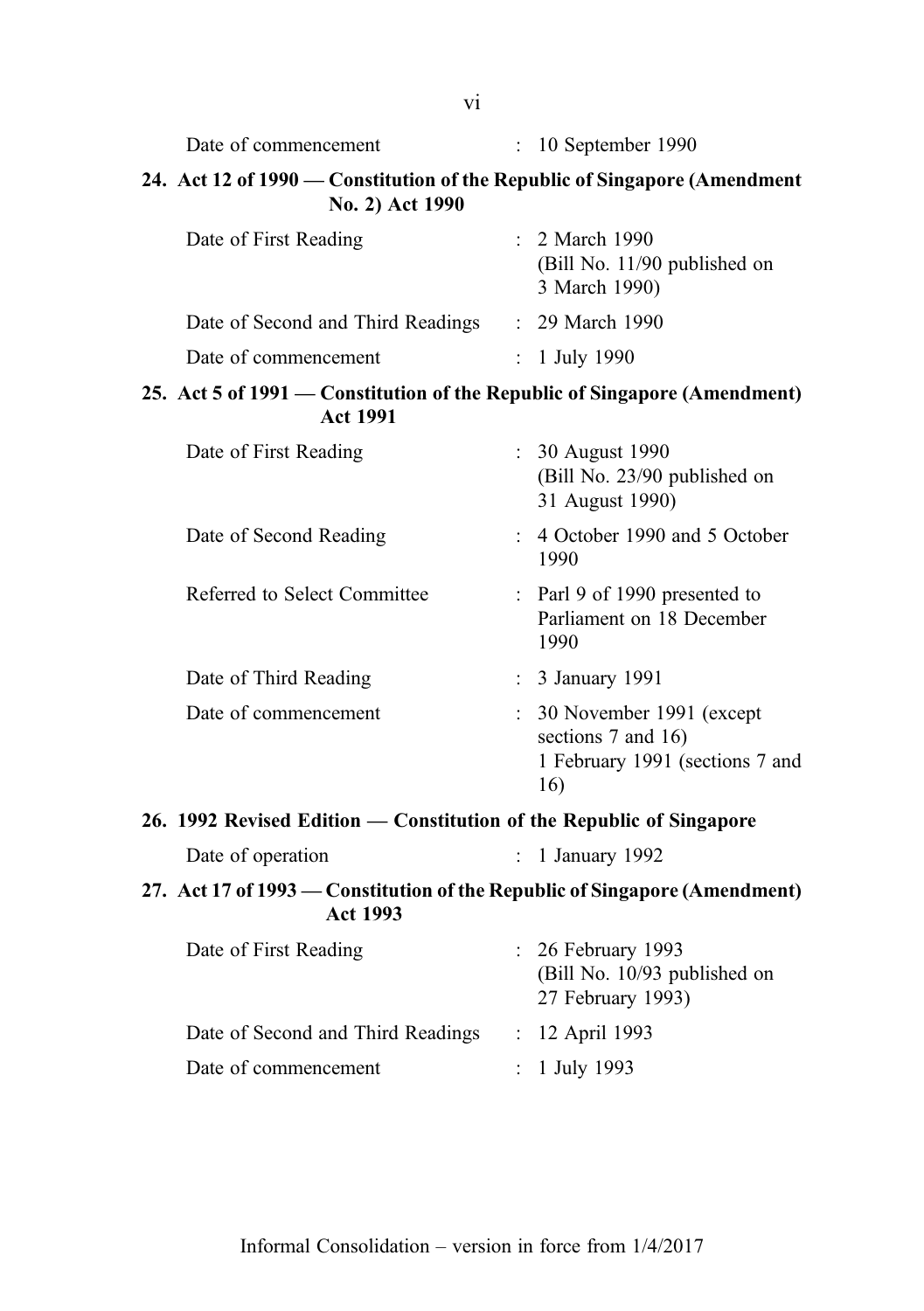vii

## 28. Act 5 of 1994 — Constitution of the Republic of Singapore (Amendment) Act 1994

| Date of First Reading             | $: 23$ February 1994<br>(Bill No. 3/94 published on<br>24 February 1994) |
|-----------------------------------|--------------------------------------------------------------------------|
| Date of Second and Third Readings | $\therefore$ 21 March 1994                                               |
| Date of commencement              | $: 31$ March 1994 (except<br>sections 3 and $5(2)$ )                     |

#### 29. Act 5 of 1994 — Constitution of the Republic of Singapore (Amendment) Act 1994

| Date of First Reading             | $: 23$ February 1994<br>(Bill No. 3/94 published on<br>24 February 1994) |
|-----------------------------------|--------------------------------------------------------------------------|
| Date of Second and Third Readings | $: 21$ March 1994                                                        |
| Date of commencement              | : 8 April 1994 (sections 3 and<br>5(2)                                   |

#### 30. Act 17 of 1994 — Constitution of the Republic of Singapore (Amendment No. 2) Act 1994

| Date of First Reading             | $: 25$ July 1994<br>(Bill No. 24/94 published on<br>29 July 1994) |
|-----------------------------------|-------------------------------------------------------------------|
| Date of Second and Third Readings | $\therefore$ 25 August 1994                                       |
| Date of commencement              | $: 1$ October 1994                                                |

## 31. Act 7 of 1995 — Constitution of the Republic of Singapore (Amendment) Act 1995

| Date of First Reading             | : 23 January 1995<br>(Bill No. 1/95 published on<br>24 January 1995) |
|-----------------------------------|----------------------------------------------------------------------|
| Date of Second and Third Readings | $: 1$ March 1995                                                     |
| Date of commencement              | $: 1$ April 1995                                                     |

## 32. Act 41 of 1996 — Constitution of the Republic of Singapore (Amendment) Act 1996

| Date of First Reading | $: 1$ October 1996           |
|-----------------------|------------------------------|
|                       | (Bill No. 30/96 published on |
|                       | 1 October 1996)              |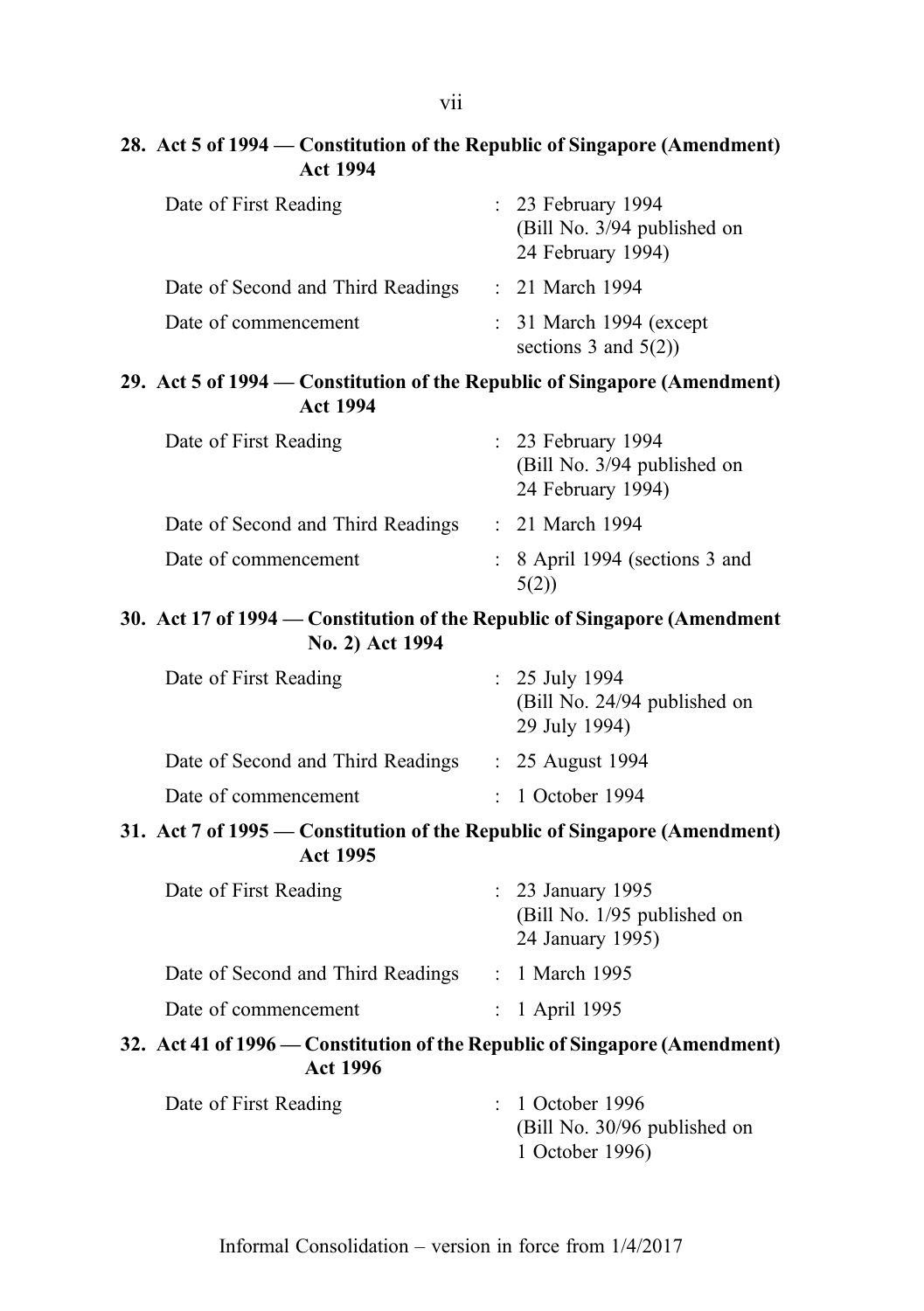| viii                                                                                          |                           |                                                                        |
|-----------------------------------------------------------------------------------------------|---------------------------|------------------------------------------------------------------------|
| Date of Second and Third Readings                                                             |                           | : 28 October 1996                                                      |
| Date of commencement                                                                          |                           | $: 12$ November 1996 (sections 1, 5<br>to $15$ and $17$ )              |
| 33. Act 1 of 1997 — Constitution of the Republic of Singapore (Amendment)<br><b>Act 1997</b>  |                           |                                                                        |
| Date of First Reading                                                                         |                           | $: 21$ July 1997<br>(Bill No. 7/97 published on<br>22 July 1997)       |
| Date of Second and Third Readings                                                             |                           | $: 31$ July 1997                                                       |
| Date of commencement                                                                          | $\mathbb{R}^{\mathbb{Z}}$ | 1 September 1997                                                       |
| 34. Act 11 of 1998 – Constitution of the Republic of Singapore (Amendment)<br><b>Act 1998</b> |                           |                                                                        |
| Date of First Reading                                                                         |                           | : 19 February 1998<br>(Bill No. 9/98 published on<br>20 February 1998) |
| Date of Second and Third Readings                                                             |                           | : 20 March 1998                                                        |
| Date of commencement                                                                          |                           | : 31 March 1998 (sections 1<br>and $7)$                                |
| 35. Act 11 of 1998 – Constitution of the Republic of Singapore (Amendment)<br><b>Act 1998</b> |                           |                                                                        |
| Date of First Reading                                                                         |                           | : 19 February 1998<br>(Bill No. 9/98 published on<br>20 February 1998) |
| Date of Second and Third Readings                                                             |                           | : 20 March 1998                                                        |
| Date of commencement                                                                          |                           | 1 April 1998 (sections 3, 4, 5, 6,<br>8 and 9)                         |
| 36. Act 11 of 1998 – Constitution of the Republic of Singapore (Amendment)<br><b>Act 1998</b> |                           |                                                                        |
| Date of First Reading                                                                         |                           | : 19 February 1998<br>(Bill No. 9/98 published on<br>20 February 1998) |
| Date of Second and Third Readings                                                             |                           | : 20 March 1998                                                        |
| Date of commencement                                                                          |                           | 5 June 1998 (section 2)                                                |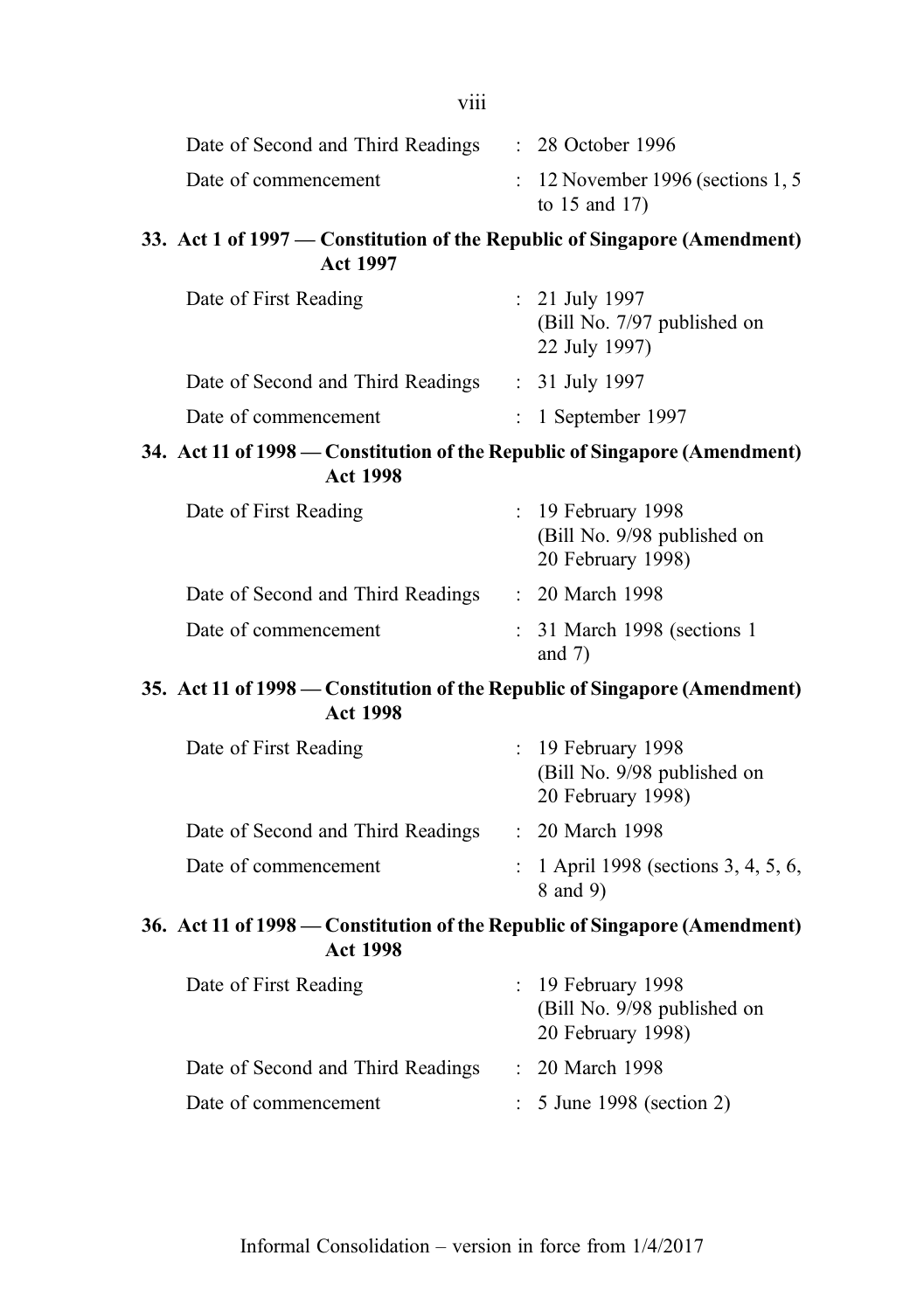ix

# 37. Act 36 of 1998 — Constitution of the Republic of Singapore (Amendment No. 2) Act 1998

| Date of First Reading                                                                         |                           | : 31 July 1998<br>(Bill No. 33/98 published on<br>1 August 1998)         |
|-----------------------------------------------------------------------------------------------|---------------------------|--------------------------------------------------------------------------|
| Date of Second and Third Readings                                                             |                           | : 12 October 1998                                                        |
| Date of commencement                                                                          |                           | : 21 May 1999                                                            |
| 38. 1999 Revised Edition — Constitution of the Republic of Singapore                          |                           |                                                                          |
| Date of operation                                                                             | $\ddot{\cdot}$            | 1 July 1999                                                              |
| 39. Act 2 of 2001 — Constitution of the Republic of Singapore (Amendment)<br><b>Act 2001</b>  |                           |                                                                          |
| Date of First Reading                                                                         |                           | : 23 November 2000<br>(Bill No. 36/2000 published on<br>9 February 2001) |
| Date of Second and Third Readings : 12 January 2001                                           |                           |                                                                          |
| Date of commencement                                                                          | $\mathbb{R}^{\mathbb{Z}}$ | 8 February 2001                                                          |
| 40. Act 32 of 2001 – Constitution of the Republic of Singapore (Amendment<br>No. 2) Act 2001  |                           |                                                                          |
| Date of First Reading                                                                         |                           | : 25 July 2001<br>(Bill No. 30/2001 published on<br>21 September 2001)   |
|                                                                                               |                           |                                                                          |
| Date of Second and Third Readings : 13 August 2001                                            |                           |                                                                          |
| Date of commencement                                                                          | $\mathbf{L}$              | 30 September 2001                                                        |
| 41. Act 24 of 2002 – Constitution of the Republic of Singapore (Amendment)<br><b>Act 2002</b> |                           |                                                                          |
| Date of First Reading                                                                         |                           | $: 8$ July 2002<br>(Bill No. 22/2002 published on<br>13 September 2002)  |
| Date of Second and Third Readings                                                             |                           | : 27 August 2002                                                         |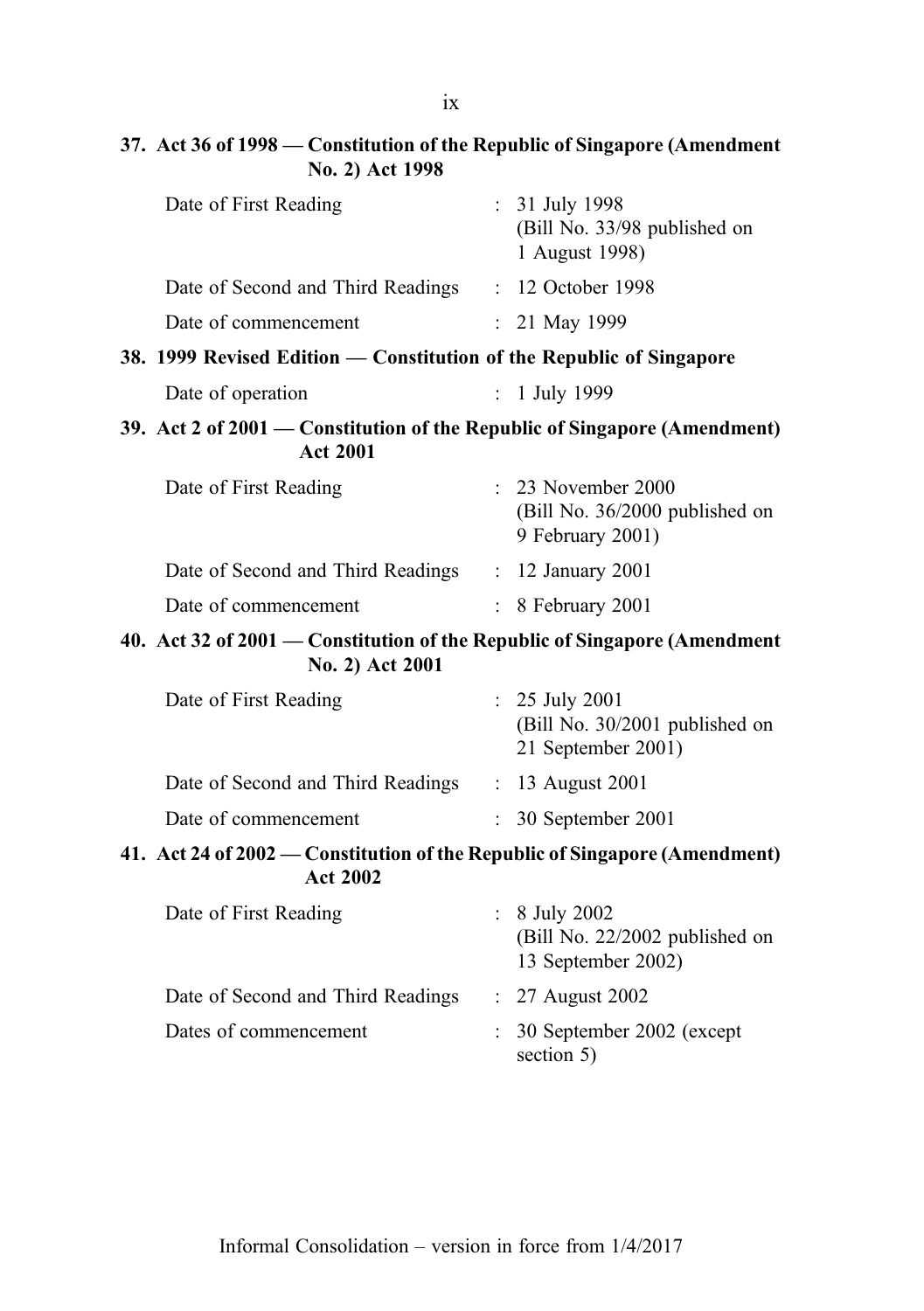x

## 42. Act 24 of 2002 — Constitution of the Republic of Singapore (Amendment) Act 2002

| Date of First Reading                                                                         | $: 8$ July 2002<br>(Bill No. 22/2002 published on<br>13 September 2002) |
|-----------------------------------------------------------------------------------------------|-------------------------------------------------------------------------|
| Date of Second and Third Readings                                                             | $\therefore$ 27 August 2002                                             |
| Date of commencement                                                                          | $: 1$ October 2002 (section 5)                                          |
| 43. Act 12 of 2004 — Constitution of the Republic of Singapore (Amendment)<br><b>Act 2004</b> |                                                                         |
| Date of First Reading                                                                         | : 17 March 2004<br>(Bill No. 12/2004 published on<br>30 April 2004)     |
| Date of Second and Third Readings                                                             | : 19 April 2004                                                         |
| Date of commencement                                                                          | : $15$ May 2004                                                         |
| 44. Act 31 of 2007 — Constitution of the Republic of Singapore (Amendment)<br><b>Act 2007</b> |                                                                         |
| Date of First Reading                                                                         | : 21 May 2007<br>$(D.11\text{ N} \cdot 20/2007 \text{ m}$               |

| Date of First Reading             | $\frac{2}{1}$ $\frac{2}{1}$ May 2007<br>(Bill No. 20/2007 published on<br>10 August 2007) |
|-----------------------------------|-------------------------------------------------------------------------------------------|
| Date of Second and Third Readings | $: 16$ July 2007                                                                          |
| Date of commencement              | $:$ 1st September 2007                                                                    |

## 45. Act 31 of 2007 — Constitution of the Republic of Singapore (Amendment) Act 2007

| Date of First Reading             | : 21 May 2007<br>(Bill No. 20/2007 published on<br>10 August 2007) |
|-----------------------------------|--------------------------------------------------------------------|
| Date of Second and Third Readings | $: 16$ July 2007                                                   |
| Date of commencement              | : 1st November 2007 (Sections 2,<br>8, 9 and 11)                   |

## 46. Act 27 of 2008 — Constitution of the Republic of Singapore (Amendment) Act 2008

| Date of First Reading             | $: 15$ September 2008<br>(Bill No. 25/2008 published on<br>28 November 2008) |
|-----------------------------------|------------------------------------------------------------------------------|
| Date of Second and Third Readings | $: 21$ October 2008                                                          |